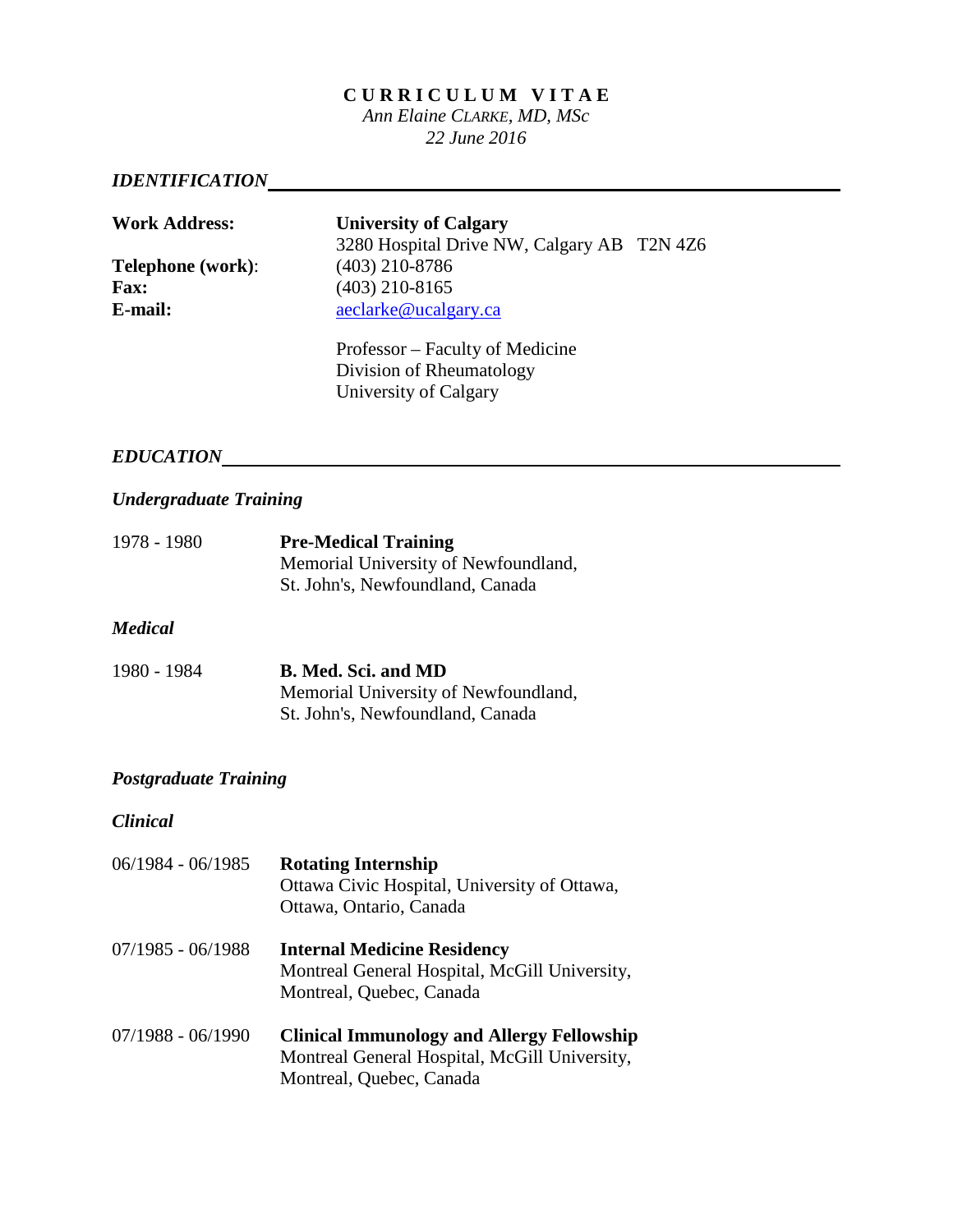## *Research*

| 09/1990 - 09/1993 | <b>MSc (Health Research and Policy)</b>                                |
|-------------------|------------------------------------------------------------------------|
|                   | Thesis title: The costs of the rheumatic diseases: Cost identification |
|                   | analysis of systemic lupus erythematosus and predictors of cost        |
|                   | Department of Health Research and Policy                               |
|                   | <b>Stanford University</b>                                             |
|                   | Stanford, California                                                   |

# *Professional Qualifications*

| 05/1984             | Licentiate of the Medical Council of Canada                                                                                    |
|---------------------|--------------------------------------------------------------------------------------------------------------------------------|
| 06/1985             | Licensing Examination of Federation of State Medical Boards, USA<br>(FLEX)                                                     |
| 09/1988             | Diplomate of the American Board of Internal Medicine                                                                           |
| 06/1989             | Fellow of the Royal College of Physicians and Surgeons of Canada,<br>Specialist Certificate in Internal Medicine               |
| 06/1989             | Corporation Professionnelle des Medecins du Quebec,<br>Specialist Certificate in Internal Medicine                             |
| 08/1990             | License, State of California                                                                                                   |
| 11/1990             | Fellow of the Royal College of Physicians and Surgeons of Canada,<br>Specialist Certificate in Clinical Immunology and Allergy |
| 11/1990             | Corporation Professionnelle des Medecins du Quebec,<br>Specialist Certificate in Clinical Immunology and Allergy               |
| 10/1991             | Diplomate of the American Board of Allergy and Immunology                                                                      |
| 04/2013             | College of the Physicians and Surgeons of Alberta                                                                              |
| <b>APPOINTMENTS</b> |                                                                                                                                |
| <b>University</b>   |                                                                                                                                |
| 09/1993 - 11/1998   | <b>McGill University</b><br><b>Assistant Professor (GFT-H)</b><br>Department of Medicine                                       |
| 12/1998 - 01/2000   | <b>McGill University</b><br>Associate Professor (GFT-H)                                                                        |

- Department of Medicine
- 01/2000 05/2002 **McGill University**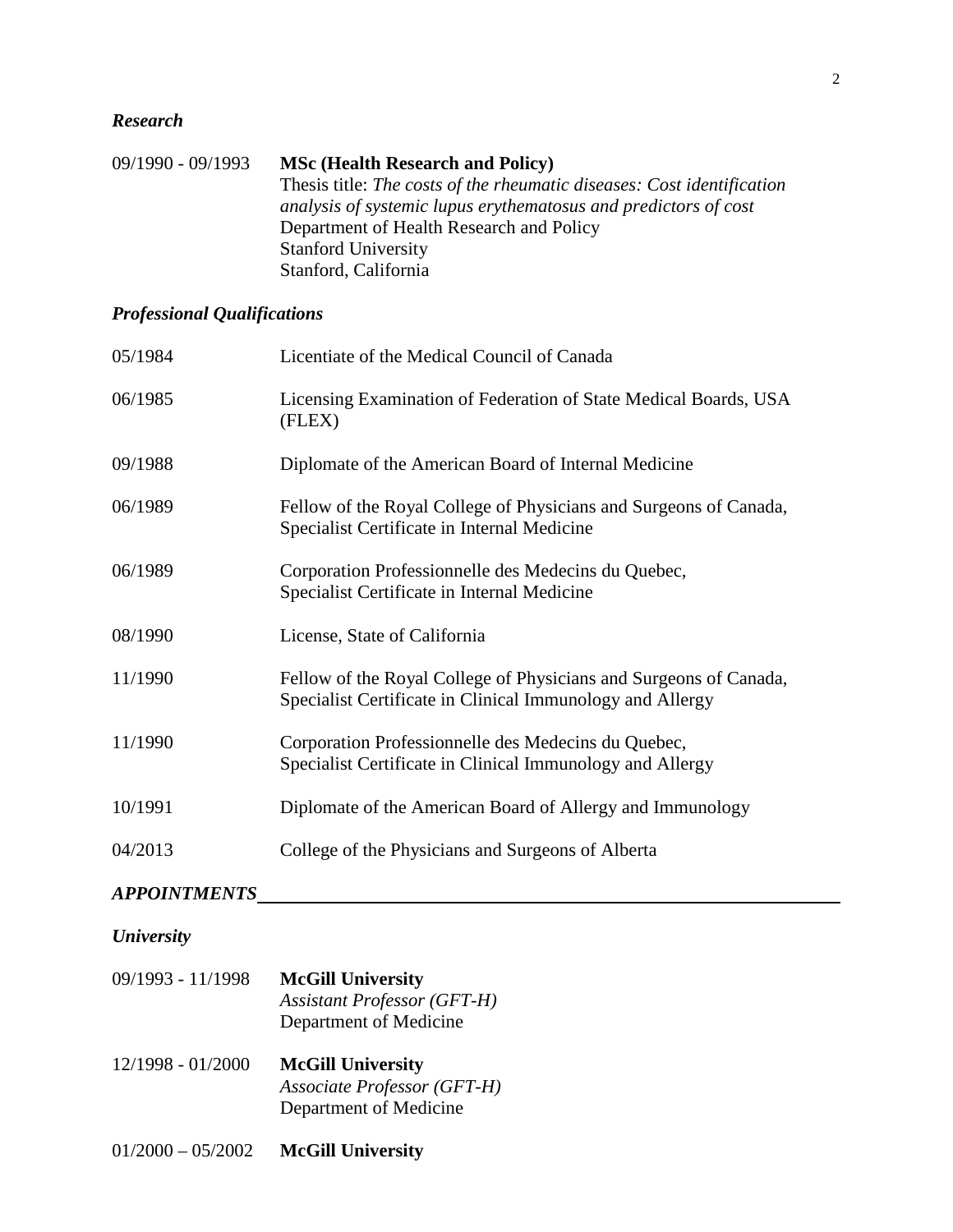|                     | Associate Professor (GFT-U)<br>Department of Medicine                                                                                                                                                                                |
|---------------------|--------------------------------------------------------------------------------------------------------------------------------------------------------------------------------------------------------------------------------------|
| $03/2001 - 08/2013$ | <b>McGill University</b><br>Associate Member<br>Department of Epidemiology and Biostatistics                                                                                                                                         |
| $06/2002 - 05/2007$ | <b>McGill University</b><br>Associate Professor (GFT-U/Tenured)<br>Department of Medicine                                                                                                                                            |
| $06/2007 - 08/2013$ | <b>McGill University</b><br>Full Professor (GFT-U/Tenured)<br>Department of Medicine                                                                                                                                                 |
| $02/2010 - 08/2013$ | <b>McGill University</b><br>Associate Member<br>Department of Paediatrics, Division of Allergy and Immunology                                                                                                                        |
| $09/2013$ – present | <b>University of Calgary</b><br>Professor of Medicine (GFT-U/Tenured)<br>Department of Medicine, Division of Rheumatology<br>The Arthritis Society Research Chair in Rheumatology/Rheumatic<br>Diseases at the University of Calgary |
| $09/2013$ – present | <b>University of Calgary</b><br>Vice-Chair, Research<br>Department of Medicine                                                                                                                                                       |
| $09/2013$ – present | McCaig Bone & Joint Institute<br><b>University of Calgary</b><br>Member                                                                                                                                                              |
| $06/2014$ – present | <b>O'Brien Institute for Public Health</b><br><b>University of Calgary</b><br>Member                                                                                                                                                 |
| $10/2015$ – present | Alberta Children's Hospital Research Institute<br><b>University of Calgary</b><br>Member                                                                                                                                             |
| <b>Hospital</b>     |                                                                                                                                                                                                                                      |
| 09/1993 - 04/1998   | <b>Montreal General Hospital</b><br><b>Assistant Physician</b><br>Division of Allergy and Clinical Immunology                                                                                                                        |
| $09/1993 - 08/2013$ | <b>Montreal General Hospital</b><br><b>Medical Scientist</b><br>Division of Clinical Epidemiology                                                                                                                                    |
| 09/1993 - 08/2013   | <b>Montreal General Hospital</b>                                                                                                                                                                                                     |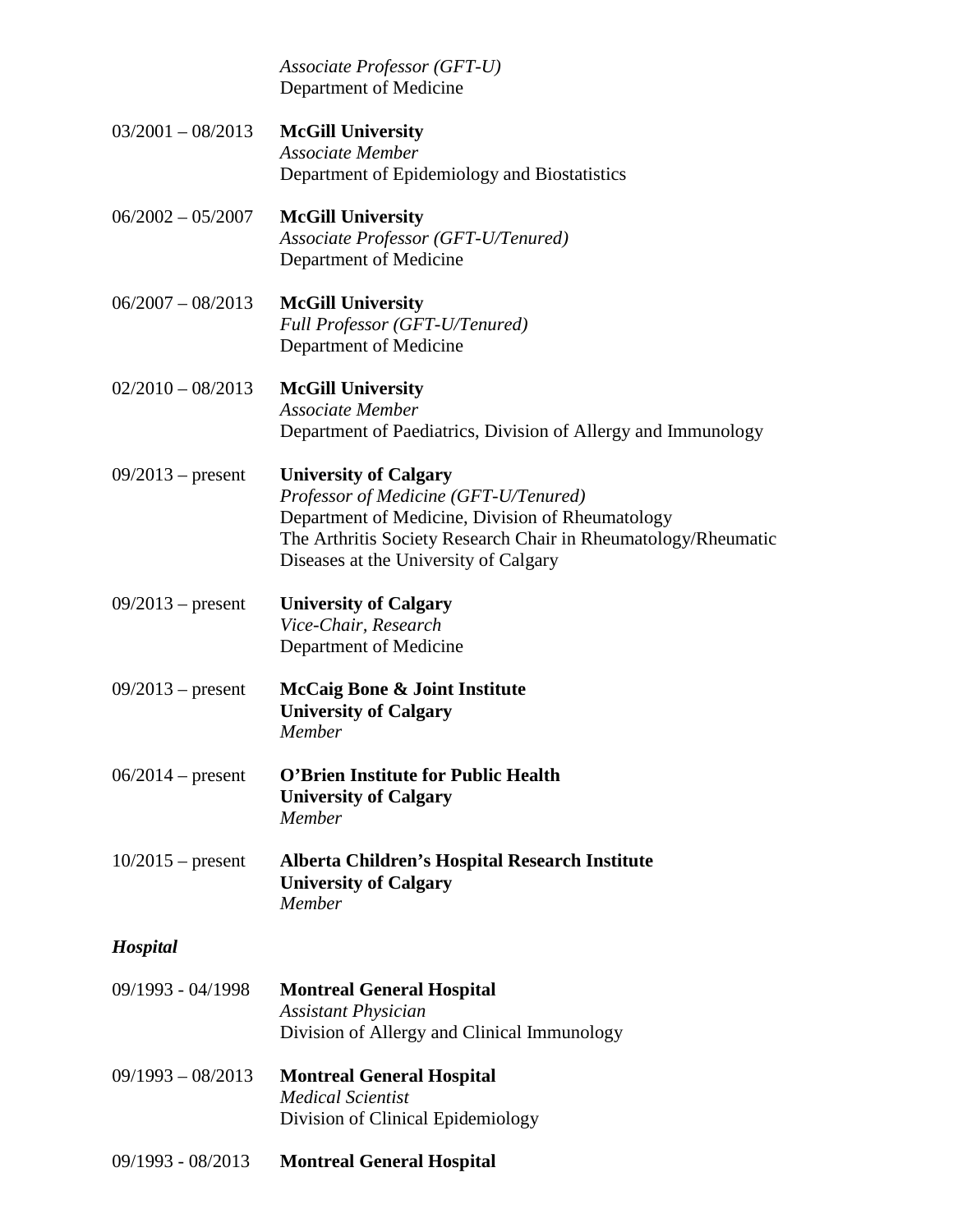*Faculty Member* Centre for the Analysis of Cost-Effective Care

| $05/1997 - 08/2013$ | <b>Montreal General Hospital</b><br>Co-director<br>Lupus Clinic                                        |
|---------------------|--------------------------------------------------------------------------------------------------------|
| $05/1998 - 08/2013$ | <b>Montreal General Hospital</b><br>Associate Physician<br>Division of Allergy and Clinical Immunology |
| $09/2013$ -present  | <b>University of Calgary</b><br>Physician<br>Department of Medicine,<br>Division of Rheumatology       |
| $01/2016$ -present  | <b>University of Calgary</b><br>Professor<br>Department of Community Health Sciences<br><b>CSM</b>     |

# *SPECIAL HONORS, AWARDS, RECOGNITION*

| 1981 | Dr. John M. Darte Scholarship                                                           |
|------|-----------------------------------------------------------------------------------------|
|      | Academic excellence in first year medicine                                              |
| 1981 | <b>Dr. Leonard Miller Award</b>                                                         |
|      | Excellence in community medicine                                                        |
| 1982 | Dr. ST Knaggs Award                                                                     |
|      | Outstanding accomplishment in second year Neuroscience course                           |
| 1983 | Dr. John M Darte Scholarship                                                            |
|      | Academic excellence in third year medicine                                              |
| 1984 | <b>Medical Practice Associates Scholarship</b>                                          |
|      | Recognition of academic excellence especially in clinical medicine                      |
| 1986 | Association des Allergologues et Immunologues du Quebec Research<br>Award               |
|      | Recognition of a resident in training demonstrating promise in the field of             |
|      | research                                                                                |
| 1989 | <b>Schering Travel Grant</b>                                                            |
|      | Contribution to the annual meeting of the American Academy of Allergy<br>and Immunology |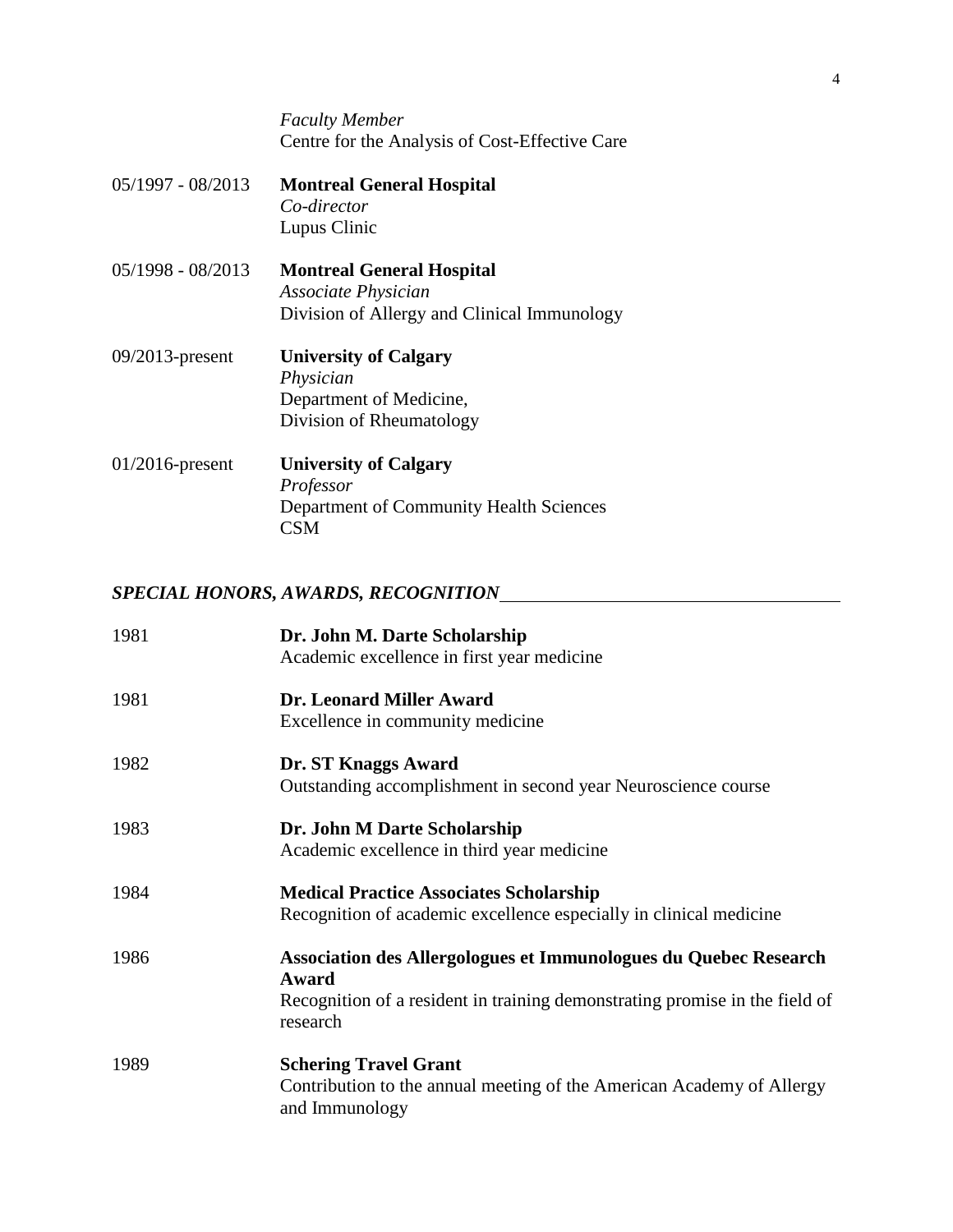| 1989 | Detweiler Travel Fellowship of the Royal College of Physicians and<br><b>Surgeons of Canada</b>                                                                                      |
|------|--------------------------------------------------------------------------------------------------------------------------------------------------------------------------------------|
| 1989 | <b>Clinical Immunology Society Science</b><br>Recognition Award for New Investigators for research presented at the<br>Clinical Immunology Society meetings in Arlington, Virginia   |
| 1989 | <b>Canadian Society for Clinical Investigation Student Award</b><br>Recognition of research work presented at the Canadian Artherosclerosis<br>Society meetings in Edmonton, Alberta |
| 1992 | <b>Hartford Foundation Award</b><br>Geriatric Research                                                                                                                               |
| 2003 | <b>Edmund Dubois Lectureship</b><br>Recognition of outstanding research in lupus                                                                                                     |
| 2006 | <b>MUHC Department of Medicine Staff Research Award</b><br>Recognition for research excellence                                                                                       |
| 2012 | <b>The Jeffrey Shiroky Award</b><br>Contribution to Rheumatic Disease Research, awarded at the 43 <sup>rd</sup> Annual<br>Laurentienne Conference of Rheumatology                    |
| 2012 | <b>Mentor of the Year Award</b><br>Royal College of Physicians and Surgeons of Canada, Regional Advisory<br>Committee for Region 4 (Quebec)                                          |

# *TEACHING*

# *1. McGill Courses*

## *Undergraduate*

| 1987 - 1990   | Tutor in undergraduate medical course<br><b>McGill University</b><br>Introduction to clinical sciences, (20 hours/year)                                                                                                                                                                                                                                                                                                                                                                                                                                                                                                                                                                                                                                                                                                                                                                                                      |
|---------------|------------------------------------------------------------------------------------------------------------------------------------------------------------------------------------------------------------------------------------------------------------------------------------------------------------------------------------------------------------------------------------------------------------------------------------------------------------------------------------------------------------------------------------------------------------------------------------------------------------------------------------------------------------------------------------------------------------------------------------------------------------------------------------------------------------------------------------------------------------------------------------------------------------------------------|
| $1993 - 2013$ | <b>Small Group Leader in Med I</b><br>McGill University: Small Group Teaching. Unit 7.<br>Host defence and host parasite relationships<br>$(12 \text{ hours/year}; 14 \text{ students/group})$<br>The section of Unit 7 devoted to Immunology is a program intended to<br>introduce students to the terminology and basic concepts of the normal<br>immune response and start an awareness of the nature and consequences of<br>immune dysfunction. The intent of the small group sessions is to ensure<br>that students have an understanding of the terminology and basic concepts<br>and an awareness of the clinical importance of normal and abnormal<br>immune responses and to be excited by this knowledge. The clinical<br>problems reviewed in the small groups are intended to reinforce the<br>immunological mechanisms underlying the clinical manifestations of<br>infection, allergy, and autoimmune disease. |
|               |                                                                                                                                                                                                                                                                                                                                                                                                                                                                                                                                                                                                                                                                                                                                                                                                                                                                                                                              |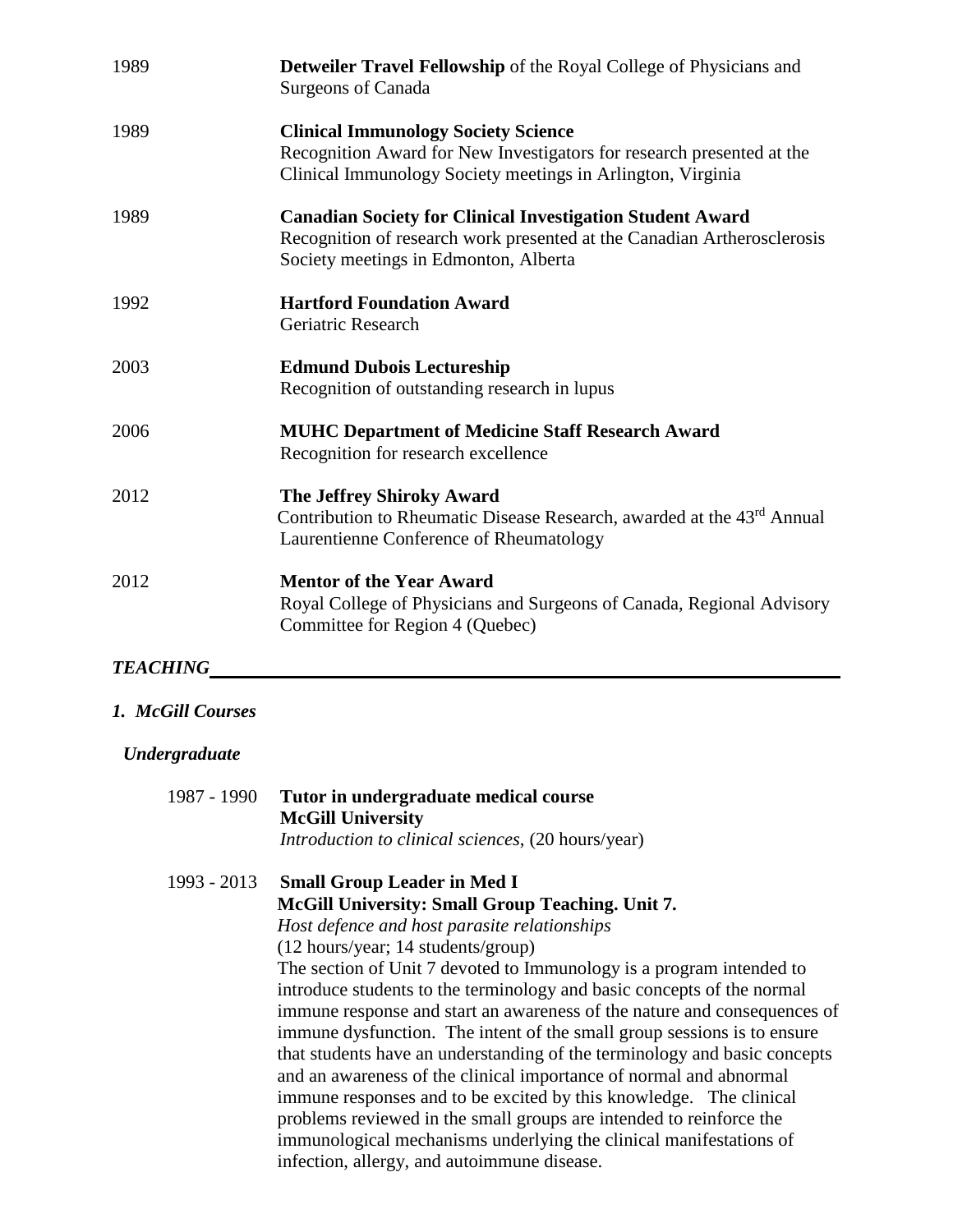A complete course description is available in Section 5 of my Promotions dossier along with student evaluations.

#### *Graduate*

| 1994 | Tutor in Biochemistry 507-503B seminar course |
|------|-----------------------------------------------|
|      | <b>McGill University</b>                      |
|      | (4 hours/year)                                |

#### 1995, 96, 98, **Co-Director and Lecturer, Pharmaco-Economics course** 2000, 2001 **McGill University**

*Economic evaluation of medical technologies* 516-630A (40 hours/year; 15-25 students enrolled) 3 credits. This course provides an in-depth analysis of the tools required to undertake economic evaluations of medical interventions. Topics related to the measurement of costs include: Discounting, down costing overhead costs, incremental analysis, indirect costs, sources of cost data, and the role of simulations in economic evaluations. Topics related to the assessments of benefits include disease-specific and generic measures of quality of life as well as Quality Adjusted Life Years (QALY) and cost-utility analysis. The course also teaches students to critically examine the economic evaluation literature. Practical experience is provided through case studies. A complete course description is available in Section 5 of my Promotions dossier along with student evaluations.

## *Continuing Medical Education Courses*

#### *McGill Department of Medicine*

10/95 **McGill University, CME on Allergic Diseases** Asthma and Allergy, (1 hour)

#### *2. Research Trainees Supervised*

Undergraduate Medical and Summer Students Supervised

July 1993 – Nov 1995 **Gail Gironimi Department of Medicine, Stanford University (MD, 1996)** Research Supervisor *Why health care costs more in the US: comparing the care of SLE patients in Montreal and Stanford*

July 1994 – Aug 1995 **James Rudnik Department of Medicine, McGill University (MD, 1997)** Summer Bursary Student *Malignancy in systemic lupus erythematosus*

July 1995 – Aug 1995 **Pratibha Iyengar**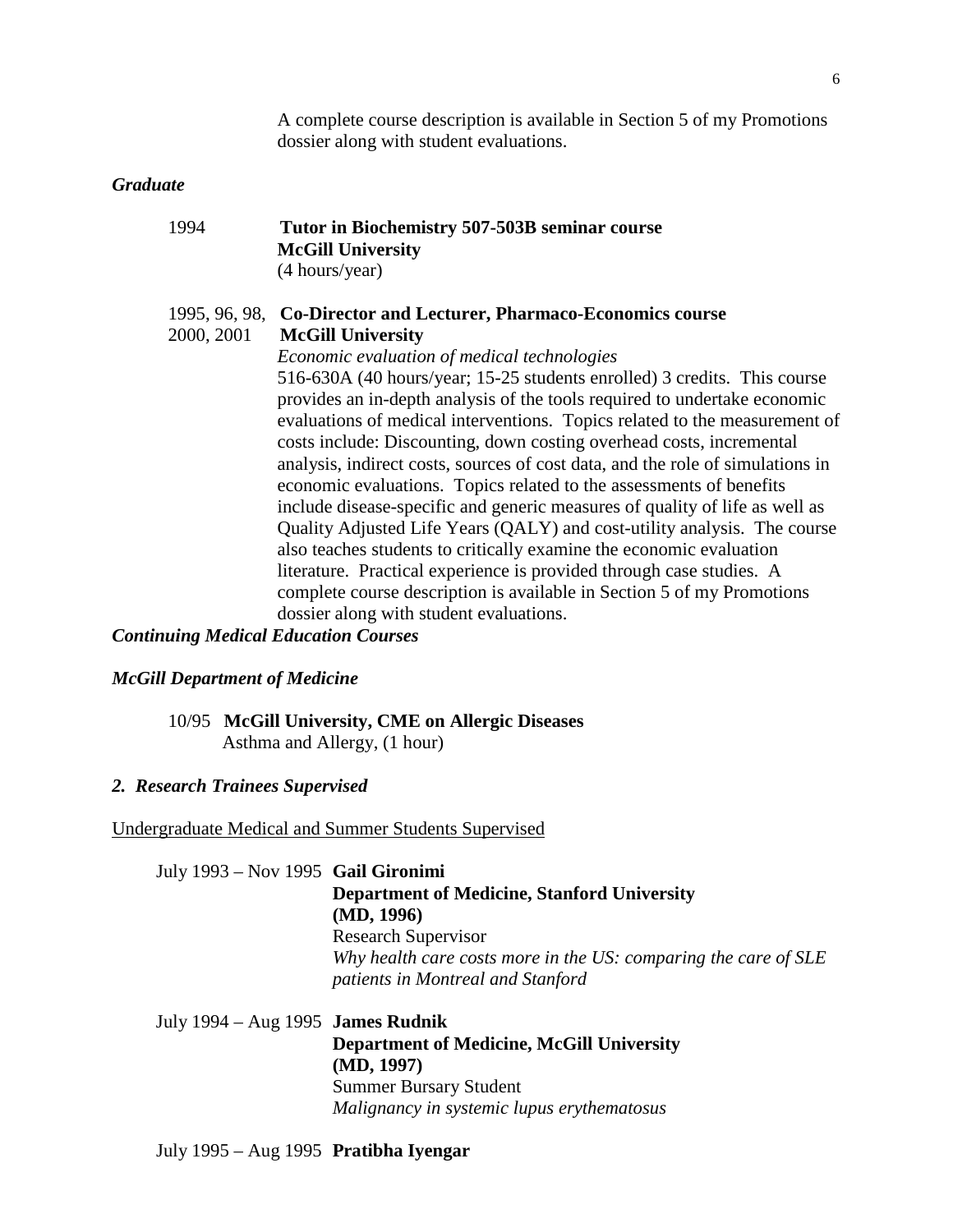|                                    | <b>Department of Medicine, McGill University</b><br>(MD, 1999)<br><b>Summer Bursary Student</b>                                                                |
|------------------------------------|----------------------------------------------------------------------------------------------------------------------------------------------------------------|
|                                    | The costs of rheumatoid arthritis                                                                                                                              |
| June 1999 - Sept 1999 David Prchal | <b>Department of Medicine, McGill University</b><br>(MD, 2004)<br><b>Challenge Summer Student</b><br>Malignancy in SLE                                         |
| Oct 2008 - April 2009 Shaun Selcer | <b>Medical Student, McGill University</b><br><b>Research Supervisor</b><br>Evaluating the impact of peanut allergy on affected adults.                         |
| April 2009 - Aug 2009 Noura Hassan | <b>Medical Student, McGill University</b><br><b>Research Co-supervisor</b><br>Restless legs syndrome in SLE                                                    |
| May 2009 - May 2010 Lauren Chad    | <b>Medical Student, McGill University</b><br><b>Research Supervisor</b><br>Use of the adrenaline auto injector in children with peanut allergy                 |
| Jan 2015-present                   | <b>Danielle Schmidt</b><br><b>BSc student, Ambrose University College</b><br><b>Research Supervisor</b><br>The quality of life in children with peanut allergy |

# Graduate and Postdocs Supervised

| Mar 1994 – Apr 1998 Lyne Lalonde                                                                                       |  |
|------------------------------------------------------------------------------------------------------------------------|--|
| <b>Department of Epidemiology and Biostatistics, McGill</b>                                                            |  |
| <b>University</b>                                                                                                      |  |
| (PhD, 1998)                                                                                                            |  |
| Thesis Supervisory Committee; Funding: Dairy Farmers of Canada                                                         |  |
| Assessing the disutility of cardiovascular disease                                                                     |  |
| <b>Lise Poissant</b>                                                                                                   |  |
| <b>School of Physical and Occupational Therapy, McGill</b>                                                             |  |
| <b>University</b>                                                                                                      |  |
| (PhD, 2002)                                                                                                            |  |
| Thesis Supervisory Committee                                                                                           |  |
| Assessing the disutility of cerebrovascular disease                                                                    |  |
| July 1996 - Nov 2000 Nurhan Sutcliffe                                                                                  |  |
| Department of Medicine, University College London, UK<br>(Rheumatology Fellowship, 2001)<br><b>Research Supervisor</b> |  |
|                                                                                                                        |  |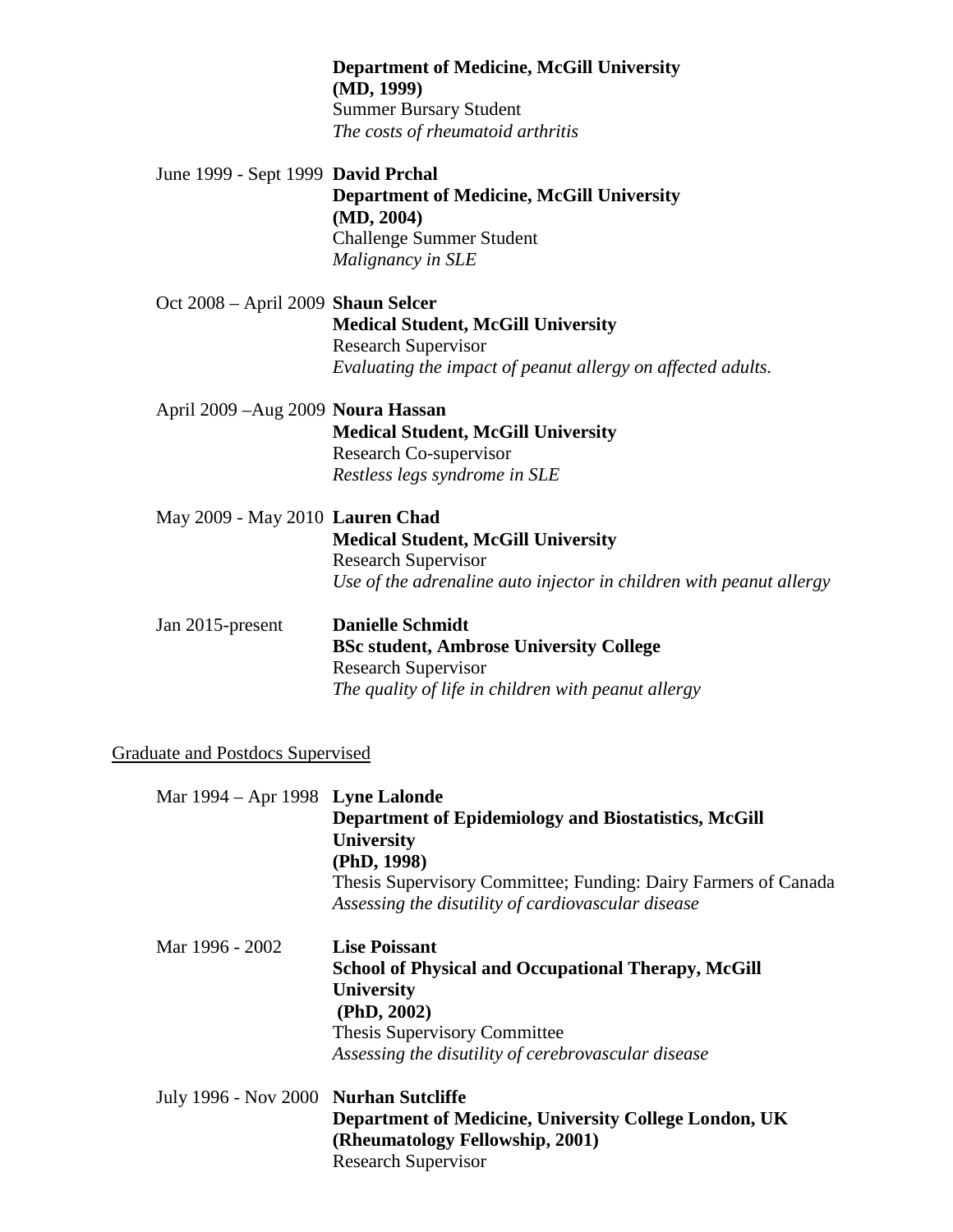| May 1997 - June 1999 Andrew Moore       | <b>Department of Medicine, McGill University</b>                                                     |
|-----------------------------------------|------------------------------------------------------------------------------------------------------|
|                                         | (Allergy/Clinical Immunology Fellowship, 1999)                                                       |
|                                         | <b>Research Supervisor</b>                                                                           |
|                                         | Utility assessment in systemic lupus erythematosus and malignancy<br>in systemic lupus erythematosus |
|                                         |                                                                                                      |
| June 1997 - June 2000 Deborah DaCosta   |                                                                                                      |
|                                         | <b>Department of Medicine, McGill University</b>                                                     |
|                                         | (Post Doctoral Fellowship, PhD)                                                                      |
|                                         | Research Co-Supervisor                                                                               |
|                                         | Stress and chronic rheumatic disease                                                                 |
|                                         | Funding: Fonds québécois de la recherché sur la société et la                                        |
|                                         | culture                                                                                              |
| Mar 1998 - June 1999 Marie Noël Primeau |                                                                                                      |
|                                         | <b>Department of Pediatrics, McGill University</b>                                                   |
|                                         | (Allergy/Clinical Immunology Fellowship, 1999)                                                       |
|                                         | <b>Research Supervisor</b>                                                                           |
|                                         | Impact of peanut allergy on patients and families                                                    |
|                                         | Awarded the American Academy of Allergy Asthma and                                                   |
|                                         | Immunology Award for Outstanding Research published in the                                           |
|                                         | Journal of Allergy and Clinical Immunology by a Developing                                           |
|                                         | Researcher                                                                                           |
| June 1998 - 2001                        | <b>Jim Yen</b>                                                                                       |
|                                         |                                                                                                      |
|                                         | <b>Department of Epidemiology and Biostatistics, McGill</b><br>University                            |
|                                         | (PhD, 2001)                                                                                          |
|                                         | <b>Thesis Supervisory Committee</b>                                                                  |
|                                         | Patient/physician discrepancy in disease assessment                                                  |
|                                         |                                                                                                      |
| Sept 1998 - June 1999 Frederic Pucar    |                                                                                                      |
|                                         | <b>Department of Medicine, McGill University</b>                                                     |
|                                         | (Allergy/Clinical Immunology Fellowship, 1999)                                                       |
|                                         | <b>Research Supervisor</b>                                                                           |
|                                         | Safety of peanut challenges                                                                          |
| May 2000 - Mar 2005 Bruno Fautrel       |                                                                                                      |
|                                         | Department of Medicine, McGill University and                                                        |
|                                         | Department of Epidemiology and Public Health University of                                           |
|                                         | <b>Nancy, France</b>                                                                                 |
|                                         | (PhD, 2005)                                                                                          |
|                                         | Research Co-Supervisor                                                                               |
|                                         | Costs of rheumatoid arthritis: willingness to pay for a treatment by                                 |
|                                         | patients with arthritis and the general population.                                                  |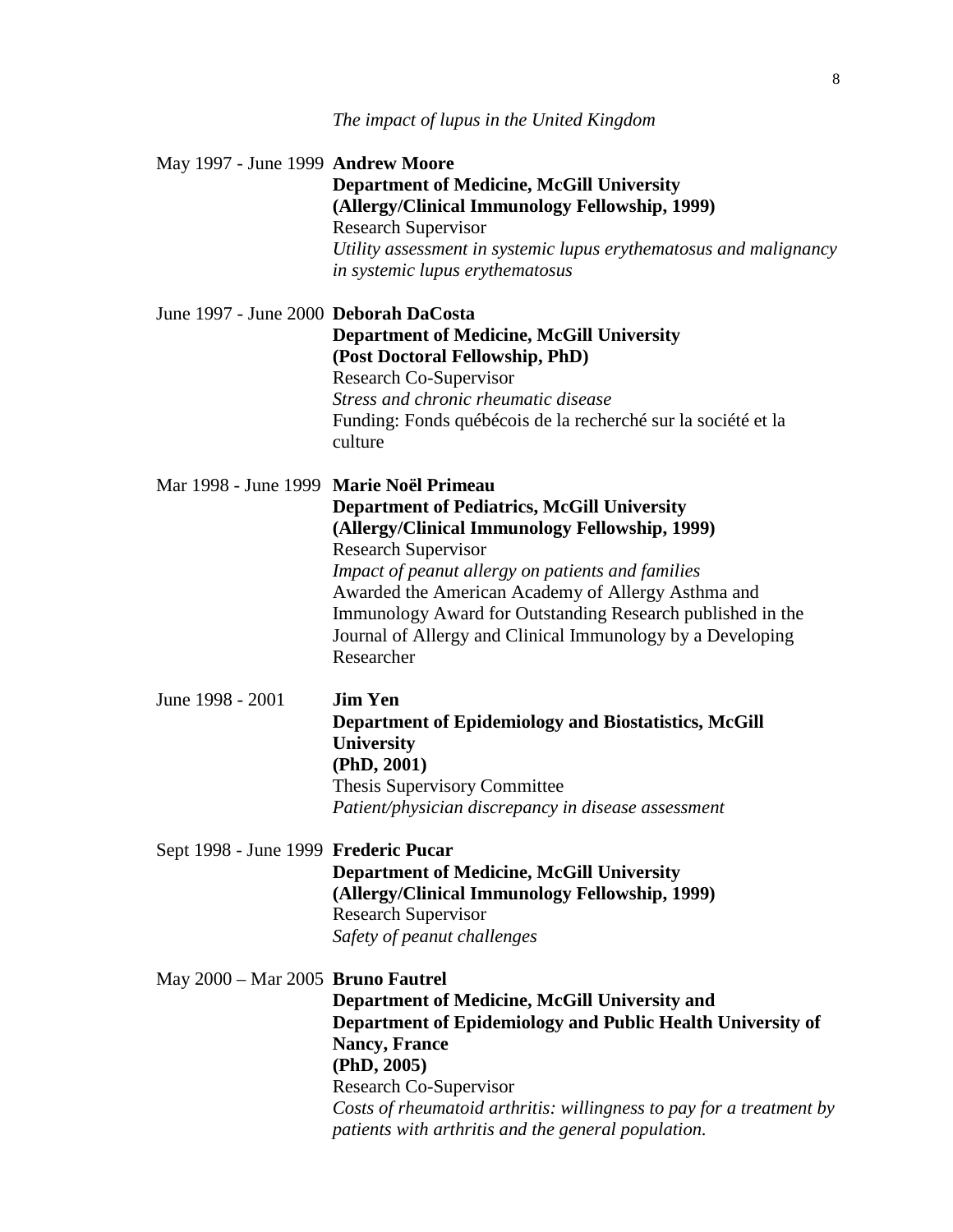|                                           | Has obtained Facutly position, service de rhumatologie, Groupe<br>hospitalier Pitié-Salpêtrière, Paris, France                                                                                                                                                                                                                                                                                                                                                                                                                                                                                                                                                                                                                                                 |
|-------------------------------------------|----------------------------------------------------------------------------------------------------------------------------------------------------------------------------------------------------------------------------------------------------------------------------------------------------------------------------------------------------------------------------------------------------------------------------------------------------------------------------------------------------------------------------------------------------------------------------------------------------------------------------------------------------------------------------------------------------------------------------------------------------------------|
| May 2000 - June 2000 Emil Nashi           | <b>Department of Medicine, McGill University</b><br>(Internal Medicine Residency, 2001)<br><b>Researcher Supervisor</b><br>Malignancy in SLE                                                                                                                                                                                                                                                                                                                                                                                                                                                                                                                                                                                                                   |
| Aug $2000 - \text{Jan } 2005$             | <b>Sasha Bernatsky</b><br><b>Department of Epidemiology and Biostatistics, McGill</b><br><b>University</b><br>(MSc in Epidemiology and Biostatistics, McGill University,<br>2001 and PhD, 2005)<br><b>Research Supervisor</b><br>The incidence of malignancy in SLE: an international study.<br>Funding: Canadian Institutes of Health Research, Lupus Canada,<br>Canadian Arthritis Network Training. Montreal General Hospital<br>Division of Clinical Epidemiology Post-Doctoral Fellowship<br>Singer Family Fund for Lupus Research<br>Awarded the 2005 Canadian Networks of Excellence Young<br>Innovator Award. Has obtained Faculty position in Department of<br>Medicine, Division of Rheumatology, McGill University Health<br>Centre, September 2005 |
| Jan 2002 - June 2003 Remi Gagnon          | <b>Department of Medicine</b><br>(Allergy/Clinical Immunology Fellowship, 2003)<br><b>Research Supervisor</b><br>Enhancing the positive predictive value of the prick skin test to<br>peanut in skin test positive, peanut-naïve children by assessing the<br>role of peanut-specific IgE and T-cell binding epitopes                                                                                                                                                                                                                                                                                                                                                                                                                                          |
| Sept 2003 - June 2006 Nathalie Nicolas    | <b>Department of Medicine, McGill University</b><br>(Post Doctoral Fellow, MD)<br><b>Research Supervisor</b><br>Establishing a registry of peanut allergic children                                                                                                                                                                                                                                                                                                                                                                                                                                                                                                                                                                                            |
| Sept 2003 – July 2006 Devi Banerjee       | <b>Department of Medicine, McGill University</b><br>(Allergy/Clinical Immunology Fellowship, 2004)<br><b>Research Supervisor</b><br>Effectiveness of a guideline to reduce peanut substances in school<br>children's lunches<br>Has obtained Faculty position in the Division of Clinical<br>Immunology/Allergy, MUHC                                                                                                                                                                                                                                                                                                                                                                                                                                          |
| April 2004 – June 2005 Pantelis Panopalis | <b>Department of Medicine, McGill University</b><br>(Rheumatology Fellowship, 2004)                                                                                                                                                                                                                                                                                                                                                                                                                                                                                                                                                                                                                                                                            |

Research Supervisor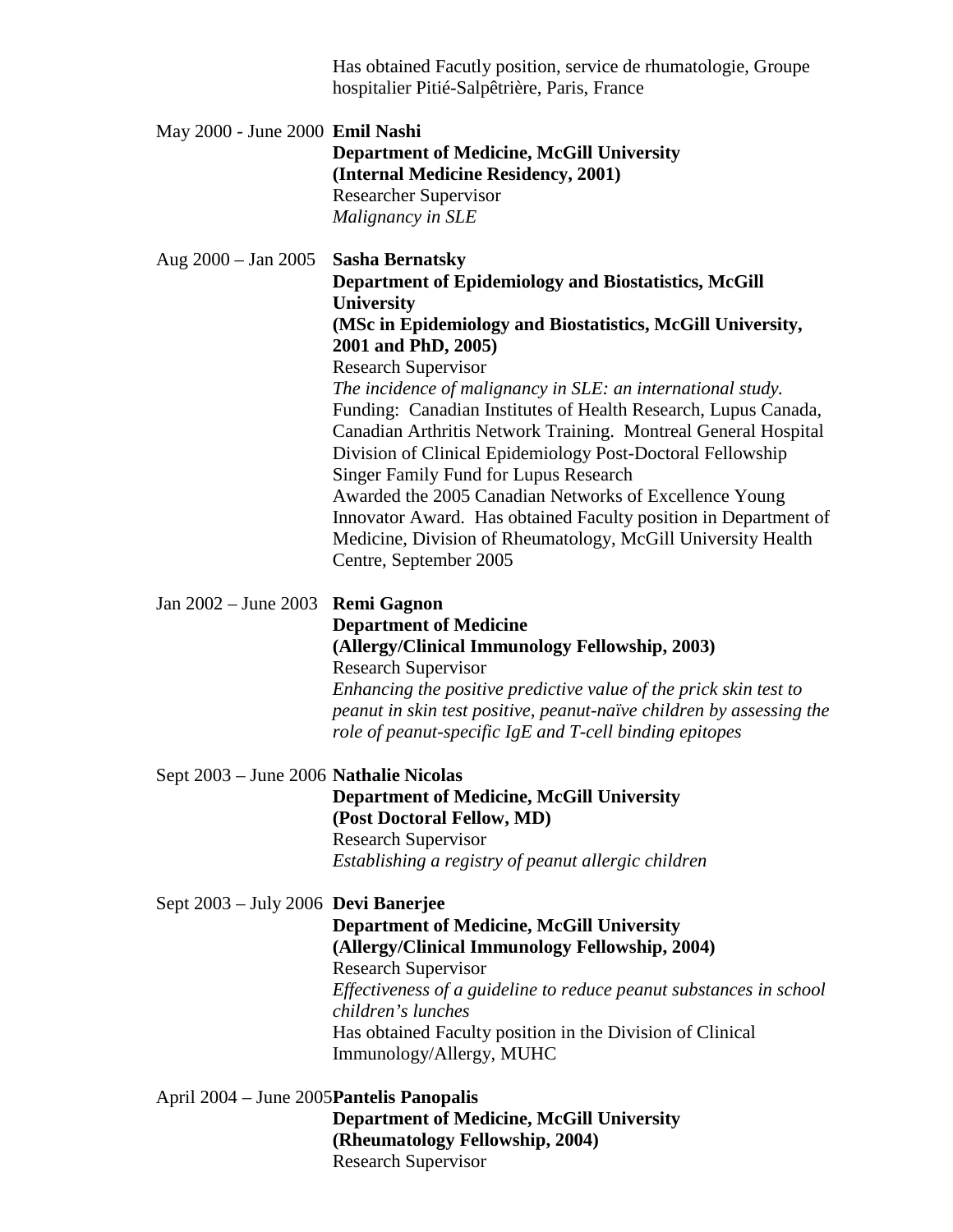|                                        | Quality of life and indirect costs of lupus                                                                                                                                                                                                                                                    |
|----------------------------------------|------------------------------------------------------------------------------------------------------------------------------------------------------------------------------------------------------------------------------------------------------------------------------------------------|
| Sept 2004 - June 2005 Nina Verreault   | <b>Department of Pediatrics, McGill University</b><br>(Allergy/Clinical Immunology Fellowship, 2005)<br><b>Research Supervisor</b><br>Quality of life of peanut allergic children                                                                                                              |
| Sept. $2004 -$ June $2005$ Joyce Yu    | <b>Department of Pediatrics, McGill University</b><br>(Allergy/Clinical Immunology Fellowship, 2005)<br><b>Research Supervisor</b><br>Inadvertent accidental exposures of peanut allergic children                                                                                             |
| Sept 2004 - June 2008 Samara Zavalkoff | <b>Department of Pediatrics, McGill University</b><br>(Pediatric Residency, 2006)<br>Research Co-Supervisor<br>The value of sesame-specific $IgE$ in predicting allergy to sesame<br>Has obtained Faculty position in the Department of Medicine,<br>Montreal Children's Hospital              |
| Jan $2005 -$ Apr $2006$                | <b>Robert Callaghan</b><br>Department of Rheumatology, University of Birmingham, UK<br>(Rheumatology Fellowship, 2005)<br>Research Co-Supervisor<br>The economic burden of primary Sjogren's syndrome                                                                                          |
| June 2005 - June 2007 Elizabeth Hazel  | <b>Department of Medicine, McGill University</b><br>(Rheumatology Fellowship, 2007)<br>Research Co-Supervisor<br>Cardiovascular disease and health maintenance in SLE<br>Has obtained Faculty position in Department of Medicine,<br>Division of Rheumatology, McGill University Health Centre |
| Jan 2006 – June 2007                   | <b>Genevieve Clarke</b><br><b>Department of Geography, McMaster University</b><br>(PhD Candidate)<br>Research Co-Supervisor<br>Quality of life in children with peanut allergy                                                                                                                 |
| Aug 2006 - July 2007                   | <b>Shashank Sheth</b><br><b>Department of Medicine, McGill University</b><br>(Allergy/Clinical Immunology Fellowship, 2007)<br><b>Research Supervisor</b><br>Improving food labelling for the allergic consumer<br>Funding: AllerGen NCE                                                       |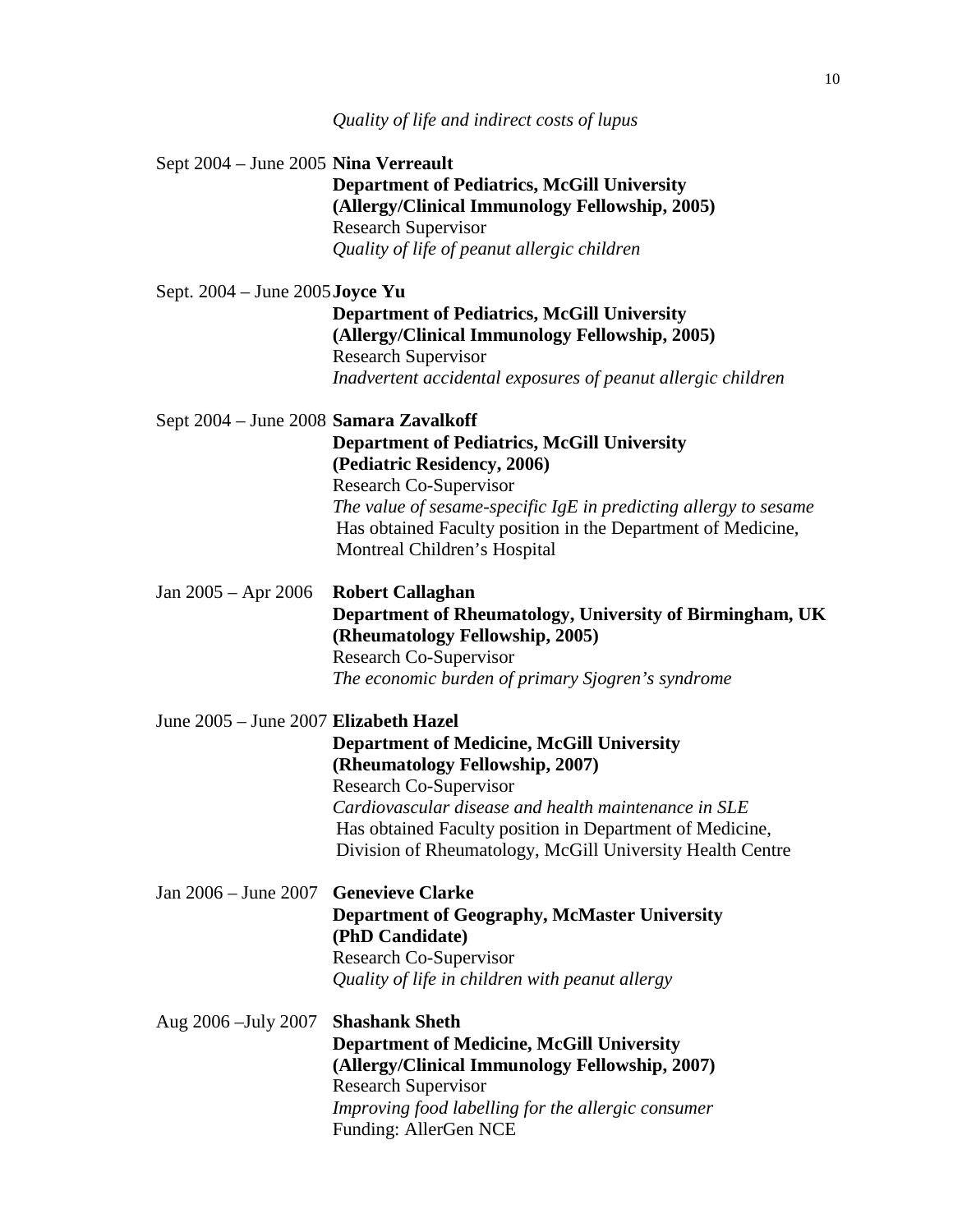| Nov $2006 -$ Nov $2008$ Simone Appenzeller | <b>Department of Medicine, McGill University</b><br>(Post Doctoral Fellow, MD, PhD)<br><b>Research Supervisor</b><br>Magnetic resonance imaging of patients with SLE and vasculitis<br>Funding: MUHC Research Institute/ Preston Robb Fellowship,<br><b>Canadian Arthritis Network</b>                                                                                                                                                                                                                                                                                                          |
|--------------------------------------------|-------------------------------------------------------------------------------------------------------------------------------------------------------------------------------------------------------------------------------------------------------------------------------------------------------------------------------------------------------------------------------------------------------------------------------------------------------------------------------------------------------------------------------------------------------------------------------------------------|
| Nov 2006–May 2011                          | <b>Nha Nguyen</b><br><b>Department of Pediatrics, McGill University</b><br>(MSc in Epidemiology and Biostatistics, McGill University<br>2011)<br><b>Research Supervisor</b><br>Evaluating school-based policies for anaphylaxis risk reduction<br>Funding: MCH Research Institute Fellowship / Montreal<br>Children's Hospital, National Training Program Allergy and<br>Asthma Research Fellowship                                                                                                                                                                                             |
|                                            | Nov 2006 – Aug 2011 Moshe Ben Shoshan<br><b>Department of Pediatrics, McGill University</b><br>(Pediatric Allergy/Clinical Immunology Fellowship, 2009, MSc<br>in Epidemiology and Biostatistics, McGill University 2011)<br><b>Research Supervisor</b><br>Prevalence of peanut allergy<br>Funding: Montreal Children's Hospital, National Training Program<br>Allergy and Asthma Research Fellowship<br>Awarded the best trainee presentation at the 2 <sup>nd</sup> Annual AllerGen<br>Conference and also at the Canadian Society of Allergy and<br>Clinical Immunology, 2008 Annual Meeting |
| Oct $2006$ – present                       | <b>Evelyne Vinet</b><br><b>Department of Medicine, McGill University</b><br>(MSc in Epidemiology and Biostatistics, McGill University 2008<br>& PhD Candidate, 2015)<br><b>Research Supervisor</b><br>Long term outcome of pregnancies of women with SLE<br>Funding: CIHR & FRSQ Fellowships                                                                                                                                                                                                                                                                                                    |
| Feb 2008-Aug 2008                          | <b>Andreas Jonssen</b><br><b>Department of Medicine, McGill University</b><br>(Post Doctoral Fellow, MD, PhD)<br>Research Supervisor<br>The Role of the Charleson comorbidy index in predicting outcome<br>in SLE.                                                                                                                                                                                                                                                                                                                                                                              |
| April 2008 - Aug 2011 Daniel Harrington    | <b>School of Geography and Earth Sciences, McMaster University</b><br>(PhD, 2011)<br>Research Co-supervisor<br>Surveying Canadians to assess the prevalence of food allergies and<br>attitudes towards food labelling and risk<br>Funding: AllerGen NCE                                                                                                                                                                                                                                                                                                                                         |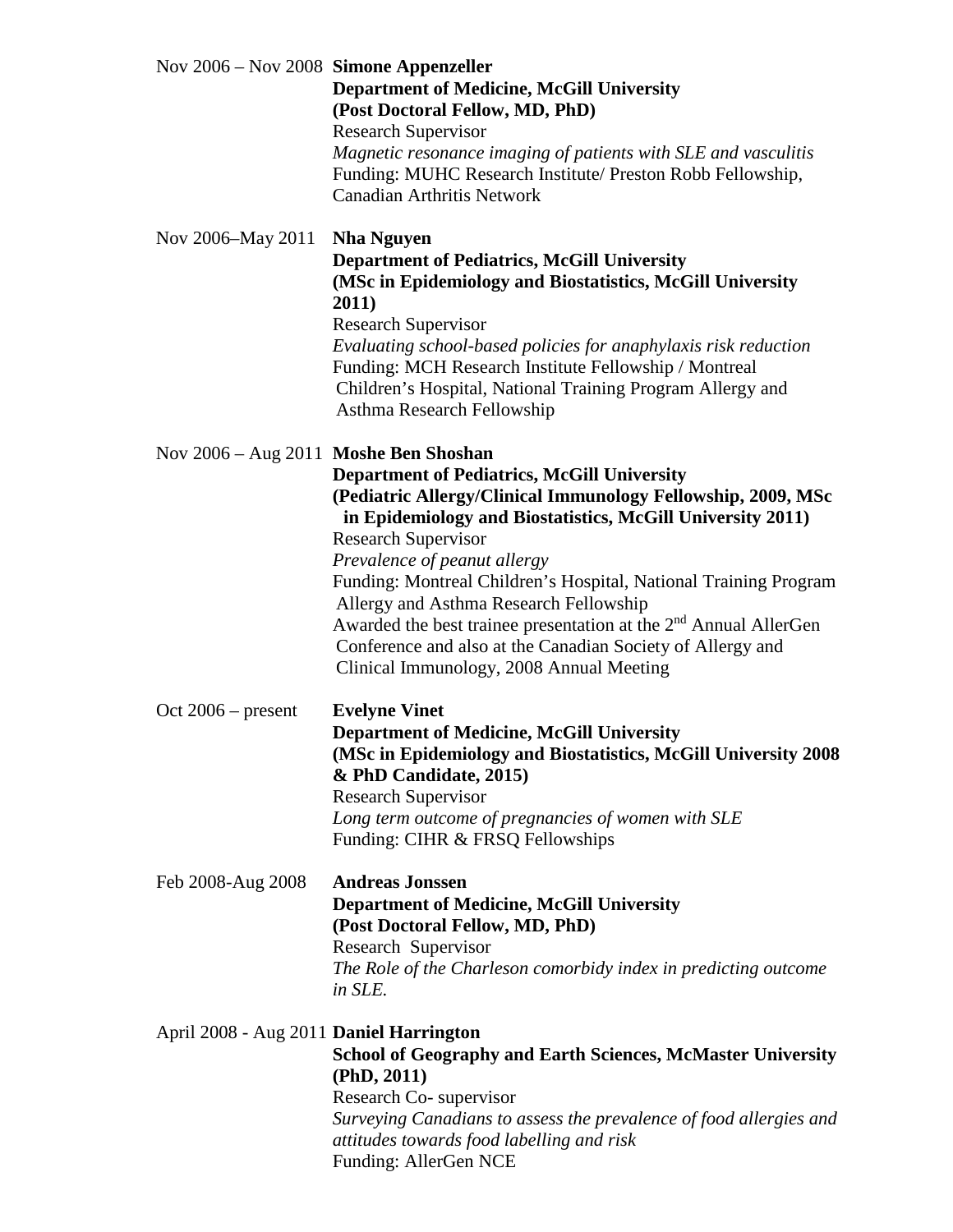|                                          | Paper of the year for 2012 in the Journal Human and Ecological<br><b>Risk Assessment</b>                                                                                                                                                                                                                                                                                                                                                                                                               |
|------------------------------------------|--------------------------------------------------------------------------------------------------------------------------------------------------------------------------------------------------------------------------------------------------------------------------------------------------------------------------------------------------------------------------------------------------------------------------------------------------------------------------------------------------------|
| April 2008 - present                     | Yuka Asai<br><b>Department of Medicine, McGill University</b><br>(Dermatology Fellowship, 2010, MSc in Epidemiology and<br>Biostatistics, McGill University 2011, PhD Candidate 2015)<br><b>Research Supervisor</b><br>Peanut allergy and loss of function mutations in the filaggrin genes<br>Funding: CIHR and AllerGen Fellowships                                                                                                                                                                  |
| April 2008 – Oct 2011 Jessica Wylie      | <b>Department of Pediatrics, Montreal Childrens Hospital</b><br>(Pediatric Allergy/Clinical Immunology Fellowship, 2009)<br><b>Research Supervisor</b><br>The influence of food allergies on siblings.                                                                                                                                                                                                                                                                                                 |
| Sept 2008 - Sept 2009 Pantelis Panopolis | (Post Doctoral Fellow, MD)<br><b>Research Supervisor</b><br>Direct and indirect cost assessment in patients with systemic lupus<br>erythematosus and the predictors of costs.<br>Funding: CIHR Fellowship                                                                                                                                                                                                                                                                                              |
| Jan $2009 - Oct$ 2011                    | <b>Lauren Segal</b><br><b>Department of Pediatrics, Montreal Childrens Hospital</b><br>(Pediatrics Allergy/Clinical Immunology Fellowship, 2009)<br><b>Research Supervisor</b><br>Developing a registry of children with sesame allergy                                                                                                                                                                                                                                                                |
| Nov 2009 - Jan 2011                      | <b>Josiane Bourré-Tessier</b><br>(Rheumatology Post Doctoral Fellow, Université de Montréal)<br><b>Research Co-supervisor</b><br>Prolongation de l'intervalle QT corrigé chez les patients avec<br>lupus érythémateux disséminé ayant l'anticorps anti-Ro/SSA                                                                                                                                                                                                                                          |
| Sept 2009 - present                      | <b>Lianne Soller</b><br>MSc in Department of Epidemiology, McGill University 2011<br>& PhD Candidate Department of Epidemiology, McGill<br>University, 2015<br><b>Research Supervisor</b><br>Nationwide prevalence of food allergy<br>Funding: AllerGen NCE, MUHC Research Institute, and FRQS<br>Awarded first prize for trainee abstract presentation at Annual<br>Meeting of the Canadian Society of Allergy and Clinical<br>Immunology, Halifax, NS October 22, 2009 and AllerGen meeting,<br>2011 |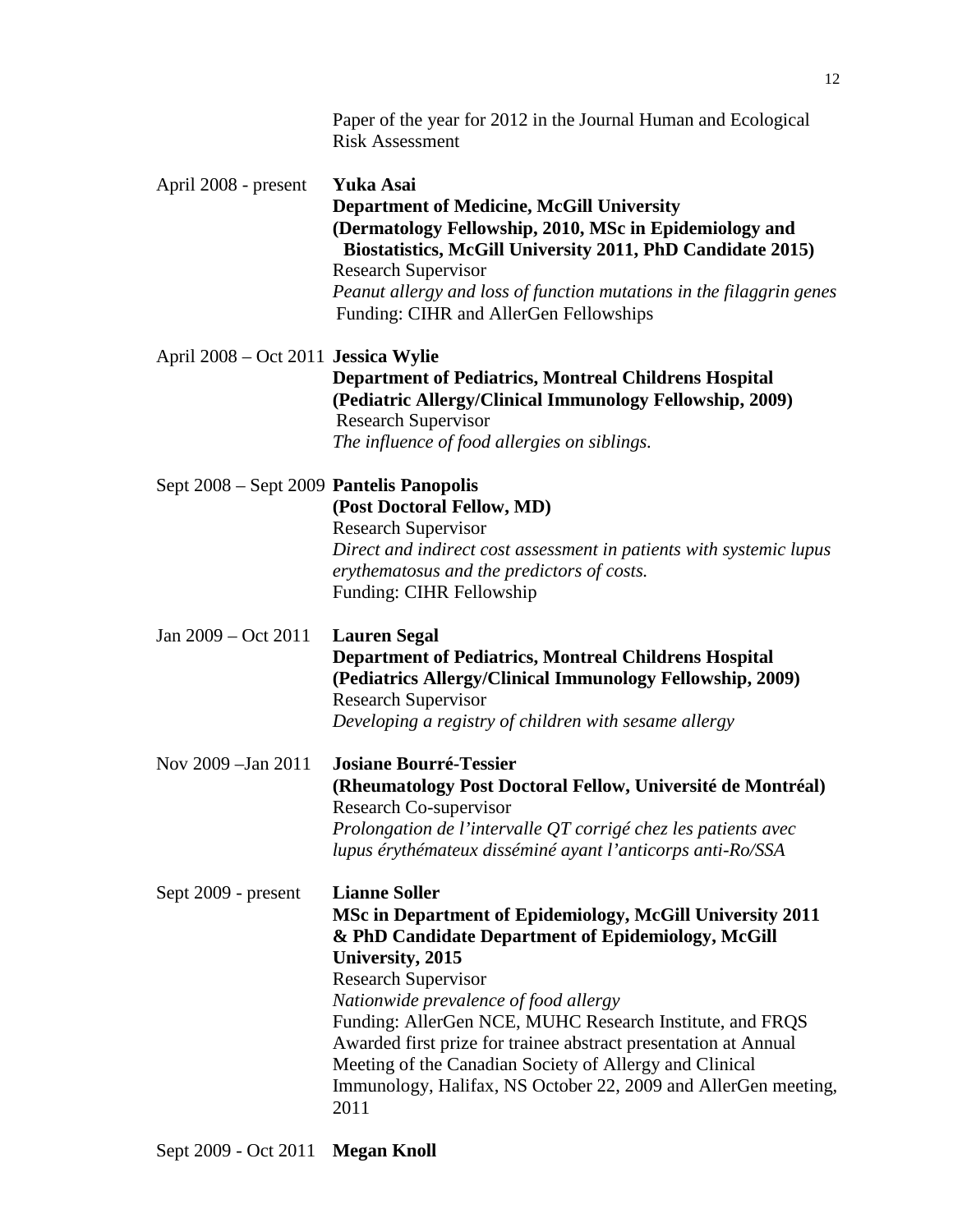|                      | MSc in Department of Epidemiology, McGill University, 2012<br><b>Research Supervisor</b><br>The role of incentives in telephone surveys<br>Funding: AllerGen NCE and Health Canada                                                                                                                                                                                         |
|----------------------|----------------------------------------------------------------------------------------------------------------------------------------------------------------------------------------------------------------------------------------------------------------------------------------------------------------------------------------------------------------------------|
| Sept 2010 – Apr 2013 | <b>Marilyn Desjardins</b><br><b>Department of Pediatrics, Montreal Children's Hospital</b><br>(Pediatric Allergy/Clinical Immunology Fellowship, 2012)<br>Research Co-Supervisor<br>DOC-A: Doctors Opinions on Controversial issues related to food<br>induced Anaphylaxis                                                                                                 |
| Apr 2011-Oct 2012    | <b>Assia Hussain</b><br><b>Department of Pediatrics, Montreal Children's Hospital</b><br>(Pediatric Allergy/Clinical Immunology Fellowship, 2012)<br>Research Co-Supervisor<br>Registry of Fish and Shellfish Allergy                                                                                                                                                      |
| July 2012-June 2013  | <b>Yarden Yanishevsky</b><br>Department of Pediatrics, Montreal Children's Hospital<br>(Pediatric Allergy/Clinical Immunology Fellowship, 2013)<br>Research Co-Supervisor<br>Anaphylaxis in the adult population: are we following current<br>treatment guidelines?                                                                                                        |
| July 2012- July 2014 | <b>Michelle Halbrich</b><br><b>Department of Pediatrics, Montreal Children's Hospital</b><br>(Pediatrics Allergy/Clinical Immunology Fellowship, 2013)<br>Research Co-Supervisor<br>Tryptase levels in children presenting with anaphylaxis to the<br>Montreal Children's Hospital                                                                                         |
| July 2013-present    | <b>Sabrine Cherkouai</b><br>Department of Medicine, Université de Montréal<br>(Internal Medicine Resident)<br><b>Research Supervisor</b><br>Rate of Accidental Exposure in Children with Peanut Allergy<br>Awarded 1 <sup>st</sup> place for best trainee presentation at Annual<br>Conference of the Canadian Society of Allergy and Clinical<br>Immunology, October 2013 |
| July 2013-July 2014  | Andy O'Keefe<br><b>Department of Pediatrics, Montreal Children's Hospital</b><br>(Pediatric Allergy/Clinical Immunology Fellowship, 2014)<br>Research Co-Supervisor<br>Cross-Canada Anaphylaxis Registry                                                                                                                                                                   |
| May 2014-present     | <b>George Atiim</b><br>Department of Geography, University of Waterloo<br>(PhD Candidate – Medical Geography)<br>Research Co-Supervisor                                                                                                                                                                                                                                    |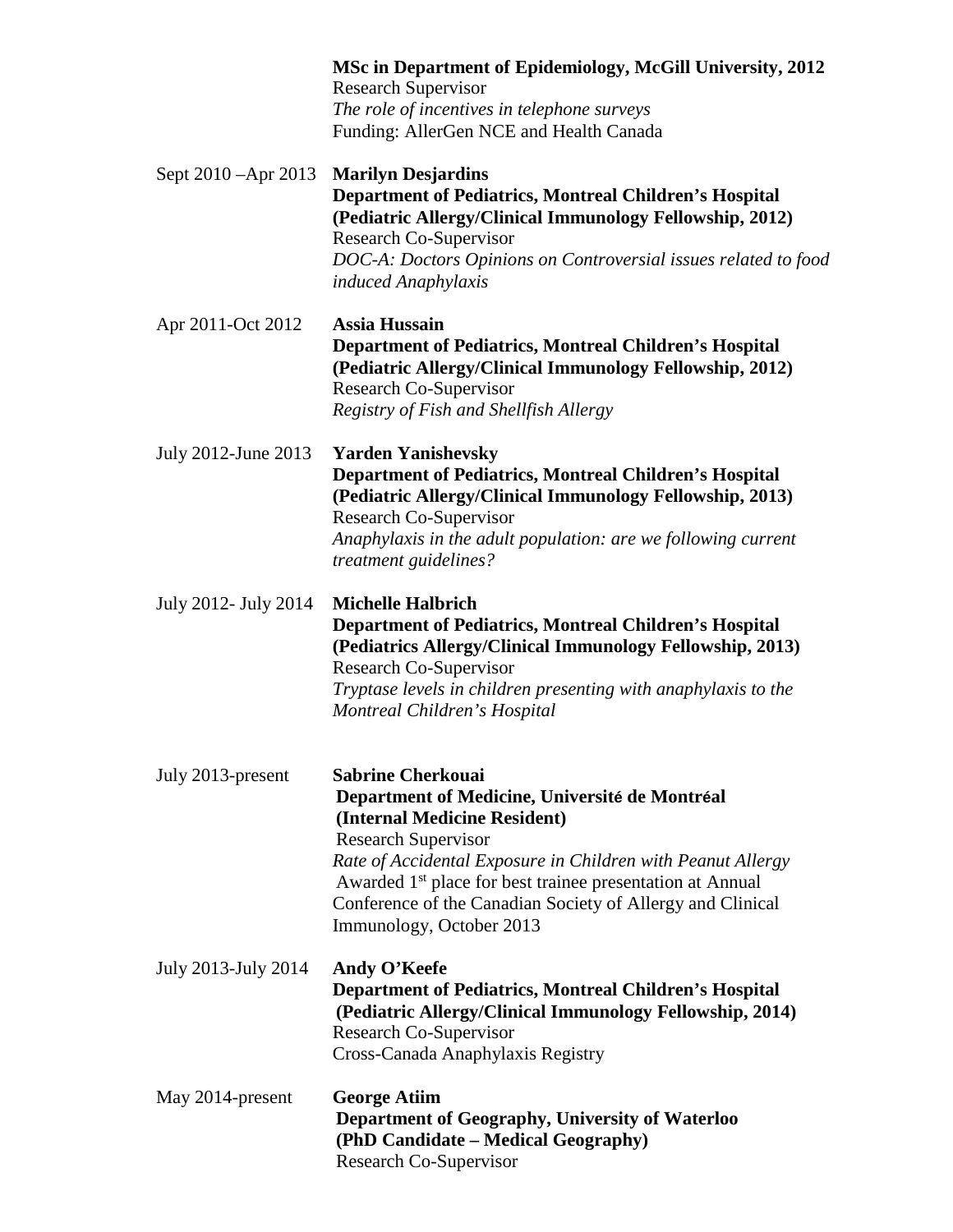|                   | Emerging Environmental Health Risks in Sub-Saharan Africa: An<br>Exploration of the rise of food allergy in Ghana                                                                                                                                                                  |
|-------------------|------------------------------------------------------------------------------------------------------------------------------------------------------------------------------------------------------------------------------------------------------------------------------------|
| Jan 2014-present  | <b>Victoria Cook</b><br>Department of Pediatrics, University of British Columbia<br>(Pediatric Allergy/Clinical Immunology Fellowship)<br>Research Co-Supervisor<br>The Epidemiology and Management of Seafood Allergy in Children                                                 |
| July 2014-present | <b>Alexander Lyttle</b><br>Division of Pediatric Allergy and Immunology, Department of<br>Paediatrics, University of British Columbia<br>(Pediatric Allergy/Clinical Immunology Fellowship, 2016)<br>Research Co-Supervisor<br>The Quality of Life in Children with Peanut Allergy |
| Nov 2014-present  | <b>Megan Barber</b><br>Division of Internal Medicine, Department of Medicine,<br><b>University of Calgary</b><br>(Internal Medicine Resident)<br><b>Research Supervisor</b><br>Comparing the medication and hospitalization costs for SLE<br>patients with and without nephritis   |
| Nov 2014-present  | <b>Gillian Goobie</b><br>Division of Internal Medicine, Department of Medicine,<br><b>University of Calgary</b><br>(Internal Medicine Resident)<br><b>Research Supervisor</b><br>Autoantibodies and risk of malignancy in SLE                                                      |
| Nov 2014-present  | <b>May Choi</b><br>Division of Internal Medicine, Department of Medicine,<br><b>University of Calgary</b><br>(Internal Medicine Resident)<br><b>Research Supervisor</b><br>Anti-DFS antibodies in SLE                                                                              |
| Nov 2014-present  | <b>Cairistin McDougall</b><br>Division of Internal Medicine, Department of Medicine,<br><b>University of Calgary</b><br>(Internal Medicine Resident)<br>Research Co-Supervisor<br>Assessing the lost productivity of women with SLE                                                |
| June 2015-present | <b>Erin Carter</b><br>Division of Rheumatology, Department of Medicine,                                                                                                                                                                                                            |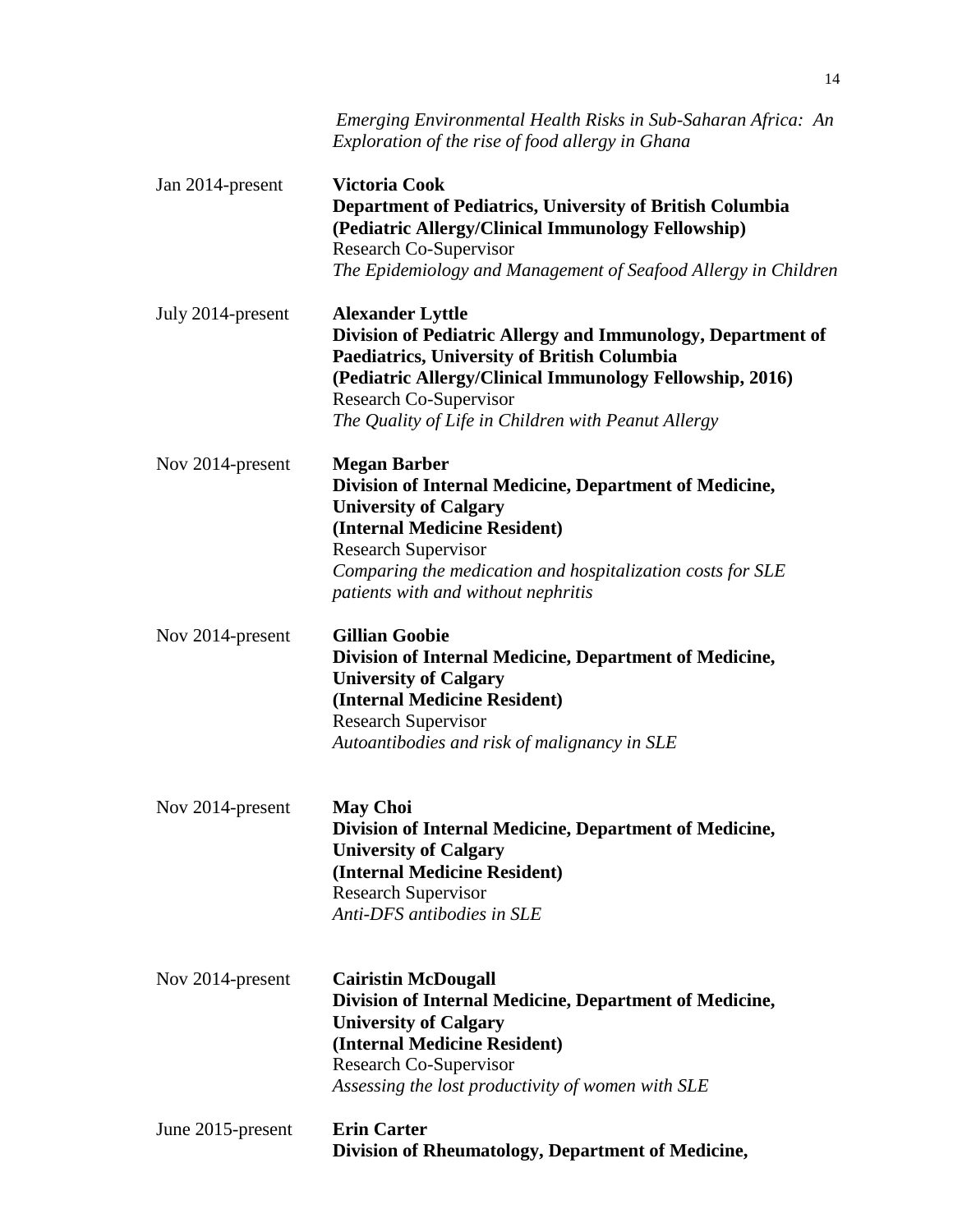#### **University of Calgary (Rheumatology Fellow)** Research Supervisor *Prevalence, socioeconomic impact, and disparities in SLE*

## *3. a) Invited Lectures and Seminars Within McGill (since becoming a Faculty Member)*

| Feb 17 1995 | <b>Montreal General Hospital</b><br>Pharmaco-economics conference: a user's guide to marketing                                                                                          |
|-------------|-----------------------------------------------------------------------------------------------------------------------------------------------------------------------------------------|
| Feb 21 1995 | <b>Montreal General Hospital, Rheumatology Research Day</b><br>An economic analysis of SLE                                                                                              |
| Mar 14 1995 | <b>Montreal General Hospital, Grand Rounds</b><br>Autoimmunity: clinical vignettes                                                                                                      |
| Jan 31 1996 | <b>Montreal General Hospital, Grand Rounds</b><br>Pregnancy in lupus                                                                                                                    |
| Mar 15 1996 | <b>Montreal General Hospital</b><br>Pharmaco-economics course: a user's guide to marketing                                                                                              |
| Mar 14 1998 | McGill University for University of California Irvine visiting<br>students<br>The Canadian health care system: caring for chronic rheumatic<br>diseases in Canada and the United States |
| Mar 23 1998 | <b>St. Mary's Hospital, Epidemiology Rounds</b><br>An international perspective on the health status and costs of lupus                                                                 |
| May 14 1998 | <b>Royal Victoria Hospital, Epidemiology Rounds</b><br>An international perspective on the health status and costs of lupus                                                             |
| May 6 1999  | <b>Royal Victorial Hospital, Nephrology Rounds</b><br>An international perspective on the health status and costs of lupus                                                              |
| Dec 3 2002  | <b>Montreal General Hospital, Clinical Epidemiology Rounds</b><br>Dollars and damage: an international comparison of health costs<br>and health outcomes in SLE                         |
| Nov 11 2003 | <b>Montreal General Hospital, Clinical Epidemiology Rounds</b><br>Malignancy and lupus                                                                                                  |
| Feb 21 2005 | <b>Montreal Children's Hospital, Pediatric Rounds</b><br>The association between lupus and cancer                                                                                       |
| Apr 12 2005 | <b>Montreal General Hospital, Clinical Epidemiology Rounds</b><br>Autoimmunity and malignancy                                                                                           |
| Apr 19 2005 | <b>Montreal General Hospital, Clinical Epidemiology Rounds</b>                                                                                                                          |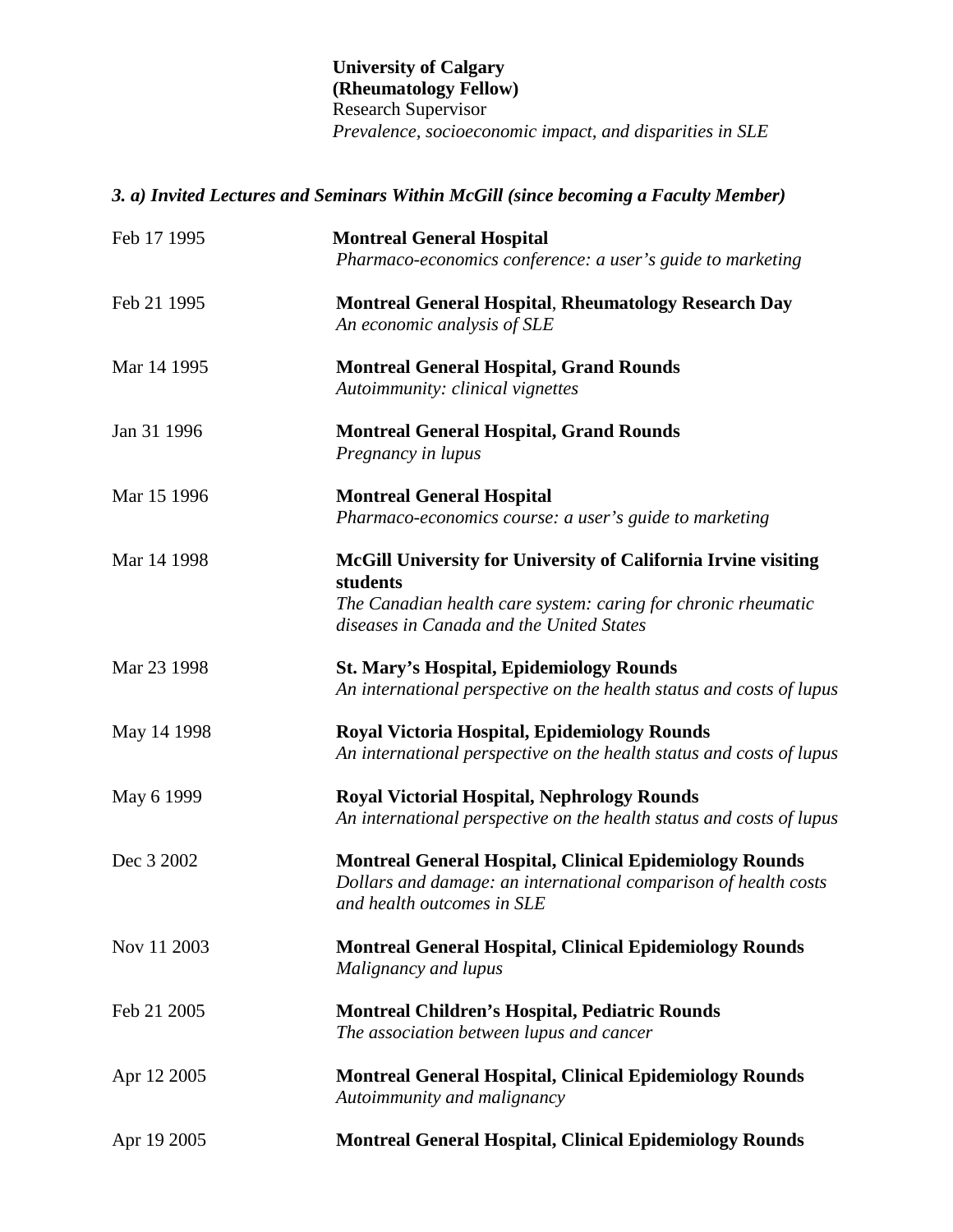|             | Effectiveness of guidelines designed to reduce peanut substances in<br>primary school classrooms in Montreal, Canada                                                             |
|-------------|----------------------------------------------------------------------------------------------------------------------------------------------------------------------------------|
| Mar 14 2006 | <b>Montreal General Hospital, Internal Medicine Teaching</b><br><b>Rounds</b><br>SLE and malignancy, difficult lupus cases                                                       |
| May 2 2006  | <b>Montreal General Hospital, Medical Grand Rounds</b><br>The hidden faces of SLE                                                                                                |
| Nov 23 2006 | <b>Montreal General Hospital, Clinical Epidemiology Rounds</b><br>Food allergy: a growing concern                                                                                |
| Dec 5 2006  | <b>Montreal Children's Hospital, Rheumatology Teaching Rounds</b><br>Outcome measures in Lupus                                                                                   |
| Feb 19 2007 | <b>Montreal Children's Hospital, Research Institute Rounds</b><br>Going nuts over peanuts                                                                                        |
| Jun 5 2009  | <b>Annual Division Retreat Pediatric Allergy -Immunology</b><br><b>MCH-MUHC</b><br>Food allergy epidemiology: Does it change outcomes?                                           |
| Jan 18 2010 | <b>Meakins-Christie Respirology Seminar</b><br>Peanut Allergy: Trivialized or Demonized?<br>Montreal, QC                                                                         |
| Feb 11 2010 | <b>Division of Clinical Epidemiology, MUHC</b><br>Peanut Allergy: Trivialized or Demonized?<br>Montreal, QC                                                                      |
| Feb 24 2010 | <b>Autoimmunity Seminar, MUHC</b><br><b>Peanut Allergy: Trivialized or Demonized?</b><br>Montreal, QC                                                                            |
| Oct 18 2010 | Meakins-Christie Laboratories: B-Lymphocyte Tolerance in<br><b>Allergic Diseases</b><br>Severe food allergies in Canada: Myths, realities and temporal<br>trends<br>Montreal, QC |
| Nov 14 2012 | <b>Meakins-Christie Lab (GET-FACTS research network)</b><br>The Epidemiology of Food Allergy: Populations, Communities, &<br>Cohorts<br>Montreal, QC                             |
| May 02 2013 | AllerGen 8th AllerGen Trainee Symposium<br>Career Panel<br>Montreal, QC                                                                                                          |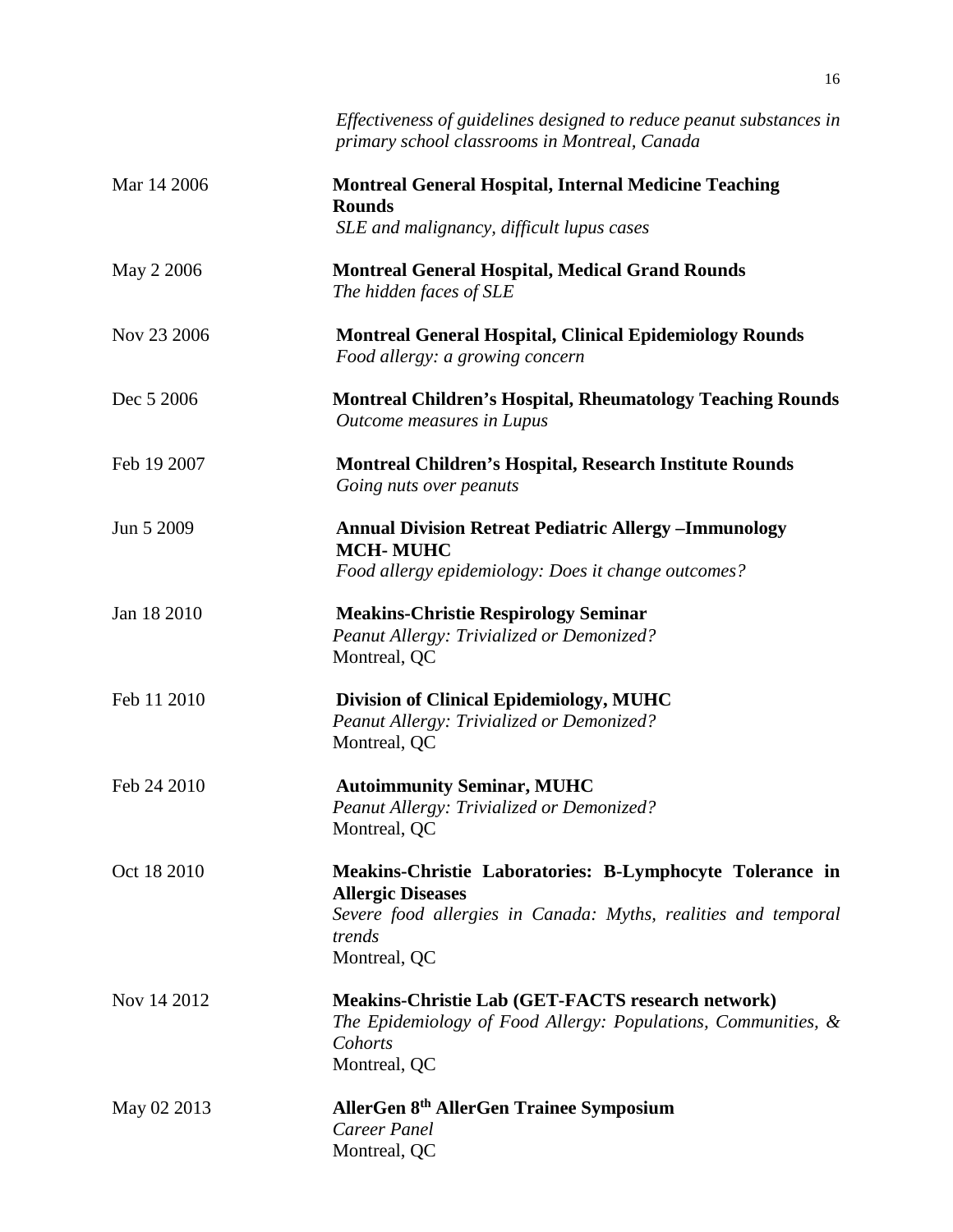| May 21 2013  | <b>Montreal General Hospital, Medical Grand Rounds</b><br>Lupus and Malignancy: The Good, the Bad, & the Unknown<br>Montreal, QC                                                                      |
|--------------|-------------------------------------------------------------------------------------------------------------------------------------------------------------------------------------------------------|
|              | 3. b) Invited Lectures and Seminars Outside McGill (since becoming a Faculty Member)                                                                                                                  |
| Dec 4 1994   | <b>Lupus Society of Quebec</b><br>Current lupus research activities<br>Montreal, QC                                                                                                                   |
| Apr 20 1995  | <b>Maisonneuve-Rosemont Hospital, Rheumatology Rounds</b><br>Why health care cost more in the US: comparing health care<br>expenditures between SLE patients in Stanford and Montreal<br>Montreal, QC |
| Nov 2 1995   | <b>University College Hospital, Rheumatology Rounds</b><br>Decreasing costs and improving outcomes: group psychotherapy<br>for patients with lupus<br>London, England                                 |
| Nov 3 1995   | <b>University of Birmingham, Rheumatology Rounds</b><br>Decreasing costs and improving outcomes: group psychotherapy<br>for patients with lupus<br>Birmingham, England                                |
| April 1 1996 | <b>Bram Rose Eastern Allergy Conference</b><br>The economics of allergic diseases<br>Montreal, QC                                                                                                     |
| Apr 22 1997  | <b>University College Hospital, Rheumatology Rounds</b><br>An international perspective on the health status and costs of lupus<br>London, England                                                    |
| May 10 1997  | <b>Lupus Society of Alberta</b><br>Group psychotherapy for patients with lupus<br>Calgary, AB                                                                                                         |
| May 8 1998   | <b>Hôpital Notre Dame, Rheumatology Rounds</b><br>An international perspective on the health status and costs of lupus<br>Montreal, QC                                                                |
| May 24 1998  | <b>Lupus Society of Quebec</b><br>Current lupus research activities<br>Montreal, QC                                                                                                                   |
| Mar 4 1999   | The Royal College of Physicians Rheumatology Symposium<br>Lupus in the next millennium: the costs of caring for lupus<br>London, England                                                              |
| Mar 15 1999  | <b>Northwestern University, Rheumatology Grand Rounds</b><br>The costs of caring for lupus                                                                                                            |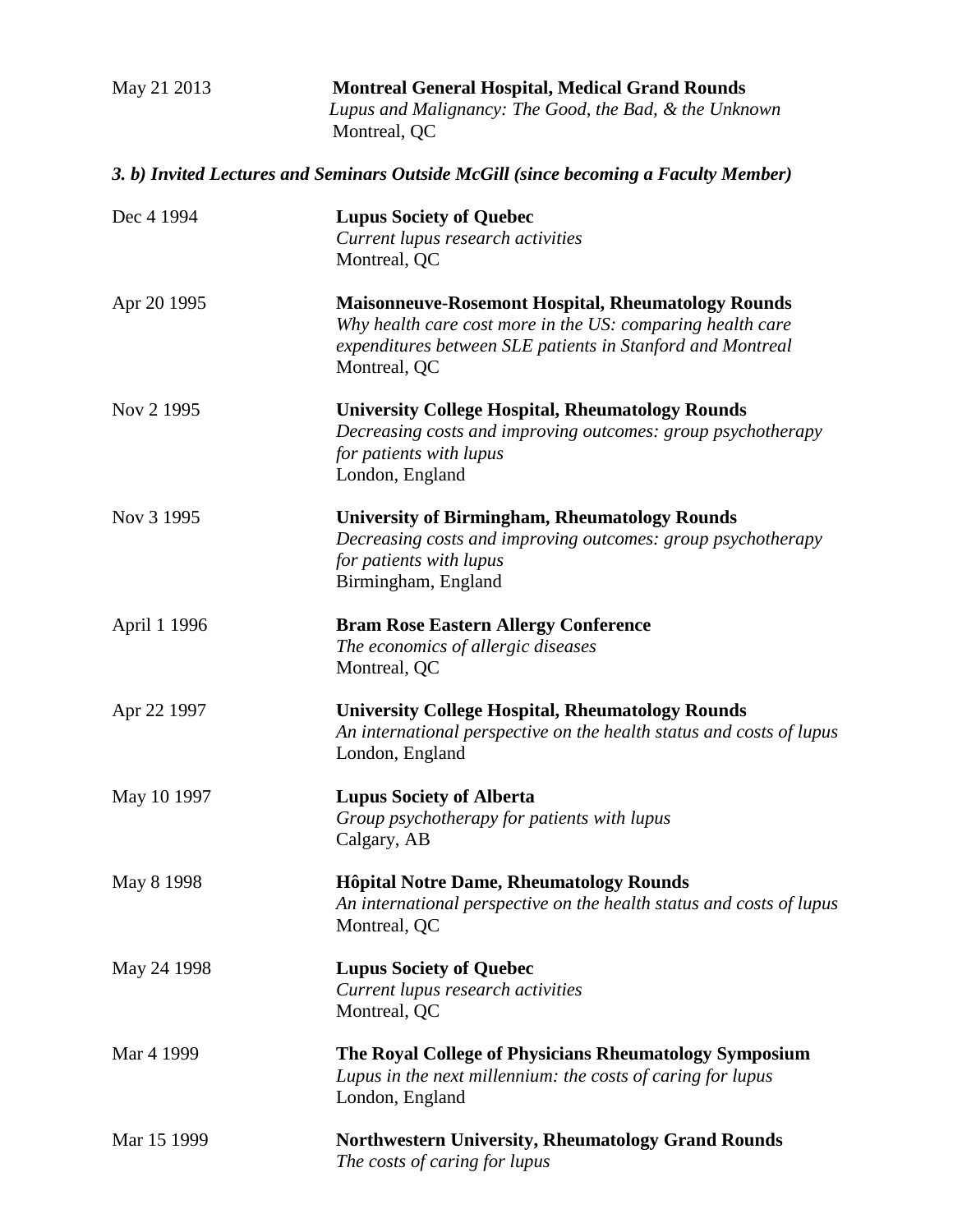|             | Chicago, IL                                                                                                                                                                                         |
|-------------|-----------------------------------------------------------------------------------------------------------------------------------------------------------------------------------------------------|
| Mar 26 1999 | <b>University of Michigan, Rheumatology Grand Rounds</b><br>The costs of caring for lupus<br>Ann Arbour, MI                                                                                         |
| Sep 21 1999 | <b>Queen's University, Medical Rounds</b><br>Peanut allergy: how big a problem<br>Kingston, ON                                                                                                      |
| Oct 26 1999 | <b>Dalhousie University, Medical Grand Rounds</b><br>An international perspective on the costs and outcomes of health<br>care in musculoskeletal conditions<br>Halifax, NS                          |
| Feb 17 2000 | Lupus Quebec, Keynote Speaker, Fundraiser<br>Current lupus research activities<br>Montreal, QC                                                                                                      |
| Jun 15 2000 | <b>Lupus Canada, Annual General Meeting</b><br>Outcome research in SLE: the need for a collaborative effort<br>Charlottetown, PEI                                                                   |
| Mar 16 2001 | The American Journal of Managed Care Symposium<br>Economic impact of lupus<br>Washington, DC                                                                                                        |
| Nov 15 2001 | <b>La Jolla Pharmaceuticals</b><br>The economics of lupus<br>La Jolla, CA                                                                                                                           |
| Oct 8 2002  | <b>State University of New York, Rheumatology Rounds (Pfizer</b><br>visiting professor)<br>Lupus and malignancy: past, present, and future<br>Brooklyn, NY                                          |
| Oct 10 2002 | <b>State University of New York, Medical Grand Rounds (Pfizer</b><br>visiting professor)<br>Dollars and damage: an international perspective on health<br>outcomes and costs in SLE<br>Brooklyn, NY |
| Oct 27 2003 | <b>American College Rheumatology Annual Meeting</b><br><b>Dubois Lectureship</b><br>Collaborations clarify complexities: learning about lupus<br>Orlando, FL                                        |
| Nov 14 2003 | <b>Canadian Arthritis Network Annual General Meeting</b><br><b>Plenary Lecture</b>                                                                                                                  |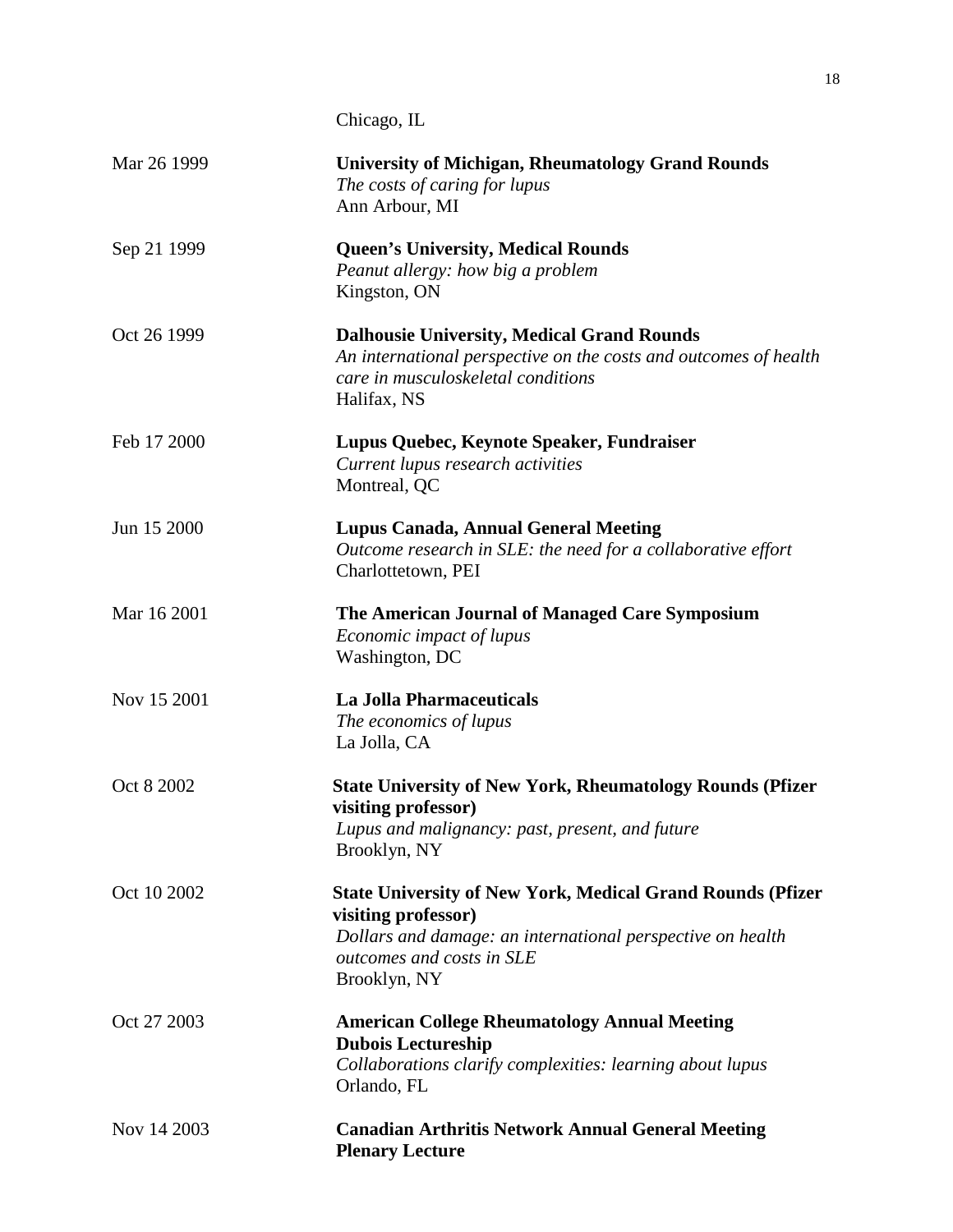|              | Malignancy and lupus<br>Montreal, QC                                                                                                                                                   |
|--------------|----------------------------------------------------------------------------------------------------------------------------------------------------------------------------------------|
| May 12 2004  | 7th International Lupus Congress, Patient Symposium<br>Risk of malignancy in lupus<br>New York, NY                                                                                     |
| June 12 2004 | <b>Annual European Congress of Rheumatology, Symposium</b><br>Lecture<br>Risk of malignancy in lupus<br>Berlin, Germany                                                                |
| Feb 15 2005  | <b>Hospital for Special Surgery, Rheumatology Rounds (visiting</b><br>professor)<br>Double trouble: the association between lupus and malignancy<br>New York, NY                       |
| Feb 16 2005  | <b>Hospital for Special Surgery, Rheumatology Grand Rounds</b><br>(visiting professor)<br>Dollars and damage: the economics of lupus<br>New York, NY                                   |
| Apr 4 2005   | <b>European Lupus Meeting, Plenary Lecture</b><br>The real costs of lupus<br>London, England                                                                                           |
| Oct 27 2005  | <b>AllerGen Network of Centres of Excellence Annual Research</b><br><b>Conference, Plenary Lecture</b><br>Is the prevalence of peanut allergy increasing?<br>Toronto, ON               |
| Nov 15 2005  | <b>Annual Meeting of the American College of Rheumatology,</b><br><b>Clinical Symposium, Lecture and Moderator</b><br>Malignancy in the autoimmune rheumatic diseases<br>San Diego, CA |
| Jan 19 2006  | Rheumatology Rounds, Hôpital Maisonneuve-Rosemont<br>An international comparison of health care costs and health status<br>in systemic lupus erythematosus<br>Montreal, QC             |
| Jan 19 2006  | <b>Medical Grand Rounds, Hôpital Maisonneuve-Rosemont</b><br>Malignancy in the rheumatic diseases<br>Montreal, QC                                                                      |
| Apr 8 2006   | The University of North Carolina at Chapel Hill, Therapeutic<br><b>Advances in Lupus Meeting</b><br>Malignancy in lupus<br>Chapel Hill, NC                                             |
| Jun 9 2006   | <b>Annual Meeting of the Canadian Network for Improved</b><br><b>Outcomes in Systemic Lupus Erythematosus</b>                                                                          |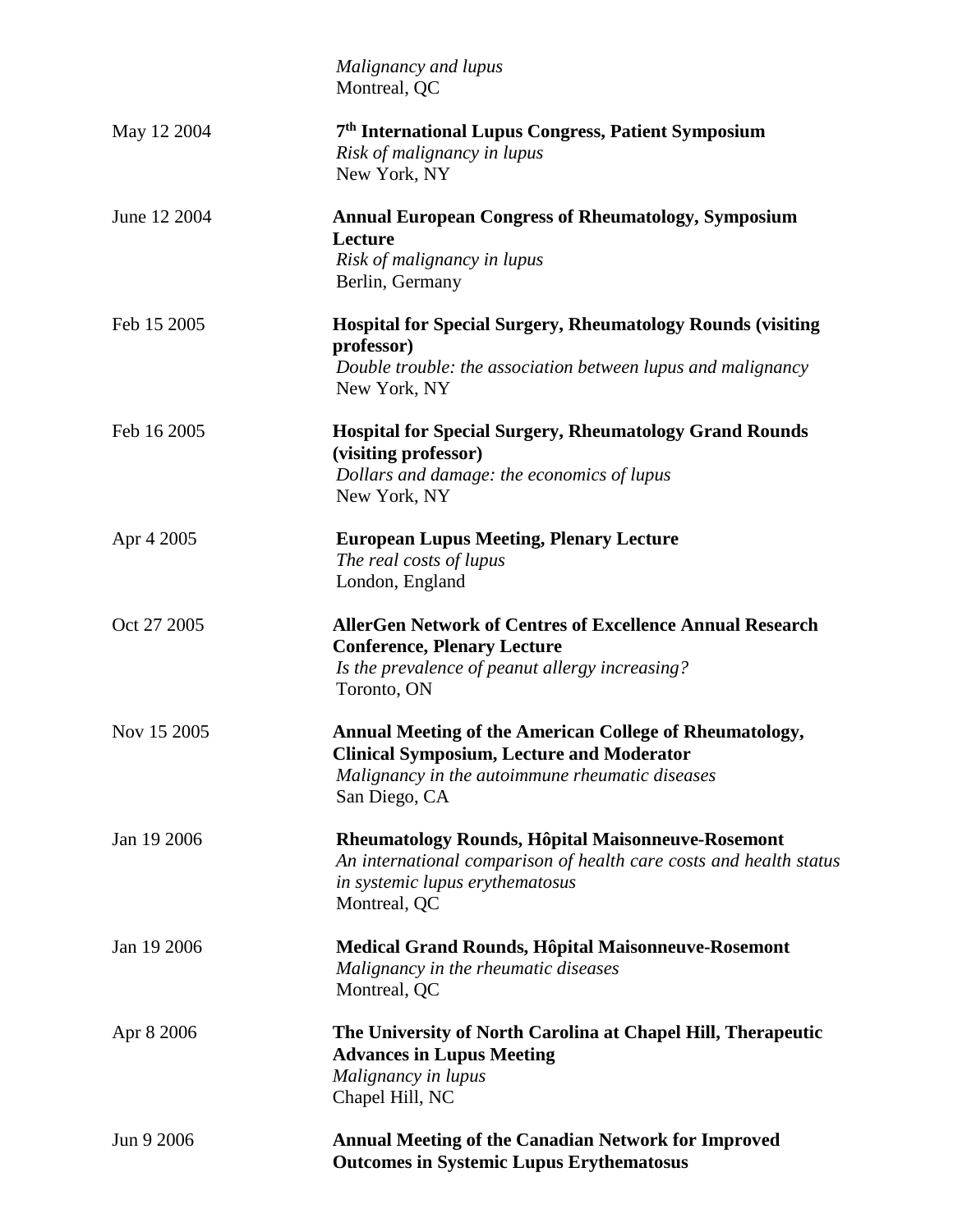|             | Malignancy in SLE<br>Halifax, NS                                                                                                                                                                                                     |
|-------------|--------------------------------------------------------------------------------------------------------------------------------------------------------------------------------------------------------------------------------------|
| Oct 24 2006 | <b>AllerGen Network of Centres of Excellence Theme Workshops</b><br>The development, implementation, and evaluation of strategies to<br>promote the well-being of children and youth with allergies and/or<br>asthma<br>Montreal, QC |
| Nov 10 2006 | <b>ACR Clinical Research Conference, ACR Annual Meeting</b><br>An international comparison of healthcare costs and health<br>outcomes in SLE<br>Washington, DC                                                                       |
| Apr 27 2007 | <b>Annual Meeting of the Canadian Network for Improved</b><br><b>Outcomes in Systemic Lupus Erythematosus</b><br>Cancer risk in SLE and immunosuppressive drugs<br>Winnipeg, MB                                                      |
| Nov 1 2007  | <b>International Conference on Food Allergies</b><br><b>Going Nuts over Peanuts</b><br>Montreal, QC                                                                                                                                  |
| Feb 12 2008 | 3rd Annual AllerGen Conference<br>A Canadian food allergy research agenda<br>Banff, AB                                                                                                                                               |
| Oct 1 2008  | <b>National Training Program in Allergy and Asthma Research</b><br>In Pursuit of Prevalence<br>Winnipeg, MB                                                                                                                          |
| Oct 2 2008  | The Manitoba Institute of Child Health, 4th Annual Child<br><b>Health Research Day</b><br>A Canadian Food Allergy Research Agenda<br>Winnipeg, MB                                                                                    |
| Feb 18 2009 | 4 <sup>th</sup> Annual AllerGen Conference<br>SCAAALAR: a first glance.<br>Ottawa, ON                                                                                                                                                |
| Jan 5 2009  | 22 <sup>nd</sup> Bram Rose Scientific Conference<br>Peanut Allergy: Trivialized or Demonized?<br>Quebec City, QC                                                                                                                     |
| Dec 18 2009 | <b>AllerGen Research Workshop</b><br>SCAAALAR: Surveying Canadians to assess the prevalence of<br>common food allergies and attitudes towards food labelling and risk<br>Toronto, ON                                                 |

20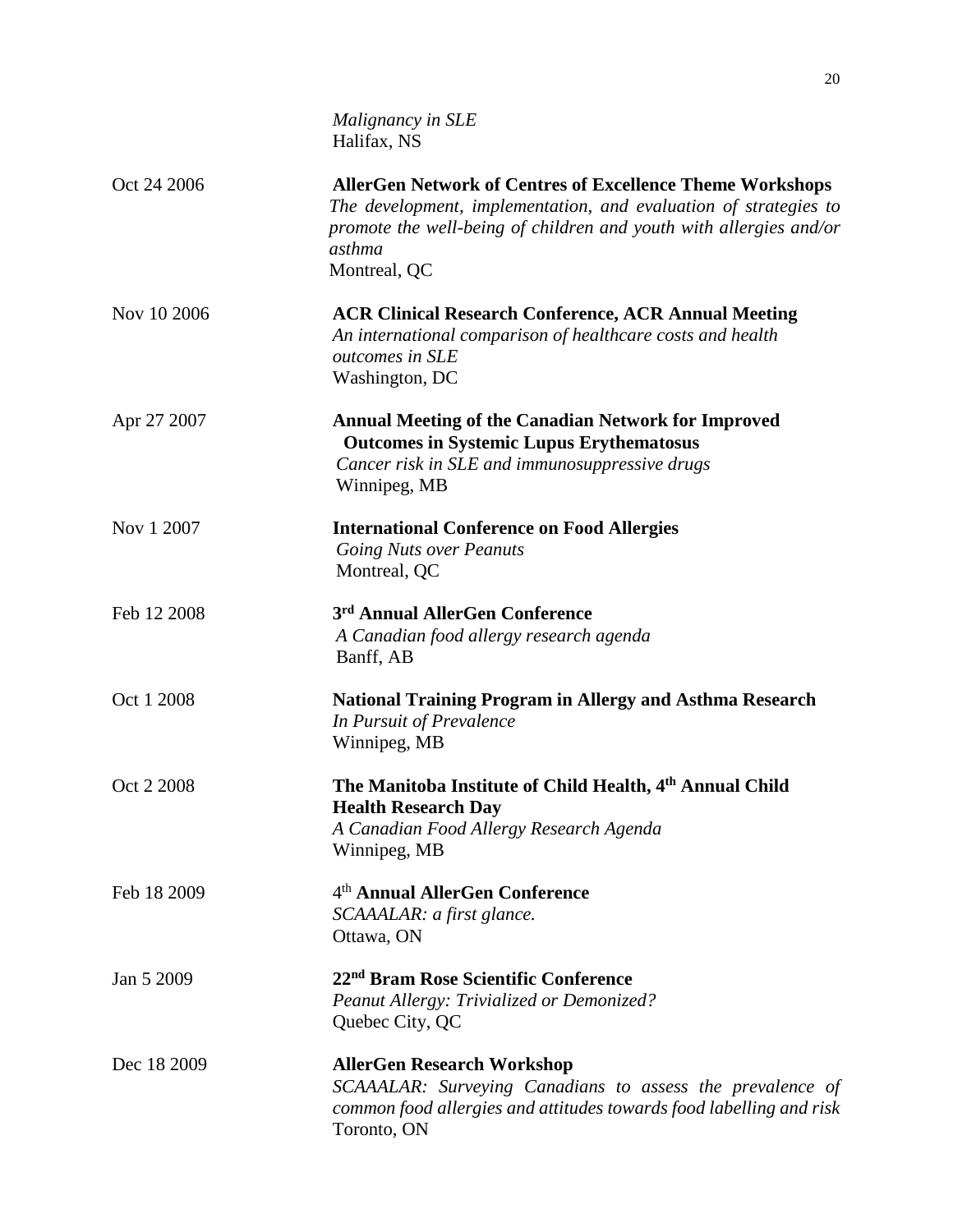| Feb 5 2010  | International Conference on Food Allergies and Consumer<br><b>Protection (ICAO)</b><br>Peanut Allergy: Trivialized or Demonized?<br>Montreal, QC                                                                 |
|-------------|------------------------------------------------------------------------------------------------------------------------------------------------------------------------------------------------------------------|
| Feb 8 2010  | 5 <sup>th</sup> Annual AllerGen Conference<br>Food labelling and risk management<br>Quebec City, QC                                                                                                              |
| May 8 2010  | <b>Anaphylaxis Canada</b><br>The SCAAALAR Project: Surveying Canadians to Assess the<br>Prevalence of Common Food Allergies and Attitudes towards Food<br>LAbelling and Risk<br>Toronto, ON                      |
| May 30 2010 | <b>Annual Meeting of the Ontario Rheumatology Association</b><br>Managing Difficult SLE in 2010<br>Gravenhurst, ON                                                                                               |
| May 31 2010 | Café Scientifique - AllerGen<br>The SCAAALAR Project: Surveying Canadians to Assess the<br>Prevalence of Common Food Allergies and Attitudes towards Food<br>LAbelling and Risk<br>Toronto, ON                   |
| Jun 16 2010 | <b>Health Canada, Scientific Advisory Board</b><br>The SCAAALAR Project: Surveying Canadians to Assess the<br>Prevalence of Common Food Allergies and Attitudes towards Food<br>Labelling and Risk<br>Ottawa, ON |
| Oct 4 2010  | <b>AllerGen Programme C Workshop</b><br><b>SCAALAR</b> update<br>Toronto, ON                                                                                                                                     |
| Oct 17 2011 | <b>CME</b> for Community Rheumatologists<br>Targeting BLyS: A Novel Approach in SLE Management<br>Montreal, QC                                                                                                   |
| Oct 23 2011 | <b>CME</b> for Montreal Rheumatologists<br>Targeting BLyS: A Novel Approach in SLE Management<br>Montreal, QC                                                                                                    |
| Nov 17 2011 | <b>Rheumatology Rounds Maisonneuve-Rosemont</b><br>Targeting BLyS: A Novel Approach in SLE Management<br>Montreal, QC                                                                                            |
| Feb 16 2012 | <b>Rush University</b><br>Lupus and Lymphoma: the Unfinished Story<br>Chicago, IL                                                                                                                                |
| Feb 16 2012 | <b>Northwestern University</b>                                                                                                                                                                                   |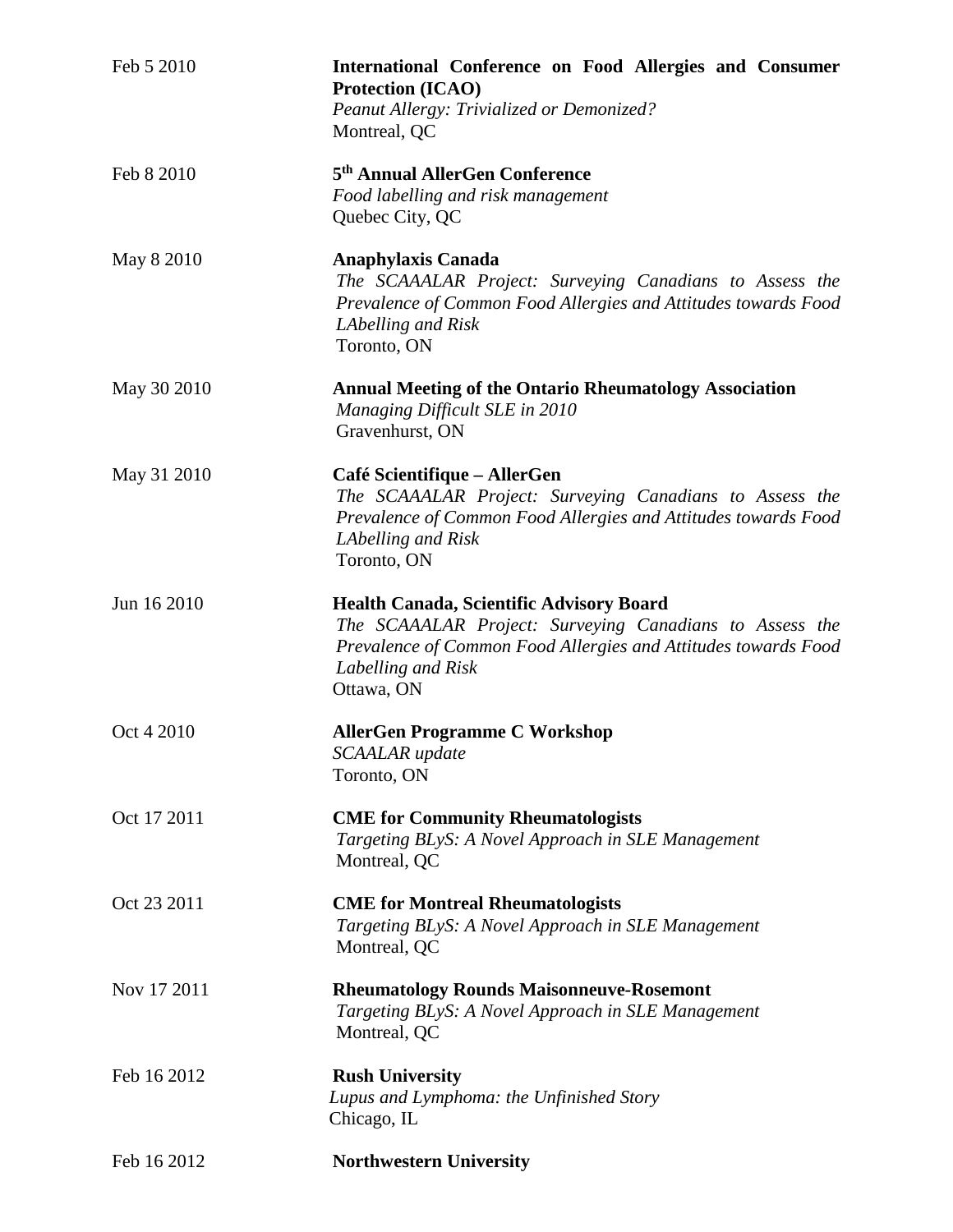|              | Lupus and Lymphoma: the Unfinished Story<br>Chicago, IL                                                                                                                                                                                                                            |
|--------------|------------------------------------------------------------------------------------------------------------------------------------------------------------------------------------------------------------------------------------------------------------------------------------|
| May 12 2012  | 43rd Laurentien Conference 2012<br>Lupus and Lymphoma: the Unfinished Story<br>Mt Tremblant, QC                                                                                                                                                                                    |
| Sep 13 2012  | <b>Rheumatology Rounds University of Calgary</b><br>Lupus and Lymphoma: the Unfinished Story<br>Calgary, AB                                                                                                                                                                        |
| Apr 20 2013  | 10th International World Congress on SLE-Lupus 2013<br>Lupus and Malignancy: The Good, the Bad, & the Unknown<br>Buenos Aires, Argentina                                                                                                                                           |
| June 8 2013  | <b>AllerGen 2013 Scientific Meeting</b><br>CanFAST1: Surveying the Prevalence of food Allergy in All<br>Canadian Environments - Trends over time (SPAACE TO SPAACE)<br>CanFAST2: Causes and Prevention: Identifying the genetic basis of<br><i>peanut allergy</i><br>King City, ON |
| July 26 2013 | Symposium on Preventive Rheumatology at Northwestern<br><b>University</b><br>Primary and Secondary Prevention in SLE<br>Chicago, IL                                                                                                                                                |
| Oct 3 2013   | The Calgary Vasculitis Symposium 2013: Systemic Lupus<br>Lupus and Malignancy: The Good, the Bad and the Unknown<br>Calgary, AB                                                                                                                                                    |
| Nov 27 2013  | <b>GET-FACTS Research Network: Genes, Environment and</b><br>Therapies Food Allergy Clinic Tolerance Studies - Meakins-<br><b>Christie Laboratories</b><br>Impact of Food Allergy on all Canadians: A mixed Methods<br>Approach<br>Montreal, QC                                    |
| Apr 16 2014  | <b>Rheumatology Rounds, University of Calgary</b><br>Managing Lupus: A Journey into the Future<br>Calgary, AB                                                                                                                                                                      |
| Apr 22 2014  | <b>Medical Grand Rounds, University of Calgary</b><br>Managing Lupus: A Journey into the Future<br>Calgary, AB                                                                                                                                                                     |
| May 6 2014   | <b>International Food Allergen Methodologies Conference</b><br>Prevalence of Food Allergy: What do we really know?<br>Vancouver, BC                                                                                                                                                |

22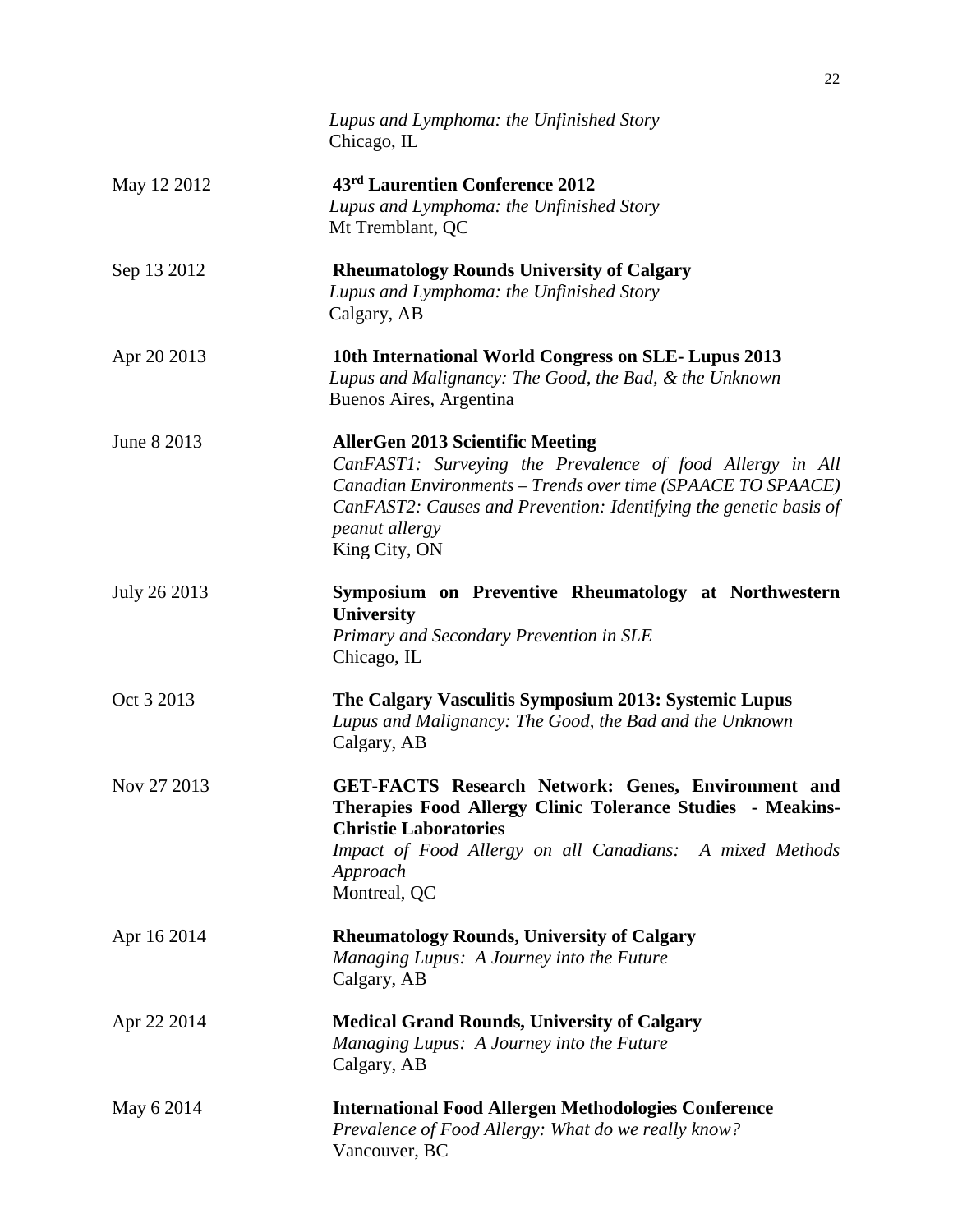| Jun 1 2014    | Annual Meeting of the AllerGen Network of Centres of<br><b>Excellence</b><br>Canadian Food Allergy Strategic Team: Developing a National<br>Food Allergy Strategy<br>King City, ON  |
|---------------|-------------------------------------------------------------------------------------------------------------------------------------------------------------------------------------|
| Jun 21 2014   | <b>Lupus Society of Alberta Annual Meeting</b><br>Are You Receiving Quality Care?<br>Edmonton, AB                                                                                   |
| Oct 21 2014   | <b>GET-FACTS Steering Committee</b><br>Creating a Canadian Cohort<br>Ottawa, ON                                                                                                     |
| Oct 22 2014   | <b>GET-FACTS Workshop</b><br>Creating a Canadian Cohort<br>Ottawa, ON                                                                                                               |
| Mar 18 2015   | <b>Rheumatology Rounds, University of Calgary</b><br><b>Battling for Biologics in SLE</b><br>Calgary, AB                                                                            |
| April 16 2015 | <b>Internal Medicine Academic Half-Day, University of Calgary</b><br><b>Current Treatment Approaches in SLE</b><br>Calgary, AB                                                      |
| April 16 2015 | <b>Internal Medicine Academic Half-Day, University of Calgary</b><br>Treating Lupus: A Journey into the Future<br>Calgary, AB                                                       |
| June 23 2015  | Toward a National Food Allergy Strategy for Canada:<br>the<br><b>Conversation Begins</b><br>Prevalence of Food Allergy in Canada: What is Known; What is<br>Unknown?<br>Toronto, ON |
| Jan 21, 2016  | <b>Arthritis Society of Canada (ARC) Board of Directors</b><br>SLE<br>Vancouver, BC                                                                                                 |
| Feb 20, 2016  | <b>Lupus Society of Alberta Education Day</b><br>The Economics of Lupus: We want to hear your voice.<br>Calgary, AB                                                                 |
| May 19, 2016  | <b>Rheumatology Residents Teaching, University of Calgary</b><br><b>Managing Difficult Lupus: Case Presentations</b><br>Calgary, AB                                                 |
| May 31, 2016  | <b>AllerGen Annual Research Conference</b><br>Prevalence of Food Allergy in Canada: The Facts and the Future<br>Vancouver, BC                                                       |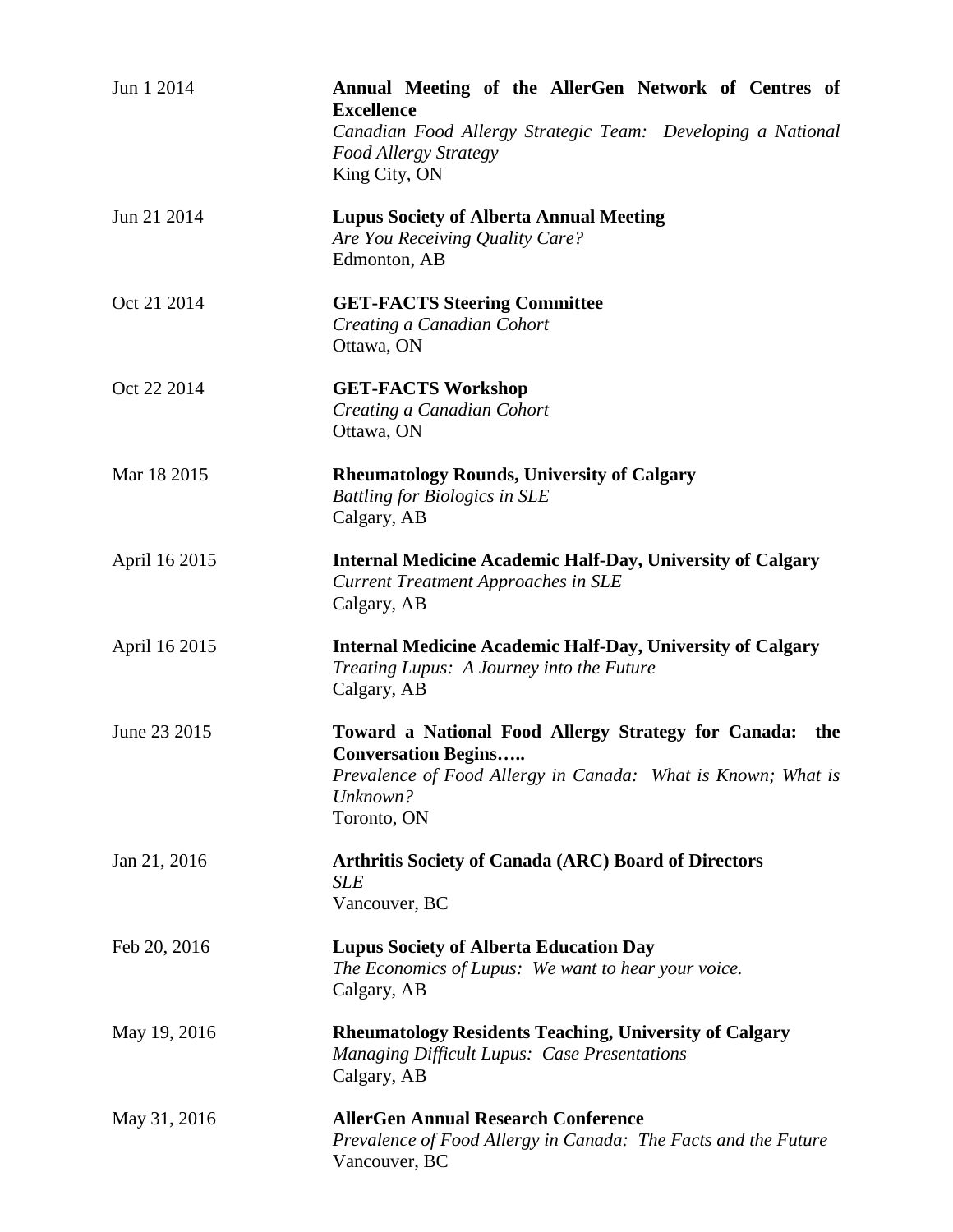# *4. Clinical Teaching*

| 1993 - 2002    | Allergy clinic with medical students, residents and<br>fellows<br>(6 hours/week)                 |
|----------------|--------------------------------------------------------------------------------------------------|
| 1993 - present | Lupus clinic with medical students, residents and fellows<br>(30 hours/month)                    |
| $1993 - 2013$  | Allergy/Clinical Immunology ward rounds<br>(2 months/year)                                       |
| $1993 - 2013$  | Allergy/Clinical Immunology Journal Club<br>$(1$ hour/week)                                      |
| 1997 - 2013    | Lupus subspecialty clinics with medical students,<br>residents and fellows<br>$(10$ hours/month) |
| 1998 - 2013    | Lupus/Nephrology/Pathology Rounds<br>(4 hours/year)                                              |

# *OTHER CONTRIBUTIONS*

# *1. Journals*

| Editorial Board, Arthritis and Rheumatism (Arthritis Care and Research) |
|-------------------------------------------------------------------------|
| Editorial Board, Lupus Science and Medicine                             |
|                                                                         |
| Ad hoc reviews, <i>Journal of Rheumatology</i>                          |
| Ad hoc reviews, Arthritis and Rheumatism                                |
| Ad hoc reviews, Journal of Clinical Epidemiology                        |
| Ad hoc reviews, Arthritis Care and Research                             |
| Ad hoc reviews, Health Services Research                                |
| Ad hoc reviews, Lupus                                                   |
| Ad hoc reviews, <i>PharmacoEconomics</i>                                |
| Ad hoc reviews, <i>Bone</i> , <i>Joint</i> , and <i>Spine</i>           |
| Ad hoc reviews, Rheumatology                                            |
| Ad hoc reviews, <i>Allergy</i>                                          |
| Ad hoc reviews, The Journal of Allergy and Clinical Immunology (JACI)   |
| Ad hoc reviews, International Journal of Rheumatology                   |
|                                                                         |

# *2. Grant Reviews*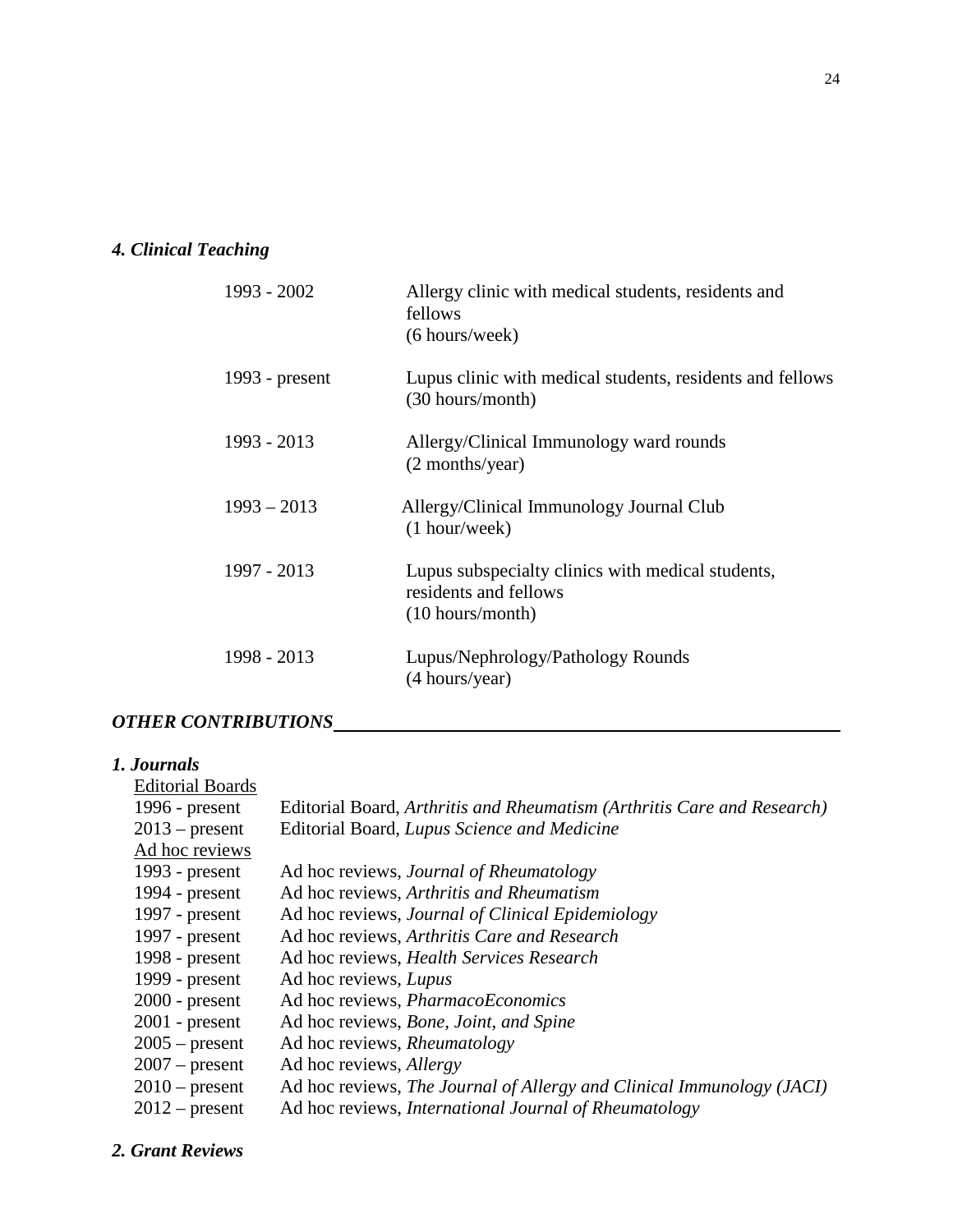| 1997                                 | <b>Panel member</b><br>National Health Research and Development Program<br>(2 meeting days/year)                                                                           |
|--------------------------------------|----------------------------------------------------------------------------------------------------------------------------------------------------------------------------|
| 1999                                 | <b>Panel member</b><br>Medical Research Council of Canada<br><b>Health Services Research Committee</b><br>(6 meeting days/year)                                            |
| 1999 - 2002                          | <b>Panel member</b><br>The Arthritis Society<br>Epidemiology/Health Services Committee<br>(2 meeting days/year)                                                            |
| $2000 - 2002$                        | <b>Panel member</b><br><b>Canadian Institutes of Health Research</b><br><b>Health Services Evaluation and Interventions Research</b><br>Committee<br>(4 meeting days/year) |
| $2002 - 2005$                        | <b>Scientific Officer</b><br><b>Canadian Institutes of Health Research</b><br><b>Health Services Interventions Research Committee</b><br>(4 meeting days/year)             |
| $2006 - 2008$                        | <b>Panel Member</b><br><b>Canadian Institutes of Health Research</b><br>Clinical Investigation B Committee<br>(6 meeting days/year)                                        |
| $2011$ – Present                     | <b>Panel Member</b><br>Canadian Initiative for Outcomes in Rheumatology Care<br>(CIORA)                                                                                    |
| Ad hoc reviews                       |                                                                                                                                                                            |
| 1995                                 | Ad hoc reviews, Alberta Heritage Foundation<br>Ad hoc reviews, British Columbia Health Research<br>Foundation                                                              |
| $1995 - 1999$                        | Ad hoc reviews, Medical Research Council of Canada -<br>Pharmaceutical Manufacturers Association of Canada                                                                 |
| 1997                                 | Ad hoc reviews, Lupus Foundation of America                                                                                                                                |
| 1999                                 | Ad hoc reviews, Medical Research Council of Canada                                                                                                                         |
| 2000                                 | Ad hoc reviews, Geoff Carr Lupus Fellowship                                                                                                                                |
| $2001$ – present<br>$2001$ – present | Ad hoc reviews, Canadian Research Chair<br>Ad hoc reviews, Canadian Arthritis Network                                                                                      |
| 2007                                 | National Training Program in Allergy and Asthma<br>Research                                                                                                                |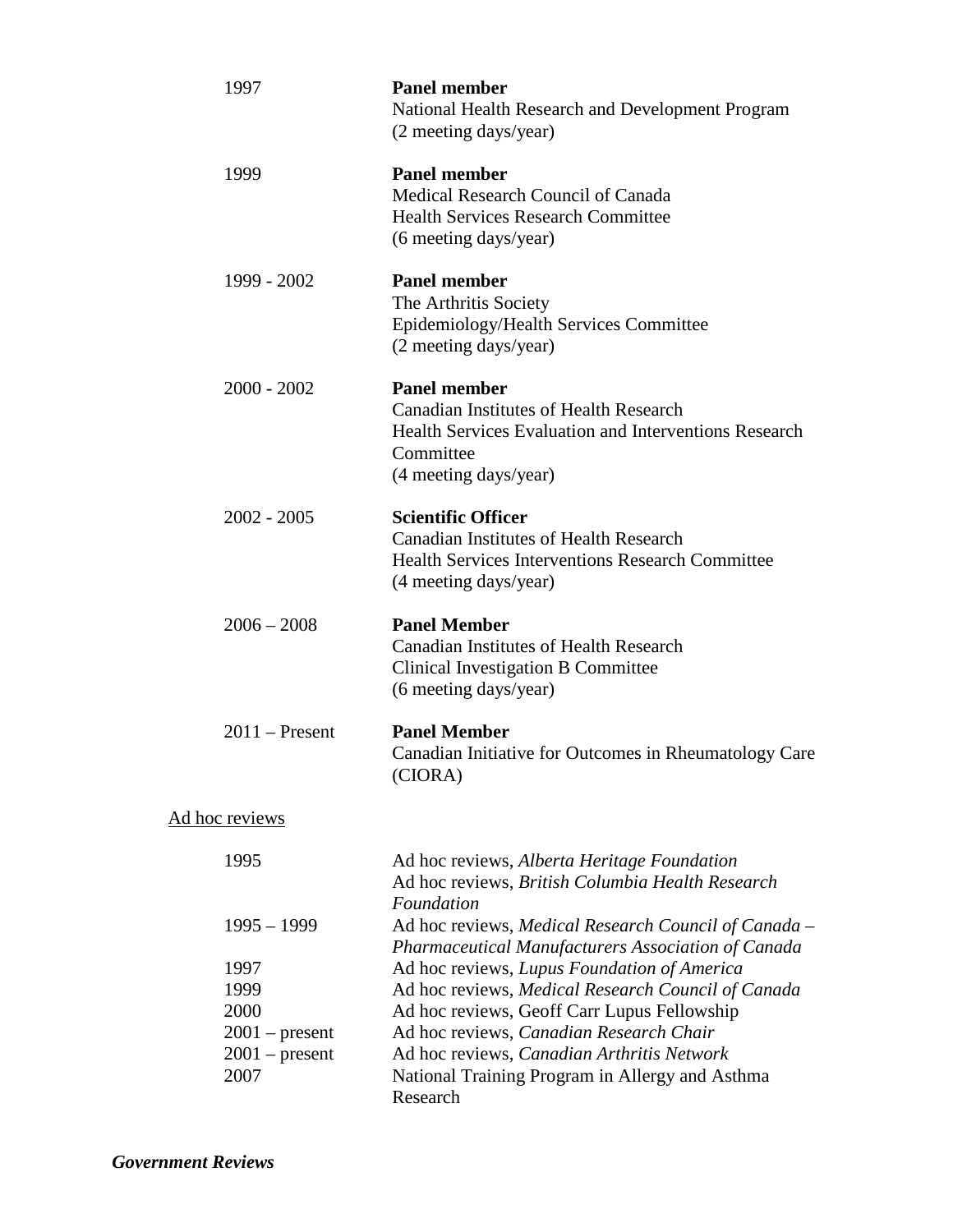# *3. Administrative Responsibilities*

|               | Hospital              |                                                                                                                 |
|---------------|-----------------------|-----------------------------------------------------------------------------------------------------------------|
|               | 1994, 1995,<br>1999   | Organizer<br>Scientific Sessions, Division of Clinical Epidemiology<br>The Montreal General Hospital            |
|               | $2000 - 2013$         | <b>Member</b><br>Residency Training Program, Clinical Immunology/<br>Allergy<br>McGill University Health Centre |
|               | $1997 - 2013$         | <b>Co-Director</b><br>Lupus Clinic, Montreal General Hospital<br>McGill University Health Centre                |
|               | $2005 - 2013$         | <b>Member</b><br>Residency Training Program, Rheumatology<br>McGill University Health Centre                    |
|               | McGill                |                                                                                                                 |
|               | 1998, 1999            | Organizer<br>CME Series on Allergic Diseases, McGill University                                                 |
|               | University of Calgary |                                                                                                                 |
|               | $09/2013$ – present   | <b>Vice Chair of Research</b><br>Department of Medicine                                                         |
|               | $04/2014$ – present   | <b>Member</b><br>Advisory Council to the Chair of the Department of<br>Medicine                                 |
|               | $01/2015$ -present    | <b>Member</b><br>Residency Training Committee, Rheumatology                                                     |
| 4. Committees |                       |                                                                                                                 |

| $1996 - 08/2013$ | <b>Member</b><br>Research Ethics Board, The Montreal General Hospital<br>(48 meeting hours/year) |
|------------------|--------------------------------------------------------------------------------------------------|
| $2014$ – present | <b>Member</b>                                                                                    |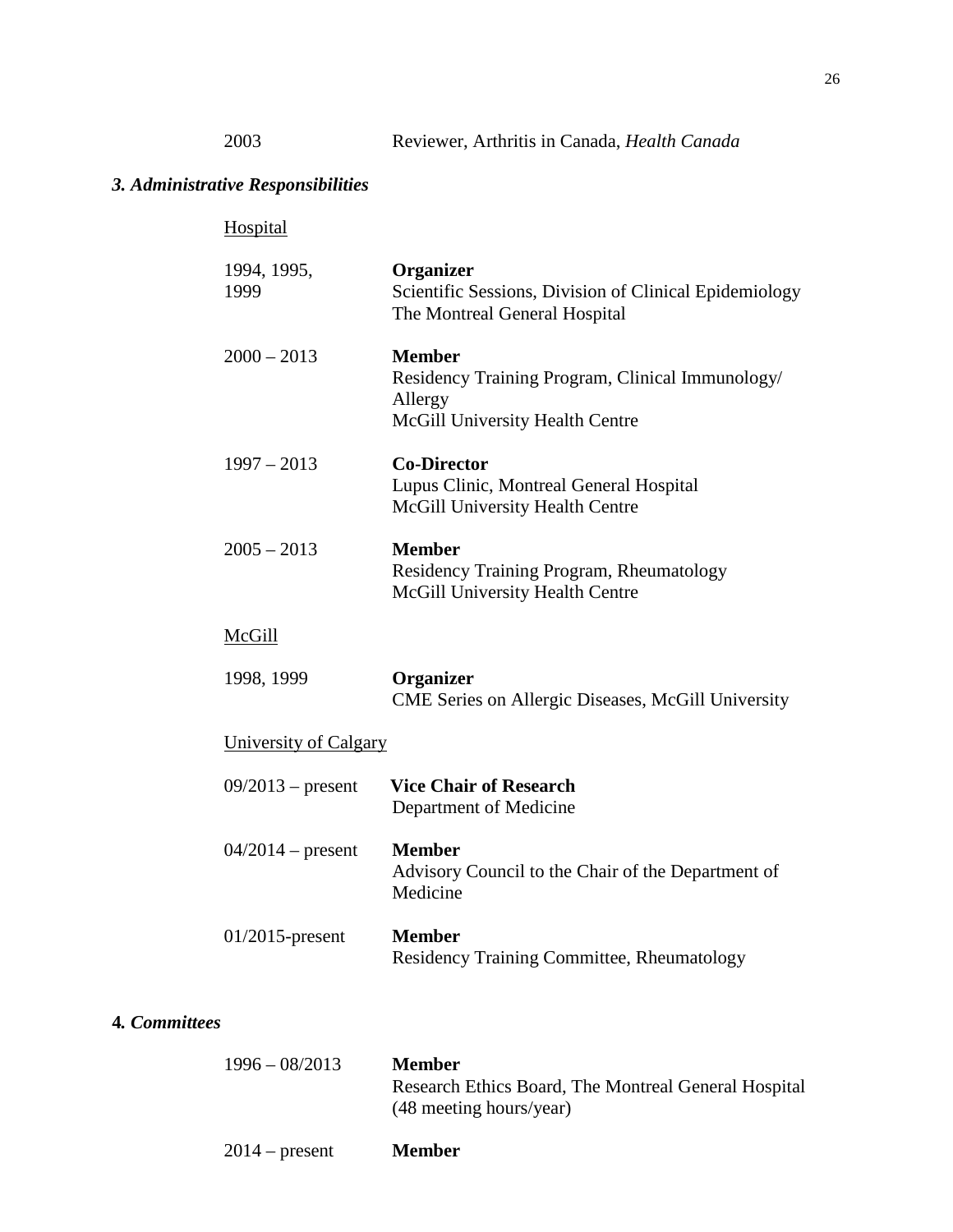|                  | Advancing Clinical Trials (ACT) Committee, Cumming<br>School of Medicine, University of Calgary |
|------------------|-------------------------------------------------------------------------------------------------|
| $2013$ – present | <b>Member</b><br><b>SLE Guidelines Development Working Group</b>                                |
| $2016$ – present | <b>Member</b><br><b>CIHR Review Panel for the Project Grants</b>                                |

# **5***. Professional and / or Learned Societies*

| 1987 - $present$ | Member, Quebec Medical Association                    |
|------------------|-------------------------------------------------------|
| 1987 - $present$ | Member, Canadian Medical Association                  |
| 1989 - present   | Fellow, Royal College of Physicians and Surgeons of   |
|                  | Canada                                                |
| 1992 - $present$ | Member, American College of Rheumatology              |
| 1998 - present   | Member, Canadian Society of Allergy and Clinical      |
|                  | Immunology                                            |
| $2013$ – present | Member, Alberta Medical Association                   |
| $2013$ – present | Member, College of Physicians and Surgeons of Alberta |
| $2015$ - present | Member, Canadian Rheumatology Association             |

# **6***. Other Professional and Scientific Contributions*

| 1992             | <b>Tenure and Promotions Referee</b><br>Stanford University, California                                                                                         |
|------------------|-----------------------------------------------------------------------------------------------------------------------------------------------------------------|
| 1995             | <b>Tenure and Promotions Referee</b><br>Department of Veterans Affairs Medical Centre<br>Stanford University, California                                        |
| 1996 - $present$ | <b>Member</b><br><b>Systemic Lupus International Collaborating Clinics</b><br>Committee (Group of 30 internationally recognized lupus<br>clinician/researchers) |
| $1996$ – present | <b>Member</b><br>Canadian Network for Improved Outcomes in Systemic<br>Lupus                                                                                    |
| 1997             | <b>Tenure and Promotions Referee</b><br>Stanford University, California                                                                                         |
| 1998             | <b>Scientific Advisor</b><br>Association Québecoise des Allergies Alimentaires                                                                                  |
| $1998 - 2012$    | <b>Member</b><br>Canadian Arthritis Network, Network of Centres of<br><b>Excellence for Rheumatic Diseases</b>                                                  |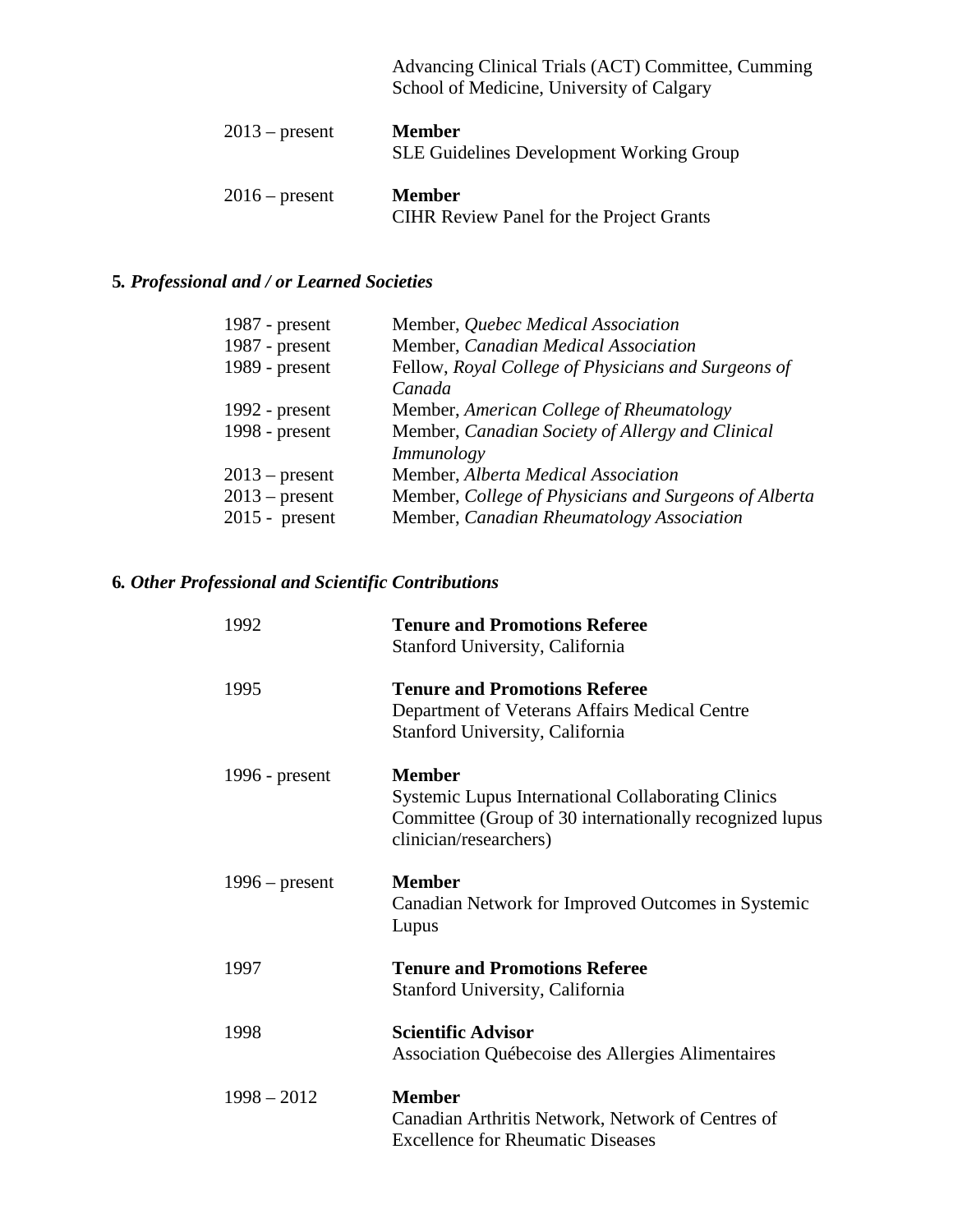| 1999          | <b>External Masters thesis examiner</b><br>Department of Epidemiology and Biostatistics<br>McGill University<br>Candidate: Chen Chen Wang                                                                                                                                                                               |
|---------------|-------------------------------------------------------------------------------------------------------------------------------------------------------------------------------------------------------------------------------------------------------------------------------------------------------------------------|
| 1999, 2000    | <b>Organizing Committee</b><br>Allergies alimentaires conference in collaboration with the<br>Association Québécoise des Allergies Alimentaires,<br>Association des allergologues du Québec, Ordre des<br>infirmières et infirmiers du Québec, Ordre professionnel<br>des diététistes du Québec, Gouvernement du Québec |
| 2000          | <b>External Masters thesis examiner</b><br>Department of Epidemiology and Biostatistics<br>McGill University<br>Candidate: Josephine Teng                                                                                                                                                                               |
| 2000          | <b>Reviewer, Student essays</b><br><b>Canadians for Health Research</b>                                                                                                                                                                                                                                                 |
| 2000, 03, 05  | <b>Abstract Reviewer</b><br>American College of Rheumatology/Association of<br>Rheumatology Health Professionals Annual Scientific<br>Meeting                                                                                                                                                                           |
| 11/2000       | <b>Scientific Session Chair, Economics Section</b><br>Annual meeting of American College of Rheumatology<br>Philadelphia                                                                                                                                                                                                |
| 2000-present  | <b>Medical Advisor</b><br>Lupus Canada                                                                                                                                                                                                                                                                                  |
| $2000 - 2003$ | <b>Consultant</b><br>La Jolla Pharmaceuticals                                                                                                                                                                                                                                                                           |
| 2001          | <b>Tenure and Promotions Referee</b><br>Stanford University, California                                                                                                                                                                                                                                                 |
| 03/2001       | <b>Scientific Session Chair</b><br>International Lupus meeting, Malignancy in SLE<br>Barcelona, Spain                                                                                                                                                                                                                   |
| $2001 - 2004$ | <b>Member</b><br>Scientific Working Group on Costs of Musculoskeletal<br>Diseases in Canada                                                                                                                                                                                                                             |
| 2004          | <b>External Masters thesis examiner</b><br>Department of Epidemiology and Biostatistics<br>McGill University                                                                                                                                                                                                            |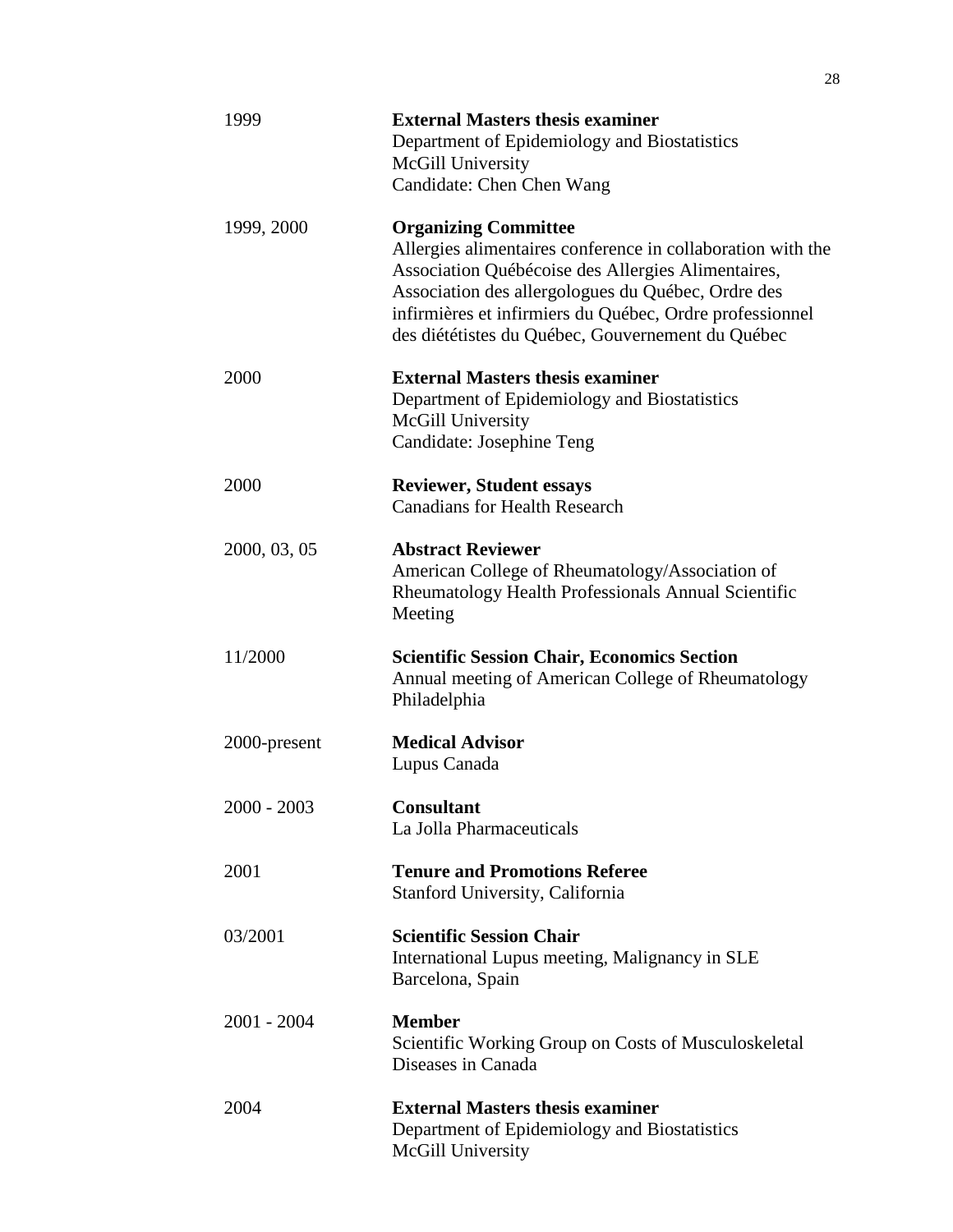|               | Candidate: George Samuel                                                                                                                                                  |
|---------------|---------------------------------------------------------------------------------------------------------------------------------------------------------------------------|
| 2004-2009     | <b>Member</b><br>Allergen, Network for Centres of Excellence for Allergic<br><b>Diseases</b>                                                                              |
| $2004 - 2012$ | <b>Co-Chair, Membership Committee</b><br><b>Systemic Lupus International Collaborating Clinics</b>                                                                        |
| $2004 - 2012$ | <b>Consultant</b><br><b>Human Genome Sciences</b>                                                                                                                         |
| 2004 - 2006   | <b>Member, Board of Directors</b><br><b>Canadian Arthritis Network</b>                                                                                                    |
| 10/2004       | <b>Scientific Session Chair, Clinical Aspects of Lupus</b><br>Annual Meeting of American College of Rheumatology<br>San Antonio, Texas                                    |
| 2004          | <b>Tenure and Promotions Referee</b><br>University of Toronto                                                                                                             |
| 2005          | <b>Tenure and Promotions Referee</b><br>Université de Montréal                                                                                                            |
| 11/2005       | <b>Clinical Symposium Moderator</b><br>American College of Rheumatology/Association of<br>Rheumatology Health Professionals Annual Scientific<br>Meeting<br>San Diego, CA |
| 2005          | <b>Advisor</b><br>High school science project on systemic lupus<br>erythematosus                                                                                          |
| $2005 - 2006$ | <b>Organizing Committee</b><br>Consensus Conference on lupus and other systemic<br>autoimmune disease                                                                     |
| 11/2006       | <b>Scientific Session Chair, Clinical Aspects of Lupus</b><br>Annual Meeting of American College of Rheumatology<br>Washington, DC                                        |
| 2006- present | <b>Consultant</b><br><b>Bristol-Myers Squibb</b>                                                                                                                          |
| $2006 - 2007$ | <b>Chair, Abstract Selection Committee</b><br><b>American College of Rheumatology</b>                                                                                     |
| $2006 - 2007$ | <b>Organizing Committee</b><br>2 <sup>nd</sup> Annual AllerGen Conference                                                                                                 |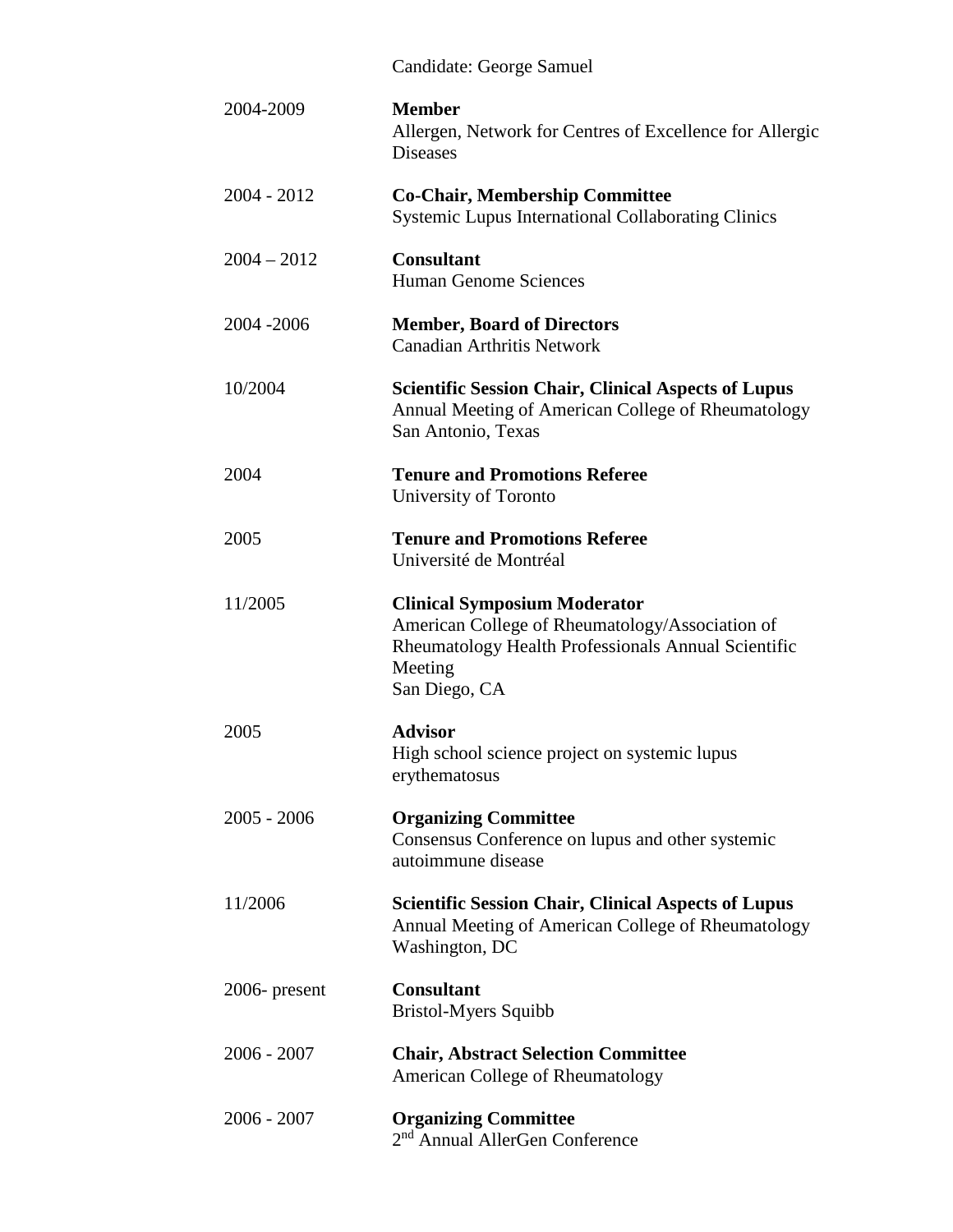| $2007 - 2013$    | <b>Member, Tenure Committee</b><br>Department of Family Medicine, McGill University                                                                                       |
|------------------|---------------------------------------------------------------------------------------------------------------------------------------------------------------------------|
| 02/2007          | <b>Symposium Chair</b><br><b>AllerGen Annual Conference</b><br>Hamilton, ON                                                                                               |
| 11/2007          | <b>Scientific Session Chair, Clinical Aspects of Lupus</b><br>Annual Meeting of American College of Rheumatology<br>Boston, MA                                            |
| 11/2007-2009     | <b>Chair, Clinical Abstract Selection Committee</b><br>Planning committee for Annual meeting of the American<br>College of Rheumatology                                   |
| 11/2007-2011     | <b>Mentor</b><br>National Training Program in Allergy and Asthma Research                                                                                                 |
| 11/2007, 09/2008 | <b>Reviewer</b><br>National Training Program in Allergy and Asthma Research                                                                                               |
| 02/2008          | <b>Member</b><br><b>Statutory Committee for Promotion and Tenure</b><br>McGill University<br>(Candidate - Dr. Aprakian, Promotion to Professor,<br>Department of Surgery) |
| 2008-2010        | <b>Reviewer</b><br>Geoff Carr lupus Fellowship Sub-Committee<br>The Arthritis Society                                                                                     |
| 10/2008          | <b>Moderator, Plenary session</b><br>American College of Rheumatology Annual Scientific<br>Meeting<br>San Francisco, CA                                                   |
| 10/2008          | <b>Moderator, Clinical Symposium</b><br>American College of Rheumatology Annual Scientific<br>Meeting<br>Challenges in the management of SLE<br>San Francisco, CA         |
| 10/2009          | <b>Moderator, Plenary session</b><br>American College of Rheumatology Annual Scientific<br>Meeting<br>Philadelphia, PA                                                    |
| 10/2009          | <b>Moderator, Clinical Symposium</b>                                                                                                                                      |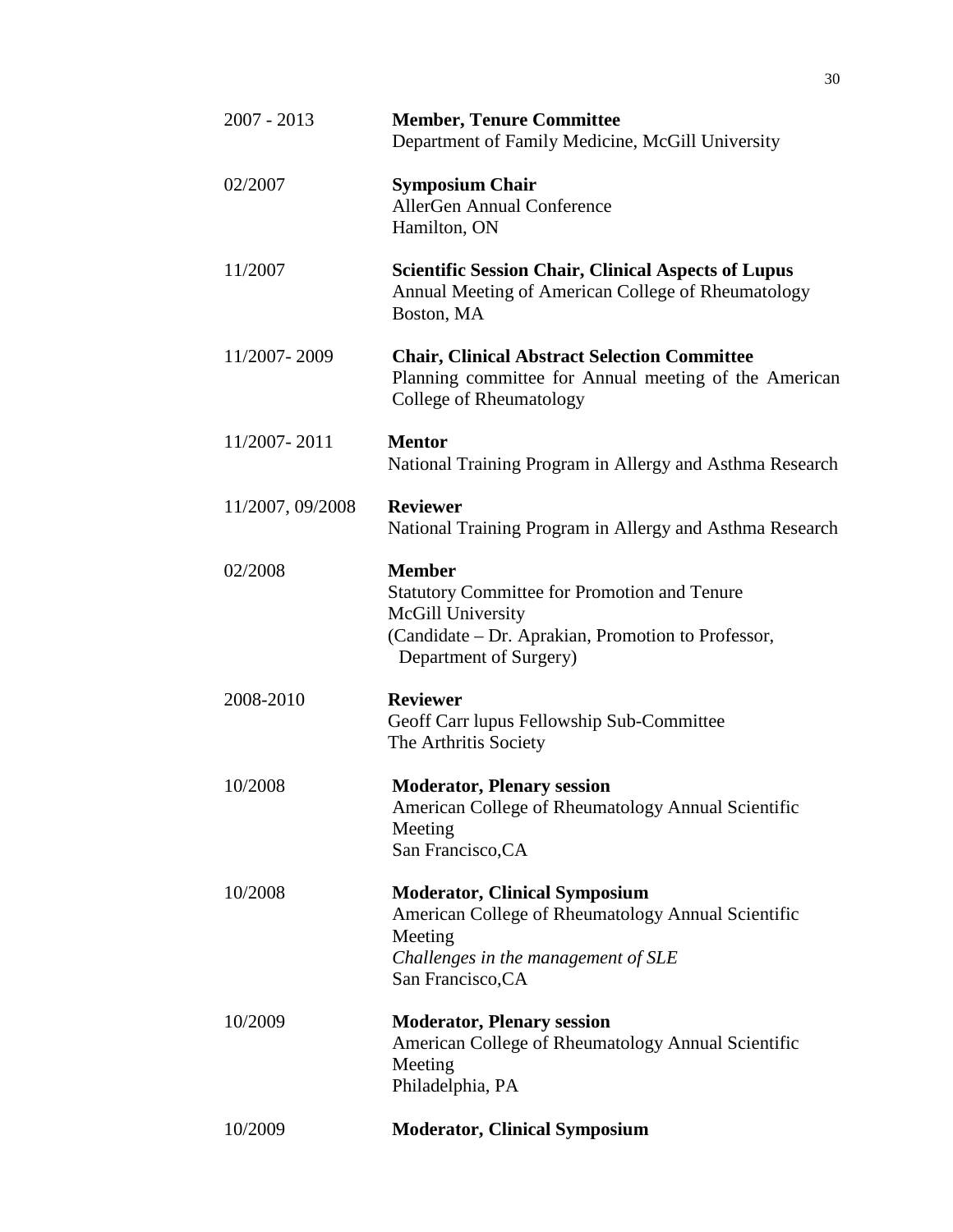|                     | American College of Rheumatology Annual Scientific<br>Meeting<br>The great debate: treatment of lupus nephritis:<br>cyclophosphamide vs mycophenolate.<br>Philadelphia, PA          |
|---------------------|-------------------------------------------------------------------------------------------------------------------------------------------------------------------------------------|
| 01/2010             | <b>Member</b><br><b>Statutory Committee for Promotion and Tenure</b><br>McGill University<br>(Candidate - Dr. Yvan Stennert, Promotion to Tenure,<br>Department of Family Medicine) |
| 2010-present        | <b>Reviewer</b><br><b>Abbott PANLAR Prize in Rheumatology</b>                                                                                                                       |
| $09/2010$ - present | <b>Program Leader</b><br>Allergen, Network for Centres of Excellence for Allergic<br><b>Diseases</b>                                                                                |
| 06/2010-08/2011     | <b>Statutory Selection Committee</b><br><b>Statutory Selection Committee Slates</b><br>McGill University                                                                            |
| 2011                | <b>External Masters thesis reviewer</b><br>Department of Epidemiology and Biostatistics<br>McGill University<br>Candidate: Abeer Hisham Bader                                       |
| 2012-2014           | <b>Consultant</b><br>Eli Lily Pharmaceuticals                                                                                                                                       |
| $11/2012$ - present | <b>Vice-Chair</b><br><b>Systemic Lupus International Collaborating Clinics</b>                                                                                                      |
| 21/05/2015          | Judge<br>University of Calgary Internal Medicine Research Day                                                                                                                       |
| 11/2015             | <b>Abstract Reviewer</b><br>American College of Rheumatology Annual Meeting                                                                                                         |
| $06/2016$ – present | <b>Project Scheme Reviewer</b><br><b>CIHR College of Reviewers</b>                                                                                                                  |

#### *RESEARCH*

Between 1996 and 2001, I held a career award from the FRSQ (Chercheur Boursier Clinicien Junior 1: 1996-1998 and Chercheur Boursier Clinicien Junior 2: 1998-2001), rating first in both competitions, and I was a CIHR Investigator between 2001 and 2006. I was an FRSQ Chercheur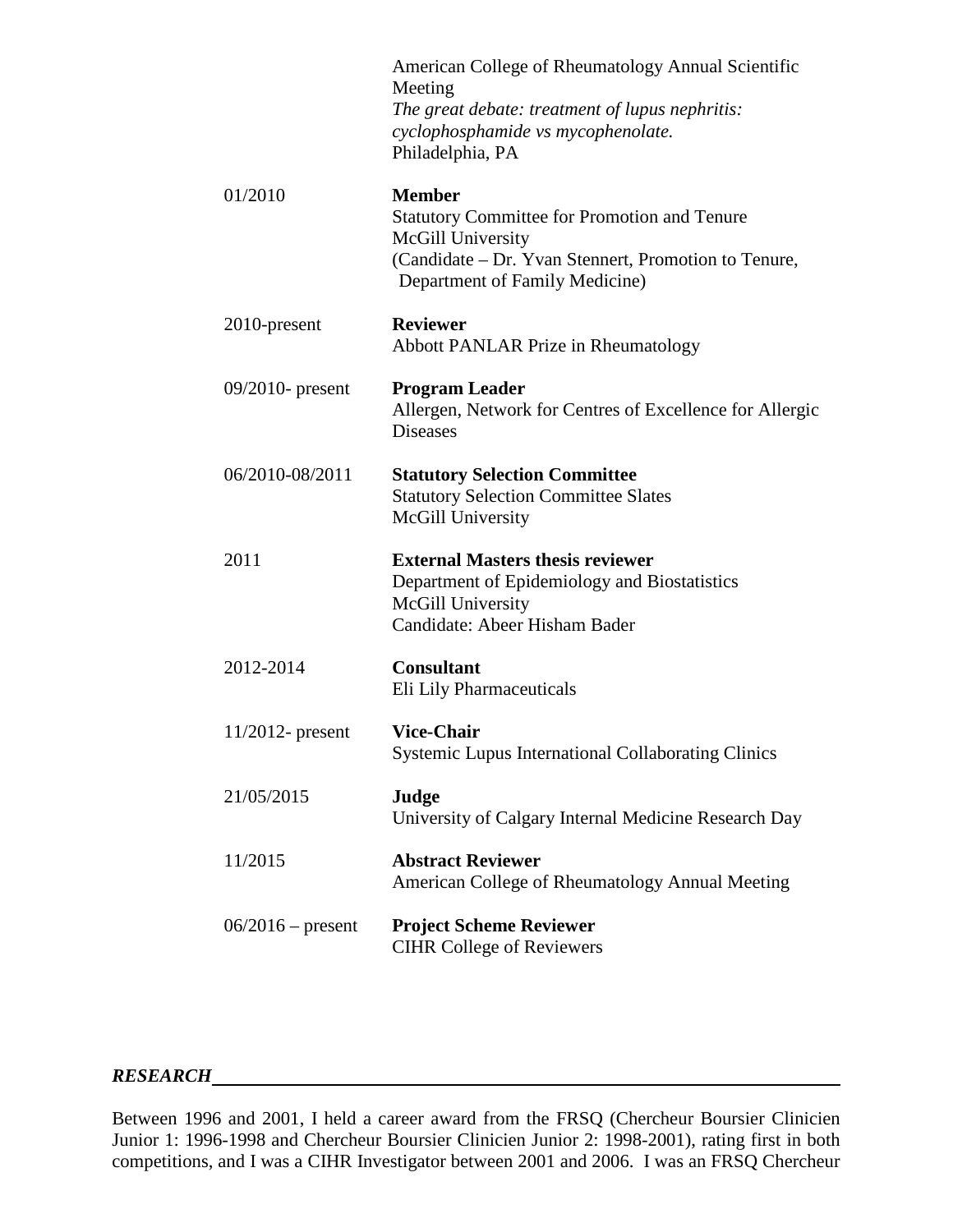Nationaux between 2006 and 2011. Since 1995, I have held operating support from numerous national peer-reviewed agencies as Principal Investigator (FRSQ: 1995-1997, 2000-2002; NHRDP: 1997-1999; The Arthritis Society: 1997-2002; 2006-2009; Canadian Arthritis Network: 1999- 2003; CIHR: 2001-2008; NCIC: 2002-2005; AllerGen NCE: 2005-2016) and have published extensively in internationally recognized journals. In 2012, I was recognized by the Royal College of Physicians of Canada for my mentorship skills. My five most significant contributions are discussed below:

**1a) Estimating the Medical Costs and Identifying the Predictors of Costs for Patients with Systemic Lupus Erythematosus (SLE). (PI)** I published the first economic analyses and identified potentially modifiable predictors of costs. Indirect costs resulting from lost productivity were substantial and patents with the greatest psychosocial distress were likely to incur the highest costs. I therefore conducted a national randomized trial comparing psychosocial interventions as an adjunct to usual care with usual care. There was no differential improvement.

**1b) The SLE Tri-Nation Study: Comparing Health Resources and Health Outcomes for Patients with SLE in Canada, the US, and the UK. (PI)** I demonstrated that the higher medical costs of the American patients were not associated with less disease damage, a superior quality of life, or improved productivity.

**2) Malignancy in SLE. (Co-PI)** We assembled the largest-ever SLE cohort and provided the first definitive evidence on the association between SLE and malignancy. Published in the rheumatology journal with the highest impact factor, this paper was selected as one of the top SLE publications of 2005 at the annual meeting of the American College of Rheumatology (ACR). In recognition of this work, I was awarded the 2003 ACR Edmund Dubois lectureship and the 2012 Jeffry Shiroky Prize for outstanding research and Dr. Bernatsky, my doctoral student, was the recipient of the 2005 Canadian Networks of Centres of Excellence Young Innovator Award and the 2010 Lupus Foundation of America Young Investigator Award. Our data demonstrate an increased risk of malignancy in SLE, particularly for lymphoma.

**3) Lymphoma in SLE. (Co-PI)** Our data suggest that immunosuppressants are not the primary cause of lymphoma and that the chronic immune stimulation of SLE itself is likely more associated with lymphoma development. We are now evaluating this interplay between immune suppression and stimulation in lymphomagenesis; in so doing, our research will help identify patients at highest risk for lymphoma and provide therapeutic guidance.

**4) Canadian Food Allergy Strategic Team (CanFAST) (Co-Leader).** I have co-led major legacy projects, involving investigators nationwide, on the causes, management, and policy implications of food allergy within the Allergy, Genes, and Environment Network of Centres of Excellence (AllerGEN NCE). My specific interests relate to the societal burden and causes of food allergy.

**5a) Food Allergy: Evaluating the Burden. (PI)** I initiated the first longitudinal study on the prevalence of peanut allergy in Canada and showed that it had not increased over 5 years. I conducted the first Canadian population-based study on the prevalence of food allergy and societal attitudes towards food labeling and risks; food allergy is estimated to affect about 8% of Canadians. I have extended this study to vulnerable populations to investigate potential determinants of food allergy and I am now replicating this work to describe temporal trends in prevalence.

**5b) Food Allergy: Causes, Diagnosis, and Management. (PI)** I have published on the psychological burden of peanut allergy and on the efficacy of school-based anaphylaxis policies. I have assembled nation wide registries of children with peanut, seafood, and sesame allergy and evaluated the rate and management of accidental exposures and role of food labeling on accidental exposure. I have also used the peanut allergy cohort to evaluate potential genetic causes, including mutations in the filaggrin gene, and am now funded by AllerGen to lead the first GWAS in peanut allergy.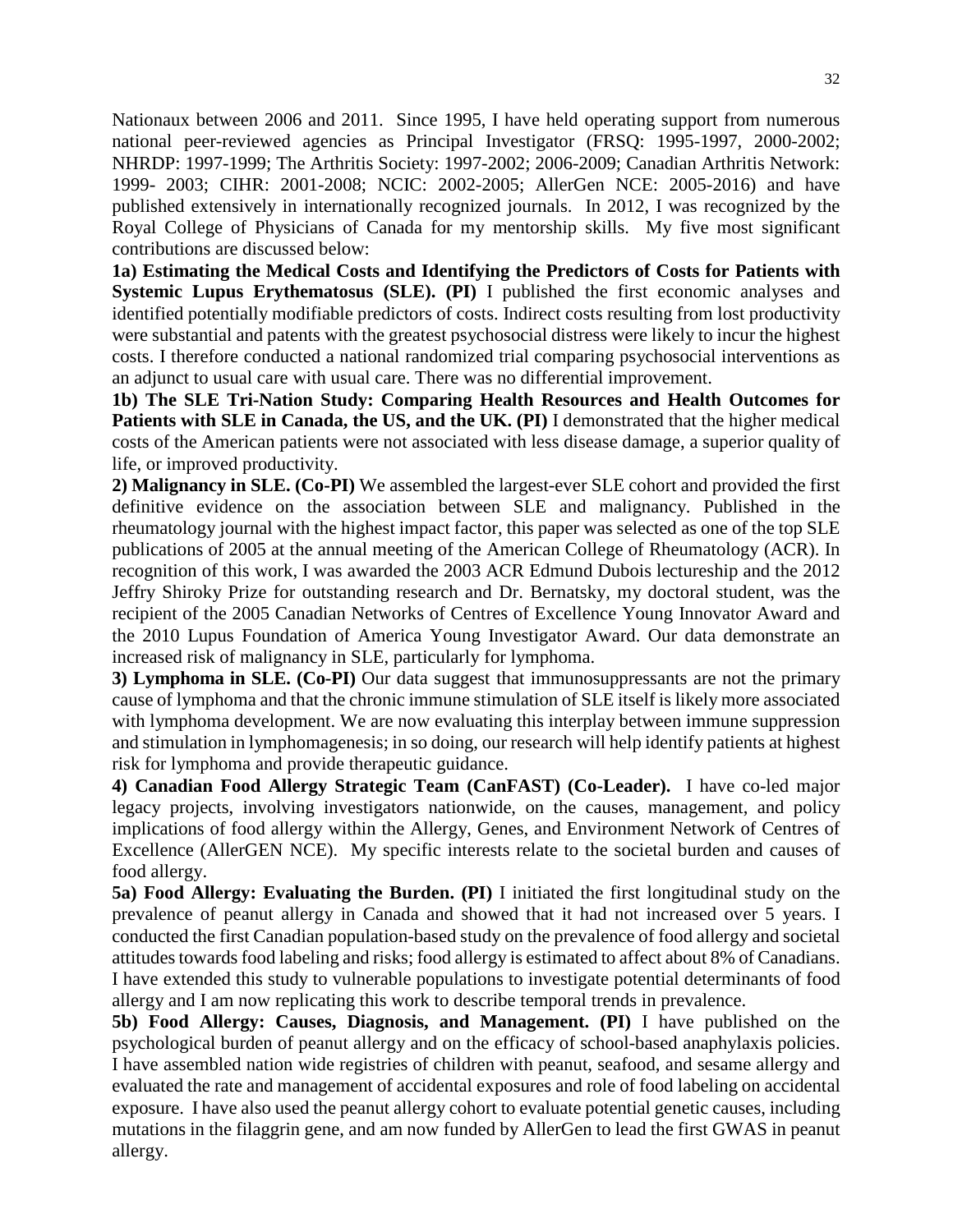## *Personal Support Awards*

| 1990 - 1993   | Fonds de la recherche en santé du Québec<br>Bourse de formation post troisième cycle                                                                                                                                                                                                                                |
|---------------|---------------------------------------------------------------------------------------------------------------------------------------------------------------------------------------------------------------------------------------------------------------------------------------------------------------------|
| 1993 - 1996   | <b>Montreal General Hospital Research Institute Award</b><br>\$135 000                                                                                                                                                                                                                                              |
| 1996 - 1998   | Fonds de la recherche en santé du Québec<br>Chercheur-boursier clinicien Junior I (rated 1st in<br>competition)<br>\$64 000<br>Optimizing the care of chronic rheumatic diseases: assessing the<br>costs and lessening the burden                                                                                   |
| 1998 - 2001   | Fonds de la recherche en santé du Québec<br>Chercheur-boursier clinicien Junior II (rated 1st in<br>competition)<br>\$102 000<br>Chercheur boursier clinicien accredité because of exceptional<br>scientific merit<br>Optimizing the care of chronic conditions: estimating the costs and<br>improving the outcomes |
| 2001-2006     | <b>Canadian Institutes of Health Research Investigator Award</b><br>\$350 000<br>Optimizing the care of chronic rheumatic conditions in young<br>women and children                                                                                                                                                 |
| $2001 - 2005$ | Fonds de la recherche en santé du Québec<br><b>Chercheur-boursier clinicien Senior (Declined)</b><br>\$140 000<br>Étude de l'issue de maladies auto-immunes et atopiques                                                                                                                                            |
| 2001 - 2006   | The Arthritis Society Investigator Award (Declined)<br>\$275 000<br>Optimizing the care of chronic rheumatic conditions in young<br>women and children                                                                                                                                                              |
| $2006 - 2011$ | Fonds de la recherche en santé du Québec                                                                                                                                                                                                                                                                            |

## *Research Grants - Previously Held*

1993 **Hartford Foundation Geriatric Center of Excellence at Stanford University Co-Investigator** *Preference assessment in geriatrics: how older adults value their activities of daily living*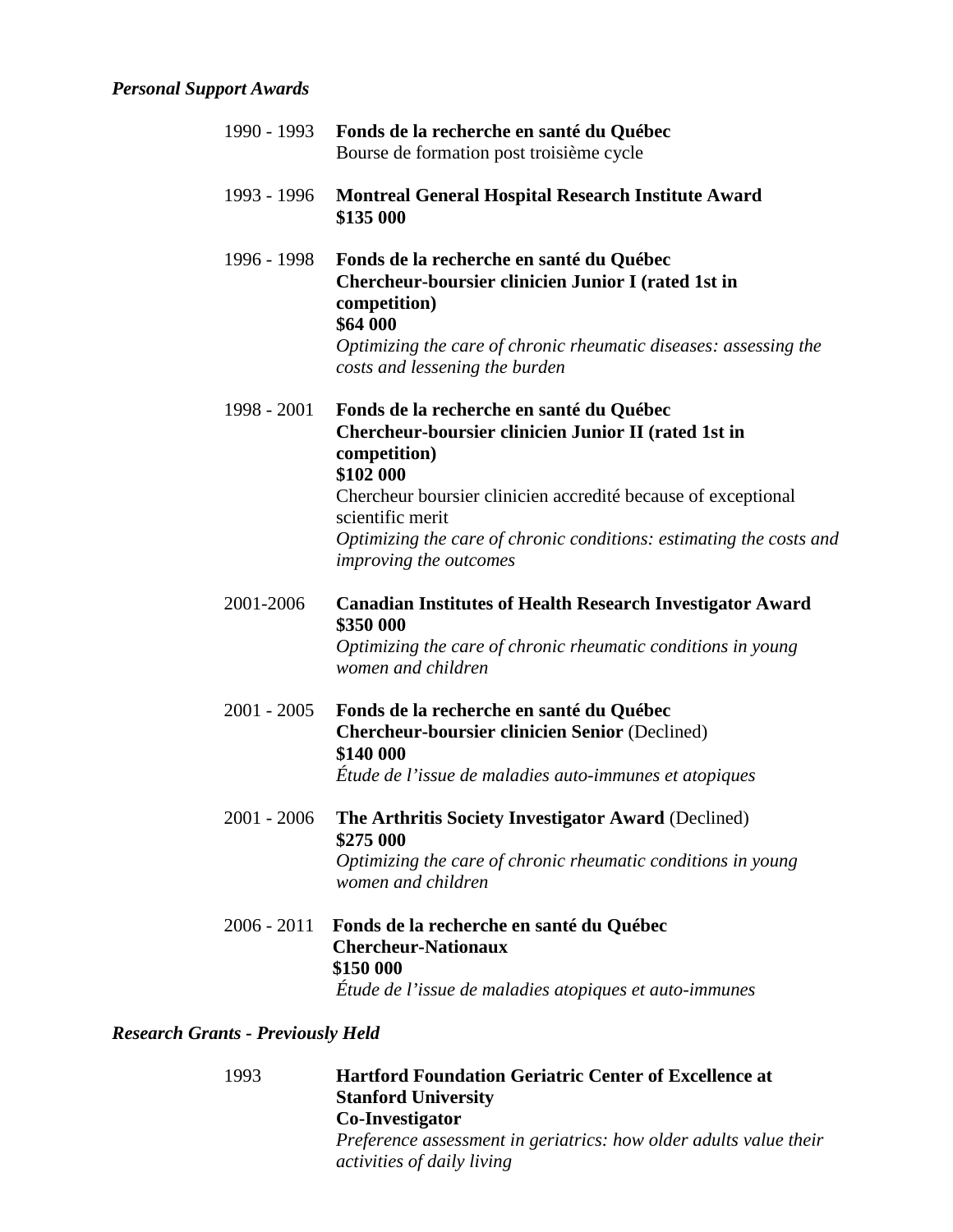L Lenert, M Goldstein, **AE Clarke** \$8,500

- 1993 1996 **Agency for Health Care Policy and Research Co-Investigator** P*reference assessment for pharmaceutical evaluation* A Garber (Stanford University), L Lenert, **AE Clarke** \$249,950
- 1994 1995 **Montreal General Hospital Research Institute Clinical Pilot Studies Principal Investigator** *Group psychotherapy in systemic lupus erythematosus patients* **AE Clarke**, P Dobkin \$8,500
- 1994 1995 **McGill University Research Development Fund Principal Investigator** *Group psychotherapy in systemic lupus erythematosus patients* **AE Clarke**, P Dobkin \$5,405
- 1994 1995 **Lupus Society of Quebec Principal Investigator** Group *psychotherapy in systemic lupus erythematosus patients* **AE Clarke**, P Dobkin \$6,000
- 1995 1996 **Pfizer Canada Inc.** (Investigator initiated research) **Co-Principal Investigator** *The cost of rheumatoid arthritis in Canada* **AE Clarke**, J Esdaile \$164,629
- 1995 1997 **Dairy Farmers of Canada Co-Principal Investigator** *Modifying specific risk factors to prevent the development of coronary heart disease: a cost-utility analysis incorporating quality of life measurements into the coronary heart disease prevention model* S Grover, **AE Clarke** \$182,000
- 1995 1997 **Fonds de la recherche en santé du Québec Principal Investigator** *Comparing health care costs, health status, and patient*

*satisfaction between patients with systemic lupus erythematosus in Quebec, the United States, and the United Kingdom*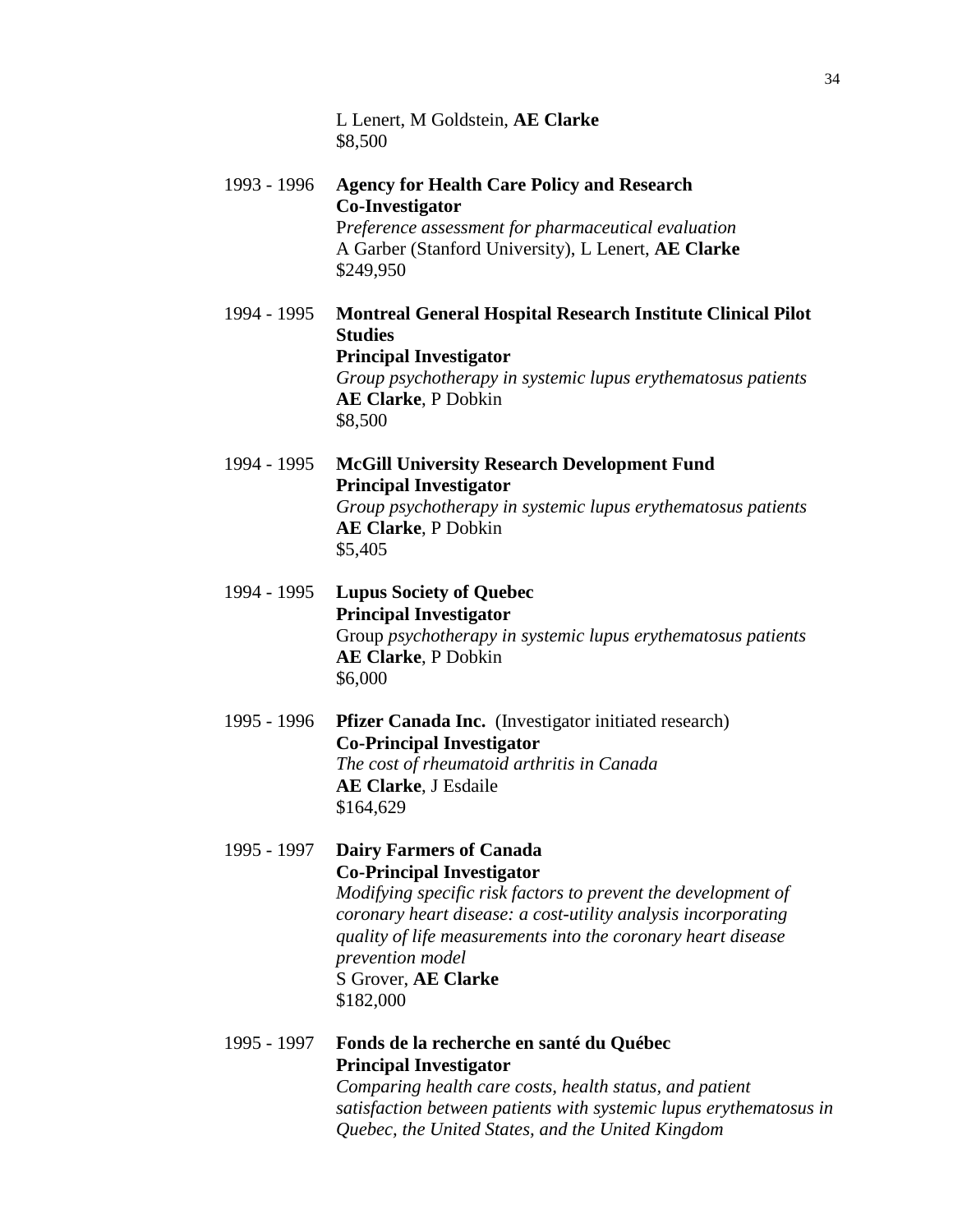**AE Clarke**, D Isenberg, C Gordon, S Manzi, M Petri, J-L Senécal, L Joseph \$116,614

1995 - 1998 **National Health and Research Development Program. University of British Columbia, Institute of Health Promotion Research Co-Investigator** *Seniors independence through self-care, self-help and mutual aid: a collaborative multi-method research program on community approaches* L Green (University of British Columbia), G Gutman, P

> McGowan, **AE Clarke** \$599,814

1995 - 2001 **The Arthritis Society of Canada Co-Investigator**

> *Canadian multicentre, randomized, double-blind placebo-controlled study of methotrexate and folic acid in SLE: a phase III trial* P Fortin, M Abrahamowicz, **AE Clarke** \$358,800

1996 - 1997 **Glaxo/Welcome Canada Inc. (Investigator Initiated Research) Co-Investigator**

*Cost-effectiveness analysis of the asthma education program in Quebec* P Ernst, C Laurier, **AE Clarke** \$318,000

## 1996 - 1999 **National Health and Research Development Program Co-Principal Investigator**

*Decreasing costs and improving outcomes in chronic diseases: randomized multi-site trial of group psychotherapy for patients with systemic lupus erythematosus* **AE Clarke**, P Dobkin, L Joseph \$199,000

1997 - 2000 **The Arthritis Society of Canada Principal Investigator**

*Trination phase II: linking health resource utilization and health care expenditures in patients with systemic lupus erythematosus in three nations Canada, the United States, and the United Kingdom to health outcomes*

**AE Clarke**, D Isenberg, C Gordon, S Manzi, M Petri, J-L Senécal, L Joseph, J Penrod \$179,520

1997 - 2000 **Arthritis Foundation Clinical Science Grant Consultant**

*SLE cost savings from patient counselling* R Maisiak (University of Alabama) \$224,706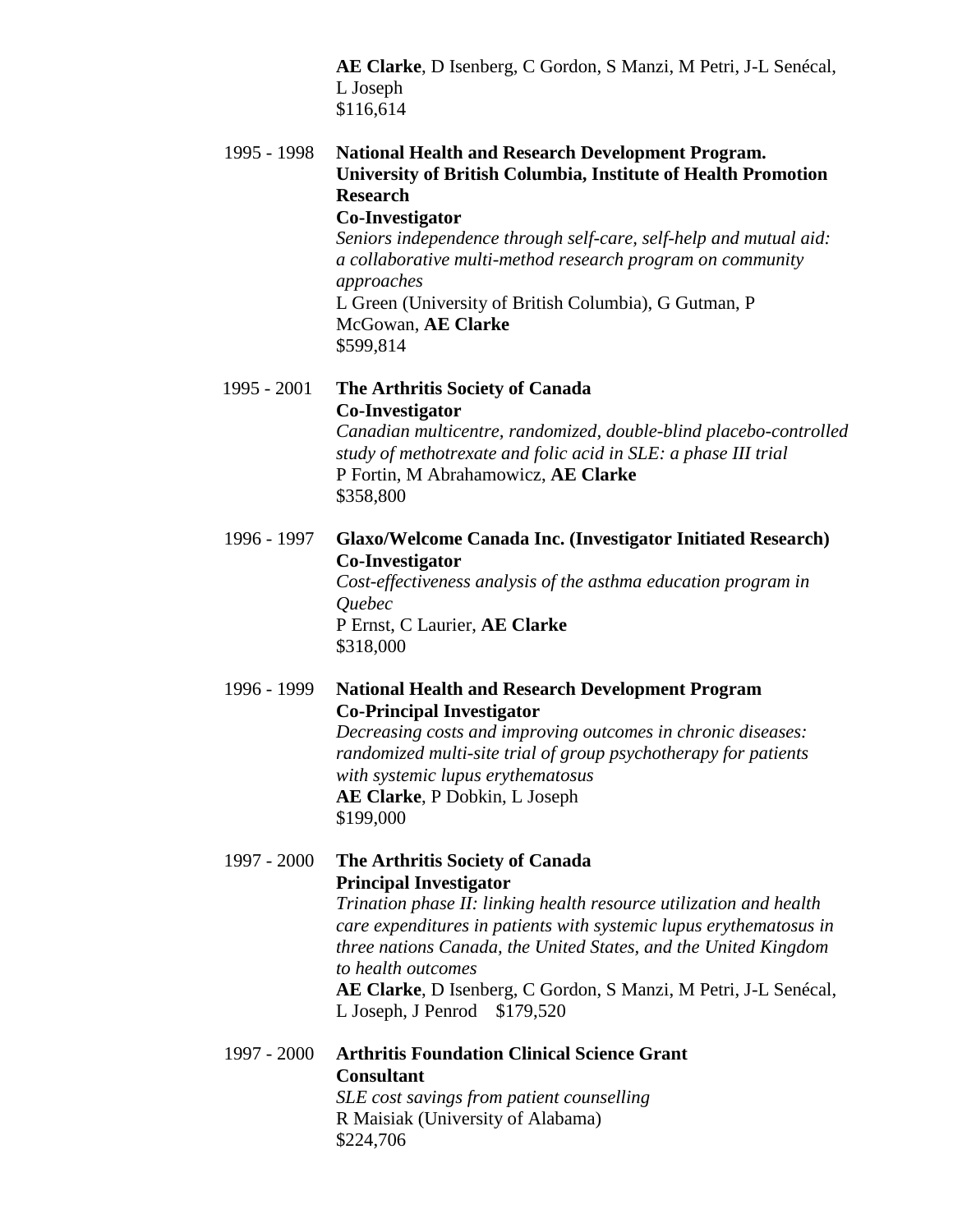|             | <b>Montreal Children's Hospital Clinical Pilot Studies</b><br><b>Principal Investigator</b><br>The impact of peanut allergy on families<br><b>AE Clarke, R Kagan</b><br>\$14,688                                                                                                                             |
|-------------|--------------------------------------------------------------------------------------------------------------------------------------------------------------------------------------------------------------------------------------------------------------------------------------------------------------|
| 1998 - 1999 | <b>Lupus Quebec</b><br><b>Principal Investigator</b><br>Incidence of malignancy in patients with SLE<br><b>AE Clarke</b><br>\$5,000                                                                                                                                                                          |
| 1997 - 1999 | <b>Hoffman LaRoche</b> (Investigator initiated research)<br><b>Principal Investigator</b><br>Predicting the costs of rheumatoid arthritis<br>AE Clarke, L Joseph, J Penrod<br>\$132,000                                                                                                                      |
| 1999 - 2000 | Conseil québécois de la recherche sociale<br><b>Co-Investigator</b><br>Evaluation d'une méthodologie visant à évaluer le rapport coût-<br>efficacité d'un programme d'exercice à domicile chez les patiens<br>ateints de fibromyalgie<br>D DaCosta, AE Clarke<br>\$9,827                                     |
| 1999 - 2001 | <b>Networks of Centres of Excellence- Canadian Arthritis</b><br><b>Network</b><br><b>Project Principal Investigator</b><br>Estimating the indirect cost of rheumatic diseases in the theme of<br>methodologies and outcomes<br>AE Clarke, J Penrod<br>\$50,000                                               |
| 1999 - 2002 | <b>The Arthritis Society</b><br><b>Principal Investigator</b><br>Risk of malignancy in patients with SLE<br>AE Clarke, S Edworthy, D Isenberg, C Gordon, R Ramsey-<br>Goldman, S Manzi, L Joseph<br>\$189,000                                                                                                |
| 1999 - 2002 | <b>The Arthritis Society</b><br>Co-Investigator<br>A randomized double-blind, double-observer, placebo-controlled<br>multicentre trial of combination methotrexate and intramuscular<br>gold in early rheumatoid arthritis<br>J Esdaile (University of British Columbia), D Lacaille, AE Clarke<br>\$195,000 |

1998 - 1999 **The Montreal General Hospital Research Institute and the**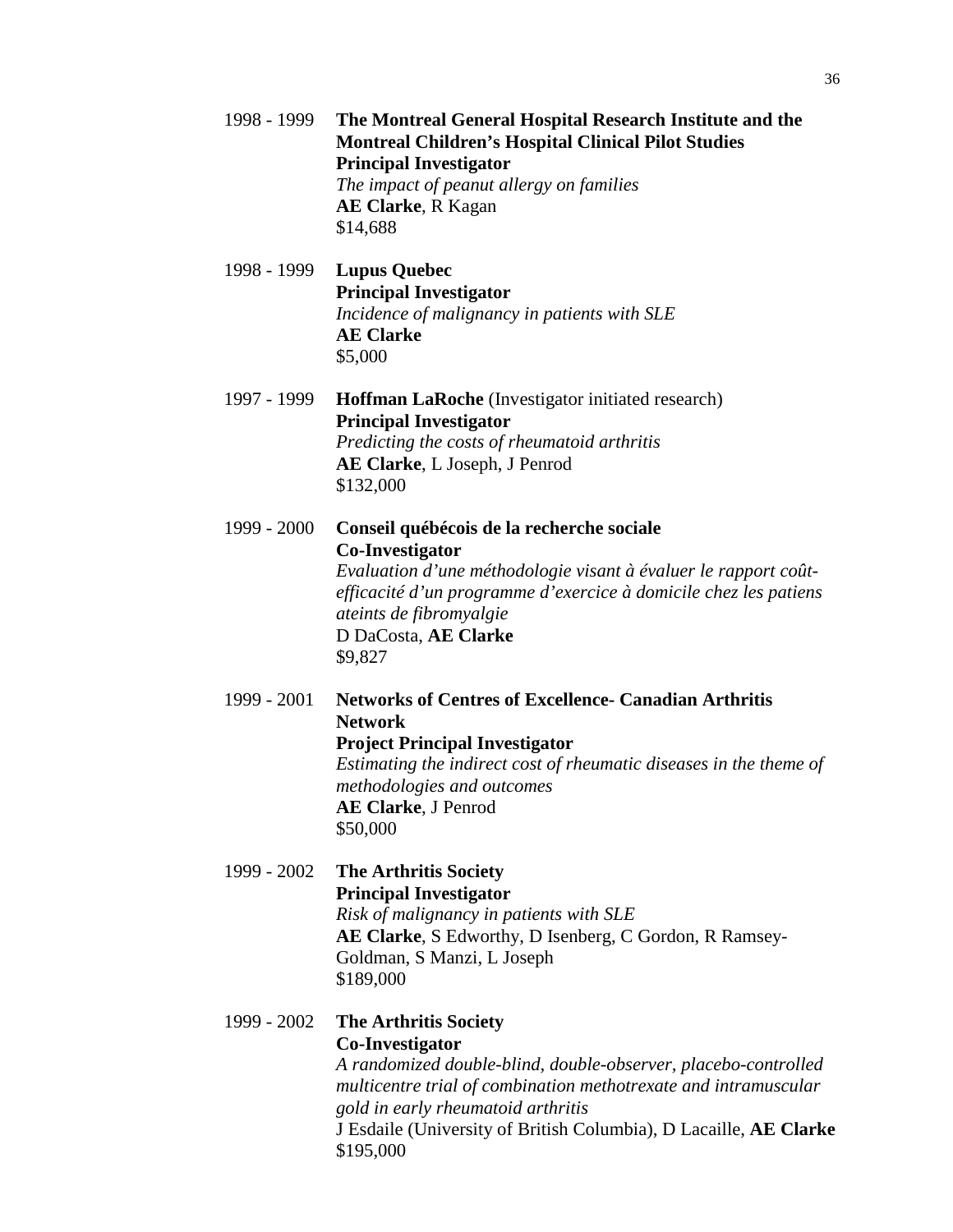| 1999 - 2002   | <b>Medical Research Council</b><br><b>Co-Investigator</b><br>A randomized double-blind, double-observer, placebo-controlled<br>multicentre trial of combination methotrexate and intramuscular<br>gold in early rheumatoid arthritis<br>J Esdaile (University of British Columbia), D Lacaille, AE Clarke<br>\$220,797 |
|---------------|------------------------------------------------------------------------------------------------------------------------------------------------------------------------------------------------------------------------------------------------------------------------------------------------------------------------|
| $2000 - 2002$ | <b>Health Canada - Bureau of Chemical Safety</b><br><b>Principal Investigator</b><br>Prevalence of peanut allergy in Quebec school children aged 5 to<br>8 years<br>AE Clarke, R Kagan, K Gray-Donald, L Joseph<br>\$40,000                                                                                            |
| $2000 - 2002$ | Fonds de la recherche en santé du Québec<br><b>Co-Principal Investigator</b><br>Prevalence of peanut allergy in Montreal school children aged 5-8<br>years<br>AE Clarke, C Dufresne, R Kagan, K Gray-Donald, L Joseph<br>\$116,810                                                                                     |
| $2000 - 2002$ | <b>The Arthritis Society</b><br><b>Co-Investigator</b><br>Predictors of health care utilization and costs incurred by patients<br>with fibromyalgia<br>P Dobkin, M Abrahamowicz, AE Clarke<br>\$122,880                                                                                                                |
| $2000 - 2002$ | Pfizer Canada Inc.<br><b>Principal Investigator</b><br>Multicenter, randomized open label parallel external pilot study<br>comparing celecoxib and traditional NSAIDs in osteoarthritis<br>AE Clarke, J Penrod, L Joseph, P Fortin<br>\$328,900                                                                        |
| $2001 - 2004$ | <b>Arthritis Foundation Clinical Science Grant</b><br><b>Co-Investigator</b><br>An international study on the relative risk of malignancy in SLE<br>R Ramsey-Goldman (Northwestern University, Chicago), AE<br>Clarke, L Joseph<br>\$270,000 USD                                                                       |
| $2001 - 2003$ | <b>Arthritis Foundation</b><br>Co-Investigator<br>Estimating the economic burden of children with juvenile chronic<br>arthritis<br>M Klein-Gitelman (Northwestern University, Chicago), AE<br><b>Clarke</b><br>\$60,000 USD                                                                                            |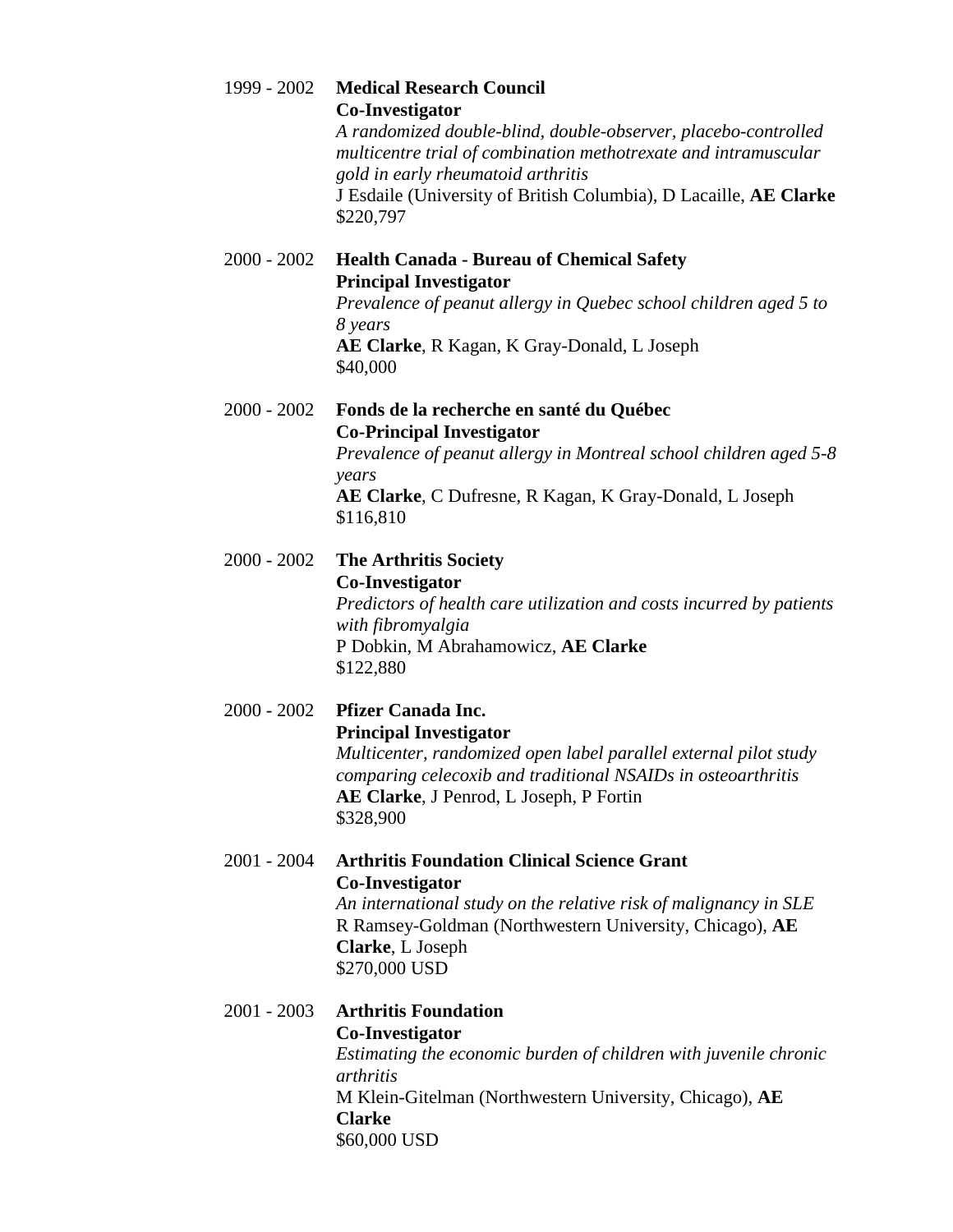|               | Prevalence of peanut allergy in Montreal school children aged 5 to<br>8 years: A first step in improving its management and potentially<br>preventing its development<br>AE Clarke, R Kagan, K Gray-Donald, L Joseph<br>\$56,908                                                                                            |
|---------------|-----------------------------------------------------------------------------------------------------------------------------------------------------------------------------------------------------------------------------------------------------------------------------------------------------------------------------|
| $2001 - 2003$ | <b>Canadian Arthritis Network</b><br><b>Project Co-Investigator</b><br>Characterizing the clinical, quality of life, and economic outcomes<br>in juvenile idiopathic arthritis<br>P Malleson (Univ of BC), AE Clarke, C Duffy, P Dobkin<br>\$90,000                                                                         |
| $2001 - 2003$ | Conseil québécois de la recherche sociale<br>Co-Investigator<br>Réduire l'utilisation des soins de santé à l'aide d'approches<br>alternatives pour le traitement de la dépression: un essai clinique<br>randomisé sur l'exercise dans les cas de dépression postpartum<br>D DaCosta, M Abrahamowicz, AE Clarke<br>\$112,858 |
| $2001 - 2004$ | <b>Canadian Institutes of Health Research</b><br><b>Co-Investigator</b><br>The contribution of disease-related, behavior and psychosocial<br>factors to fatigue in SLE: evaluating a biopsychosocial model<br>D DaCosta, M Abrahamowicz, AE Clarke<br>\$155,718                                                             |
| $2001 - 2006$ | <b>Canadian Institutes of Health Research</b><br><b>Co-Investigator</b><br>Prevalence of risk factors for coronary artery disease in systemic<br>lupus erythematosus: an international multi-centre prospective<br>cohort study<br>M Urowitz, D Gladman, P Fortin, AE Clarke<br>\$693,845                                   |
| 2002-2004     | <b>Pfizer Inc.</b> (Investigator initiated research)<br><b>Principal Investigator</b><br>A multi-center open label study on the effects of eletripan therapy<br>in subjects with migraine<br>AE Clarke, J Penrod, L Joseph<br>\$101,075                                                                                     |
|               |                                                                                                                                                                                                                                                                                                                             |

2001 - 2003 **Canadian Institutes of Health Research Principal Investigator**

2002-2004 **Montreal Children's Hospital Foundation Principal Investigator** *Evaluating the effectiveness of policies designed to make schools peanut free*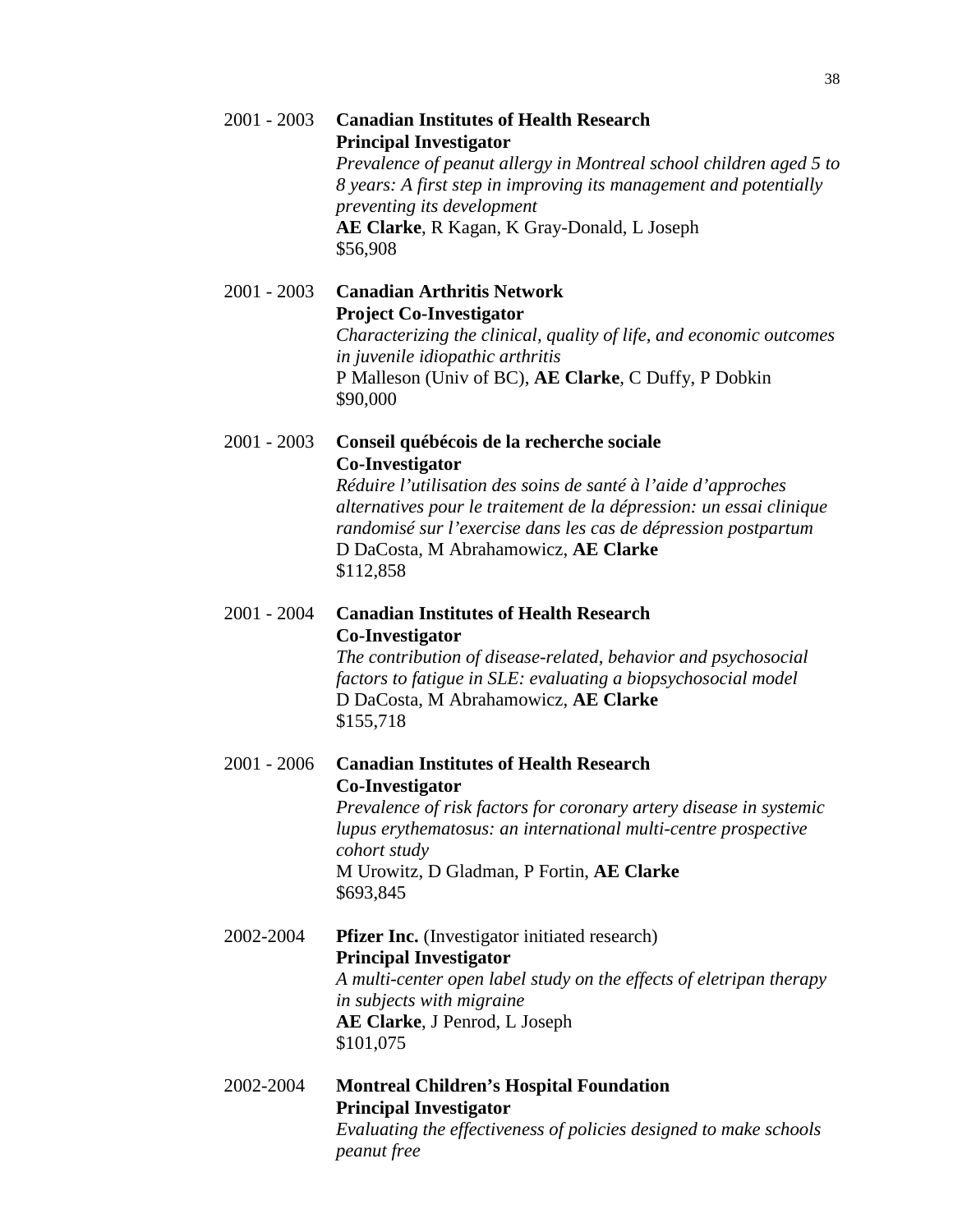**AE Clarke,** R Kagan, L Joseph \$150,000

2002 - 2005 **National Cancer Institutes of Canada/ Canadian Institutes of Health Research Principal Investigator**

*Does SLE increase the risk of malignancy? An international multisite study* **AE Clarke**, R Ramsey-Goldman, J-F Boivin, L Joseph, R Rajan \$317,840

2003 - 2005 **Canadian Institutes of Health Research Principal Investigator** *Making environments "peanut free". Evaluating the effectiveness of a policy designed to eliminate peanut substances from primary school classrooms* **AE Clarke**, L Joseph, R Kagan, K Gray-Donald \$130,500

## 2003-2006 **Canadian Institutes of Health Research Principal Investigator**

*A multi-centre, nested case-control study of immunosuppressive agents and malignancy in systemic lupus erythematosus* **AE Clarke**, L Joseph, R Rajan, R Ramsey-Goldman, J-F Boivin, A Allen, S Bernatsky \$289,335

# 2003-2006 **Institute of Musculoskeletal Health and Arthritis/The Arthritis Society**

**Co-Investigator**

*Learning to live better with lupus: a health improvement and prevention program (HIPP) in SLE* P Fortin (University of Toronto), S Abbey, **AE Clarke**, P Harvey, S Siu, M Abrahamowicz, D DaCosta, RM Iwanochko, A Cheung, T Huynh, J Nasmith, M Urowitz, D Gladman, S Morin, C Pineau \$300,000

# 2004-2006 **National Institutes of Health Co-Principal Investigator**

*Exposure to immunosuppressive drugs and cancer risk in S*LE R Ramsey-Goldman (Northwestern University, Chicago), **AE Clarke**, S Bernatsky, L Joseph \$74,250

# 2004-2006 **Human Genome Sciences Site Principal Investigator**

*A phase 2, multi-center double-blind, placebo-controlled, dose ranging study to evaluate the safety tolerability and efficacy of lymphostat-B antibody (monoclonal anti-BLys antibody) in subject with systemic lupus erythematosus* **AE Clarke**, C Pineau \$438,043 USD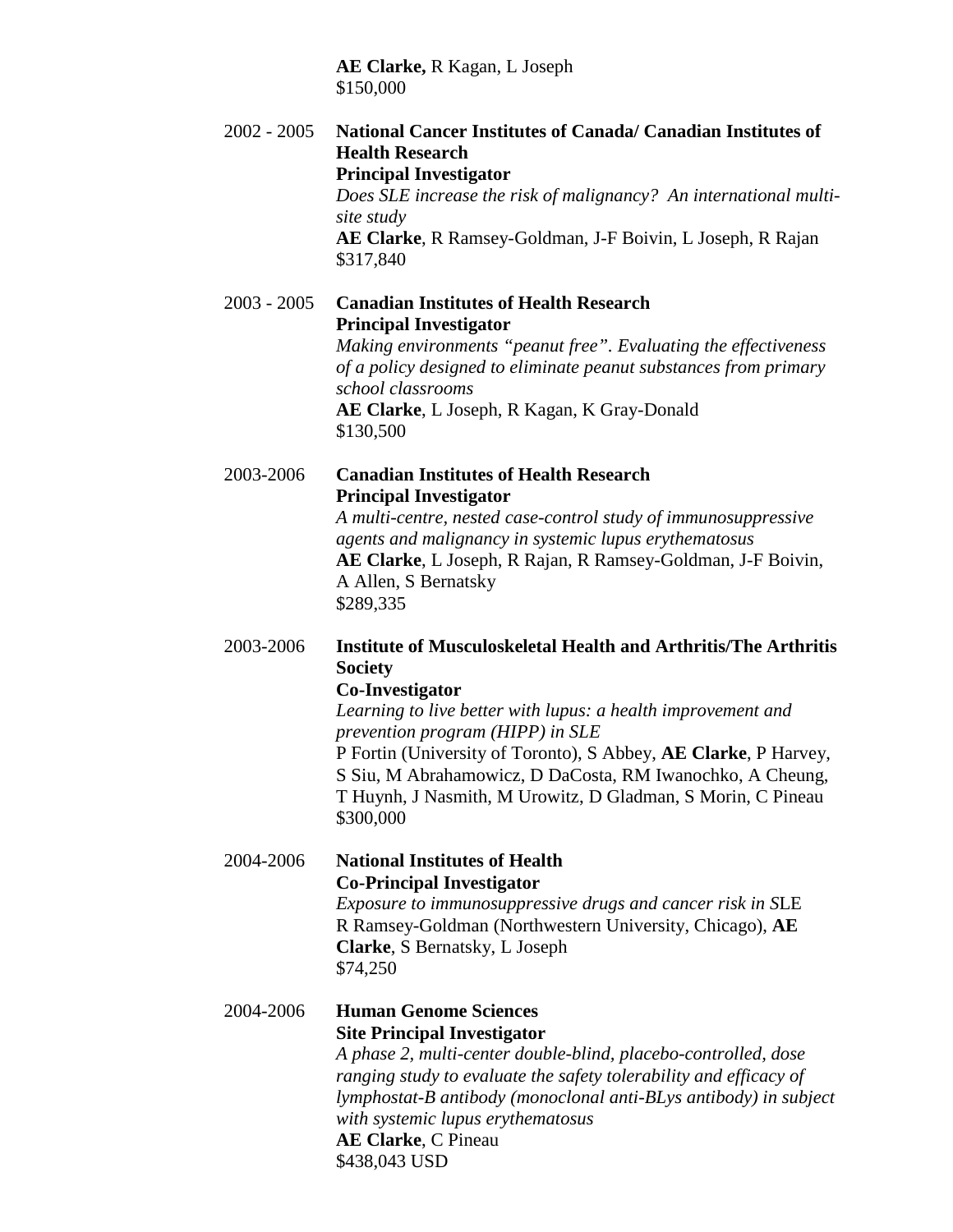| 2005-2006   | <b>Canadian Institutes of Health Research</b><br>Co-Investigator<br>Strategies for population-based studies of systemic erythematosus<br>using administrative data: A pilot study<br>S Bernatsky, AE Clarke, D Feldman, L Joseph, CA Pineau, RM<br>Tamblyn<br>\$75,000                                               |
|-------------|----------------------------------------------------------------------------------------------------------------------------------------------------------------------------------------------------------------------------------------------------------------------------------------------------------------------|
| 2002 - 2007 | <b>Canadian Institutes of Health Research</b><br><b>Co-Investigator</b><br>An international, multi-center, prospective, inception cohort study<br>of neuropsychiatric systemic lupus erythematosus (NP-SLE)<br>J Hanley (Dalhousie University, Halifax), M Urowitz, D Gladman,<br>PR Fortin, AE Clarke<br>\$808,505  |
| 2004-2007   | <b>National Institutes of Health</b><br><b>Co-Investigator</b><br>ACR reclassification of systemic lupus erythematosus criteria<br>M Petri (Johns Hopkins, Baltimore), AE Clarke and SLICC<br>\$549,350 USD                                                                                                          |
| 2005-2007   | <b>AllerGen - Networks of Centres of Excellence</b><br><b>Principal Investigator</b><br>Is the prevalence of peanut allergy increasing? A five year follow-<br>up study on the prevalence of peanut allergy in Montreal school<br>children aged 5 to 9 years<br>AE Clarke, R Kagan, L Joseph, S Elliott<br>\$100,000 |
| 2005-2007   | <b>Canadian Institutes of Health Research</b><br>Co-Investigator<br>Exposure to immunosuppressive drugs and cancer risk in systemic<br>lupus erythematosus<br>S Bernatsky, AE Clarke, L Joseph, R Rajan, R Ramsey-Goldman<br>\$167,332                                                                               |
| 2005-2007   | <b>McGill University Health Centre Foundation</b><br><b>Principal Investigator</b><br>Establishing a registry of children with peanut allergy<br><b>AE Clarke</b><br>\$250,000                                                                                                                                       |
| 2006-2007   | <b>Canadian Cancer Etiology Research Network (CCERN)</b><br><b>Co-Investigator</b><br>Lymphoma in systemic lupus erythematosus                                                                                                                                                                                       |

S Bernatsky , **AE Clarke**

\$27,058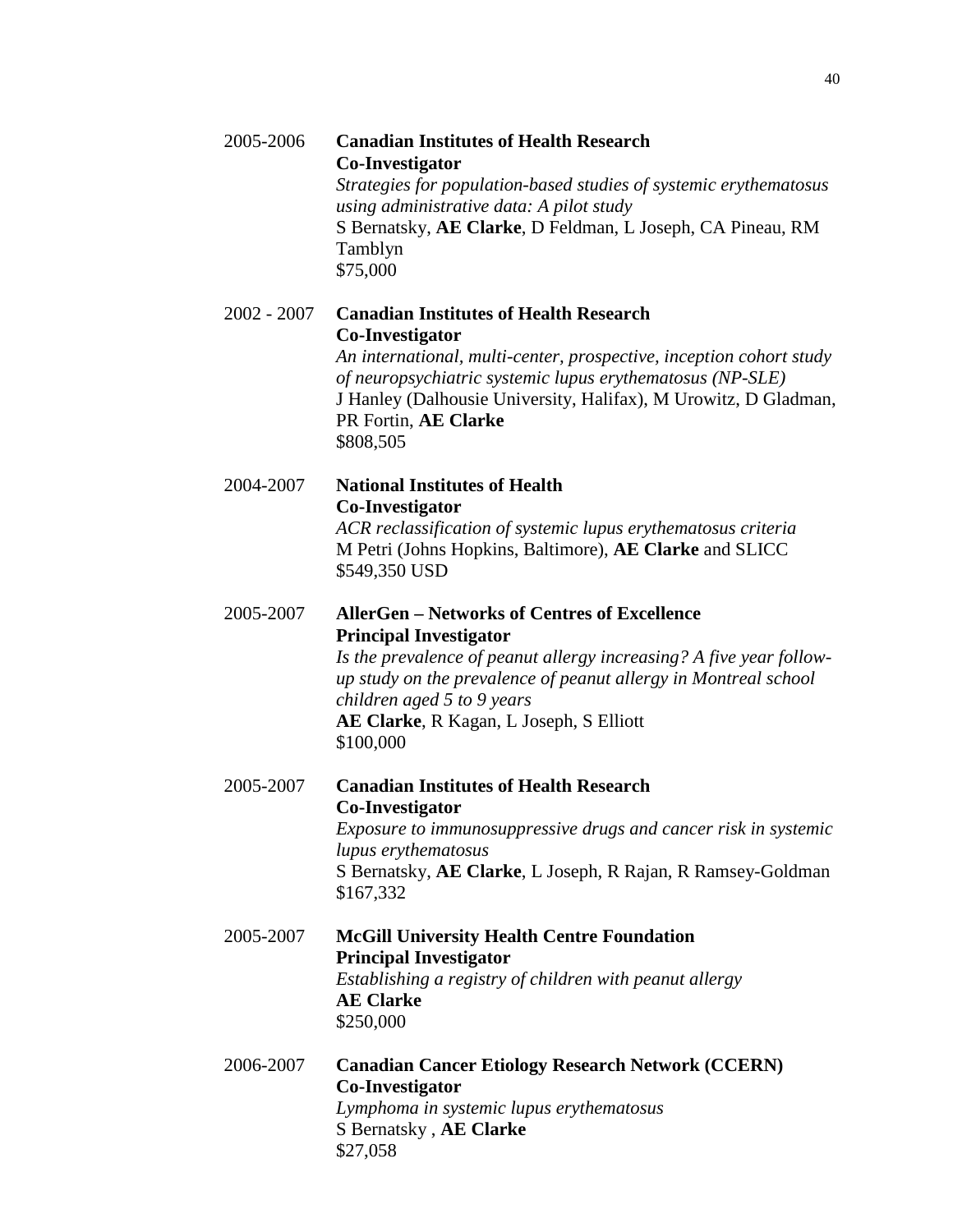| 2006-2007 | <b>Canadian Allergy, Asthma and Immunology Foundation</b><br><b>Principal Investigator</b><br>Is the prevalence of peanut allergy increasing? A five year follow-<br>up study on the prevalence of peanut allergy in Montreal school<br>children aged 5 to 9 years<br>AE Clarke, R Kagan, L Joseph, S Elliott<br>\$50,000                                                                                                                        |
|-----------|--------------------------------------------------------------------------------------------------------------------------------------------------------------------------------------------------------------------------------------------------------------------------------------------------------------------------------------------------------------------------------------------------------------------------------------------------|
| 2005-2007 | <b>MUHC Foundation</b><br><b>Principal investigator</b><br>Establishing a Pan-Canadian Registry of Children with Peanut<br>Allergy<br>\$250,000                                                                                                                                                                                                                                                                                                  |
| 2005-2008 | <b>Canadian Institutes of Health Research</b><br><b>Principal Investigator</b><br>Is the prevalence of peanut allergy increasing? A five year follow-<br>up study on the prevalence of peanut allergy in Montreal school<br>children aged 5 to 9 years<br>AE Clarke, R Kagan, L Joseph, S Elliott<br>\$444,744                                                                                                                                   |
| 2006-2009 | Fonds de la Recherche en Santé du Québec (FRSQ)<br><b>Co-Investigator</b><br>Determinants de l'dherence aux therapies conventionnelles et<br>utilisation des medicines complementaires et alternatives chez les<br>patients avec un lupus erythemateux systemique<br>C Pineau, D DaCosta, AE Clarke, E Rahme<br>\$224,473                                                                                                                        |
| 2007-2009 | <b>AllerGen – Networks of Centres of Excellence</b><br><b>Principal Investigator</b><br>The development, implementation, and evaluation of strategies to<br>promote the well-being of children and youth with allergies and /<br>or asthma<br>AE Clarke, L Cicutto, S Waserman, C Dufresne, L Harada, S<br>McGhan, T VanderLeek, S Watt, M Stewart, J Masuda, N<br>Letourneau, S Moisey, B Schellenberg, ML Allen, M Allen, S Sheth<br>\$299,551 |
| 2007-2009 | <b>Canadian Institutes of Health Research / The Arthritis Society</b><br>Co-Investigator<br>Administrative database research in rheumatic diseases: novel<br>techniques<br>S Bernatsky, L Joseph, AE Clarke, L Lix, J Hanly<br>\$227,600                                                                                                                                                                                                         |
| 2008-2009 | <b>Canadian Allergy, Asthma and Immunology Foundation</b><br>(CAAIF)<br><b>Co-Investigator</b>                                                                                                                                                                                                                                                                                                                                                   |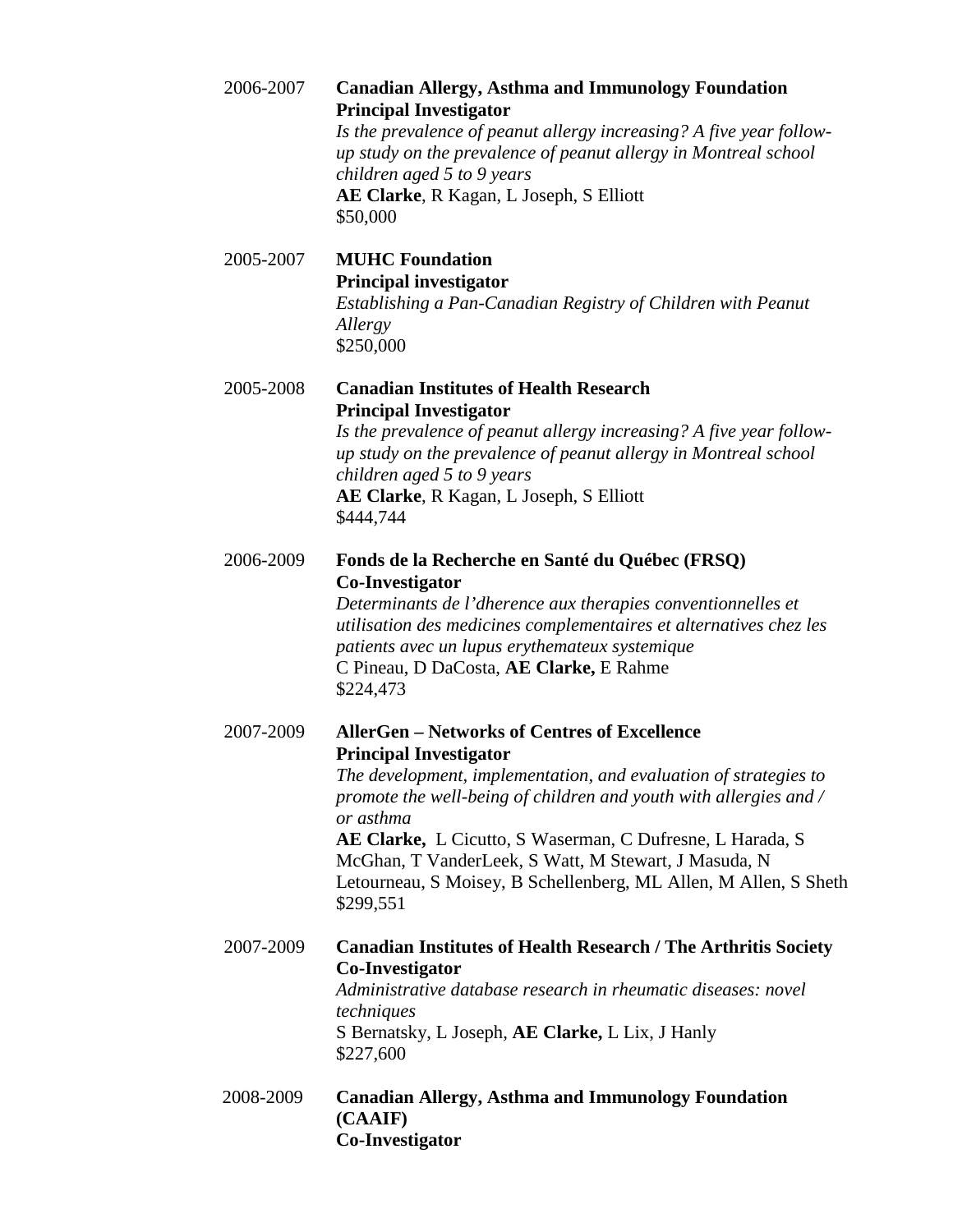|           | Establishing a registry of persons with sesame allergy to further<br>understand the diagnosis, impact and management of sesame<br>allergy and estimate the rate of accidental exposures to sesame<br>containing food<br>MN Primeau, AE Clarke<br>\$10,000 |
|-----------|-----------------------------------------------------------------------------------------------------------------------------------------------------------------------------------------------------------------------------------------------------------|
| 2008-2009 | <b>Canadian Allergy, Asthma and Immunology Foundation</b><br>(CAAIF)<br><b>Co-Principal Investigator</b><br>Filaggrin and Epidermal Differentiation Complex Gene Mutations<br>in Peanut Allergy<br>Y Asai, AE Clarke<br>\$7,000                           |
| 2008-2009 | <b>Canadian Allergy, Asthma and Immunology Foundation</b><br>(CAAIF)<br>Co-Investigator<br>T-regulatory function in children with food allergies.<br><b>B Mazer, AE Clarke</b><br>\$10,000                                                                |
| 2009-2010 | <b>Canadian Allergy, Asthma and Immunology Foundation</b><br>(CAAIF)<br><b>Co-Principal Investigator</b><br>Filaggrin and Epidermal Differentiation Complex Gene Mutations<br>in Peanut Allergy<br>Y Asai, AE Clarke<br>\$10,000                          |
| 2007-2010 | <b>National Institutions of Health</b><br>(NIH)<br><b>Co-Principal Investigator</b><br>Lymphoma Risk in SLE<br>Bernatsky S, Clarke AE<br>\$125,000                                                                                                        |
| 2005-2010 | <b>Canadian Institutes of Health Research</b><br><b>Co-Investigator</b><br>Lupus nephritis-new emerging team<br>P Fortin (University of Toronto), JA Wilkins, AM Zerzenger, JW<br>Scholey, J Rauch, AE Clarke<br>\$1,482,337                              |
| 2006-2010 | <b>Canadian Institutes of Health Research / The Arthritis Society</b><br><b>Principal Investigator</b><br>Lymphoma risk in SLE: a consequence of immune suppression or<br>stimulation                                                                     |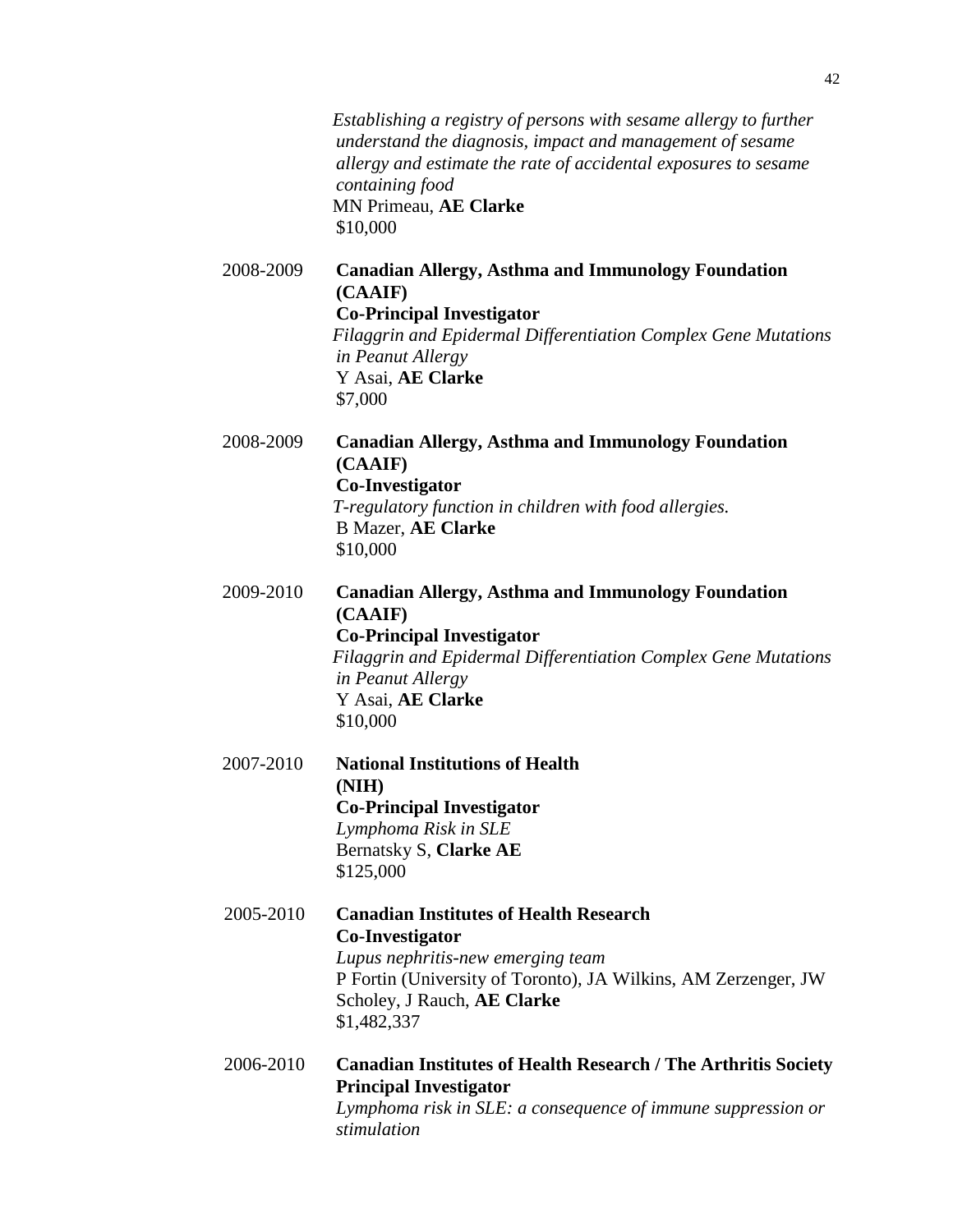**AE Clarke,** S Bernatsky, R Ramsey-Goldman, L Joseph, JF Boivin, R Gascoyne \$413,400

2007-2010 **AllerGen – Networks of Centres of Excellence Co-Principal Investigator** *The SCAAALAR project: surveying Canadians to assess the prevalence of common food allergies and attitudes towards food labelling and risk* **AE Clarke,** S Elliott, L Joseph, S Waserman, MN Primeau, R Alizadehfar, R Kagan, C Dufresne, L Harada, ML Allen \$150,000

# 2007-2010 **Health Canada Co-Principal Investigator**

*The SCAAALAR project: surveying Canadians to assess the prevalence of common food allergies and attitudes towards food labelling and risk*

**AE Clarke,** S Elliott, L Joseph, S Waserman, MN Primeau, R Alizadehfar, R Kagan, C Dufresne, L Harada, ML Allen \$300,000

2007-2011 **Canadian Institutes of Health Research Co-Investigator**

*Learning to live better with lupus: a health improvement and prevention program (HIPP) in SLE* P Fortin (University of Toronto), S Abbey, **AE Clarke**, P Harvey, S Siu, M Abrahamowicz, D DaCosta, RM Iwanochko, A Cheung, T Huynh, J Nasmith, M Urowitz, D Gladman, S Morin, C Pineau \$862,538

2009-2011 **Canadian Arthritis Network – SRP Grant Co-Investigator** *Administrative database research in rheumatic diseases: pediatric populations.*

Bernatsky S, **Clarke AE** \$55,700

2010-2011 **AllerGen – Networks of Centres of Excellence Co-Principal Investigator** *C-CARE: A Cross-Canada Anaphylaxis Registry*

> **AE Clarke,** M Ben-Shoshan, S La Vieille \$50,000

- 2009-2012 **Heath Canada Co-Principal Investigator** *The SPAACE study: Surveying Prevalence of food Allergies in All Canadian Environments* **Clarke AE,** Elliot S, Joseph L, Wilson K \$450,000
- 2009-2012 **AllerGen – Networks of Centres of Excellence**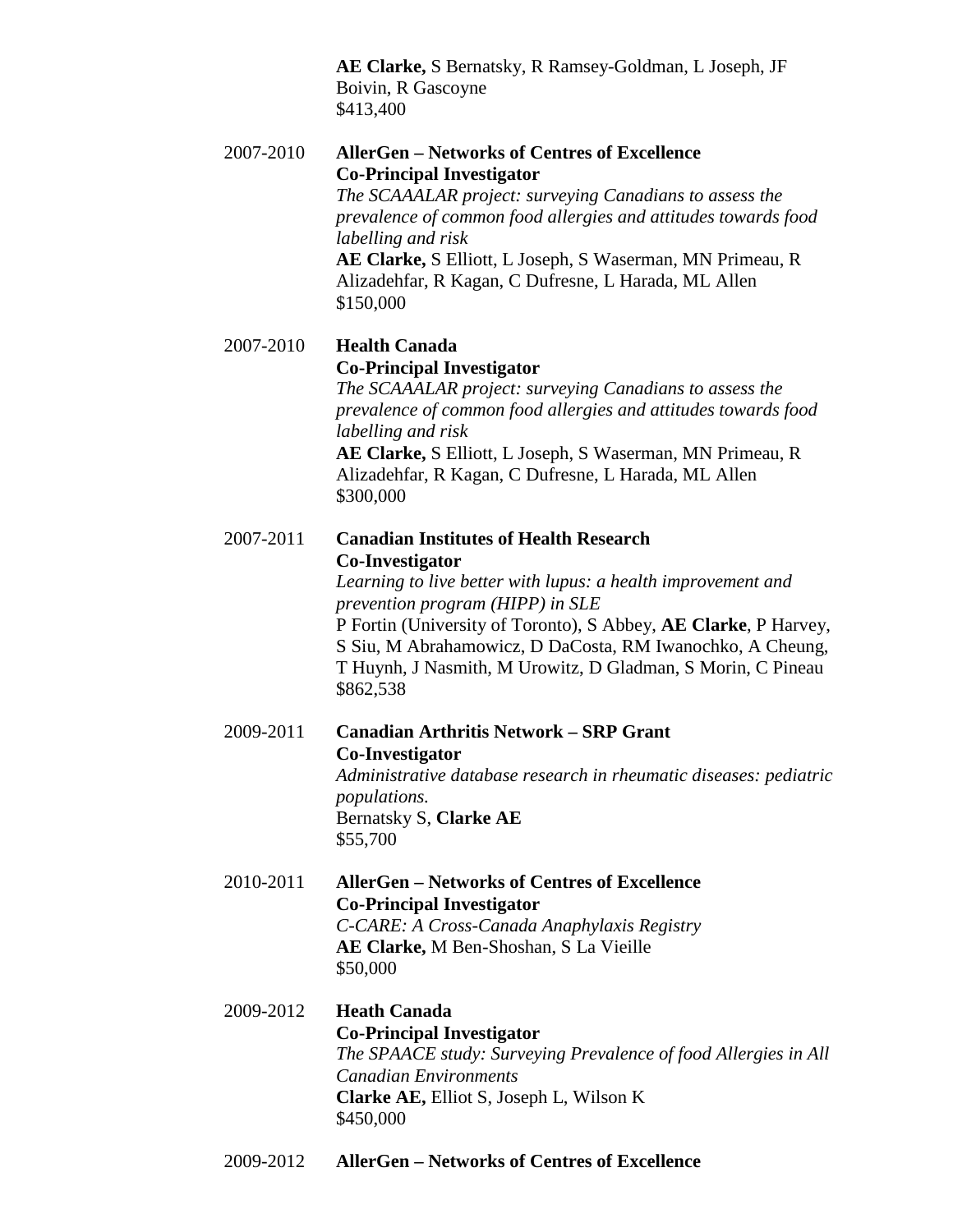#### **Co- Investigator**

*Canadian Group on Food Allergy Research (CanGoFAR)* Marshall JS, Waserman S, Scott J, Bienerstock J, **Clarke AE**, Forsythe P, Gordon J, Jordana M, Lacy P, Laprise C, McNagny K, Sandford A, Vadas P, Watson W. \$750,000

## 2009-2012 **AllerGen – Networks of Centres of Excellence Co- Investigator**

*Platform for Outcomes Research and Translation in Asthma and aLlergy (PORTAL)* Lynd L, Ungar W, Marra C, Dell S, Fitzgerald J, **Clarke AE**, Elliot S. \$300,000

2010-2012 **Canadian Institutes of Health Research Co- Investigator** *Cancer risk in Pediatric-Onset Rheumatic Disease* S Bernatsky, **AE Clarke,** R Ramsey-Goldman

\$117,697

2009-2013 **AllerGen – Networks of Centres of Excellence Co-Principal Investigator**

> *The SPAACE study: Surveying Prevalence of food Allergies in All Canadian Environments* **Clarke AE,** Elliot S, Joseph L, Wilson K \$531,450

- 2001 2013 **Singer Family Fund for Lupus Research/Montreal General Hospital Foundation Co-Principal Investigator** *Montreal General Hospital Lupus Clinic: infrastructure* **AE Clarke**, C Pineau \$80,000/yr
- 2008 2013 **Canadian Institutes of Health Research Co-Investigator** *An international, multi-centre, inception cohort study of neuropsychiatric systemic lupus erythematosus (NP-SLE)* Hanley J (Dalhousie University, Halifax), Urowitz M, Gladman D, Fortin PR, **Clarke AE** \$813,670
- 2010 2013 **Montreal Children's Hospital Foundation Principal Investigator** *Genetics of Peanut Allergy* \$310,000
- 2011-2013 **Canadian Institutes of Health Research: Catalyst Grant**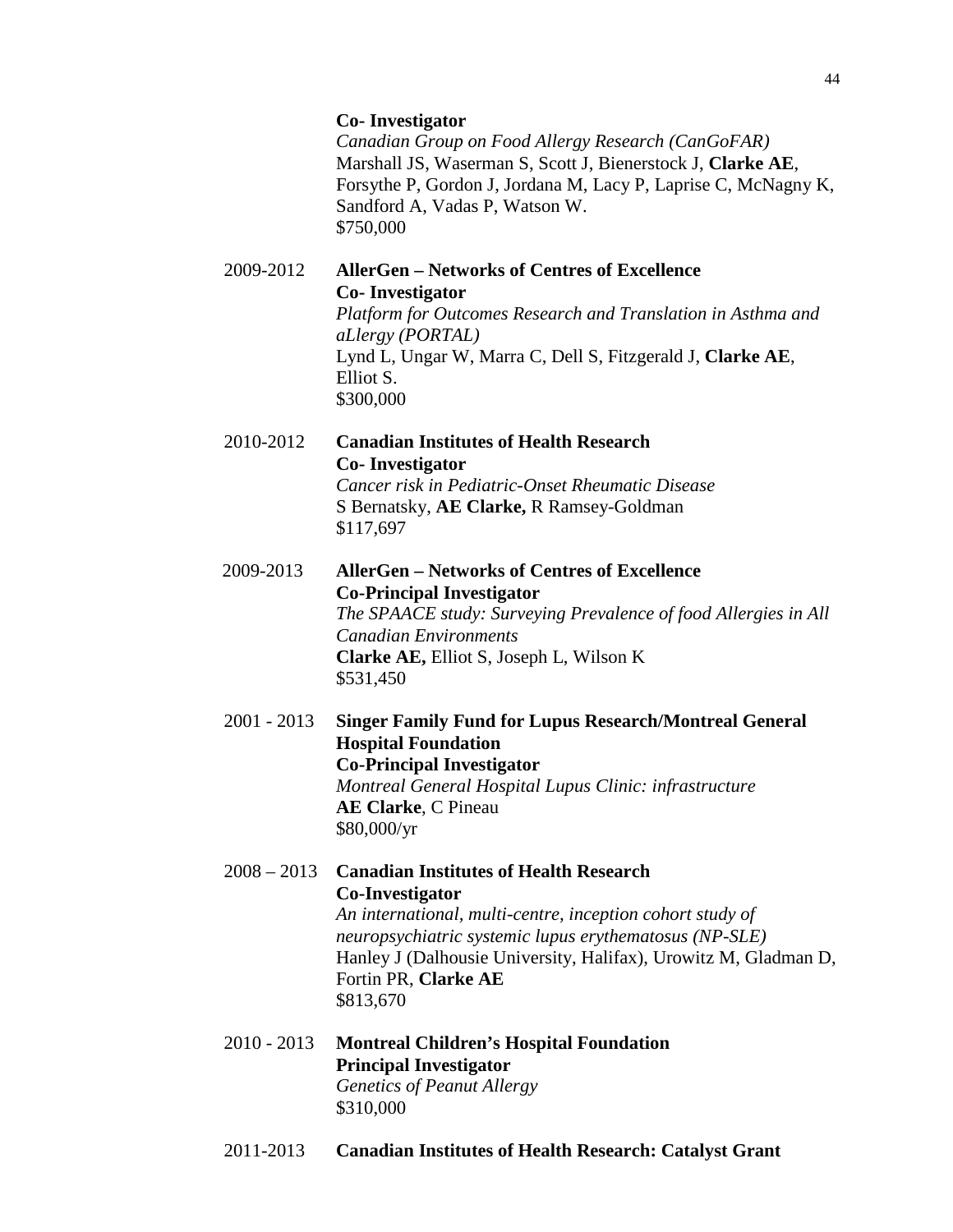# **Co-Investigator**

*Obstetrical complications and long-term outcomes of children born to women with systemic lupus erythematosus (SLE).* Bernatsky S, Vinet E, **Clarke AE** \$74,605

- 2011-2013 **National Institutes of Health (NIH) Co-Principal Investigator** *Cancer risk in Pediatric-Onset Rheumatic Disease* Bernatsky S, Von Sheven E, Ramsey-Goldman R**, Clarke AE,** Schanberg LE \$100,000
- 2012 **Canadian Institutes of Health Research: Dissemination Events – Priority Announcement: Musculoskeletal Health, Arthritis & Oral Health Grant Co-Investigator** *Cancer and the Immune System* Bernatsky S, Nelson BH, Saleh M, **Clarke AE** \$17,500

### 2012 **Canadian Institutes of Health Research: Dissemination Events Co-Investigator**

*GET-FACTS: Genetics, Environment and Therapies: Food Allergy Clinical Tolerance Studies* Mazer BD, Marshall JS, **Clarke AE,** Asai Y, Ben-Shoshan M, Elliott SJ; Gordon, JR; Piccirillo CA, Sandford AJ \$10,000

2013-2014 **Canadian Institutes of Health Research Co-Investigator** *Cancer risk: advancing knowledge in systemic rheumatic disease*  Bernatsky S, **Clarke AE**, Foulkes WD, Joseph L. \$100,000

# 2010-2016 **Health Canada Co-Principal Investigator** *C-CARE: A Cross-Canada Anaphylaxis Registry* **AE Clarke,** M Ben-Shoshan, S La Vieille \$275,000

2012-2014 **National Institutes of Health (NIH) Co- Investigator** *Cancer risk after renal transplant in autoimmune disease* Ramsey Goldman R, **Clarke AE**; Bernatsky S \$150,000

*Research Grants - Currently Held*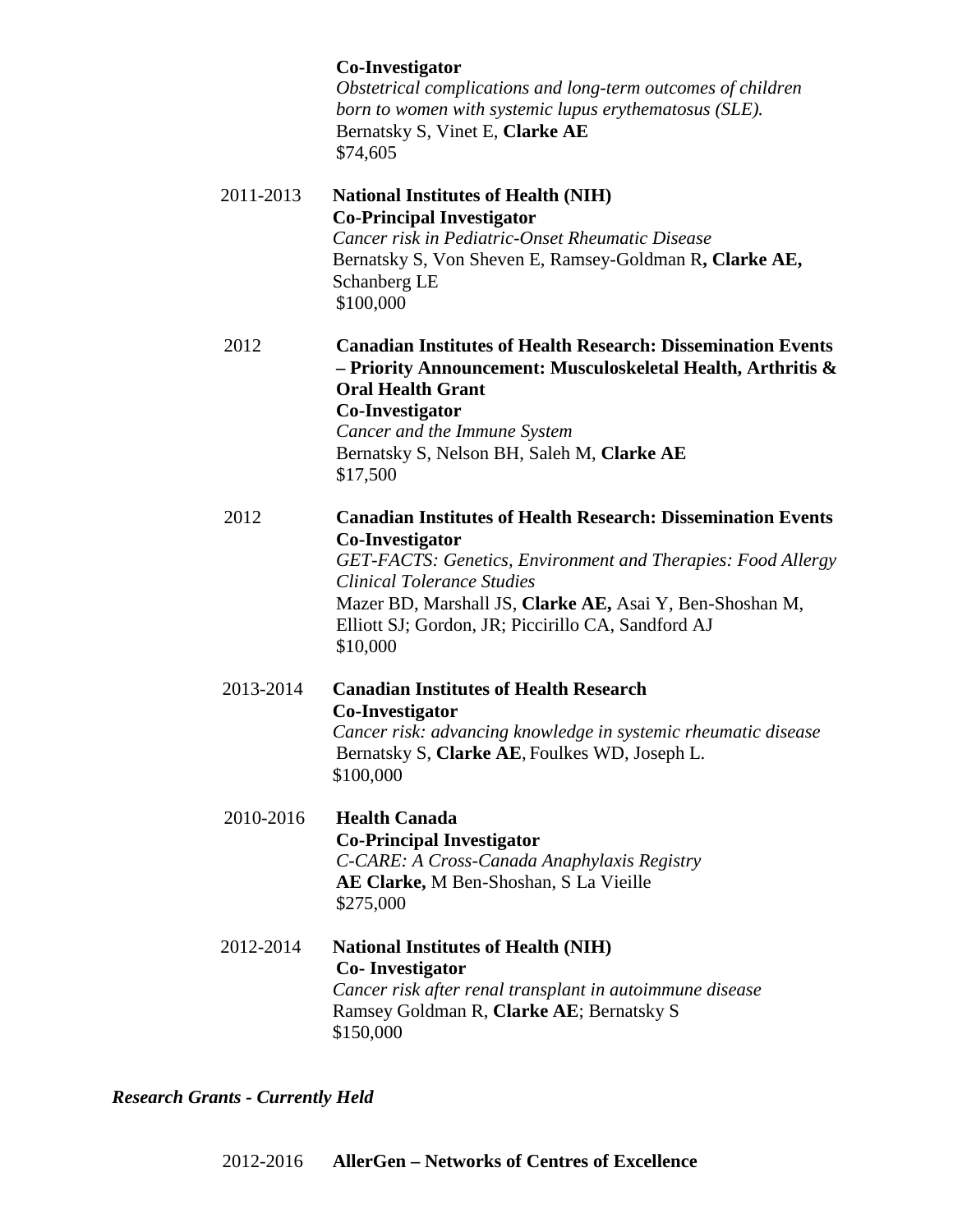**Co-Program Leader** *Canadian Food Allergy Strategic Team (CanFAST)* **Clarke AE**, Marshall JS \$2,314,255

- 2012-2016 **AllerGen – Networks of Centres of Excellence Principal Investigator** *SPAACE to SPAACE: Trends in Food Allergy Prevalence over Time (Project of CanFAST)* **Clarke AE,** Elliott S, Ben-Shoshan M, Joseph L, Wilson K \$195,815
- 2012-2016 **AllerGen – Networks of Centres of Excellence Principal Investigator** *Causes and Prevention: Identifying the Genetic Basis of Peanut Allergy (Project of CanFAST)* **Clarke AE**, Sandford A, Becker A, Ben-Shoshan M, Chan E, Daley D, Greenwood C, Hull P, Marshall JS \$650,665
- 2012-2016 **AllerGen – Networks of Centres of Excellence Co-Principal Investigator** *C-CARE: A Cross-Canada Anaphylaxis Registry (Project of CanFAST)* Ben-Shoshan M, **Clarke AE**, La Vieille S, Waserman S, Joseph L, Marshall JS \$195,815
- 2013-2015 **Canadian Institutes of Health Research Co-Investigator** *Neurodevelopmental Disorders in Children Born to Women with Systemic Lupus Erythematosus* Vinet E, Bernatsky S, **Clarke AE,** Joseph L, Fombonne E, Joseph L, Pineau CA, Platt RW \$92,010
- 2013-2018 **Canadian Institutes of Health Research Co-Principal Investigator (Team Grant)** *GET-FACTS: Genetics, Environment and Therapies: Food Allergy Clinical Tolerance Studies* Mazer B, Marshall J, **Clarke AE** \$1,960,605
- 2013-2015 **NIH- The National Institutes of Health Co-Investigator** *Cancer Risk: Advancing knowledge in systemic rheumatic disease* Bernatsky S, Ramsey-Goldman R, **Clarke AE** \$70,167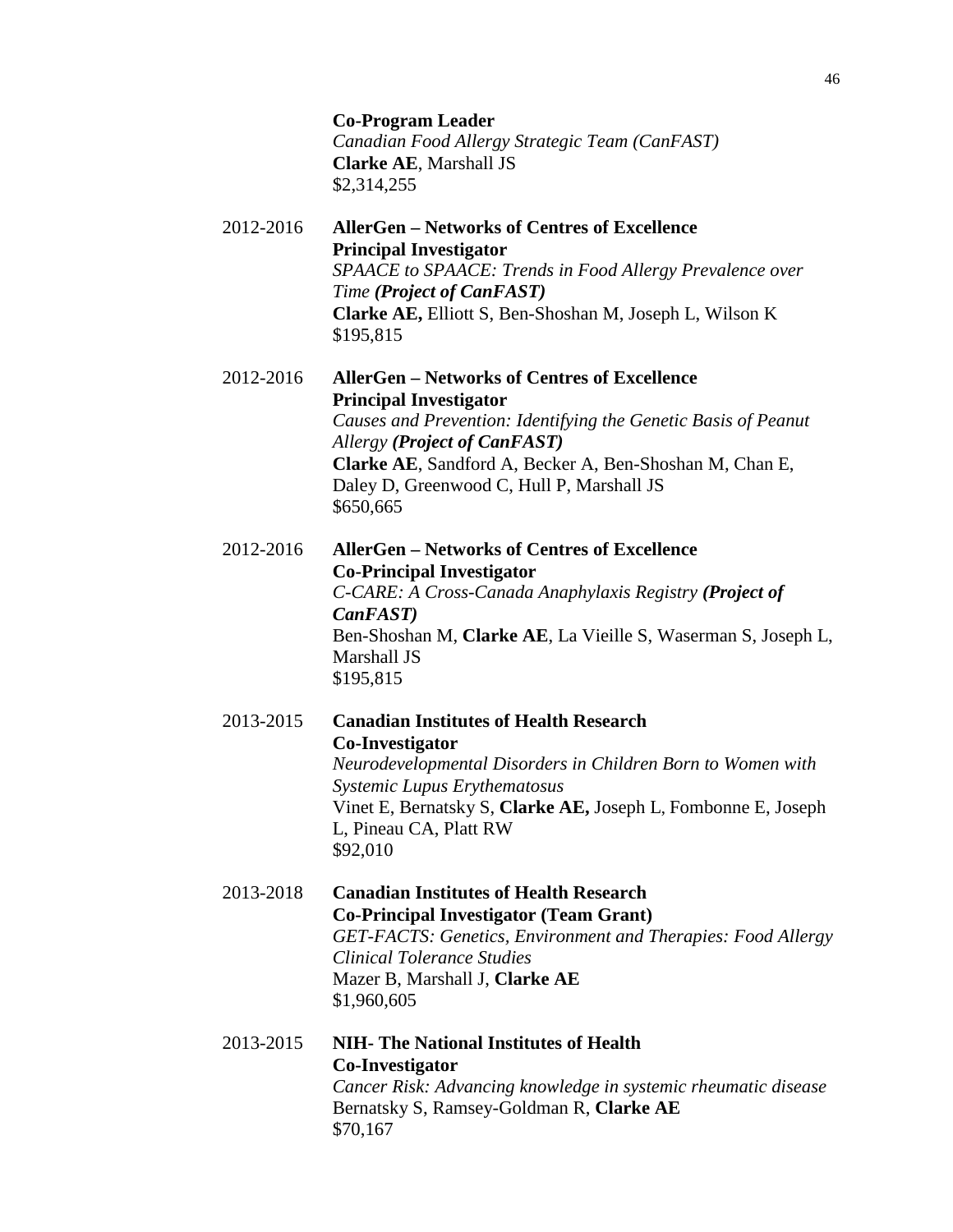2014-2015 **AllerGen – Networks of Centres of Excellence Co-Principal Investigator** *Development of a National Food Allergy Strategy for Canada* Elliott S, **Clarke AE,** Marshall J, Becker A, Waserman S, Ben-Shoshan M \$50,000 2014-2017 **Systemic Lupus International Collaborating Clinics Principal InvestigatorC** *Quantifying the Risk and Economic Burden of Steroid-Related Damage in SLE: The SLICC Inception Cohort Study* **Clarke AE**, Bruce I, Hanly J, Urowitz M \$174,000 2014-2019 **CIHR Inflammatory Disease Initiative Co-Investigator**  *PRECISION: Preventing Complications from Inflammatory Skin, Joint and Bowel Conditions* Esdaile J, Lacaille D. Dutz, Li L, Barnabe C, DeVera M, Kaplan G, Marra C, Choi H, **Clarke AE** \$2,500,000 2015- 2017 **Health Canada Principal Investigator** SPAACE 2 SPAACE: Trends in Food Allergy Prevalence **Clarke AE**, Elliott S \$200,000 2015-2017 **Canadian Initiatives for Outcomes in Rheumatology Care Principal Investigator** The Economic Challenges of SLE: Measuring and Mitigating the Impact **Clarke AE**, Hanly J, Urowitz M, Farewell V, Elliott S \$111,800 2016-2017 **Canadian Food Inspection Agency Principal Investigator** C-Care Study: Cross-Canada Anaphylaxis Registry **Clarke AE,** Lavieille S, Ben-Soshan M. \$25,000.00 2016 -2017 **Health Canada Food Directorate Principal Investigator** C-Care Study: Cross-Canada Anaphylaxis Registry **Clarke AE,** Lavieille S, Ben-Soshan M. \$25,000.0 2016-2017 **Health Canada Food Directorate Principal Investigator** SPAACE 2 SPAACE: Surveying the Prevalence of Food Allergy In All Canadian Environments: Trends over Time **Clarke AE**, Ben-Soshan M, Joseph L, Elliott S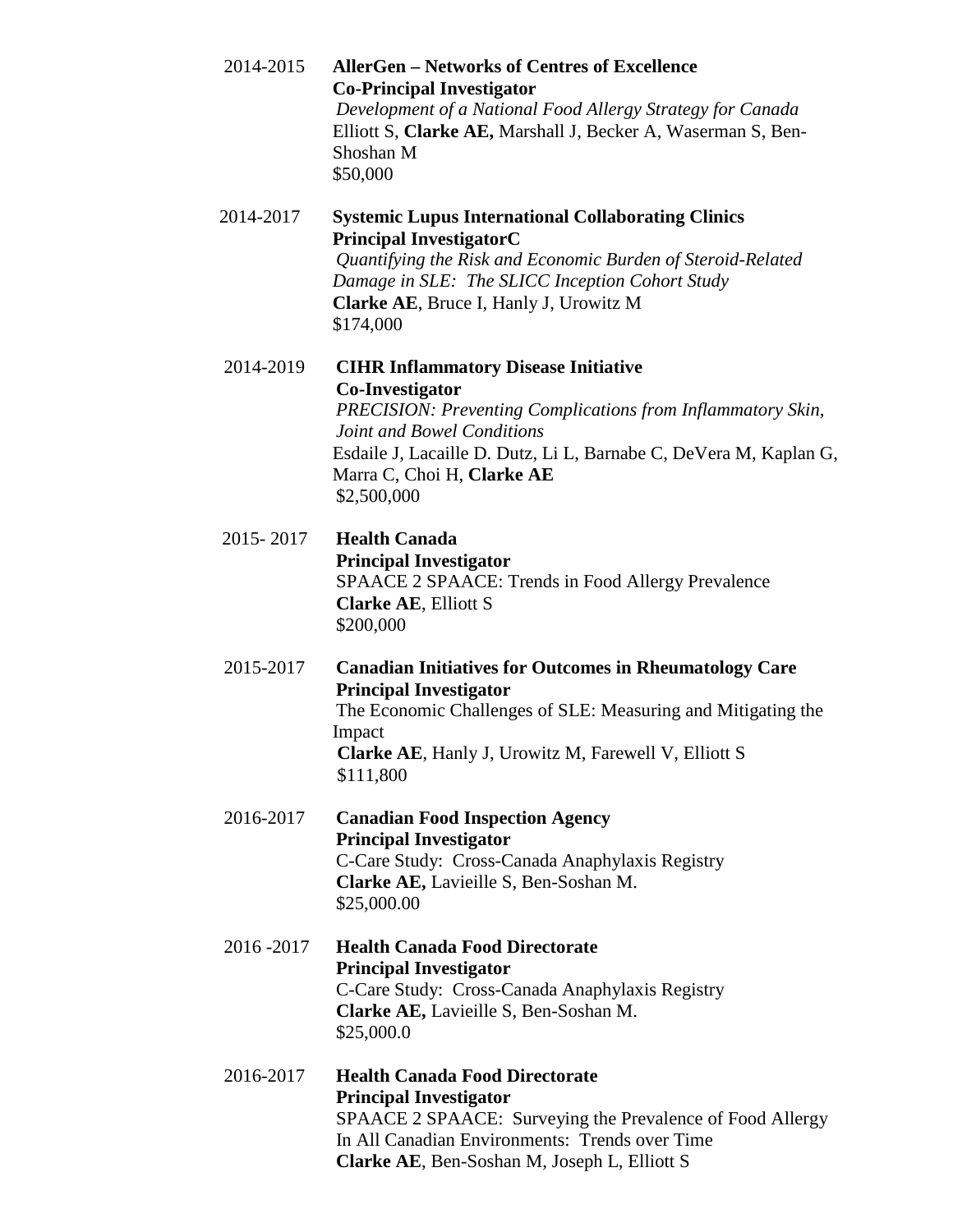## \$75,000.00 2016-2017 **Alliance for Lupus Research Lupus Clinical Investigator** Infrastructure Grant – Lupus Clinical Investigators Network **Clarke AE**, Barr S \$80,000.00

### *Publications*

*a) Peer-reviewed journals*

- 1. Maroun FB, Jacob JC, Heneghan WD, Mangan MA, Russell, NA, Ali SK, Murray GP, **Clarke AE**. Familial intracranial gliomas. *Surgical Neurology* 1984;22:76-78.
- 2. **Clarke AE**, Stewart-Phillips JL, Skamene E. Genetic control of susceptibility to atherosclerosis (with special emphasis on the role of the macrophage). *Clinical and Investigative Medicine* 1987;10:499-512.
- 3. **Clarke AE**, Bitton A, Eappen R, Danoff DS and Esdaile J. Treatment of Wegener's granulomatosis after renal transplantation. Is cyclosporine the preferred treatment? *Transplantation* 1990;50:1047-51.
- 4. **Clarke AE**, Skelton J, Fraser R. Fungal tracheobronchitis. (Report of nine cases and a review of the literature). *Medicine* 1991;70:1-14.
- 5. **Clarke AE**, Fries JF. Health status instruments and physical examination techniques in clinical measurement methodologies. *Current Opinion in Rheumatology* 1992;4:145-52.
- 6. Goldman DP, **Clarke AE**, Garber AM. Creating the costliest orphan: the role of the orphan drug act in the development of ceredase. *International Journal of Technology Assessment in Health Care* 1992;8:583-597. **Funding Source - Agency for Health Care Policy and Research**
- 7. **Clarke AE**, Esdaile JM, Hawkins D. Inpatient rheumatic disease units: Are they worth it? *Arthritis and Rheumatism* 1993;36:1337-1340.
- 8. **Clarke AE**, Esdaile JM, Bloch DA, Lacaille D, Danoff DS, Fries JF. A Canadian study of the total medical costs for patients with systemic lupus erythematosus and their predictors. *Arthritis and Rheumatism* 1993;36:1548-1559.
- 9. Lacaille D, **Clarke AE**, Bloch DA, Danoff DS, Esdaile JM. The impact of disease activity and disease severity on short-term costs of systemic lupus erythematosus. *Journal of Rheumatology* 1994;21:448-453. **(Student as 1st author)**
- 10. Goldstein MK, **Clarke AE**, Michelson D, Garber AM, Bergen MR, Lenert LA. Developing and testing a multimedia presentation of a health state description. *Medical Decision Making* 1994;14:336-344.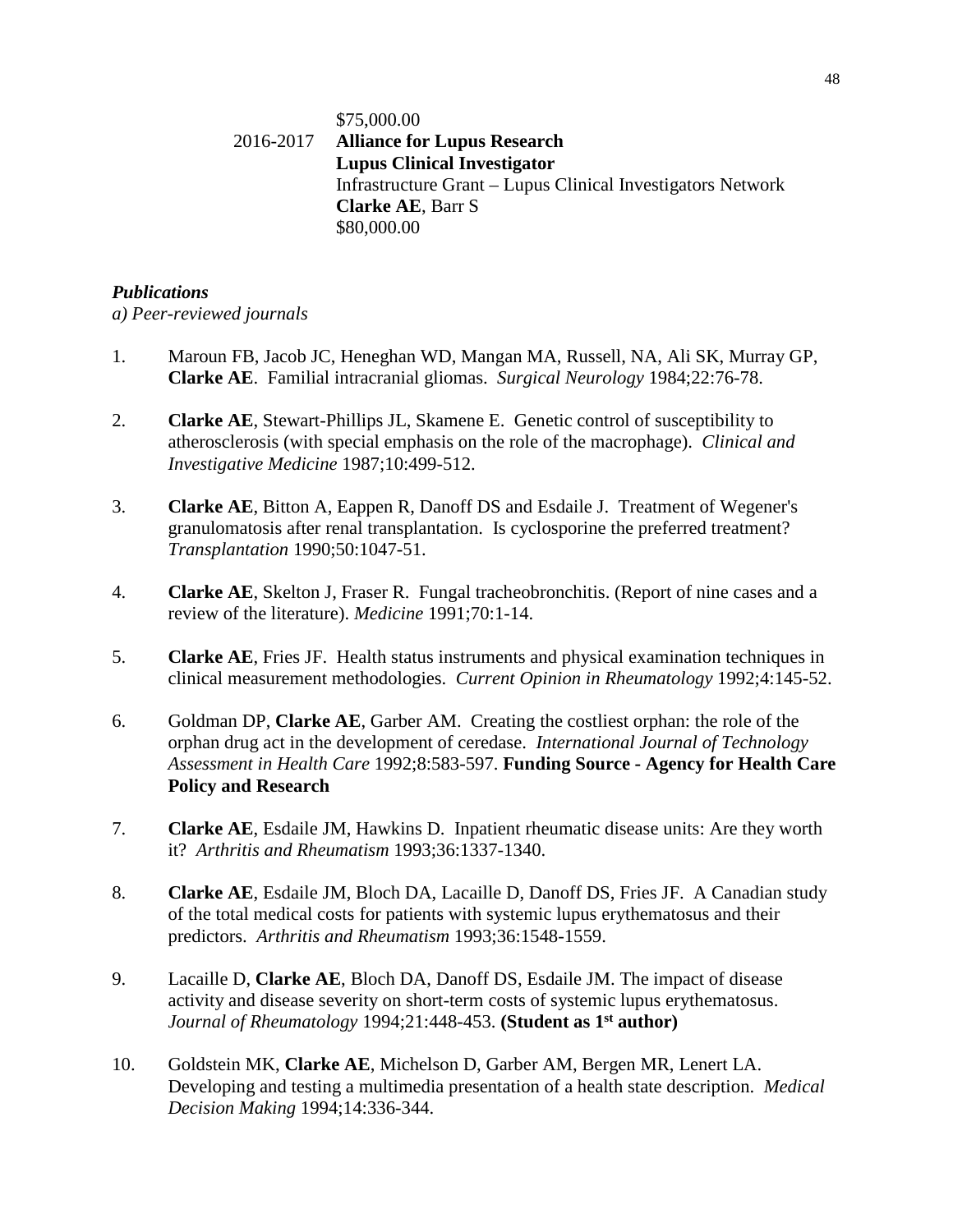- 11. **Clarke AE**, Bloch DA, Danoff D, Esdaile JM. Decreasing costs and improving outcomes in SLE: Using regression trees to develop health policy. *Journal of Rheumatology* 1994;21:2246-2253.
- 12. **Clarke AE**, Bloch DA, Medsger Jr. TA, Oddis CV. A longitudinal study of functional disability in a national cohort of patients with polymyositis/dermatomyositis. *Arthritis and Rheumatism* 1995;38:1218-1224.
- 13. Gironimi G, **Clarke AE**, Hamilton VH, Danoff DS, Bloch DA, Fries JF, Esdaile JM. Why health care costs more in the US: Comparing health care expenditures between SLE patients in Stanford and Montreal. *Arthritis and Rheumatism* 1996;39:979-987. **(Student as 1st author)**
- 14. Esdaile JM, Joseph L, Abrahamowicz M, Li Y, Danoff D, **Clarke AE**. Routine immunologic tests in systemic lupus erythematosus: Is there a need for more studies? *Journal of Rheumatology* 1996;23:1891-1896.
- 15. **Clarke AE**, Goldstein MK, Michelson D, Garber AM, Lenert LA. The effect of assessment method and respondent population on utilities elicited for Gaucher disease. *Quality of Life Research* 1997;6:169-184. **Funding Source - Agency for Health Care Policy and Research**
- 16. **Clarke AE,** Zowall H, Levinton C, Assimakopoulos H, Sibley JT, Haya M, Shiroky J, Neville C, Lubeck DP, Grover SA, Esdaile JM. Direct and indirect medical costs incurred by Canadian patients with rheumatoid arthritis: A 12 year study. *Journal of Rheumatology* 1997;24:1051-1060.
- 17. **Clarke AE.** Arthritis patient education: How economic evaluations can inform health policy. *Canadian Journal on Aging/Canadian Public Policy* 1997;16(suppl):162-176.
- 18. Dobkin PL, Fortin PR, Joseph L, Esdaile JM, Danoff DS, **Clarke AE**. Psychosocial contributors to mental and physical health in patients with systemic lupus erythematosus. *Arthritis Care and Research* 1998;11:23-31. **(Senior Author)**
- 19. Fortin PR, Abrahamowicz M, Neville C, du Berger R, Fraenkel L, **Clarke AE**, Danoff D. The impact of disease activity and cumulative damage on the health of lupus patients. *Lupus* 1998:101-107.
- 20. Lalonde L, **Clarke AE**, Joseph L, Grover SA and The Canadian Collaborative Cardiac Assessment Group. Conventional and chained standard gamble in the assessment of coronary heart disease prevention and treatment. *Medical Decision Making* 1999;19:149- 156. **(Student as 1st author) Funding Source - Dairy Bureau of Canada**
- 21. **Clarke AE**, Levinton C, Joseph L, Penrod J, Zowall H, Sibley JT, Grover SA, Esdaile JM. Predicting the short term direct medical costs incurred by patients with rheumatoid arthritis. *Journal of Rheumatology* 1999;26:1068-1075.
- 22. Moore AM, **Clarke AE**, Danoff DS, Neville C, Fortin PR. Can health utility measures be used in lupus research? A comparative validation and reliability study of four utility indices. *Journal of Rheumatology* 1999;26:1285-1290. **(Student as 1st author)**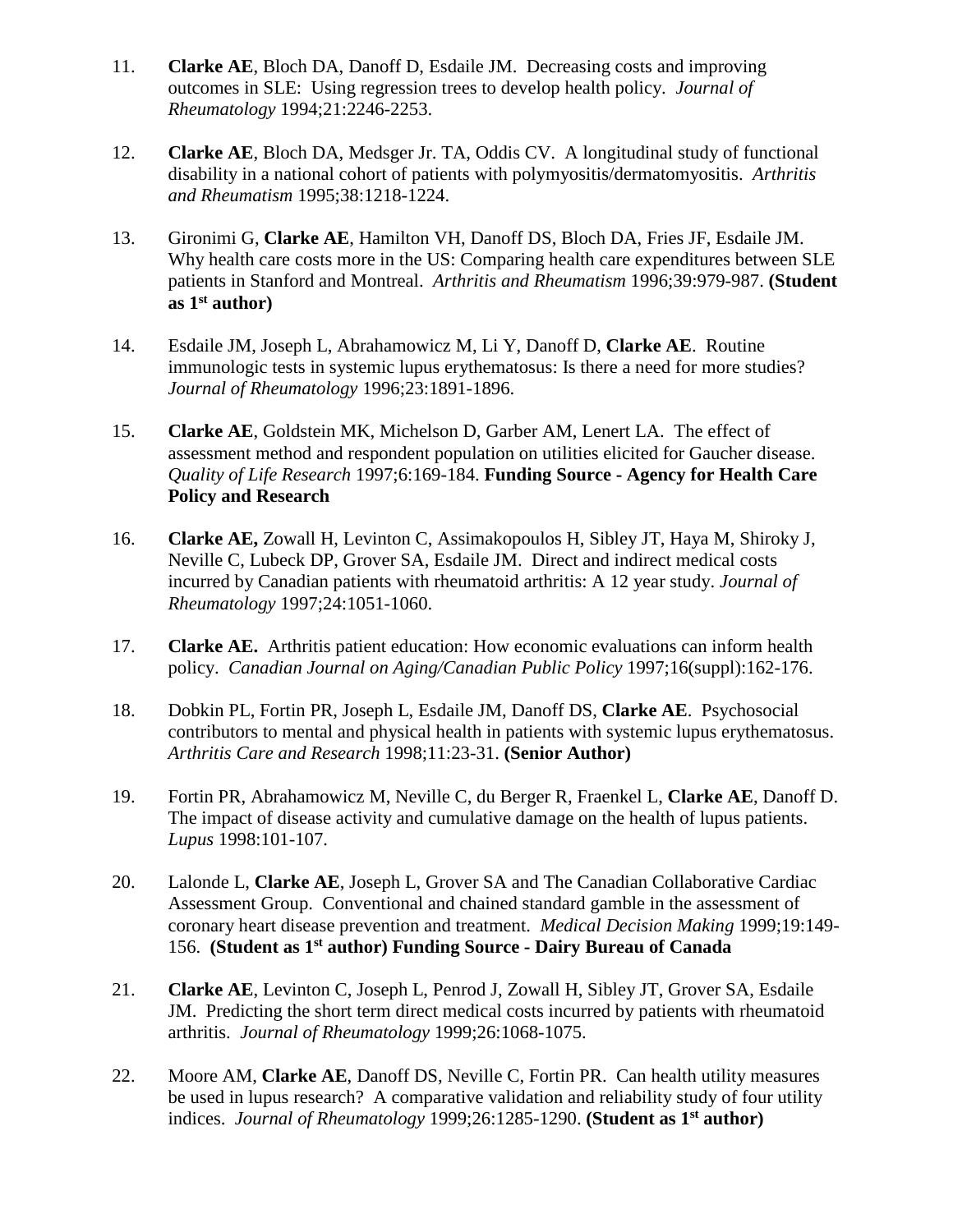- 23. DaCosta D, **Clarke AE**, Dobkin PL, Senécal J-L, Fortin PR, Danoff DS, Esdaile JM. The relationship between health status, social support and satisfaction with medical care among patients with systemic lupus erythematosus. *The International Journal for Quality in Health Care* 1999;11:201-207. **(Student as 1st author) Funding Source - FRSQ**
- 24. DaCosta D, Dobkin PL, Pinard L, Fortin PR, Danoff DS, Esdaile JM, **Clarke AE**. The role of stress in functional disability among women with SLE: a prospective study. *Arthritis Care and Research* 1999;12:112-119. **(Student as 1st author)**
- 25. **Clarke AE**, Petri MA, Manzi S, Isenberg DA, Gordon C, Senécal J-L, Goulet JR, Choquette D, Sutcliffe N, Grodzicky T, Fortin PR, Joseph L, Penrod J, Danoff DS, Ho V, Esdaile JM. An international perspective on the well-being and health care costs for patients with systemic lupus erythematosus. *Journal of Rheumatology* 1999;26:1500- 1511. **Funding Source - FRSQ, TAS**
- 26. Fortin PR, **Clarke AE**, Joseph L, Tanzer M, Ferland D, Phillipps C, Belisle P, Fossel A, Mahomed N, Katz JN. Outcomes of total hip and knee replacement performed in a U.S. and a Canadian referral center: Preoperative functional status predicts outcomes at six months after surgery. *Arthritis and Rheumatism* 1999;42:1722-1728.
- 27. Lalonde L, **Clarke AE**, Joseph L, Mackenzie T, Grover SA and the Canadian Collaborative Cardiac Assessment Group. Comparing the psychometric properties of preference-based and nonpreference-based health related quality of life instruments in coronary heart disease. *Quality of Life Research* 1999;8:399-409. **(Student as 1st author) Funding Source - Dairy Bureau of Canada**
- 28. Sutcliffe N, **Clarke AE**, Gordon C, Farewell V, Isenberg DA. The association of socioeconomic status, race, psychosocial factors and outcome in patients with systemic lupus erythematosus. *Rheumatology* 1999;38:1130-1137. **(Student as 1st author) Funding Source - FRSQ, TAS**
- 29. Gordon C, **Clarke AE***.* Quality of life and economic evaluation in SLE clinical trials. *Lupus* 1999;8:645-654.
- 30. Sutcliffe N, **Clarke AE**, Levinton C, Frost C, Gordon C, Isenberg DA. Associates of health status in patients with SLE. *Journal of Rheumatology* 1999;26:2352-2356. **(Student as 1st author) Funding Source - FRSQ, TAS**
- 31. Dobkin PL, DaCosta D, Drista M, Fortin PR, Senécal J-L, Goulet J-R, Choquette D, Rich E, Beaulieu A, Cividino A, Edworthy S, Barr S, Ensworth S, Esdaile JM, Gladman D, Smith D, Zummer M, **Clarke AE**. Quality of life in SLE patients during more and less active disease states: differential contributors to mental and physical health. *Arthritis Care and Research* 1999;12:401-410. **(Senior Author) Funding Source - NHRDP**
- 32. DaCosta D, Dobkin P, Fitzcharles M-A, Fortin PR, Beaulieu A, Zummer M, Senécal J-L, Goulet JR, Rich E, Choquette D, **Clarke AE**. Determinants of health status in fibromyalgia: A comparative study with SLE. *Journal of Rheumatology* 2000;27:365- 372. **(Student as 1st author)**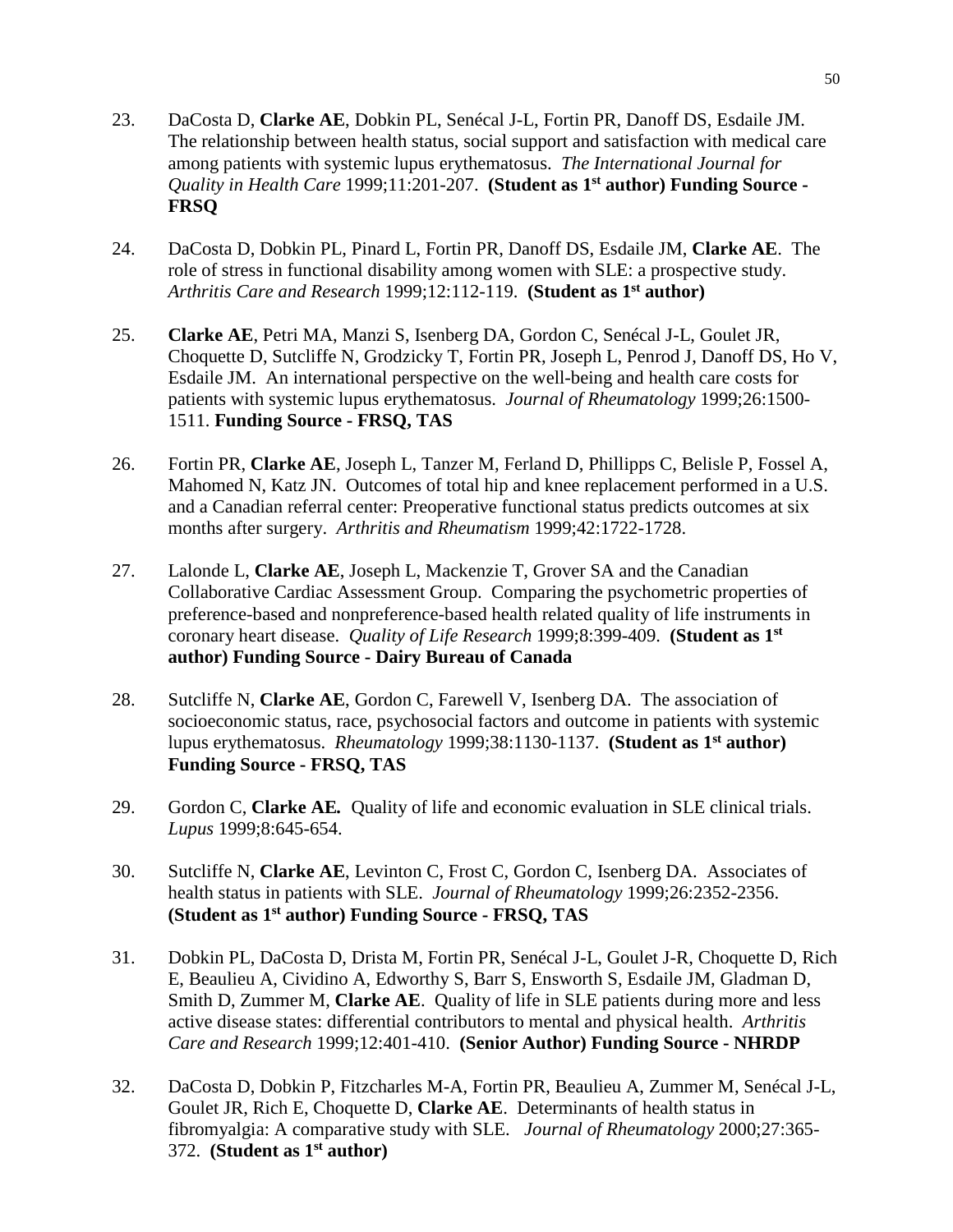- 33. Neville C, **Clarke AE**, Joseph L, Belisle P, Ferland D, Fortin P. Learning from discordance in patient and physician global assessments of systemic lupus erythematosus (SLE) disease activity. *Journal of Rheumatology* 2000;27:675-679.
- 34. Fortin PR, Abrahamowicz M, **Clarke AE**, Neville C, Du Berger R, Fraenkel L, Liang MH. Do lupus activity measures detect clinically important change? *Journal of Rheumatology* 2000;27:1421-1428.
- 35. Primeau M-N, Kagan R, Joseph L, Lim H, Dufresne C, Duffy C, Prchal D, **Clarke AE**. The psychological burden of peanut allergy as perceived by adults with peanut allergy and the parents of peanut allergic children. *Clinical and Experimental Allergy* 2000;30:1135-1143. **(Student as 1st author)**
- 36. Moore AD, Petri MA, Manzi S, Isenberg DA, Gordon C, Senécal J-L, St. Pierre Y, Joseph L, Penrod J, Fortin PR, Sutcliffe N, Goulet JR, Choquette D, Grodzicky T, Esdaile JM, **Clarke AE**. The use of alternative medical therapies in patients with systemic lupus erythematosus. *Arthritis and Rheumatism* 2000;43:1410-18.**(Student as 1st author) Funding Source - FRSQ, TAS**
- 37. **Clarke AE**, Penrod J, St. Pierre Y, Petri MA, Manzi S, Isenberg DA, Gordon C, Senécal JL, Fortin PR, Sutcliffe N, Goulet JR, Choquette D, Grodzicky T, Esdaile JM. Underestimating the value of women: assessing the indirect costs of women with systemic lupus erythematosus. *Journal of Rheumatology* 2000;27:2597-2604. **Funding Source - FRSQ, TAS**
- 38. Pucar F, Kagan R, Lim H, **Clarke AE**. Peanut challenge: a retrospective study of 140 patients. *Clinical and Experimental Allergy* 2000;31:40-46. **(Student as 1st author)**
- 39. Sutcliffe N, **Clarke AE**, Taylor R, Frost C, Isenberg DA. Total costs and predictors of costs in patients with systemic lupus erythematosus. *Rheumatology* 2001;40:37-47. **(Student as 1st author) Funding Source - FRSQ, TAS**
- 40. Esdaile J, Abrahamowicz M, du Berger R, Côté R, Grover S, Panaritis T, Fortin P, **Clarke AE**. Traditional Framingham risk factors fail to fully account for accelerated atherosclerosis in systemic lupus erythematosus. *Arthritis and Rheumatism* 2001;44:2331-2337.
- 41. Lalonde L, **Clarke AE**, Joseph L, Mackenzie T, Grover S for the Canadian Collaborative Cardiac Assessment Group. Health-related quality of life with coronary heart disease prevention and treatment. *Journal of Clinical Epidemiology* 2001;54:1011-1018. **(Student as 1st author) Funding Source - Dairy Bureau of Canada**
- 42. **Clarke AE**, St. Pierre Y, Joseph L, Penrod J, Sibley JT, Haga M, Genant HK. Radiographic damage in rheumatoid arthritis correlates with functional disability but not direct medical costs. *Journal of Rheumatology* 2001;28:2416-24.
- 43. Dobkin PL, DaCosta D, Fortin PR, Edworthy SM, Barr S, Esdaile JM, Senécal J-L, Goulet JR, Choquette D, Rich E, Beaulieu A, Cividino A, Ensworth S, Smith D, Zummer M, Gladman DD, **Clarke AE.** Living with lupus: a cross-Canada prospective study. *Journal of Rheumatology* 2001;28:2442-2448. **(Senior Author) Funding Source - NHRDP**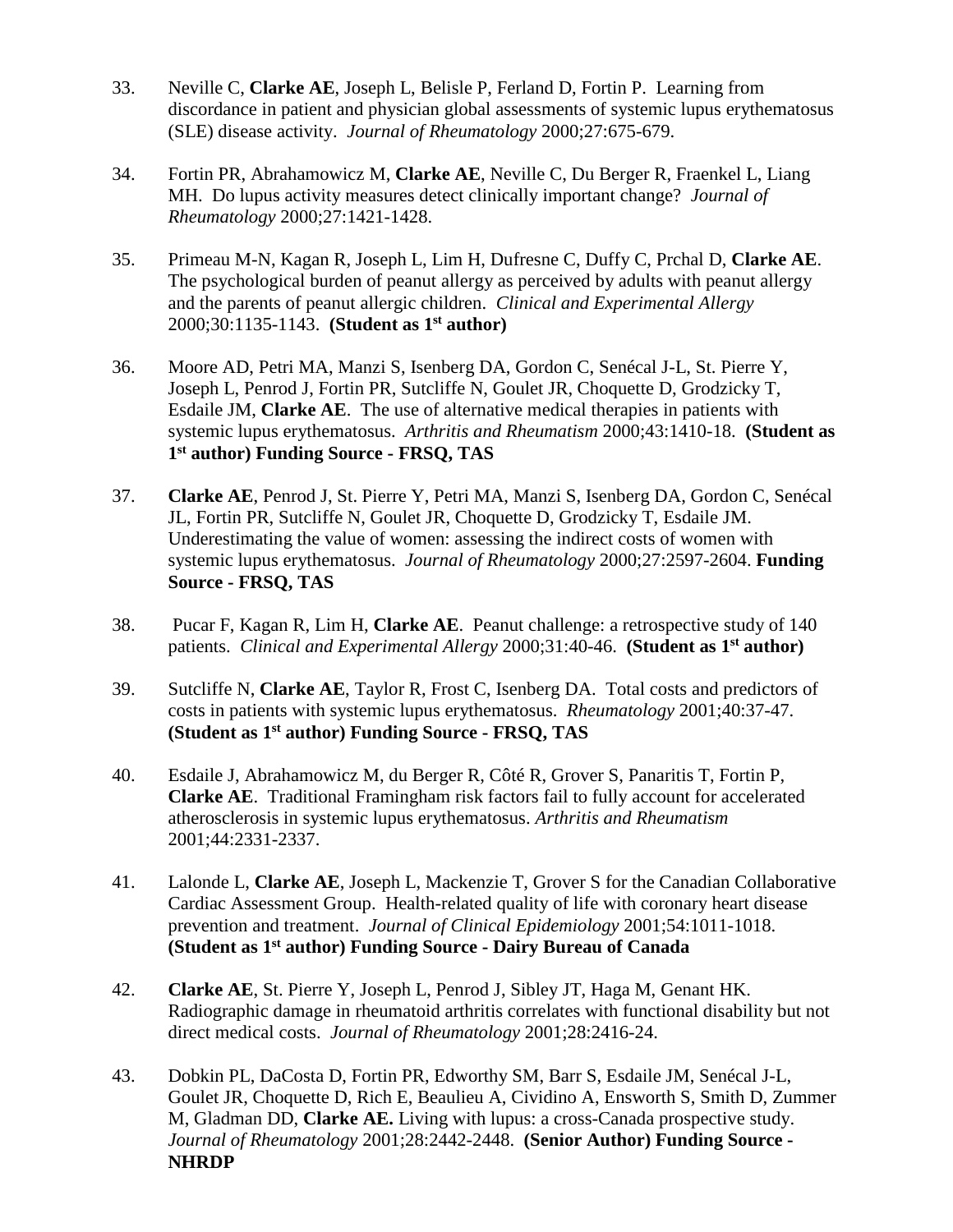- 44. **Clarke AE**. Economic impact of lupus. *American Journal of Managed Care* 2001;7(16):S496-501.
- 45. Dobkin PL, DaCosta D, Joseph L, Fortin PR, Edworthy S, Barr S, Ensworth S, Esdaile JM, Beaulieu A, Zummer M, Senécal J-L, Goulet JR, Choquette D, Rich E, Smith D, Cividino A, Gladman DD, St.Pierre Y, **Clarke AE.** Counterbalancing patient demands with evidence: results from a Pan-Canadian randomized clinical trial of brief supportive expressive group psychotherapy for women with systemic lupus erythematosus. *Annals of Behavioral Medicine* 2002;24:88-99. **(Senior Author) Funding Source - NHRDP**
- 46. Chang E, Abrahamowicz M, Ferland D, Fortin PR, **Clarke AE**, for CaNIOS investigators. Comparison of the responsiveness of lupus disease activity measures to changes in systemic lupus erythematosus activity relevant to patients and physicians. *Journal of Clinical Epidemiology* 2002;55:488-497.
- 47. Chang E, Abrahamowicz M, Ferland D, Fortin PR, **Clarke AE**, for CaNIOS investigators. Organ manifestations influence differently the responsiveness of two lupus disease activity measures, according to patients' or physicians' evaluations of recent lupus activity. *Journal of Rheumatology* 2002;29:2350-2358.
- 48. Fautrel B, Adam V, St-Pierre Y, Joseph L, **Clarke AE**, Penrod JR. Use of complementary and alternative therapies by patients self-reporting arthritis or rheumatism: Results from a nationwide Canadian survey. *Journal of Rheumatology* 2002;29:2435-41. **(Student as 1st author) Funding Source - Canadian Arthritis Network**
- 49. Bernatksy S, Boivin J-F, Joseph L, St. Pierre Y, Rajan R, **Clarke AE**. Prevalence of factors influencing cancer risk in women with lupus: social habits, reproductive issues and obesity. *Journal of Rheumatology* 2002;29:2551-54. **(Student as 1st author) Funding Source - TAS**
- 50. Bernatsky S, **Clarke AE,** Ramsey-Goldman R. Malignancy and systemic lupus erythematosus. *Current Rheumatology Report* 2002;4:351-358.**(Student as 1st author) Funding Source - TAS**
- 51. Fortin PR, Penrod JR, **Clarke AE,** St. Pierre Y, Joseph L, Belisle P, Liang MH, Ferland D, Phillips CB, Mahomed N, Tanzer M, Sledge C, Fossel AH and Katz JN. Timing for total joint replacement affects patient outcomes and cost. *Arthritis & Rheumatism*  2002;46:3327-3330.
- 52. Kagan R, Hayami D, Joseph L, St. Pierre Y, **Clarke AE.** The predictive value of a positive prick skin test to peanut in atopic, peanut - naive children. *Annals of Allergy, Asthma & Immunology* 2003;90:640-645. **(Senior Author)**
- 53. Edworthy SM, Dobkin PL, **Clarke AE,** Da Costa D, Dritsa M, Fortin PR, Barr S, Ensworth S, Esdaille JM, Beaulieu A, Zummer M, Senécal J-L, Goulet JR, Choquette D, Rich E, Smith D, Cividino A, Gladman D, Devins GM. Group psychotherapy reduces illness intrusiveness in systemic lupus erythematosus. *Journal of Rheumatology*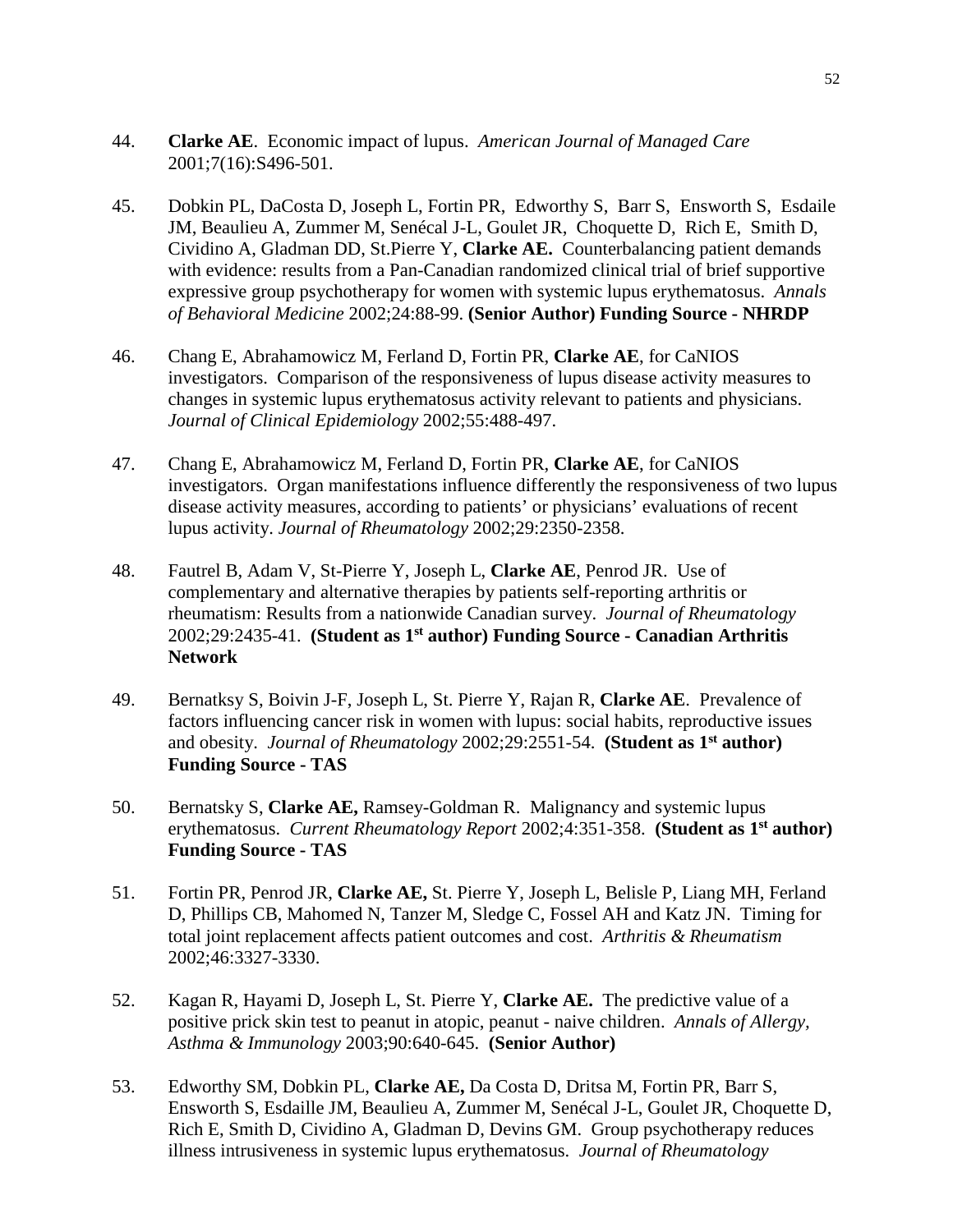### 2003;30:1011-1016. **Funding Source - NHRDP**

- 54. Dritsa M, Da Costa D, **Clarke AE,** Edworthy S, Fortin PR, Barr S, Ensworth S, Esdaile JM, Beaulieu A, Zummer M, Senécal J-L, Goulet J-R, Choquette D, Rich E, Smith D, Cividino A, Gladman D and Dobkin P. Brief supportive-expressive psychotherapy in SLE: changing themes and psychological distress. *Portuguese Journal of Psychosomatics* 2003;5:9-20. **Funding Source - NHRDP**
- 55. Bernatsky S, Ramsey-Goldman R, Boivin J-F, Joseph L, Moore AD, Rajan R, **Clarke AE**. Do traditional Gail Model risk factors account for increased breast cancer in women with lupus? *Journal of Rheumatology* 2003;30:1505-1507. **(Student as 1st author) Funding Source - CIHR, NCIC, TAS, TAF**
- 56. Bernatsky S, Pineau C, Joseph L, **Clarke AE**. Adherence to ophthalmologic monitoring for antimalarial toxicity in a lupus cohort. *Journal of Rheumatology* 2003;30:1756-1760. **(Student as 1st author)**
- 57. Al-Muhsen S, **Clarke AE,** Kagan R. Peanut Allergy: an overview. *Canadian Medical Association Journal* 2003;168:1279-1285. **(Student as 1st author)**
- 58. Kagan RS, Joseph L, Dufresne C, Gray-Donald K, Turnbull E, St. Pierre Y, **Clarke AE**. Prevalence of peanut allergy in primary school children in Montreal, Canada. *Journal of Allergy and Clinical Immunology* 2003;112:1223-1228. **(Senior Author) Funding Source - FRSQ, CIHR, Health Canada**
- 59. Crowther MA, Ginsberg JS, Gent M, Denburg J, Julian J, Hirsh J, Douketis JD, Costantini L, Kovacs M, Laskin C, Fortin P, **Clarke AE**, Anderson D, Kearon C, Forgie M, Green D, Yacura W. A comparison of two intensities of Warfarin for the prevention of recurrent thrombosis in patients with antiphospholipid antibody syndrome. *New England Journal of Medicine* 2003;349:1133-1138.
- 60. Yen JC, Abrahamowicz M, Dobkin PL, **Clarke AE,** Battista RN and Fortin P. Determinants of discordance between patients and physicians in their assessment of lupus disease activity. *Journal of Rheumatology* 2003;30:1967-1976. **(Student as 1st author)**
- 61. Poissant L, Mayo N, Wood-Dauphinee S, **Clarke AE**. Development and preliminary validation of a preference-based stroke index. *Health and Quality of Life Outcomes* 2003;1:43-58. **(Student as 1st author)**
- 62. Bernatsky S, **Clarke AE**, Ramsey-Goldman R, Boivin J-F, Joseph L, Rajan R, Manzi S. Breast cancer stage at time of detection in women with systemic lupus erythematosus. *Lupus* 2004;13:469-472. **(Student as 1st author) Funding Source - TAS, CIHR, NCIC, TAF**
- 63. **Clarke AE**. Proposed modifications to 1982 ACR classification criteria for SLE: serositis criterion. *Lupus* 2004;13:855-856.
- 64. Bernatsky S, Ramsey-Goldman R, Gordon C, Joseph L, Boivin J-F, Rajan R, Allen A, Moore AD, Leung M-H, **Clarke AE**. Factors associated with abnormal pap results in systemic lupus erythematosus. *Rheumatology* 2004;43:1386-1389. **(Student as 1st author) Funding Source - TAS, CIHR, NCIC, TAF**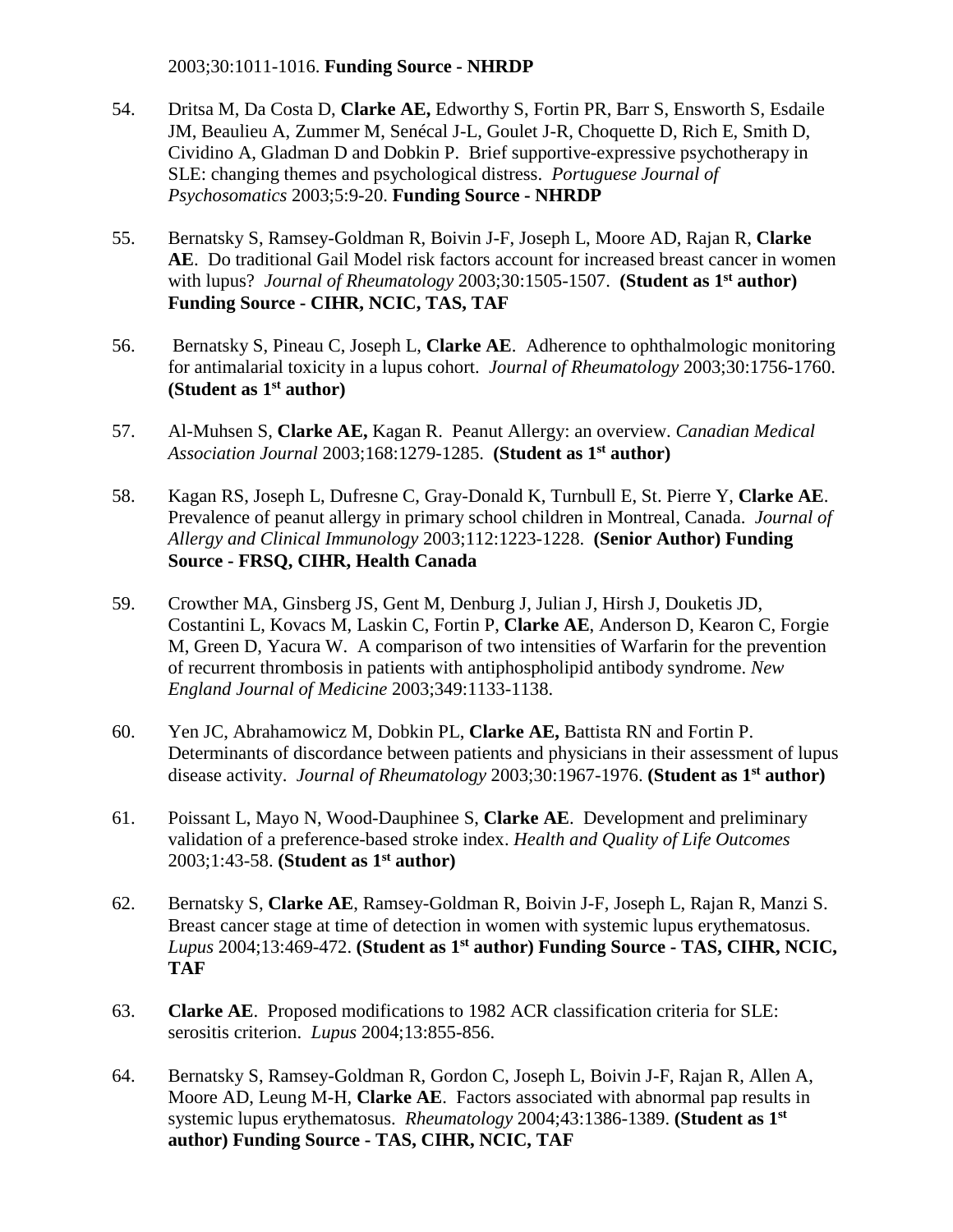- 65. **Clarke AE**, Petri MA, Manzi S, Isenberg DA, Gordon C, Senécal J-L, Penrod J, Joseph L, St. Pierre Y, Fortin PR, Sutcliffe N, Goulet J-R, Choquette D, Grodzicky T, Esdaile JM. The SLE tri-nation study: absence of a link between health resource use and health outcome. *Rheumatology* 2004;43:1016-1024. **Funding Source - FRSQ, TAS**
- 66. Bernatsky S, **Clarke AE**, Gordon C, Joseph L, Boivin J-F, Rajan R, Allen A, Moore AD, Leung M, Ramsey-Goldman R. Hormonal exposures and breast cancer in a sample of women with systemic lupus erythematosus. *Rheumatology* 2004;43:1178-1181. **(Student as 1st author) Funding Source - TAS, CIHR, NCIC, TAF**
- 67. Wollaston SJ, Farewell VT, Isenberg DA, Gordon C, Merrill JT, Petri MA, Kallunian KC, **Clarke AE** and Systemic Lupus International Collaborating Clinics Group. Defining response in systemic lupus erythematosus: a study by the Systemic Lupus International Collaborating Clinics group. *Journal of Rheumatology 2*004;31:2390-2394.
- 68. Bernatsky S, Ramsey-Goldman R, **Clarke AE**. Exploring the links between systemic lupus erythematosus and cancer. *Rheumatic Disease Clinics of North America* 2005;31:387-402. **(Student as 1st author) Funding Source - TAS, CIHR, NCIC, TAF**
- 69. Bernatsky S, Boivin J-F, Joseph L, Rajan R, Zoma A, Manzi S, Ginzler EM, Urowitz MB, Gladman D, Fortin PR, Petri M, Edworthy S, Barr S, Gordon C, Bae S-C, Sibley J, Isenberg D, Rahman A, Aranow C, Dooley M-A, Steinsson K, Alarcon GS, Senécal J-L, Zummer M, Nived O, Sturfelt G, Hanly J, Pope J, Ensworth S, El-Gabalawy H, McCarthy T, St-Pierre Y, Ramsey-Goldman R, **Clarke AE**. An international cohort study of cancer in systemic lupus erythematosus. *Arthritis and Rheumatism* 2005;52:1481-1490. **(Student as 1st author) Funding Source - TAS, CIHR, NCIC, TAF**
- 70. Bernatsky S, Joseph L, Bélisle P, Boivin J-F, Rajan R, Moore A and **Clarke AE**. Bayesian modelling of imperfect ascertainment methods in cancer studies. *Statistics in Medicine* 2005;24:2365-2379.**(Student as 1st author) Funding Source - TAS, CIHR, NCIC**
- 71. DaCosta D, Bernatksy, Dritsa M, **Clarke AE**, Dasgupta K, Keshani A, Pineau C. Determinants of sleep quality in women with systemic lupus erythematosus. *Arthritis and Rheumatism* 2005;53:272-278. **Funding Source - CIHR**
- 72. Bernatsky S, **Clarke AE**, Abrahamowicz M, Neville C, Karp I, Pineau C. A comparison of retrospective and prospective evaluations of the SLICC/ACR damage index scores for systemic lupus erythematosus. *Journal of Rheumatology* 2005;32:820-823. **(Student as 1st author)**
- 73. Panopalis P, Petri M, Manzi S, Isenberg DA, Gordon C, Senecal JL, Penrod J, Joseph L, St. Pierre Y, Pineau C, Fortin PR, Sutcliffe N, Goulet JR, Choquette D, Grodzicky T, Esdaile JM, **Clarke AE**. The systemic lupus erythematosus tri-nation study: longitudinal changes in physical and mental well-being. *Rheumatology* 2005;44:751-755. **(Student as 1st author) Funding Source - FRSQ, TAS**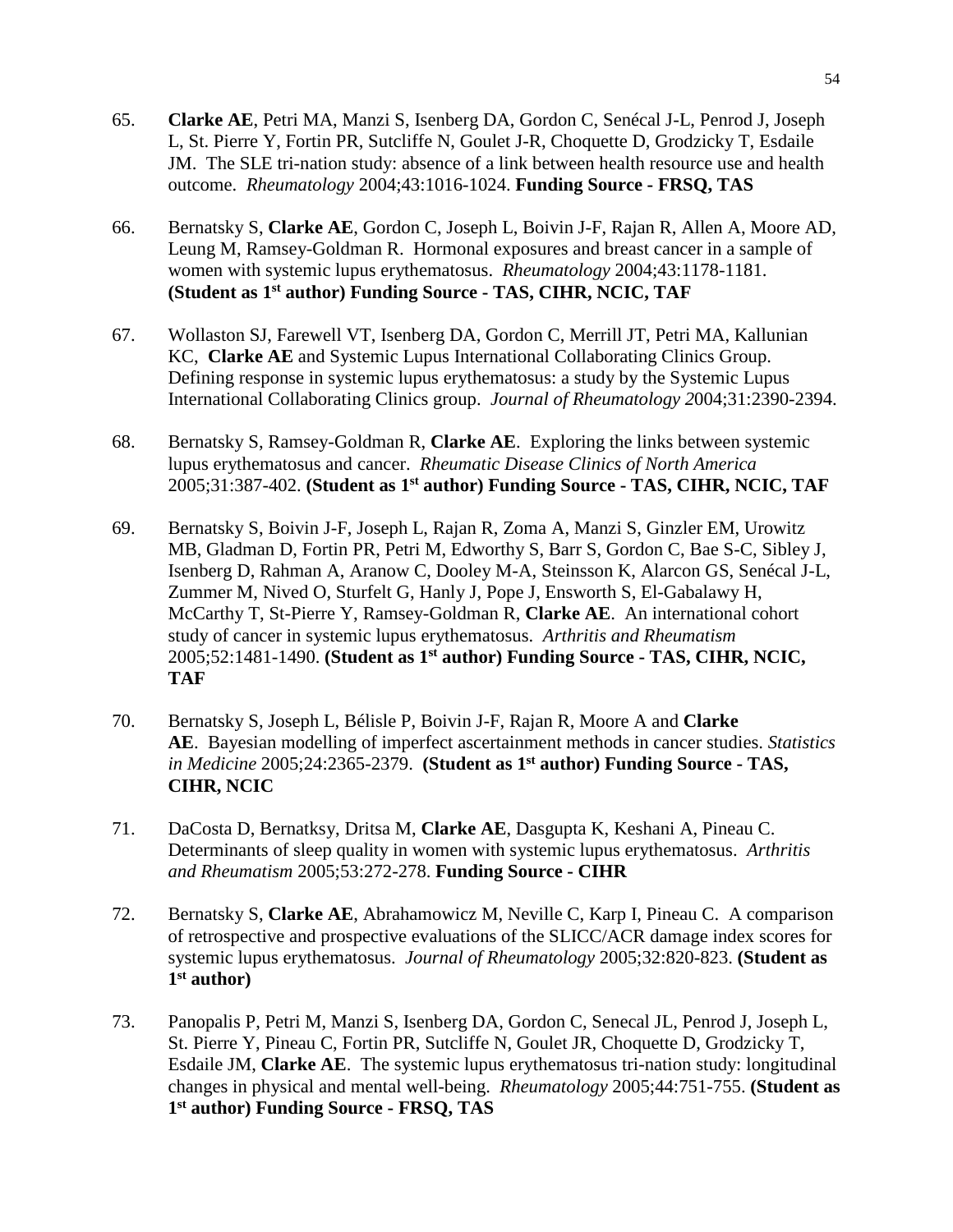- 74. Adam V, St-Pierre Y, Fautrel B, **Clarke AE**, Duffy C, Penrod J. What is the impact of adolescent arthritis and rheumatism (AAR) ? Evidence from a national sample of Canadians. *Journal of Rheumatology* 2005;32:354-361. **Funding Source - CAN**
- 75. Fautrel B, **Clarke AE**, Guillemin F, Adam V, St. Pierre Y, Panaritis T, Fortin PR, Menard HA, Donaldson C, Penrod JR. Valuing a hypothetical cure for rheumatoid arthritis using the contingent valuation methodology: the patient perspective. *Journal of Rheumatology* 2005;32:443-453. **(Student as 1st author) Funding Source - CAN**
- 76. Lehman AJ, Esdaile JM, Klinkhoff AV, Grant E, Fitzgerald A, Canvin J, **Clarke AE** and the METGO Study Group. A 48-week randomized double-blind double-observer placebo controlled multicentre trial of combination methotrexate and intramuscular gold in rheumatoid arthritis: Results of the METGO Study. *Arthritis and Rheumatism*  2005;52:1360-1370.
- 77. Bernatsky S, Ramsey-Goldman R, Rajan R, Boivin J-F, Joseph L, Lachance S, Cournoyer D, Zoma A, Manzi S, Ginzler E, Urowitz M, Gladman D, Fortin P, Edworthy S, Barr S, Gordon C, Bae S-C, Sibley J, Steinsson K, Nived O, Sturfelt G, St. Pierre Y, **Clarke AE**. Non-hodgkin's lymphoma in systemic lupus erythematosus. *Annals of Rheumatic Disease* 2005;64:1507-1509. **(Student as 1st author) Funding Source - TAS, CIHR, NCIC, TAF**
- 78. Bernatsky S, Boivin JF, Joseph L, Rajan R, Manzi S, Ginzler E, Urowitz M, Gladman D, Fortin P, Gordon C, Edworthy S, Barr S, Bae SC, Petri M, Sibley J, Isenberg D, Rahman A, Steinsson K, Aranow C, Dooley MA, Alarcon GS, Hanly J, Sturfelt G, Nived O, Pope J, Ensworth S, El-Gabalawy H, McCarthy T, St. Pierre Y, **Clarke AE**, Ramsey-Goldman R. Race/ethnicity and cancer occurrence in systemic lupus erythematosus. *Arthritis and Rheumatism* 2005;53:781-784. **(Student as 1st author) Funding Source - TAS, CIHR, NCIC, TAF**
- 79. Bernatsky S, Ramsey-Goldman R, **Clarke AE**. Revisiting the issue of malignancy risk in systemic lupus erythematosus. *Current Rheumatology Reports* 2005;7:476-481. **(Student as 1st author) Funding Source - TAS, CIHR, NCIC, TAF**
- 80. Foltz V, St. Pierre Y, Rozenberg S, Rossignol M, Bourgeois P, Joseph L, Adam V, Penrod JR, **Clarke AE**, Fautrel B. Use of complementary and alternative therapies by patients with self-reported chronic back pain: A nationwide survey in Canada. *Joint Bone Spine* 2005;72:571-577.
- 81. Bernatsky S, Ramsey-Goldman R, **Clarke AE**. Malignancy risk in autoimmune rheumatic diseases. *Discovery Medicine* 2005;5:534-37. **(Student as 1st author) Funding Source - TAS, CIHR, NCIC, TAF**
- 82. Bernatsky S, Cooper G, Mill C, Ramsey-Goldman R, **Clarke AE**, Pineau CA. Cancer screening in patients with systemic lupus erythematosus. *Journal of Rheumatology*  2006;33:45-9. **(Senior author) Funding Source - TAS, CIHR, NCIC, TAF**
- 83. Bernatsky S, Ramsey-Goldman R, **Clarke AE**. Malignancy and autoimmunity. *Current Opinion in Rheumatology* 2006;18:129-34. **(Senior author) Funding Source - TAS, CIHR, NCIC, TAF**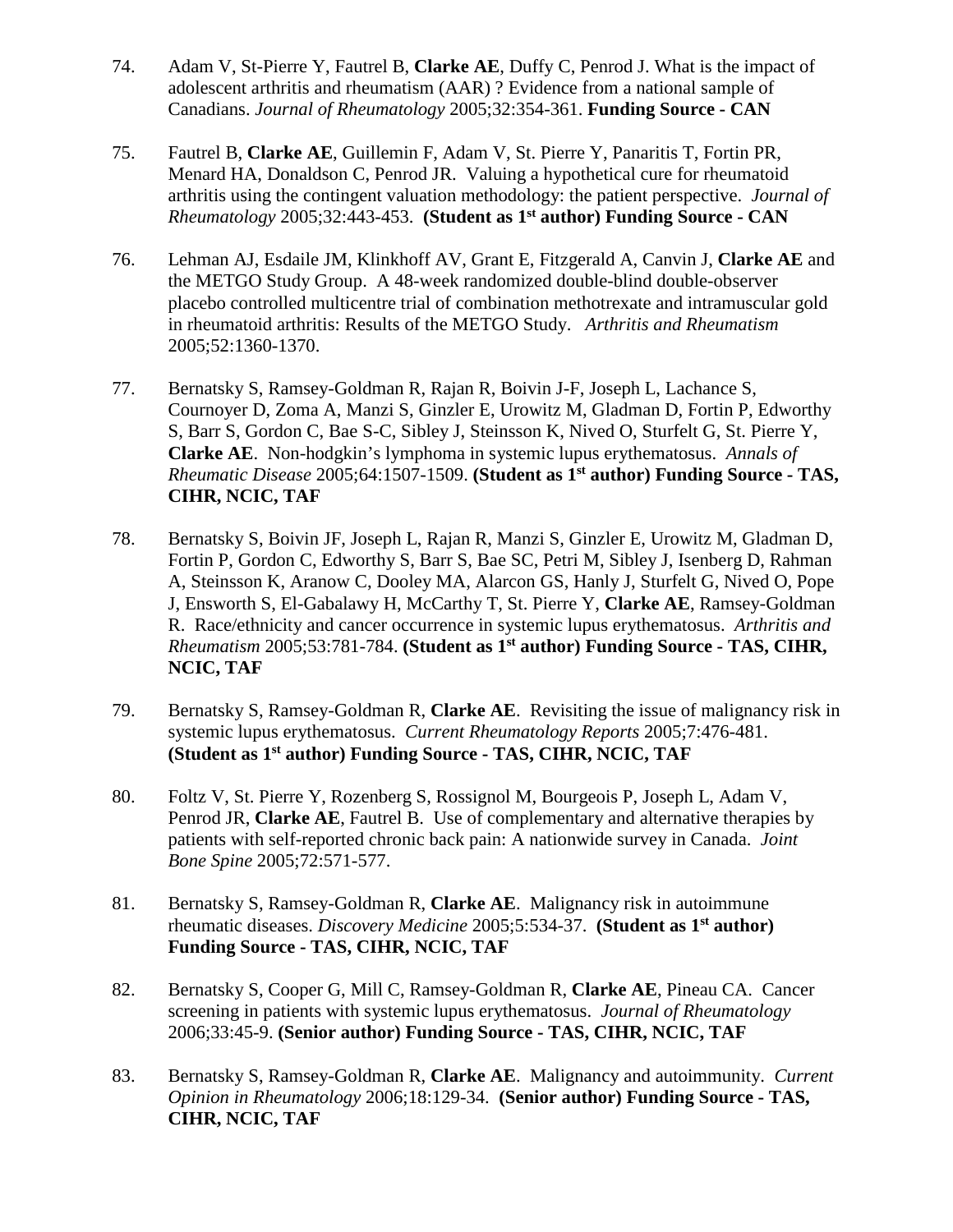- 84. DaCosta D, Dritsa M, Bernatsky S, Pineau C, Ménard H, Dasgupta K, Keshani A, Rippen N, **Clarke AE**. Dimensions of fatigue in systemic lupus erythematosus: relationship to disease status, behavioural and psychosocial factors. *Journal of Rheumatology* 2006;33:1282-8. **(Senior author) Funding Source - CIHR**
- 85. Bernatsky S, Boivin J-F, Joseph L, Manzi S, Ginzler E, Zoma A, Gladman D, Urowitz M, Fortin PR, Petri M, Barr S, Edworthy S, Gordon C, Bae S-C, Sibley J, Isenberg D, Rahman A, Aranow C, Dooley M-A, Steinsson K, Nived O, Sturfelt G, Alarcon G, Senécal J-L, Zummer M, Hanly J, Ensworth S, Pope J, El-Gabalawy H, McCarthy T, Rajan R, St. Pierre Y, Ramsey-Goldman R, **Clarke AE**. Mortality in systemic lupus erythematosus. *Arthritis and Rheumatism* 2006;54:2550-2557 **(Senior author) Funding Source - TAS, CIHR, NCIC, TAF**
- 86. Yu JW, Kagan R, Verreault N, Nicolas N, Joseph L, St. Pierre Y, **Clarke AE**. Accidental ingestions in peanut allergic children. *Journal of Allergy and Clinical Immunology* 2006;118:466-72. **(Student as 1st author)**
- 87. Bernatsky S, Ramsey-Goldman R, Lachance S, Pineau C, **Clarke AE**. Lymphoma in systemic lupus erythematosus. *Nature Clinical Practice Rheumatology* 2006;2:570-4 **(Senior author) Funding Source - TAS, CIHR, NCIC, TAF**
- 88. Bernatsky S, Pineau C, Lee JL, **Clarke AE**. Headache, Raynaud's syndrome and serotonin receptor agonists in systemic lupus erythematosus. *Lupus* 2006;15:671-74. **(Senior author)**
- 89. Pineau CA, Bernatksy S, Abrahamowicz M, Neville C, Karp I, **Clarke AE**. A comparison of damage accrual across different calendar periods in systemic lupus erythematosus patients. *Lupus*. 2006;15:590-4 **(Senior author)**
- 90. Bernatsky S, **Clarke AE**, Gladman D, Urowitz M, Fortin P, Barr S, Senécal J, Zummer M, Edworthy S, Sibley J, Pope J, Ensworth S, Ramsey-Goldman R, Hanly J. Mortality related to cerebrovascular disease in systemic lupus erythematosus. *Lupus* 2006;15:835- 39.
- 91. Chang ER, Pineau C, Bernatsky S, Neville C, **Clarke AE**, Fortin PR. Risk for incident arterial or venous vascular events varies over the course of systemic lupus erythematosus. *Rheumatology.* 2006;33:1780-4.
- 92. Panopalis P**, Clarke AE**. Quality of life in systemic lupus erythematosus. *Clinical and Developmental Immunology* 2006;13:321-4. **(Student as 1st author)**
- 93. Panopalis P, **Clarke AE**. Systemic lupus erythematosus: clinical manifestations, treatment and economics. Expert Rev Pharmacoecon Outcomes Res. 2006;6:563-75.
- 94. Hanly J, Urowitz M, Sanchez-Guerrero J, Bae S, Gordon C, Wallace D, Isenberg D, Alarcon G, **Clarke AE**, Bernatsky S, Merril J, Petri M, Dooley M, Gladman D, Fortin P, Steinsson K, Bruce I, Manzi S, Khamashta M, Zoma A, Aranow C, Ginzler E, Van Vollenhoven R, Font J, Sturfelt G, Nived O, Ramsey-Goldman R, Kalunian K, Douglas J, Thompson K, Farewell V for the Systemic Lupus International Collaborating Clinics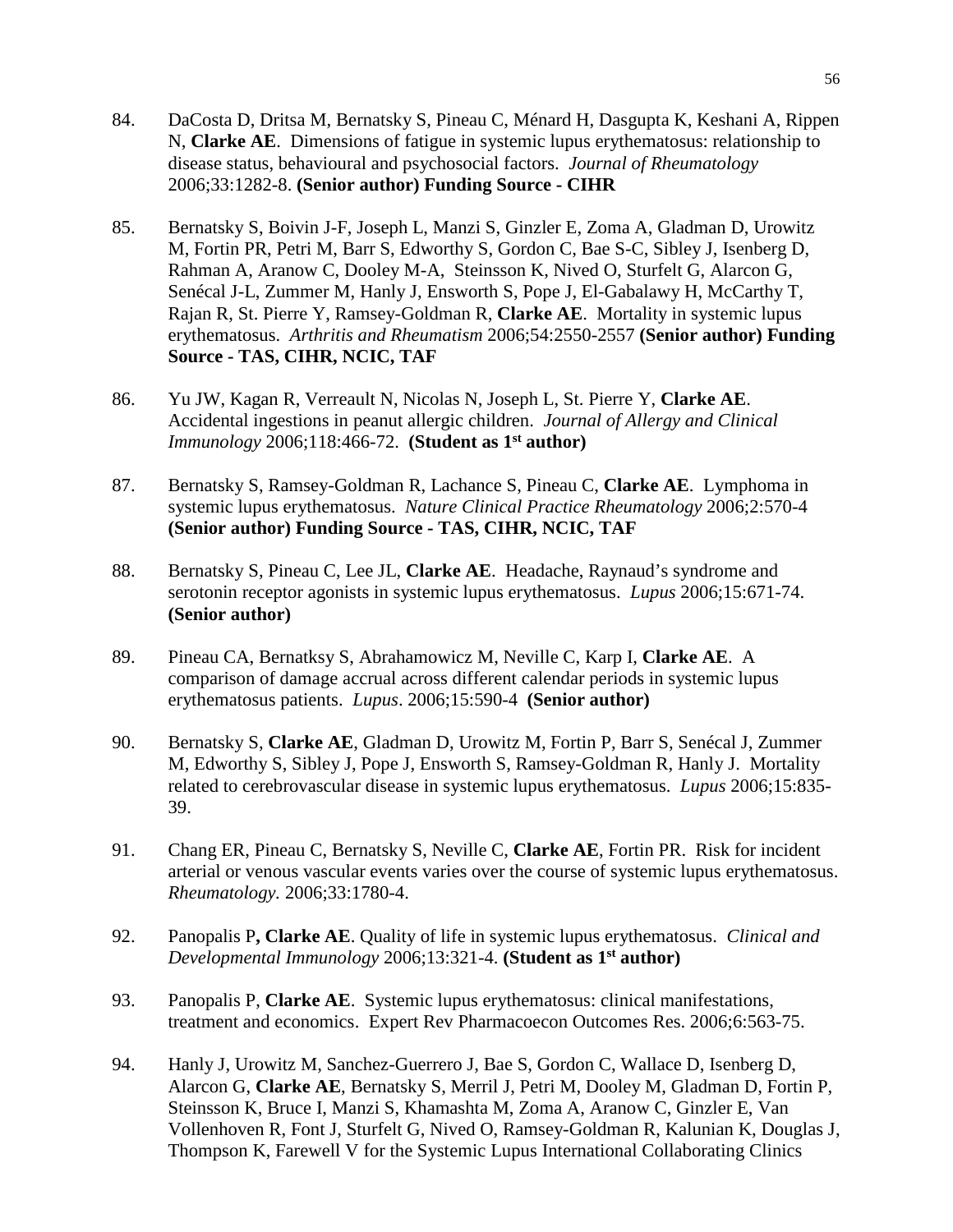(SLICC). Neuropsychiatric events at diagnosis of systemic lupus erythematosus. An international, inception cohort study. *Arthritis and Rheumatism* 2007;56:265-273. **Funding Source - CIHR**

- 95. Callaghan R, Prabu A, Allen RB, **Clarke AE**, Sutcliffe N, St. Pierre Y, Gordon C, Bowman SJ and the UK Sjogren's Interest Group. Direct healthcare costs and predictors of costs in patients with primary Sjogren's syndrome. *Rheumatology (Oxford)* 2007;46:105-11. **(Student as 1st author)**
- 96. Bernatsky S, Ramsey-Goldman R, Isenberg D, Rahman A, Dooley M, Sibley J, Boivin J, Joseph L, Armitage J, Zoma A, **Clarke AE**. Hodgkin's lymphoma in systemic lupus erythematosus. *Rheumatology (Oxford)* 2007; 46:830-2. **(Senior author) Funding Source - TAS, CIHR, NCIC, TAF**
- 97. Bin J, Bernatsky S, Gordon C, Boivin JF, Ginzler E, Gladman D, Fortin PR, Urowitz M, Manzi S, Isenberg D, Rahman A, Petri M, Nived O, Sturfeldt G, Ramsey-Goldman R, **Clarke AE.** Lung cancer in systemic lupus erythematosus. *Lung Cancer* 2007;56:303-6. **(Student as 1st author) Funding Source - TAS, CIHR, NCIC, TAF**
- 98. Bernatsky S, Duffy C, Malleson P, Ehrmann Feldman D, St. Pierre Y, **Clarke AE**. Economic impact of juvenile idiopathic arthritis. *Arthritis and Rheumatism* 2007;57:44- 8. **(Senior author) Funding Source - CAN**
- 99. Panopalis P, Petri M, Manzi S, Isenberg D, Gordon C, Senécal J, Joseph L, St. Pierre Y, Pineau C, Fortin P, Sutcliffe N, Goulet J, Choquette D, Grodzicky T, Esdaile J, **Clarke AE** for the Tri Nation Study Group. The systemic lupus erythematosus tri-nation study: cumulative indirect costs. *Arthritis and Rheumatism* 2007;57:64-70. **(Student as 1st author) Funding Source - FRSQ, TAS**
- 100. Fautrel B, **Clarke AE**, Guillemin F, Adam V, St-Pierre Y, Panaritis T, Fortin PR, Menard HA, Donaldson C, Penrod JR. Cost of RA: new estimates from the human capital method and comparison to the willingness to pay method. *Medical Decision Making* 2007;27:138-50. **(Student as 1st author)**
- 101. Chakravarty E, Bush T, Manzi S, **Clarke AE**, Ward M. Prevalence of adult systemic lupus erythematosus in California and Pennsylvania in 2000: estimates obtained using hospitalization data. *Arthritis and Rheumatism* 2007;56:2092-4.
- 102. Marra CA, Marion SA, Guh DP, Najafzadeh M, Wolfe F, Esdaile JM, **Clarke AE,** Gignac MA, Anis AH. Not all "quality-adjusted life years" are equal. *Journal of Clinical Epidemiology.* 2007;60:616-24.
- 103. Urowitz MB, Alarcon G, Aranow C, Bae S, Bruce I, Buyon J, **Clarke AE**, Dooley J, Font J, Fortin P, Ginzler E, Gladman D, Gordon C, Hanly J, Isenberg D, Kalunian K, Khamashta M, Maddison P, Manzi S, Merrill J, Nived O, Petri M, Ramsey-Goldman R, Sanchez-Guerrero J, Steinsson K, Stoll T, Sturfelt G, van Vollenhoven R, Wallace D, Zoma A. Clinical manifestations and coronary artery disease risk factors at diagnosis of systemic lupus erythematosus: data from an international inception cohort. *Lupus.* 2007;16:731-5. **Funding Source - CIHR**
- 104. Banerjee DK, Kagan RS, Turnbull E, Joseph L, St. Pierre Y, Dufresne C, Gray-Donald K, **Clarke AE**. Peanut-free guidelines are effective in reducing peanut substances in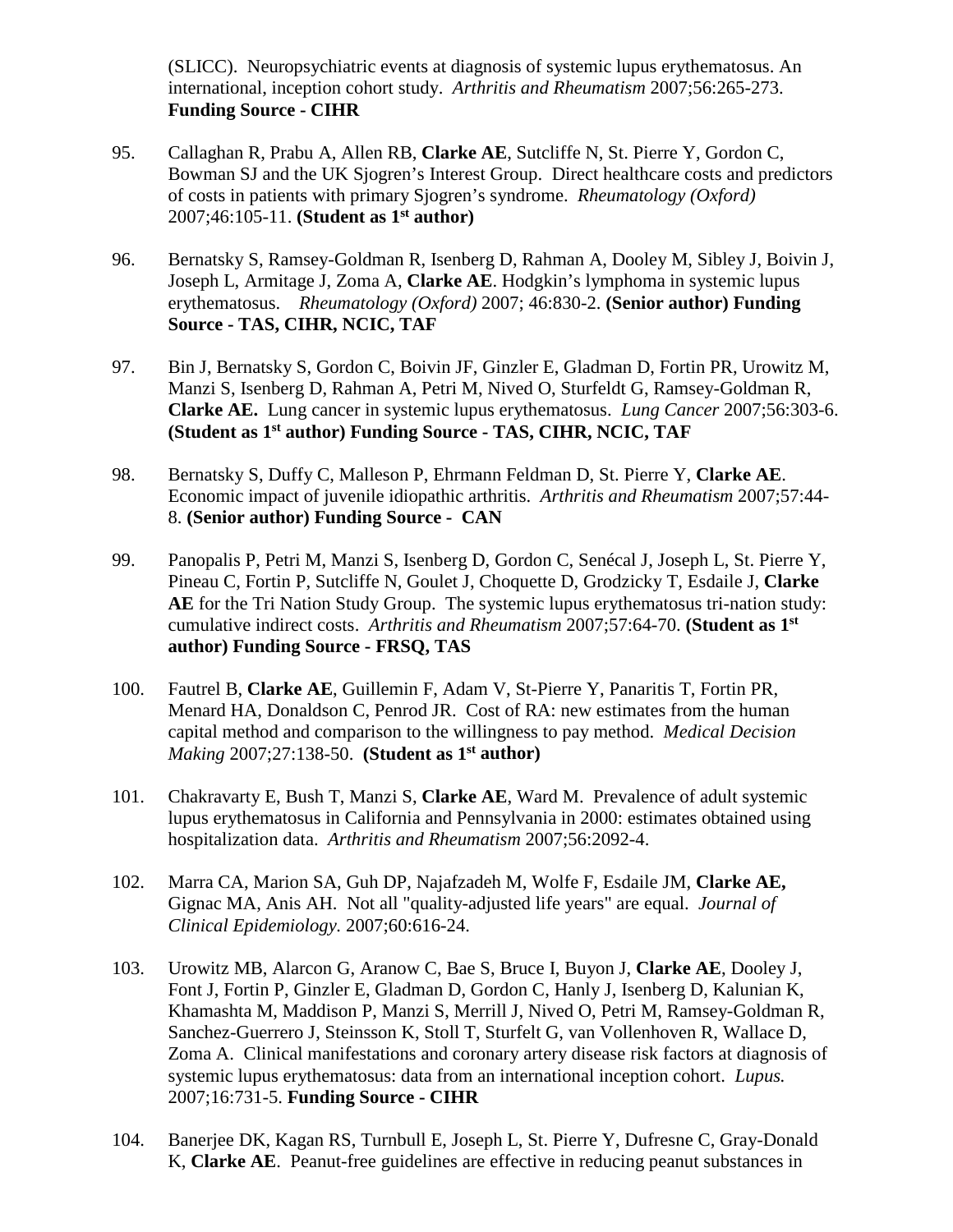school children's lunches. *Archives of Disease in Childhood* 2007;92:980-2. **(Student as 1st author) Funding Source - CIHR**

- 105. Bernatsky S, **Clarke AE,** Suissa S. Lung cancer after exposure to disease modifying anti-rheumatic drugs. *Lung Cancer* 2007;56:303-6.
- 106. Bernatsky S, Joseph L, Pineau C, Tamblyn R, Feldman D, **Clarke AE.** A populationbased assessment of systemic lupus erythematosus incidence and prevalence: results and implications of using administrative data for epidemiologic studies. *Rheumatology* (Oxford) 2007;46:1814-8. **Funding Source - CIHR**
- 107. [Urowitz MB,](http://www.ncbi.nlm.nih.gov/sites/?Db=pubmed&Cmd=Search&Term=%22Urowitz%20MB%22%5BAuthor%5D&itool=EntrezSystem2.PEntrez.Pubmed.Pubmed_ResultsPanel.Pubmed_RVAbstractPlus) [Gladman D,](http://www.ncbi.nlm.nih.gov/sites/?Db=pubmed&Cmd=Search&Term=%22Gladman%20D%22%5BAuthor%5D&itool=EntrezSystem2.PEntrez.Pubmed.Pubmed_ResultsPanel.Pubmed_RVAbstractPlus) [Ibañez D,](http://www.ncbi.nlm.nih.gov/sites/?Db=pubmed&Cmd=Search&Term=%22Iba%C3%B1ez%20D%22%5BAuthor%5D&itool=EntrezSystem2.PEntrez.Pubmed.Pubmed_ResultsPanel.Pubmed_RVAbstractPlus) [Fortin P,](http://www.ncbi.nlm.nih.gov/sites/?Db=pubmed&Cmd=Search&Term=%22Fortin%20P%22%5BAuthor%5D&itool=EntrezSystem2.PEntrez.Pubmed.Pubmed_ResultsPanel.Pubmed_RVAbstractPlus) [Sanchez-Guerrero J,](http://www.ncbi.nlm.nih.gov/sites/?Db=pubmed&Cmd=Search&Term=%22Sanchez-Guerrero%20J%22%5BAuthor%5D&itool=EntrezSystem2.PEntrez.Pubmed.Pubmed_ResultsPanel.Pubmed_RVAbstractPlus) [Bae S,](http://www.ncbi.nlm.nih.gov/sites/?Db=pubmed&Cmd=Search&Term=%22Bae%20S%22%5BAuthor%5D&itool=EntrezSystem2.PEntrez.Pubmed.Pubmed_ResultsPanel.Pubmed_RVAbstractPlus) **[Clarke](http://www.ncbi.nlm.nih.gov/sites/?Db=pubmed&Cmd=Search&Term=%22Clarke%20A%22%5BAuthor%5D&itool=EntrezSystem2.PEntrez.Pubmed.Pubmed_ResultsPanel.Pubmed_RVAbstractPlus)  [A](http://www.ncbi.nlm.nih.gov/sites/?Db=pubmed&Cmd=Search&Term=%22Clarke%20A%22%5BAuthor%5D&itool=EntrezSystem2.PEntrez.Pubmed.Pubmed_ResultsPanel.Pubmed_RVAbstractPlus)**, [Bernatsky S,](http://www.ncbi.nlm.nih.gov/sites/?Db=pubmed&Cmd=Search&Term=%22Bernatsky%20S%22%5BAuthor%5D&itool=EntrezSystem2.PEntrez.Pubmed.Pubmed_ResultsPanel.Pubmed_RVAbstractPlus) [Gordon C,](http://www.ncbi.nlm.nih.gov/sites/?Db=pubmed&Cmd=Search&Term=%22Gordon%20C%22%5BAuthor%5D&itool=EntrezSystem2.PEntrez.Pubmed.Pubmed_ResultsPanel.Pubmed_RVAbstractPlus) [Hanly J,](http://www.ncbi.nlm.nih.gov/sites/?Db=pubmed&Cmd=Search&Term=%22Hanly%20J%22%5BAuthor%5D&itool=EntrezSystem2.PEntrez.Pubmed.Pubmed_ResultsPanel.Pubmed_RVAbstractPlus) [Wallace D,](http://www.ncbi.nlm.nih.gov/sites/?Db=pubmed&Cmd=Search&Term=%22Wallace%20D%22%5BAuthor%5D&itool=EntrezSystem2.PEntrez.Pubmed.Pubmed_ResultsPanel.Pubmed_RVAbstractPlus) [Isenberg D,](http://www.ncbi.nlm.nih.gov/sites/?Db=pubmed&Cmd=Search&Term=%22Isenberg%20D%22%5BAuthor%5D&itool=EntrezSystem2.PEntrez.Pubmed.Pubmed_ResultsPanel.Pubmed_RVAbstractPlus) [Ginzler E,](http://www.ncbi.nlm.nih.gov/sites/?Db=pubmed&Cmd=Search&Term=%22Ginzler%20E%22%5BAuthor%5D&itool=EntrezSystem2.PEntrez.Pubmed.Pubmed_ResultsPanel.Pubmed_RVAbstractPlus) [Merrill J,](http://www.ncbi.nlm.nih.gov/sites/?Db=pubmed&Cmd=Search&Term=%22Merrill%20J%22%5BAuthor%5D&itool=EntrezSystem2.PEntrez.Pubmed.Pubmed_ResultsPanel.Pubmed_RVAbstractPlus) [Alarcon](http://www.ncbi.nlm.nih.gov/sites/?Db=pubmed&Cmd=Search&Term=%22Alarcon%20G%22%5BAuthor%5D&itool=EntrezSystem2.PEntrez.Pubmed.Pubmed_ResultsPanel.Pubmed_RVAbstractPlus)  [G,](http://www.ncbi.nlm.nih.gov/sites/?Db=pubmed&Cmd=Search&Term=%22Alarcon%20G%22%5BAuthor%5D&itool=EntrezSystem2.PEntrez.Pubmed.Pubmed_ResultsPanel.Pubmed_RVAbstractPlus) [Steinsson K,](http://www.ncbi.nlm.nih.gov/sites/?Db=pubmed&Cmd=Search&Term=%22Steinsson%20K%22%5BAuthor%5D&itool=EntrezSystem2.PEntrez.Pubmed.Pubmed_ResultsPanel.Pubmed_RVAbstractPlus) [Petri M,](http://www.ncbi.nlm.nih.gov/sites/?Db=pubmed&Cmd=Search&Term=%22Petri%20M%22%5BAuthor%5D&itool=EntrezSystem2.PEntrez.Pubmed.Pubmed_ResultsPanel.Pubmed_RVAbstractPlus) [Dooley MA,](http://www.ncbi.nlm.nih.gov/sites/?Db=pubmed&Cmd=Search&Term=%22Dooley%20MA%22%5BAuthor%5D&itool=EntrezSystem2.PEntrez.Pubmed.Pubmed_ResultsPanel.Pubmed_RVAbstractPlus) [Bruce I,](http://www.ncbi.nlm.nih.gov/sites/?Db=pubmed&Cmd=Search&Term=%22Bruce%20I%22%5BAuthor%5D&itool=EntrezSystem2.PEntrez.Pubmed.Pubmed_ResultsPanel.Pubmed_RVAbstractPlus) [Manzi S,](http://www.ncbi.nlm.nih.gov/sites/?Db=pubmed&Cmd=Search&Term=%22Manzi%20S%22%5BAuthor%5D&itool=EntrezSystem2.PEntrez.Pubmed.Pubmed_ResultsPanel.Pubmed_RVAbstractPlus) [Khamashta M,](http://www.ncbi.nlm.nih.gov/sites/?Db=pubmed&Cmd=Search&Term=%22Khamashta%20M%22%5BAuthor%5D&itool=EntrezSystem2.PEntrez.Pubmed.Pubmed_ResultsPanel.Pubmed_RVAbstractPlus) [Ramsey-](http://www.ncbi.nlm.nih.gov/sites/?Db=pubmed&Cmd=Search&Term=%22Ramsey-Goldman%20R%22%5BAuthor%5D&itool=EntrezSystem2.PEntrez.Pubmed.Pubmed_ResultsPanel.Pubmed_RVAbstractPlus)[Goldman R,](http://www.ncbi.nlm.nih.gov/sites/?Db=pubmed&Cmd=Search&Term=%22Ramsey-Goldman%20R%22%5BAuthor%5D&itool=EntrezSystem2.PEntrez.Pubmed.Pubmed_ResultsPanel.Pubmed_RVAbstractPlus) [Zoma A,](http://www.ncbi.nlm.nih.gov/sites/?Db=pubmed&Cmd=Search&Term=%22Zoma%20A%22%5BAuthor%5D&itool=EntrezSystem2.PEntrez.Pubmed.Pubmed_ResultsPanel.Pubmed_RVAbstractPlus) [Sturfelt G,](http://www.ncbi.nlm.nih.gov/sites/?Db=pubmed&Cmd=Search&Term=%22Sturfelt%20G%22%5BAuthor%5D&itool=EntrezSystem2.PEntrez.Pubmed.Pubmed_ResultsPanel.Pubmed_RVAbstractPlus) [Nived O,](http://www.ncbi.nlm.nih.gov/sites/?Db=pubmed&Cmd=Search&Term=%22Nived%20O%22%5BAuthor%5D&itool=EntrezSystem2.PEntrez.Pubmed.Pubmed_ResultsPanel.Pubmed_RVAbstractPlus) [Maddison P,](http://www.ncbi.nlm.nih.gov/sites/?Db=pubmed&Cmd=Search&Term=%22Maddison%20P%22%5BAuthor%5D&itool=EntrezSystem2.PEntrez.Pubmed.Pubmed_ResultsPanel.Pubmed_RVAbstractPlus) [Font J,](http://www.ncbi.nlm.nih.gov/sites/?Db=pubmed&Cmd=Search&Term=%22Font%20J%22%5BAuthor%5D&itool=EntrezSystem2.PEntrez.Pubmed.Pubmed_ResultsPanel.Pubmed_RVAbstractPlus) [van Vollenhoven](http://www.ncbi.nlm.nih.gov/sites/?Db=pubmed&Cmd=Search&Term=%22van%20Vollenhoven%20R%22%5BAuthor%5D&itool=EntrezSystem2.PEntrez.Pubmed.Pubmed_ResultsPanel.Pubmed_RVAbstractPlus)  [R,](http://www.ncbi.nlm.nih.gov/sites/?Db=pubmed&Cmd=Search&Term=%22van%20Vollenhoven%20R%22%5BAuthor%5D&itool=EntrezSystem2.PEntrez.Pubmed.Pubmed_ResultsPanel.Pubmed_RVAbstractPlus) [Aranow C,](http://www.ncbi.nlm.nih.gov/sites/?Db=pubmed&Cmd=Search&Term=%22Aranow%20C%22%5BAuthor%5D&itool=EntrezSystem2.PEntrez.Pubmed.Pubmed_ResultsPanel.Pubmed_RVAbstractPlus) [Kalunian K,](http://www.ncbi.nlm.nih.gov/sites/?Db=pubmed&Cmd=Search&Term=%22Kalunian%20K%22%5BAuthor%5D&itool=EntrezSystem2.PEntrez.Pubmed.Pubmed_ResultsPanel.Pubmed_RVAbstractPlus) [Stoll T,](http://www.ncbi.nlm.nih.gov/sites/?Db=pubmed&Cmd=Search&Term=%22Stoll%20T%22%5BAuthor%5D&itool=EntrezSystem2.PEntrez.Pubmed.Pubmed_ResultsPanel.Pubmed_RVAbstractPlus) [Buyon J.](http://www.ncbi.nlm.nih.gov/sites/?Db=pubmed&Cmd=Search&Term=%22Buyon%20J%22%5BAuthor%5D&itool=EntrezSystem2.PEntrez.Pubmed.Pubmed_ResultsPanel.Pubmed_RVAbstractPlus) Atherosclerosis and Lupus- The SLICC study. *Lupus* 2007;16:925-8.
- 108. Pineau C, Lee C, Ramsey-Goldman R, Bernatsky S, **Clarke AE**. The Second Hit: Comorbidities in Systemic Lupus Erythematosus. *Future Rheumatology* 2007;2:497-506.
- 109. Bernatsky S, Boivin JF, Gordon C, Joseph L, Urowitz M, Gladman D, Ginzler E, Fortin P, Bae S, Barr S, Rahman A, Petri M, Alarcon G, Aranow C, Dooley M, Rajan R, Senecal J, Zummer M, Manzi S, Edworthy E, Ramsey-Goldman R, **Clarke AE**. The relationship between cancer and medication exposures in systemic lupus erythematosus: a case-cohort study. *Annals of the Rheumatic Diseases* 2008;67:74-9. **(Senior author) Funding Source - CIHR, NIH**
- 110. Bernatsky S, **Clarke AE,** Suissa S. Antimalarial drugs and malignancy: no evidence of a protective effect in rheumatoid arthritis. *Annals of the Rheumatic Diseases* 2008;67:277- 278.
- 111. Urowitz MB, Alarcon G, Aranow C, Bae S, Bruce I, Buyon J, **Clarke AE**, Dooley J, Font J, Fortin P, Ginzler E, Gladman D, Gordon C, Hanly J, Isenberg D, Kalunian K, Khamashta M, Maddison P, Manzi S, Merrill J, Nived O, Petri M, Ramsey-Goldman R, Sanchez-Guerrero J, Steinsson K, Stoll T, Sturfelt G, van Vollenhoven R, Wallace D, Zoma A. Accumulation of coronary artery disease risk factors in an international SLE inception cohort. *Arthritis and Rheumatism* 2008;59:176-180 **Funding Source - CIHR**
- 112. Bernatsky S, Ramsey-Goldman R, **Clarke AE.** Malignancy risk in systemic lupus: recent research and ongoing challenges. *Current Rheumatology Reviews*. 2008;4:59-62*.* **(Senior author) Funding Source - TAS,CIHR, NCIC, TAF, NIH**
- 113. Bernatsky S, **Clarke AE,** Suissa S. Hematologic malignant neoplasms after drug exposure in rheumatoid arthritis. *Archives of Internal Medicine* 2008;168:378-81.
- 114. **Clarke AE**, Panopalis P, Petri M, Manzi S, Isenberg DA, Gordon C, Senécal JL, Joseph L, St Pierre Y, Li T. SLE patients with renal damage incur higher health care costs. *Rheumatology* (Oxford). 2008;47:329-33.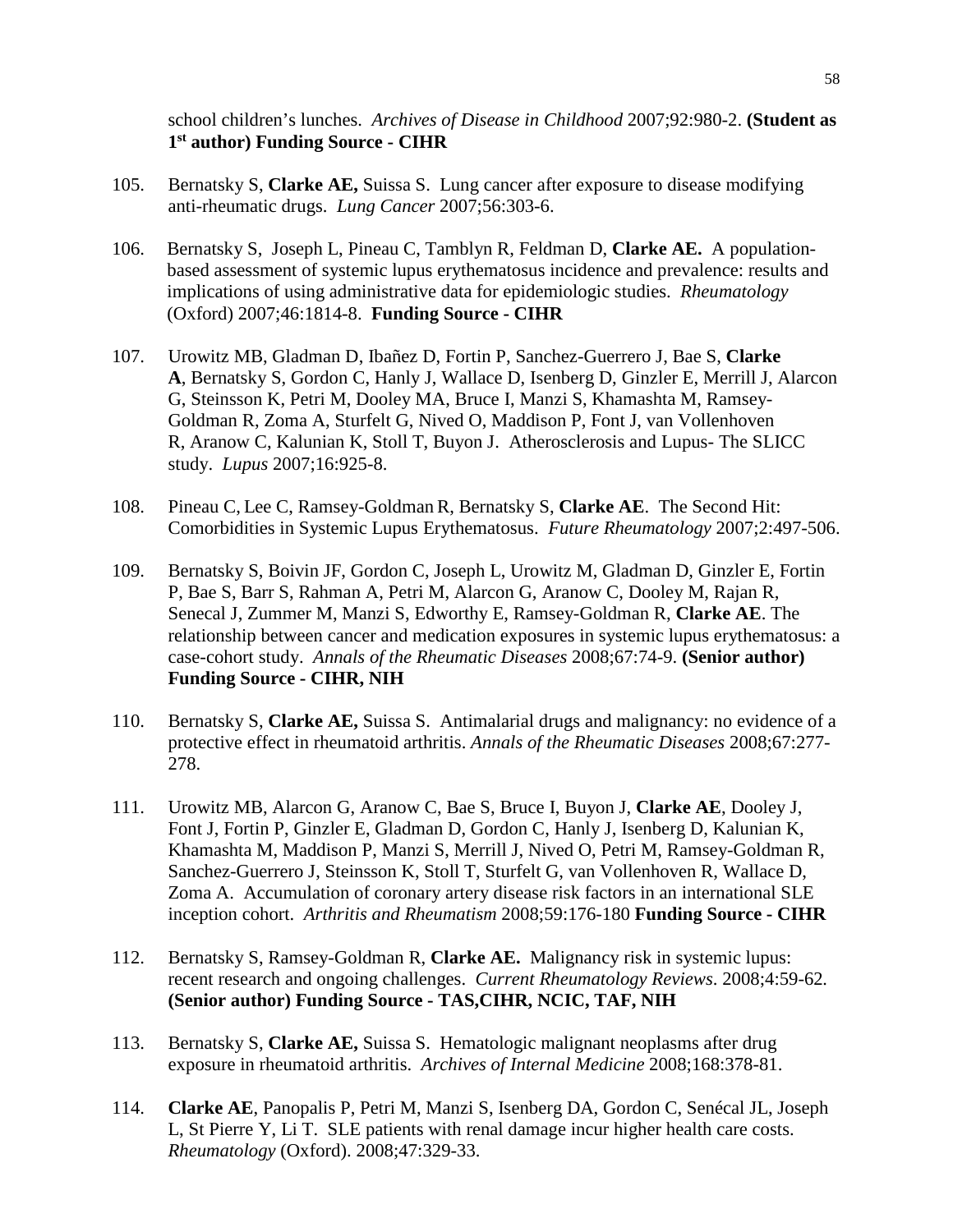- 115. Hanly JG, Urowitz MB, Siannis F, Farewell V, Gordon C, Bae SC, Isenberg D, Dooley MA, **Clarke AE,** Bernatsky S, Gladman D, Fortin P, Manzi S, Steinsson K, Bruce I, Ginzler E, Aranow C, Wallace DJ, Ramsey-Goldman R, Van Vollenhoven R, Sturfelt G, Nived O, Sanchez-Guerrero J, Alarcón GS, Petri M, Khamashta M, Zoma A, Font J, Kalunian K, Douglas J, Qi Q, Merrill JT for the Systemic Lupus International Collaborating Clinics (SLICC). Autoantibodies and neuropsychiatric events at diagnosis of SLE. *Arthritis and Rheumatism* 2008;58:843-853 **Funding Source - CIHR**
- 116. Appenzeller S, Pike B, **Clarke AE.** Magnetic resonance imaging in the evaluation of central nervous system manifestations in systemic lupus erythematosus. *Clinical Reviews in Allergy and Immunology* 2008;34:361-6. **(Student as 1st author)**
- 117. Hanly J, Urowitz M, Su L, Sanchez-Guerrero J, Bae S, Gordon C, Wallace DJ, Isenberg D, Alarcón GS, Merrill JT, **Clarke AE**, Bernatsky S, Dooley MA, Fortin PR, Gladman D, Steinsson K, Petri M, Bruce I, Manzi S, Khamashta M, Zoma A, Font J, Van Vollenhoven R, Aranow C, Ginzler E, Nived O, Sturfelt G, Ramsey-Goldman R, Kalunian K, Douglas J, Qiufen K, Farewell V for the Systemic Lupus International Collaborating Clinics (SLICC). Short-term outcome of neuropsychiatric events in systemic lupus erythematosus upon enrollment into an international inception cohort study*. Arthritis and Rheumatism*. 2008;59:721-9. **Funding Source - CIHR**
- 118. Petri M, Kasitanon N, Singh S, Link K, Magder L, Bae S, Hanly J, Isenberg D, Nived O, Sturfelt G, Vollenhoven R, Wallace D, Alarcón, Adu D, Avila-Casado C, Bernatsky S, Bruce I, **Clarke AE,** Contreras G, Fine D, Gladman D, Gordon C, Kalunian K, Madaio M, Rovin B, Sanchez-Guerrero J, Steinsson K, Aranow C, Balow J, Buyon J, Ginzler E, Khamashta M, Urowitz M, Dooley M, Font J, Merrill J, Ramsey-Goldman R, Tumlin J, Stoll T, Zoma A. Systemic Lupus International Collaborating Clinics (SLICC) renal activity / response exercise (RARE): comparison of agreement in renal response. *Arthritis and Rheumatism* 2008;58:1789-1795.
- 119. Petri M, Kasitanon N, Lee SS, Link K, Magder L, Bae SC, Hanly JG, Isenberg DA, Nived O, Sturfelt G, van Vollenhoven R, Wallace DJ, Alarcón GS, Adu D, Avila-Casado C, Bernatsky SR, Bruce IN, **Clarke AE**, Contreras G, Fine DM, Gladman DD, Gordon C, Kalunian KC, Madaio MP, Rovin BH, Sanchez-Guerrero J, Steinsson K, Aranow C, Balow JE, Buyon JP, Ginzler EM, Khamashta MA, Urowitz MB, Dooley MA, Merrill JT, Ramsey-Goldman R, Font J, Tumlin J, Stoll T, Zoma A; Systemic Lupus International Collaborating Clinics renal activity/response exercise: Development of a renal activity score and renal response index. *Arthritis and Rheumatism* 2008;58:1784- 1788.
- 120. Zavalkoff S, Kagan R, Joseph L, St. Pierre Y, **Clarke AE**. The value of sesame specific IgE in determining sesame allergy. *Journal of Allergy and Clinical Immunology* 2008;121:1508-10. **(Student as 1st author)**
- 121. Ben-Shoshan M, Kagan R, Primeau M, Alizadehfar R, Verreault N, Yu J, Nicolas N, Joseph L, Turnbull E, Dufresne C, St. Pierre Y, **Clarke AE**. The availability of the epinephrine auto-injector in children with peanut allergy. *Annals of Allergy Asthma and Immunology* 2008;100:570-5. **(Student as 1st author)**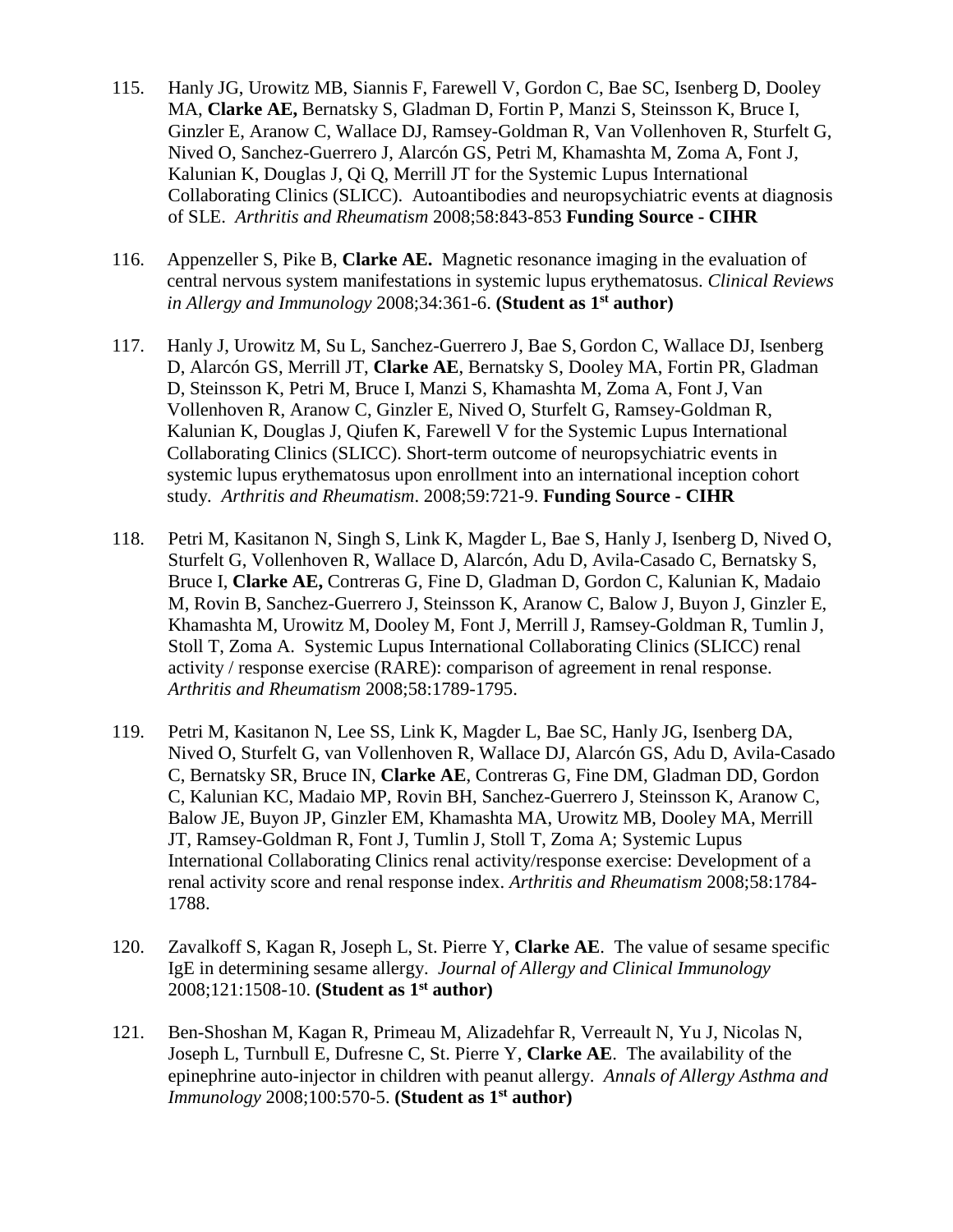- 122. Bernatsky S, Ramsey-Goldman R, **Clarke AE**. Malignancies and cyclophosphamide exposure in Wegener's granulomatosis. *Journal of Rheumatology* 2008;35:11-3. **(Senior author)**
- 123. Vinet E, Pineau CA, **Clarke AE**, Bernatsky S. Systemic Lupus Erythematosus in women: Impact on family size. *Arthritis Care and Research* 2008;59:1656-60. **(Student as 1st author)**
- 124. Fortin P, Abrahamowicz M, Ferland D, Lacaille D, Smith C, Zummer M, **Clarke AE** and the Canadian Network for Improved Outcomes in Systemic Lupus Erythematosus. Steroid-sparing effects of methotrexate in systemic lupus erythematosus. *Arthritis and Rheumatism* 2008;59:1796-804.
- 125. Bernatsky S, Joseph L, Pineau C, Boivin JF, **Clarke AE**. Estimating the prevalence of autoimmune myopathy from administrative data: age, sex, and regional differences. *Annals of the Rheumatic Diseases* 2009;68:1192-6.
- 126. Bernatsky S, Hudson M, **Clarke AE**, Pope, LeClercq S. The Cost of Systemic Sclerosis. *Arthritis Care and Research* 2009;61:119–123.
- 127. Vinet E, Bernatsky S, **Clarke AE**. Anti-TNF therapy and pregnancy outcomes in women with inflammatory arthritis. *Expert Review of Clinical Immunology* 2009;5:27-34. **(Student as 1st author)**
- 128. Bernatsky S, Joseph L, Pineau CA, Belisle P, Hudson M, **Clarke AE.** Scleroderma prevalence: Demographic variations in a population-based sample. *Arthritis and Rheumatism* 2009;61:400-4.
- 129. DelDuca D, Sheth S, **Clarke AE,** Ergina P. Use of methylene blue for Catecholaminerefractory vasoplegia from protamine and aprotinin. *The Annals of Thoracic Surgery*  2009;87:640-2. **(Student as 1st author)**
- 130. Appenzeller S, **Clarke AE**. Disseminated Herpes Zoster Causing Extensive Skin Necrosis. *Lupus* 2009;18:476 **(Student as 1st author)**
- 131. Gayed M, Bernatsky S, Ramsey-Goldman R, **Clarke AE**, Gordon C. Lupus and Cancer. *Lupus* 2009;18:479-85.
- 132. Appenzeller S, **Clarke AE,** Panopalis P, Joseph L, St. Pierre Y. The Relationship between Renal Activity and Quality of Life in Systemic Lupus Erythematosus. *The Journal of Rheumatology* 2009;36:947-52 **(Student as 1st author)**
- 133. Ben-Shoshan M, Kagan RS, Alizadehfar R, Joseph L, Turnbull E, St. Pierre Yvan**, Clarke AE**. Is the Prevalence of Peanut Allergy Increasing? A Five-year Follow-up Study on the Prevalence of Peanut Allergy in Primary School Children in Montreal. *Journal of Allergy and Clinical Immunology* 2009;123:783-8. **(Student as 1st author) Funding Source - CIHR, CAAIF, AllerGen NCE**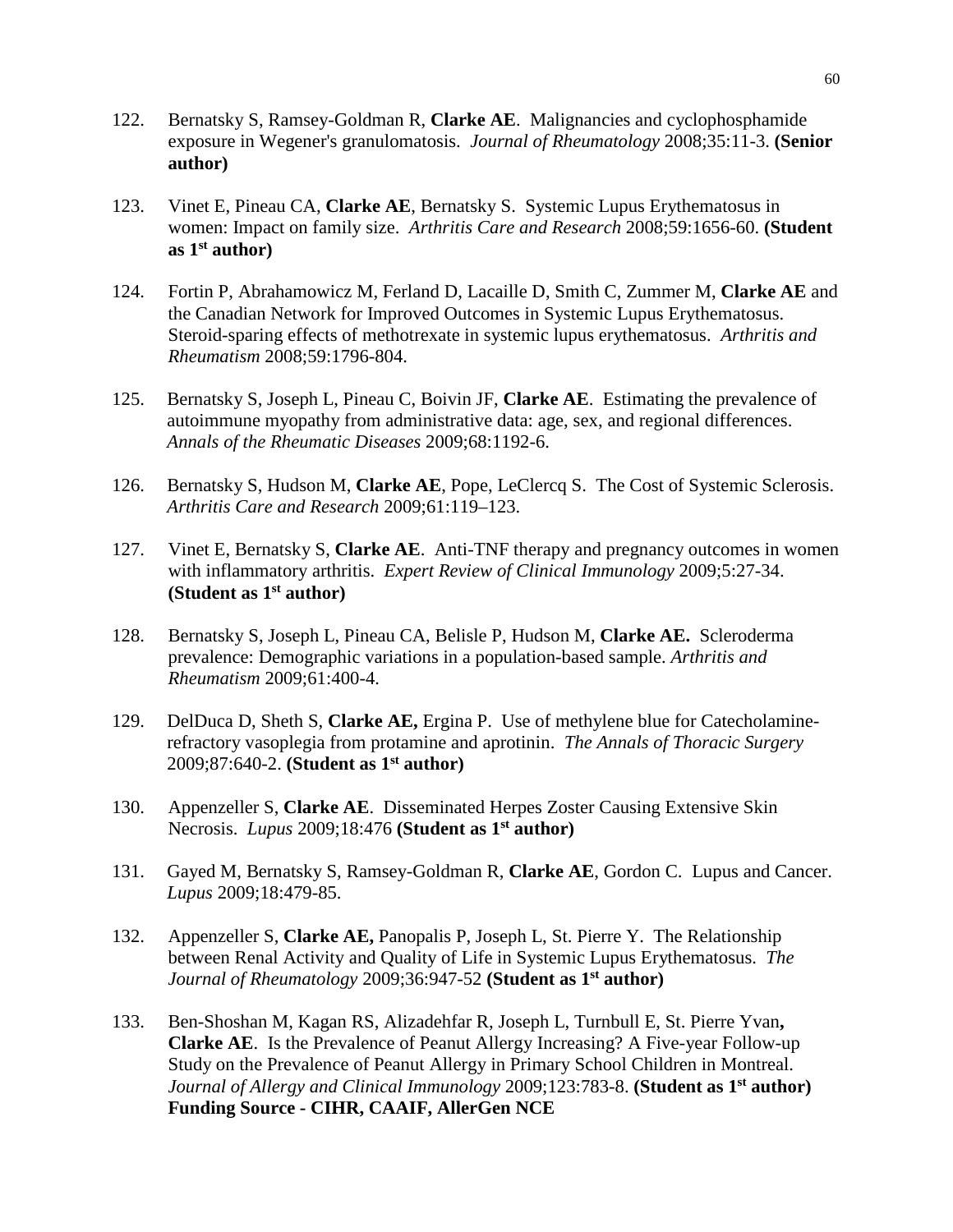- 134. Hazel EM, Bernatsky S, Da Costa D, Dasgupta K, **Clarke AE,** Joseph L, St. Pierre Y, Pineau C. Application of a Nomogram for Exercise Capacity in Women with Systemic Lupus Erythematosus. *Clinical Rheumatology* 2009;28:719-22 **(Student as 1st author) Funding Source - TAS**
- 135. Peschken CA, Katz S, Silverman E, Pope J, Cooper GS, Fortin PR, Pineau C, Smith D, Arbillaga H, Gladman D, Urowitz M, Zummer M, **Clarke AE**, Bernatsky S, Hudson M, CaNIOS Investigators. The 1000 Canadian faces of Lupus: determinants of disease outcome in a large multi-ethnic cohort. *Journal of Rheumatology* 2009;36:1200-8.
- 136. Hanly JG, Urowitz MB, Su L, Bae SC, Gordon C, Wallace DJ, Clarke AE, Bernatsky S, Hudson M, Hanly JG, Urowitz MB, Su L, Bae SC, Gordon C, Wallace DJ, Clarke AE, Bernatsky S, Isenberg D, Rahman A, Alarcón GS, Gladman DD, Fortin PR, Sanchez-Guerrero J, Romero-Diaz J, Merrill JT, Ginzler E, Bruce IN, Steinsson K, Khamashta M, Petri M, Manzi S, Dooley MA, Ramsey-Goldman R, Van Vollenhoven R, Nived O, Sturfelt G, Aranow C, Kalunian K, Ramos-Casals M, Zoma A, Douglas J, Thompson K, Farewell V. Prospective Analysis Of Neuropsychiatric Events In An International Disease Inception Cohort of SLE patients. Annals of Rheumatic Disease. 2009;36:1449- 59.
- 137. Vinet E, Pineau C, Gordon C, **Clarke AE**, Bernatsky S. Biologic therapy and pregnancy outcomes in women with rheumatic diseases. *Arthritis and Rheumatism* 2009;61:587- 592. **(Student as 1st author)**
- 138. Appenzeller S, Veilleux M, **Clarke AE.** Third cranial nerve palsy or pseudo 3rd nerve palsy of myasthenia gravis? A challenging diagnosis in systemic lupus erythematosus. *Lupus* 2009;18:836-40. **(Student as 1st author)**
- 139. Bernatsky S, Ramsey-Goldman R, **Clarke AE.** Malignancy in systemic lupus erythematosus: What have we learned? *Best Practice & Research Clinical Rheumatology*  2009;23:539-47. **(Senior author)**
- 140. Bernatsky S, Joseph L, Pineau CA, Belisle P, Lix L, Banerjee D, **Clarke AE.** Polymyalgia Rheumatic prevalence in a population-based sample. *Arthritis Care and Research* 2009;61:1264-7.
- 141. Pons-Estel B, Sánchez-Guerrero J, Romero-Díaz J, Iglesias A, Bonfa E, Borba EF, Shinjo SK, Bernatsky S, **Clarke AE**, García M, Marcos JC, Duarte A, Berbotto G, Scherbarth H, Marques C, Laura Onetti L, Saurit V, Sato E, Catoggio L, Neira-Quiroga O, Massardo L, Alberto Ramirez L, Molina JF, García de la Torre I, Di Rago R, Manni J, Durán S, Vilá LM, Fortin P, Calvo-Alén J, Santos MJ, Barile L, Hercilia Esteva-Spinetti M, Weisman M, Acevedo E, Inés Segami M, Gentilette S, Roldán J, Navarro I, Gonzalez E, Liu JM, Karlson EW, Costenbader KH, Wolfe F, Alarcón GS. Validation of the Spanish, Portuguese and French Versions of the Lupus Damage Index Questionnaire: Data from North and South America, Spain and Portugal. *Lupus* 2009;18:1033-52.
- 142. Turchin I, Bernatsky S, **Clarke AE**, St. Pierre Y, Pineau C. Cigarette Smoking and Cutaneous Damage in systemic Lupus Erythematosus. *The Journal of Rheumatology* 2009;36:2691-3. **(Student as 1st author)**
- 143. Aghdassi E, Morrison S, Landolt-Marticorena C, Su J, Pineau CA, Gladman D, Urowitz M, Pope J, Peschken C, **Clarke AE**; CaNIOS LuNNET and HIPP Investigators, Dacosta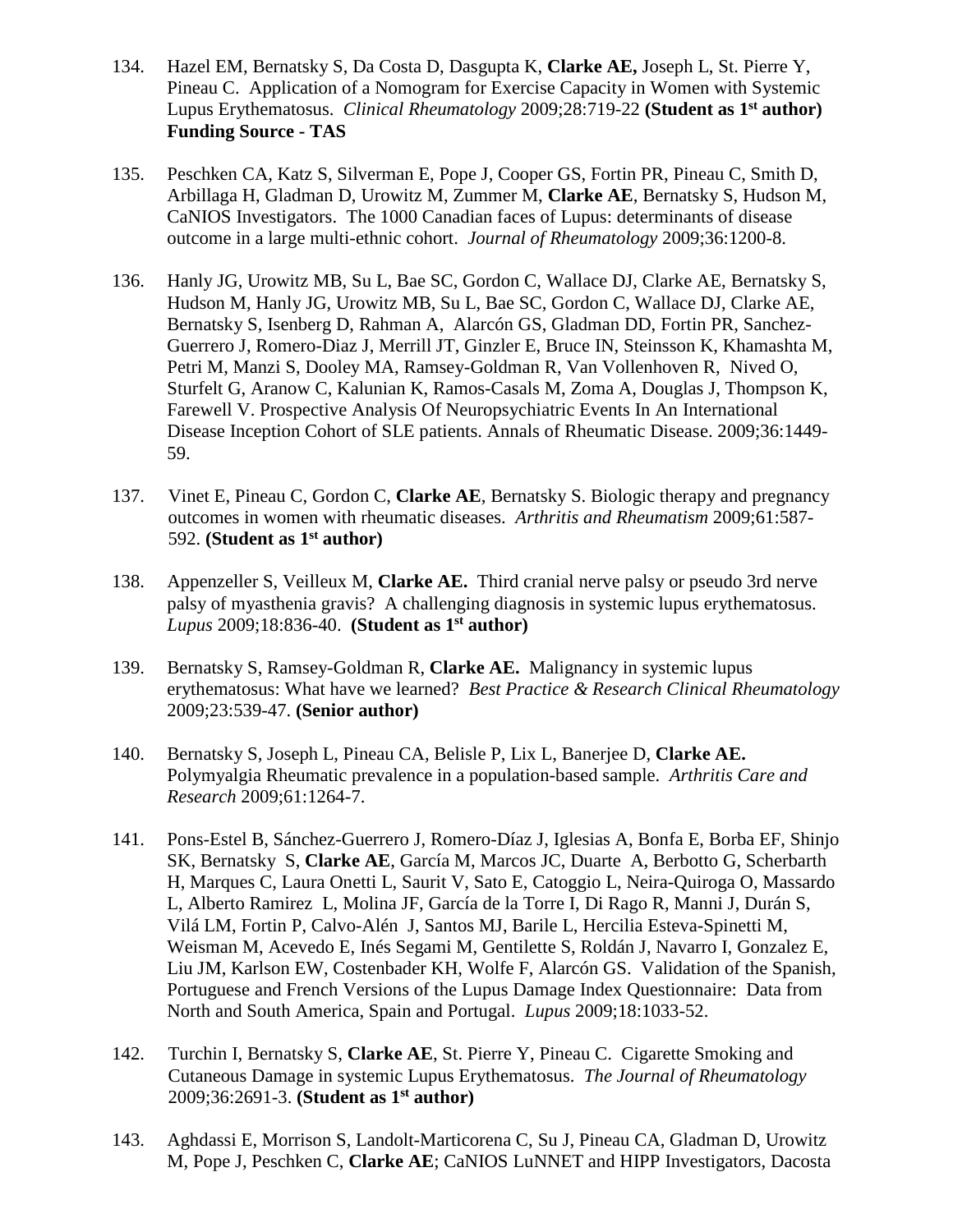D, Wither J, Fortin PR. The use of micronutrient supplements is not associated with better quality of life and disease activity in Canadian patients with systemic lupus erythematosus. *The Journal of Rheumatology* 2010;7:87-90. **(Student as 1st author)**

- 144. Hanly JG, Urowitz MB, Su L, Bae SC, Gordon C, Wallace DJ, **Clarke AE**, Bernatsky S, Isenberg D, Anisur A, Alarcon GS, Gladman DD, Fortin PR, Sanchez-Guerrero J, Romero-Diaz J, Merrill JT, Ginzler E, Bruce IN, Steinsson K, Khamashta M, Petri M, Manzi S, Dooley M, Ramsey-Goldman R, van Vollenhoven R, Nived O, Sturfelt G, Aranow C, Kalunian K, Ramos-Casals M, Zoma A, Douglas J, Thompson K, Farewell V. Prospective analysis of neuropsychiatric events in an international disease inception cohort of patients with systemic lupus erythematosus. *Annals of Rheumatic Diseases*  2010;69:529-535. **Funding Source - CIHR**
- 145. Sheth S, Waserman S, Kagan R, Alizadehfar R, Primeau MN, Elliot S, St. Pierre Y, Wickett R, Joseph L, Harada L, Dufresne C, Allen M, Allen M, Benrejeb Godefroy S, **Clarke AE.** The role of food labels on accidental exposures in food allergic individuals in Canada. *Annals of Allergy*, *Asthma and Immunology* 2010;104:60-5.**(Student as 1st author)**
- 146. Mittoo S, Gelber AC, Hitchon CA, Silverman ED, Pope JE, Fortin PR, Pineau C, Smith CD, Arbillaga H, Gladman DD, Urowitz MB, Zummer M, **Clarke AE**, Bernatsky S, Hudson M, Tucker LB, Petty RE; Canadian Network for Improved Outcomes in Systemic Lupus Erythematosus (CaNIOS), Peschken CA. Clinical and Serologic Factors Associated with Lupus Pleuritis. *Journal of Rheumatology* 2010;37:747-53.
- 147. Ben-Shoshan M, Harrington DW, Sicherer SH, Soller L, Fragapane J, Joseph L, St. Pierre Y, Godefroy S, Elliot SJ, **Clarke AE**. A population-based study on peanut, tree nut, fish, shellfish, and sesame allergy prevalence in Canada. *Journal of Allergy and Clinical Immunology* 2010;125:1327-35. **(Student as 1st author)**
- 148. Bowman SJ, St. Pierre Y, Sutcliffe N, Isenberg DA, Goldblatt F, Adler M, Price E, Canavan A, Hamburger J, Richards A, Rauz S, Regan M, Gadsby K, Rigby S, Jones A, Mathew R, Mulherin D, Stevenson A, **Clarke AE**. Estimating Indirect Costs in primary Sjögren's syndrome. *The Journal of Rheumatology* 2010;37:1010-5.**(Senior author)**
- 149. Urowitz MB, Gladman DD, Ibañez D, Sanchez-Guerrero J, Bae SC, Gordon C, Forton PR, **Clarke AE**, Hanly JG, Wallace D, Isenberg D, Merrill J, Ginzler E, Alarcon G, Khamashta MA, Steinsson K, Petri M, Dooley MA, Bruce I, Manzi S, Sturfelt G, Nived O, Ramsey-Goldman R, Zoma A, Maddison P, Kalunian K, van Vollenhoven R, Aranow C, Stoll T.Atherosclerotic vascular events in a multinational inception cohort of SLE: *Arthritis Care and Research* 2010;62:881-887.
- 150. Appenzeller A**, Clarke AE**, Pineau C, Vasilevsky M, Bernatsky S. Isolated Pyuria in systemic lupus erythematosus. *Lupus* 2010;19:793-6. **(Student as 1st author)**
- 151. Ben-Shoshan M, Kagan R, Primeau MN, Alizadehfar R, Turnbull E, Harada L, Dufresne C, Allen M, Joseph L, St. Pierre Y, **Clarke AE.** Establishing the diagnosis of peanut allergy in children never exposed to peanut or with an uncertain history: a cross-Canada study. *Pediatric Allergy and Immunology* 2010;21:920-6. **(Student as 1st author)**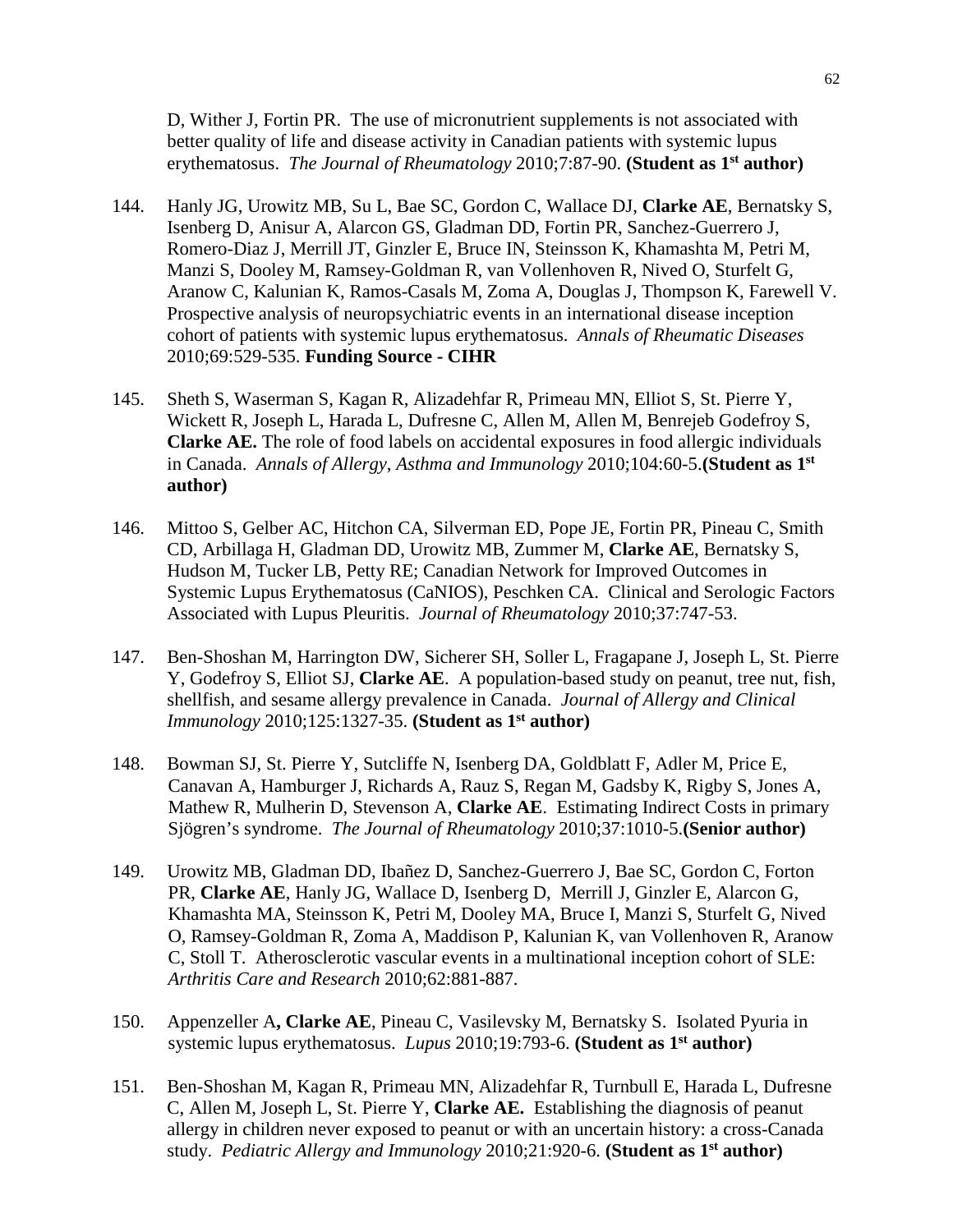- 152. Vinet E, Lee J, Pineau CA, **Clarke AE**, Bernatsky S. Oral contraceptives and risk of Systemic Lupus Erythematosus. *International Journal of Clinical Immunology* 2010;5:169-175. **(Student as 1st author)**
- 153. Ben-Shoshan M, **Clarke AE.** Anaphylaxis: Past, Present, and Future. *Allergy* 2011;66:1-14. **(Student as 1st author)**
- 154. Cooper GS, Wither J, Bernatsky S, Claudio JO, **Clarke AE,** Rioux JD, CaNIOS GenES Investigators, Fortin PR. Occupational and environmental exposures and risk of SLE: Silica, Sunlight, Solvents. *Rheumatology* (Oxford) 2010;49:2172-80.
- 155. Bernatsky S, Fournier M, Pineau C, **Clarke AE,** Vinet E, Smargiassi A. Associations between Ambient Fine Particles and Disease Activity in Patients with Systemic Lupus Erythematosus (SLE). *Environmental Health Perspectives* 2011;119:45-9.
- 156. Fenton NE, Elliott SJ, Cicutto L, **Clarke AE,** McPhee E. Illustrating risk: anaphylaxis through the eyes of the food-allergic child. *Risk Analysis* 2011;31:171-83. **(Student as 1st author)**
- 157. Bernatsky S, Lix L, Hanly JG, Hudson M, Badley E, Peschken C, Pineau CA, **Clarke AE**, Smith M, Bélisle P, Lagace C, Bergeron L, Joseph L. Surveillance of Systemic Autoimmune Rheumatic Diseases Using Administrative Data*. Rheumatology International* 2011;31:549-54.
- 158. Bernatsky S, Peschken C, Fortin P, Urowitz M, Gladman D, Hudson M, Pope J, Zummer M, Smith D, O Arbillage H, **Clarke AE**. Medication use in Systemic Lupus Erythematosus. *Rheumatology* 2011;38:271-4.
- 159. Budarf ML, Goyette P, Boucher G, Lian J, Graham RR, Claudio JO, Hudson T, Gladman D, **Clarke AE**, Pope JE, Peschken C, Smith CD, Hanly J, Rich E, Boire G, Barr SG, Zummer M; GenES Investigators, Fortin PR, Wither J, Rioux JD. A targeted association study in systemic lupus erythematosus identifies multiple susceptibility alleles. *Genes Immunology* 2011;12:51-8.
- 160. Ippolito A, Magder LS, Wallace DJ, Weisman M, Gladman D, Fortin PR, Urowitz M, Werth V, Costner M, Gordon C, Alarcón GS, Ramsey-Goldman R, Maddison P, **Clarke AE**, Manzi S, Bae SC, Merrill JT, Ginzler E, Hanly JG, Nived O, Sturfelt G, Sanchez-Guerrero J, Bruce I, Aranow C, Isenberg D, Zoma A, Buyon J, Kalunian K, Dooley MA, Steinsson K, van Vollenhoven R, Petri M. Autoantibodies in Systemic Lupus Erythematosus (SLE): Comparison of Historical and Concurrent Assessment of Seropositivity. *Lupus* 2011;20:250-5.
- 161. Brown S, Asai Y, Cordell H, Campbell L, Zhao y, Liao H, Northstone K, Henderson J, Alizadehfar R, Ben-Shoshan M, Morgan K, Roberts G, Masthoff L, Pasmans S, Van den Akker P, Wijmenga C, Hourihane J, Palmer C, Lack G, **Clarke AE,** Hull P, Irvine A, McLean WH**.** Loss-of-function variants in the filaggrin gene are a significant risk factor for peanut allergy. *Journal of Allergy and Clinical Immunology* 2011;127:661-7. (**Student as 1st author)**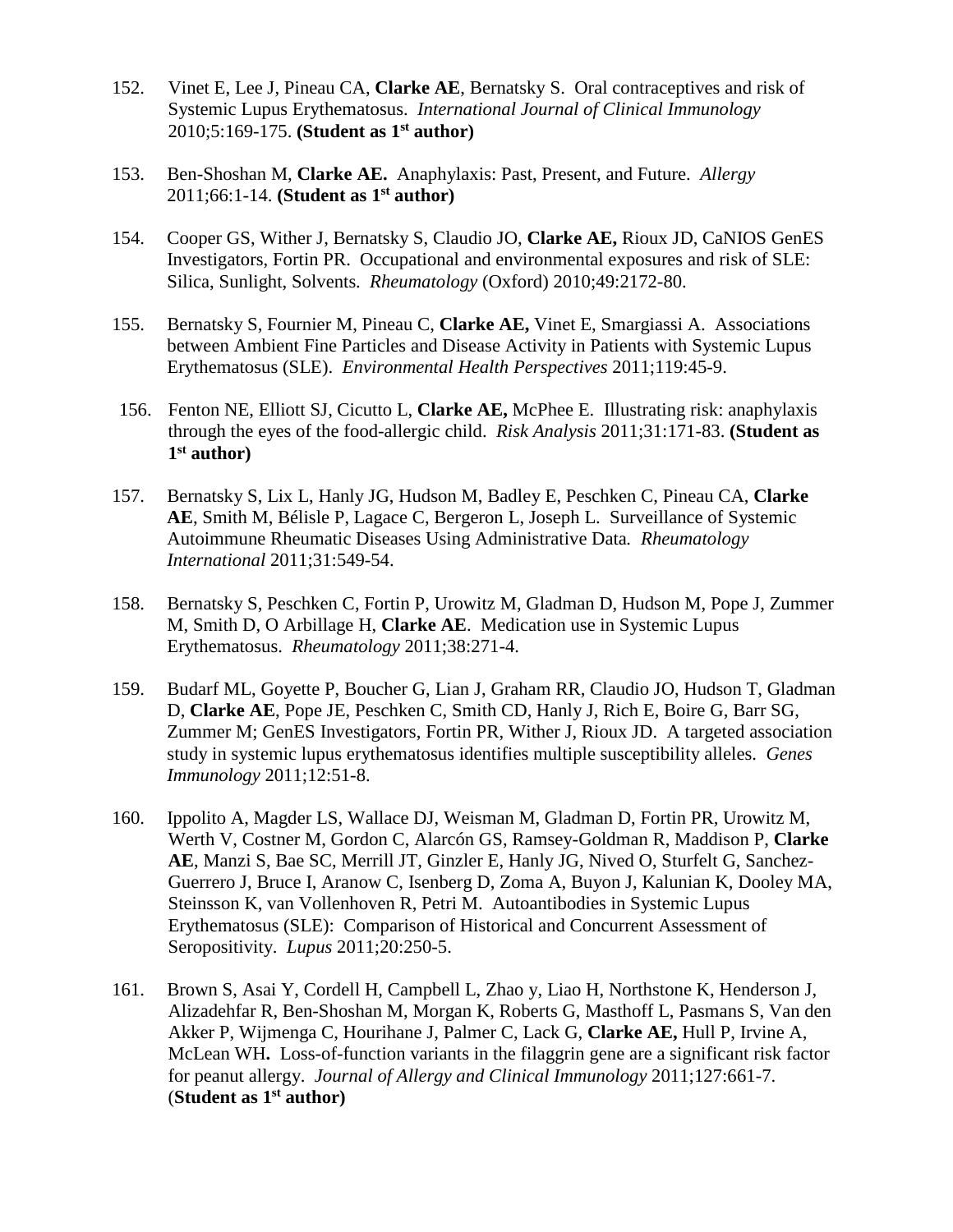- 162. Bernatsky S, Ramsey-Goldman R, **Clarke AE**. Breast, Ovarian, and endometrial malignancies in systemic lupus erythematosus (SLE): A pooled analysis. *British Journal of Cancer* 2011;104:1478-81.
- 163. Hassan N, Pineau C, **Clarke AE,** NG Ryan, Bernatsky S.Systemic lupus as a risk factor for restless leg syndrome? *Journal of Rheumatology* 2011;38:874-6. **(Student as 1st author)**
- 164. Bernatsky S, Rosenberg AM, Oen KG, Ramsey-Goldman R, Labrecque J, St. Pierre Y, **Clarke AE**. Malignancies in juvenile idiopathic arthirits: A preliminary report. *Journal of Rheumatology* 2011;38:760-3.
- 165. Aghdassi E, Zhang W, St. Pierre Y, **Clarke AE,** Morrison S, Peeva V. Landolt-Mrticorena C, Su J, Reich H, Scholey J, Herzenberg A, Pineau C, Pope J, Peschken C, LuNNET CaNIOS Investigators, Wither J, Fortin P. Health care cost and loss of productivity in a Canadian population of Patients with & without Lupus Nephritis. *The Journal of Rheumatology* 2011;38:658-66. **(Student as 1st author)**
- 166. Bernatsky S, Panopalis P, Pineau C, Hudson M, St. Pierre Y, **Clarke AE**. Healthcare Costs of Inflammatory Myopathies (Brief Report). *The Journal of Rheumatology*  2011;38:885-8.
- 167. Hanly JG, Urowitz MB, Jackson D, Bae SC, Gordon C, Wallace DJ, **Clarke AE,** Bernatsky S, Vasudevan A, Isenberg D, Rahman A, Sanchez-Guerrero J, Romero-Diaz J, Merrill JT, Fortin PR, Gladman DD, Bruce IN, Steinsson K, Khamashta M, Alarcón GS, Fessler B, Petri M, Manzi S, Nived O, Sturfelt G, Ramsey-Goldman R, Dooley MA, Aranow C, Van Vollenhoven R, Ramos-Casals M, Zoma A, Kalunian K, Farewell V for the Systemic Lupus International Collaborating Clinics (SLICC). SF-36 summary and subscale scores are reliable outcomes of neuropsychiatric events in systemic lupus erythematosus. *Annals of the Rheumatic Diseases* 2011;70:961-967.
- 168. Bourré-Tessier J, Pineau CA, **Clarke AE**. Prolonged Corrected QT Interval in Anti-Ro/SSA positive adults with Systemic Lupus Erythematosus. *Arthritis Care and Research* (Hoboken) 2011;63:1031-7. **(Student as 1st author)**
- 169. Vinet E, **Clarke AE**, Gordon C, Urowitz M, Hanly J, Pineau C, St-Pierre Y, Isenberg D, Rahman A, Wallace D, Alarcon G, Bruce I, Petri M, Dooley MA, Kalunian K, Maddison P, Aranow C, van Vollenhoven R, Bernatsky S. Decreased live births in women with Systemic Lupus Erythematosus. *Arthirtis Care and Research* (Hoboken) 2011;63:1068- 72 **(Student as 1st author)**
- 170. Hanly JG, Urowitz MB, Su L, Bae S-C, Gordon C, Sanchez-Guerrero J, **Clarke AE**, Bernatsky S, Vasudevan A , Isenberg D, Rahman A, Wallace DJ, Fortin PR, Gladman D, Dooley MA, Bruce I, Steinsson K, Khamashta M, Manzi S, Ramsey-Goldman R, Sturfelt G, Nived O, van Vollenhoven R, Ramos-Casals M, Aranow C, Mackay M, Kalunian K, Alarcón GS, Fessler BJ, Ruiz-Irastorza G, Petri M, Lim S, Kamen D, Peschken C, Farewell V, Thompson K, Theriault C, Merrill JT, MD30. Autoantibodies as Biomarkers for the Prediction of Neuropsychiatric Events in Systemic Lupus Erythematosus. *Annals of the Rheumatic Disease* 2011;70:1726-32.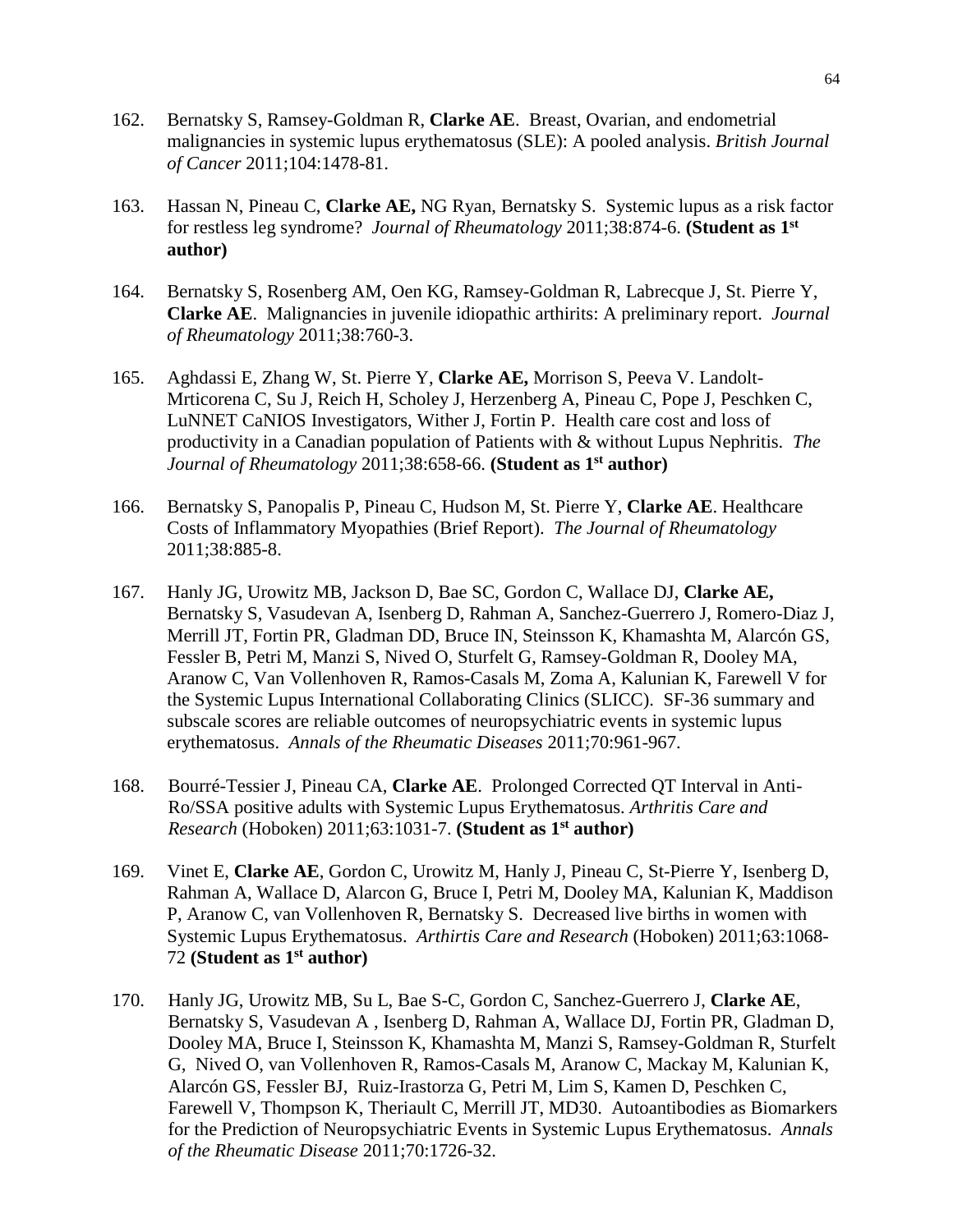- 171. Soller L, Fragapane J, Ben-Shoshan M, Harrington DW, Alizadehfar R, Joseph L, St Pierre Y, Godefroy SB, La Vieille S, Elliott SJ, **Clarke AE**. Possession of epinephrine auto-injectors by Canadians with food allergies. *Journal of Allergy and Clinical Immunology* 2011;128:426-8. **(Student as 1st author)**
- 172. Jönsen A, **Clarke AE**, Joseph L, Belisle P, Bernatsky S, Nived O, Bengtsson AA, Sturfelt G, Pineau CA. Association of the Charlson comorbidity index with mortality in systemic lupus erythematosus. *Arthritis Care Research* (Hoboken) 2011;63:1233-7.
- 173. Appenzeller S, Pineau C, **Clarke AE.** Acute lupus myocarditis: clinical features and outcome. *Lupus* 2011;20:981-8. **(Student as 1st author)**
- 174. Bernatsky S, Ramsey-Goldman R, **Clarke AE**. Prostate cancer in systemic lupus erythematosus (Priority Report) *International Journal of Cancer* 2011;129:2966-9.
- 175. Bourré-Tessier J, Huynh T, **Clarke AE**, Bernatsky S, Joseph L, Bélisle P, Pineau C A. Features Associated with Cardiac Abnormalities in Systemic Lupus Erythematosus. *Lupus* 2011;20:1518-25. **(Student as 1st author)**
- 176. Cicutto L, Julien B, Li NY, Nguyen-Luu N, Butler J, **Clarke AE**, Elliott SJ, Harada L, McGhan S, Stark D, Vander Leek T, Waserman S. Comparing school environments with and without legislation for the prevention and management of anaphylaxis. *Allergy* 2012;67:131-7.
- 177. Harrington DW, Elliott SJ, **Clarke AE**. Frames, Claims and Audiences: Construction of food allergies in the Canadian media. *Public Understanding of Science* 2012;21:724- 739. **(Student as 1st author)**
- 178. Ben Shoshan M, Harrington DW, Soller L, Fragapane J, Joseph L, St. Pierre Y, Godefroy SB, Elliot SJ, **Clarke AE**. Demographic predictors of peanut, tree-nut, fish, shellfish and sesame allergy in Canada. *Journal of Allergy* 2012:1-6. **(Student as 1st author)**
- 179. Urowitz MB, Gladman DD, Ibañez D, Fortin PR, Bae SC, Gordon C, **Clarke AE,** Bernatsky S, Hanly JG, Isenberg D, Rahman A, Sanchez-Guerrero J, Wallace D, Ginzler E, Alarcón GS, Merrill J, Bruce IN, Sturfelt G, Nived O, Steinsson K, Khamashta M, Petri M, Manzi S, Ramsey-Goldman R, Dooley M, Van Vollenhoven R, Ramos M, Stoll T, Zoma A, Kalunian K, Aranow C. Evolution of Disease Burden Over 5 Years in a Multicentre Inception SLE Cohort. *Arthritis Care and Research* 2012;132-7.
- 180. Bernatsky S, Kale M, Ramsey-Goldman R, Gordon C, **Clarke AE**. Systemic Lupus and Malignancies. *Current Opinion in Rheumatology*. 2012;24:177-181.
- 181. Vinet E, Labrecque J, Pineau CA, **Clarke AE**, St-Pierre Y, Platt R, Bernatsky S. A Population-Based Assessment of Live Births in Women with SLE. *Annals of Rheumatic Diseases* 2012;71:557-9 **(Student as 1st author)**
- 182. Nguyen-Luu N, Ben-Shoshan M, Alizadehfar, Joseph L, Harada L, Allen M, St-Pierre Y, **Clarke AE.** Inadvertent exposures in children with peanut allergy. *Pediatric Allergy and Immunology* 2012;23:134-140 **(Student as 1st author)**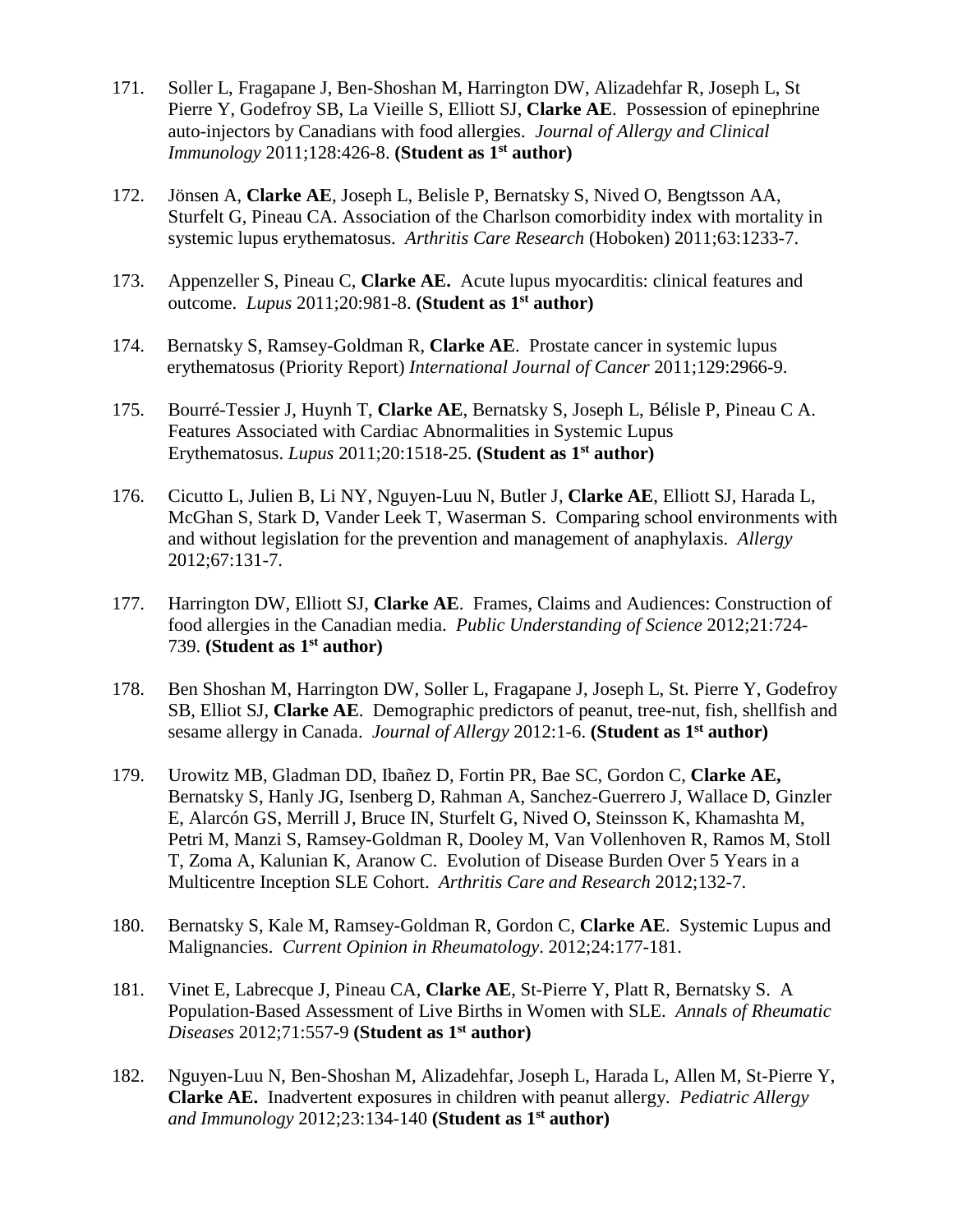- 183. Stohl W, Hiepe F, Latinis KM, Thomas M, Scheinberg MA, **Clarke A**, Aranow C, Wellborne FR, Abud-Mendoza C, Hough DR, Pineda L, Migone TS, Zhong ZJ, Freimuth WW, Chatham WW; on Behalf of the Bliss-52 and -76 Study Groups. Belimumab reduces autoantibodies, normalizes low complement, and reduces select B-cell populations in patients with systemic lupus erythematosus. *Arthritis and Rheumatism* 2012;64:2328-37.
- 184. Nguyen-Luu N, Cicutto L, Soller L, Joseph L, St-Pierre Y, **Clarke AE.** Management of anaphylaxis in school: Evaluation for Epipen use by school personnel and comparison of two approaches of soliciting participation. *Allergy, Asthma & Clinical Immunology*  2012; 8:4 (26 April 2012) **(Student as 1st author)**
- 185. Ben-Shoshan M, Sheth S, Harrington DW, Soller L, Fragapane J, Joseph L, St Pierre Y, La Vieille S, Elliott S, Waserman S, Alizadehfar R, Harada L, Allen M, Allen MH, **Clarke AE**. Effect of precautionary statements on the purchasing practices of Canadians directly and indirectly affected by food allergies. *Journal of Allergy and Clinical Immunology* 2012;129:1401-4. **(Student as 1st author)**
- 186. Bernatsky S, Easton DF, Dunning A, Ramsey-Goldman R, Gordon C, Foulkes W, Michailidou K, **Clarke AE**. Decreased breast cancer risk in SLE: the search for a genetic basis continues. *Lupus* 2012;21:896-9.
- 187. Hanly JG, Urowitz MB, Su L, Gordon C, Bae SC, Sanchez-Guerrero J, Romero-Diaz J, Wallace D, **Clarke AE**, Bernatsky S, Ginzler EM, Merrill JT, Isenberg DA, Rahman A, Petri M, Fortin PR, Gladman DD, Bruce IN, Steinsson K, Dooley MA, Khamashta MA, Alarcon GS, Fessler BJ, Ramsey-Goldman R, Manzi S, Zoma AA, Sturfelt GK, Nived O, Aranow C, Ramos M, van Vollenhoven RF, Kalunian KC, Ruiz-Irastorza G, Lim SS, Kamen DL, Peschken CA, Inanc M, Farewel V. Seizure disorders in Systemic Lupus Erythematosus (SLE): Results from an international, prospective, inception cohort study. *Annals of the Rheumatic Diseases* 2012;71:1502-9.
- 188. Petri M, Orbai1 A, Alarcón GS, Gordon C, Merrill JT, Fortin PR, Bruce I, Isenberg D, Wallace DJ, Nived O, Sturfelt G, Ramsey-Goldman R, Bae SC, Hanly JG, Sanchez-Guerrero J, **Clarke AE**, Aranow C, Manzi S, Urowitz M, Gladman D, Kalunian K, Costner M, Werth V, Zoma A, Bernatsky S, Ruiz-Irastorza G, Khamashta M, Jacobsen S, Buyon J, Maddison P, Dooley MA, van Vollenhoven RF, Ginzler E, Stoll T, Peschken C, Jorizzo JL, Callen JP, Lim S, Fessler B, Inanc M, Kamen D, Rahman A, Steinsson K, Franks Jr. AG, Sigler L, Hameed S, Fang H, Pham N, Brey R, Weisman M, McGwin Jr.G, Magder LS. Derivation and Validation of Systemic Lupus International Collaborating Clinics (SLICC) Classification Criteria for Systemic Lupus Erythematosus. *Arthritis and Rheumatism* 2012;64:2677-86.
- 189. Ben-Shoshan M, **Clarke AE**. Food Allergy: Temporal Trends and Determinants. *Current Allergy and Asthma Reports* 2012;12:346-72. **(Student as 1st author)**
- 190. Ben-Shoshan M, **Clarke AE**. Food-induced anaphylaxis: clinical highlights and knowledge gaps*. Pediatrics and Child Health* 2012;17:29-30 **(Student as 1st author)**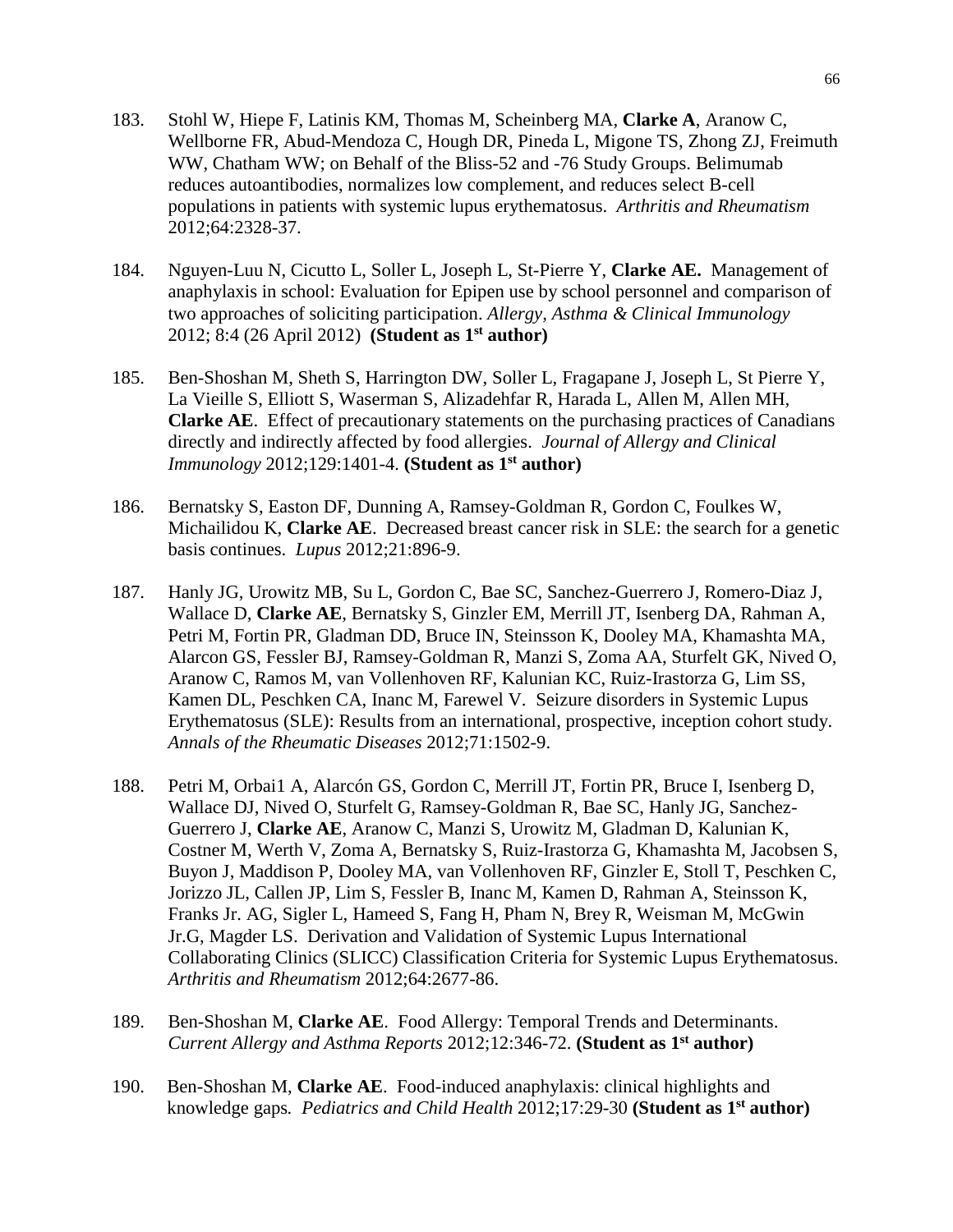- 191. Soller L, Ben-Shoshan M, Harrington DW, Fragapane J, Joseph L, St. Pierre Y, Godefroy S, La Vieille S, Elliott SJ, **Clarke AE**. Overall prevalence of self-reported food allergy in Canada. *Journal of Allergy and Clinical Immunology* 2012;130:986-8. **(Student as 1st author)**
- 192. Knoll M, Soller L, Ben-Shoshan M, Harrington D, Joseph L, La Vielle S, Wilson K, Elliott S, **Clarke AE**. The use of incentives in vulnerable populations for a telephone survey: A randomized controlled trial. *BMC Research Notes* 2012;5:572 **(Student as 1st author)**
- 193. Harrington DW, Elliott SJ, **Clarke AE**, Ben-Shoshan M, Godefroy S. Exploring the Determinants of the Perceived Risk of Food Allergies in Canada. *Human and Ecological Risk Assessment*. 2012;18(6):1338-1358. **Awarded 2012 Paper of the Year [www.tandfonline.com/BHER](http://www.tandfonline.com/BHER)**
- 194. Panopalis P, Clarke AE, Yelin E. The Economic Burden of Systemic Lupus Erythematosus. *Best Practice Res Clin Rheumatol* 2012;26:695-704.
- 195. Furst DE, **Clarke AE**, Fernandes AW, Bancroft T, Greth W, Iorga SR. Incidence and Prevalence of Systemic Lupus Erythematosus in a Large US Managed Care Population. *Lupus* 2013;22:99-105.
- 196. Furst DE, **Clarke AE**, Fernandes AW, Bancroft T, Greth W, Iorga SR. Resource utilization and direct medical costs in systemic lupus erythematosus (SLE) patients from a commercially insured population. *Lupus* 2013;22(3):268-278.
- 197. DunnGalvin A, Segal LM, **Clarke A**, Alizadehfar R, Hourihane JO. Validation of the Cork-Southampton Food Challenge Outcome Calculator in a Canadian sample. *Journal of Allergy and Clinical Immunology* 2013;131(1):230-2.
- 198. Furst DE, **Clarke AE**, Fernandes AW, Bancroft T, Greth W, Iorga SR. Medical costs and health care resource use in patients with systemic lupus nephritis and neuropsychiatric lupus in an insured population. *Journal of Medical Economics* 2013;16:500-9.
- 199. Bernatsky S, Ramsey-Goldman R, Labrecque J, Joseph L, Petri M, Zoma A, Manzi S, Urowitz M, Gladman D, Fortin PR, Ginzler E, Yelin E, Bae SC, Wallace D, Edworthy S, Barr S, Jacobsen S, Gordon C, Dooley MA, Peschken C, Hanly J, Alarcón G, Nived O, Ruiz-Irastorza G, Isenberg D, Rahman A, Witte T, Aranow C, Steinsson K, Sturfelt G, Senécal JL, Zummer M, Pope J, Ensworth S, El-Gabalawy H, McCarthy T, Dreyer L, Sibley J, St. Pierre Y, **Clarke AE**. Cancer risk in systemic lupus: An updated international multi-centre cohort study. *Journal of Autoimmunity* 2013;(3):289-94.
- 200. Desjardins M, **Clarke A**, Alizadehfar R, Grenier D, Eisman H, Carr S, Vander Leek T, Teperman L, Higgins N, Joseph L, Shand G, Ben-Shoshan M. Canadian Allergists and Non-Allergists' Perception of Epinephrine Use and Vaccination of individuals with Egg Allergy. *Journal of Allergy and Clinical Immunology: In Practice* 2013;1:289-94. **(Student as 1st author)**
- 201. Parker B, Urowitz MB, Gladman DD, Lunt M, Ibañez D, Hanly JG, Gordon C, Bae SC, Sanchez-Guerrero J, Romero-Diaz J, Wallace DJ, **Clarke AE**, Ginzler EM, Merrill JT, Isenberg DA, Rahman A, Petri M, Fortin PR, Steinsson K, Dooley MA, Khamashta MA,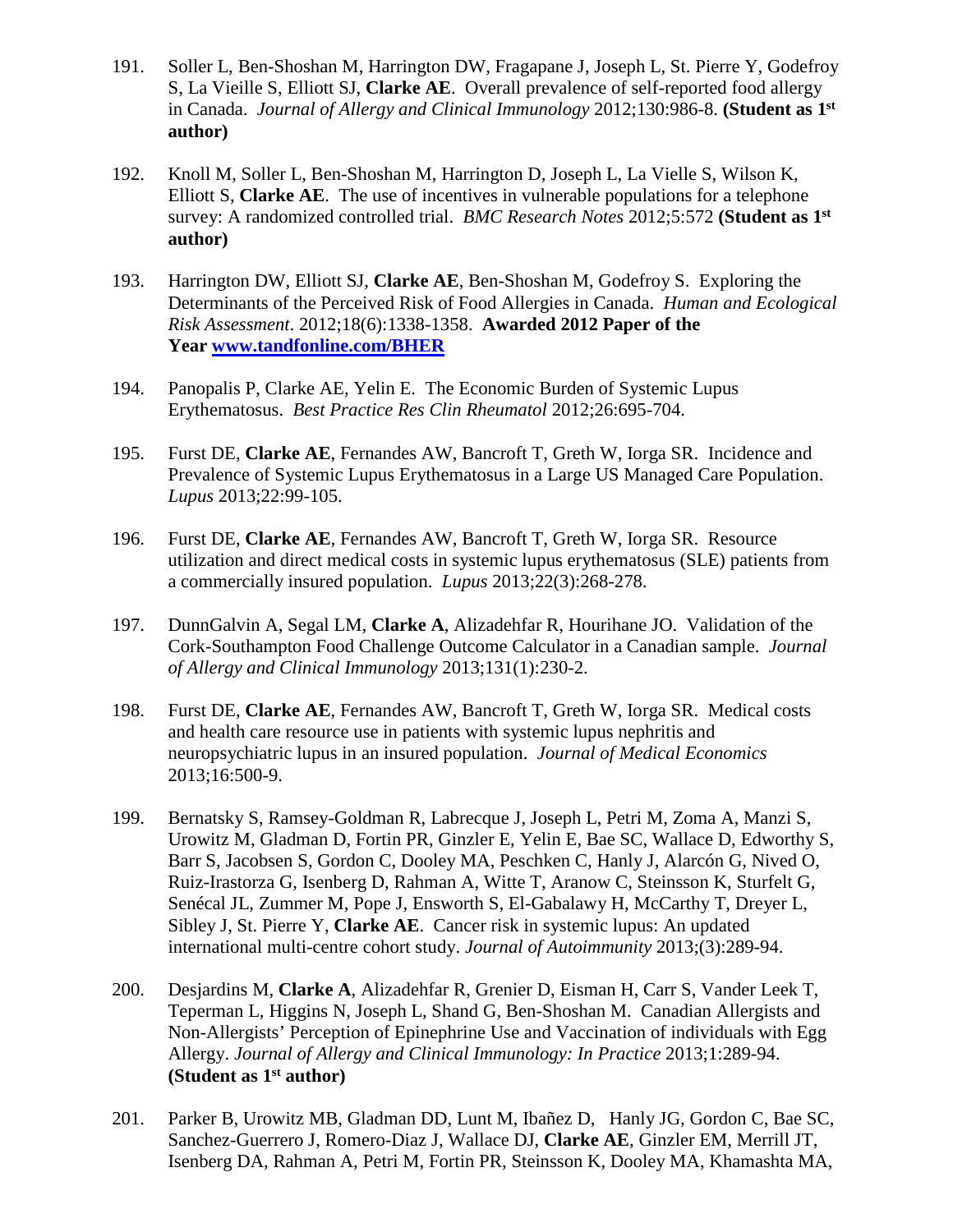Alarcón GS, Fessler BJ, Ramsey-Goldman R, Manzi S, Zoma AA, Sturfelt GK, Nived O, Aranow C, Mackay M, Ramos-Casals M, van Vollenhoven RF, Kalunian KC, Ruiz-Irastorza G, LimS, Kamen DL, Peschken CA, Inanc M, Farewell V, Bruce IN. Clinical Associations of the Metabolic Syndrome in Systemic Lupus Erythematosus: Data from an International Inception Cohort. *Annals of Rheumatic Diseases* 2013;72:1308-14.

- 202. Kamboh MI, Wang X, Kao AH, Barmada MM, **Clarke AE**, Ramsey-Goldman R, Manzi S, Demirci FY. Genome-Wide Association Study of Antiphospholipid Antibodies. *Autoimmune Diseases* 2013;2013:761046.
- 203. Bourré-Tessier J, Peschken CA, Bernatsky S, Joseph L, **Clarke AE**, Fortin PR, Hitchon C, Mittoo S, Smith CD, Zummer M, Pope J, Tucker L, Hudson M, Arbillaga H, Esdaile J, Silverman E, Chédeville G, Huber AM, Belisle P; CaNIOS 1000 Canadian Faces of Lupus investigators, Pineau CA. Association of smoking with cutaneous manifestations in systemic lupus erythematosus. *Arthritis Care Research* (Hoboken). 2013;65:1275-80. **(Student as 1st author)**
- 204. Asai Y, Greenwood C, Hull PR, Alizadehfar R, Ben-Shoshan M, Brown SJ, Campbell L, Michel DL, Bussières J, Rousseau F, Fujiwara TM, Morgan K, Irvine AD, McLean WH, Clarke AE. Filaggrin gene mutation associations with peanut allergy persist despite variations in peanut allergy diagnostic criteria or asthma status. *Journal of Allergy and Clinical Immunology* 2013 Jul;132(1):239-42 **(Student as 1st author)**
- 205. Bourré-Tessier J, **Clarke AE**, Mikolaitis-Preuss RA, Kosinski M, Block JA, Jolly M. Cross cultural validation of a disease specific patient reported outcome measure for Lupus in Canada. *Journal of Rheumatology* 2013;40:1327-33 **(Student as 1st author)**
- 206. Tessier Cloutier B, **Clarke AE**, Ramsey-Goldman R, Wang Y, Foulkes W, Gordon C, Hansen J, Yelin E, Urowitz MB, Gladman D, Fortin PR, Wallace DJ, Petri M, Manzi S, Ginzler EM, Labrecque J, Edworthy S, Dooley MD, Senécal Jl, Peschken CA, Bae SC, Isenberg D, Rahman A, Ruiz-Irastorza G, Hanly JG, Jacobsen S, Nived O, Witte T, Criswell LA, Barr SG, Dreyer L, Sturfelt G, Bernatsky S, Systemic Lupus International Collaborating Clinics, SLICC. Breast Cancer in Systemic Lupus Erythematosus (SLE). *Oncology* 2013;85:117-121 **(Student as 1st author)**
- 207. Vinet E, Pineau CA, **Clarke AE**, Bernatsky S. Induced abortions in women with rheumatoid arthritis on methotrexate. *Arthritis Care and Research* (Hoboken). 2013;65:1365-9. **(Student as 1st author)**
- 208. Kale M, Ramsey-Goldman R, Gordon C, **Clarke AE**, Bernatsky S. Malignancy in systemic lupus erythematosus. *International Journal of Clinical Rheumatology* 2013;8:275-280.
- 209. Ben-Shoshan M, La Vieille S, Eisman H, Alizadehfar R, Mill C, Joseph L, Morris J, **Clarke AE**. Anaphylaxis treated in a Canadian pediatric hospital: incidence, clinical characteristics, triggers and management. *The Journal of Allergy and Clinical Immunology*. 2013 Sept; 132(3): 739-741. **(Student as 1st author)** PubMed 23900056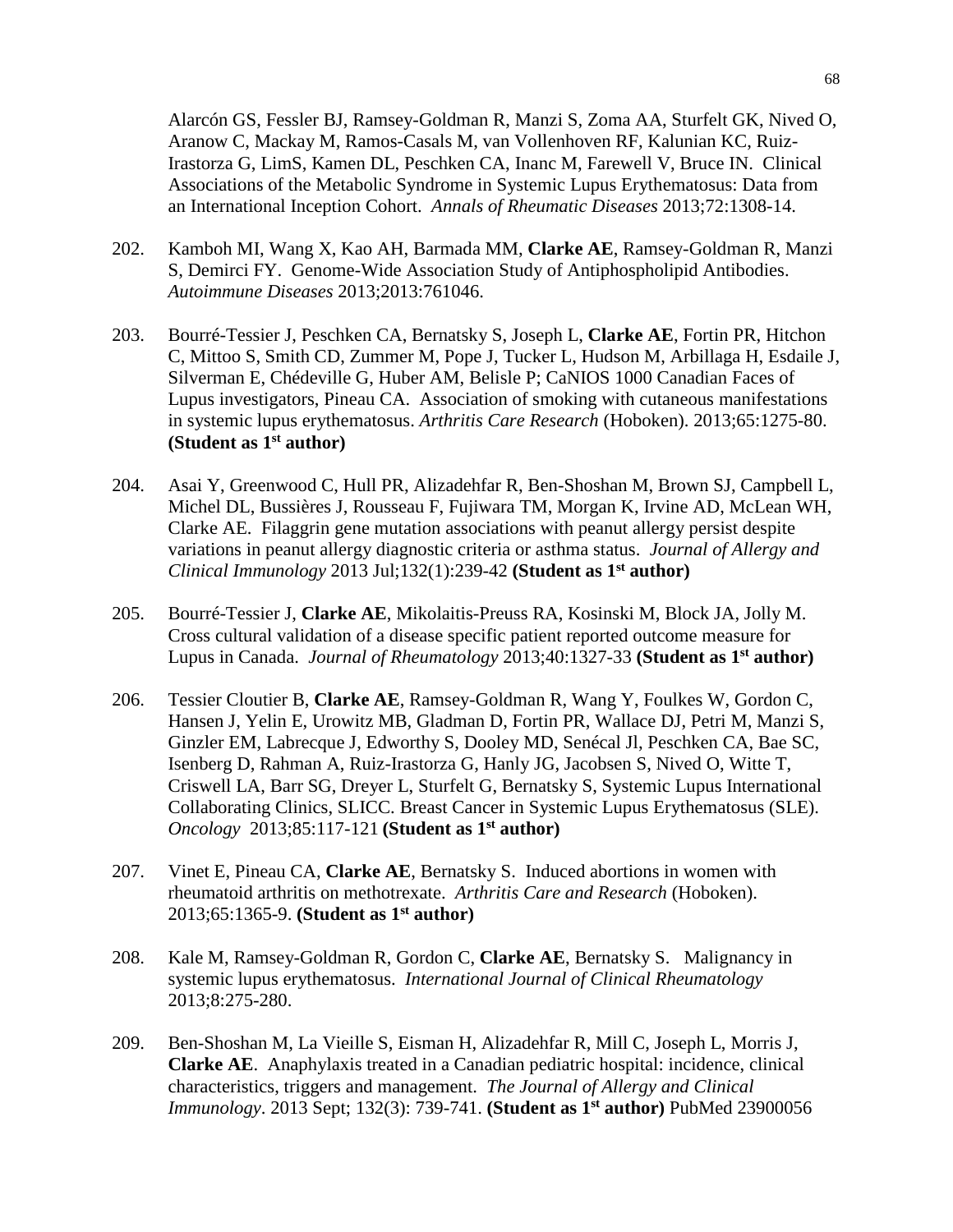- 210. Strand V, Levy RA, Cervera R, Petri MA, Rudge H, Pineda L, Freimuth W, Zhong J, Watson M, **Clarke AE** for the BLISS-76 and -52 Study Groups. Improvements in Health-Related Quality of Life with Belimumab, a B-Lymphocyte Stimulator-Specific Inhibitor, in Patients with Autoantibody-Positive Systemic Lupus Erythematosus. *Annals of Rheumatic Disease*s 2014 May. PubMed 23524886
- 211. Bernatsky S, Ramsey-Goldman R, Joseph L, Boivin JF, Costenbader KH, Urowitz MB, Gladman D, Fortin PR, Petri M, Manzi S, Isenberg D, Rahman A, Bae SC, Wallace DJ, Peschken CA, Dooley MA, Edworthy S, Aranow C, Nived O, Jacobsen S, Ruiz-Irastorza G, Yelin E, Barr S, Criswell L, Sturfelt GK, Blanco I, Feldman CH, Dreyer L, St. Pierre Y, **Clarke AE.** Lymphoma risk in systemic lupus: Effects of disease activity versus treatment. *Annals of Rheumatic Diseases* 2013 Jan 8. [Epub ahead of print]
- 212. Madore AM, Vaillancourt VT, Asai Y, Alizadehfar R, Ben-Shoshan M, Michel DL, Kozyrskyj AL, Becker A, Chan-Yeung M, **Clarke AE**, Hull P, Daley D, Sandford AJ, Laprise C. HLA-DQB1\*02 and DQB1\*06:03P are associated with peanut allergy. *European Journal of Human Genetics* 2013 Feb 27; 21(10):1181-4. PubMed 23443026
- 213. Fenton N, Elliot S, **Clarke AE**. Tag, you're different: the interrupted spaces of children at risk of anaphylaxis. *Childrens Geographies* 2013 Jun 26: 11(3): 281-297
- 214. Lu M, Bernatsky S, Ramsey-Goldman R, Petri M, Manzi S, Urowitz M, Gladman D, Fortin PR, Ginzler E, Yelin E, Bae SC, Wallace DJ, Jacobsen S, Dooley MA, Peschken CA, Alarcón GS, Nived O, Gottesman L, Criswell LA, Sturfelt G, Dreyer L, Lee JL, **Clarke AE.** Non-Lymphoma Hematological Malignancies in Systemic Lupus Erythematosus. *Oncology* 2013 Oct 2;85(4):235-240*.* **(Student as 1st author)**
- 215. Dhuban KB, d'Hennezel E, Ben-Soshan M, McCusker C, **Clarke AE**, Fiset P, Mazer B, Piccirillo CA. Altered Th17 Responses in Children with Food Allergy. *International Archives of Allergy and Immunology* 2013 Oct 25;162(4):318-322.
- 216. Hanly JG, Urowitz MB, O'Keeffe AG, Gordon C, Bae SC, Sanchez-Guerrero J, Romero-Diaz J, **Clarke AE**, Bernatsky S, Wallace D, Ginzler EM, Isenberg DA, Rahman A, Merrill JT, Petri M, Fortin PR, Gladman DD, Fessler BJ, Alarcon GS, Bruce IN, Dooley MA, Steinsson K, Khamashta MA, Ramsey-Goldman R, Manzi S, Sturfelt GK, Nived O, Zoma AA, van Vollenhoven RF, Ramos-Casals M, Aranow C, Mackay M, Ruiz-Irastorza G, Kalunian KC, Lim SS, Inanc M, Kamen DL, Peschken CA, Jacobsen S, Theriault C, Thompson K, Farewell V. Headache in Systemic Lupus Erythematosus: Results from a Prospective, International Inception Cohort Study. *Arthritis & Rheumatism* 2013 Nov; 65(11):2887-2897
- 217. Harrington DW, Wilson K, **Clarke AE**, Elliott SJ. Diagnosis and Treatment of Food Allergies in Off-Reserve Aboriginal Children in Canada. *The Canadian Geographer*  2013 Sept 30; 57(4): 431-440 **(Student as 1st author)**
- 218. Chad L, Ben-Shoshan M, Alizadehfar R, Asai Y, St-Pierre Y, Harada L, Allen M, **Clarke AE**. A majority of parents of children with Peanut allergy fear using the Epinephrine Auto-Injector. *Allergy* 2013;68(12): 1605-9 **(Student as 1st author)**
- 219. Bernatsky S, **Clarke AE**, Labreque J, von Sheven E, Schanberg L, Silverman E, Brunner H, Haines K, Cron R, O'Neil K, Oen K, Rosenberg A, Duffy C, Joseph L, Lee JL, Kale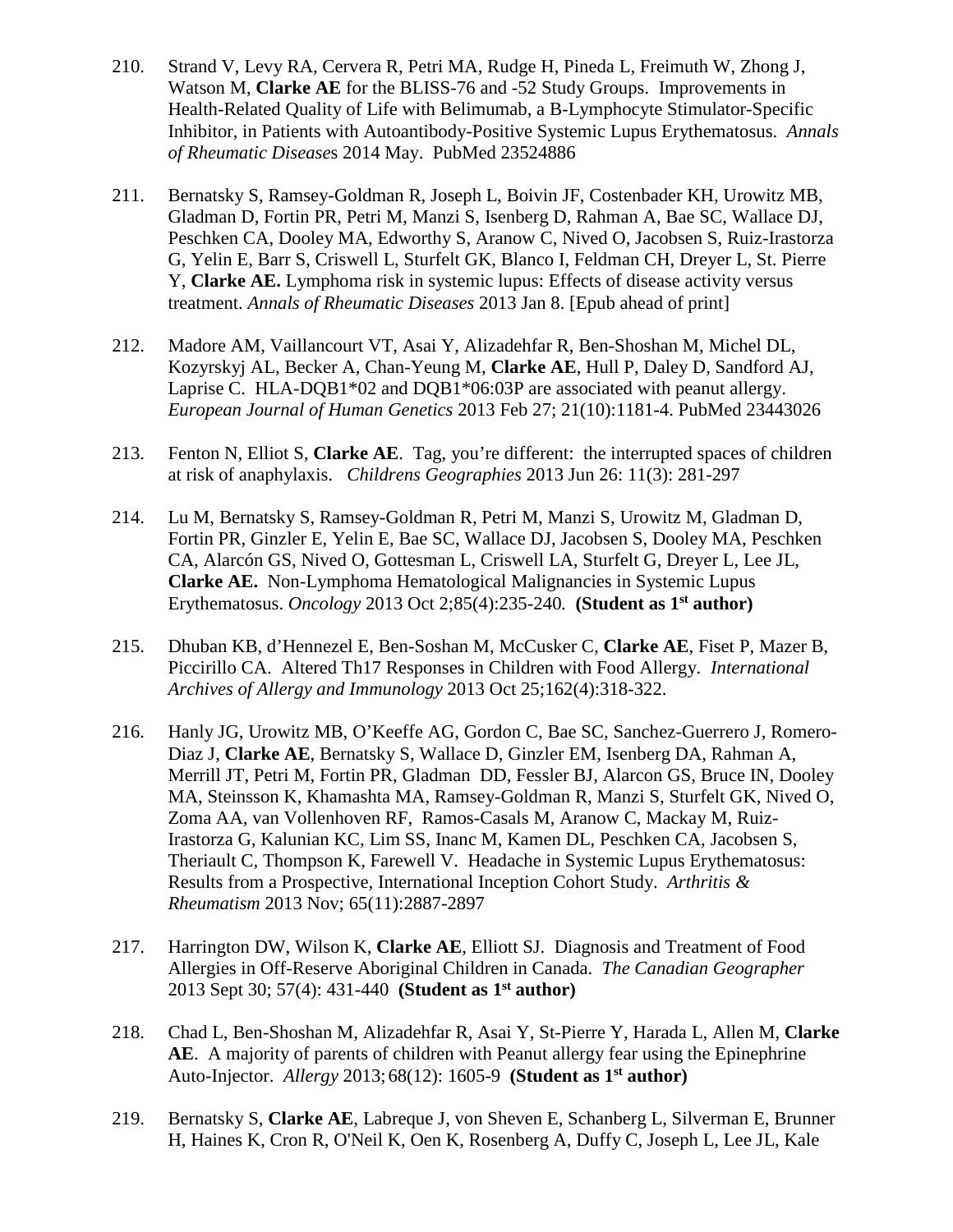M, Turnbull E, Ramsey-Goldman R. Cancer Risk in Childhood-Onset Systemic Lupus. *Arthritis Research & Therapy* 2013;15(6):R198

- 220. Lee J, Peschken CA, Muangchan C, Silverman E, Pineau C, SmithCD, Arbillaga H, Zummer M, **Clarke AE**, Bernatsky S, Hudson M, Hitchon C, Fortin PR, Pope JE. The Frequency of and Associations with Hospitalization Secondary to Lupus Flares from the 1000 Faces of Lupus Canadian Cohort. *Lupus* 2013 Nov;22(13):1341-8
- 221. Kigawa N, Pineau C, **Clarke AE**, Nashi E, Vinet E, Veilleux M, Bernatsky S. Development of Myasthenia Gravis in SLE. *European Journal of Case Reports in Internal Medicine* 20/02/2014:doi: 10.12890/2014\_000020
- 222. Lertratanakul A, Wu P, Dyer A, Urowitz M, Gladman D, Fortin P, Ibanez D, Bae SC, Gordon C, **Clarke AE**, Bernatsky S, Hanly J, Isenberg D, Rahman A, Merrill J, Wallace D, Ginzler E, Khamashta M, Bruce I, Nived O, Sturfelt G, Steinsson K, Manzi S, Dooley MA, Kalunian K, Petri M, Aranow C, Font J, von Vollenhoven R, Stoll T, Ramsey-Goldman R. 25-Hydroxyvitamin D and cardiovascular disease in patients with systemic lupus erythematosus: data from a large international inception cohort. *Arthritis Care and Research* 2014 Aug PubMed 24470118
- 223. Minaker L, Elliott SJ, **Clarke AE**. Exploring low-income families' financial barriers to food allergy management and treatment. *Journal of Allergy* 2014 Feb 17; 2014: 1-7 Article ID: 160363 (Online)**(Student as 1st author)**
- 224. Bernatsky S, Chan K, Dekis A, **Clarke AE**, Pineau CA, Vinet E, Nashi E. Brief Report: Hospitalizations in a clinical systemic lupus erythematosus cohort, 1999-2011. *Journal of Autoimmune Diseases and Rheumatology* doi.org/10.12970/2310-9874.2014.02.02.3
- 225. Broten L, Avina-Zubieta J, Lacaille D, Joseph L, Hanly JG, Lix L, O'Donnell S, Barnabe CC, Fortin PR, Hudson M, Jean S, Peschken CA, Edworthy SM, Svenson L, Pineau CA, **Clarke AE**, Smith M, Belisle P, Badley EM, Bergeron L, Bernatsky S. SARD prevalence in Canada: Updated analyses across seven provinces. *Rheumatology* 2014 Apr;41(4):673-9 **(Student as first author)**
- 226. Lu SK, Elliott S, **Clarke AE.** Exploring perceptions and experiences of food allergy among new Canadians from Asia. *Journal of Allergy* 2014 Jun 4; 2014: 1-7 **(Student as 1st author)**
- 227. Minaker L, Elliott S, **Clarke AE.** Low income, high risk: the overlapping stigmas of food allergy and poverty. *Critical Public Health* 2014 Jun 11; DOI: 10.1080/09581596.2014.926309 (Online) **(Student as 1st author)**
- 228. van Vollenhoven R, Mosca M, Berts*ia*s G, Isenberg D, Kuhn A, Lerstrom K, Aringer M, Bootsma H, Boumpas D, Bruce I, Cervera R, **Clarke AE**, Costedoat-Chalumeau N, Czirják L, Derksen R, Dörner T, Gordon C, Graninger W, Houssiau F, Jacobsen S, Jayne D, Jedryka-Goral A, Inanc M, Levitsky A, Levy R, Mariette X, Morand E, Navarra S, Neumann I, Rahman A, Rovenský J, Smolen J, Vasconcelos C, Voskuyl A, Voss A, Zakharova E, Zoma A, Schneider M. Treat-to-target in systemic lupus erythematosus: recommendations from an international task force. *Annals of the Rheumatic Diseases*  June 2014 vol. 73 (6); 958-9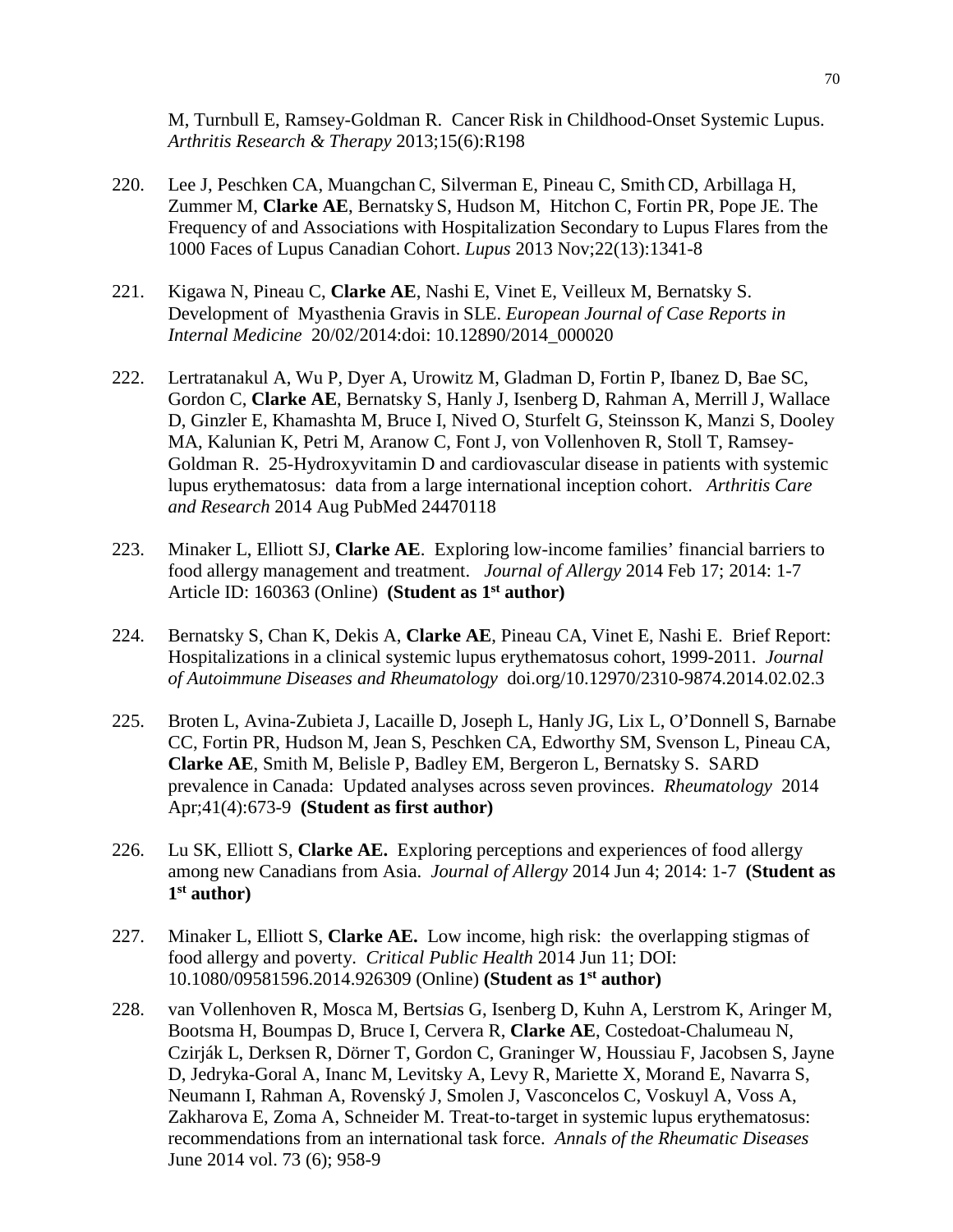- 229. Soller L, Cherkaoui S, Ben –Shoshan M, Harrington D, Knoll M, Fragapane J, Joseph L, St. Pierre Y, La Vieille S, Wilson K, Elliott S, **Clarke AE**. Likelihood of being prescribed an epinephrine autoinjector in allergic Canadians with lower educational levels. *Annals of Allergy, Asthma & Immunology* 2014 Sept; Vol . 113(3): 326-329 **(Student as 1st author)**
- 230. Jolly M, Garris C, Mikolaitis R, Jhingran P, Dennis G, Wallace D, **Clarke AE**, Dooley MA, Parke A, Strand V, Alarcon G, Kosinski M. Development and Validation of the Lupus Impact Tracker: a Patient-Completed Tool for Clinical Practice to Assess and Monitor the Impact of SLE. *Arthritis Care and Research* Oct 2014 Vol. 66 (10): 1542- 1550
- 231. Parker B, Urowitz M, Gladman DD, Lunt M, Donn R, Bae S-C, Sanchez-Guerrero J, Romero-Diaz J, Gordon C, Wallace DJ, **Clarke AE,** Bernatsky S, Ginzler EM, Isenberg DA, Rahman A, Merrill JT, Alarcon GS, Fessler BJ, Fortin PR, Hanly JG, Petri M, Steinsson K, Dooley MA, Manzi S, Khamashta MA, Ramsey-Goldman R, Zoma AA, Sturfelt GK, Nived O, Aranow C, Mackay M, Ramos-Casals M, van Vollenhoven RF, Kalunian KC, Ruiz-Irastorza G, Lim SS, Kamen DL, Peschken CA, Inanc M, Bruce IN. Impact of early disease factors on metabolic syndrome in systemic SLE: Data from an International Inception Cohort. *Ann Rheum Dis*. 2015 Aug;74(8):1530-6. doi: 10.1136/annrheumdis-2013-203933. Epub 2014 Apr 1. PubMed PMID: 24692585; PubMed Central PMCID: PMC4515988
- 232. Urowitz M, Gladman D, Ibanez D, Sánchez-Guerrero J, Romero Diaz J, Gordon C, Bae SC, **Clarke AE**, Bernatsky S, Fortin P, Hanly J, Isenberg D, Rahman A, Wallace D, Ginzler E, Petri M, Bruce I, Merrill J, Nived O, Sturfelt G, Dooley MA, Alarcon G, Fessler B, Steinsson K, Ramsey-Goldman R, Zoma A, Khamashta M, Manzi S, van Vollenhoven R, Ramos-Casals M, Aranow C, Stoll T. ACR criteria at inception and accrual over 5 years in the SLICC inception cohort. *Journal of Rheumatology* 2014 May;41(5):875-80
- 233. Mill C, Neville C, Pineau CA, **Clarke AE**, Da Costa D, et al. Yoga in Systemic Lupus Erythematosus: Results of a Pragmatic Trial. Journal of autoimmune diseases and rheumatology. 2014; 2(3):92-99
- 234. Soller L, Ben-Shoshan M, Harrington DW, Knoll M, Fragapane J, Joseph L, St. Pierre Y, La Vieille S, Wilson K, Elliott SJ, **Clarke AE**. Prevalence and predictors of food allergy in Canada: a focus on under-represented populations. *JACI: In Practice* Sep 2014; DOI: 10.1016/j.jaip.2014.06.009 **(Student as first author)**
- 235. Bernatsky S, Ramsey-Goldman R, Boivin JF, Petri JL, Zoma A, Manzi S, Urowitz MB, Gladman D, Fortin PR, Ginzler E, Yelin E, Bae SC, Wallace DJ, Edworthy S, Jacobsen S, Gordon C, Dooley MA, Peschken CA, Hanly JG, Alarcon GS, Nived O, Ruiz-Irastorza G, Isenberg D, Rahman A, Witte T, Aranow C, Kamen DL, Steinsson K, Askanase A, Barr S, Criswell LA, Sturfelt G, Patel NM, Senecal JL, Summer M, Pope JE, Ensworth S, El-Gabalawy H, McCarthy T, Dreyer L, Labrecque J, St. Pierre Y, Sibley J, **Clarke AE**. Cancer risk factors in SLE: Multivariate regression analysis in 16,409 patients. *Arthritis Research & Therapy*. 2014 September 18; 16(Suppl 1):A35
- 236. Mill C, Neville C, Pineau CA**, Clarke AE**, Da Costa D, Nashi EP, Neville A, Shihao Lao W, Singer W, Fortin P, Lazer H, Lee J, Bernatsky S. Systemic Lupus: Qualitative results of a pragmatic pilot trial. *Journal of Autoimmune Diseases and Rheumatology* Vol. 2(3), 2014 **(Student as first author)**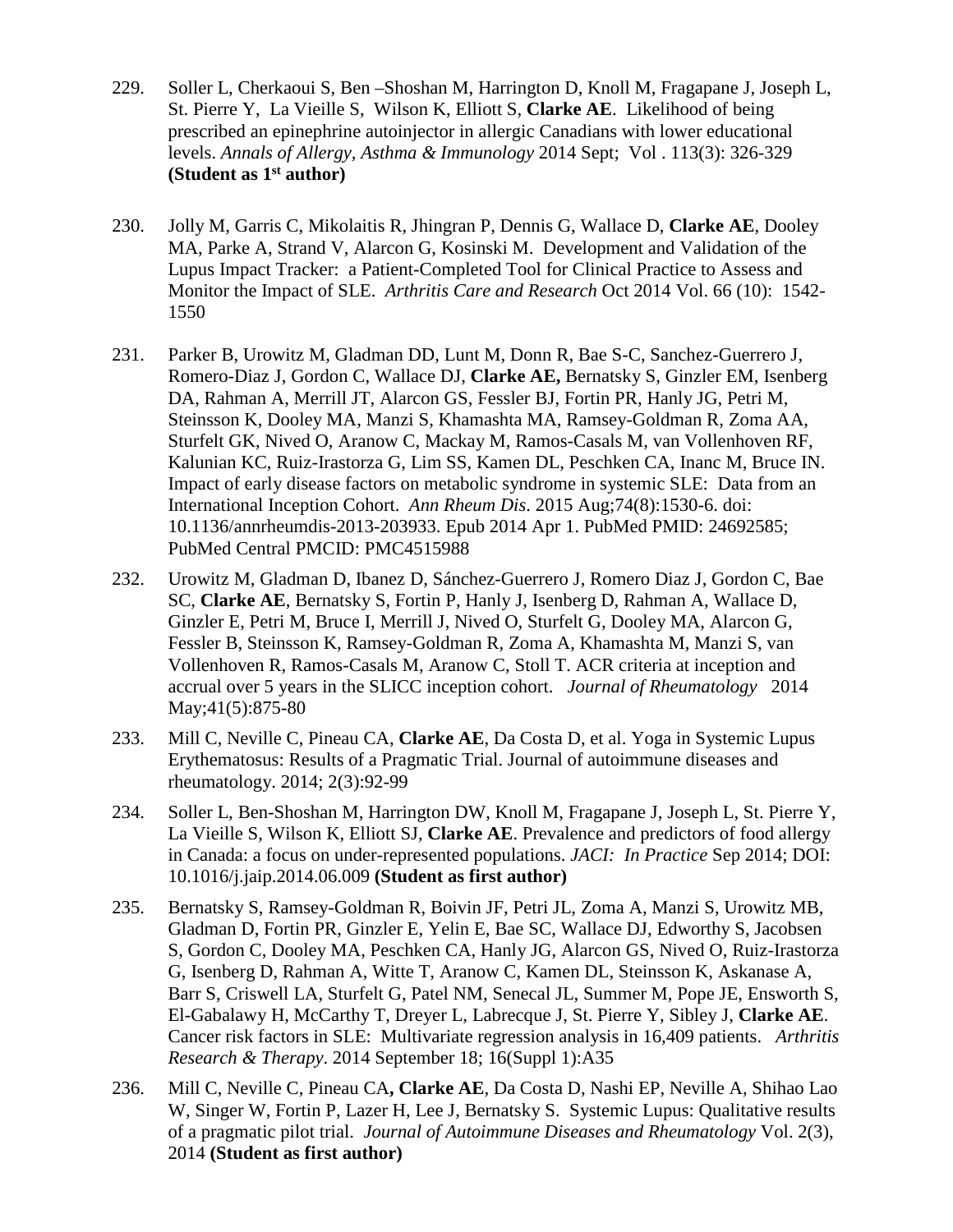- 237. Urowitz M, Ibanez D, Anderson N, Gladman D, and Systemic Lupus SLICC et al. Changes in quality of life in the first 5 years of disease in the SLICC cohort. *Arthritis Care and Research* Vol. 66(9), Sep 2014, pp 1374-1379
- 238. Tessier-Cloutier B, Gordon C, Ramsay-Goldman R, **Clarke AE**, Bernatsky S. Systemic lupus erythematosus and malignancies: a review article. *Rheumatic Diseases Clinics of North America* 2014 Aug;40(3):497-506 PubMed 25034158 **(Student as 1st author)**
- 239. Asai Y, Yanishevsky Y, **Clarke AE**, LaVieille S, Delaney JS, Alizadehfar R, Joseph L, Morris J, Ben-Soshan M. Rate, triggers, severity and management of anaphylaxis in adults treated in a Canadian Emergency department. *International Archives of Allergy and Immunology* 2014;164(3):246-52 **(Student as first author)**
- 240. Soller L, Ben-Soshan M, Harrington DW, Knoll M, Fragapane J, Joseph L, St. Pierre Y, La Vieille S, Wilson K, Elliott SJ, **Clarke AE**. Adjusting for non-response bias corrects overestimates of food allergy prevalence. *JACI: In Practice* **(Student as first author)**  Online 10.1016/j.jaip.2014.11.006
- 241. Vinet E, Pineau C, **Clarke AE**, Fombonne, Platt R, Bernatsky S. Neurodevelopmental disorders in children born to mothers with SLE. *Lupus* 2014 Oct;23(11):1099-104 **(Student as first author)**
- 242. Ramsey-Goldman R, Bernatsky S, **Clarke AE**. What can we learn about the relationship between systemic lupus erythematosus and hematologic malignancies from linking disease registries? *Lupus Science and Medicine* 2014 doi:10.11/lupus-2014-000068
- 243. Bourre-Tessier J, **Clarke AE**, Kosinsky M, Mikolaitis R, Bernatsky S, Block J, Meenakshi J. The French Canadian validation of a disease specific patient reported outcome measure for Lupus. *Lupus* 2014 Dec;23(14): 1452-9 **(Student as first author)**
- 244. Bourre-Tessier J, Urowitz M, **Clarke AE**, Bernatsky S, Krantz MJ, Huynh T, Joseph L, Belisle P, Bae SC, Hanly JG, Wallace DJ, Gordon C, Isenberg D, Rahman A, Gladman DD, Fortin PR, Merrill JT, Romero-Diaz J, Sanchez-Guerrero J, Fessler B, Alarcon GS, Steinsson K, Bruce IN, Ginzler E, Dooley MA, Nived O, Sturfelt G, Kalunian K, Ramos-Casals M, Petri M, Zoma A, SLICC investigators, Pineau CA. Electrocardiographic findings in Systemic Lupus Erythematosus: data from an international inception cohort. *Arthritis Care and Research* Online 27 Dec 2014 DOI: 10.1002/acr.22399 **(Student as first author)**
- 245. Lavine E, **Clarke AE**, Joesph L, Shand G, Alizadehfar R, Asai Y, Harada L, Allen M, Ben-Shoshan M. Peanut avoidance and peanut allergy diagnosis in siblings of peanut allergic children. *Clinical and Experimental Allergy* 2015 Jan;45(1):249-54
- 246. Vinet E, **Clarke AE**, Pineau C, Platt R, Scott S. Increased congenital heart defects in children born to women with SLE: Results from the offspring of the SLE Mothers Registry Study. *Circulation* 2015;131:149-156 **(Student as first author)**
- 247. Brown KM, Fenton NE, Lynd LD, Marro CA, Fitzgerald JM, Harvard SS, Rosenthal M, Chow BY, **Clarke AE**, Elliott SJ. Canadian Policy on Food Allergen Labelling: Consumers' Perspectives Regarding Unmet Needs. *Universal Journal of Public Health*  2015;3(1): 41-48 **(Student as 1st author)**
- 248. **Clarke AE**, Urowitz MB, Monga N, Hanly J. Costs associated with severe and nonsevere SLE in Canada. *Arthritis Care and Research* Feb 2015; 67(3): 431-36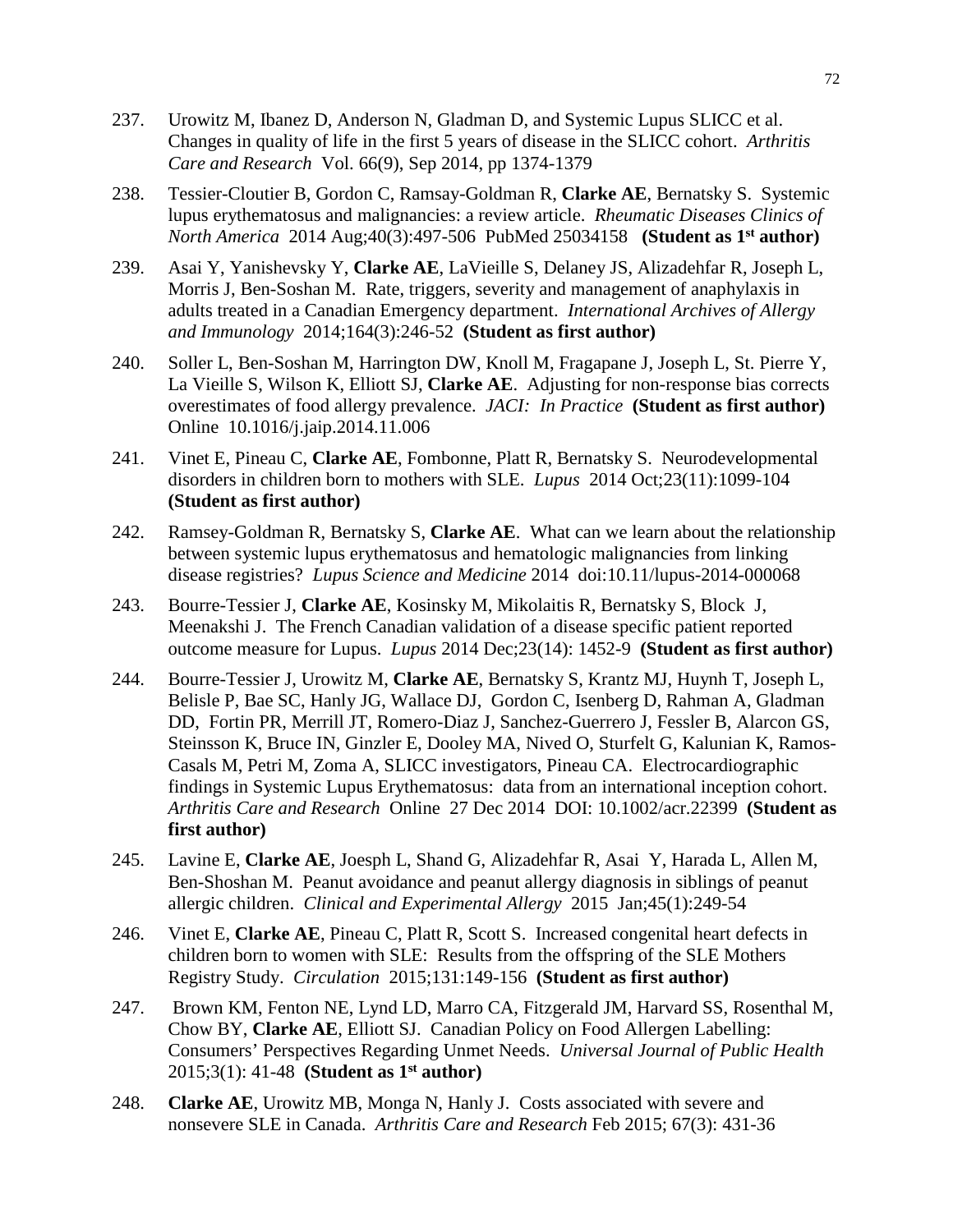- 249. Cherkaoui S, Ben-Soshan M, Alizadehfar R, Asai Y, Chan E, Cheuk S, Shand G, St. Pierre Y, Harada L, Allen M, **Clarke AE**. Accidental exposures to peanut in a large cohort of Canadian children with peanut allergy. *Clinical and Translational Allergy* 2015,5(16) DOI: 10.1186/s13601-015-0055-x
- 250. Ben-Soshan M, Soller L, Harrington DW, Knoll M, La Vieille S, Fragapane JL, Jospeh L, St. Pierre Y, Wilson K, Elliot SJ, **Clarke AE**. Sociodemographic factors, lifestyle habits and eczema in early childhood are associated with food allergy: a nested casecontrol study. *International Archives of Allergy and Immunology* 2015;166:199-207 DOI: 10.1159/000381829
- 251. Bernatsky S, Smargiassi A, Johnson M, Kaplan G G, Barnabe C, Svenson L, Brand A, Bertazzon S, Hudson M, **Clarke AE**, Fortin PR, Edworthy S, Belisle P, Joseph L. Fine particulate air pollution, nitrogen dioxide, and systemic autoimmune rheumatic disease in Calgary, AB. *Environmental Research* 2015;474-478 DOI: 10.1016/j.envres.2015.05.007
- 252. Kale M, **Clarke AE**, Ramsey-Goldman R, Urowitz M, Gladman D, Fortin PR, Manzi S, Petri M, Ginzler E, Jacobsen S, Nived O, Gordon C, Senecal J-L, Isenberg D, Bae S-C, Wallace DJ, Yelin E, Kamen D, Rahman A, Steinsson K, Alarcon GS, Edworthy S, Hanly JG, Dooley MA, Criswell L, Barr S, Zoma A, Sturfelt G, Dreyer L, Lee JL, Labrecque J, Sibley J, Bernatsky S. Lung Cancer in SLE: An Update. *Journal of Autoimmune Disease and Rheumatology 2014*; pp 45-48, Vol 2, No 2 **(Student as 1st author)**
- 253. Tessier-Cloutier B, **Clarke AE**,Pineau C, Keeling S, Bissonauth A, Lee J, Neville A, Bernatsky S. What investigations are needed to optimally monitor for malignancies in SLE? *Lupus* 2015 Jul;24(8): 781-787 **(Student as 1st author)**
- 254. Dean JA, Shannon S, Fenton NE, Elliott SJ, **Clarke AE**. Disclosing food allergy status in schools: Health-related stigma among school children in Ontario. *Health & Social Care in the Community* 2015 May 4 doi: 10.1111/hsc.12244
- 255. Hanly JG, Su L, Urowitz MB, Romero-Diaz J, Gordon C, Sang-Cheol B, Bernatsky S, **Clarke AE**, Wallace DJ, SLICC members et al. Mood disorders in systemic lupus erythematosus. Results from an international, inception cohort study. *Arthritis and Rheumatology* 2015 Jul;67(7): 1837-47 doi: 10.1002/art.39111
- 256. Orbai AM, Truedsson L, Sturfelt G, Nived O, Fang H, Alarcon GS, Gordon CP, Merrill JT, Fortin PR, Bruce IN, Isenberg DA, Wallace DJ, Ramsey-Goldman R, Bae SC, Hanly JG, Sanchez-Guerrero FJ, **Clarke AE**, Aranow CA, Manzi S, Urowitz MB, Gladman DD, Kalunian KC, Costner MI, Werth VP, Zoma A, Bernatsky S, Ruiz-Irastorza G, Khamashta MA, Jacobsen S, Buyon JP, Maddison P, Dooley MA, Van Vollenhoven RF, Ginzler E, Stoll T, Peschken C, Jorizzo JL, Callen JP, Lim SS, Fessler BJ, Inanc M, Kamen DL, Rahman A, Steinsson K, Franks AG, Sigler L, Jameed S, Pham N, Brey R, Weisman MH, Mcgwin G, Magder L S, Petri M. Anti-C1q Antibodies in Systemic Lupus Erythematosus *Lupus* 2015 Jan;24(1):42-9
- 257. Bruce IN, O'Keeffe AG, Garewell V, Hanly JG, Manzi S, Gladman DD, Bae SC, Sanchez-Guerrero J, Romero-Diaz J, Gordon C, Wallace DJ, **Clarke AE**, Bernatsky S, Ginzler EM, Isenberg DA, Rahman A, Merrill JT, Alarcon GS, Fessler BJ, Fortin PR, Petri M, Steinsson K, Dooley MA, Khamashta MA, Ramsey-Goldman R, Zoma AA, Sturfelt GK, Nived O, Aranow C, Mackay M, Ramos-Casals M, Van Vollenhoven RF, Kalunian KC, Ruiz-Irastorza G, Lim S, Kamen DL, Peschken CA, Inanc M, Urowitz MB. Factors associated with damage accrual in patients with Systemic Lupus Erythematosus (SLE): Results from the SLE International Collaborating Clinics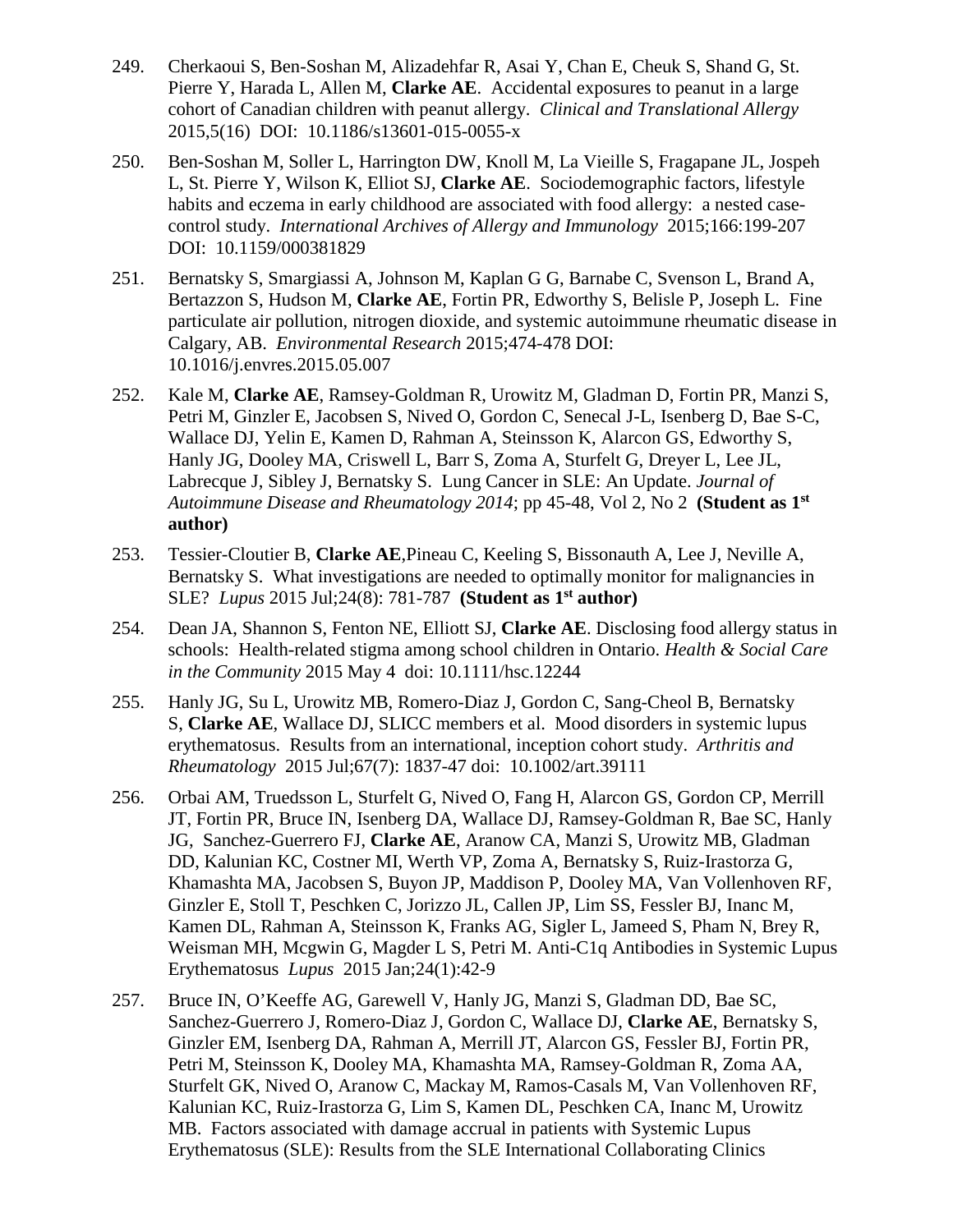Inception Cohort. *Annals of Rheumatic Disease* 2015 Aug;74: 1706-1713 doi: 10.1136/annrheumdis-2013-205171

- 258. Kimchi N, **Clarke AE**, Moisan J, Lachaine C, La Vieille S, Asai Y, Joseph L, Mill C, Ben-Shoshan M. Anaphylaxis Cases Presenting to Primary Care Paramedics in Quebec. *Immunity, Inflammation and Disease* 2015 August 16, doi: 10.1002/iid3.78
- 259. Vinet E, Pineau C, **Clarke AE**, Scott S, Fombonne E, Joseph L, Platt R, Bernatsky S. Increased Risk of Autism Spectrum Disorders in Children Born to Women with SLE: Results from the OSLER Cohort. *Arthritis & Rheumatology* 2015 Dec;67(12): 3201- 3208 **(Student as 1st author)**
- 260. Demirci FY, Wang X, Kelly JA, Morris D, Barmada MM, Feingold E, Kao AH, Sivils KL, Bernatsky S, Pineau C, **Clarke AE**, Ramsey-Goldman R, Vyse TJ, Gaffney PM, Manzi S, Kamboh MI. Identification of a New Susceptibility Locus for Systemic Lupus Erythematosus on Chromosome 12 in Individuals of European Ancestry. *Arthritis and Rheumatology* 2016 Jan;68(1): 174-183
- 261. Goobie GC, Bernatsky S, Ramsey-Goldman R, **Clarke AE**. [Malignancies in systemic](http://www.ncbi.nlm.nih.gov/pubmed/26125105)  [lupus erythematosus: a 2015 update.](http://www.ncbi.nlm.nih.gov/pubmed/26125105) Curr Opin Rheumatol. 2015 Sep;27(5):454-60. doi: 10.1097/BOR.0000000000000202. PubMed PMID: 26125105; PubMed Central PMCID: PMC4562287
- 262. De Schryver S, Halbrich M, **Clarke A**, La Vieille S, Eisman H, Alizadehfar R, Joseph L, Morris J, Ben-Shoshan M. [Tryptase levels in children presenting with anaphylaxis:](http://www.ncbi.nlm.nih.gov/pubmed/26478007)  [Temporal trends and associated factors.](http://www.ncbi.nlm.nih.gov/pubmed/26478007) J Allergy Clin Immunol. 2015 Oct 15. pii: S0091-6749(15)01266-X. doi: 10.1016/j.jaci.2015.09.001. [Epub ahead of print] PubMed PMID: 26478007
- 263. Elliott SJ, Fenton N, Sinn C, **Clarke AE**. What are We Waiting for, Another Child to Die? A Qualitative Analysis of Regulatory School Environments for Food Allergic Children. Universal journal of public health. 2015 October 30; 3(6):234-240
- 264. Noble PW, Bernatsky S, **Clarke AE**, Isenberg DA, Ramsey-Goldman R, Hansen JE. [DNA-damaging autoantibodies and cancer: the lupus butterfly theory.](http://www.ncbi.nlm.nih.gov/pubmed/27009542) Nat Rev Rheumatol. 2016 Mar 24. doi: 10.1038/nrrheum.2016.23. [Epub ahead of print] Review. PubMed PMID: 27009542
- 265. Bernatsky S, Smargiassi A, Barnabe C, Svenson LW, Brand A, Martin RV, Hudson M, **Clarke AE**, Fortin PR, van Donkelaar A, Edworthy S, Bélisle P, Joseph L. [Fine](http://www.ncbi.nlm.nih.gov/pubmed/26724462)  [particulate air pollution and systemic autoimmune rheumatic disease in two Canadian](http://www.ncbi.nlm.nih.gov/pubmed/26724462)  [provinces.](http://www.ncbi.nlm.nih.gov/pubmed/26724462) Environ Res. 2016 Apr;146:85-91. doi: 10.1016/j.envres.2015.12.021. Epub 2015 Dec 24. PubMed PMID: 26724462
- 266. Hanly J, O'Keeffe A, Su L, & SLICC et al. The Frequency and Outcome of Lupus Nephritis – Results from an international, inception, cohort study. *Rheumatology (Oxford)*. 2016 Feb;55(2):252-62. doi: 10.1093/rheumatology/kev311. Epub 2015 Sep 5. PubMed PMID: 26342222
- 267. Moura CS, Li R, Lawrie S, Bar-Orr A, **Clarke AE**, Da Costa D, Banerjee D, Bernatsky S, Lee J, Pineau C. Humor in SLE: A Pilot Project. *European Journal of Rheumatology and Inflammation* 2015 March; 1:5-9
- 268. Hochstader E, **Clarke AE**, De Schryver S, LaVieille S, Alizadehfar R, Joseph L, Eisman H, Ben-Soshan M. Increasing visits for anaphylaxis and the benefits of early epinephrine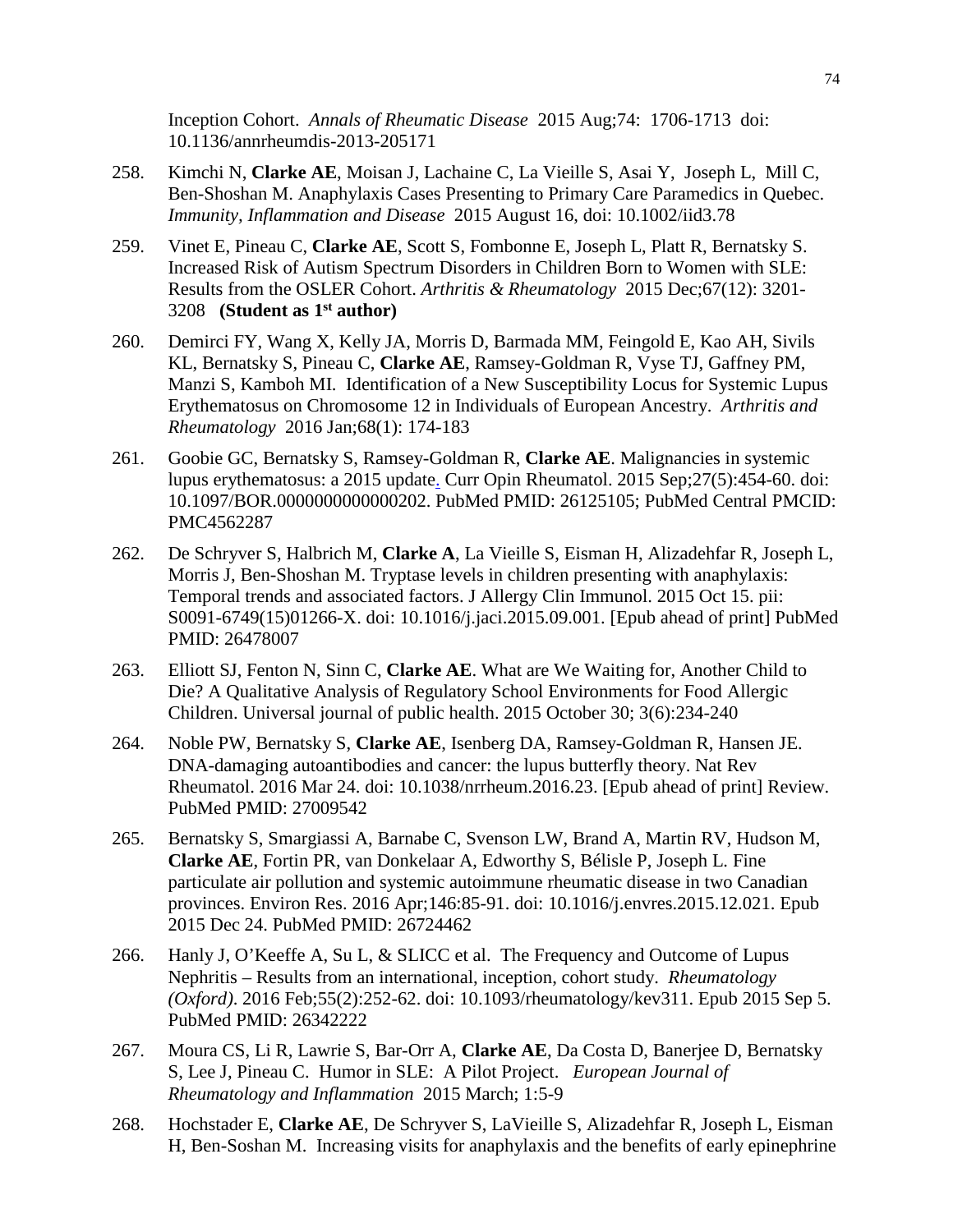administration: A 4 yr study at a pediatric Emergency Department in Montreal, Canada. *Journal of Allergy and Clinical Immunology 20 April 2016, doi: 10.1016/j.jaci.2016.02.016*

- 269. Choi MY, Barber MR, Barber CE, **Clarke AE**, Fritzler M. Preventing the development of SLE: Identifying the risk factors and proposing pathways for clinical care. *Lupus (2016) 25, 838-849*
- 270. Ramsey-Goldman R, Brar A, Richardson C, Salifu MO, **Clarke AE**, Bernatsky S, Jindal RM. Standardized Incidence Ratios for Cancer after Renal Transplant in SLE and non-SLE Recipients. *Lupus Science and Medicine 2016; 3:e000156, doi:10.1136/lupus-000156*

## *Refereed Papers (Accepted / In Press)*

- 271. Bernatsky S, **Clarke AE**, Niaki OZ, Labreque J, Schanberg L, Silverman ED, Hayward K, Imundo L, Brunner HL, Haines KA, Cron RQ, Oen K, Wagner-Weiner L, Rosenberg AM, O'Neill KM, Duffy CM, von Scheven E, Joseph L, Lee JL, Ramsey-Goldman R. Malignancy in Pediatric-Onset SLE. *Annals of the Rheumatic Diseases*
- 272. Hanly JG, Su L, Urowitz M, Romero-Diaz J, Gordon C, Bae SC, Bernatsky S, **Clarke AE**, Wallace DJ, Merrill JT, Isenberg D, Rahman A, Ginzler EM, Petri M, Bruce IN, Dooley MA, Fortin P, Gladman DD, Sanchez-Guerrero J, Steinsson K, Ramsey-Goldman R, Khamashta MA, Aranow C, Alarcon GS, Fessler BJ, Manzi S, Nived O, Sturfelt G, Zoma AA, van Vollenhoven RF, Ramos-Casals M, Ruiz-Irastorza G, Lim S, Kalunian K, Inanc M, Kamen DL, Peschken CA, Jacobsen S, Askanase A, Theriault C, Farewell V. A longitudinal analysis of outcomes in lupus nephritis in an Internal Inception Cohort using a multistate model approach. *Arthritis and Rheumatology*
- 273. Urowitz M, Gladman DD, Anderson N, Ibanez D, Anderson N, Romero-Diaz J, Bae SC, Fortin PR, Sanchez-Guerrero J, **Clarke AE,** Bernatsky S, Gordon C, Hanly JG, Wallace DJ, Isenberg D, Rahman A, Merrill J, Ginzler E, Alarcon G, Fessler B, Petri M, Bruce IN, Khamashta M, Aranow C, Dooley M, Manzi S, Ramsey-Goldman R, Sturfelt G, Nived O, Steinsson K, Zoma A, Ruiz-Irastorza G, Lim S, Kalunian K, Inanc M, van Vollenhoven R, Ramos M, Kamen D, Jacobsen S, Peschken C, Askanase A, Stoll T. Cardiovascular events prior to or early after diagnosis of SLE in the SLICC Cohort. *Lupus Science and Medicine*
- 274. Niaki OZ, **Clarke AE**, Ramsey-Goldman R, Yeung R, Hayward K, Oen K, Duffy C, Rosenberg, A, O'Neil K, von Scheven E, Schanberg L, Labreque J, Lee JLF, Bernatsky S. Malignancy incidence in 5,294 clinically confirmed juvenile idiopathic arthritis (JIA) patients from 1971-2011. *RMD Open*
- 275. Hochstader E, **Clarke AE**, De Shryver S, LaVieille S, Alizedehfar R, Joseph L, Eisman H, Ben-Soshan M. C-CARE: Comparing four years of anaphylaxis in children treated at the Montreal Children's Hospital Emergency Department. *Journal of Allergy and Clinical Immunology*

Dixon J, Elliott SJ, **Clarke AE.** What do the people who use the research results think? Attempting integrated knowledge translation in the "knowledge creation" phase. *Universal Public Health*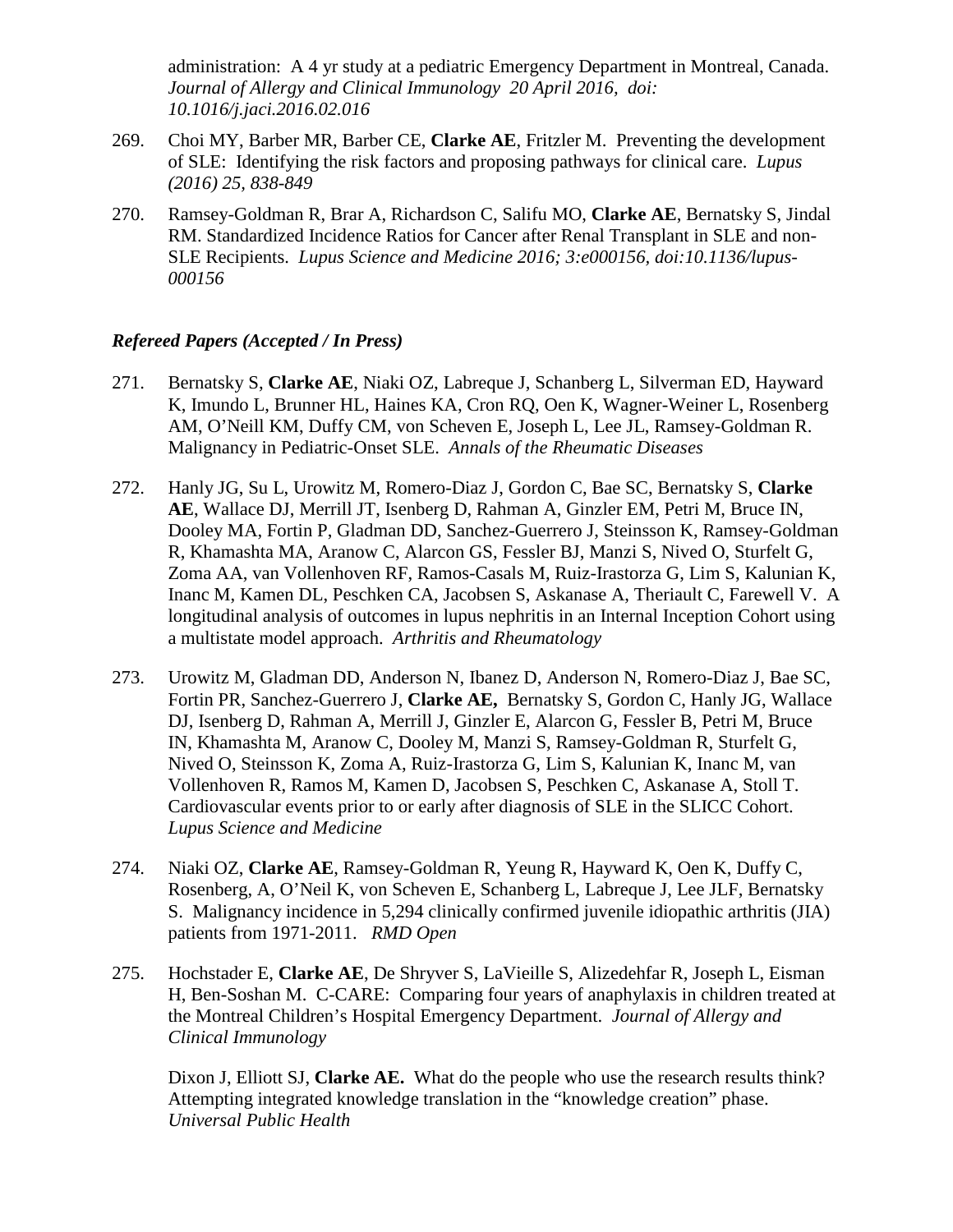- 276. Ramsey-Goldman R, Brar A, Richardson C, Salifu MO, **Clarke AE**, Bernatsky S, Jindal RM. Standardized Incidence Ratios for Cancer after Renal Transplant in SLE and non-SLE Recipients. *Lupus Science and Medicine*
- 277. Vinet E, Genest G, Scott S, Pineau CA, **Clarke AE**, Platt RW, Bernatsky S. Causes of stillbirths in women with SLE. *Arthritis and Rheumatology*

#### *Refereed Papers (Submitted)*

- 278. Peeva V, Aghdassi E, Jeyalingam T, **Clarke AE**, Cooper GS, Rioux JD, Wither J, CaNIOS GenES-Investigators, Fortin PR. Mothers of Patients with Systemic Lupus Erythematosus Report Worse Physical Health.
- 279. Chow B, **Clarke AE**, Elliot S, Fenton D, Fitzgerald, Harvard, Lynd, Marra, Rosenthal. Food labeling practices in Canada: perspectives of those who matter most. **(Student as 1st author)**
- 280. Bernatsky S, Dekis A, Hudson M, Pineau C, **Clarke AE**, Boire G, Fortin P, Bessette L, Jean S, Chetaille A, Bélisle P, Bergeron L, Feldman D, Joseph L. Rheumatoid Arthritis Prevalence Across Regions in Quebec. *Arthritis Research Therapy*
- 281. Demirci FY, Wang X, Kelly JA, Barmada MM, Kao AH, **Clarke AE**, Ramsey-Goldman R, Gaffney PM, Manzi S, Kamboh MI. A Genome-wide Association Study of Systemic Lupus Erythematosus in North Americans of European Ancestry.
- 282. Lao WS, Cai Z, Bernatsky S, Pineau C, **Clarke AE**, Vinet E. Facebook support groups in SLE: a content analysis. *Lupus Science and Medicine*
- 283. Bernatsky S, Ramsey-Goldman R, Rosalind PH, Petri M, Urowitz M, Gladman DD, Yelin E, Peschken C, Hanly J, Spitz M, Hung R, Hansen JE, **Clarke AE**, SLICC. Smoking is the most significant modifiable lung cancer risk factor in SLE.
- 284. Giordano E, **Clarke AE**, Ramsey-Goldman R, Bernatsky S. Malignancy in SLE. *Current Rheumatology Reviews*
- 285. O'Keefe A, **Clarke AE**, St. Pierre Y, Mill J, Asai Y, Eisman H, La Vieille S, Alizadehfar R, Joseph L, Morris J, Ben-Soshan M. Recurrence rates of anaphylaxis in children.
- 286. Noble PW, Patel J, Ramsey-Goldman R, **Clarke** AE, Bernatsky S, Hansen JE. Human lupus serum containing nuclear-penetrating antibodies is damaging to DNA repairdeficient cancer cells. *Journal of Autoimmunity.*
- 287. Carter E, Barr S, **Clarke AE**. The global burden of SLE: Prevalence, health disparities and socioeconomic impact. *Nature Reviews Rheumatology*
- 288. Rishworth A, Elliott SJ, Dixon J, **Clarke AE**. GET-FACTS Manuscript: What is needed from the research implemented knowledge translation from the perspectives of stakeholders in the context of Canadian Food Allergies. *JACI in Practice*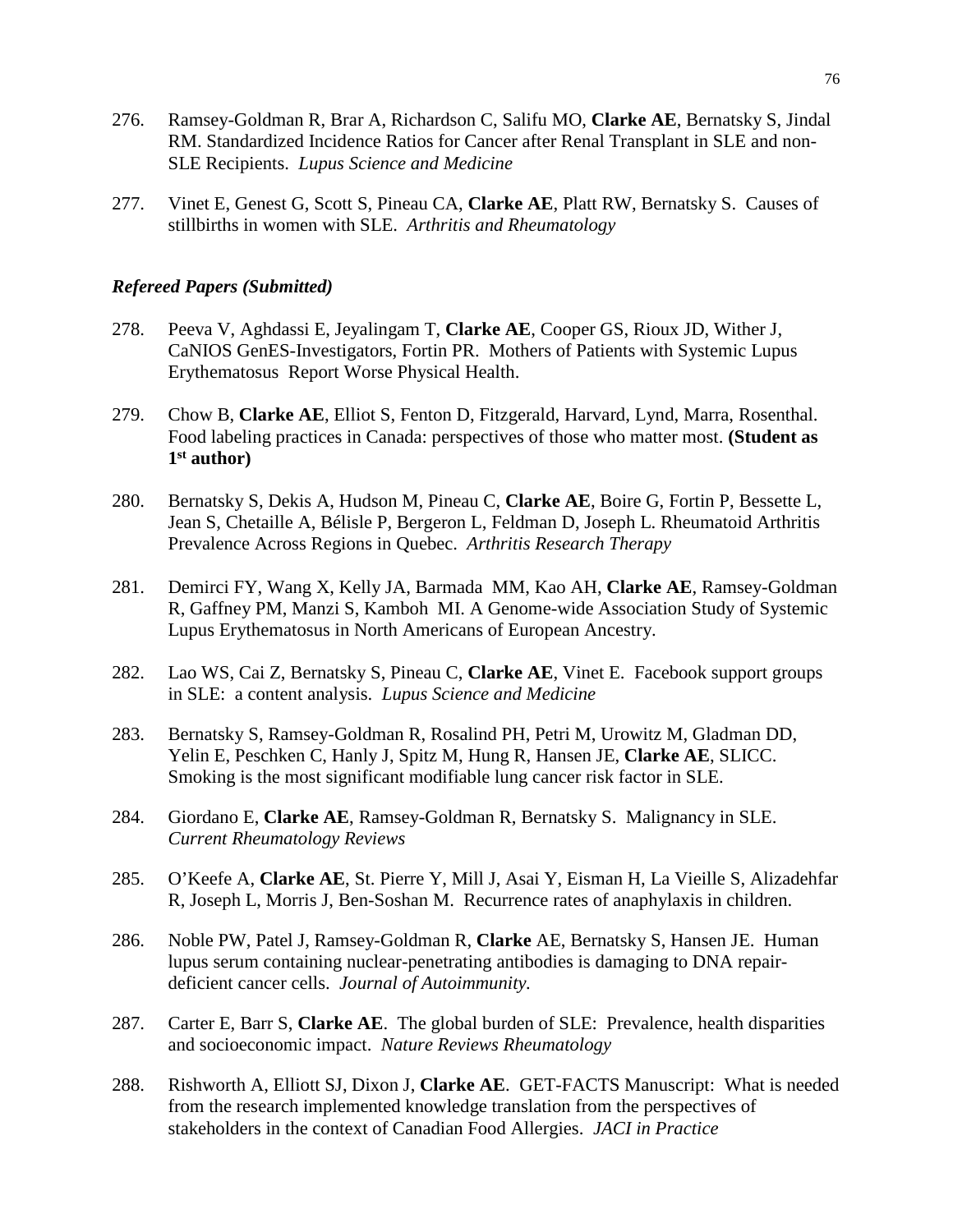- 289. Choi M, Hanly J, Urowitz M, **Clarke AE**, Fritzler M, SLICC investigators. The prevalence of anti-DFS70 antibodies in an international inception cohort of SLE patients.
- 290. Bernatsky S, Ramsey-Goldman R, Petri M, Urowitz M, Gladman DD, Fortin PF, Ginzler E, Romero-Diaz J, Peschken C, Jacobsen S, Hanly JG, Gordon C, Nived O, Yelin EH, Isenberg D, Rahman A, Bae SC, Witte T, Ruiz-Irastorza G, Aranow C, Kamen D, Sturfeldt G, Foulkes WD, Hansen J, St. Pierre Y, Raymer PC, Tessier-Cloutier T, **Clarke AE.** Breast cancer in systemic lupus.
- 291. Bernatsky S, Spinelli JJ, Gaffney P, Smedby KE, Ramsey-Goldman R, Wang S, **Clarke AE**, SLICC Cohort. Lupus-related SNP and risk of diffuse large B-Cell Non-Hodgkin Lymphoma. *Annals of Rheumatic Diseases*
- 292. Van Vollenhoven R, Bertsias G, Aranow C, Aringer M, Arnaud L, Askanase A, Balazova P, Bonfa E, Bootsma H, Boumpas DT, Bruce IN, Cervera R, **Clarke AE,** Coney C, Costedoat-Chalumeau N, Czirjak L, Derksen R, Doria A, Dorner T, Fischer-Betz R, Fritsch-Stork R, Gordon C, Graninger W, Gyori N, Houssiau F, Isenberg D, Jacobsen S, Jayne D, Kuhn A, Le Guern V, Lerstrom K, Levy RA, Machado-Ribeiro F, Mariette X, Missaykeh J, Morand E, Mosca M, Inanc M, Nacarra S, Neumann I, Olesinska M, Petri M, Rahman A, Rekvig OP, Rovensky J, Schoenfeld Y, Smolen JS, Tincani A, Urowitz M, van Leeuw B, Vasconcelos C, Werth VP, Voskuijl A, Voss A, Zakharova H, Zoma A, Schneider M, Ward M. Remission in SLE, consensus findings from a large international task force on definitions of remission in SLE (DORIS) *Annals of Rheumatic Diseases*
- 293. Wojcik S, Bernatsky S, Platt R, Pineau C, **Clarke AE**, Fombonne E, Berard A, Vinet E. Risk of autism spectrum disorders in children born to mothers with rheumatoid arthritis: A systematic literature review. *Arthritis Care and Research*
- 294. Dixon J, Elliott SJ, **Clarke AE**. Making science useful: an experiment in integrated knowledge translation with biomedical research scientists. *Science Communication*
- 295. Chan K, **Clarke AE**, Ramsey-Goldman R, Foulkes W, Tessier Cloutier B, Urowitz M, Gladman D, Nived O, Romero-Diaz J, Ginzler E, Fortin PR, Bae S-C, Wallace D, Yelin EH, Bernatsky S. Breast Cancer in SLE: Receptor status and treatment. *Oncology*
- 296. Segal L, Ben-Soshan M, Alizadehfar R, Primeau MN, Asai Y, Killorn KR, Chan E, Cheuk S, Shand G, St. Pierre Y, Harada L, **Clarke AE**. Accidental exposures in children with sesame allergy. *JACI*
- 297. Dixon J, Elliott SJ, **Clarke AE**. Exploring end-user experiences in the co-production of knowledge through integrated knowledge translation: A biomedical investigation of the causes and consequences of food allergy. *BMC Research Involvement and Engagement*
- 298. Meenakshi J, Toloza S, Goker B, **Clarke AE**, Navarra SV, Wallace D, Weisman M, Mok CC.
- 299. Segal L, Ben-Soshan M, Alizadehfar R, Primeau MN, Asai Y, Killorn KR, Chan E, Cheuk S, Shand G, St.Pierre Y, Harada L, **Clarke AE**. The initial and accidental reactions are managed inappropriately in children with sesame allergy. *JACI*
- 300. Lynd L, **Clarke AE**, Elliott S, Marra C. Consumer Preferences for Allergen Food Labelling.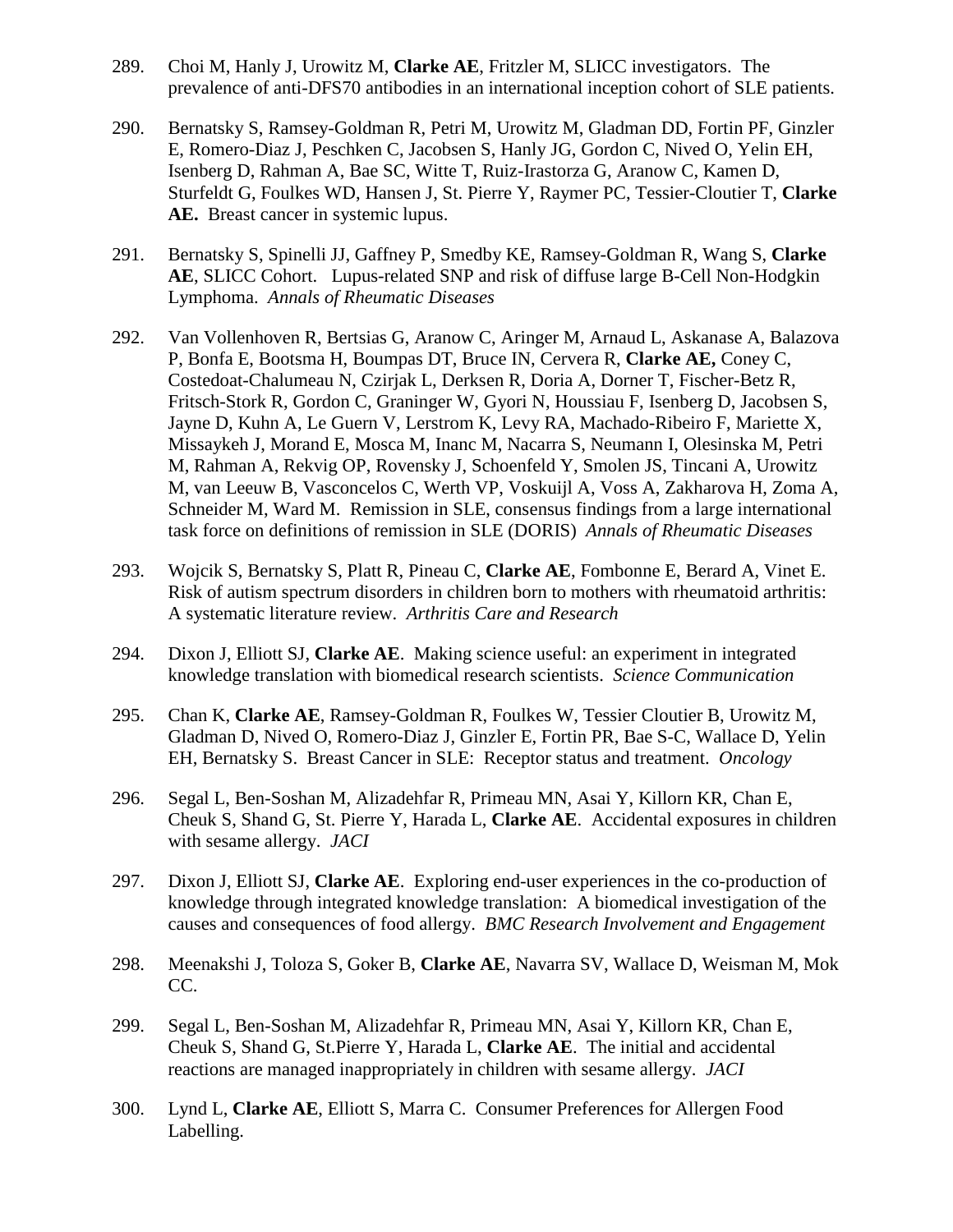301. Jolly M, Toloza S, Goker B, Bourre-Tessier J, **Clarke AE**, Navarra S, Wallace D, Weisman M, Block J, Mok CC. Disease specific quality of life in patients with Lupus Nephritis. *Annals of the Rheumatic Disease*s

## *Editorials*

- 1. Ramsey-Goldman R, **Clarke AE**. Double trouble: are lupus and malignancy associated? *Lupus* 2001;10:388-391.
- 2. **Clarke AE**. Does affluence affect allergy preparedness? *Canadian Journal of Public Health* 2005;96:245-247.
- 3. Panopalis P, **Clarke AE**. Systemic lupus erythematosus: an international perspective on costs and outcomes*. Future Rheumatology* 2007:2;4:399-402. **(Student as 1st author)**

### *Letters*

- 1. **Clarke AE**, Esdaile JM. Systemic lupus erythematosus-disease activity, severity, treatment, and costs. Reply to D. Isenberg. *Journal of Rheumatology* 1995;22:189-190.
- 2. Dobkin P, **Clarke AE.** Living with lupus: A Pan-Canadian study. Reply to Duncan A. Gordon. *Journal of Rheumatology* 2001;28:2442-2448.
- 3. Isenberg D, **Clarke AE,** Ramsey-Goldman R, Bernatsky S. Lupus and malignancy*. [Lupus](javascript:AL_get(this,%20)* 2002;11(3):199.
- 4. Bernatsky S, Pineau CA, Gans M, **Clarke AE**. Adherence to guidelines for the monitoring of antimalarial-related retinal toxicity. *Rheumatology* 2004;43:1058-1059. **(Student as 1st author)**
- 5. Bernatsky S, **Clarke AE**, Ramsey-Goldman R. Risk of lymphoma in autoimmune rheumatic conditions. *Archives of Internal Medicine* 2006 Jun 12;166:1233-4.
- 6. Bernatsky S, **Clarke AE**, Pope J, Hanly JG, Smith CD, Peschken C, Rich E, Boire G, Fortin PR. Malignancy prevalence in the first-degree relatives of persons with systemic lupus erythematosus (SLE): a pilot study. *Lupus* 2006;15:695-6.
- 7. Bernatsky S, Ramsey-Goldman R, **Clarke AE**. Carcinomas in patients with systemic lupus erythematosus. *Rheumatology* 2007;34:1. **(Senior author)**
- 8. Bernatsky S, **Clarke AE**, Ramsey-Goldman R. Cancer in systemic lupus: what drives the risk? *Cancer Causes Control* 2008;19:1413-4.
- 9. Ben-Shoshan M, **Clarke AE**, Raz A. Psychosocial Factors and the Pathogenesis of Chronic Hives: A Survey of Canadian Physicians*. Journal Allergy and Therapy* 2012, 3:1. **(Student as 1st author)**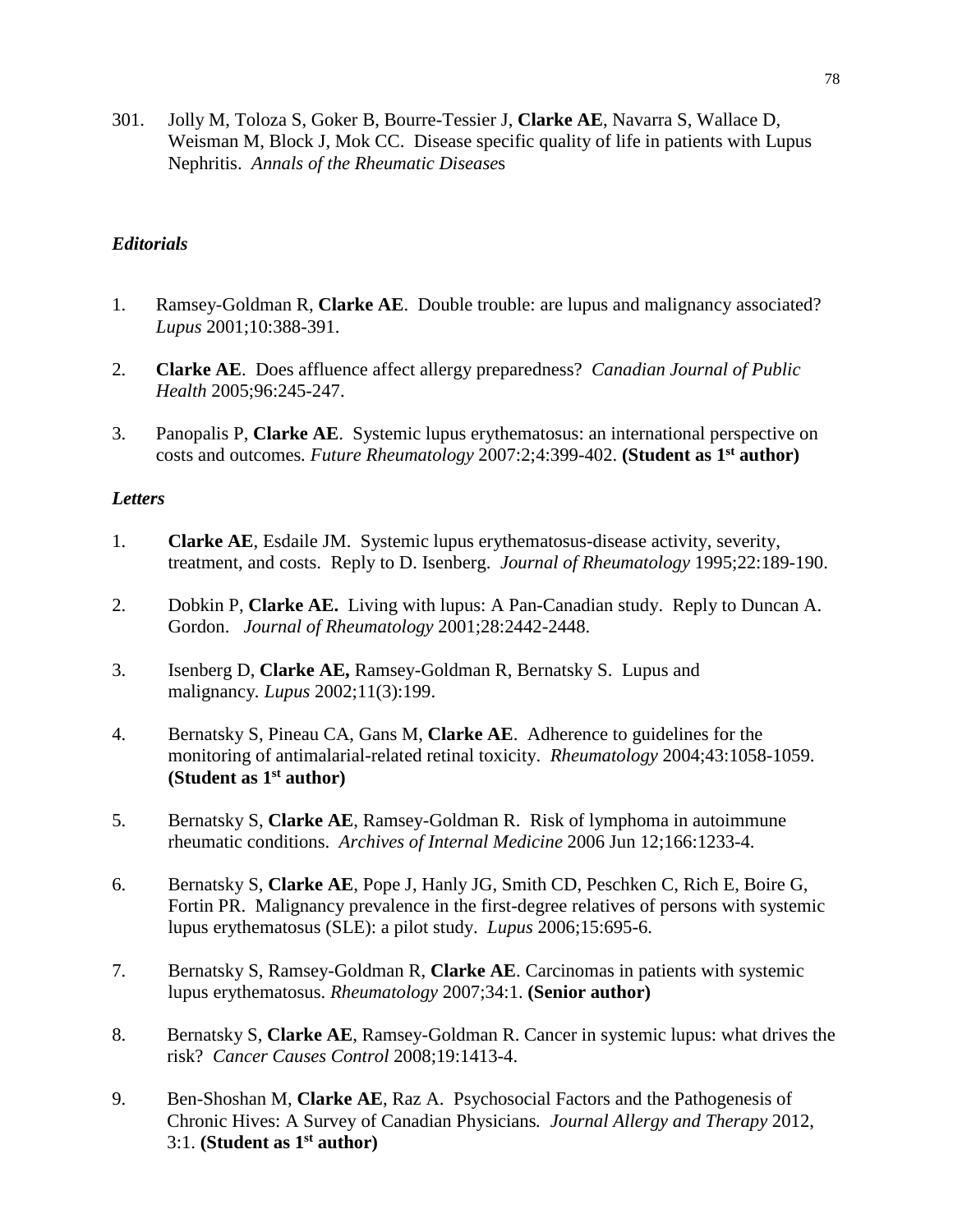10. Vinet E, Bernatsky S, Pineau CA, **Clarke AE,** Nashi EP, Scott S, Platt R, Mackay M, Aranow C. Increased male-to-female ratio among children born to women with systemic lupus erythematosus: comment on the article by Lockshin. *Arthritis Rheumatism 2013;65:1129.* **(Student as 1st author)**

## *Technical Report*

- 1. Garber AM, **Clarke AE**, Goldman DP. Federal and private roles in the development and provision of alglucerase therapy for Gaucher disease. *Office of Technology Assessment, U.S. Congress*. Washington, D.C.: Government Printing Office, 1992.
- 2. Liang M, Esdaile JM, **Clarke AE**, Condit JM, Fortin PR, Gabriel S, Katz JN, Partridge A, Prashker M, Ward M. Specialty care for chronic disease in integrated health care: The role of the rheumatologist in arthritis and musculoskeletal disease management. *American College of Rheumatology,* 1995.
- 3. Sheth SS, Waserman S, Kagan R, Alizadehfar R, Primeau MN, Elliott S, St-Pierre Y, Turnbull E, Wickett R, Joseph L, Harada L, Dufresne C, Allen ML, Allen M, Godefroy S, **Clarke AE.** Improving Food Labeling for the Allergic Consumer. Report for *Health Canada* submitted May 6, 2008 **(Student as 1st author)**

## *Book Chapters*

- **1.** Fautrel B, Penrod J, **Clarke AE**. Health economics in rheumatology. In Oxford Textbook of Rheumatology, 2004. **(Student as 1st author)**
- 2. **Clarke AE**. Epidemiology and economics of SLE. In: Lupus: The Disease of 1000 Faces. (Eds. J.L. Senécal, S. Bernatsky), 2004. Ontario: Lupus Canada
- **3.** Panopalis P, **Clarke AE**. Quality of life and economic aspects. In: SLE: A Comparison to Rheumatology. In Systemic Lupus Erythematosus, A Companion to Rheumatology 2007; 32-45. **(Student as 1st author)**
- 4. Bernatsky S, Gordon PC, Hansen JE, Ramsey-Goldman R, **Clarke AE**. Malignancies in SLE. (Tsokas G), 2014
- 5. Tissera H, **Clarke AE**, Ramsey-Goldman R, Gordon C, Hansen JE, Bernatsky S. Malignancies in SLE. (Tsokas G), 2015 Chptr 46
- 6. Tissera H, **Clarke AE**, Ramsey-Goldman R, Gordon C, Hansen JE, Bernatsky S. Malignancies in Systemic Lupus Erythematosus. In: Systemic Lupus Erythematosus: Basic, Applied, and Clinical Aspects (Ed. Tsokas G), 2016 Elsevier

# *Abstracts and Conference Presentations*

1. Stewart-Phillips JL, Gagnon R, Lough J, **Clarke AE**. Atherosclerosis in a mouse model of chronic renal failure. *Proceedings of the 8th International Symposium on Atherosclerosis, Rome*, 1988, 898.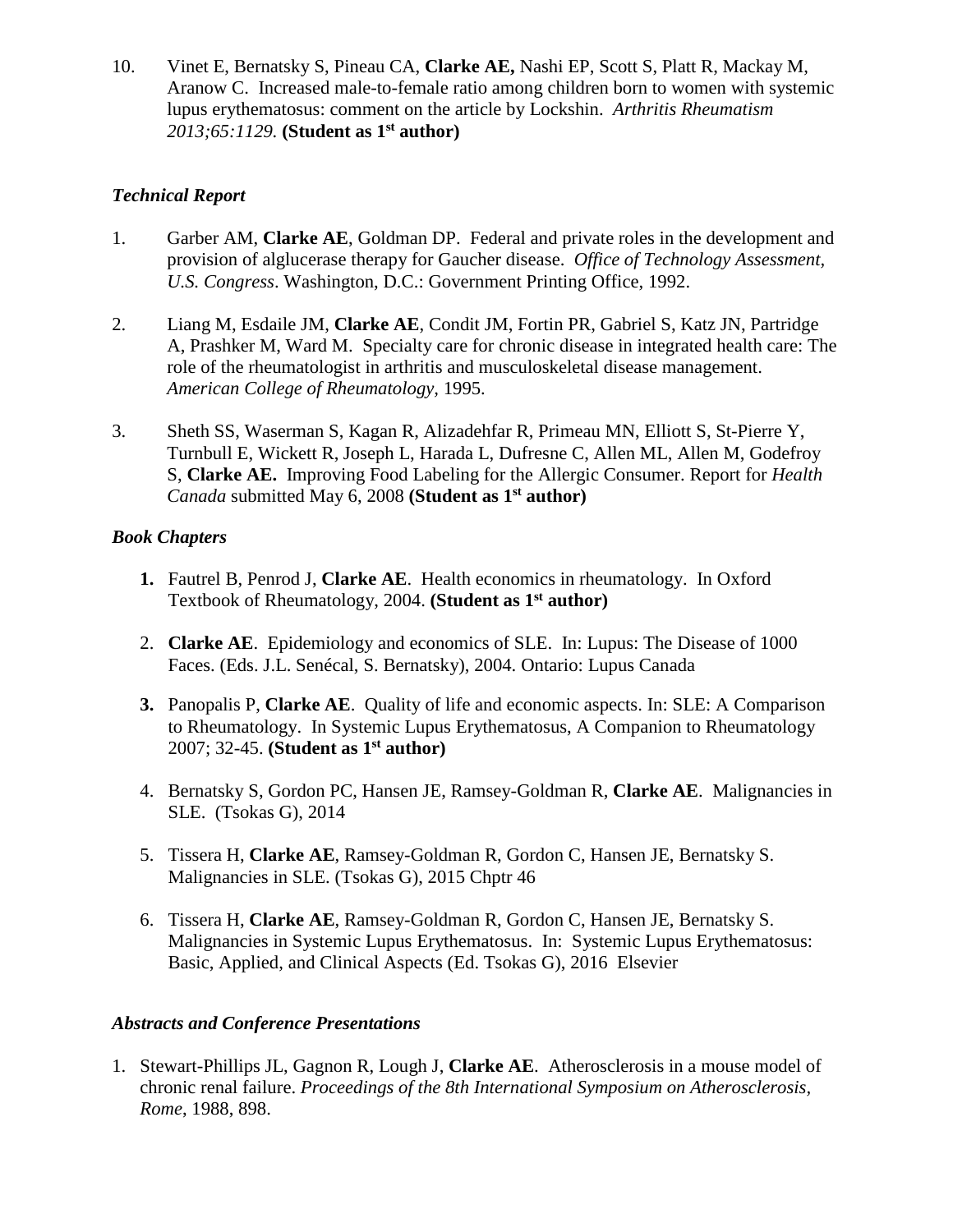- 2. **Clarke AE**, Stewart-Phillips JL, Skamene E. Genetic differences in the secretion of macrophage derived growth factor by inbred mice. *Clinical and Investigative Medicine* 1989;12:B9.
- 3. **Clarke AE**, Stewart-Phillips JL, Skamene E. Atherosclerosis as an autoimmune disease: correlation between macrophage function and lesion development. *Proceedings of the 4th Annual Conference on Clinical Immunology, Arlington, Virginia* No. 64, 1989.
- 4. **Clarke AE**, Bitton A, Eappen R, Danoff D, Esdaile JM. Treatment of Wegener's granulomatosis post-renal transplantation: is cyclosporin A the preferred treatment? *Journal of Allergy and Clinical Immunology* 1990;85:150.
- 5. **Clarke AE**, Esdaile JM, Bloch DA, Danoff DS, Lacaile D, Fries JF. The costs of systemic lupus erythematosus and their predictors. *Journal of Allergy and Clinical Immunology* 1992;89:255.
- 6. **Clarke AE**, Lacaille D, Bloch DA, Danoff DS, Esdaile JM. Do indices of disease activity and organ damage predict costs in SLE? *Arthritis and Rheumatism* 1992;35:S41.
- 7. **Clarke AE**, Esdaile JM, Bloch DA, Danoff DS, Lacaille D, Fries JF. The costs of systemic lupus erythematosus and their predictors. *Arthritis and Rheumatism* 1992;35:S79.
- 8. Goldstein MK, Michelson D, **Clarke AE**, Lenert LA. A multimedia preference-assessment tool for functional outcomes. *Proceedings of the 17th Annual Syposium on Computer Applications in Medical Care*, 1993: McGraw Hill, N.Y., 844-849.
- 9. Goldstein MK, **Clarke AE**, Michelson D, Bergen MR, Garber AM, Lenert LA. The impact of multi-media presentation on subjects' understanding of health states for preference assessment. *Clinical Research* 1993;41:270A.
- 10. Goldstein MK, **Clarke AE**, Michelson DJ, Lenert LA. Multimedia computer assessment of quality of life with dependencies in the activities of daily living. *Journal of the American Geriatrics Society* 1993;41(suppl):SA64.
- 11. Goldstein MK, Lenert LA, **Clarke AE**, Michelson DJ, Garber AM. Assessing preferences for multidimensional health states: utilities of activities of daily living. *Medical Decision Making* 1993;13:386.
- 12. Goldstein MK, Lenert LA, Brown BW, **Clarke AE**. Measuring uncertainty in ratings of quality of life. *Medical Decision Making* 1993;13:387.
- 13. **Clarke AE,** Goldstein MK, Michelson DJ, Garber AM, Lenert LA. Utility assessment for Gaucher disease: a comparison of three multimedia based approaches. *Medical Decision Making* 1993;13:383.
- 14. **Clarke AE**, Oddis CV, Bloch DA. A longitudinal study of functional disability in a national cohort of polymyositis-dermatomyositis patients. *Arthritis and Rheumatism* 1993:36:S83.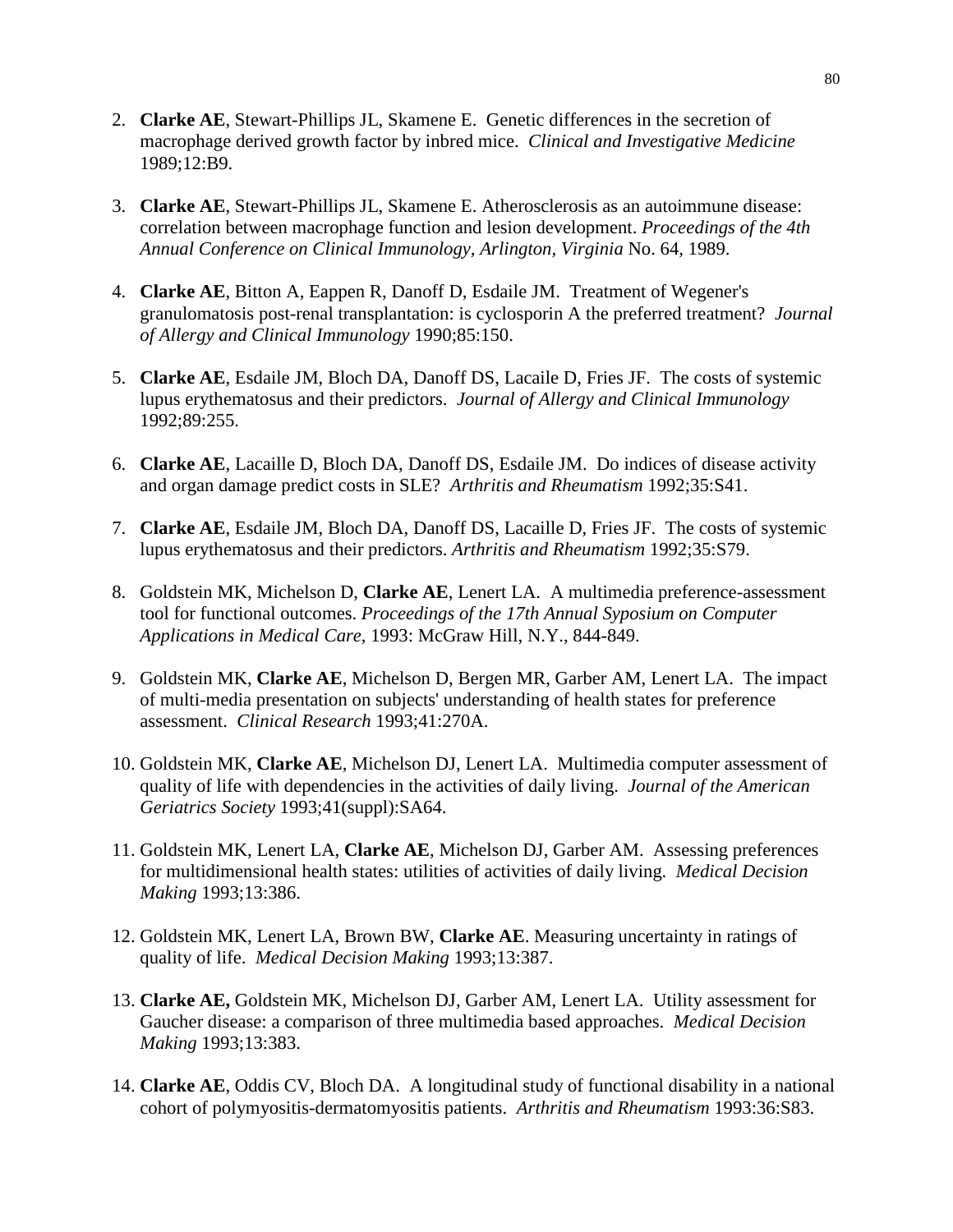- 15. **Clarke AE**, Bloch DA, Danoff DS, Esdaile JM. Decreasing costs and improving outcomes in SLE. *Arthritis and Rheumatism* 1993;36:S192.
- 16. Goldstein MK, Lenert LA, Michelson DJ, **Clarke AE**, Garber AM. Learning effects during elicitation of utilities from frail elders for activities of daily living. *Clinical Research* 1994;42:227A.
- 17. **Clarke AE**, Goldstein MK, Garber AM, Lenert LA. The performance of three methods of multimedia-based utility assessment in diseased and naive subjects. *Medical Decision Making* 1994;14:428.
- 18. Goldstein MK, Garber AM, Michelson DJ, **Clarke AE**, Lenert LA. Time trade-off ratings of physical function: measuring the understanding of elderly subjects through repeated testing. *Medical Decision Making* 1994;14:436.
- 19. **Clarke AE**, Gironimi G, Hamilton VH, Bloch DA, Fries JF, Esdaile JM. Comparing health care expenditures and patterns of utilization in Canadian and American SLE patients. *Arthritis and Rheumatism* 1994;37:S419.
- 20. Fortin PR, **Clarke AE**, Fraenkel L, Abrahamowicz M, Danoff DS. Correlations between health status and laboratory and clinical measures in SLE. *Lupus* 1995;4:33.
- 21. Fortin PR, **Clarke AE**, Danoff DS, Fraenkel L, Abrahamowicz M. Predictors of health status and function in systemic lupus erythematosus. *Lupus* 1995;4:33.
- 22. Fortin PR, Fraenkel L, **Clarke AE**, Danoff DS, Abrahamowicz M. Defining clinically relevant change in lupus disease activity measures. *Lupus* 1995;4:32.
- 23. Fortin PR, **Clarke AE**, Danoff DS, Fraenkel L, Abrahamowicz M. Change in disease activity predicts change in health status and physical function in systemic lupus erythematosus. *Journal of Rheumatology* 1995;22:1602.
- 24. Rudnik J, **Clarke AE**, Danoff DS. Incidence of malignancy in SLE. *Laurentian Rheumatology Conference*, Val David, Quebec, June 9-10, 1995. **(Student as first author)**
- 25. Lalonde L, **Clarke AE**, Grover SA. Comparing a health status instrument with conventional utility instruments. *Quality of Life Research* 1995;4:451. **(Student as first author)**
- 26. Dobkin PL, **Clarke AE**, Fortin PR, Esdaile JM, Danoff DS. Reducing distress in systemic lupus erythematosus patients with group psychotherapy. *Psychosomatic Medicine* 1996;58.
- 27. Fitzcharles MA, Esdaile JM, **Clarke AE**. Employment status and household disability in Canadian women with fibromyalgia syndrome. *Journal of Rheumatology* 1996;23:1462.
- 28. Fitzcharles MA, Assimakopoulos H, Zowall H, Esdaile JM, **Clarke AE.** Costs incurred in Canadian women with fibromyalgia syndrome. *Journal of Rheumatology* 1996;23:1461.
- 29. Lalonde L, Joseph L, **Clarke AE**, Grover SA. Sources of variation in conventional utility measures. *Medical Decision Making* 1996;16:460. **(Student as first author)**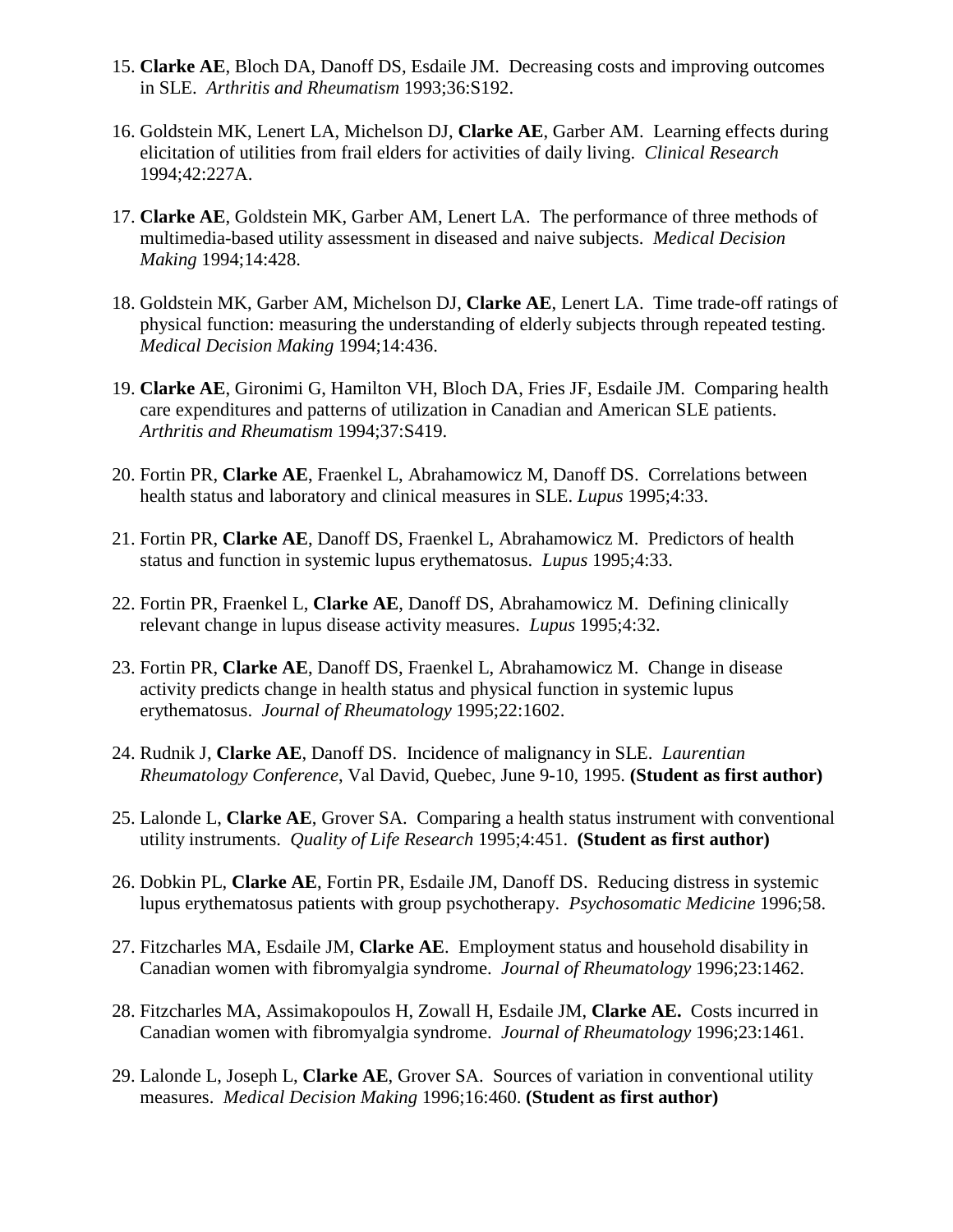- 30. **Clarke AE**, Zowall H, Levinton C, Assimakopoulos H, Sibley J, Haga M, Shiroky J, Neville C, Lubeck DP, Grover SA, Esdaile JM. The medical costs incurred by patients with rheumatoid arthritis: A twelve year study. *Arthritis and Rheumatism* 1996;39:S72.
- 31. Fortin PR, **Clarke AE**, Joseph L, Tanzer M, Belisle P, Ferland D, Phillips C, Fossel HA, Katz JN. A transnational comparison of preoperative status and outcomes of elective total hip/knee replacement. *Arthritis and Rheumatism* 1996;39:S209
- 32. Fitzcharles MA, Assimakopoulos H, Zowall H, Esdaile JM, **Clarke AE**. Costs incurred in women with fibromyalgia syndrome. *Arthritis and Rheumatism* 1996;39:S92.
- 33. Moore AD, **Clarke AE,** Danoff DS, Neville C, Fortin PR. Can health status measures be used in lupus research? A validation and reliability study. *Arthritis and Rheumatism* 1996;39:S322. **(Student as first author)**
- 34. Laurier C, Ernst P, **Clarke AE** Kennedy W, Reinharz D, Lavallée M, Dupont D, Leblanc F. Evaluation of asthma education center populational efficiency: Methodology and preliminary results. *Proceedings of the 58th Applied Econometrics Association International Conference. Pharmaco-economics: Economic evaluation and decision making* 1997:213- 217.
- 35. Dobkin PL, **Clarke AE**, Fortin PR, Joseph L, Danoff PS. Psychosocial contributors to mental and physical health in patients with systemic lupus erythematosus. *Psychosomatic Medicine* 1997;59:84-85.
- 36. **Clarke AE**, Petri M, Isenberg D, Gordon C, Manzi S, Senecal JL, Fortin PR, Danoff DS, Sutcliffe N, Grodzicky T, Levinton C, Panaritis D, Esdaile JM. An international study of health status, satisfaction and health service utilization for patients with systematic lupus erythematosus (SLE). *The British Journal of Rheumatology* 1997;36:151.
- 37. Lalonde L, **Clarke AE**, Joseph L, MacKenzie T, Grover SA. Psychometric properties of valuational quality of life measures in coronary heart disease prevention and treatment. *Medical Decision Making* 1997;17:517. **(Student as first author)**
- 38. Lalonde L, **Clarke AE**, Joseph L, MacKenzie T, Grover SA. The utility of dietary changes to prevent coronary hearth disease: Can we improve the sensitivity of standard gamble? *Medical Decision Making* 1997;17:532. **(Student as first author)**
- 39. **Clarke AE**, Petri M, Manzi S, Isenberg D, Gordon C, Senecal JL, Sutcliffe N, Choquette D, Goulet JR, Grodzicky T, Fortin PR, Danoff DS, Levinton C, Panaritis D, Esdaile JM. An international comparison of health status and satisfaction for patients with systemic lupus erythematosus (SLE). *Arthritis and Rheumatism* 1997:40:S309.
- 40. **Clarke AE**, Levinton C, Joseph L, Zowall H, Grover SA, Penrod J, Sibley J, Esdaile JM. Predicting short term direct medical costs (DC) incurred in RA. *Arthritis and Rheumatism* 1997;40:S171.
- 41. **Clarke AE**, Petri M, Manzi S, Isenberg D, Gordon C, Senecal JL, Sutcliffe N, Choquette D, Goulet JR, Grodzicky T, Fortin PR, Danoff DS, Levinton C, St-Pierre Y, Ho V, Esdaile JM.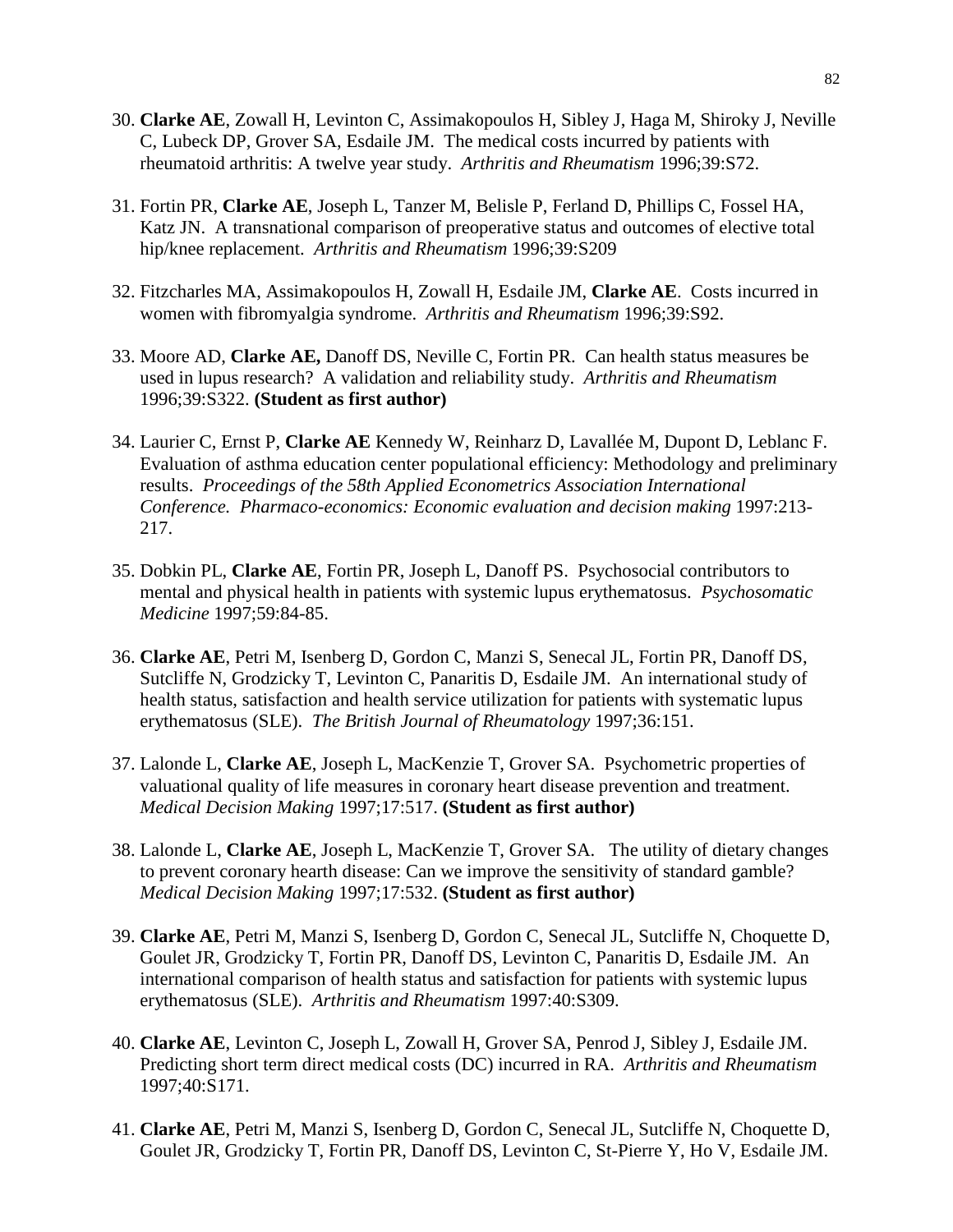An international comparison of health resource utilization for patients with systemic lupus erythematosus (SLE). *Arthritis and Rheumatism* 1997;40:S316.

- 42. Neville C, Joseph L, **Clarke AE**, Belisle P, Ferland D, Fortin PR. Learning from discordance in patient and physician global assessments of lupus disease activity. *Arthritis and Rheumatism* 1997;40:S172.
- 43. Sutcliffe N, **Clarke AE**, Levinton C, Isenberg DA. Cost of care and predictors of cost in systemic lupus erythematosus. *Arthritis and Rheumatism* 1997;40:S171**(Student as first author)**.
- 44. Fortin PR, Ferland D, **Clarke AE**, Belisle P, Joseph L. Activity and damage predicts later flares in lupus. *Arthritis and Rheumatism* 1997;40:S207.
- 45. Dacosta D, Pinard L, Dobkin P, **Clarke AE**, Fortin PR, Danoff DS, Esdaile JM. A prospective study on the role of stress in functional disability among women with SLE. *Lupus* 1998;7:51. **(Student as first author)**
- 46. **Clarke AE**, Petri M, Manzi S, Isenberg D, Gordon C, Senécal JL, Sutcliffe N, Choquette D, Goulet JR, Grodzicky T, Fortin PR, Joseph L, Penrod J, St.Pierre Y, Panaritis D, Esdaile JM. Predicting health status in SLE: More favourable in Canada after controlling for population norms. *Lupus* 1998;7:67.
- 47. **Clarke AE**, Petri M, Manzi S, Isenberg D, Gordon C, Senécal JL, Sutcliffe N, Choquette D, Goulet JR, Grodzicky T, Fortin PR, Joseph L, Penrod J, St.Pierre Y, Panaritis D, Esdaile JM. Assessing the indirect costs of SLE: the risk of undervaluing women. *Lupus* 1998;7:51.
- 48. Abrahamowicz M, Grodzicky T, Senécal JL, Panaritis T, Li Y, Coupal L, Grover S, Fortin P, **Clarke AE**, Joseph L, Esdaile JM. Myocardial infarction (MI) and stroke in SLE: markedly increased incidence after controlling for risk factors. *Lupus* 1998;7:69.
- 49. Ferland D, **Clarke AE**, Belisle P, Joseph L, Fortin PR. Later lupus flares over 4 years as predicted by activity and damage. *Lupus* 1998;7:67.
- 50. DaCosta D, **Clarke AE**, Dobkin PL, Senécal JL, Goulet JR, Choquette D, Grodzicky T, Fortin PR, Danoff DS, Esdaile JM. Social support and health status influence satisfaction with medical care among patients with systemic lupus erythematosus. *Psychosomatic Medicine* 1998;60:130-1. **(Student as first author)**
- 51. Sutcliffe N, **Clarke AE**, Levinton C, Isenberg DA. Cost of care and predictors of cost in systemic lupus erythematosus. *The British Journal of Rheumatology* 1998. **(Student as first author)**
- 52. Sutcliffe N, **Clarke AE**, Levinton C, Frost C, Gordon C, Isenberg DA. Predictors of health status in patients with systemic lupus erythematosus (SLE). *The British Journal of Rheumatology* 1998. **(Student as first author)**
- 53. Lalonde L, **Clarke AE**, Joseph L, MacKenzie T, Grover SA. Detecting and treating dyslipidemia may have a negative impact on health related quality of life. *Proceedings of the 14th Annual Meeting International Society of Technology Assessment in Health Care*  1998:46. **(Student as first author)**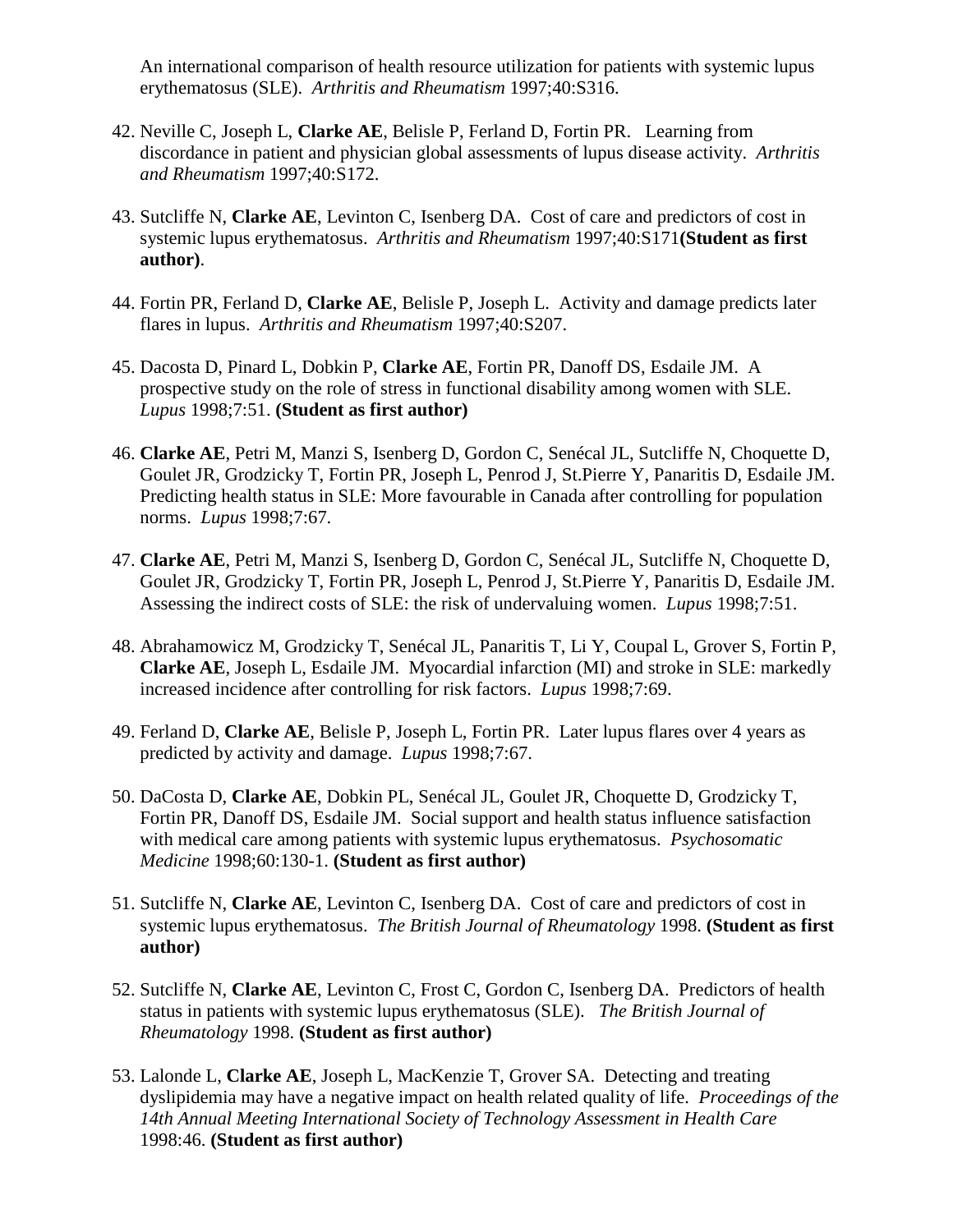- 54. Laurier C, Ernst P, **Clarke AE**, Dupont D, Kennedy W, Lavallée M, Leblanc F, Reinharz D, Boothroyd L. Populaton impact of an asthma education center in Quebec. *American Thoracic Society* 1998.
- 55. Ferland D, Moore AD, **Clarke AE**, Belisle P, Joseph L, Fortin PR. Frequency of lupus flares over four years. *XII Panamerican Congress of Rheumatology* 1998.
- 56. **Clarke AE**, Petri M, Manzi S, Isenberg DA, Gordon C, Senecal JL, St. Pierre Y, Joseph L, Penrod J, Fortin PR, Sutcliffe N, Goulet JR, Choquette D, Grodzicky T, Esdaile JM. An international comparison of health costs and change in health status (HS) in SLE. *Arthritis and Rheumatism* 1998;41:S223.
- 57. **Clarke AE**, Petri M, Manzi S, Isenberg DA, Gordon C, Senecal JL, St. Pierre Y, Joseph L, Penrod J, Fortin PR, Sutcliffe N, Goulet JR, Choquette D, Grodzicky T, Esdaile JM. Predicting health care utilization in systemic lupus erythematosus (SLE): country of care, disease damage, and health status. *Arthritis and Rheumatism* 1998;41:S223.
- 58. **Clarke AE**, St. Pierre Y, McGowan P. A randomized controlled trial of the arthritis selfmanagement program: comparing health status and health care utilization across groups. *Arthritis and Rheumatism* 1998;41:S249.
- 59. St. Pierre Y, Penrod J, Petri M, Manzi M, Isenberg DA, Gordon C, Senecal JL, Joseph L, Fortin PR, Sutcliffe N, Goulet JR, Choquette D, Grodzicky T, Esdaile JM, **Clarke AE**. Underestimating the value of rheumatic diseases: assessing the costs of women with lupus (SLE). *Arthritis and Rheumatism* 1998;41:S221.
- 60. Moore A, Ferland D, **Clarke AE**, Belisle P, St. Pierre Y, Joseph L, Penrod J, Fortin PR. The direct costs of a flare in systemic lupus erythematosus (SLE). *Arthritis and Rheumatism*  1998;41:S228. **(Student as first author)**
- 61. Fortin PR, Ferland D, Moore AD, Belisle P, Joseph L, **Clarke AE**. Rates and predictors of lupus flares. *Arthritis and Rheumatism* 1998;41:S218.
- 62. Moore A, Petri MA, Manzi S, Isenberg DA, Gordon C, Senecal JL, St. Pierre Y, Fortin PR, Sutcliffe N, Goulet JR, Choquette D, Grodzicky T, Esdaile JM, **Clarke AE**. The use of alternative medical therapies in patients with systemic lupus erythematosus (SLE). *Arthritis and Rheumatism* 1998;41:S133. **(Student as first author)**
- 63. Sutcliffe N, Gordon C, **Clarke AE**, Fainwell V, Isenberg DA. The association of socioeconomic status, race, psychosocial factors, and outcomes in SLE. *Arthritis and Rheumatism* 1998;41:S219. **(Student as first author)**
- 64. Esdaile JM, Abrahamowicz M, Grodzicky T, Senécal JL, Panaritis T, Li Y, Coupal L, Grover S, Fortin P, **Clarke AE**, Joseph L. Myocardial infarction (MI) and stroke in SLE: markedly increased incidence after controlling for risk factors. *Arthritis and Rheumatism* 1998;41:S139.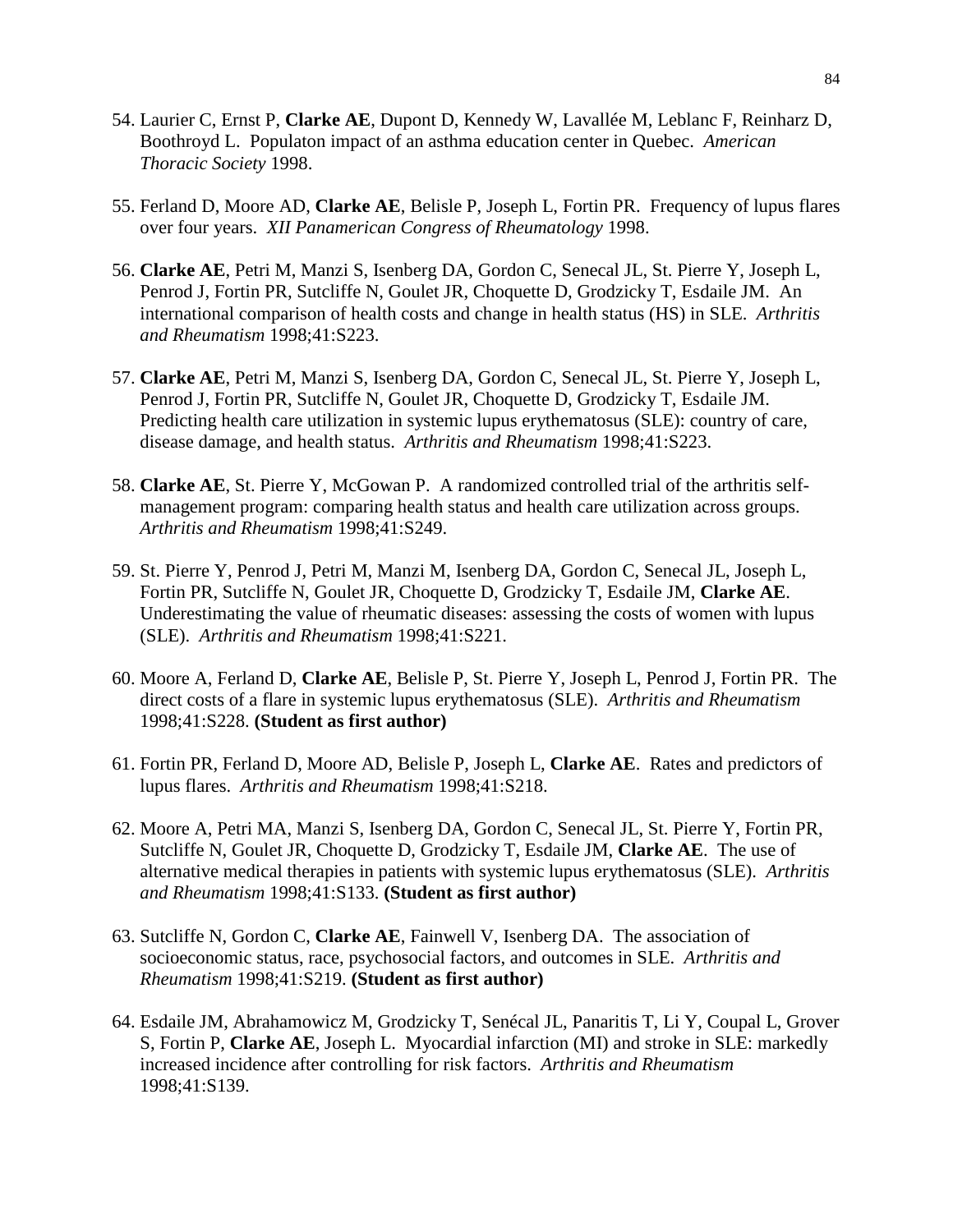- 65. McGowan P, **Clarke AE**. The impact of self-help and mutual aid in coping with arthritis: Results of a randomized-controlled trial of the arthritis self-management program. *Arthritis and Rheumatism* 1998;41:S360.
- 66. DaCosta D, Dobkin PL, Fitzcharles M-A, Fortin PR, Beaulieu A, Zummer M, Senécal JL, Goulet JR, Choquette D, **Clarke AE.** Psychosocial factors contribute to quality of life: a comparison between systemic lupus erythematosus and fibromyalgia. *The Laurentian Conference of Rheumatology,*Val David, October 1998. **(Student as first author)**
- 67. Moore A, Petri MA, Manzi S, Isenberg DA, Gordon C, Senecal JL, St. Pierre Y, Joseph L, Fortin PR, Sutcliffe N, Goulet JR, Choquette D, Grodzicky T, Esdaile JM, **Clarke AE**. Interpersonal support and health status in systemic lupus erythematosus (SLE). *Quality of Life Research* 1998;7:640. **(Student as first author)**
- 68. McGowan P, **Clarke AE**. Results of a randomized trial of the arthritis self-management program: A SIRP PAR on self-help and mutual aid. *Canadian Association of Gerontology* 1998.
- 69. Poissant L, Mayo N, Wood-Dauphinee S, **Clarke AE**. Preferences for stroke outcomes: a survey of patients and caregivers. *Published in the Conference Proceedings of the World Federation of Occupational Therapy Congress*, Montreal, 1998. **(Student as first author)**
- 70. Primeau M, Kagan RS, St. Pierre Y, Lim H, Dufresne C, Duffy C, **Clarke AE**. The impact of peanut allergy on children and adults. *Journal of Allergy and Clinical Immunology* 1999;103:S100 **(Student as first author)**
- 71. Kagan RS, Primeau M, Lim H, St. Pierre Y, Dufresne C, **Clarke AE**. Factors associated with impairment in quality of life of peanut allergic children and adults. *Journal of Allergy and Clinical Immunology* 1999;103:S100.
- 72. DaCosta D, Dobkin P, Fortin PR, Beaulieu A, Cividino A, Edworthy S, Barr S, Ensworth S, Esdaile J, Gladman D, Smith D, Zummer M, Senécal JL, Goulet JR, Choquette D, **Clarke AE**. Determinants of psychosocial distress in systemic lupus erythematosus. *The 20th Annual Meeting for the Society of Behavioral Medicine*, San Diego, CA, March 1999. **(Student as first author)**
- 73. Dobkin P, Da Costa D, Dritsa M, Fortin P, Senécal JL, Goulet JR, Choquette D, Esdaile J, Beaulieu A, Cividino A, Edworthy S, Barr S, Ensworth S, Gladman D, Smith D, Zummer M, Rich E, **Clarke AE**. Quality of life in SLE during active and inactive disease states: differential contributors to mental and physical health. *Psychosomatic Medicine* 1999;61:102.
- 74. Pucar F, Kagan R, **Clarke AE**. Peanut oral challenge: a retrospective study of 140 patients. *Allergy and Asthma* 1999;20:323. **(Student as first author)**
- 75. St. Pierre Y, Fortin PR, Katz JN, Penrod J, Tanzer M, Liang MH, Mahomed N, Sledge CB, **Clarke AE**. Total hip and knee replacement: preoperative function and postoperative costs. *Osteoarthritis and Cartilage* 1999;7(Suppl A).
- 76. Lalonde L, **Clarke AE**, Joseph L, Grover SA and the Canadian Collaborative Cardiac Assessment Group. Health-related quality of life with hypertension and dyslipidemia in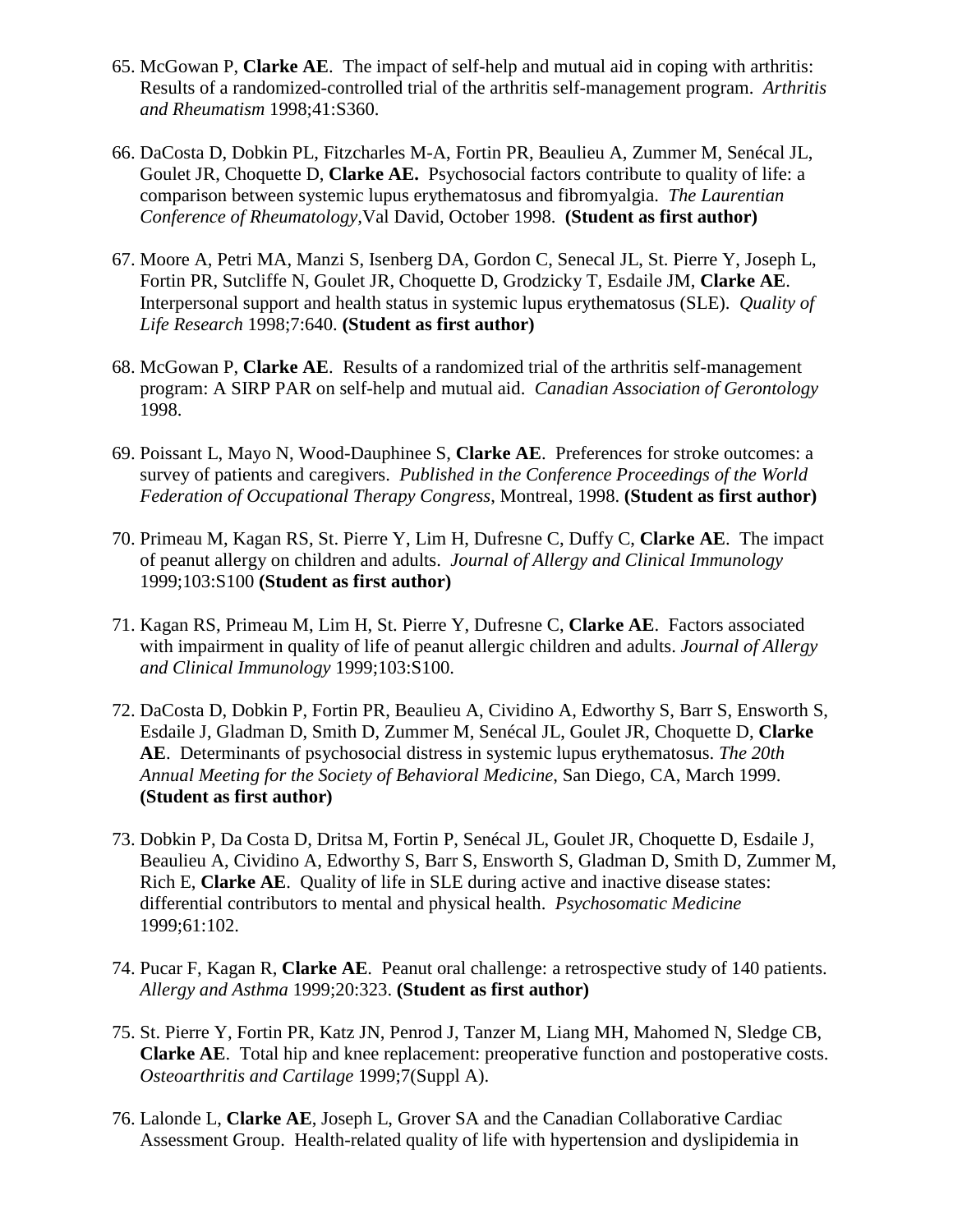primary and secondary prevention. *Quality of Life Research* 1999;8:609. **(Student as first author)**

- 77. St. Pierre Y, Fortin PR, Ferland D, Katz JN, Tanzer M, Liang MH, Mohamed NN, **Clarke AE**. Total hip and knee replacement (THR/TKR): preoperative function and postoperative costs. *Arthritis and Rheumatism* 1999;42:S328.
- 78. **Clarke AE**, St. Pierre Y, Joseph L, Penrod J, Sibley J, Genant HK. Radiographic damage correlates with functional disability in RA. *Arthritis and Rheumatism* 1999;42:S127.
- 79. Moore AD, Petri MA, Manzi, S, Isenberg DA, Gordon C, Senécal J-L, St. Pierre Y, Joseph L, Penrod J, Fortin PR, Sutcliffe N, Goulet JR, Choquette D, Grodzicky T, Esdaile JM, **Clarke AE**. Alternative medicine use reflects care seeking behaviour in SLE. *Arthritis and Rheumatism* 1999;42:S327. **(Student as first author)**
- 80. Lalonde L, O'Connor A, **Clarke AE**, Joseph L, Grover SA and the Canadian Collaborative Cardiac Assessment Group. Probabilistic health state description attenuates the ceiling effect of conventional standard gamble. *Quality of Life Research* 1999;8:609. **(Student as first author)**
- 81. Poissant L, Mayo N, Wood-Dauphinee S, **Clarke AE**. The development of a utility-based health status measure for stroke. *McGill School of Physical and Occupational Therapy Research Colloquium*, Montreal, 1999. **(Student as first author)**
- 82. Mayo N, Poissant L, Wood-Dauphinee S, **Clarke AE**. Development of a stroke-module to accompany the EQ-5D. *Proceedings of the EuroQol Annual Meeting*, Spain, September 2000.
- 83. Poissant L, Mayo N, Wood-Dauphinee S, **Clarke AE**. Towards a utility-based health status measure for stroke. *McGill Geriatric Day*, Montreal, 2000. **(Student as first author)**
- 84. Poissant L, Mayo N, Wood-Dauphinee S, **Clarke AE**. Toward a utility-based status measure for stroke. *Quality of Life Research* 2000;9:309. **(Student as first author)**
- 85. Dobkin P, **Clarke AE**, DaCosta D, and the Lupus Erythematosus and Psychotherapy Group. Supportive-expressive group psychotherapy for women with SLE: a Pan-Canadian randomized clinical trial. *Journal of Psychosomatic Research* 2000;48:241.
- 86. St-Pierre Y, Penrod J, Sibley J, Genant HK, Hieke K, **Clarke AE**. Radiographic damage: a marker of health status in RA progression. *Annals of the Rheumatic Diseases* 2000;59:59.
- 87. Dobkin P, DaCosta D, **Clarke AE** and the Lupus Erythematosus and Psychotherapy Group. Living with lupus: a cross-Canada prospective study. *Psychosomatic Medicine* 2000;62:138.
- 88. **Clarke AE**, Dobkin P, Da Costa D, St. Pierre Y, Fortin P, Edworthy S, Barr S, Ensworth S, Esdaile J, Beaulieu A, Senécal J-L, Rich E, Choquette D, Goulet J-R, Smith D, Cividino A, Zummer M, Gladman D. A randomized multi-site controlled trial of group psychotherapy (GPT) for SLE. *Arthritis and Rheumatism* 2000;43:S149.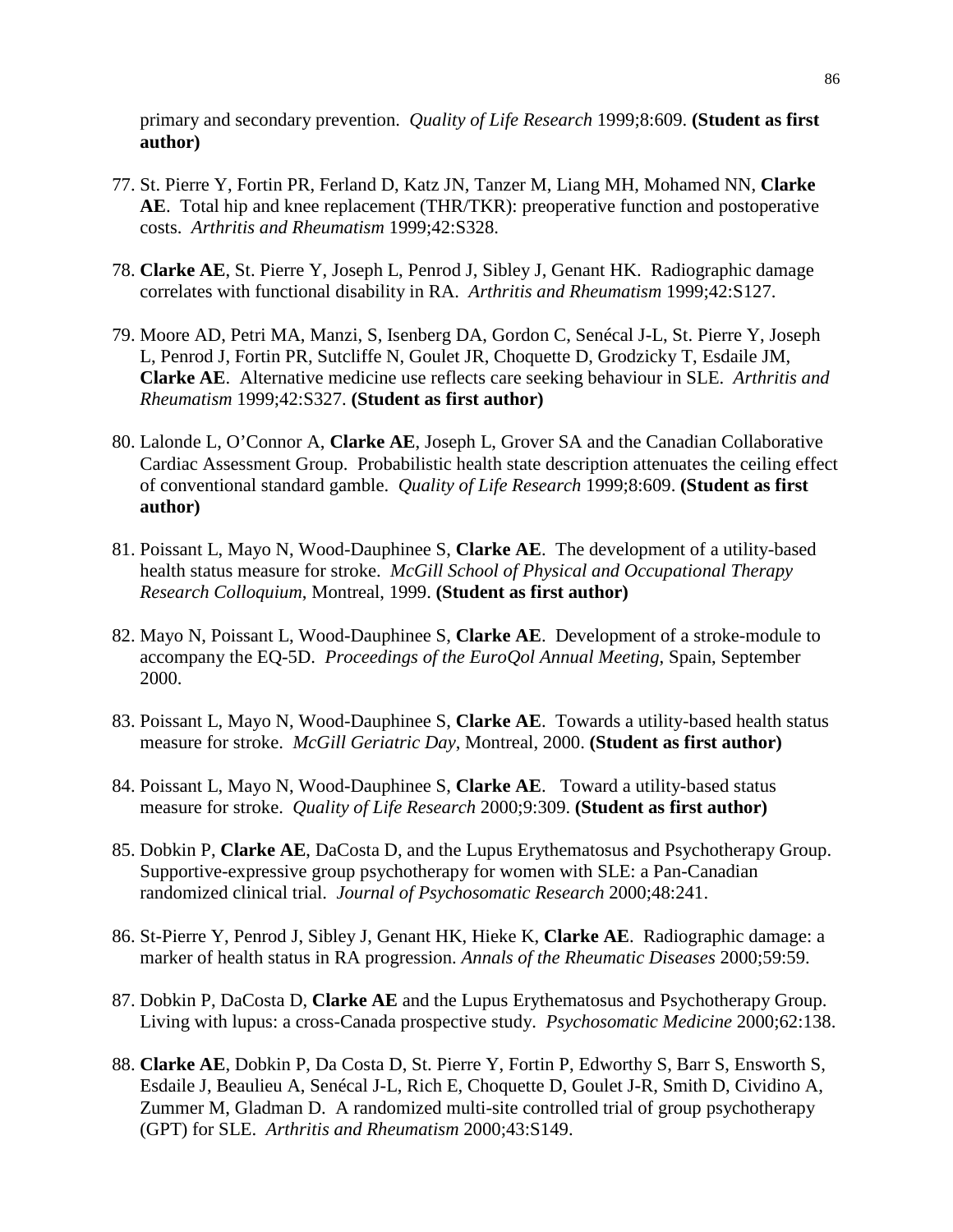- 89. Fautrel B, Adam V, **Clarke AE**, Penrod J. Profile of patients with arthritis or rheumatism (A/R) who consult alternative health care providers. *Arthritis and Rheumatism* 2000;43:S140. **(Student as first author)**
- 90. Penrod J, Adam V, St. Pierre Y, Fautrel B, **Clarke AE**. Estimating the indirect costs of arthritis and rheumatism (A/R) in Canada. *Arthritis and Rheumatism* 2000;43:S144.
- 91. Nashi E, **Clarke AE**, Joseph L, St. Pierre Y. The incidence of cancer in patients with systemic lupus erythematosus. *Arthritis and Rheumatism* 2000;43:S165. **(Student as first author)**
- 92. Bowman SJ, Hamburger J, Ainsworth J, Ibrahim GH, Bawendi A, Gordon C, **Clarke AE**. The health status and health resource utilization by patients with primary Sjogren's Syndrome. *Arthritis and Rheumatism* 2000;43:S303.
- 93. **Clarke AE**, Petri M, Manzi S, Isenberg D, Gordon C, Senécal J-L, St. Pierre Y, Penrod J. Increased health expenditure does not lead to better health outcomes in SLE. *Lupus* 2001;10:S78.
- 94. St. Pierre Y, **Clarke AE**, Penrod J. Indirect costs of illness: Assumptions and data. *International Health Economics Association*. York, UK, July 22-25, 2001:p170.
- 95. **Clarke AE**, Petri M, Manzi S, Isenberg D, Gordon C, Senécal J-L, St. Pierre Y, Penrod J, Fortin P, Sutcliffe N, Goulet J-R, Choquette D, Grodzicky T. Health expenditure is not related to health outcome in SLE. *Arthritis and Rheumatism* 2001;44:S158.
- 96. **Clarke AE**, Petri M, Manzi S, Isenberg D, Gordon C, Senécal J-L, St. Pierre Y, Penrod J, Fortin P, Sutcliffe N, Goulet J-R, Choquette D, Grodzicky T. Predicting long-term health care costs and health outcome in SLE. *Arthritis and Rheumatism* 2001;44:S313.
- 97. Bernatsky S, **Clarke AE**, St. Pierre Y, Boivin J-F, Joseph L, Rajan R. The prevalence of factors influencing cancer risk in lupus: social habits, reproductive issues, and obesity. *Arthritis and Rheumatism* 2001;44:S244. **(Student as first author)**
- 98. Bernatsky S, Boivin J-F, **Clarke AE**, Rajan R. Cancer risk in systemic lupus erythematosus: a meta analysis. *Arthritis and Rheumatism* 2001;44:S244. **(Student as first author)**
- 99. Fortin P, Abrahamowicz M, Ferland D, Lacaille D, Smith CD, Zummer M, CaNIOS. Study of methotrexate in lupus erythematosus (SMILE): Significant decreased disease activity and steroid sparing effect in patients without damage. *Arthritis and Rheumatism* 2001;44:S386.
- 100. Adam V, St. Pierre Y, Fautrel B, **Clarke AE**, Penrod J. What is the impact of childhood arthritis/rheumatism on the activities and health service utilization of Canadian children. *Arthritis and Rheumatism* 2001;44:S183.
- 101. St. Pierre Y, **Clarke AE**, Adam V, Fautrel B, Penrod J. Indirect cost of musculo-skeletal disease: a sensitivity analysis. *Arthritis and Rheumatism* 2001;44:S313.
- 102. Fautrel B, St. Pierre Y, Rozenberg S, Rossignol M, Bourgeois P, Joseph L, Adam V, Penrod J, **Clarke AE**. Use of complementary and alternative medicine by patients with chronic back problems. *Arthritis and Rheumatism* 2001;44:S319. **(Student as first author)**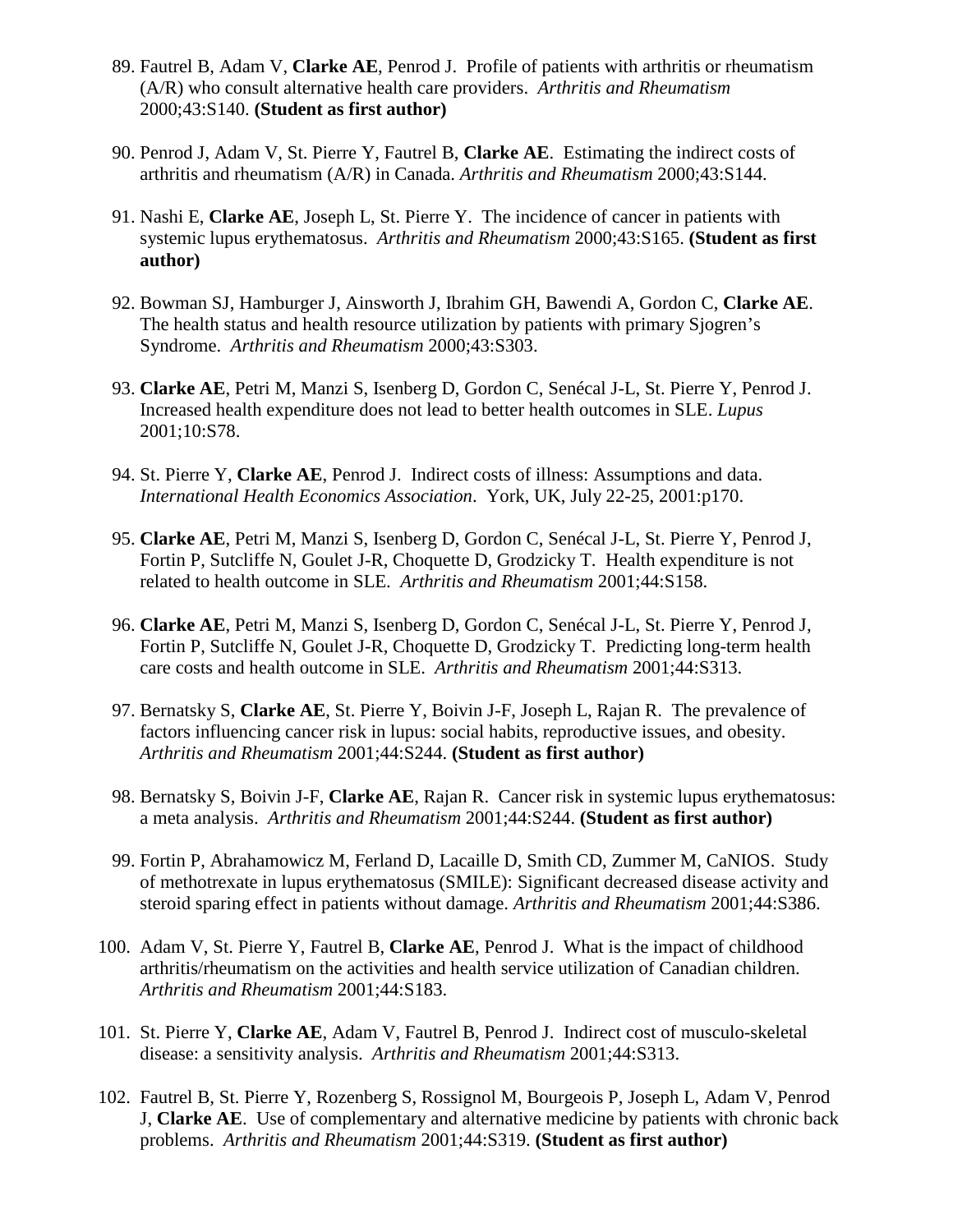- 103. Yen J, Abrahamowicz M, Dobkin P, **Clarke AE**, Battista R and Fortin P. Medication nonadherence and complementary medicine use in lupus: associations with patient-physician discordance. *Annals of Behavioral Medicine* 2002;24:S154. **(Student as first author)**
- 104. Kang HS, Al-Muhsen S, **Clarke AE,** Pineau C, Ménard HA. Steroid responsive idiopathic generalized edema in a lupus patient. *Canadian Rheumatology Association*, February 2002. **(Student as first author)**
- 105. Bernatsky S, **Clarke AE,** Joseph L, Belisle P, Boivin J-F, Rajan R. A bayesian approach to the estimation of the sensitivity and specificity of cancer ascertainment methods. *World Congress of Epidemiology*, Montreal, August 2002*.* **(Student as first author)**
- 106. Penrod JR, Fautrel B, Donaldson C, Fortin P, Guillemin F, Panaritis T, Ménard HA, St. Pierre Y and **Clarke AE**. Willingness to pay of the general population for a rheumatoid arthritis cure. *Arthritis and Rheumatism* 2002;46:S75.
- 107. Klein-Gitelman MS, Kress A, Dobrez D, Berry and **Clarke AE.** Non-medical costs of pediatric rheumatic disease. *Arthritis and Rheumatism* 2002;46:S91.
- 108. Penrod JR, Fautrel B, Donaldson C, Fortin P, Guillemin F, Panaritis T, Ménard HA, St. Pierre Y and **Clarke AE.** Using the person trade-off method to value a hypothetical rheumatoid arthritis cure. *Arthritis and Rheumatism* 2002;46:S75. **(Student as first author)**
- 109. St. Pierre Y, Petri M, Manzi S, Isenberg D, Gordon C, Senécal J-L, Penrod J, Fortin P, Sutcliffe N, Goulet JR, Choquette D, Grodzicky T and **Clarke AE**. The SLE tri-nation study: damage and health status predict long-term changes in productivity. *Arthritis and Rheumatism* 2002;46:S96.
- 110. **Clarke AE,** Petri M, Manzi S, Isenberg D, Gordon C, Senécal J-L, St. Pierre Y, Penrod J, Joseph L, Fortin P, Sutcliffe N, Goulet JR, Choquette D, Grodzicky T. The SLE tri-nation study: similar health care expenditure and health outcome across countries. *Arthritis and Rheumatism* 2002;46:S94.
- 111. Crowther MA, Ginsberg JS, Gent M, Julian J, Costantini L, Kovacs M, Laskin C, Denburg J, Fortin P, **Clarke AE,** Hirsh J, Anderson D, Wells PS, Green D, Yacura W and Douketis JD. A randomized trial of two intensities of Warfarin (international normalized ratio of 2.0 to 3.0 versus 3.1 to 4.0) for the prevention of recurrent thrombosis in patients with antiphospholipid antibodies. *Blood* 2002;100:148a.
- 112. Tanzer M, Fortin P, **Clarke AE,** Joseph L, Liang MH, Ferland D, Phillips C, Sledge C and Katz J. Timing for total joint replacement affects patient outcomes. *AAOS 70th Annual Meeting Scientific Program,* February 5-9, 2003, New Orleans, Louisiana.
- 113. Kagan RS, Turnbull E, Joseph L, St. Pierre Y, Dufresne C, Gray-Donald K, **Clarke AE**. The prevalence of peanut allergy in Quebec schoolchildren, ages 5-9. *Journal of Allergy and Clinical Immunology* 2003;111:504.
- 114. **Clarke AE,** Petri M, Manzi S, Isenberg D, Gordon C, Senécal J-L, St. Pierre Y, Penrod J, Joseph L, Fortin P, Sutcliffe N, Goulet JR, Choquette D, Grodzicky T. The SLE tri-nation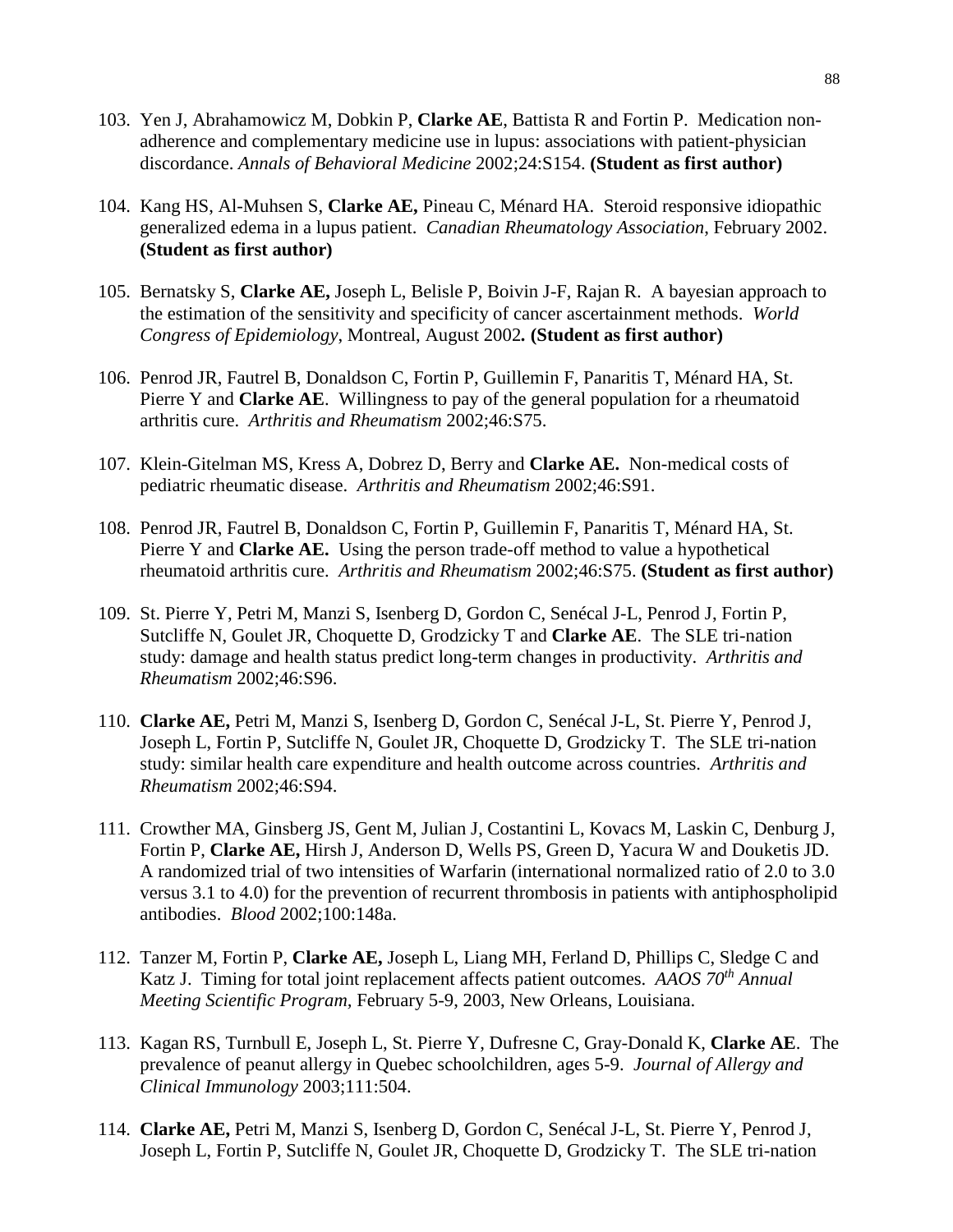study: Similar health care expenditure and health outcome across countries. *Canadian Rheumatology Association,* Mont Tremblant, Quebec, February 2003.

- 115. Bernatsky S, Duffy C, **Clarke AE**, Malleson P, Penrod J, Gibbon M, Oritz O, Dobkin P, Feldman D, De Civita M. The economic impact of juvenile idiopathic arthritis. *American Academy of Pediatrics (AAP) Pediatric Rheumatology.* March 22-26, 2003. (Published online: http://www.pedrheumonline journal.org/ June/ 114.htm) **(Student as first author)**
- 116. Bernatsky S, **Clarke AE**, Malleson P, Dobkin P, Feldman D, De Civitia M, Gibbon M, Oritz O, Duffy C. The health impact of juvenile idiopathic arthritis. *American Academy of Pediatrics (AAP) Pediatric Rheumatology.* March 22-26, 2003. (Published online: [http://www.pedrheumonlinejournal.org/June/179.htm\)](http://www.pedrheumonlinejournal.org/June/179.htm) **(Student as first author)**
- 117. Bernatsky S, **Clarke AE**, Gordon C, Joseph L, Boivin J-F, Rajan R, Allen A, Ramsey-Goldman R. Does hormone replacement therapy (HRT) explain increased breast cancer in women with lupus when other reproductive factors are accounted for. *Arthritis Foundation Research Conference*. Keystone, Colorado, June 2003. **(Student as first author)**
- 118. Bernatsky S, Ramsey-Goldman R, Joseph L, Boivin J-F, Gladman D, Urowitz M, Fortin PR, Gordon C, Bae S-C, Sibley J, Isenberg D, Rahman A, Hanly J, Pope J, Rajan R, **Clarke AE**. Geographical and racial factors relating to cancer occurrence in systemic lupus erythematosus. *Arthritis Foundation Research Conference*. Keystone, Colorado, June 2003**(Student as first author)**.
- 119. Da Costa D, Bernatksy S, Pineau C, Lowensteyn I, Ménard H, Dritsa M, Dobkin PL, **Clarke AE**. Dimensions of fatigue in SLE: relationship to disease activity, behavioral and psychosocial factors. *Arthritis and Rheumatism* 2003;48:S185*.*
- 120. Da Costa D, Bernatsky S, Pineau C, **Clarke AE**. Determinants of sleep quality among women with systemic lupus erythematosus. *Arthritis and Rheumatism* 2003;48:S186.
- 121. Fautrel B, Guillemin F, **Clarke AE**, Fortin PR, Penrod JR. Comparison of cost-of-illness rheumatoid arthritis estimates elicited by the willingness to pay and human capital methodologies. *Arthritis and Rheumatism* 2003;48:S264. **(Student as first author)**
- 122. Fautrel B, Guillemin F, **Clarke AE**, Fortin PR, Penrod JR. Comparison of societal willingness to pay estimates for a hypothetical cure of rheumatoid arthritis in France and Canada. *Arthritis and Rheumatism* 2003;48:S216. **(Student as first author)**
- 123. Fautrel B, Guillemin F, **Clarke AE**, Fortin PR, Penrod JR. Is the willingness to pay of rheumatoid arthritis patients for hypothetical curative treatment related to expected willingness to pay predictors such as health status or use of the health care system? *Arthritis and Rheumatism* 2003;48:S608 **(Student as first author)**
- 124. Kapusy T, Sunderland M, Lavoie F, **Clarke AE**, Joseph L, Penrod JR, De Carolis E. Reduced incidence of adverse events and better dyspepsia-related health during treatment with celecoxib compared to traditional NSAIDs in subjects with osteoarthritis of the hip and/or knee when used in a naturalistic setting. *Arthritis and Rheumatism* 2003;48:S71.
- 125. Bernatsky S, Duffy C, Penrod JR, Malleson P, Dobkin P, Feldman D, De Civita M, Gibbon M, Oritz-Avarez O, **Clarke AE**. Health service use in juvenile idiopathic arthritis. *Arthritis and Rheumatism* 2003;48:S94. **(Student as first author)**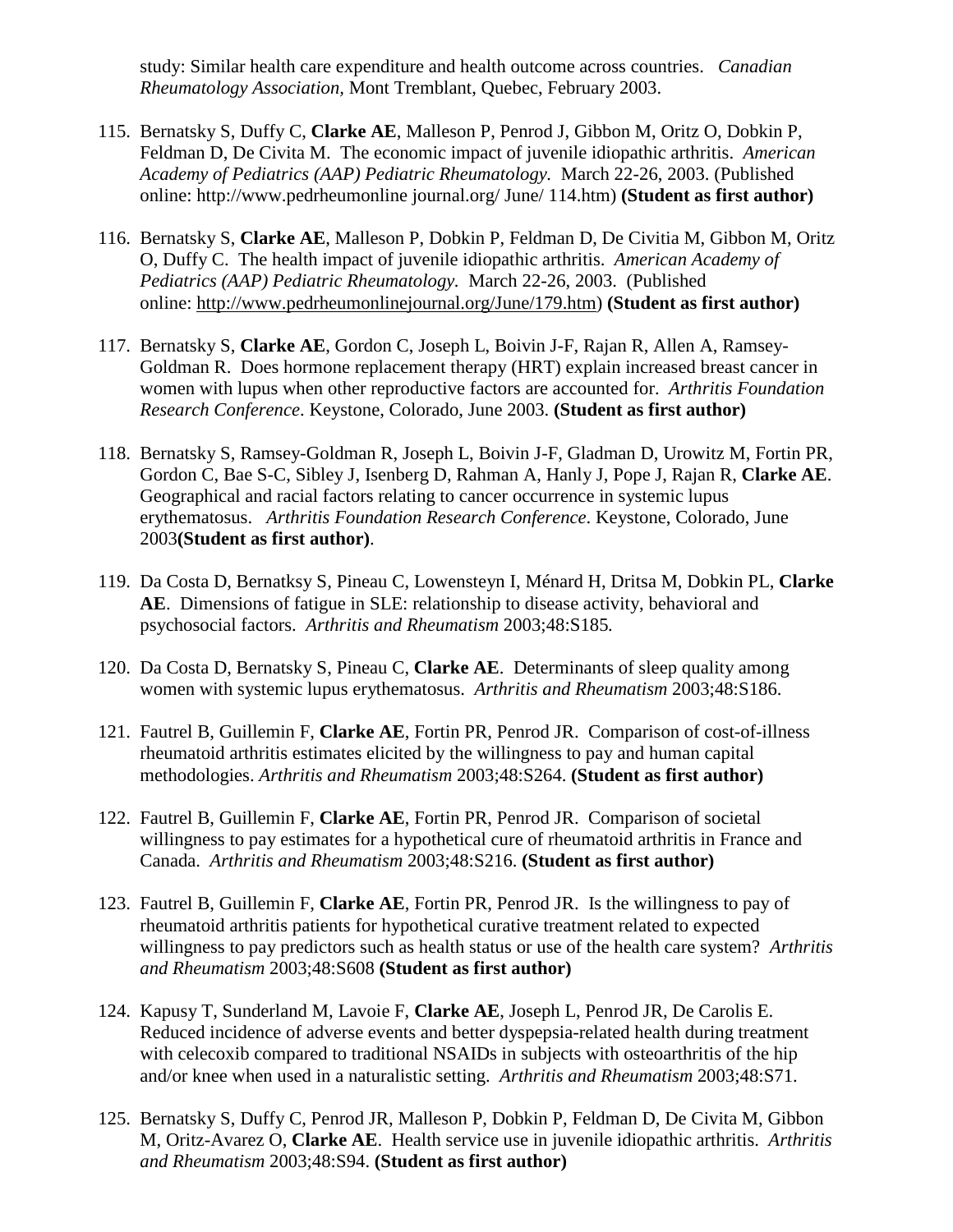- 126. Pineau C, Bernatsky S, Abrahamowicz M, Neville C, Karp I, Clayton D, **Clarke AE**, A comparison of cumulative damage in systemic lupus erythematosus across calendar time. *Arthritis and Rheumatism* 2003;48:S189.
- 127. Pineau C, Bernatsky S, Abrahamowicz M, Neville C, Karp I, **Clarke AE**. A comparison of retrospective and prospective evaluation of the Systemic Lupus International Collaborating Clinics/American College of Rheumatology Damage Index (SLICC/ACR DI). *Arthritis and Rheumatism* 2003;48:S189.
- 128. Bernatsky S, Ramsey-Goldman R, Boivin J-F, Joseph L, Rajan R, Moore AD, **Clarke AE**. Cancer stage at time of detection in systemic lupus erythematosus. *Arthritis and Rheumatism*  2003;48:S190. **(Student as first author)**
- 129. Bernatsky S, **Clarke AE**, Gordon C, Moore AD, Allen A, Leung M-H, Ramsey-Goldman R. Does breast cancer risk in SLE differ according to history of hormone replacement therapy exposure when other reproductive factors are accounted for? *Arthritis and Rheumatism*  2003;48:S191. **(Student as first author)**
- 130. Bernatsky S, Ramsey-Goldman R, Boivin J-F, Joseph L, Rajan R, Zoma A, Manzi S, Urowitz M, Gladman D, Fortin PR, Gordon C, Bae S-C, Sibley J, Edworthy S, Barr SG, Isenberg D, Rahman A, El-Gabalawy H, Senécal J-L, Zummer M, Steinsson K, Hanly J, Pope J, Nived O, **Clarke AE**. Cancer in systemic lupus erythematosus: An international multi-centre cohort study. *Arthritis and Rheumatism* 2003;48:S696. **(Student as first author)**
- 131. Bernatsky S, **Clarke AE**, Boivin J-F, Joseph L, Rajan R, Manzi S, Urowitz M, Gladman D, Fortin PR, Gordon C, Bae S-C, Sibley J, Edworthy S, Barr S, Isenberg D, Rahman A, El-Gabalawy H, McCarthy T, Hanly J, Pope J, Sturfelt G, Nived O, St. Pierre Y, Ramsey-Goldman R. Racial factors relating to cancer occurrence in systemic lupus. *Arthritis and Rheumatism* 2003;48:S696. **(Student as first author)**
- 132. Guh DP, Marra CA, Woolcott JC, Gignac M, Esdaile JM, **Clarke AE**, Anis AH. Costeffectiveness of anakinra plus methotrexate versus methotrexate alone for the treatment of rheumatoid arthritis. *Arthritis and Rheumatism* 2003;48:S264.
- 133. Bernatsky S, Ramsey-Goldman R, Boivin J-F, Joseph L, Moore AD, Rajan R, **Clarke AE**. Traditional Gail Model in women with lupus? *Journal of Rheumatology* 2003;30:1879. **(Student as first author)**
- 134. Fautrel B, **Clarke AE**, Donaldson C, Guillemin F, St. Pierre Y, Penrod J. Willingness to pay for a complete cure of rheumatoid arthritis: Comparison of general population and patients answers. *Health Economics in Rheumatology. An International Conference*, Monteray, CA, April 8-9, 2004. **(Student as first author)**
- 135. Banerjee DK, Kagan RS, Turnbull E, Joseph L, St. Pierre Y, Dufresne C, Gray-Donald K, **Clarke AE**. Parental adherence to peanut-free lunch guidelines in schools in Montreal, Canada. *Journal of Clinical Immunology and Allergy* 2004;113:S152-S153. **(Student as first author)**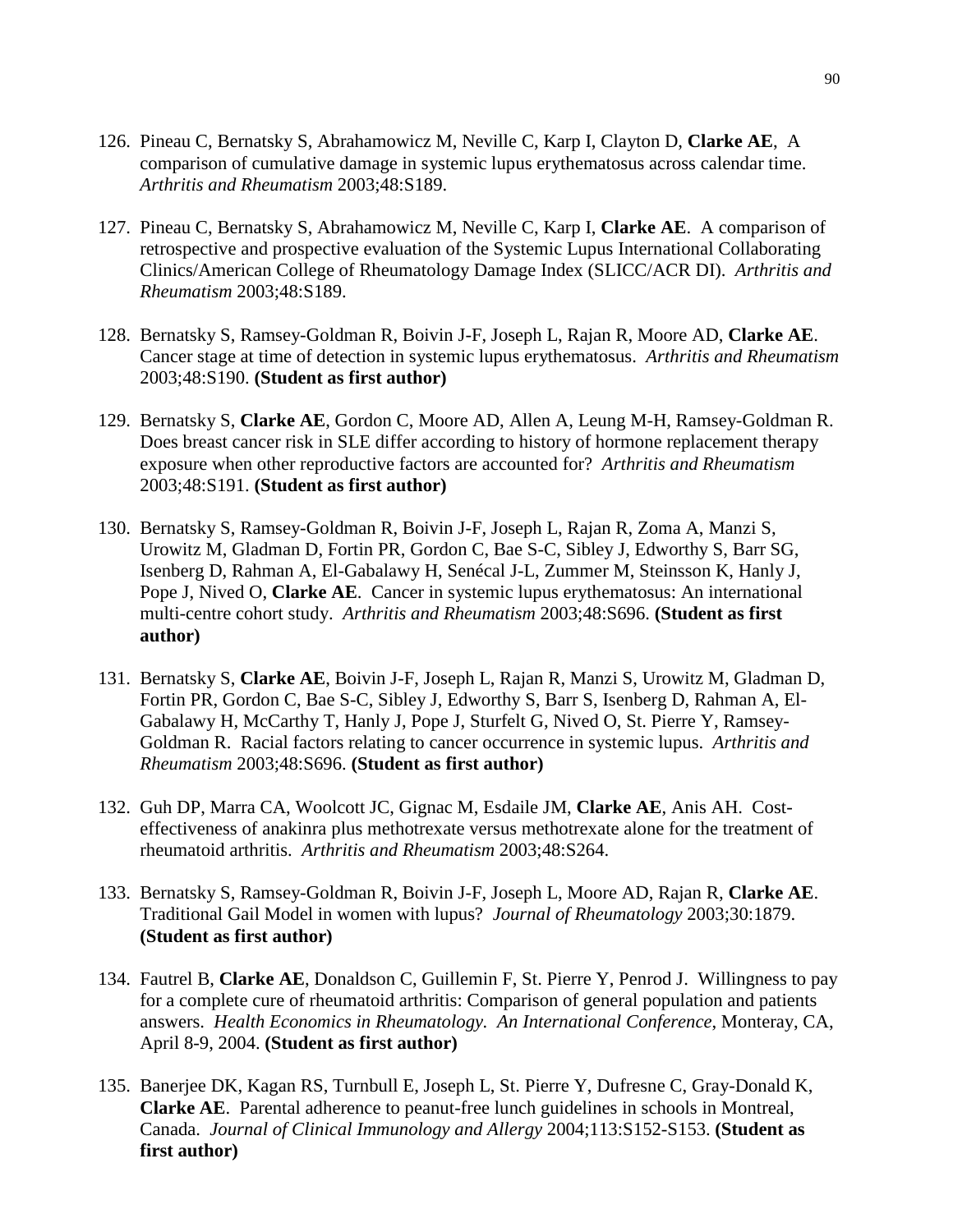- 136. Panopalis P, Petri M, Manzi S, Isenberg DA, Gordon C, Senecal J-L, Penrod J, Joseph L, St. Pierre Y, Pineau C, Fortin PR, Sutcliffe N, Goulet J-R, Choquette D, Grodzicky T, Esdaile JM, **Clarke AE**. Physical and mental well-being over time in patients with SLE. *7th International Lupus Congress*. New York, NY, May 9-13, 2004. **(Student as first author)**
- 137. Panopalis P, Petri M, Manzi S, Isenberg DA, Gordon C, Senecal J-L, Penrod J, Joseph L, St. Pierre Y, Pineau C, Fortin PR, Sutcliffe N, Goulet J-R, Choquette D, Grodzicky T, Esdaile JM, **Clarke AE**. American patients with SLE experience greater productivity loss. *7th International Lupus Congress*. New York, NY, May 9-13, 2004. **(Student as first author)**
- 138. Bernatsky S, Ramsey-Goldman R, Joseph L, Boivin J-F, Rajan R, Zoma A, Manzi S, Ginzler E, Urowitz M, Gladman D, Fortin PR, Petri M, Gordon C, Bae SC, Edworthy S, Barr SG, Dooley MA, Isenberg D, Aranow C, Steinsson K, Sibley J, El-Babalawy H, Senécal J-L, Zummer M, Nived O, Sturfelt G, Alarcon G, Hanly J, Pope J, Ensworth S, **Clarke AE**. Cancer in systemic lupus erythematosus (SLE): an international multi-centre cohort study. *7th International Lupus Congress*. New York, NY, May 9-13, 2004 **(Student as first author)**
- 139. Urowitz MB, Alarcon G, Aranow C, Bae S, Bruce I, Buyon J, **Clarke AE**, Dooley MA, Fortin P, Ginzler E, Gladman, Gordon C, Hanly J, Ibanez D, Isenberg D, Kalunian K, Khamashta M, Maddison P, Manzi S, Merrill J, Nived O, Petri M, Ramsey-Goldman R, Sanchez-Guerrero J, Steinsson K, Stoll T, Sturfelt G, van Vollenhoven R, Wallace D, Zoma A. Systemic Lupus International Collaborating Clinics (SLICC) Inception Cohort Registry to study risk factors for atherosclerosis: initial report. *7th International Lupus Congress*. New York, NY, May 9-13, 2004.
- 140. Da Costa D, Dritsa M, Lowensteyn I, Dasgupta K, Rippen N, Keschani A, Khalife S, Pineau C, **Clarke AE**. Complementary and alternative medicine (CAM): use by postpartum depressed women. *2nd World Congress on Women's Mental Health*, Washington, DC, March 2004.
- 141. Bernatsky S, Ramsey-Goldman R, Joseph L, Boivin J-F, Rajan R, SLICC, CaNIOS, **Clarke AE**. Cancer in systemic lupus erythematosus: an international multi-centre cohort study. *12th International Congress of Immunology and 4th Annual Conference of FOCIS*, Montreal, QC, July 18-23, 2004. **(Student as first author)**
- 142. Lescrauwaet B, Bonnefis-Boyer S, Penrod J, **Clarke AE**, Lawrence J, Ledoux S. An incremental willingnes-to-pay instrument to measure patient preference for migraine therapy: a validation study. *Canadian Association for Population Therapeutics (CAPT)*, Winnipeg, MB, June 6-8, 2004.
- 143. Bernatsky S, Ramsey-Goldman R, Boivin J-F, Joseph L, Rajan R, Zoma A, Manzi S, Ginzler E, Urowitz M, Gladman D, Fortin P, Petri M, Edworthy S, Gordon C, Bae S-C, Sibley J, Isenberg D, Aranow C, Dooley M-A, Steinsson K, Nived O, Sturfelt G, Alarcon G, **Clarke AE**, Systemic Lupus International Collaborating Clinics (SLICC), Canadian Network for Improved Outcomes in SLE (CaNIOS). An international cohort study of cancer in systemic lupus erythematosus. *Arthritis and Rheumatism* 2004;50:S592. **(Student as first author)**
- 144. Bernatsky S, **Clarke AE**, Rajan R, Boivin J-F, Joseph L, Lachance S, Cournoyer D, Zoma A, Manzi S, Ginzler E, Urowitz M, Gladman D, Fortin P, Edworthy S, Barr S, Gordon C, Sibley J, Nived O, Sturfelt G, St. Pierre Y, Ramsey-Goldman R. Non-hodgkin's lymphoma in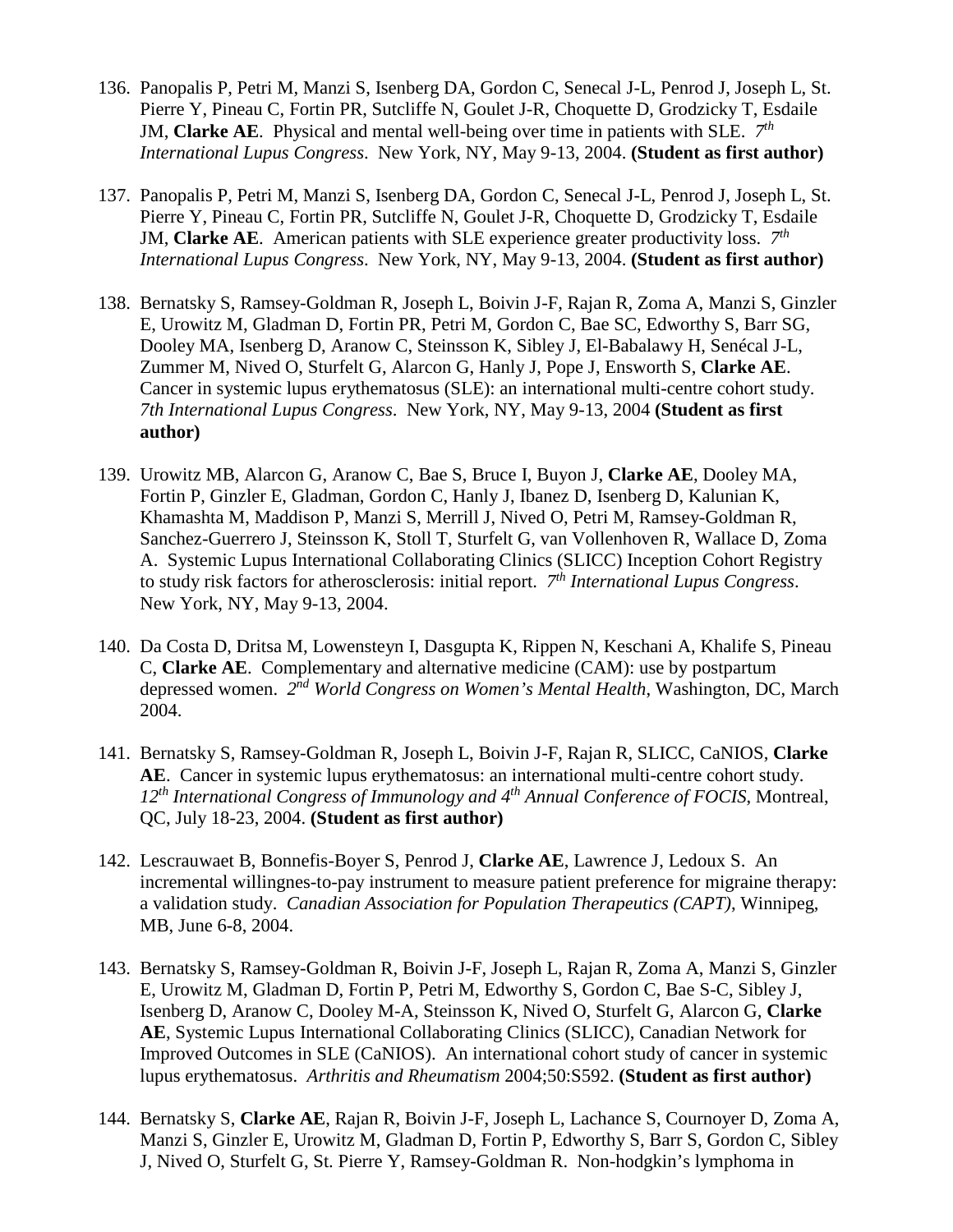systemic lupus erythematosus. *Arthritis and Rheumatism* 2004;50 :S691. **(Student as first author)**

- 145. Bernatsky S, Duffy C, Penrod J, St. Pierre Y, Malleson P, Dobkin P, Feldman D, DeCivita M, Gibbon M, Oritz-Avarez O, **Clarke AE**. The economic impact of juvenile idiopathic arthritis. *Arthritis and Rheumatism* 2004;50:S533. **(Student as first author)**
- 146. Abrahamowicz M, Fortin P, Pilote L, Neville C, du Berger R, Karp I, Leffondré K, **Clarke AE**, Esdaile J. Current Prednisone use is an independent risk factor for cardiovascular morbidity in systemic lupus erythematosus. *Arthritis and Rheumatism* 2004;50:S192.
- 147. Fautrel B, Penrod JR, **Clarke AE**, Bourgeois P, Guillemin F. Willingness to pay for a hypothetical rheumatoid arthritis cure: Characteristics of respondents reporting willingness to pay of zero. *Arthritis and Rheumatism* 2004;50:S507. **(Student as first author)**
- 148. Panopalis P, Petri M, Manzi S, Isenberg DA, Gordon C, Senecal J-L, Penrod J, Joseph L, St. Pierre Y, Pineau C, Fortin PR, Sutcliffe N, Goulet J-R, Choquette D, Grodzicky T, Esdaile JM, **Clarke AE**. Increased health care costs in the US are not linked to superior health outcomes or greater productivity. *Arthritis and Rheumatism* 2004;50:S252. **(Student as first author)**
- 149. Urowitz MB, Alarcon G, Aranow C, Bae S, Bruce I, Buyon J, **Clarke AE**, Dooley J, Font J, Fortin P, Ginzler E, Gladman D, Gordon C, Hanly J, Isenberg D, Kalunian K, Khamashta M, Maddison P, Manzi S, Merrill J, Nived O, Petri M, Ramsey-Goldman R, Sanchez-Guerrero J, Steinsson K, Stoll T, Sturfelt G, van Vollenhoven R, Wallace D, Zoma A. Systemic Lupus International Collaborating Clinics (SLICC): Inception cohort registry to study risk factors for therosclerosis: initial report. *Arthritis and Rheumatism* 2004;50:S594-S595.
- 150. Banerjee DK, Kagan RS, Turnbull E, Joseph L, St. Pierre Y, Dufresne C, Gray-Donald K, **Clarke AE**. Effectiveness of guidelines designed to reduce peanut substances in primary school classrooms in Montreal, Canada. *Journal of Allergy and Clinical Immunology* 2005;115:S36. **(Student as first author)**
- 151. Verreault N, Kagan R, Yu J, Nicolas N, St-Pierre Y, Joseph L, Hourihane JO'B, **Clarke AE**. Quality of life of children with peanut allergy. *Journal of Allergy and Clinical Immunology* 2005;115:S37. **(Student as first author)**
- 152. Yu J, **Clarke AE**, Verreault N, Nicolas N, Joseph L, St. Pierre Y, Kagan R. Accidental ingestions in peanut allergic children. *Journal of Allergy and Clinical Immunology* 2005;115:S36. **(Student as first author)**
- 153. Bernatsky S, **Clarke AE**, Cooper G, Mill C, Ramsey-Goldman R, Pineau. Cancer screening in lupus patients: No evidence of surveillance bias. *Canadian Rheumatology Association*, Mont-Tremblant, QC, March 2, 2005. **(Student as first author)**
- 154. Bernatsky S, **Clarke AE**, Cooper G, Mill C, Ramsey-Goldman R, Pineau. Screening for cervical dysplasia: Preliminary results of a survey in SLE patients. *Canadian Rheumatology Association*, Mont-Tremblant, QC, March 2, 2005. **(Student as first author)**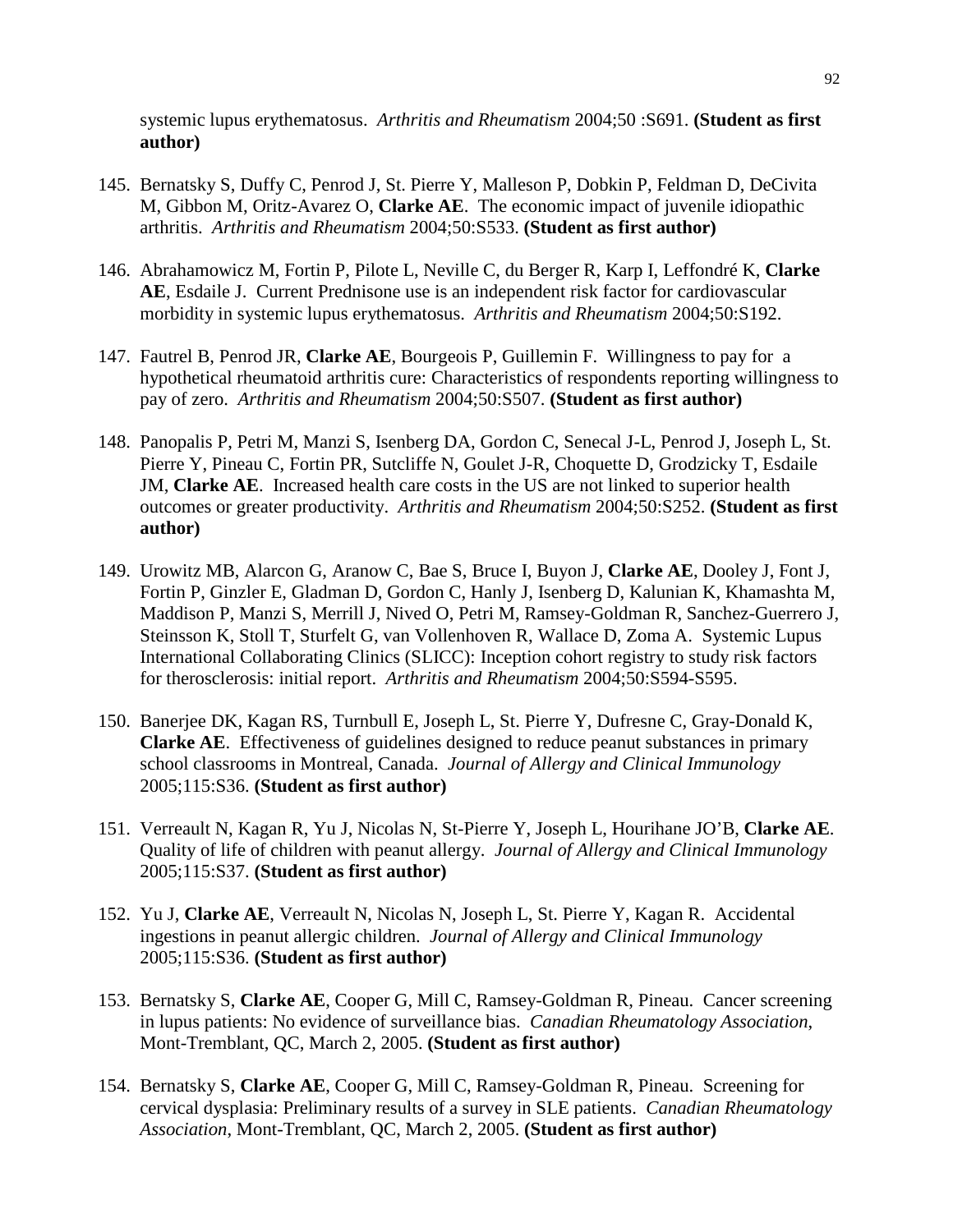- 155. DaCosta D, Dritsa M, Bernatsky S, Lowensteyn I, Pineau C, Keshani A, **Clarke AE**. Influence of cardiorespiratory fitness on cardiovascular risk factors in women with systemic lupus erythematosus. *2nd International Conference on Women, Heart Disease, and Stroke*, February 16-19, 2005, Orlando, Florida.
- 156. Callaghan R, Prabu A, Allen RB, **Clarke AE**, Sutcliffe N, St. Pierre Y, Gordon C, Bowman SJ and the UK Sjogren's Interest Group. Direct 885-8 and predictors of costs in patients with primary Sjogren's syndrome. *Arthritis and Rheumatism* 2005;52:S376. **(Student as first author)**
- 157. Panopalis P, Petri M, Manzi S, Isenberg DA, Gordon C, Senecal J-L, Penrod JR, Joseph L, St. Pierre Y, Pineau C, Fortin PR, Sutcliffe N, Goulet J-R, Choquette D, Grodzicky T, Esdaile JM, **Clarke AE**. American patients experience greater productivity loss despite an increased use of health care resources. *Arthritis and Rheumatism* 2005;52:S401. **(Student as first author)**
- 158. Pineau C, Huynh T, Bernatsky S, St. Pierre Y, Joseph L, **Clarke AE**. Prolongation of the corrected QT interval in anti-Ro/SSA positive adults with SLE. *Arthritis and Rheumatism* 2005;52(Suppl 9):S463.
- 159. Bernatsky S, Boivin J-F, Joseph L, St. Pierre Y, Ramsey-Goldman R, **Clarke AE**, SLICC and CaNIOS. Trends in relative mortality for systemic lupus erythematosus over calendar time. *Arthritis and Rheumatism* 2005;52:S185. **(Student as first author)**
- 160. Bernatsky S, Boivin J-F, Joseph L, Rajan R, St. Pierre Y, **Clarke AE**, Ramsey-Goldman R, SLICC and CaNIOS. Mortality in systemic lupus erythematosus: Risk according to cause, age, sex, and lupus duration. *Arthritis and Rheumatism* 2005;52:S726. **(Student as first author)**
- 161. Bernatsky S, Boivin J-F, Joseph L, Rajan R, St. Pierre Y, **Clarke AE**, Ramsey-Goldman R, SLICC and CaNIOS. The influence of geographical and racial/ethnic factors on mortality risk in systemic lupus erythematosus. *Arthritis and Rheumatism* 2005;52:S185. **(Student as first author)**
- 162. Bernatsky S, **Clarke AE**, Cooper G, Mill C, Ramsey-Goldman R, Pineau CA. Cancer screening in patients with systemic lupus erythematosus. *Arthritis and Rheumatism* 2005;52:S388. **(Student as first author)**
- 163. Urowitz MB, Sanchez-Guerrero J, Gladman D, Fortin P, **Clarke AE**, Bae S, Gordon C, Isenberg D, Hanly J, Merrill J, Ginzler E, Alarcon G, Wallace DJ, Petri M, Steinsson K, Dooley M-A, Manzi S, Bruce I, Maddison P, Sturfelt G, Nived O, Zoma A, Aranow C, Ramsey-Goldman R, van Vollenhoven R, Khamashta M, Stoll T. Systemic Lupus International Collaborating Clinics (SLICC) inception cohort registry to study risk factors for atherosclerosis (SLICC RAS): first follow-up report. *Arthritis and Rheumatism* 2005;52:S608-609.
- 164. Hanly JG, Urowitz MB, Sanchez-Guerrero J, Bae S-C, **Clarke AE**, Gordon C, Isenberg D, Alarcon G, Wallace DJ, Petri M, Dooley M-A, Gladman D, Fortin P, Merrill JT, Manzi S, Steinsson K, Bruce I, Aranow C, Zoma A, van Vollenhoven R, Sturfelt G, Nived O, Ramsey-Goldman R, Khamashta M. Neuropsychiatric events at diagnosis of systemic lupus erythematosus. *Arthritis and Rheumatism* 2005;52:S379.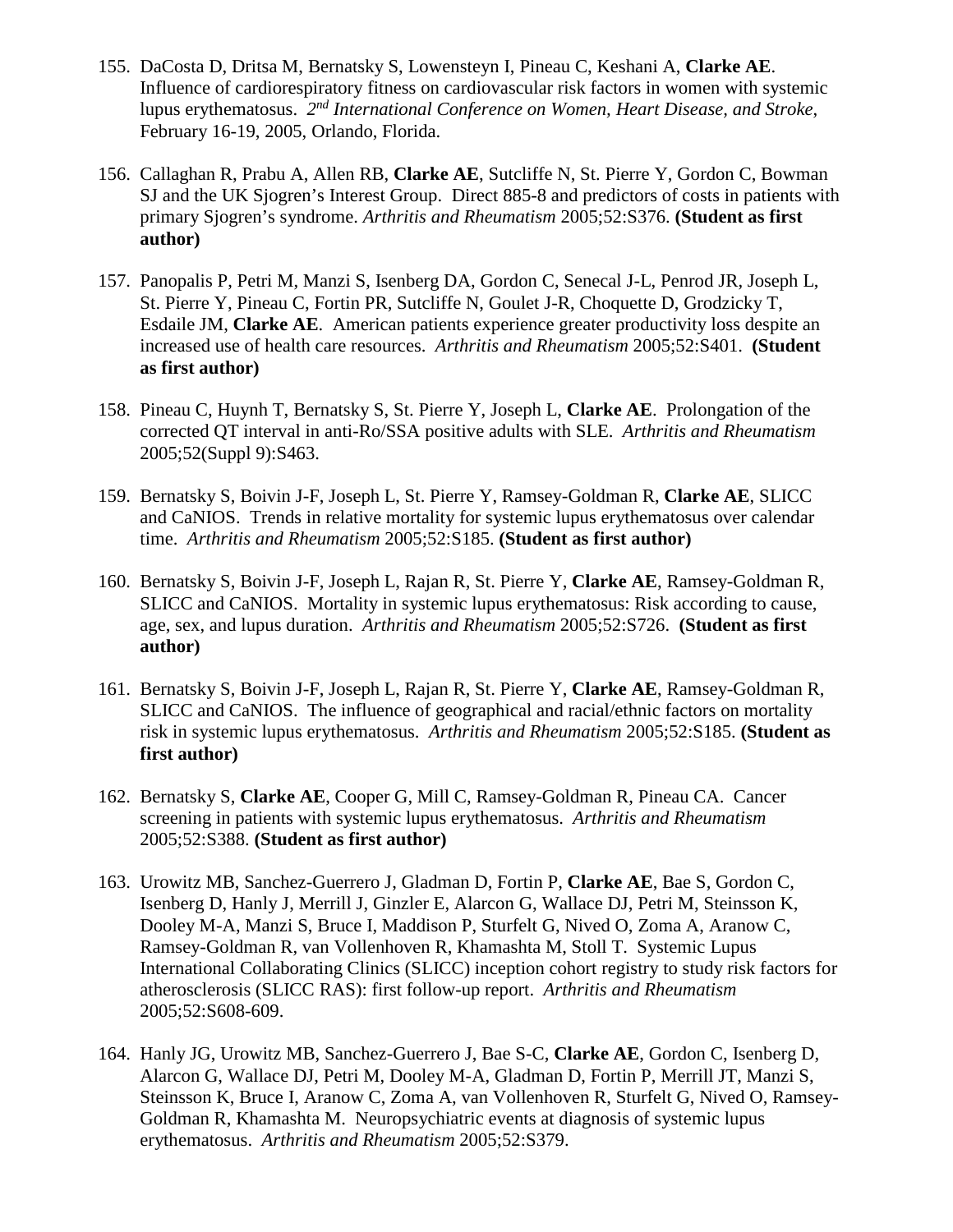- 165. Hanly JG, Urowitz MB, Sanchez-Guerrero J, Bae S-C, **Clarke AE**, Gordon C, Isenberg D, Alarcon G, Wallace DJ, Petri M, Dooley M-A, Gladman D, Fortin P, Merrill JT, Manzi S, Steinsson K, Bruce I, Aranow C, Zoma A, van Vollenhoven R, Sturfelt G, Nived O, Ramsey-Goldman R, Khamashta M. Attribution of neuropsychiatric events at diagnosis of systemic lupus erythematosus. *Arthritis and Rheumatism* 2005;52:S727.
- 166. Benhamou M, Nicolas N, Foltz V, **Clarke AE**, Bourgeois P, Guillemin F, Fautrel B. Relation between RA patient's willingness to pay for a hypothetical cure of RA and their use of health care system resources. *Arthritis and Rheumatism* 2005;52:S663.
- 167. Petri M, Singh V, Alarcon GS, Aranow C, Bae S-C, Buyon J, **Clarke AE**, Ginzler E, Kalunian K, Maddison , Manzi S, Merrill J, Ramsey-Goldman R, Sturfelt G, Urowitz M, van Vollenhoven R. ACR Criteria For Systemic Lupus Erythematosus. *Arthritis and Rheumatism* 2005;52:S189.
- 168. Hazel EM, Da Costa D, Dasgupta K, **Clarke AE**, Bernatsky S, St. Pierre Y, Joseph L, Pineau CA. Application of a normogram for exercise capacity in women in patients in SLE. *American College of Rheumatology Annual Scientific Meeting Program Book Supplement* 2005:37. **(Student as first author)**
- 169. Hazel EM, Bernatsky S, **Clarke AE**, Cooper GS, Joseph L, Pineau CA. Low rates of influenza vaccinations in a cohort of SLE patients. *American College of Rheumatology Annual Scientific Meeting Program Book Supplement* 2005:39. **(Student as first author)**
- 170. Banerjee DK, Kagan RS, Turnbull E, Joseph L, St. Pierre Y, Dufresne C, Gray-Donald K, **Clarke AE**. Lunch guidelines are effective in reducing peanut substances in primary school classrooms in Montreal, Canada. *The Journal of Allergy and Clinical Immunology*  2006;117:S36. **(Student as first author)**
- 171. Pineau C, **Clarke AE**, Bernatsky S, Joseph L, St-Pierre Y, Huynh T. Clinical features associated with cardiac abnormalities in systemic lupus erythematosus (SLE). *Arthritis and Rheumatism* 2006;54:S271*.*
- 172. Urowitz M, Gladman D, Fortin P, Ibanez D, Sanchez-Guerrero J, Bae S, **Clarke AE**, Gordon C, Hanly J, Isenberg D, Wallace D, Ginzler E, Merrill J, Alarcon G, Steinsson K, Petri M, Dooley M, Bruce I, Manzi S, Ramsey-Goldman R, Nived O, Sturfelt G, Maddison P, Khamashta M, Font J, Zoma A, Aranow C, van Vollenhoven R, Kalunian K, Stoll T. Systemic Lupus International Collaborating Clinics (SLICC) Inception Cohort Registry to Study risk Factors for Atherosclerosis: Accumulation of atherosclerotic risk factors over 3 years. *Arthritis and Rheumatism* 2006;54:S521*.*
- 173. Urowitz M, Gladman D, Fortin P, Ibanez D, Sanchez-Guerrero J, Bae S, **Clarke AE,** Gordon C, Hanly J, Isenberg D, Wallace D, Ginzler E, Merrill J, Alarcon G, Steinsson K, Petri M, Dooley M, Bruce I, Manzi S, Ramsey-Goldman R, Nived O, Sturfelt G, Maddison P, Khamashta M, Font J, Zoma A, Aranow C, van Vollenhoven R, Kalunian K, Stoll T. Systemic Lupus International Collaborating Clinics (SLICC) Inception Cohort Registry to Study risk Factors for Atherosclerosis: Report on the first 852 patients. *Arthritis and Rheumatism* 2006;54:S281*.*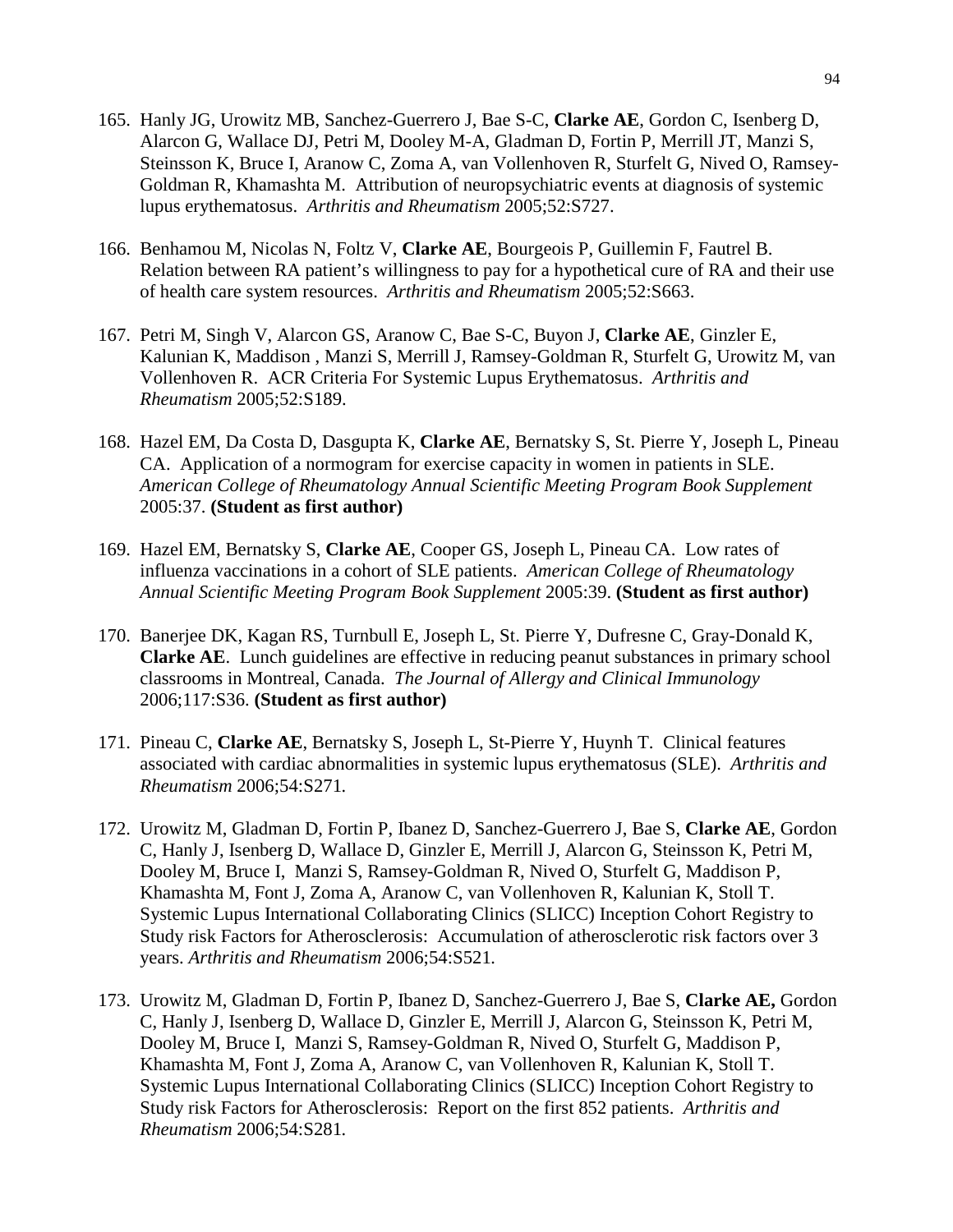- 174. Urowitz M, Gladman D, Fortin P, Ibanez D, Sanchez-Guerrero J, Bae S, **Clarke AE**, Gordon C, Hanly J, Isenberg D, Wallace D, Ginzler E, Merrill J, Alarcon G, Steinsson K, Petri M, Dooley M, Bruce I, Manzi S, Ramsey-Goldman R, Nived O, Sturfelt G, Maddison P, Khamashta M, Font J, Zoma A, Aranow C, van Vollenhoven R, Kalunian K, Stoll T. Systemic Lupus International Collaborating Clinics (SLICC) Inception Cohort Registry to Study risk Factors for Atherosclerosis: Metabolic syndrome, prevalence and associated factors. *Arthritis and Rheumatism* 2006;54:S282*.*
- 175. Bernatsky S, **Clarke AE**, Ramsey-Goldman R, Boivin JF, Joseph L, Urowitz M, Gladman D, Fortin P, Petri M, Ginzler E, Manzi S, Gordon C, Bae S, Barr S, Edworthy S, Isenberg D, Rahman A, Aranow C, Dooley M, Rajan R, Senecal J, Zummer M. Cancer risk in SLE: No strong evidence of an association with immunosuppressive medications. *Arthritis and Rheumatism* 2006;54:S549*.*
- 176. **Clarke AE**. An International Comparison of Healthcare Costs and Health Outcomes in SLE. *ACR Clinical Research Conference, ACR Annual Meeting,* Washington, DC. November 10, 2006.
- 177. Bernatsky S, **Clarke AE**, Ramsey-Goldman R, Boivin JF, Joseph L, Urowitz M, Gladman D, Fortin P, Ginzler E, Manzi S, Gordon C, Bae S, Barr S, Edworthy S, Petri M, Isenberg D, Rahman A, Aranow C, Dooley M, Rajan R, Senecal J, Zummer M. Lung cancer in systemic lupus erythematosus (SLE)*. Arthritis and Rheumatism* 2006;54:S281*.*
- 178. Bernatsky S, **Clarke AE**, Gladman D, Urowitz M, Fortin P, Barr S, Senecal J, Zummer M, Edworthy S, Pope J, Ramsey-Goldman R, Hanly J. Neuropsychiatric events in SLE: mortality related to cerebrovascular disease. *Arthritis and Rheumatism* 2006;54:S281*.*
- 179. Hanly J, Urowitz M, Sanchez-Guerrero J, Bae S, Gordon C, Wallace D, Isenberg D, Alarcon G, **Clarke AE**, Bernatsky S, Merrill J, Petri M, Dooley M, Gladman D, Fortin P, Steinsson K, Bruce I, Manzi S, Khamashta M, Zoma A, Aranow C, Ginzler E, Van Vollenhoven R, Font J, Sturfelt G, Nived O, Ramsey-Goldman R, Kalunian K, Douglas J, Thompson K, Farewell V, Sytemic Lupus International Collaborating Clinics (SLICC), University of Toronto and Dalhousie University, Halifax, NS, Canada. Clinical Significance of Neuropsychiatric (NP) Events at the time of diagnosis of systemic lupus erythematosus (SLE)*. Arthritis and Rheumatism* 2006;54:S274*.*
- 180. Petri M, Kasitanon N, Magder L, University of Maryland, Baltimore MD, Bae S, Hanly J, Isenberg D, Nived O, Sturfelt G, Van Vollenhoven R, Wallace D, Alarcon G, Adu J, Avila-Casado M, Bernatsky S, Bruce I, **Clarke AE**, Contreras G, Fine D, Gladman D, Gordon C, Kalunian K, Madaio M, Rovin B, Sanchez-Guerrero J, Steinsson K, and SLICC group, SLICC nephrology, Johns Hopkins University, Baltimore, MD. Systemic Lupus International collaborating Clinics (SLICC) Renal Activity / Response Exercise (RARE): Comparision of agreement in renal response. *Arthritis and Rheumatism* 2006;54:S444.
- 181. Petri M, Kasitanon N, Magder L, University of Maryland, Baltimore MD, Bae S, Hanly J, Isenberg D, Nived O, Sturfelt G, Van Vollenhoven R, Wallace D, Alarcon G, Adu J, Avila-Casado M, Bernatsky S, Bruce I, **Clarke AE**, Contreras G, Fine D, Gladman D, Gordon C, Kalunian K, Madaio M, Rovin B, Sanchez-Guerrero J, Steinsson K, and SLICC group, SLICC nephrology, Johns Hopkins University, Baltimore, MD. Systemic Lupus International collaborating Clinics (SLICC) Renal activity / response exercise (RARE): developing a renal activity index and a renal response index. *Arthritis and Rheumatism*  2006;54:S444.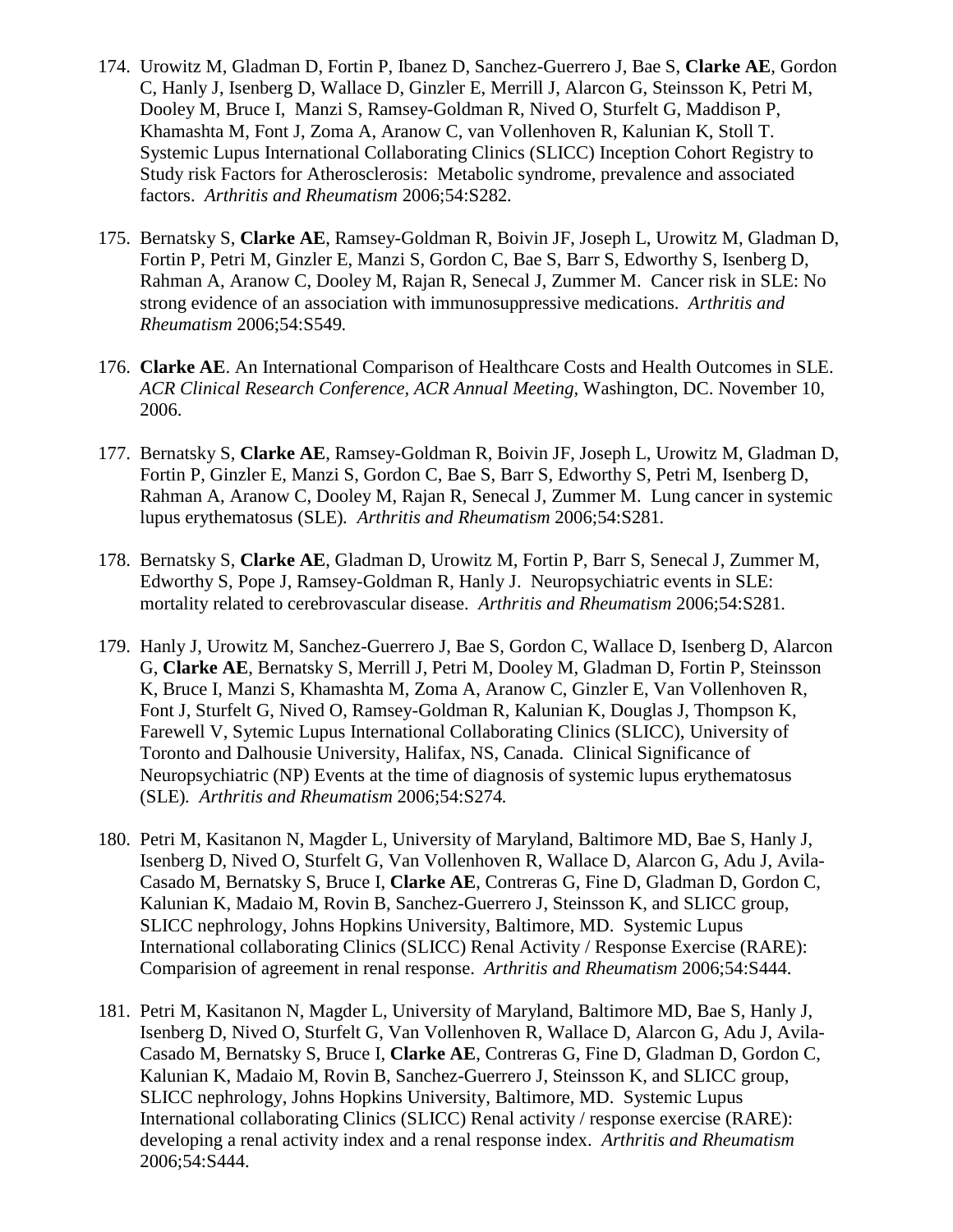- 182. Bernatsky S, **Clarke AE**, Joseph L, Pineau C, Tamblyn R, Feldman D, St-Pierre Y. SLE case ascertainment using administrative data. *Arthritis and Rheumatism* 2006;54:S118.
- 183. Bernatsky S, **Clarke AE**, Gladman D, Urowitz M, Fortin P, Barr S, Senecal J, Zummer M, Edworthy S, Pope J, Ramsey-Goldman R, Hanly J. Neuropsychiatric events in SLE: mortality related to cerebrovascular disease. *Arthritis and Rheumatism* 2006;54:S281*.*
- 184. Chakravarty E, Bush T, Manzi S, **Clarke AE**, Ward M. Prevalence of SLE in the United States: estimates using hospitalization data. *Arthritis and Rheumatism* 2006;54:S267*.*
- 185. Fortin P, Abrahamowicz M, Cymet A, Neville C, Harvey P, Pineau C, **Clarke AE**, Bernatsky S, Urowitz M, Gladman D, Abbey S, Holloway T, Huynh T, DaCosta D. The health improvement and prevention program (HIPP) in systemic lupus erythematosus shows preliminary benefits in reducing the estimated 8-year risk of cardiovascular disease. *Arthritis and Rheumatism* 2006;54:S791*.*
- 186. Turchin I, **Clarke AE**, Bernatsky S, St. Pierre Y, Pineau C. Effect of smoking on skin manifestations and damage in systemic lupus erythematosus. *ACR/ARHP Annual Scientific Meeting Program Book Supplement 2006:*(599) F79 p.60 **(Student as first author)**
- 187. Vinet E, **Clarke AE**, Bernatsky S, St-Pierre Y, Pineau C. Increased cumulative, cardiac and vascular damage in anti-ro/ssa positive patients with systemic lupus erythematosus (SLE). *Canadian Rheumatology Association November 2006* **(Student as first author)**
- 188. Sheth S, Ergina P, Delduca, **Clarke AE**. Methylene blue as a treatment for refractory anaphylaxis. *The Journal of Allergy and Clinical Immunology* 2007; 119:S33. **(Student as first author)**
- 189. Nguyen-Luu N, Kagan R, Alizadehfar R, Nicolas N, Dufresne C, Harada L, Allen M, Turnbull E, St-Pierre Y, **Clarke AE.** Accidental exposure to peanut in children with peanut allergy. *Allergen NCE Inc. Annual Conference, February 11-14, 2007.* **(Student as first author)**
- 190. Ben-Shoshan M, Kagan R, Alizadehfar R, Joseph L, Turnbull E, St. Pierre Y, **Clarke AE.** Is the prevalence of peanut allergy increasing? A five-year follow-up study on the prevalence of peanut allergy in Montreal school children aged 5 to 9 years. *Allergen NCE Inc. Annual Conference, February 11-14, 2007.* **(Student as first author)**
- 191. Bernatsky S, Pineau C, Gordon C, Nived O, Sturfeld G, Bae S, Gascoyne R, Joseph L, Boivin J, Ramsey-Goldman R, **Clarke AE.** Non-hodgkin's lymphoma in systemic lupus erythematosus: prognostic factors, treatment, and outcome. *The 8th International Lupus meeting , Shanghai China, May 23-27, 2007*.
- 192. Fortin P, Cai Y, Lim S, Mackenzie T, Su J, Claudio J, **Clarke AE,** CaNIOS GenES Investigators, Cooper G, Hudon T, Greenwood C, Wither J. Reduced proportions of NKT cells in the relatives of lupus patients and association with ANA. *The 8th International Lupus meeting, Shanghai China, May 23-27, 2007*.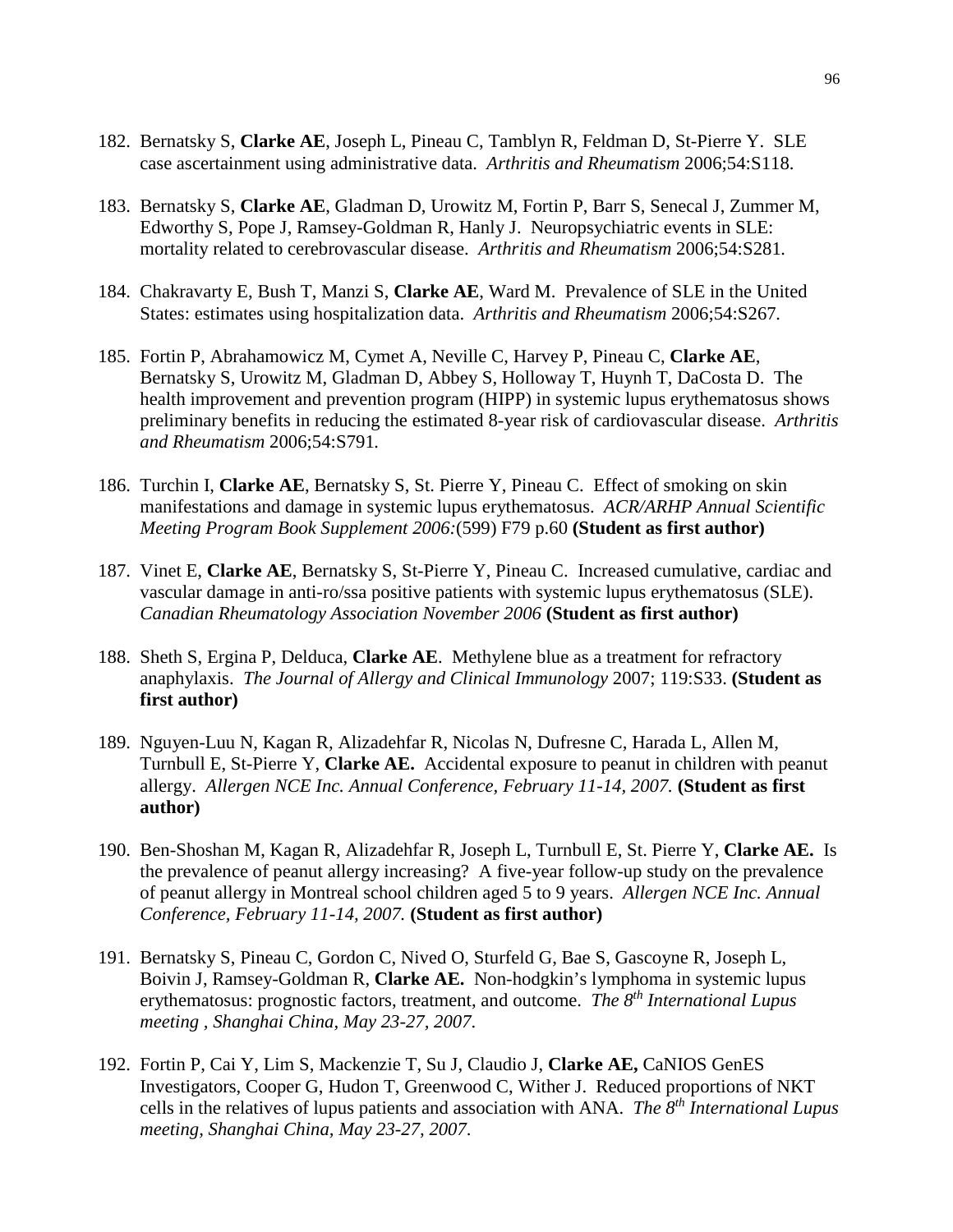- 193. Urowitz MB, Gladman D, Ibanez D, Alarcon G, Aranow C, Bae S, Bruce I, Buyon J, **Clarke AE,** Dooley MA, Font J, Fortin P, Ginzler E, Gordon C, Hanly JG, Isenberg D, Kalunian K, Khamashta M, Maddison P, Manzi S, Merrill JT, Nived O, Petri M, Ramsey-Goldman R, Sanchez-Guerrero J, Steinsson K, Stoll T, Sturfelt G, Van Vollenhoven R, Wallace DJ, Zoma A. Inception cohort registry to study risk factors for Atherosclerosis: Atheroslerotic risk factos at presentation and accumulation over 3 years. *The 8th International Lupus meeting, Shanghai China, May 23-27, 2007*. *Lupus* 16:77,2007.
- 194. Vinet E, **Clarke AE,** Bernatsky S, St. Pierre Y, Pineau C. Increased cumulative damage in anti-ro/ssa positive patients with systemic lupus erythematosus (SLE). *CAN Annual Meeting October 2007, Halifax, NS.* **(Student as first author)**
- 195. Ben-Shoshan M, Kagan R, Primeau M, Alizadehfar R, Verreault N, Yu J, Nicolas N, Joseph L, Turnbull E, Dufresne C, St. Pierre Y, **Clarke AE**. The availability of the epinephrine auto-injector in children with peanut allergy. *Annual Scientific Meeting for the Canadian Society of Allergy and Clinical Immunology, October 23-26, 2007.* **(Student as first author)**
- 196. Hanly JG, Urowitz MB, Siannis F, Farewell V, Gordon C, Bae SC, Isenberg D, Dooley MA, **Clarke AE,** Bernatsky S, Gladman D, Fortin P, Manzi S, Steinsson K, Bruce I, Ginzler E, Aranow C, Wallace DJ, Ramsey-Goldman R, Van Vollenhoven R, Sturfelt G, Nived O, Sanchez-Guerrero J, Alarcón GS, Petri M, Khamashta M, Zoma A, Font J, Kalunian K, Douglas J, Qi Q, Merrill JT for the Systemic Lupus International Collaborating Clinics (SLICC). Autoantibodies and neuropsychiatric events at diagnosis of SLE. *Arthritis and Rheumatism* 2007;56: S749.
- 197. Urowitz MB, Gladman D, Ibanez D, Alarcon G, Aranow C, Bae S, Bruce I, Buyon J, **Clarke AE,** Dooley MA, Font J, Fortin P, Ginzler E, Gordon C, Hanly JG, Isenberg D, Kalunian K, Khamashta M, Maddison P, Manzi S, Merrill JT, Nived O, Petri M, Ramsey-Goldman R, Sanchez-Guerrero J, Steinsson K, Stoll T, Sturfelt G, Van Vollenhoven R, Wallace DJ, Zoma A. Accumulation of atherosclerotic risk factors over 3 years by ethnicity in an international inception cohort. *Arthritis and Rheumatism* 2007;56: S455.
- 198. Urowitz MB, Gladman D, Ibanez D, Alarcon G, Aranow C, Bae S, Bruce I, Buyon J, **Clarke AE,** Dooley MA, Font J, Fortin P, Ginzler E, Gordon C, Hanly JG, Isenberg D, Kalunian K, Khamashta M, Maddison P, Manzi S, Merrill JT, Nived O, Petri M, Ramsey-Goldman R, Sanchez-Guerrero J, Steinsson K, Stoll T, Sturfelt G, Van Vollenhoven R, Wallace DJ, Zoma A. Disease outcomes in the first 4 years of SLE: results from the SLICC inception cohort*. Arthritis and Rheumatism* 2007;56: S454.
- 199. **Clarke AE,** Panopalis P, Petri M, Manzi S, Isenberg DA, Gordon C, Senecal JL, Joseph L, St.Pierre Y, Li T. Systemic lupus erythematosus (SLE) patients with renal damage incur higher health care costs. *Arthritis and Rheumatism* 2007;56: S224.
- 200. Urowitz MB, Gladman D, Ibanez D, Alarcon G, Aranow C, Bae S, Bruce I, Buyon J, **Clarke AE,** Dooley MA, Font J, Fortin P, Ginzler E, Gordon C, Hanly JG, Isenberg D, Kalunian K, Khamashta M, Maddison P, Manzi S, Merrill JT, Nived O, Petri M, Ramsey-Goldman R, Sanchez-Guerrero J, Steinsson K, Stoll T, Sturfelt G, Van Vollenhoven R, Wallace DJ, Zoma A. Atherosclerotic vascular events in a multinational inception cohort of SLE: description and attribution. *Arthritis and Rheumatism* 2007;56: S821.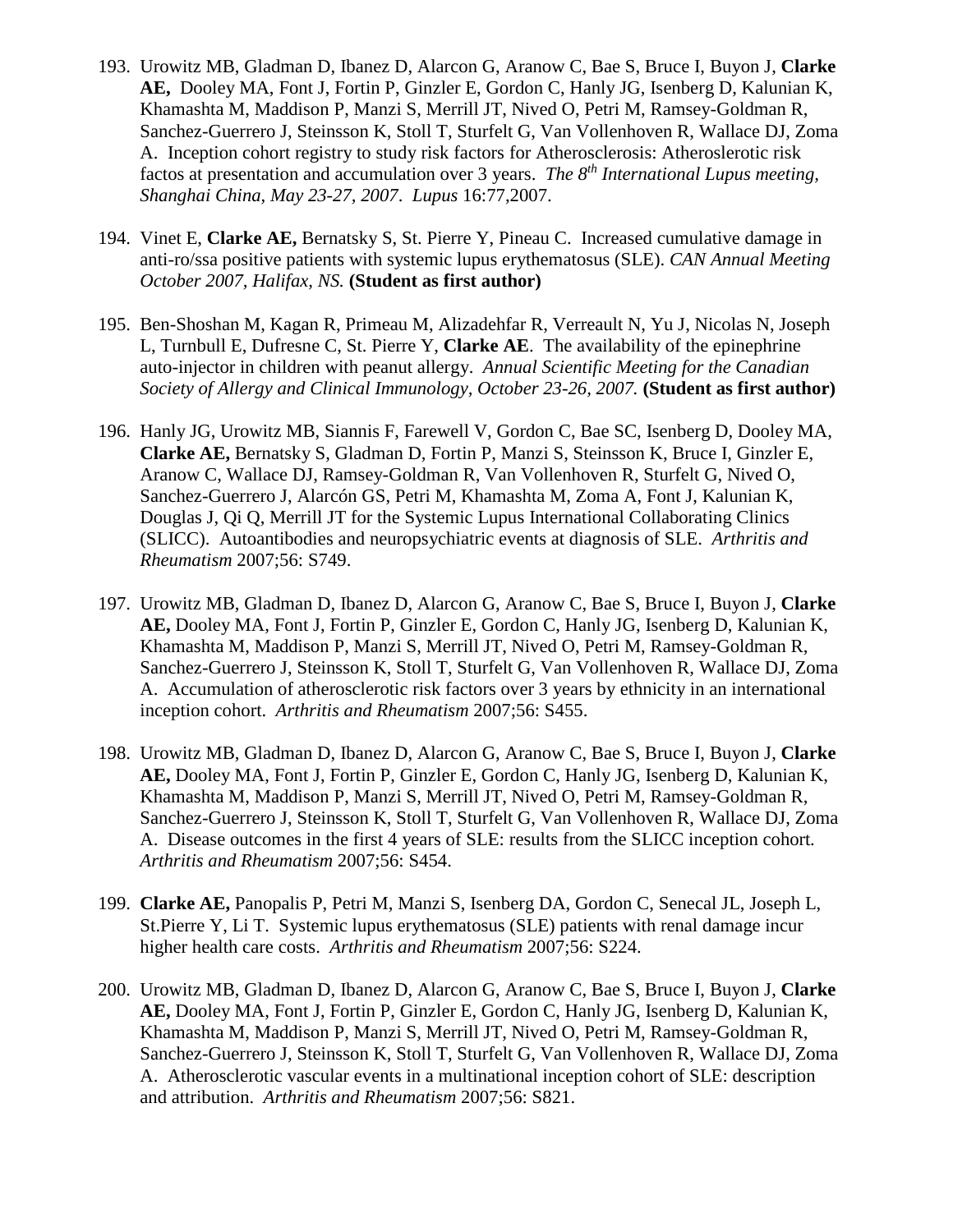- 201. Bernatsky S, Pineau C, Joseph L, Boivin JF, St. Pierre Y, **Clarke AE.** Inflammatory myopathies in a large population-based sample: incidence and patient characteristics. *Arthritis and Rheumatism* 2007;56: S650.
- 202. Bernatsky S, **Clarke AE,** Suissa S. Hematological malignancies after drug exposure in rheumatoid arthritis. *Arthritis and Rheumatism* 2007;56: S409.
- 203. Bernatsky S, Pineau C, Joseph L, Boivin JF, St.Pierre Y, **Clarke AE.** Sclerderma in a population-based sample: evidence suggests increasing incidence. *Arthritis and Rheumatism*  2007;56: S484.
- 204. Bernatsky S, **Clarke AE,** Suissa S. Lung cancer after exposure to disease modifying antirheumatic drugs. *Arthritis and Rheumatism* 2007;56: S409.
- 205. Petri M, Sigler L, Rhodes J, Wallace D, Weisman M, Gladman D, Fortin P, Urowitz M, Werth V, Costner M, Gordon C, Alarcón G, Ramsey-Goldman R, Maddison P, **Clarke AE**, Manzi S, Bae S, Merrill J.T, Ginzler E, Hanly J, Nived O, Sturfelt G, Sanchez-Guerrero J, Bruce I,. Aranow C, Stoll T, Jorizzo J, Kalunian K, Callen J, Buyon J, Isenberg D, Steinsson K, van Vollenhoven R, Zoma A, Brey R, Magder L. The association between reference laboratory values and the classification of SLE. *Arthritis and Rheumatism* 2007;56: S218.
- 206. Bernatsky S, Pineau C, Joseph L, Boivin JF, St. Pierre Y, **Clarke AE.** Idiopathic inflammatory myopathies were more common in women than in men, in older individuals (particularly ≥65) and may be more common in urban as opposed to rural settings. *Arthritis and Rheumatism* 2007;56: S650.
- 207. Ben-Shoshan M, Kagan R, Alizadehfar R, Joseph L, Turnbull E, St. Pierre Y, **Clarke AE.** Is the prevalence of peanut allergy increasing? A five-year follow-up study on the prevalence of peanut allergy in Montreal school children aged 5 to 9 years. *The Journal of Allergy and Clinical Immunology* 2008;121:S97 **(Student as first author)**
- 208. Nguyen-Luu N, Kagan R, Alizadehfar R, Primeau MN, Ben-Shoshan M, Joseph L, Nicolas N, Harada L, Dufresne C, Allen M, Turnbull E, St.Pierre Y, **Clarke AE.** Accidental Exposure (AE) to Peanut in Children with Peanut Allergy. *The Journal of Allergy and Clinical Immunology* 2008;121:S96. **(Student as first author)**
- 209. Sheth SS, Waserman S, Kagan R, Alizadehfar R, Primeau MN, Elliott S, St-Pierre Y, Turnbull E, Wickett R, Joseph L, Harada L, Dufresne C, Allen ML, Allen M, Godefroy S, **Clarke AE.** Improving Food Labeling for the Allergic Consumer. *The Journal of Allergy and Clinical Immunology* 2008;121:S183. **(Student as first author)**
- 210. Nguyen-Luu, Cicutto L, Waserman S, Harada L, M'Kaouar H, **Clarke AE.** School Board policies regarding allergy management in Quebec. *3rd Annual AllerGen Conference, Banff, Alberta,* February 2008 **(Student as first author)**
- 211. Vinet E, Appenzeller S, Joseph l, Bélisle P, **Clarke AE,** Pineau CA. Increasing porportion of article in North America Rheumatology Journals authored by Women. *Canadian Rheumatology Association 2008 Annual Meeting, Mont Tremblant*. March 5-8, 2008 **(Student as first author)**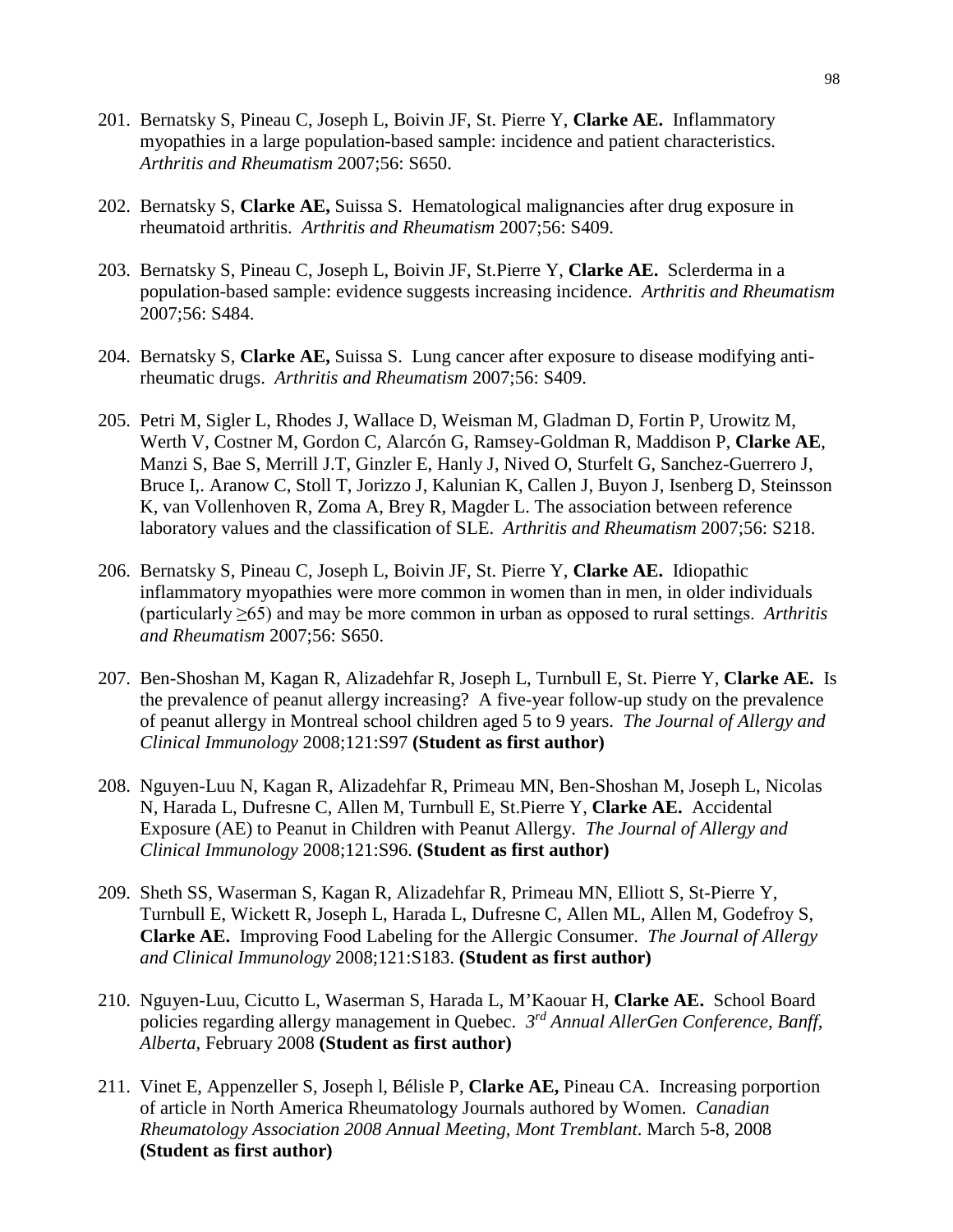- 212. Vinet E, Pineau CA, **Clarke AE,** Bernatsky S. Reproductive Health Issues in SLE: preliminary data. *Canadian Rheumatology Association 2008 Annual Meeting, Mont Tremblant* March 5-8, 2008 **(Student as first author)**
- 213. Furie R, Petri M, Weisman M, Ginzler E, Stohl W, Strand V, **Clarke AE,** McCune J, Latinis K, Zhong J, Freimuth W, LBSL02/99 Study Group. SLE responder index demonstrates belimumab (fully human monoclonal antibody to BlyS) improved or stabilized systemic lupus erythematosus (SLE) disease activity over 2.5 years of therapy. *7th European Lupus Meeting, Amsterdam* 7-10 May 2008.
- 214. Vinet E, Christian A. Pineau CA, **Clarke AE**, Bernatsky S. Reproductive Health Issues in SLE: Preliminary Data. *The Laurentian College of Rheumatology*, May 8-10, 2008 **(Student as first author)**
- 215. Appenzeller S, **Clarke AE**, Pineau C. Clinical significance of isolated sterile pyuria in systemic lupus erythematosus (SLE): A pilot study. *The Laurentian College of Rheumatology,* May 8-10, 2008 **(Student as first author)**
- 216. Ben Shoshan M, Kagan R, Primeau MN, Alizadehfar R, Turnbull E, Harada L, Dufresne C, Allen M, St. Pierre Y, **Clarke AE.** The use of confirmatory testing in the diagnosis of peanut allergy in children. *Annual Meeting of FOCIS,* Boston June 5-9, 2008. **(Student as first author)**
- 217. Ben Shoshan M, Kagan R, Primeau MN, Alizadehfar R, Turnbull E, Harada L, Dufresne C, Allen M, St. Pierre Y, **Clarke AE.** The use of confirmatory testing in the diagnosis of peanut allergy in children. *3rd Annual AllerGen Conference, Banff, Alberta,* February 2008 **(Student as first author)**
- 218. Appenzeller S, **Clarke AE,** Panopalis P, Joseph L, St. Pierre Y, Li T. The relationship between quality of life (QOL) and renal activity in systemic lupus erythematosus (SLE). *Annual Meeting of EULAR (European League Against Rheumatism)* Paris, June 2008. **(Student as first author)**
- 219. Appenzeller S, **Clarke AE,** Pineau C, Bernatsky S. Clinical significance of isolated sterile pyuria in systemic lupus erythematosus (SLE): A pilot study. *Annual Meeting of EULAR (European League Against Rheumatism)* Paris, June 2008. **(Student as first author)**
- 220. Bernatsky S, Hudson M, Panopalis P, **Clarke AE,** Pope J, Leclercq S, Robinson D, Jones N, Markland J, Abu-Hakima M, Mathieu J, Docherty P, Khalidi N, Sutton E, Baron M, CSRG. The economic burden of scleroderma. *Annual Meeting of EULAR (European League Against Rheumatism)* Paris, June 2008. *Ann Rheum Dis* 2008;67(Suppl II):363
- 221. Vinet E, Pineau CA, **Clarke AE,** Bernatsky S. Reproductive Health Issues in SLE: preliminary data. *Annual Meeting of EULAR (European League Against Rheumatism*) Paris, June 2008. **(Student as first author)**
- 222. Merrill JT, Furie R, Ginzler EM, McKay J, Latinis K, **Clarke AE,** Manzi S, Ronniger J, Zhong J, Hough D, and LBSL02/99 Study Group. Belimumab (Fully Human Monoclonal Antibody to BLyS) Reduced Steroid Use in Systemic Lupus Erythematosus (SLE) Patients During 3 Years of Therapy. *PANLAR 2008 (XV Congress of the Pan-American League of Associations for Rheumatology*, Guatemala, August 13-16, 2008.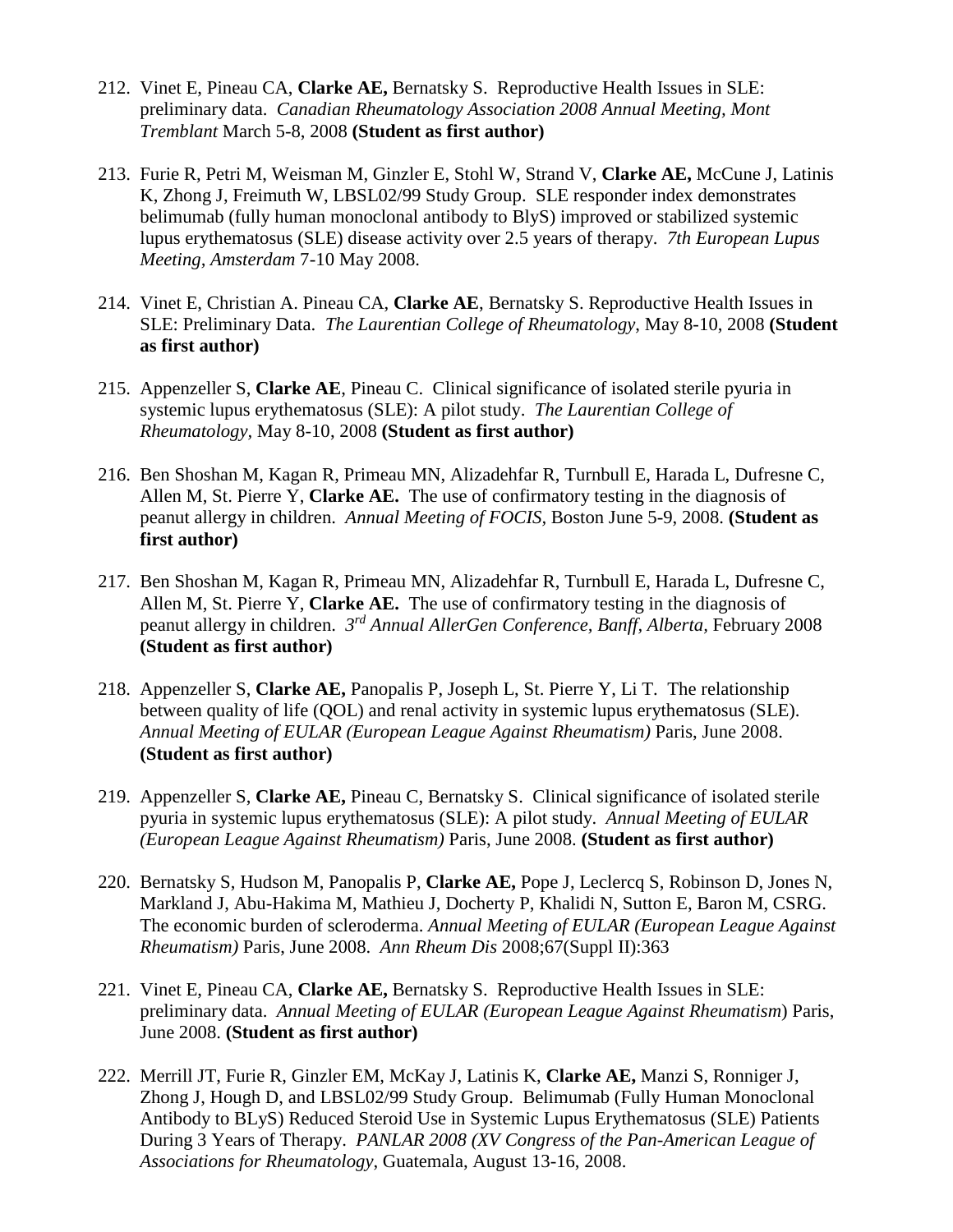- 223. Ben-Shoshan M, Kagan R, Primeau MN, Alizadehfar R, Turnbull E, Harada L, Dufresne C, Allen M, Joseph L, St. Pierre Y, **Clarke AE**. Establishing the diagnosis of peanut allergy in children never exposed to peanut or with an uncertain history: a cross Canada study. *CSACI Annual Scientific Meeting*, Hamilton Ontario, October 23 - 26, 2008. **(Student as first author)**
- 224. Pineau CA, Da Costa D, Bernatsky S, **Clarke AE**, Lee JL, Rahme E. Determinants of adherence to therapy in systemic lupus erythematosus. *Arthritis and Rheumatism* 2008;58: S809.
- 225. Petri M, Sturfelt G, Nived O, Wallace DJ, Weisman M, Gladman D, Fortin P, Urowitz M, Werth V, Costner M, Gordon C, Alarcón GS, Ramsey-Goldman R, Maddison P, **Clarke AE**, Manzi S, Bae SC, Merrill JT, Ginzler EM, Hanly J, Sanchez-Guerrero J, Bruce I, Aranow C, Isenberg D, Zoma A, Dooley MA, Kalunian K, Buyon J, Steinsson K, Van Vollenhoven R. The Relationship of Anti-C1q to the ACR Classification Criteria for SLE. *Arthritis and Rheumatism* 2008;58: S803
- 226. Appenzeller S, **Clarke AE**, Panopalis P, Joseph L, St. Pierre Y, Li T. The Relationship between Renal Activity and Quality of Life in Systemic Lupus Erythematosus. *Arthritis and Rheumatism* 2008;58: S566 **(Student as first author)**
- 227. Vinet E, Pineau CA, **Clarke AE,** Bernatsky S. Long-term outcomes of children born to mothers with SLE: a pilote project. *Arthritis and Rheumatism* 2008;58: S804-805. **(Student as first author)**
- 228. Urowitz MB, Gladman DD, Ibañez D, Sanchez-Guerrero J, Bae SC, Gordon C, Forton P, **Clarke AE,** Hanly J, Wallace D, Isenberg D, MerrillJ, Ginzler E, Alarcon G, Khamashta MA, Steinsson K, Petri M, Dooley MA, Bruce I, Manzi S, Sturfelt G, Nived O, Ramsey-Goldman R, Zoma A, Maddison P, Kalunian K, van Vollenhoven R, Aranow C, Stoll T. Atherosclerotic Vascular Events in a Multinational Inception Cohort of SLE: Description and Attribution over an 8 year Period. *Arthritis and Rheumatism* 2008;58: S411
- 229. Urowitz MB, Gladman DD, Ibañez D, Sanchez-Guerrero J, Bae SC, Gordon C, Forton P, **Clarke AE,** Hanly J, Wallace D, Isenberg D, MerrillJ, Ginzler E, Alarcon G, Khamashta MA, Steinsson K, Petri M, Dooley MA, Bruce I, Manzi S, Sturfelt G, Nived O, Ramsey-Goldman R, Zoma A, Maddison P, Kalunian K, van Vollenhoven R, Aranow C, Stoll T. Accumulation of Atherosclerotic Risk Factors and Lupus Disease Risk Factors in The First 5 Years of SLE: Results from the SLICC Inception Cohort. *Arthritis and Rheumatism* 2008;58: S327
- 230. Urowitz MB, Gladman DD, Ibañez D, Sanchez-Guerrero J, Bae SC, Gordon C, Forton P, **Clarke AE,** Hanly J, Wallace D, Isenberg D, MerrillJ, Ginzler E, Alarcon G, Khamashta MA, Steinsson K, Petri M, Dooley MA, Bruce I, Manzi S, Sturfelt G, Nived O, Ramsey-Goldman R, Zoma A, Maddison P, Kalunian K, van Vollenhoven R, Aranow C, Stoll T. Predictors of Atherosclerotic Vascular Events (AVE) in a multinational inception cohort of SLE: a time to event analysis. *Arthritis and Rheumatism* 2008;58: S327
- 231. Urowitz MB, Gladman DD, Ibañez D, Sanchez-Guerrero J, Bae SC, Gordon C, Forton P, **Clarke AE,** Hanly J, Wallace D, Isenberg D, MerrillJ, Ginzler E, Alarcon G, Khamashta MA,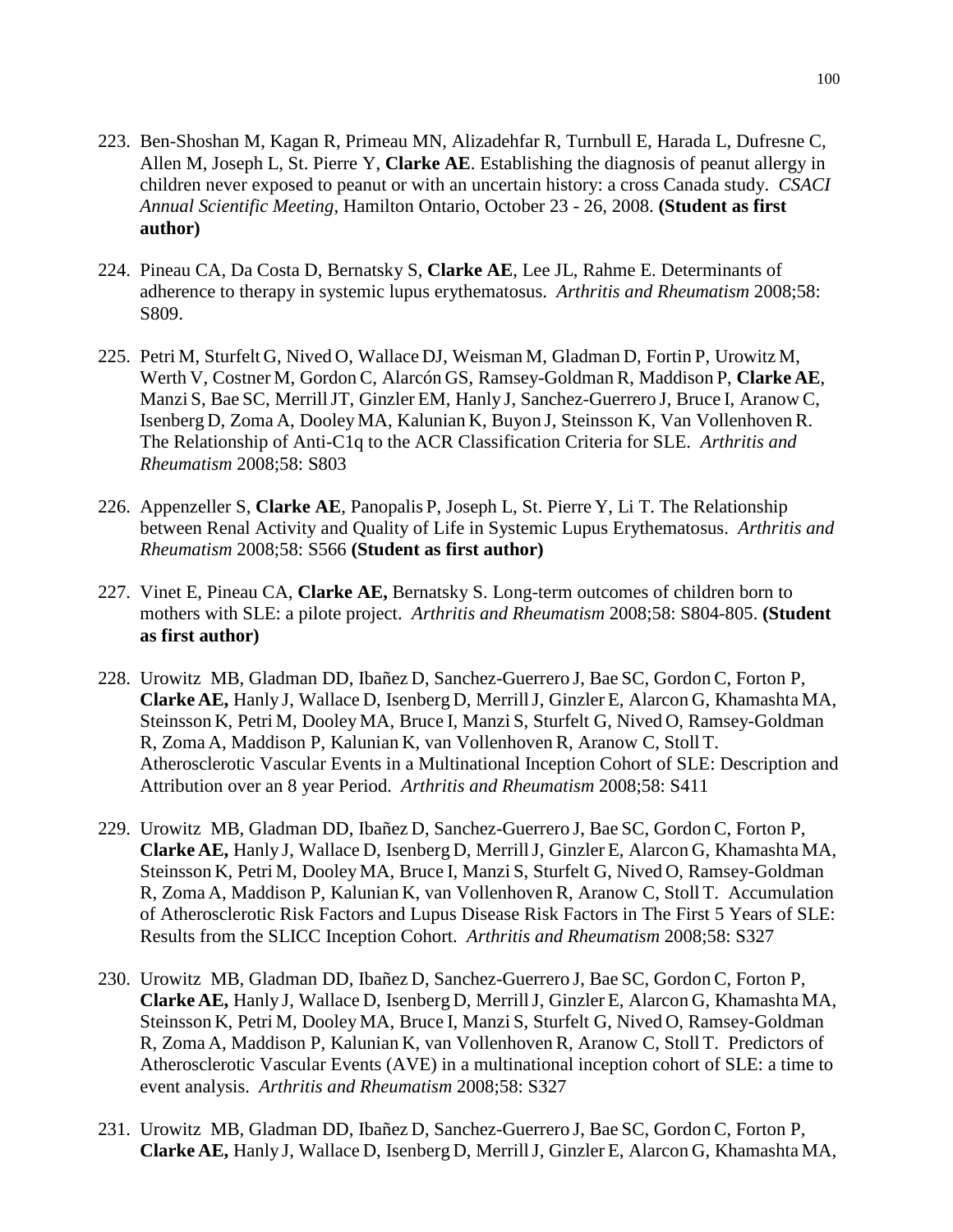Steinsson K, Petri M, Dooley MA, Bruce I, Manzi S, Sturfelt G, Nived O, Ramsey-Goldman R, Zoma A, Maddison P, Kalunian K, van Vollenhoven R, Aranow C, Stoll T. Changes in Quality of Life in the first 5 years of disease in a multicentre cohort of patients with Systemic Lupus Erythematosus (SLE). *Arthritis and Rheumatism* 2008;58: S570

- 232. Hanly J, Urowitz M, Su L, Sanchez-Guerrero J, Bae S, Gordon C, Wallace DJ, Isenberg D, Alarcón GS, Merrill JT, **Clarke AE**, Bernatsky S, Dooley MA, Fortin PR, Gladman D, Steinsson K, Petri M, Bruce I, Manzi S, Khamashta M, Zoma A, Font J, Van Vollenhoven R, Aranow C, Ginzler E, Nived O, Sturfelt G, Ramsey-Goldman R, Kalunian K, Douglas J, Qiufen K, Farewell V for the Systemic Lupus International Collaborating Clinics (SLICC). Short-term Outcomes of Neuropsychiatric Events in SLE Patients Upon Enrollment into An International Cohort Study. *Arthritis and Rheumatism* 2008;58: S338
- 233. Bernatsky S, Hudson M, Panopalis P, **Clarke AE**, Pope, LeClercq S, Baron and the CSRG. Direct, Indirect, and Total Costs Related to Systemic Sclerosis. *Arthritis and Rheumatism*  2008;58: S369
- 234. Costenbader K, Khamashta M, Petri M, Wood KE, Yolanda I, Hanly J, **Clarke AE**, Shaver T, Fortin P, Wolfe F, Alarcon GS. Multicenter Validation of the Self-Reported Lupus Damage Index Questionnaire (LDIQ). *Arthritis and Rheumatism* 2008;58: S802.
- 235. Yuen SY, Mok MY, Wong WS, Pope J, Silverman E, Tucker L, Smith CD, Bernatsky S, Pineau C, Zummer M, Chedeville G, Urowitz M, Gladman D, **Clarke AE**, Fortin PE, Peschken C. Systemic lupus erythematosus (SLE): A comparative study of clinical manifestations and damage in two Chinese populations. *Canadian Rheumatology Association Conference and Annual Meeting*, Delta Kananaskis, AB, February 18-21, 2009.
- 236. Nguyen-Luu, Cicutto L, Butler J, Elliot S, Harada L, McGhan S, Stark D, VanderLeek T, Waserman S, Joseph L, M'Kaouar H, Soller L, **Clarke AE.** School personnel knowledge regarding EpiPen administration in Quebec. 4th *Annual AllerGen Conference, Ottawa, February 2009.* **(Student as first author)**
- 237. Ben-Shoshan M, Harrington D, Sicherer S, Fragapane J, Soller L, Joseph L, St. Pierre Y, Godefroy S, Elliot S, **Clarke AE**. The prevalence of sesame allergy: a cross Canada study. *4th Annual AllerGen Conference, Ottawa, February 2009.* **(Student as first author)**
- 238. Harrington DW, Elliott SJ, **Clarke AE**. Perceptions of risks associated with food allergy and anaphylaxis: preliminary results of a national survey. *4th Annual AllerGen Conference, Ottawa, February 2009*. **(Student as first author)**
- 239. Harrington DW, Ben-Shoshan M, Sheth S, Godefroy SB, Fragapane J, Soller L, Allen MH, Allen M, Dufresne C, Harada L, **Clarke AE**, Elliott SJ. Shaping the Research/Policy Nexus: *A Policy Workshop Sponsored by AllerGen*, Ottawa, Ontario: SCAAALAR: Food labeling and risk perception, February, 2009.
- 240. Ben-Shoshan M, Harrington D, Sicherer S, Fragapane J, Soller L, Joseph L, St. Pierre Y, Cantin I, Elliot S and **Clarke AE**. Comparing the Prevalence of Severe Food Allergies between Canada and the US. *Journal of Allergy and Clinical Immunology* 2009;123:S693. **(Student as first author)**
- 241. Cicutto L, Julien B, Butler J, **Clarke AE**, Elliott S, Harada L, McGhan S, Ngyuen N, Stark D, van der Leek T, Waserman S. A Comparative Analysis of Canadian School Board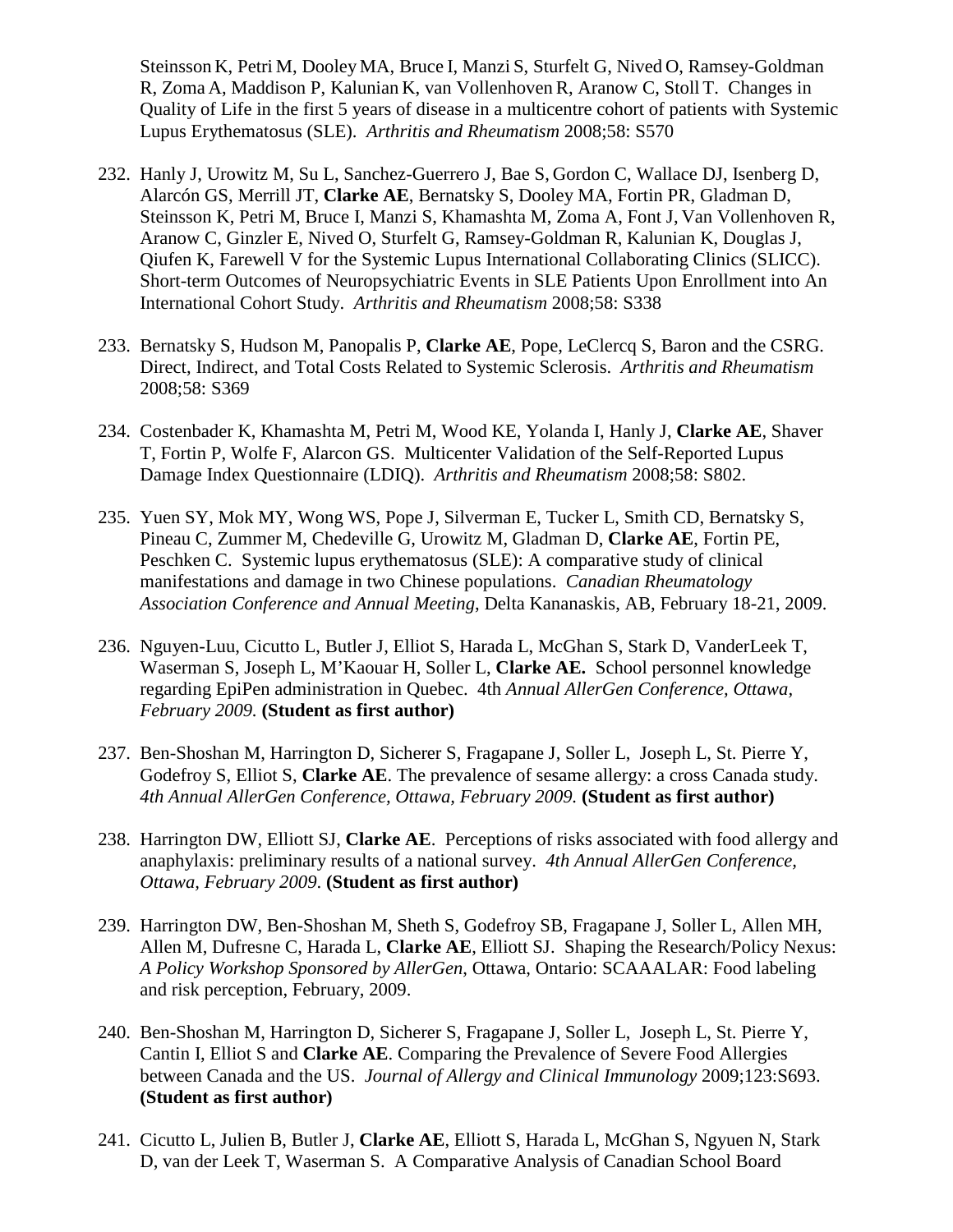Anaphylaxis Management Policies. *Journal of Allergy and Clinical Immunology* 2009;123:S816.

- 242. Harrington D, Ben-Shoshan M, Sheth S, Godefroy SB, Fragapane J, Soller L, **Clarke AE**, Elliott S. Precautionary statements on packaged foods in Canada: perspectives and purchasing behaviours of allergic and non-allergic consumers. *Journal of Allergy and Clinical Immunology* 2009;123:S424. **(Student as first author)**
- 243. Harrington, DW, Elliott SJ, **Clarke AE,** Godefroy S, Joseph L, St. Pierre Y, Fragapane J, Soller L, Ben-Shoshan M, Sicherer S. The peanut as a weapon of mass destruction? Analysis of the perceived risks of a new emerging health risk from a nationally representative sample of the Canadian population. *X111th International Medical Geography Symposium*, Hamilton, July 2009. **(Student as first author)**
- 244. Bowman SJ, St. Pierre Y, Sutcliffe N, Isenberg DA, Goldblatt F, Price E, Hamburger J, Richards A, Rauz S, Regan M, Rigby S, Jones A, Mulherin D, **Clarke AE**. Estimating Indirect Costs in primary Sjögren's syndrome. *International Sjogren's Symposium*, Brest, France, October 1-3, 2009.
- 245. Appenzeller S, **Clarke AE**, Rittner L, Leonard G, Vielleux M, Pike B. Thalamic volumes predict cognitive impairment evaluated by speed processing tasks in systemic lupus erythematosus. *Arthritis and Rheumatism* 2009;60:S1578. **(Student as first author)**
- 246. Appenzeller S, Pike B, Leonard G, Veilleux M, **Clarke AE**. Prevalence and types of cognitive impairment in young women with systemic lupus erythematosus (SLE). *Arthritis and Rheumatism* 2009;60:S1575. **(Student as first author)**
- 247. Bernatsky S, Ramsey-Goldman R, **Clarke AE.** Malignancy in Pediatric-Onset SLE. *Arthritis and Rheumatism* 2009;60:S1522.
- 248. Bernatsky S, Ramsey-Goldman R, Urowitz M, Gladman D, Ruiz-Irastorza G, Bae S C, Fortin PR, Manzi S, St. Pierre Y, Lee JL, Turnbull E, **Clarke AE** and Systemic Lupus International Collaborating Clinics. Effects of SLE Activity On Lymphoma Risk: Preliminary Results of a Case-Cohort Study. *Arthritis and Rheumatism* 2009;60:S939.
- 249. Bernatsky S, Gordon C, Ramsey-Goldman R, Nived O, Bae S, Manzi S, Ruiz-Irastorza G, Jacobsen S, Costenbader K, Sturfelt G, Lee JL, **Clarke AE**. Histology, prognostic factors, treatment, and outcome in SLE patients with non-hodgkin's lymphoma (NHL). *Arthritis and Rheumatism* 2009;60:S1933.
- 250. Vinet E, **Clarke AE**, Gordon C, Urowitz MB, Pineau CA, St-Pierre Y, Isenberg D, Rahman A, Wallace DJ, Alarcon GS, Bruce IN, Petri MA, Dooley MA, Kalunian KC, Maddison PJ, Aranow C, Van Vollenhoven R, Bernatsky S. Decreased Live Births in Women with SLE. *Arthritis and Rheumatism* 2009;60:S1582. **(Student as first author)**
- 251. Urowitz M, Gladman D, Ibañez D, **Clarke AE** and Systemic Lupus International Collaborating Clinic (SLICC). Clinical-Serologic Discordance in a multicentre, international cohort of patients with SLE. *Arthritis and Rheumatism* 2009;60:S914.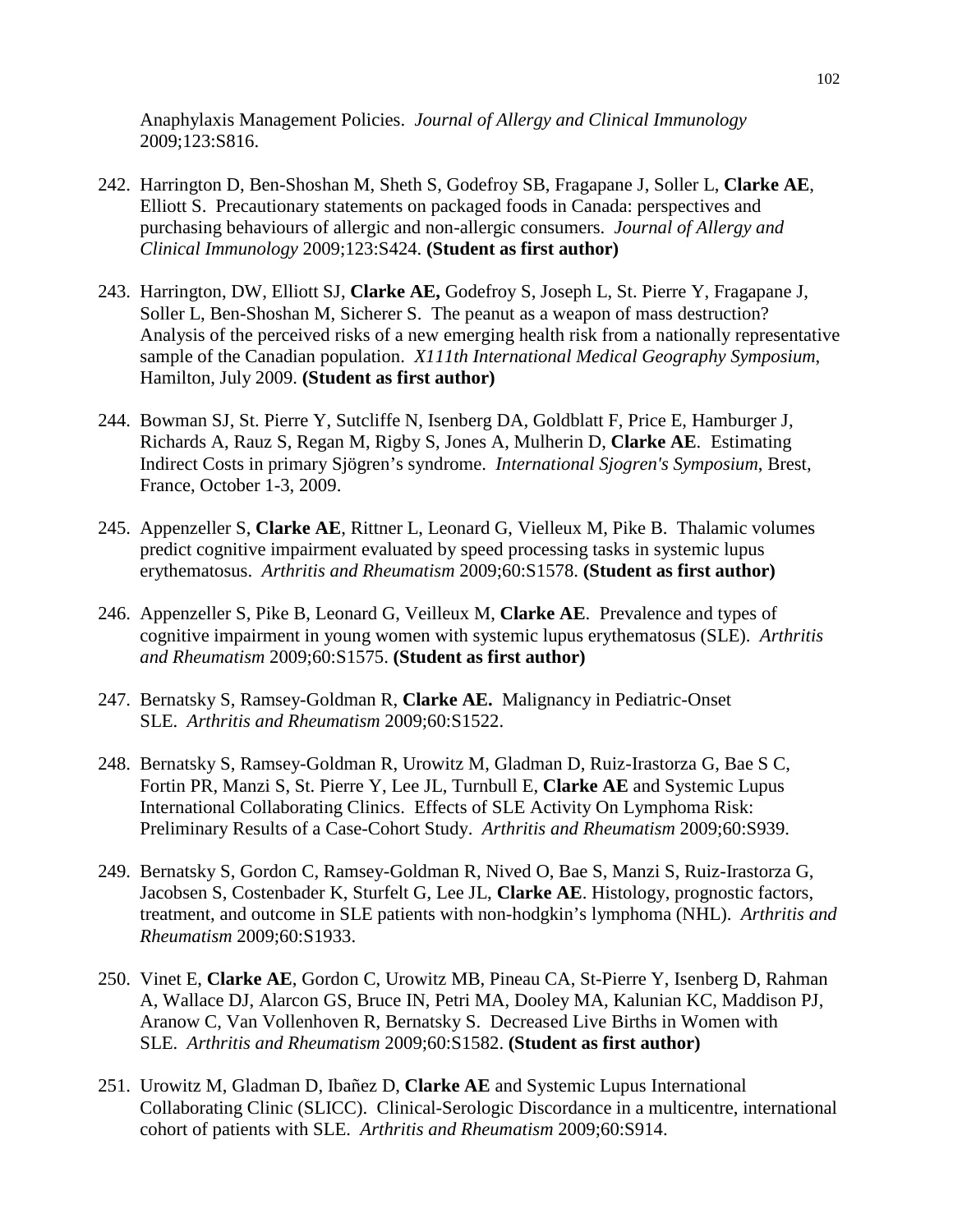- 252. Bernatsky S, Lix L, Hanly JG, Hudson M, Badley E, Peschken CA, **Clarke AE**, Pineau CA, Belisle L, Joseph L. Prevalence of Systemic Autoimmune Rheumatic Diseases(SARDs): Regional Comparisons. *Arthritis and Rheumatism* 2009;60:S783.
- 253. Urowitz M, Gladman D, Ibañez D, **Clarke AE** and Systemic Lupus International Collaborating Clinic (SLICC). Damage Due to Corticosteroids in an SLE Inception Cohort. *Arthritis and Rheumatism* 2009;60:S280.
- 254. Bernatsky S, Rosenberg A, **Clarke AE,** Ramsey-Goldman R. Malignancy in juvenile idiopathic arthritis. *Arthritis and Rheumatism* 2009;60:S250.
- 255. Urowitz M, Gladman D, Ibañez D, **Clarke AE** and Systemic Lupus International Collaborating Clinic (SLICC). Evolution of Disease Load Over 5 Years in a Multicentre Inception SLE Cohort. *Arthritis and Rheumatism* 2009;60:S1932.
- 256. Bernatsky S, Peschken CA, Fortin PR, Gladman D, Pope J, **Clarke AE,** CaNIOS Investigators. Medication Use in Systemic Lupus (SLE). *Arthritis and Rheumatism* 2009;60:S1592.
- 257. Petri M, Wallace DJ, Alarcón GS, Gordon C, Weisman M, Gladman D, Fortin PR, Urowitz M, Werth V, Costner M, Ramsey-Goldman R, Maddison P, **Clarke AE**, Bernatsky S, Manzi S, Bae SC, Merrill JT, Ginzler E, Hanly JG, Nived O, Sturfelt G, Sanchez-Guerrero J, Bruce I, Aranow C, Isenberg D, Zoma A, Buyon J, Kalunian K, Dooley MA, Steinsson K, van Vollenhoven RF, Stoll T, Magder LS. SLICC Revision of the ACR Classification Criteria for SLE. *Arthritis and Rheumatism* 2009;60:S895.
- 258. Aghdassi E, Zhang W, St-Pierre Y, **Clarke AE**, Morrison S, Su J, Landolt-Marticorena C, Reich H, Scholey J, Herzenberg A, CaNIOS Investigators, Wither J, Fortin PR. Health Care Resource Utilization & Loss of Productivity in a Canadian Population of Patients with & without Lupus Nephritis. *Arthritis and Rheumatism* 2009;60:S705.
- 259. Cooper GS, Wither JE, Bernatsky SR, Claudio JO, **Clarke AE,** Rioux JD, Paterson A, Fortin PR. New Directions for Environmental Research: Results From the Genetic and Environmental Factors in Systemic Lupus Erythematosus (GenES) Study. *Arthritis and Rheumatism* 2009;60:S48.
- 260. Peschken CA, Pope JE, Silverman ED, Fortin PR, Pineau CA, Zummer M, Urowitz M, Gladman D, Hudson M, Tucker LB, **Clarke AE**, CaNIOS Investigators. Lupus in Asian Canadians: The 1000 Canadian Faces of Lupus Study. *Arthritis and Rheumatism* 2009;60:S301.
- 261. Soller L, Ben-Shoshan M, Fragapane J, Joseph L, St. Pierre Y, Harada L, Fortin C, Allen M, **Clarke AE.** Treatment of initial allergic reactions to peanut inside and outside of health care facilities. **Won Trainee Award (Student as first author)** *Allergy, Asthma & Clinical Immunology* 2010, **6**(Suppl 1)):P31 (12 May 2010)
- 262. Ben-Shoshan M, Nguyen Luu N, Alizadehfar R, Soller L, Fragapane J, Joseph L, St. Pierre Y, Harada L, Fortin C, Allen M, **Clarke AE.** Treatment of allergic reactions to peanut in recent versus initial reaction. *Allergy, Asthma & Clinical Immunology* 2010, **6**(Suppl 3):P29 (26 November 2010)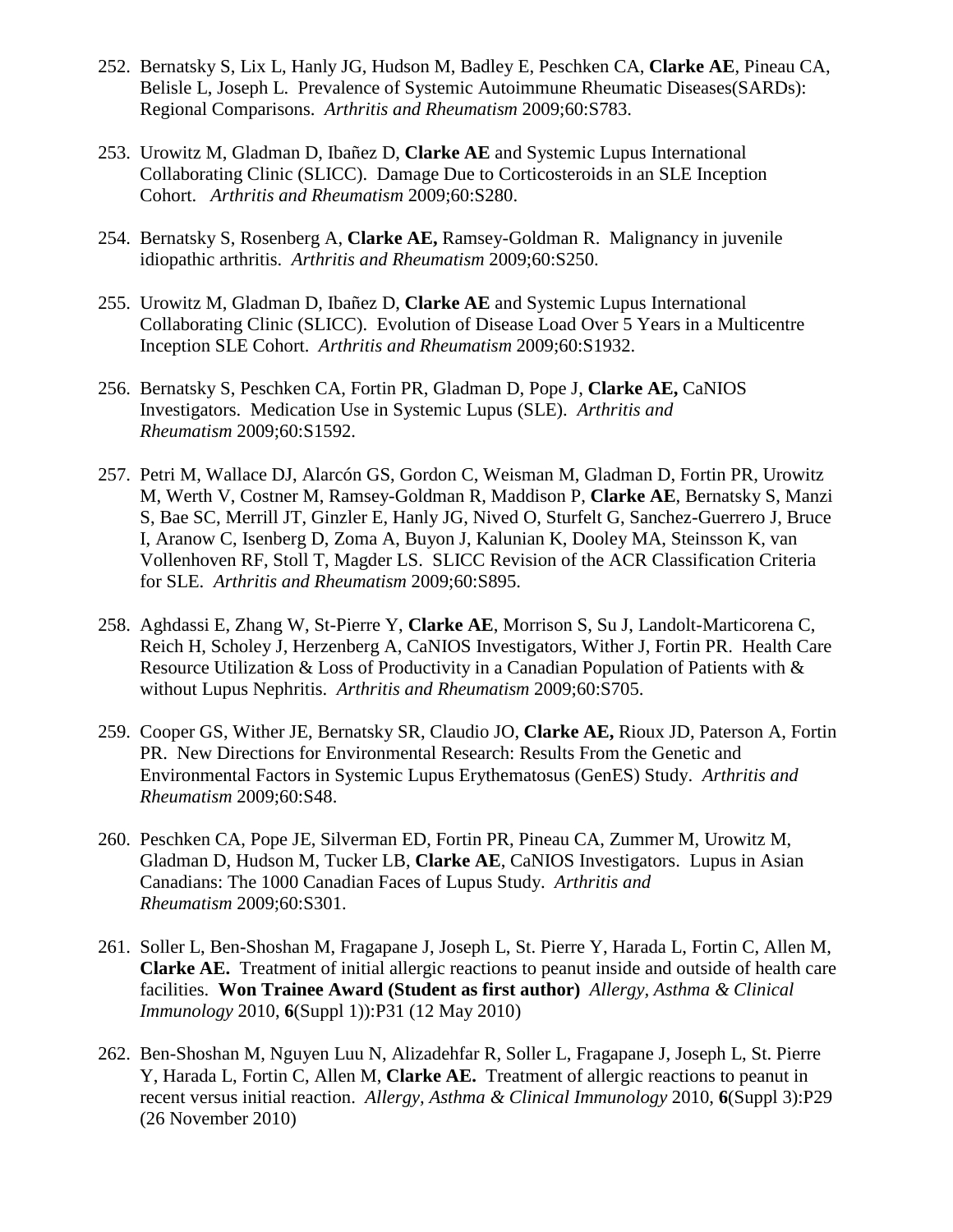- 263. Segal L. **Clarke A**, Primeau MN, Joseph L, Neville C, Kilorn K, Godoy A, Lejtenyil D, St. Pierre Y, Alizadehfarl R. Sesame allergy in the Canadian pediatric population: a descriptive study. *Journal of Allergy and Clinical Immunology* 2010; 125:S829.
- 264. Soller L, Fragapane J, Ben-Shoshan M, Harrington DW, Joseph L, St. Pierre Y, Godefroy S, Elliott SJ, **Clarke AE**. Epinephrine auto-injectors (EAIs) in Canadians with Food Allergies. *Journal of Allergy and Clinical Immunology* 2010; 125:S836. **(Student as first author)**
- 265. Soller L, Fragapane J, Ben-Shoshan M, Harrington DW, Alizadehfar R, Joseph L, St. Pierre Y, Godefroy S, Elliott SJ, **Clarke AE.** Determining the prevalence of milk, egg and wheat allergy in Canadian population. **(Student as first author)** *Allergy, Asthma & Clinical Immunology* 2010, **6**(Suppl 3):P37 (26 November 2010)
- 266. Selcer, S, Ben-Shoshan M, Alizadehfar R, Joseph La, St. Pierre Y , Harada L, Fortin C, Allen M, **Clarke AE** Epinephrine Auto-Injector Use In Adults With Peanut Allergy. *Journal of Allergy and Clinical Immunology* 2010; 125:S856.
- 267. Ben-Shoshan M, Harrington DW, Fragapane J, Soller L, Joseph L, St. Pierre Y, Godefroy S, Elliott SJ, **Clarke AE.** Food Allergies in Canada: Prevalence and Associated Factors. *Journal of Allergy and Clinical Immunology* 2010; 125:S844. **(Student as first author)**
- 268. Fragapane J, Ben-Shoshan M, Soller L, Joseph L, St. Pierre Y, Harada L, Fortin C, Allen M, **Clarke AE**. Epinephrine auto-injector self-carry practice in children with peanut allergy. *Journal of Allergy and Clinical Immunology* 2010; 125:S840. **(Student as first author)**
- 269. Chad L, Ben-Shoshan M, Alizadehfar R, Fragapane J, Soller L, Joseph L, Harada L, Fortin C, Allen M, **Clarke AE**. Parental attitudes towards epinephrine auto-injectors. *Journal of Allergy and Clinical Immunology* 2010; 125:S831. **(Student as first author)**
- 270. Jeyalingam T, Aghdassi E, Su J, Cooper GS, Rioux JD, Paterson A, Wither J, **Clarke AE**, CaNIOS Genes Investigators, Fortin PR. Quality of life of patients with Systemic Lupus Erythematosus (SLE) and their family members. *Canadian Rheumatology Association 65th Annual meeting & scientific programme,* Feb. 3 – 6, 2010, Chateau Frontenac, Quebec City.
- 271. Hassan N, Bernatsky S, Pineau C, Pantelis P, Hazel E, Banerjee D, **Clarke A.E.** Systemic lupus: a newly discovered risk factor for restless legs syndrome? *Canadian Rheumatology Association 65th Annual meeting & scientific programme*, Feb. 3 – 6, 2010, Chateau Frontenac, Quebec City.
- 272. Harrington DW, Elliott SJ, **Clarke AE.** Says who? Exploring the role of the media in the social construction of an emerging environmental health risk. *Association of American Geographers Annual Meeting*, Washington, D.C, April 2010.
- 273. Harrington DW, Ben-Shoshan M, Sheth S, Godefroy S, Fragapane J, Soller L, Allen MH, Allen M, Dufresne C, Harada L, Waserman S, **Clarke AE**, Elliott SJ. Who's afraid of the big bad peanut? Perceived societal risks of food allergy and anaphylaxis from the perspective of affected and unaffected Canadians. Allergen's 5th Annual Research Conference *– Innovation from Cell to Society, Quebec City, QC*: February, 2010.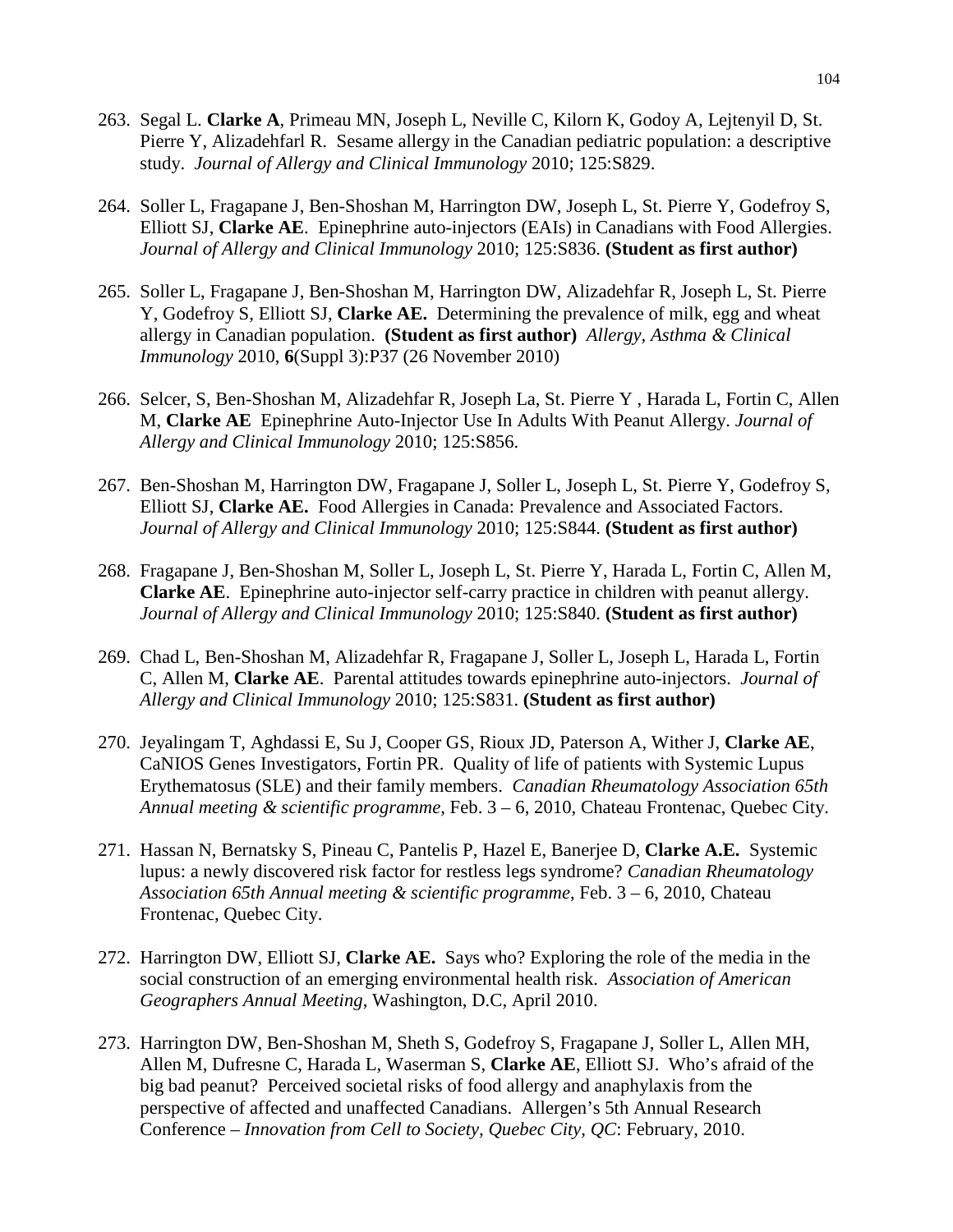- 274. Van Vollenhoven R, Jacobsen S, Hanly J, Lee J, **Clarke AE**, Simard J, Bernatsky S, for the SLICC group. Biologics use in SLE in 4 centres – data from the International Registry for Biologies in SLE (IRBIS). *EULAR Conference in Rome*, Italy, June 16-19,2010.
- 275. Jönsen A, **Clarke AE**, Joseph L, Belisle P, Bernatsky S, Nived O, Bengtsson AA, Sturfelt G, Pineau CA. Charlson co-morbidity index is associated with mortality in systemic lupus erythematosus. *The 9th International Congress on Systemic Lupus Erythematosus*, Vancouver, BC, June 24-June 27,2010.
- 276. Furie RA, Gladman DD, D'Cruz D, Zamani O, van Vollenhoven RF, Tegzova.D, Schwarting A, Doria A, Sanchez-Guerrero J, Petri M, Chatham WW, Manzi1 S, Ginzler E, McKay J, Stohl W, Wallace D, **Clarke AE**, Zhong ZJ, Hough D, Cooper S, Freimuth W, BLISS-76 Study Group. Belimumab, a BLyS-Specific Inhibitor, Reduced Disease Activity and Severe Flares in Patients with Seropositive SLE: BLISS-76 Study. *The 9th International Congress on Systemic Lupus Erythematosus*, Vancouver, BC, June 24-June 27,2010.
- 277. Hanly JG, Urowitz MB, Jackson D, Bae SC, Gordon C, Wallace D, **Clarke AE**, Bernatsky S, Vasudevan A, Isenberg D, Rahman A, Sanchez-Guerrero J, Romero-Diaz J, Alarcon G, Merrill JT, Fortin P, Gladman D, Bruce I, Steinsson K, Khamashta M, Petri M, Manzi S, Sturfelt G, Nived O, Ramsey-Goldman R, Dooley MA, Aranow C, Van Vollenhoven R, Ramos-Casals M, Zoma A, Kalunian K, Farewell V. Change in SF-36 summary and subscale scores in SLE patients who have clinical improvement and deterioration in neuropsychiatric (NP) events. *The 9th International Congress on Systemic Lupus Erythematosus*, Vancouver, BC, June 24-June 27,2010.
- 278. Hanly JG, Urowitz MB, Su L, Bae SC, Gordon C, Wallace D, **Clarke AE**, Bernatsky S, Isenberg D, Rahman A, Alarcon G, Gladman D, Fortin P, Sanchez-Guerrero J, Romero-Diaz J, Merrill JT, Vasudevan A, Bruce I, Steinsson K, Khamashta M, Petri M, Manzi S, Dooley MA, Ramsey-Goldman R, Van Vollenhoven R, Nived O, Sturfelt G, Aranow C, Kalunian K, Ramos-Casals M, Zoma A, Douglas J, Thompson K, Farewell V. Prospective analysis of neuropsychiatric events in an international disease inception cohort of SLE patients. *The 9th International Congress on Systemic Lupus Erythematosus*, Vancouver, BC, June 24-June 27,2010.
- 279. Bourré-Tessier J, **Clarke AE**, Huynh S, Bernatsky S, Joseph L, Bélisle P, Pineau C. Prolongation of the corrected QT interval in Anti-Ro/SSA positive adult with SLE*. The 9th International Congress on Systemic Lupus Erythematosus,* Vancouver, BC, June 24-June 27,2010.
- 280. Van Vollenhoven R, Jacobsen S, Hanly J, Lee J, **Clarke AE**, Simard J, Bernatsky S, for the SLICC group. Biologics use in SLE in 5 centres – data from the International Registry for Biologies in SLE (IRBIS). *The 9th International Congress on Systemic Lupus Erythematosus,* Vancouver, BC, June 24-June 27,2010.
- 281. Appenzeller S, Pike B, Leonard G, Veilleux M, **Clarke AE**. Prevalence of mood and anxiety disorders in young women with systemic lupus erythematosus (SLE). *The 9th International Congress on Systemic Lupus Erythematosus*, Vancouver, BC, June 24-June 27,2010.
- 282. Urowitz MB, Gladman DD, Ibañez D Gordon C, Bae SC, **Clarke AE**, Bernatsky S, Hanly JG, Isenberg D, Rahman A, Sanchez-Guerrero J, Fortin PR, Wallace D, Vasudevan A, Merrill J, Alarcón GS, Bruce IN, Sturfelt G, Nived O, Steinsson K, Khamashta M, Petri M, Manzi S, Dooley MA, Ramsey-Goldman R, Aranow C, Van Vollenhoven R, Ramos-Casals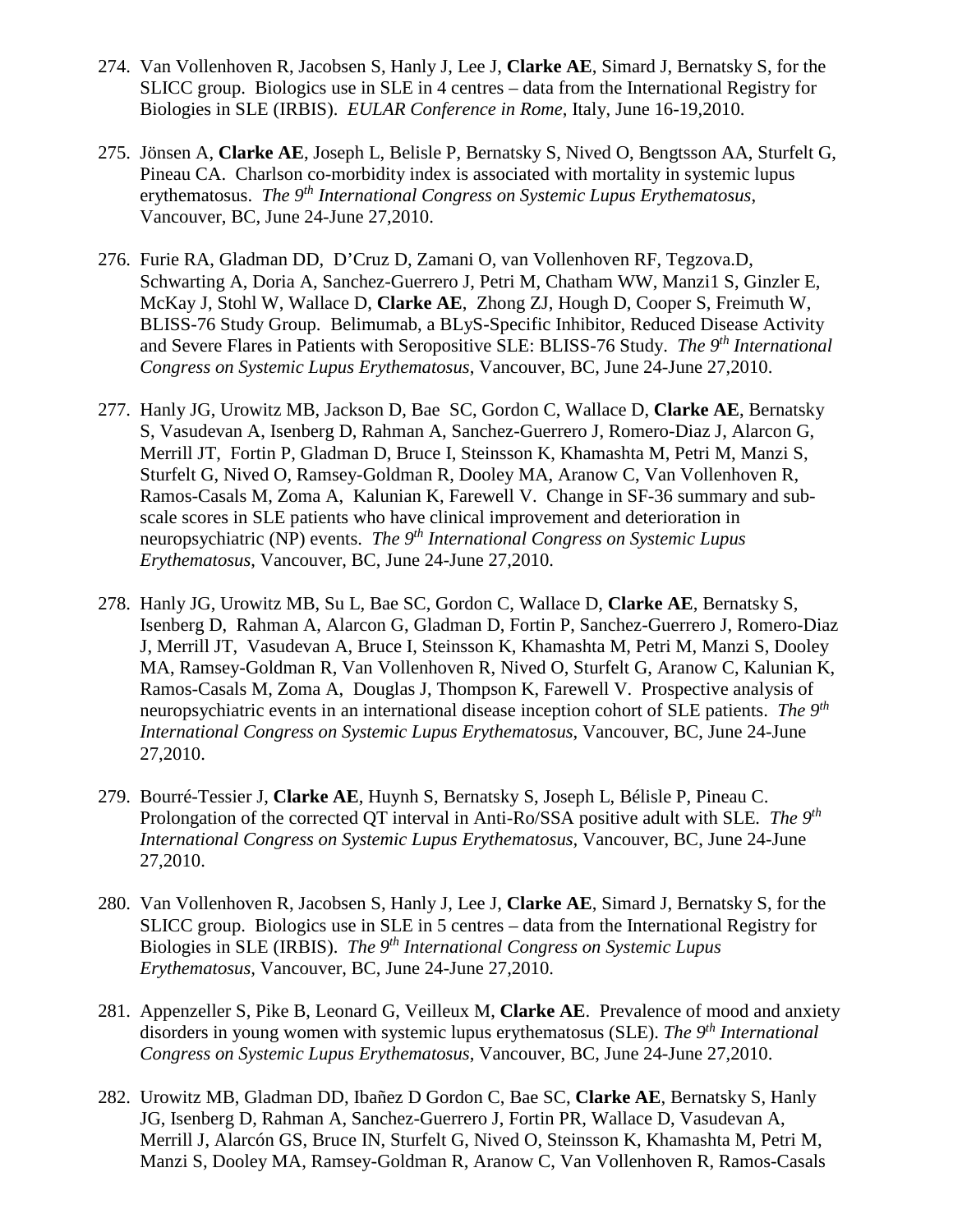M, Stoll T, Kalunian K, Zoma A, Maddison P. ACR Criteria at Inception and Accumulation over 5 years in SLE. *The 9th International Congress on Systemic Lupus Erythematosus*, Vancouver, BC, June 24-June 27,2010.

- 283. Urowitz MB, Gladman DD, Ibañez D Gordon C, Bae SC, **Clarke AE**, Bernatsky S, Hanly JG, Isenberg D, Rahman A, Sanchez-Guerrero J, Fortin PR, Wallace D, Vasudevan A, Merrill J, Alarcón GS, Bruce IN, Sturfelt G, Nived O, Steinsson K, Khamashta M, Petri M, Manzi S, Dooley MA, Ramsey-Goldman R, Aranow C, Van Vollenhoven R, Ramos-Casals M, Stoll T, Kalunian K, Zoma A, Maddison P. Accumulation of Atherosclerotic Risk Factors and Lupus Disease Risk Factors in the First 5 Years of SLE: Results from the SLICC Inception Cohort. *The 9th International Congress on Systemic Lupus Erythematosus*, Vancouver, BC, June 24-June 27,2010.
- 284. Urowitz MB, Gladman DD, Ibañez D Gordon C, Bae SC, **Clarke AE**, Bernatsky S, Hanly G, Isenberg D, Rahman A, Sanchez-Guerrero J, Fortin PR, Wallace D, Vasudevan A, Merrill J, Alarcón GS, Bruce IN, Sturfelt G, Nived O, Steinsson K, Khamashta M, Petri M, Manzi S, Dooley MA, Ramsey-Goldman R, Aranow C, Van Vollenhoven R, Ramos-Casals M, Stoll T, Kalunian K, Zoma A, Maddison P. Clinical-Serologic Discordance in a multicentre, international cohort of patients with SLE. *The 9th International Congress on Systemic Lupus Erythematosus*, Vancouver, BC, June 24-June 27,2010.
- 285. Urowitz MB, Gladman DD, Ibañez D Gordon C, Bae SC, **Clarke AE**, Bernatsky S, Hanly JG, Isenberg D, Rahman A, Sanchez-Guerrero J, Fortin PR, Wallace D, Vasudevan A, Merrill J, Alarcón GS, Bruce IN, Sturfelt G, Nived O, Steinsson K, Khamashta M, Petri M, Manzi S, Dooley MA, Ramsey-Goldman R, Aranow C, Van Vollenhoven R, Ramos-Casals M, Stoll T, Kalunian K, Zoma A, Maddison P. Damage Due to Glucocorticoids in an SLE Inception. *The 9th International Congress on Systemic Lupus Erythematosus*, Vancouver, BC, June 24-June 27,2010.
- 286. Vinet E, **Clarke AE**, Gordon C, Urowitz MB, Pineau CA, St-Pierre Y, Isenberg D, Rahman A, Wallace DJ, Alarcon GS, Bruce IN, Petri MA, Dooley MA, Kalunian KC, Maddison PJ, Aranow C, Van Vollenhoven R, Bernatsky S. Decreased Live Births in Women with SLE. *The 9th International Congress on Systemic Lupus Erythematosus*, Vancouver, BC, June 24- June 27,2010. **(Student as first author)**
- 287. Aghdassi E, Zhang W, St-Pierre Y, **Clarke AE**, Morrison S, Su J, Landolt-Marticorena C, Reich H, Scholey J, Herzenberg A, CaNIOS Investigators, Wither J, Fortin PR. Health Care cost in a Canadian population of patients with & without Lupus Nephritis. *The 9th International Congress on Systemic Lupus Erythematosus*, Vancouver, BC, June 24-June 27,2010.
- 288. Bernatsky S, Turnbull E, **Clarke AE**, Isenber D, Costenbader K, Ruiz-Irastorza G, Bae SC, Nived O, Jacobsen S, Manzi S, Gordon C, Ramsey-Goldman R, Rahman A. Non-Hodgkin's Lymphoma (NHL) in Systemic Lupus. *The 9th International Congress on Systemic Lupus Erythematosus*, Vancouver, BC, June 24-June 27,2010.
- 289. Petri M, van Vollenhoven RF, Zamani O, Furie RA, Tegzova D, **Clarke AE**, Houssiau F, McKay J, Pasquali JL, Alten R, Avila Armengol H, Fiechtner J, Pineda L, Zhong ZJ, Freimuth W, Cervera R, BLISS-76 Study Group. Belimumab, a BLyS-Specific Inhibitor,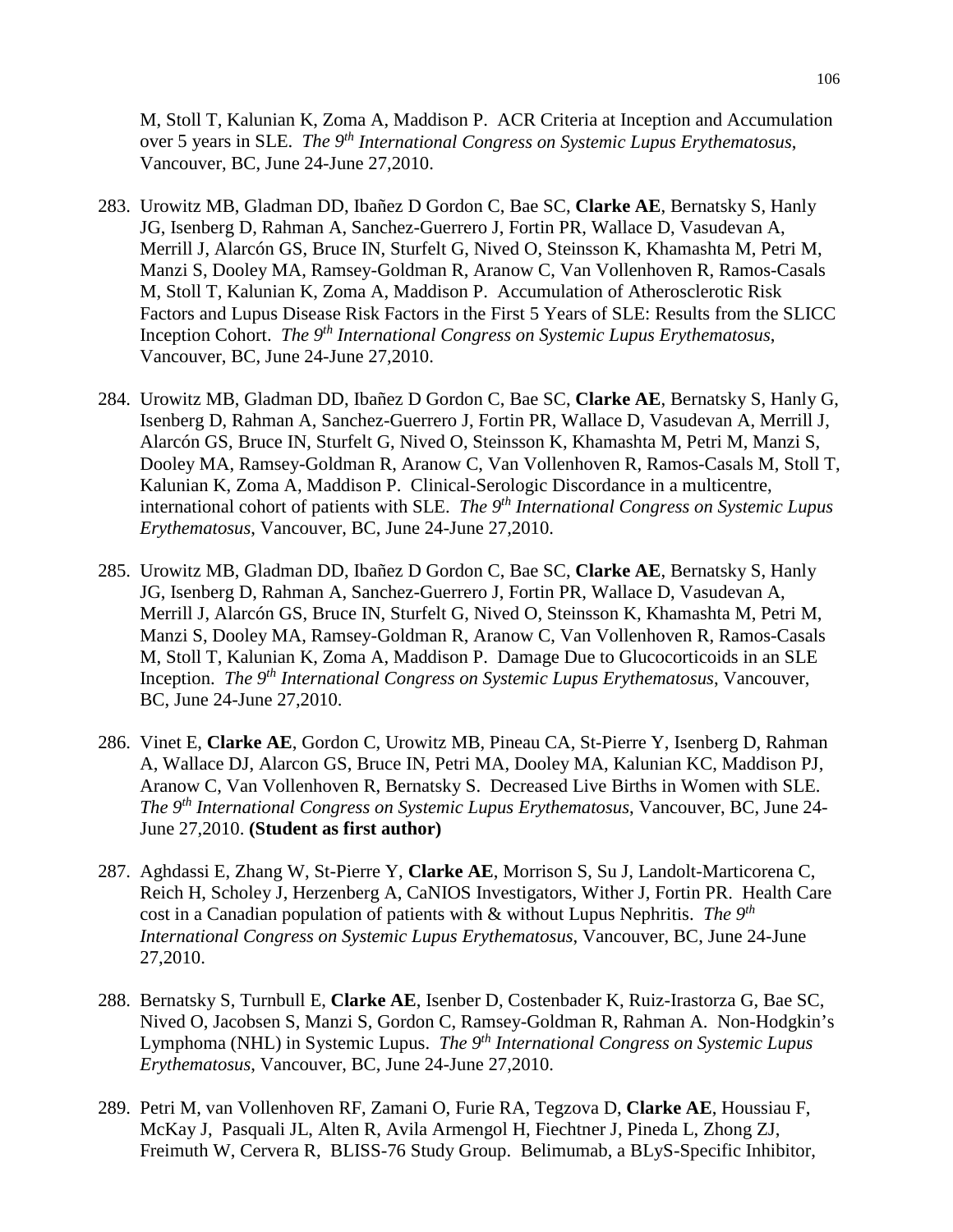Reduces Disease Activity and Severe Flares in Seropositive Systemic Lupus Erythematosus (SLE) Patients: BLISS-76 Study. *The 14th Congress of Asia Pacific League of Associations for Rheumatology (APLAR)* in Hong Kong in July 11-15 2010.

- 290. Harrington DW, Elliott SJ, Ben-Shoshan M, Godefroy S, Fragapane J, Soller L, Allen M, Allen M, Dufresne C, Harada L, Clarke AE. Canadians' perception of food allergy risk. *Allergy, Asthma and Clinical Immunology* 2010, **6**(Suppl 3):P31 (26 November 2010)
- 291. Bernatsky SR, **Clarke AE,** Oen KG, Duffy CM, Rosenberg AM, Labrecque J, Turnbull EM, Lee J, Ramsey-Goldman R. Cancer Risk in Juvenile Idiopathic Arthritis. *Arthritis and Rheumatism* 2010;62:S214.
- 292. Bourré-Tessier J, Peschken CA, Joseph L, Bélisle P, **Clarke AE**, Bernatsky S, Hudson M, Hitchon CA, Mittoo S, Pope JE, Fortin PR, Smith CD, Arbillaga H, Gladman DD, Urowitz M, Zummer M, CaNIOS 1000 Canadian Faces of Lupus investigators and Pineau CA. Cigarette Smoking and Cutaneous Damage in Patients with Systemic Lupus Erythematosus. *Arthritis and Rheumatism* 2010;62:S1850.
- 293. Bourré-Tessier J, Huynh T, Clarke AE, Bernatsky S, Joseph L, Belisle P, Pineau C. A Longitudinal Study of the Prolongation of the Corrected QT Interval in Anti-Ro/SSA Positive Adults with Systemic Lupus Erythematosus. *Arthritis and Rheumatism* 2010;62:S1142.
- 294. Van Vollenhoven R, Jacobsen S, Hanly J, Lee J, **Clarke AE**, Simard J, Bernatsky S, for the SLICC group. Biologics use in SLE in 7 centres – data from the International Registry for Biologies in SLE (IRBIS). *Arthritis and Rheumatism* 2010;62:S454.
- 295. Stohl W, Hiepe F, Thomas M, Scheinberg M, **Clarke AE**, Aranow C, Jimenez R, Wellborne F, Abud-Mendoza , Hough D, Pineda L, Migone TS, Freimuth W, Chatham W on behalf of the BLISS-52 and -76 Study Groups. Belimumab, a BLyS-Specific Inhibitor, Significantly Reduced Autoantibodies, Normalized Low Complement, and Reduced Selected B-Cell Populations in Patients With Seropositive Systemic Lupus Erythematosus (SLE): the Phase 3 BLISS Studies. *Arthritis and Rheumatism* 2010;62:S1146.
- 296. Bernatsky S, **Clarke AE**, Petri MA,Urowitz MB, Fortin PR, Gladman DD, Jacobsen S, Manzi S, Alarcon GS, Ginzler EM, Peschken CA, Dooley MA, Hanly JG, Nived O, Sturfelt GK, Senecal JL, Labrecque J, Turnbull EM, Lee J, Ramsey-Goldman R. Further Defining Cancer Risk in Systemic Lupus: Updated Results in an Expanded International Multi-centre Cohort. American College of Rheumatology Scientific Meeting, Atlanta Georgia, November 6-7, 2010. *Arthritis and Rheumatism* 2010;62:S731
- 297. Urowitz MB, Gladman DD, Ibañez D, Sanchez-Guerrero J, Bae SC, Gordon C, Forton PR, **Clarke AE**, Hanly JG, Wallace D, Isenberg D, Merrill J, Ginzler E, Alarcon G, Khamashta MA, Steinsson K, Petri M, Dooley MA, Bruce I, Manzi S, Sturfelt G, Nived O, Ramsey-Goldman R, Zoma A, Maddison P, Kalunian K, van Vollenhoven R, Aranow C, Stoll T. Atherosclerotic vascular events in a multinational inception cohort of SLE: description and attribution over an 8 year period. *Arthritis and Rheumatism* 2010;62:S448.
- 298. Urowitz MB, Gladman DD, Ibañez D, Sanchez-Guerrero J, Bae SC, Gordon C, Forton PR, **Clarke AE**, Hanly JG, Wallace D, Isenberg D, Merrill J, Ginzler E, Alarcon G, Khamashta MA, Steinsson K, Petri M, Dooley MA, Bruce I, Manzi S, Sturfelt G, Nived O, Ramsey-Goldman R, Zoma A, Maddison P, Kalunian K, van Vollenhoven R, Aranow C, Stoll T.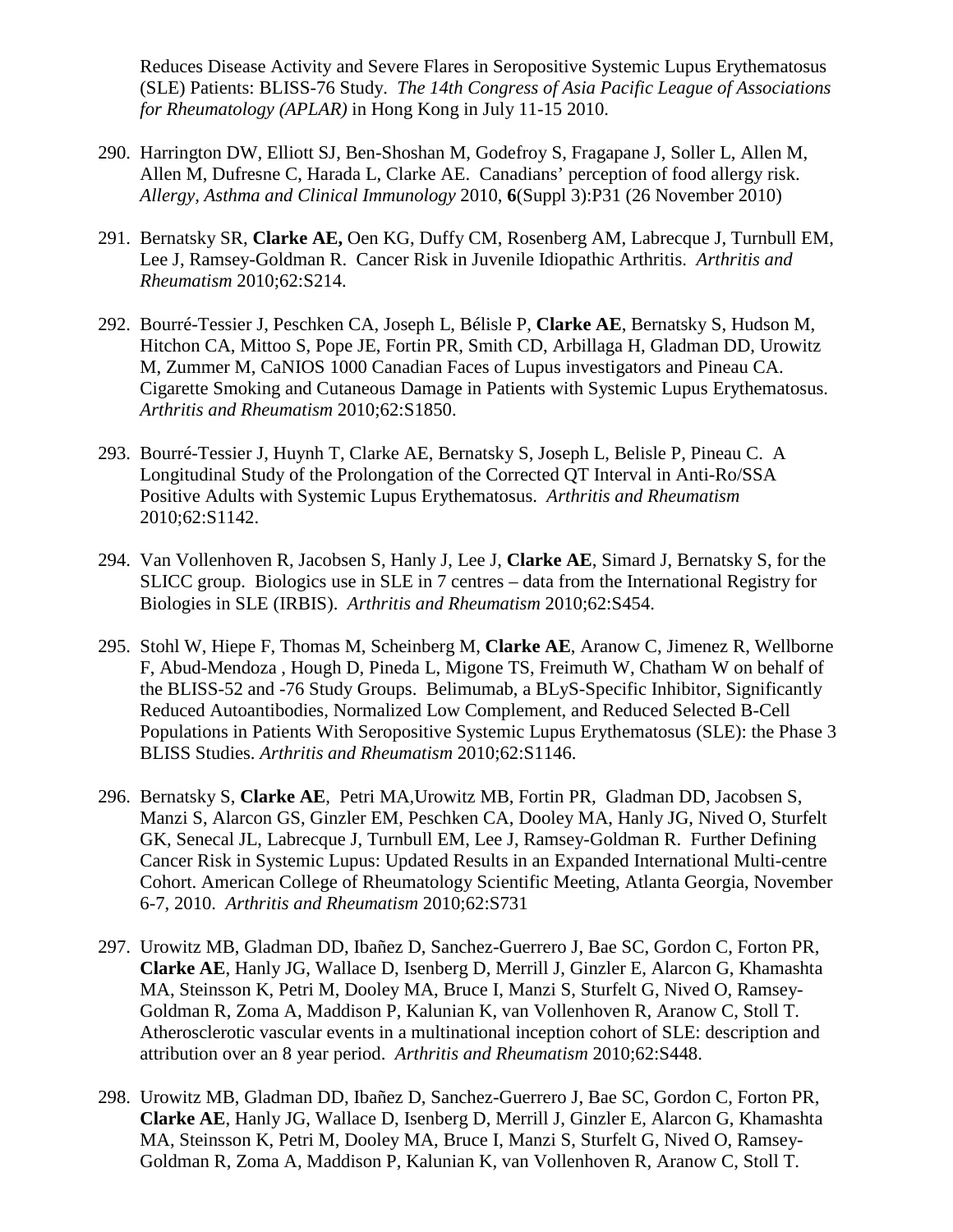Mortality in a multinational inception cohort of SLE. *Arthritis and Rheumatism* 2010;62:S2240.

- 299. Urowitz MB, Gladman DD, Ibañez D, Sanchez-Guerrero J, Bae SC, Gordon C, Forton PR, **Clarke AE**, Hanly JG, Wallace D, Isenberg D, Merrill J, Ginzler E, Alarcon G, Khamashta MA, Steinsson K, Petri M, Dooley MA, Bruce I, Manzi S, Sturfelt G, Nived O, Ramsey-Goldman R, Zoma A, Maddison P, Kalunian K, van Vollenhoven R, Aranow C, Stoll T. Prevalence and persistence of Metabolic Syndrome in a multicentre international inception cohort of patients with SLE. *Arthritis and Rheumatism* 2010;62:S476.
- 300. Appenzeller S, Rittner L, Leonard G, Vielleux M, Pike B, **Clarke AE**. Regional brain diffusion abnormalities in systemic lupus erythematosus. *Arthritis and Rheumatism* 2010;62:S1170.
- 301. Urowitz MB, Gladman DD, Ibañez D, Sanchez-Guerrero J, Bae SC, Gordon C, Forton PR, **Clarke AE**, Hanly JG, Wallace D, Isenberg D, Merrill J, Ginzler E, Alarcon G, Khamashta MA, Steinsson K, Petri M, Dooley MA, Bruce I, Manzi S, Sturfelt G, Nived O, Ramsey-Goldman R, Zoma A, Maddison P, Kalunian K, van Vollenhoven R, Aranow C, Stoll T. SLE and Atherosclerotic Risk Factors by Ethnicity and Geographic Distribution at Inception in an International Cohort of SLE. *Arthritis and Rheumatism* 2010;62:S1877.
- 302. Hanly JG, Urowitz MB, Siannis F, Farewell V, Gordon C, Bae SC, Isenberg D, Dooley MA, **Clarke AE,** Bernatsky S, Gladman D, Fortin P, Manzi S, Steinsson K, Bruce I, Ginzler E, Aranow C, Wallace DJ, Ramsey-Goldman R, Van Vollenhoven R, Sturfelt G, Nived O, Sanchez-Guerrero J, Alarcón GS, Petri M, Khamashta M, Zoma A, Font J, Kalunian K, Douglas J, Qi Q, Merrill JT for the Systemic Lupus International Collaborating Clinics (SLICC). Autoantibodies as biomarkers for the prediction of neuropsychiatric events in systemic lupus erythematosus. *Arthritis and Rheumatism* 2010;62:S2243.
- 303. Ting M, Donn RP, Lunt M, Urowitz MB, Gladman DD, Ibañez D, Gordon C, Bae SC, **Clarke AE**, Bernatsky S, Hanly J, Isenberg D, Rahman A, Sanchez-Guerrero J, Romero-Diaz J, Fortin PR, Wallace D, Ginzler E, Vasudevan A, Merrill J, Alarcon G, Fessler B, Sturfelt G, Nived O, Steinsson K, Khamashta M, Petri M, Manzi S, Dooley M, Ramsey-Goldman R, Aranow C, Van Vollenhoven R, Ramos M, Stoll T, Kalunian K, Zoma A, Maddison P, Bruce IN. Antimalarials may attenuate the risk of Metabolic Syndrome in SLE: results from an International Inception Cohort Registry. *Arthritis and Rheumatism* 2010;62:S445.
- 304. Strand V, Levy R A, Cervera R, Petri M, Rudge H, Pineda L, Freimuth W, Zhong Z H, **Clarke AE.** Belimumab, a BLyS-Specific Inhibitor, Improved Fatigue and SF-36 Physical and Mental Component Summary Scores in Patients with SLE: BLISS-76 and BLISS-52 Studies. *Arthritis and Rheumatism* 2010;62:S1848
- 305. Harrington DW, Elliott SJ, **Clarke AE**. Who says what? The importance of issue framing and claims-making in the construction of food allergies. AllerGen meeting Feb 6-8, 2011 Conference, Vancouver BC.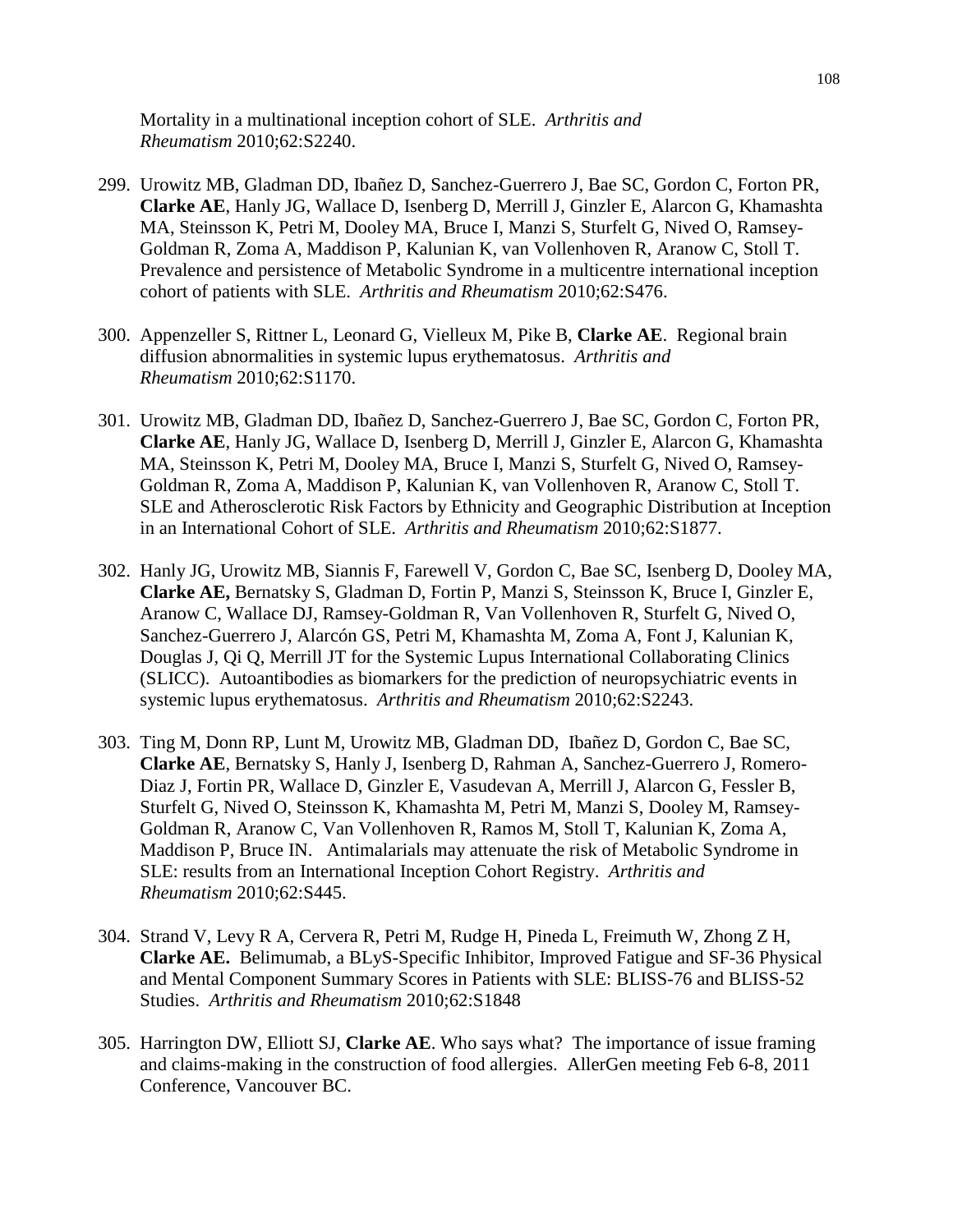- 306. Soller L, Knoll M, Ben-Shoshan M, Harrington D, Joseph L, La Veille S, Wilson K, Elliott S, **Clarke AE**. Prevalence of Food Allergy in Canada: Preliminary Results from the SPAACE Study. *AllerGen meeting Feb 6-8, 2011 Conference*, Vancouver BC.
- 307. Knoll M, Soller L, Ben-Shoshan M, Harrington D, Joseph L, La Veille S, Wilson K, Elliott S, **Clarke AE**. The Use of Unconditional Incentives in Vulnerable Populations for a Telephone Survey*. AllerGen meeting Feb 6-8, 2011 Conference*, Vancouver BC.
- 308. Vinet E, Labrecque J, St-Pierre Y, Pineau CA, **Clarke AE**, Bernatsky S. A Population-Based Assessment of Live Births in Women with SLE*. CRA Annual Meeting*, Cancun, Mexico, February 11-15, 2011.
- 309. Shi H, Anderson N, Ibañez D, Gladman D, **Clarke AE,** Urowitz M. Examination of Steroid Dose and Steroid Related-Damage in an International Inception Cohort of Systemic Lupus Erythematosus Patients. *CRA Annual Meeting*, Cancun, Mexico, February 11-15, 2011.
- 310. Ben-Shoshan M, Soller L, Alizadehfar R, Fragapane J, Joseph L, St. Pierre Y, Harada L, Allen M and **Clarke AE**. The use of epinephrine for the treatment of initial allergic reactions to peanut. *Journal of Allergy and Clinical Immunology* 2011; 127:S912.
- 311. Soller L, Fragapane J, Ben-Shoshan M, Harrington DW, Alizadehfar R, Joseph L, St. Pierre Y, Godefroy S, Elliott SJ and **Clarke AE**. Food avoidance following physician diagnosis of food allergy: Results from a Canadian study. *Journal of Allergy and Clinical Immunology* 2011; 127:S913.
- 312. Segal LM, Hourihane J**, Clarke AE,** Alizadehfar R, Lucas J, Roberts G, Lajeunesse M, DunnGalvin A. A systematic evaluation of the Cork-Southampton food challenge outcome calculator in a Canadian sample. *Journal of Allergy and Clinical Immunology* 2011; 127:S705.
- 313. Sheth S, Ben-Shoshan M, Harrington DW, Soller L, Joseph L, St. Pierre Y, Godefroy SB, Elliott SJ, Waserman S, Alizadehfar R, Harada L,Allen M, Allen M, **Clarke AE.** Impact of precautionary statements on purchasing practices of Canadians directly and indirectly affected by food allergies. *Journal of Allergy and Clinical Immunology* 2011; 127:S917.
- 314. Bernatsky S Ramsey-Goldman R, Foulkes WD, Gordon C, Zoma A, Manzi S, Ginzler E, Urowitz M, Gladman D,. Fortin PR, Petri M, Yellin E, Wallace D, Edworthy S, Barr S, Jacobsen S, Bae SC, Peschken CA, Kalunian K, Isenberg D, Rahman A, Aranow C, Dooley MA, Steinsson K, Nived O, Sturfelt G, Alarcón G, Kamen D, Hanly J, Ensworth S, Pope J, Senécal JL, Zummer M, Sibley J, **Clarke AE**. Breast, ovarian, and endometrial malignancies in systemic lupus. *The 8th European Lupus Meeting*, Porto, Portugal April 6-9 2011.
- 315. Hiepe F, Stohl W, Thomas M, Scheinberg M, **Clarke AE**, Aranow C, Jimenez R,Wellborne F, Abud-Mendoza C, Hough D, Pineda L, Migone TS, Freimuth W, Chatham W on behalf of the BLISS-52 and -76 Study Groups. Belimuimab significantly reduced autoantibodies, normailized low complement, and reduced selected b-cell populations in seropositive SLE patients in: BLISS-52/BLISS-76. *The 8th European Lupus Meeting*, Porto, Portugal April 6- 9 2011.
- 316. Harrington DW, Wilson K, Elliot SJ, **Clarke AE**, Soller L, Ben-Shoshan M, Joseph L, La Vielle S. Painting a complete picture of food allergy risk: the case of marginalized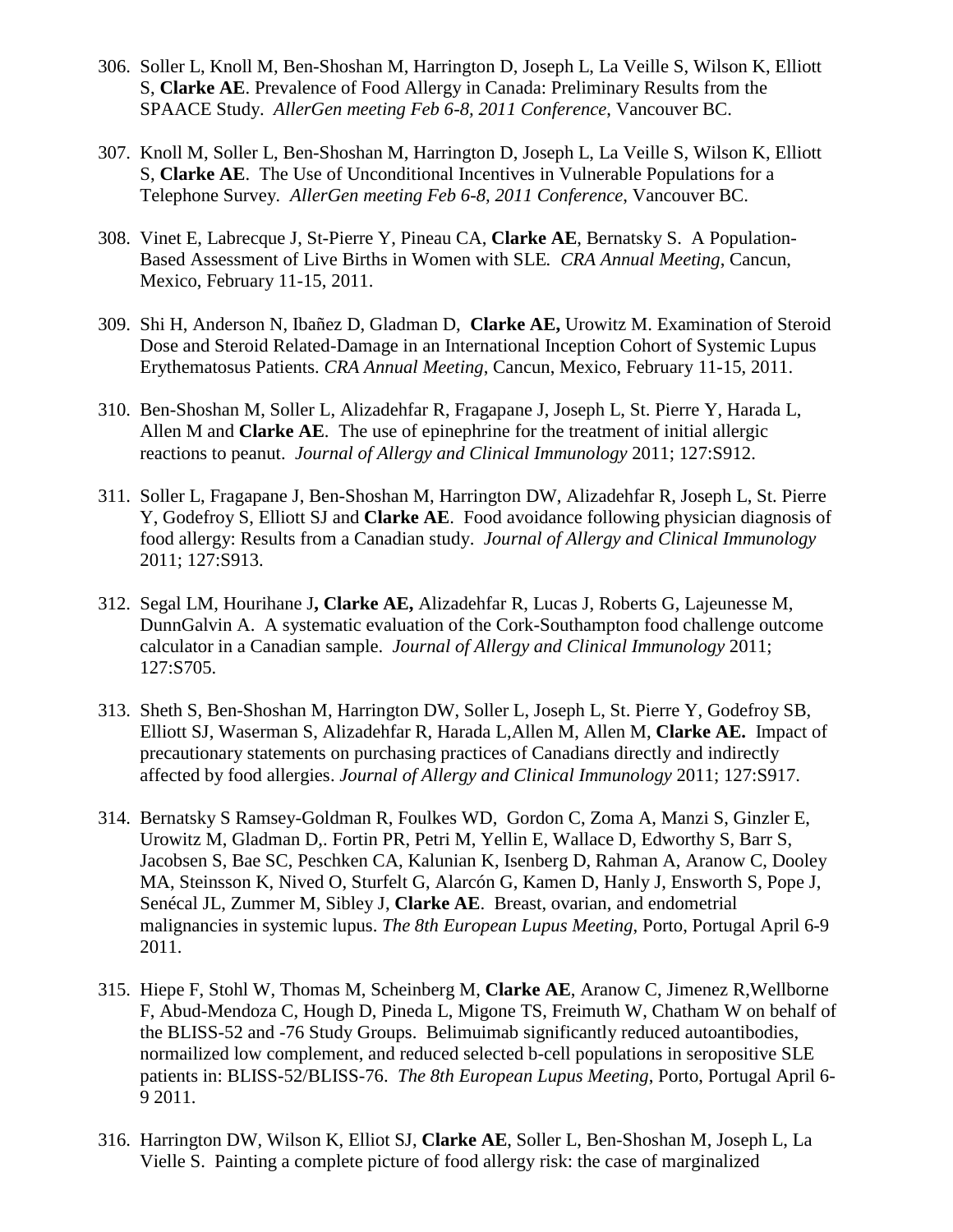populations in Canada. *Association of American Geographers Annual Meeting*, *2012*, Seattle Washington.

- 317. Jolly M, Kosinski M, Garris C, Jhingran PM, Mikolaitis R, Dennis G, Wallace DJ, **Clarke AE**, Parke A, Dooley M, Strand V, Alarcόn GS. Development of the Lupus Impact Tracker: a Tool for Patients and Physicians to Assess and Monitor the SLE Disease Impact of Systemic Lupus Erythematosus (SLE). *ISPOR 16th Annual International Meeting*, Baltimore, MD, May 21-25 2011. *Ann Rheum Dis 2011;70(Suppl3):501.*
- 318. Jolly M, Kosinski M, Garris C, Jhingran P, Mikolaitis RA, Dennis G, Wallace DJ, **Clarke AE**, Parke A, Dooley M, Strand V, Alarcon GS. Validation of the Selected Items for the Lupus Impact Tracker. *ISPOR 16th Annual International Meeting*, Baltimore, MD, May 21- 25 2011.
- 319. Van Vollenhoven R, Jacobsen S, Wallace D, Hanly J, Petri M, Isenberg D, **Clarke AE**, Pineau C, Bernatsky S, Simard J, Simon M, Bae SC, Ramos-Casals M, Díaz-Lagres C, Ruiz-Irastorza G, Martínez-Berriotxoa A, García-Hernández F, González-León R, Castillo-Palma MJ, de Ramón E, Saez L, Luis Callejas J, Rascón J, Inanç M, Artim-Esen B, Ramsey-Goldman R, Peschken C on behalf of the SLICC/IRBIS group. Biologics use in SLE in 18 centers - data from the international registry for biologics in SLE (IRBIS). *EULAR (The European league against rheumatism)* Congres in London May 25-28 2011. (Supplement) *Ann Rheum Dis* 2011;70(Suppl3):322
- 320. Jolly M, Kosinski M, Garris C, Jhingran PM, Mikolaitis R, Dennis G, Wallace DJ, **Clarke AE**, Parke A, Dooley M, Strand V, Alarcόn GS. Development of the Lupus Impact Tracker: a Tool for Patients and Physicians to Assess and Monitor the SLE Disease Impact of Systemic Lupus Erythematosus (SLE). *EULAR (The European league against rheumatism)*  Congres in London May 25-28 2011. *Ann Rheum Dis* 2011;70(Suppl3):501
- 321. Jolly M, Kosinski M, Garris C, Jhingran P, Mikolaitis RA, Dennis G, Wallace DJ, **Clarke AE**, Parke A, Dooley M, Strand V, Alarcon GS. Validation of the Selected Items for the Lupus Impact Tracker. *EULAR (The European league against rheumatism)* Congres in London May 25-28 2011. *Ann Rheum Dis* 2011;70(Suppl3):425.
- 322. Bernatsky S, Ramsey-Goldman R, Foulkes WD, Gordon C, Zoma A, Manzi S, Ginzler E, Urowitz M, Gladman D,. Fortin PR, Petri M, Yellin E, Wallace D, Edworthy S, Barr S, Jacobsen S, Bae SC, Peschken CA, Kalunian K, Isenberg D, Rahman A, Aranow C, Dooley MA, Steinsson K, Nived O, Sturfelt G, Alarcón G, Kamen D, Hanly J, Ensworth S, Pope J, Senécal JL, Zummer M, Sibley J, **Clarke AE**. Breast, Ovarian, and endometrial malignancies in systemic lupus. *EULAR (The European league against rheumatism)*  Congres in London May 25-28 2011. *Ann Rheum Dis* 2011;70(Suppl3):506.
- 323. Vinet E, Labrecque J, St-Pierre Y, Pineau CA, **Clarke AE**, Bernatsky S. A population-based assessment of live births in women with SLE. *EULAR (The European league against rheumatism)* Congres in London May 25-28 2011*. Ann Rheum Dis* 2011;70(Suppl3):305.
- 324. Elliott SJ, **Clarke AE**, Harrington DW, Fenton N, Godefroy S, Joseph L, St. Pierre Y, Fragapane J, Soller L, Ben-Shoshan M, Pullen RK. The ethics of the hygiene hypothesis: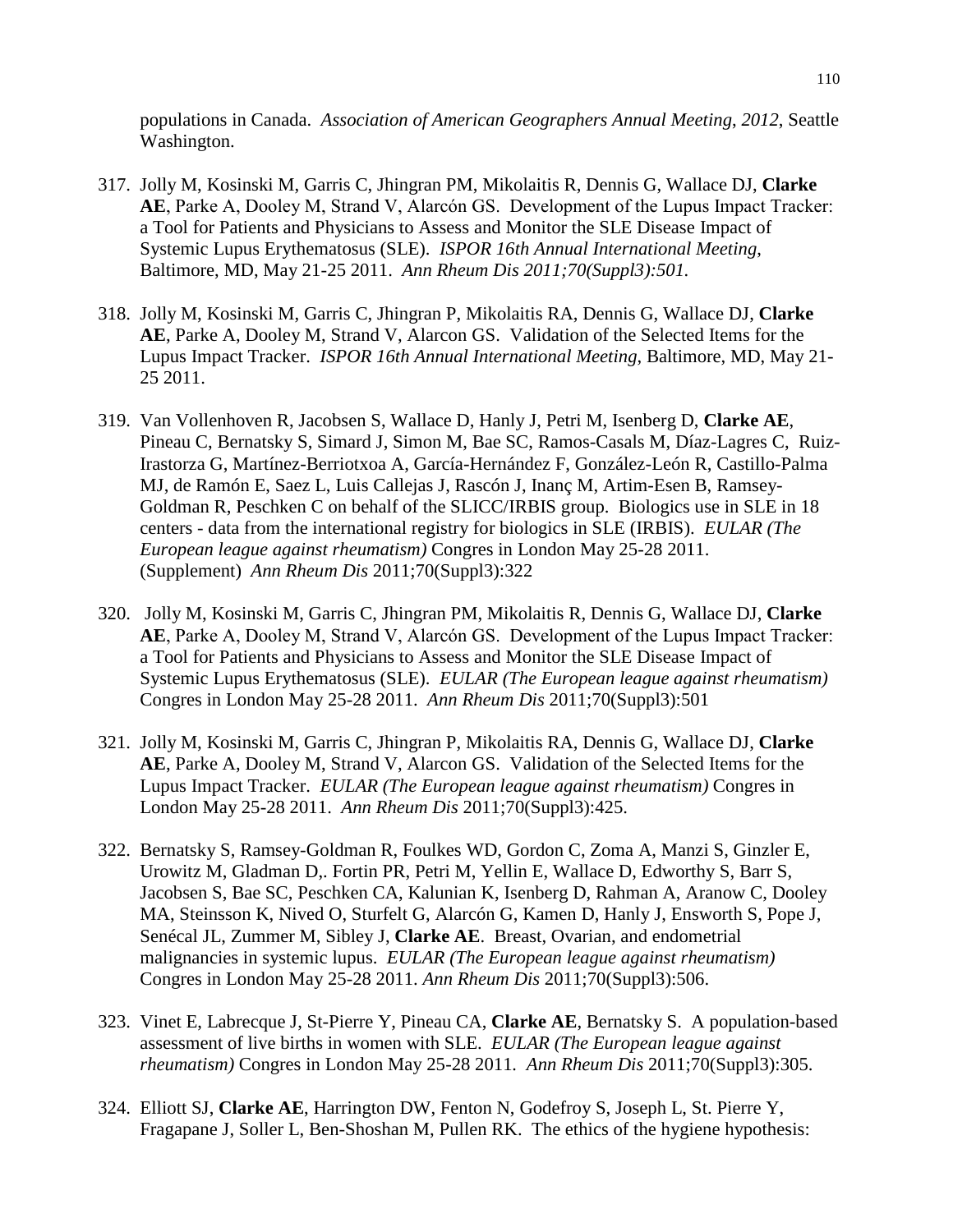attempts to explain the rise in food allergy among the affluent*. International Medical Georgraphy Symposium (IMGS)* Durham Univeristy, Durham, UK July 10-15 2011.

- 325. Chow, BYL, Harrington, DW, Elliott SJ, **Clarke AE**, Godefroy S, Joseph L, St. Pierre Y, Fragapane J, Soller L, Ben-Shoshan M. Eat to live, live to eat: Understanding the effects of food allergen labels on health and well-being. *International Medical Geography Symposium at Durham* Univerisity in July 2011.
- 326. Vinet E, **Clarke AE**, Gordon C, Urowitz M, Hanly J, Pineau C, St-Pierre Y, Isenberg D, Rahman A, Wallace D, Alarcon G, Bruce I, Petri M, Dooley MA, Kalunian K, Maddison P, Aranow C, van Vollenhoven R, Bernatsky S. A population-based assessement of live births in women with SLE. *CaNIOS Annual Meeting* October 27-29 2011 in Quebec City.
- 327. Bernatsky S, Easton DF, Dunning A, Ramsey-Goldman R, Gordon C, Foulkes W, Michailidou K, **Clarke AE**. Decreased Breast Cancer Risk in SLE: Can a Genetic Basis be Determined? *Arthritis and Rheumatism* 2011;63:S223.
- 328. Orbai AM, Sturfelt G, Nived O, Fang H, Alarcon GS, Gordon CP, Merrill JT, Fortin PR, Bruce IN, Isenberg DA, Wallace DJ, Ramsey-Goldman R, Bae SC, Hanly JG, Sanchez-Guerrero FJ, **Clarke AE**, Aranow CA, Manzi S, Urowitz MB, Gladman DD, Kalunian KC, Costner MI, Magder L S, Petri M on behalf of SLICC. Anti-C1q in Systemic Lupus Erythematosus. *Arthritis and Rheumatism* 2011;63:S538.
- 329. Petri M, Orbai AM, Alarcon GS, Gordon CP, Merrill JT, Fortin PR, Bruce IN, Isenberg DA, Wallace DJ, Nived O, Sturfelt GK, Ramsey-Goldman R, Bae SC, Hanly JG, Sanchez-Guerrero FJ, **Clarke AE**, Aranow CB, Manzi S, Urowitz MB, Gladman DD, Kalunian KC, Costner MI, Fang H, Magder LS on behalf of SLICC. Derivation and Validation of Systemic Lupus International Collaborating Clinics (SLICC) Classification Criteria for Systemic Lupus Erythematosus. *Arthritis and Rheumatism* 2011;63:S669.
- 330. Orbai AM, Fang H, Alarcon GS, Gordon CP, Merrill JT, Fortin PR, Bruce IN, Isenberg DA, Wallace DJ, Nived O, Sturfelt G, Ramsey-Goldman R, Bae SC, Hanly JG, Sanchez-Guerrero FJ, **Clarke AE**, Aranow CA, Manzi S, Urowitz MB, Gladman DD, Kalunian KC, Costner MI, Magder LS, Petri M on behalf of SLICC. Prevalence of direct coombs test in SLE. Clinical and immunologic associations. *Arthritis and Rheumatism* 2011;63:S541.
- 331. Orbai AM, Fang H, Merrill JT, Alarcon GS, Gordon CP, Fortin PR, Bruce IN, Isenberg DA, Wallace DJ, Nived O, Sturfelt G, Ramsey-Goldman R, Bae SC, Hanly JG, Sanchez-Guerrero FJ, **Clarke AE**, Aranow CA, Manzi S, Urowitz MB, Gladman DD, Kalunian KC, Costner MI, Magder LS, Petri M on behalf of SLICC. Anti-beta2 glycoprotein I IgA in SLE versus controls. *Arthritis and Rheumatism* 2011;63: S2.
- 332. Bernatsky S, **Clarke AE**, Gordon C, Labrecque J, Ramsey-Goldman R and Systemic Lupus International Collaborating Clinic (SLICC). Is the Heightened Lung Cancer Risk in SLE Decreasing Over Time? Data from a Very Large International Multi-Centre Cohort. *Arthritis and Rheumatism* 2011;63:S888.
- 333. Furst DE**, Clarke AE**, Fernandes AW, Bancroft T, Greth W, Iorga SR. Epidemiology of systemic lupus erythematosus in a large United States managed care population. *Arthritis and Rheumatism* 2011;63:S720.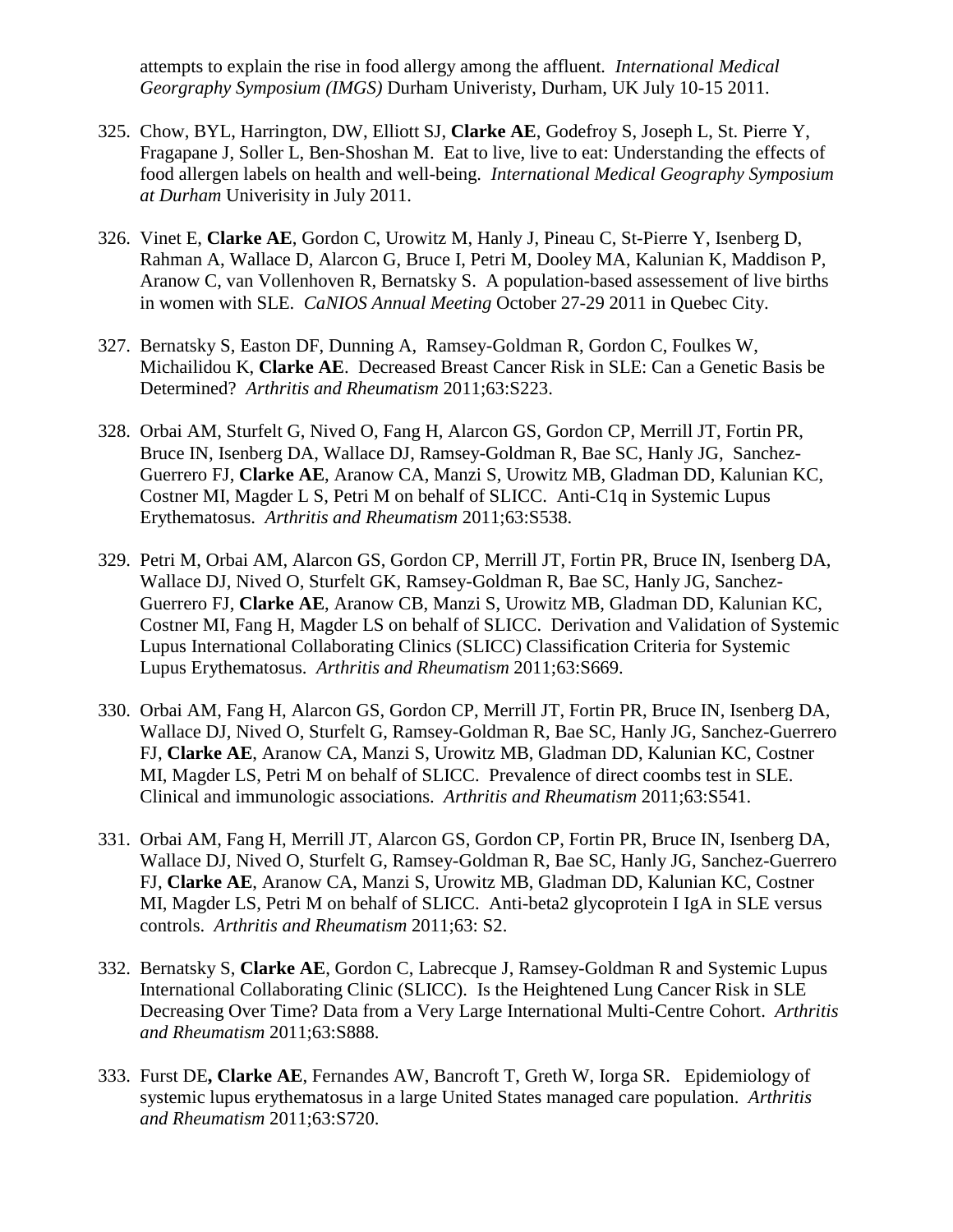- 334. Gladman DD, Urowitz MB, Ibañez D, Anderson N, Bae SC, Gordon C, Fortin PR, Sanchez-Guerrero J, **Clarke AE,**, Bernatsky S, Hanly J, Isenberg D, Rahman A, Wallace D, Merrill J, Ginzler E, Alarcon G, Fessler B, Bruce I, Khamashta M, Petri M, Steinsson K, Sturfelt G, Nived O, Ramsey-Goldman R, Zoma A, Aranow C, Manzi S, Dooley M, Ruiz-Irastorza G, van Vollenhoven R, Ramos M, Maddison P, Kalunian K, Stoll T. Do Race/Ethnicity and Geography Affect Outcomes in an Inception Cohort of Patients With SLE Followed for at Least 5 Years? *Arthritis and Rheumatism* 2011;63:S546.
- 335. Urowitz MB, Gladman DD, Ibañez D, Anderson N, Bae SC, Gordon C, Fortin PR, Sanchez-Guerrero J**, Clarke AE,** Bernatsky S, Hanly J, Isenberg D, Rahman A, Wallace D, Merrill J, Ginzler E, Alarcon G, Fessler B, Bruce I, Khamashta M, Petri M, Steinsson K, Sturfelt G, Nived O, Ramsey-Goldman R, Zoma A, Aranow C, Manzi S, Dooley M, Ruiz-Irastorza G, van Vollenhoven R, Ramos M, Maddison P, Kalunian K, Stoll T. Development of AVE in SLE: How important are race/ethnicity and geography? *Arthritis and Rheumatism* 2011;63:S309.
- 336. Vinet E, Pineau CA, **Clarke AE**, Bernatsky S. Induced abortions in women with rheumatoid arthritis on methotrexate. *Arthritis and Rheumatism* 2011;63:S465.
- 337. Bourré-Tessier J, Urowitz M, Krantz MJ, SLICC investigators, **Clarke AE**, Pineau CA. Electrocardiographic Abnormalities in a Large Systemic Lupus Erythematosus Inception Cohort. *Arthritis and Rheumatism* 2011;63:S882.
- 338. Hanly JG, Urowitz MB, Su L, Gordon C, Bae S-C, Sanchez-Guerrero J, Romero-Diaz J, Wallace D, **Clarke A**, Bernatsky S, Ginzler EM, Merrill JT, Isenberg DA, Rahman A, Petri M, Fortin PR, Gladman DD, Bruce IN, Steinsson K, Dooley MA, Khamashta MA, Alarcon GS, Fessler BJ, Ramsey-Goldman R, Manzi S. A prospective study of seizures in systemic lupus erythematosus. *Arthritis and Rheumatism* 2011;63:S226.
- 339. Hanly JG, Urowitz MB, Su L, Gordon C, Bae S-C, Sanchez-Guerrero J, Romero-Diaz J, Wallace D, **Clarke A**, Bernatsky S, Ginzler EM, Merrill JT, Isenberg DA, Rahman A, Petri M, Fortin PR, Gladman DD, Bruce IN, Steinsson K, Dooley MA, Khamashta MA, Alarcon GS, Fessler BJ, Ramsey-Goldman R, Manzi S. Predictors of seizures in systemic lupus erythematosus. *Arthritis and Rheumatism* 2011;63:S226.
- 340. Van Vollenhoven RD, Jacobesen S, Wallace D, Hanly JG, Petri MA, Isenber DA, **Clarke AE**, Pineau CA, Bernatsky S,Simard JF, Bae SC, Ramos-Casals M, Diaz-Lagares C, Ruiz-Irastoraza G, Martinez-Berriotxoal A, Garcia-Hernandez F, Gonzalex\_Leon R, Castillo-Palma J, Saez L, Callejas JL, Rascon J, Ramon E, Ayala M, Camps M, Mild M, Inanç M, Artim-Esen B, Ramsey-Goldman R, Peschken CA, Squatrito D, Kovács L, Doria A, Szekanecz Z, Ferraccioli G, Sato EI. Biologics use in SLE in 23 centers – data from the International Registry for Biologics in SLE (IRBIS). *Arthritis and Rheumatism* 2011;63:S235.
- 341. Bernatsky S, Ramsey-Goldman R, Silverman ED, Duffy CM, Oen K, Rosenberg AM, Schanberg LE, O'Neil KM, von Scheven E, Labrecques J, Turnbull EM, **Clarke AE.** Cancer risk in Pediatric SLE: updated analysis. *Arthritis and Rheumatism* 2011;63:S956.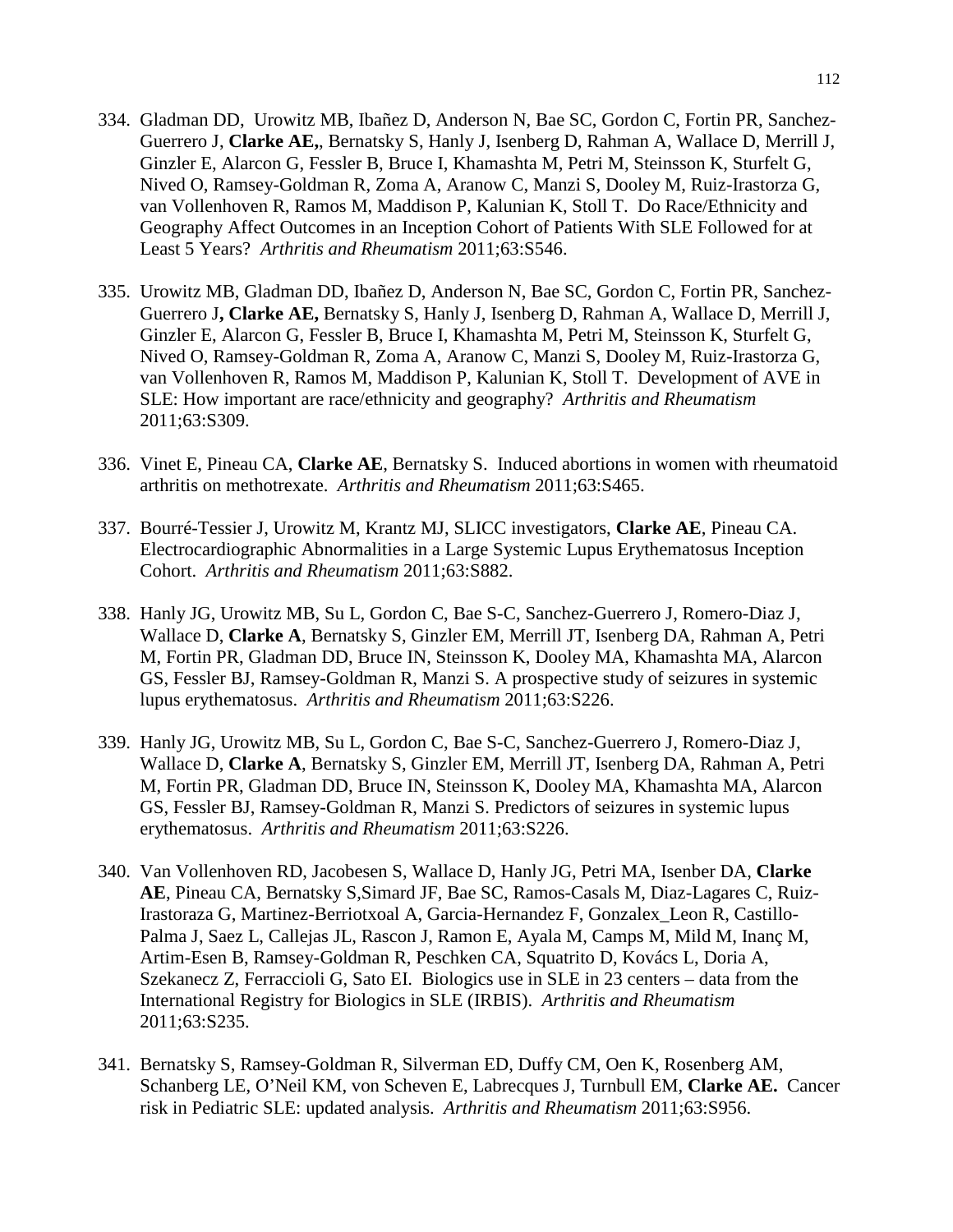- 342. Bernatsky S, Oen K, Duffy CM, Rosenberg AM, von Scheven E, O'Neil KM, Schanberg LE, Ramsey-Goldman R, Labrecques J, Turnbull EM, Lee J, **Clarke AE.** Malignancy and JIA: Updated Results. *Arthritis and Rheumatism* 2011;63: S95.
- 343. Asai Y, **Clarke A,** Greenwood C, Alizadehfar R, Ben-Shoshan M, Brown S, Campbell L, L Michel D, Bussières J, Rousseau F, Fujiwara M, Morgan K, Hull P, Irvine A, McLean WH. The association of *filaggrin* mutations with peanut allergy is unaffected by atopic asthma history. *The 7th Annual AllerGen Research Conference, Innovation from cell to society*. *February 5-7, 2012, Toronto, Ontario.*
- 344. Chow BYL, Elliott SJ, Harrington DW, Ben-Shoshan M, **Clarke AE**, Fragapane J, Soller L, Godefroy SB. 'Everybody else got to have this cookie': Understanding allergy affected canadians' purchasing behaviours & perceptions of allergen labels. *The 7th Annual AllerGen Research Conference, Innovation from cell to society, 2012, Toronto, Ontario.*
- 345. Soller L, Knoll M, Ben-Shoshan M, Harrington DW, Joseph L, St-Pierre Y, La Vieille S, Wilson K, Elliott SJ, **Clarke AE.** The prevalence of food allergy among Aboriginals in Canada. *The 7th Annual AllerGen Research Conference, Innovation from cell to society,2012,Toronto, Ontario.*
- 346. Ben-Shoshan M, La Vieille S, Eisman H, Alizadehfar R, Perkins E, Joseph L, **Clarke AE**. Anaphylaxis in children treated in the Montreal Children's Hospital: rate, clinical characteristics, triggers and management. *The 7th Annual AllerGen Research Conference, Innovation from cell to society*. *February 5-7, 2012, Toronto, Ontario*.
- 347. Asai Y, Greenwood C, **Clarke AE,** Alizadehfar R, Ben-Shoshan M, Brown S, Campbell L, Michel DL, BussièresJ, Rousseau F, Fujiwara M, Morgan K, Hull P, Irvine A, McLean WH. The association of filaggrin mutations with peanut allergy is unaffected by peanut allergy case definition criteria. *Dermatogenetics Conference, February 9-12, 2012, JW Marriott Marquis Miami, Miami, FL, USA.*
- 348. Harrington DW, Wilson K, Elliott SJ, **Clarke AE**, Soller L, Ben-Shoshan M, Joseph L, La Vieille S. Towards a more complete picture of food allergy risk in Canada: the case of vulnerable populations. *AAG Association of American Geographers Annual meeting February 24-28 2012 in New York.*
- 349. Fenton NE, Elliot S, **Clarke AE**. Emotional and affective methodologies: feeling, thinking and knowing. *AAG Association of American Geographers* Annual meeting *February 24-28 2012 in New York.*
- 350. Ben-Shoshan M, Knoll M, Soller L, Harrington DW, Fragapane J, Joseph L, St. Pierre Y, La Vieille S, Elliott SJ, **Clarke AE.** Prevalence of Common Food Allergies in Canada: Targeting specific demographic groups across Canada. *Journal of Allergy and Clinical Immunology* 2012; 129:S885.
- 351. Soller L, Ben-Shoshan M, Harrington DW, Fragapane J, Joseph L, St. Pierre Y, Godefroy S, La Vieille S, Elliott SJ, **Clarke AE**. Overall prevalence of food allergy in Canada. *Journal of Allergy and Clinical Immunology* 2012; 130(4) 986-988
- 352. Hassaine A, **Clarke AE**, Alizadehfar R, Joseph L, Shand G, Ben-Shoshan. Initial reactions to seafood in children: clinical characteristics and treatment. *Journal of Allergy and Clinical Immunology* 2012; 129:S640.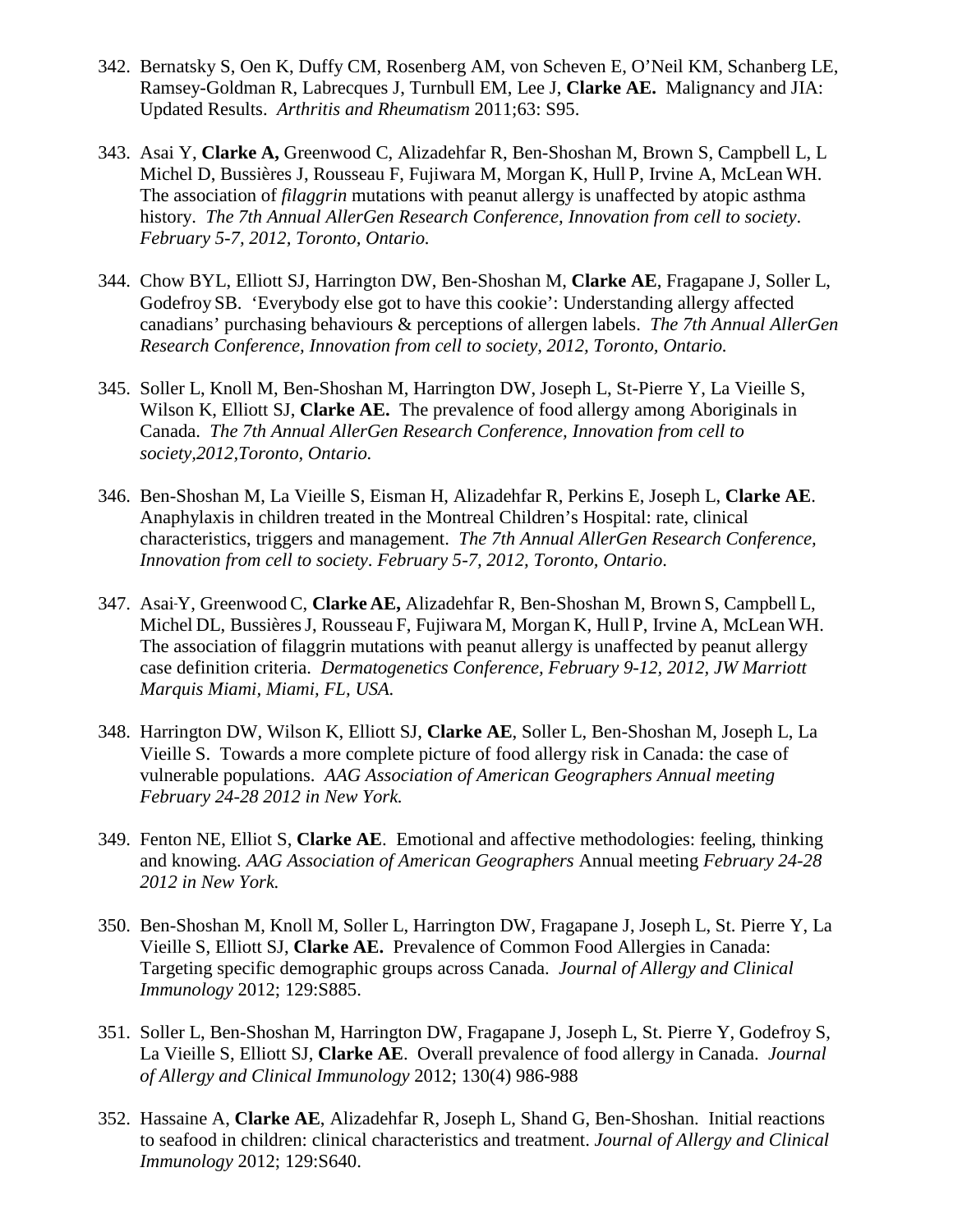- 353. Desjardins M, **Clarke A**, Alizadehfar R, Grenier D, Eisman H, Carr S, Vander Leek T, Teperman L, Higgins N, Joseph L, Shand G, Ben-Shoshan M. Comparison between allergists and non-allergists on issues related to food-induced anaphylaxis. *Journal of Allergy and Clinical Immunology* 2012; 129:S695.
- 354. Parker B, Urowitz MB, Gladman DD, Ibañez D, Gordon C, Bae SC, **Clarke AE**, Bernatsky S, Hanly JG, Isenberg D, Rahman A, Sanchez-Guerrero J, Fortin PR, Wallace D, Vasudevan A, Merrill J, Alarcón GS, Sturfelt G, Nived O, Steinsson K, Khamashta M, Petri M, Manzi S, Dooley MA, Ramsey-Goldman R, Aranow C, Van Vollenhoven R, Ramos-Casals M, Stoll T, Kalunian K, Zoma A, Maddison P, Bruce IN. Variability in the phenotype of Metabolic Syndrome over time in a multicentre international inception cohort of patients with SLE. *The British Society for Rheumatology* Conference May 1-3, 2012, Glasgow Scotland.
- 355. Dekis A, Pineau C, **Clarke AE**, Bernatsky SHospitalisation Rates and Reasons for Admission in a Clinical SLE Cohort. *43rd Annual Laurentian Conference of Rheumatology*, *May 10-12, 2012 in Fairmont Tremblant, Quebec.*
- 356. **Clarke A**, Urowitz M, Hanly JG, Monga N, Topors N. Healthcare costs of Systemic Lupus Erythematosus (SLE) patients in Canada: the impact of disease severity and flares over two years. *EULAR the Annual European Congress of Rheumatology*, Berlin June 6-9, 2012. Ann Rheum Dis 2012;71(Suppl3):712
- 357. Hanly JG, Urowitz MB, Su L, Gordon C, Bae SC, Sanchez-Guerrero J, Romero-Diaz J, Wallace D, **Clarke AE**, Bernatsky S, Ginzler EM, Merrill JT, Isenberg DA, Rahman A, Petri M, Fortin PR, Gladman DD, Bruce IN, Steinsson K, Dooley MA, Khamashta MA, Alarcon GS, Fessler BJ, Ramsey-Goldman R, Manzi S, Zoma AA, Sturfelt GK, Nived O, Aranow C, Ramos M, van Vollenhoven RF, Kalunian KC, Ruiz-Irastorza G, Lim SS, Kamen DL, Peschken CA, Inanc M, Farewel V. Seizure disorders in Systemic Lupus Erythematosus (SLE) Results from an international, prospective, inception cohort study. *EULAR the Annual European Congress of Rheumatology*, Berlin June 6-9, 2012.
- 358. Parker B, Lunt M, Urowitz MB, Gladman DD, Ibañez D, Donn R, Gordon C, Bae SC, **Clarke A**, Bernatsky S, Hanly JG, Isenberg D, Rahman A, Sanchez-Guerrero J, Romero-Diaz J, Fortin PR, Wallace D, Vasudevan A, Merrill J, Alarcón GS, Sturfelt G, Nived O, Steinsson K, Khamashta M, Petri M, Manzi S, Dooley MA, Ramsey-Goldman R, Aranow C, Van Vollenhoven R, Ramos-Casals M, Stoll T, Kalunian K, Zoma A, Maddison P, Bruce IN. Predictors of metabolic syndrome at enrolment into a multicentre international inception cohort of patients with SLE: data from the SLICC registry for atherosclerosis. *EULAR the Annual European Congress of Rheumatology,* Berlin June 6-9, 2012.
- 359. Kale M, Ramsey-Goldman R, Bernatsky S, Urowitz MB, Gladman D, Fortin PR, Petri M, Yelin E, Manzi S, Edworthy S, Nived O, Bae S-C, Isenberg D, Rahman A, Hanly JG, Gordon C, Jacobsen S, Ginzler E, Wallace DJ, Alarcón GS, Dooley MA, Gottesman L, Steinsson K, Zoma A, Senécal J-L, Barr S, Sturfelt G, Dreyer L, Criswell L, Sibley J, Lee JL, **Clarke AE**. Lung cancer in systemic lupus erythematosus. *Arthritis Research & Therapy* 2012, 14(Suppl 3):A15 (27 September 2012)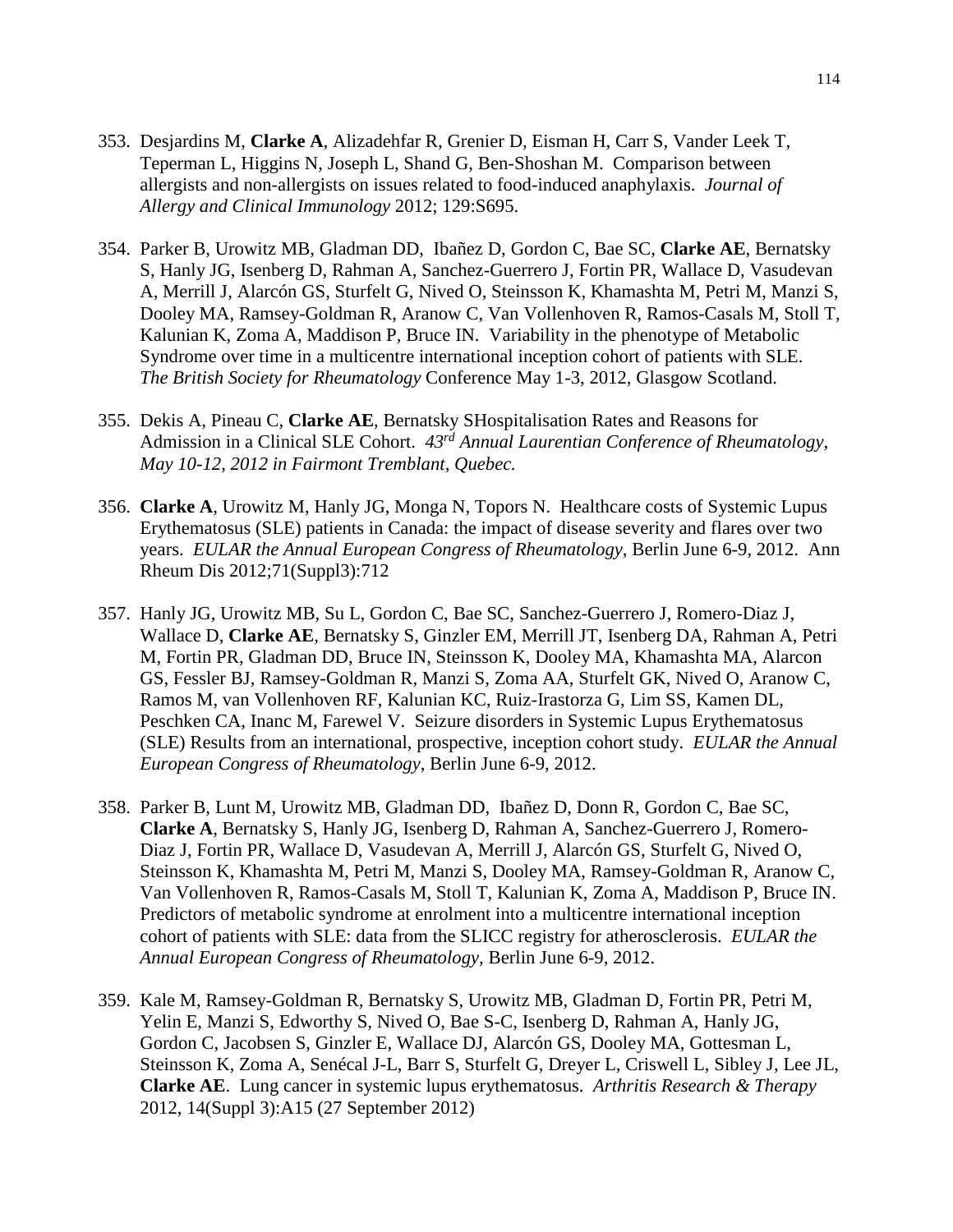- 360. Vinet E, Pineau CA, **Clarke AE**, Kaouache M, Gordon C, Platt R, Bernatsky S. Major congenital anomalies in children born to women with systemic lupus erythematosus. *Arthritis Research & Therapy* 2012, 14(Suppl 3):A11 (27 September 2012) **(Student as first author)**
- 361. Lu M, Ramsey-Goldman R, Bernatsky S, Petri M, Manzi S, Urowitz MB, Gladman D, Fortin PR, Ginzler E, Yelin E, Bae SC, Wallace DJ, Jacobsen S, Dooley MA, Peschken CA, Alarcón GS, Nived O, Gottesman L, Criswell L, Sturfelt G, Dreyer L, Lee JL, **Clarke AE**. Non-lymphoma hematological malignancies in systemic lupus erythematosus (SLE). *Arthritis Research & Therapy* 2012, 14(Suppl 3):A64 (27 September 2012)
- 362. Lu M, Bernatsky S, Ramsey-Goldman R, Gordon C, **Clarke AE**. SLICC Non-lymphoma hematological malignancies in systemic lupus. *Journal of Rheumatology 2013,* 201:40 (suppl):103
- 363. Tessier Cloutier B, Bernatsky S, **Clarke AE**, Gordon C, Ramsey-Goldman R, SLICC Breast cancer in systemic lupus. *Journal of Rheumatology* 2013, 201:40 (suppl): 262
- 364. Mill C, Neville C, Pineau CA**, Clarke AE**, Da Costa D, Nashi EP, Neville A, Shihao Lao W, Singer W, Lazer H, Lee J, Bernatsky S. Yoga in Systemic Lupus: Qualitative results of a pragmatic pilot trial. *Journal of Rheumatology* 2013:40 (suppl): 81. **(Student as first author)**
- 365. Vinet E, Pineau CA, Scott S, Gordon C, **Clarke AE**, Platt R, Bernatsky S. Long-Term Outcomes of Children Born to Women with Systemic Lupus Erythematosus. *Journal of Rheumatology* 2013;40 (suppl): 269. **(Student as first author)**
- 366. Faludi M, Mao A, Vinet E, **Clarke AE**, C Pineau, Bernatsky S, Nashi. E. B-cell receptor signaling studies in patients with lupus: preliminary results. *Arthritis Research & Therapy 2012*, 14(Suppl 3):A60 (27 September 2012)
- 367. Chan K, Dekis A, **Clarke AE**, Pineau CA, Vinet E, Nashi E, Bernatsky S. Hospitalizations in patients with systemic lupus erythematosus: Updated analyses from 2006-2011. *Arthritis Research & Therapy* 2012,14(Suppl 3):A59 (27 September 2012*).*
- 368. **Clarke AE,** Bernatsky S, Costenbader KH, Urowitz MB, Gladman DD, Fortin PR, Petri M, Manzi S, Isenberg DA, Rahman A, Wallace D, Gordon C, Peschken C, Dooley MA, Ginzler EM, Aranow C, Edworthy SM, Nived O, Jacobsen S, Ruiz-Irastorza G, Yelin E, Barr SG, Criswell L, Sturfelt G, Dreyer L, Blanco, Gottesman L, Feldman CH, Ramsey-Goldman R. Lymphoma risk in systemic lupus: effects of treatment versus disease activity. *Arthritis Research & Therapy* 2012, 14(Suppl 3):A16 (27 September 2012).
- 369. Bernatsky S, Labrecque J, **Clarke AE**, von Scheven E, Schanberg L, Silverman E, Brunner H, Cron R, O'Neil K, Oen K, Rosenberg A, Duffy C, Lee JL, Kale M, Turnbull E, Ramsey-Goldman R. Cancer in Pediatric-Onset SLE: What is the role of disease duration and other factors on risk? *Arthritis and Rheumatism* 2012:64;S1043.
- 370. Vinet E, Bernatsky S, Kaouache M, Pineau CA, **Clarke AE**, Hazel E, Duffy C, Bérard A, Feldman D. Obstetrical Complications in Women with Juvenile Idiopathic Arthritis. *Arthritis and Rheumatism* 2012:64;S502. **(Student as first author)**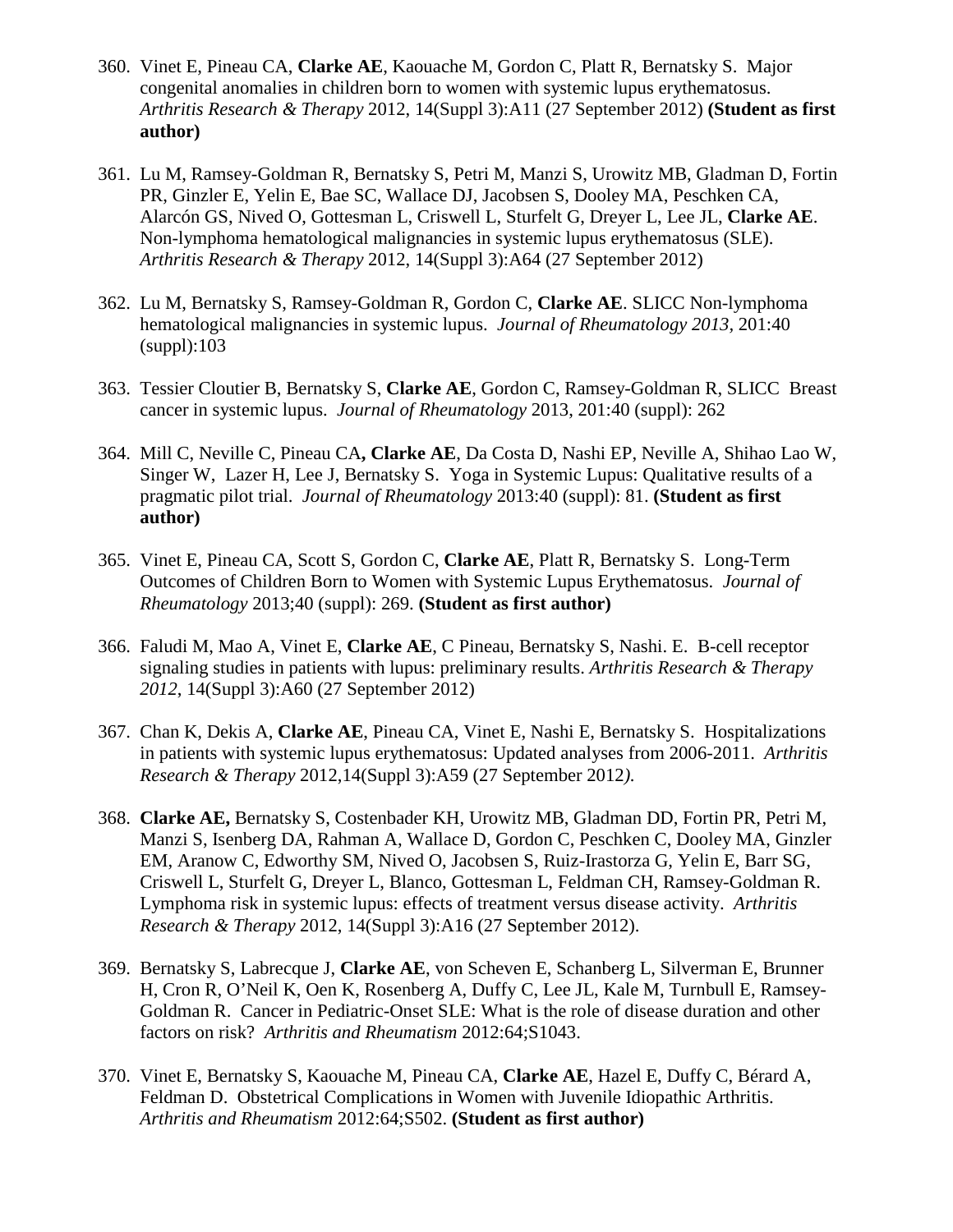- 371. Vinet E, Kaouache M, Pineau CA, **Clarke AE**, Gordon C, Platt R, Bernatsky S. Long-Term Outcomes of Children Born to Women with Systemic Lupus Erythematosus. *Arthritis and Rheumatism* 2012:64;S614. **(Student as first author)**
- 372. Vinet E, Lao WS, Lee J, Pineau CA, **Clarke AE**, Bernatsky S. Facebook Support Groups in Systemic Lupus Erythematosus: Content Analysis*. Arthritis and Rheumatism* 2012:64;S801. **(Student as first author)**
- 373. Vinet E, Bernatsky S, Kaouache M, Nashi E, Pineau CA, **Clarke AE**, Platt R, Mackay M, Aranow C. Increased male-to-female ratio in children born to women with systemic lupus erythematosus. *Arthritis and Rheumatism* 2012:64;S281. **(Student as first author)**
- 374. Dekis A, Chan K, Pineau CA, Vinet E, Nashi E, Bernatsky S, **Clarke AE**. Hospitalizations and reasons for admission in a clinical SLE cohort. *Arthritis and Rheumatism* 2012:64,10;S598.
- 375. Bourré-Tessier J, **Clarke AE**, Mikolaitis-Preuss RA, Kosinski M, Bernatksy S, Block JA, Jolly M. Cross Cultural Validation of English and French Versions of a Disease Specific
- 376. Patient Reported Outcome Measure for Lupus in Canada. *Arthritis and Rheumatism*  2012:64;S947. **(Student as first author)**
- 377. Furst DE, **Clarke AE**, Fernandes AW, Bancroft T, Greth W, Iorga SR. Medical costs and health care resource use in patients with systemic lupus erythematosus (SLE) in an insured population. *Arthritis and Rheumatism* 2012:64;S405.
- 378. Jolly M, Kosinski M, Toloza S, Block JA, Mikolaitis RA, Durán S, Bertoli A, Blazevic I, Vilá L, Cooray D, Katsaros E, Torralba K, Tanangunan RM, Kaya A, Goker B, Tezcan ME, Tufan A, Mercan R, Bitik B, Haznedaroglu S, Ozturk MA, Bourré-Tessier J, **Clarke AE**, Weisman MH, Navarra SV, Wallace DJ, Alarcón GS. Equivalence of various language versions of Lupus Specific Patient Reported Outcomes Measure (LupusPRO). *Arthritis and Rheumatism* 2012:64;S607. **(Student as first author)**
- 379. **Clarke AE**, Manzi S, Petri M, Furie R, van Vollenhoven R, Cooper S, Zhong J, Freimuth W, Weinstein A. Efficacy of Belimumab in Systemic Lupus Erythematosus Patients with High Baseline Disease Activity. *Arthritis and Rheumatism* 2012:64;S949.
- 380. Urowitz MB, Gladman DD, Ibañez D, Sanchez-Guerrero J, C. Bae S, Gordon C, Fortin PR, **Clarke AE**, Bernatsky S, Hanly JG, Wallace D, Isenberg D, Merrill J, Ginzler E, AlarconG, Khamashta M, SteinssonK, Petri M, DooleyM, Bruce I, Manzi S, Sturfelt G, Nived O, Ramsey-Goldman R, Zoma A, Maddison P, Kalunian K, van Vollenhoven R, Aranow C, Stoll T. Predictive Atherosclerotic Risk Factors at Inception in a Multicentre, Multinational Cohort. *Arthritis and Rheumatism* 2012:64;S730.
- 381. Urowitz MB, Gladman DD, Ibañez D, Sanchez-Guerrero J, Bae SC, Gordon C, Forton PR, **Clarke AE**, Hanly JG, Wallace D, Isenberg D, Merrill J, Ginzler E, Alarcon G, Khamashta MA, Steinsson K, Petri M, Dooley MA, Bruce I, Manzi S, Sturfelt G, Nived O, Ramsey-Goldman R, Zoma A, Maddison P, Kalunian K, van Vollenhoven R, Aranow C, Stoll T.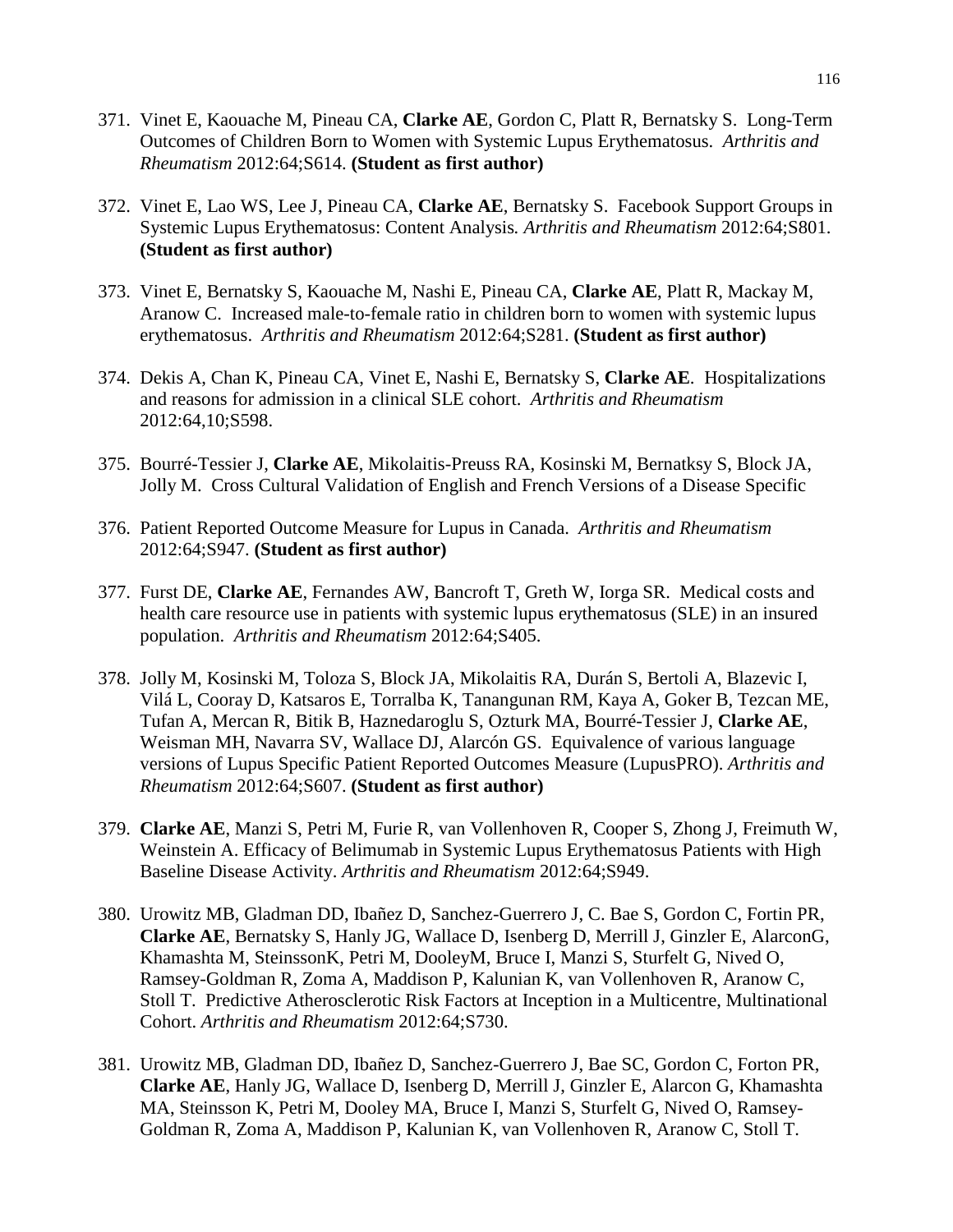Atherosclerotic vascular events in a multinational inception cohort of SLE: Incidence over a ten year period*. Arthritis and Rheumatism* 2012:64;S280.

- 382. Urowitz MB, Gladman DD, Ibañez D, Sanchez-Guerrero J, Bae SC, Gordon C, Forton PR, **Clarke AE**, Hanly JG, Wallace D, Isenberg D, Merrill J, Ginzler E, Alarcon G, Khamashta MA, Steinsson K, Petri M, Dooley MA, Bruce I, Manzi S, Sturfelt G, Nived O, Ramsey-Goldman R, Zoma A, Maddison P, Kalunian K, van Vollenhoven R, Aranow C, Stoll T. Adjusted Framingham risk factor scoring for Systemic Lupus Erythematosus: Results from an inception cohort followed for eight years. *Arthritis and Rheumatism* 2012:64;S280.
- 383. Parker B, Urowitz MB, Gladman DD, Lunt M, Ibañez D, Hanly JG, Gordon C, Bae SC, Sanchez-Guerrero J, Romero-Diaz J, Wallace DJ, **Clarke AE**, Bernatsky S, Ginzler EM, Merrill JT, Isenberg DA, Rahman A, Petri M, Fortin PR, Steinsson K, Dooley MA, Khamashta MA, Alarcón GS, Fessler BJ, Ramsey-Goldman R, Manzi S, Zoma AA, Sturfelt GK, Nived O, Aranow C, Mackay M, Ramos-Casals M, van Vollenhoven RF, Kalunian KC, Ruiz-Irastorza G, Lim S, Kamen DL, Peschken CA, Inanc M, Farewell V, Bruce IN. Higher corticosteroid doses early in disease have a long-term infuence on metabolic syndrome in systemic lupus erythematosus: Data from an international inception cohort. *Arthritis and Rheumatism* 2012:64;S705.
- 384. Bernatsky S, **Clarke AE**, Costenbader KH, Urowitz MB, Gladman DD, Fortin PR, Petri M, Manzi S, Isenberg DA, Rahman A, Wallace D, Gordon C, Peschken C, Dooley MA, Ginzler EM, Aranow C, Edworthy SM,Nived O, Jacobsen S, Ruiz-Irastorza G, Yelin E, Barr SG, Blanco I, Feldman CH, Ramsey-Goldman R. Lymphoma risk in Systemic Lupus: Effects of Disease Activity Versus Treatment*. Arthritis and Rheumatism* 2012:64;S1087.
- 385. Soller L, Knoll M, Ben-Shoshan M, Harrington DW, Fragapane J, Joseph L, St. Pierre Y, La Vieille S, Wilson K, Elliot SJ, **Clarke AE.** The prevalence of food allergy among Aboriginal people in Canada. *EAACI -FAAM 2013, Food Allergy and Anaphylaxis meeting, Nice, France February 7-9, 2013*. **(Student as first author)**
- 386. Mill C, Neville C, Pineau CA**, Clarke AE**, Da Costa D, Nashi EP, Neville A, Shihao Lao W, Singer W, Lazer H, Lee J, Bernatsky S. Yoga in Systemic Lupus Erythematosus: Qualitative results of a pragmatic pilot trial. *CRA Annual Scientific Meeting & AHPA Annual Meeting*, *Fairmont Chateau Laurier, Ottawa Feb 13-16, 2013*. **(Student as first author)**
- 387. Halbrich M, **Clarke AE**, La Vieille S, Eisman H, Alizadehfar R, Joseph L, Ben-Shoshan M. Tryptase levels in children presenting with anaphylaxis to the Montreal Children's Hospital. *Journal of Allergy and Clinical Immunology* 2013; 131:S760.
- 388. Ben-Shoshan M, La Vieille S, Eisman H, Alizadehfar R, Perkins E, Joseph L, **Clarke AE**. Anaphylaxis in children treated at the Montreal Children's Hospital: rate, clinical characteristics, triggers and management. *Journal of Allergy and Clinical Immunology* 2013; 131:S761. **(Student as first author)**
- 389. Yanishevsky Y, **Clarke AE**, La Vieille S, Delaney SJ, Alizadehfar R, Joseph L, Morris J, Ben-Soshan M. Anaphylaxis in the adult population: are we following current treatment guidelines? *Journal of Allergy and Clinical Immunology* 2013; 131:S787. (**Student as first author)**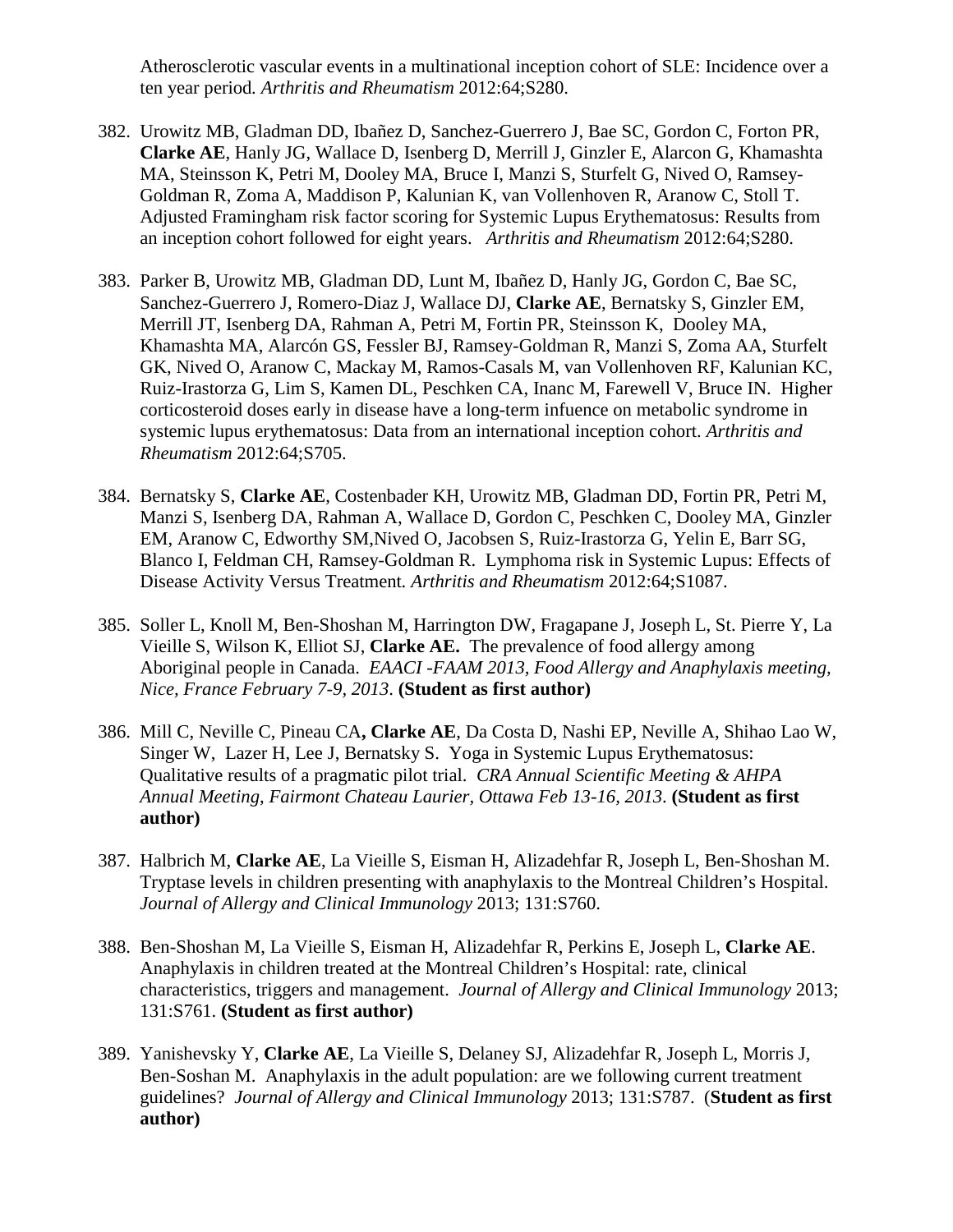- 390. Jolly M, Sandhu H, Toloza S, Block JA, Mikolaitis RA, Durán S, Bertoli A, Blazevic I, Vilá L, Cooray D, Katsaros E, Moldovan I, Torralba K MD, Tanangunan M, Kaya A, Goker B, Tezcan ME, Tufan A, Mercan R, Bitik B, Haznedaroglu S, Ozturk MA, Bourré-Tessier J, **Clarke AE**, Navarra SV, Wallace DJ, Alarcón GS, Weisman MH. Cigarette smoking, disease activity, damage and dsDNA in SLE. *10th International Congress on SLE, GLADEL (Latin American Group for the Study of Lupus) Buenos Aires, Argentina, April 18-21, 2013.* **(Student as first author)**
- 391. Hanly JG, Urowitz MB, O'Keeffe AG, Gordon C, Bae SC, Sanchez-Guerrero J, Romero-Diaz J, **Clarke AE**, Bernatsky S, Wallace D, Ginzler EM, Isenberg DA, Rahman A, Merrill JT, Petri M, Fortin PR, Gladman DD, Fessler BJ, Alarcon GS, Bruce IN, Dooley MA, Steinsson K, Khamashta MA, Ramsey-Goldman R, Manzi S, Sturfelt GK, Nived O, Zoma AA, van Vollenhoven RF, Ramos-Casals M, Aranow C, Mackay M, Ruiz-Irastorza G, Kalunian KC, Lim SS, Inanc M, Kamen DL, Peschken CA, Jacobsen S, Theriault C, Thompson K, Farewell V. Headache in Systemic Lupus Erythematosus (SLE): Results from a Prospective, International Inception Cohort Study. *10th International Congress on SLE*, *GLADEL (Latin American Group for the Study of Lupus) Buenos Aires, Argentina, April 18- 21, 2013.*
- 392. Vinet E, Pineau CA, Scott S, Gordon C, **Clarke AE**, Platt R, Bernatsky S. Long-Term Outcomes of Children Born to Women with Systemic Lupus Erythematosus. *10th International Congress on SLE*, *GLADEL (Latin American Group for the Study of Lupus) Buenos Aires, Argentina, April 18-21, 2013*. **(Student as first author)***.*
- 393. Urowitz MB, Gladman DD, Ibañez D, Sanchez-Guerrero J, Bae SC, Gordon C, Forton PR, **Clarke AE**, Hanly JG, Wallace D, Isenberg D, Merrill J, Ginzler E, Alarcon G, Khamashta MA, Steinsson K, Petri M, Dooley MA, Bruce I, Manzi S, Sturfelt G, Nived O, Ramsey-Goldman R, Zoma A, Maddison P, Kalunian K, van Vollenhoven R, Aranow C, Stoll T. Atherosclerotic vascular events in a multinational inception cohort of SLE: Incidence over a ten year period. *10th International Congress on SLE, GLADEL (Latin American Group for the Study of Lupus) Buenos Aires, Argentina, April 18-21, 2013.*
- 394. Urowitz MB, Gladman DD, Ibañez D, Sanchez-Guerrero J, C. Bae S, Gordon C, Fortin PR, **Clarke AE**, Bernatsky S, Hanly JG, Wallace D, Isenberg D, Merrill J, Ginzler E, AlarconG, Khamashta M, SteinssonK, Petri M, DooleyM, Bruce I, Manzi S, Sturfelt G, Nived O, Ramsey-Goldman R, Zoma A, Maddison P, Kalunian K, van Vollenhoven R, Aranow C, Stoll T. Predictive Atherosclerotic Risk Factors at Inception in a Multicentre, Multinational Cohort. *10th International Congress on SLE*, *GLADEL (Latin American Group for the Study of Lupus) Buenos Aires, Argentina, April 18-21, 2013*.
- 395. Urowitz MB, Gladman DD, Ibañez D, Sanchez-Guerrero J, Bae SC, Gordon C, Forton PR, **Clarke AE**, Hanly JG, Wallace D, Isenberg D, Merrill J, Ginzler E, Alarcon G, Khamashta MA, Steinsson K, Petri M, Dooley MA, Bruce I, Manzi S, Sturfelt G, Nived O, Ramsey-Goldman R, Zoma A, Maddison P, Kalunian K, van Vollenhoven R, Aranow C, Stoll T. Adjusted Framingham risk factor scoring for Systemic Lupus Erythematosus: Results from an inception cohort followed for eight years. *10th International Congress on SLE*, *GLADEL (Latin American Group for the Study of Lupus) Buenos Aires, Argentina, April 18-21, 2013.*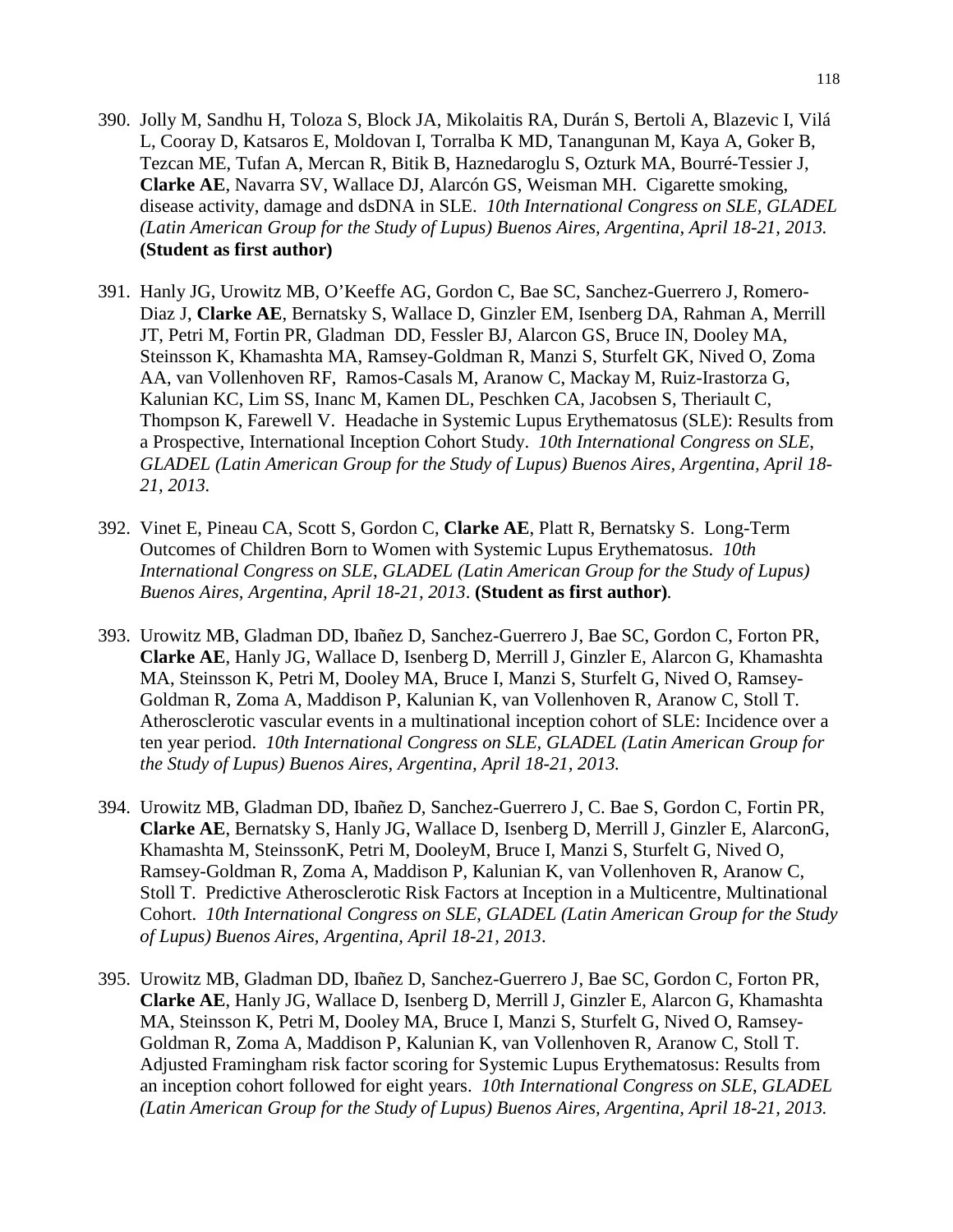- 396. Vinet E, Bernatsky S, **Clarke AE**. Increased risk of autism spectrum disorders in children born to women with SLE: results from the OSLER Cohort. *Arthritis and Rheumatism*  2013:65;S2831
- 397. Fritzler M, Steber W, Lupton T, Fitch-Rogalsky C, Martin L, Barr S, **Clarke AE**. Serological features of SLE diagnosed after referral through a rheumatology triage system because of positive antinuclear antibodies. *Arthritis Research & Therapy* 2014, 16(Suppl 1):A36
- 398. Soller L, Ben-Shoshan M, Knoll M, Harrington DW, Fragapane J, Joseph L, St. Pierre Y, La Vieille S, Wilson K, Elliott SJ, **Clarke AE**. Prevalence of childhood food allergy in Canada: a focus on under-represented populations*. EAACI Pediatric Allergy and Asthma Meeting - PAAM October 17-19, 2013 in Athens, Greece.*
- 399. Hochstadter E, **Clarke AE**, LaVielle S, Alizadehfar R, Mill C, Asai Y, Eisman H, Ben-Soshan M. Comparing two years of anaphylaxis in children treated at the Montreal Children's Hospital. *Canadian Society of Allergy and Clinical Immunology, Oct 2013, Toronto Ont.*
- 400. Lertratanakul A, Wu P, Dyer A, Gladman D, Urowitz M , Fortin P, Ibañez D, Ramsey-Goldman R for the Systemic Lupus International Collaborating Clinics (SLICC). Relationship Between 25-Hydroxyvitamin D (25(OH)D)] and Risk For Cardiovascular Events in Systemic Lupus Erythematosus over 11 Years in an Inception Cohort. *Arthritis and Rheumatism* 2013:65;S615.
- 401. Bernatsky S, **Clarke AE**, Ramsey-Goldman R, SLICC. Breast cancer in systemic lupus (SLE): Do demographic and clinical factors influence risk. *Arthritis and Rheumatism*  2013:65;S585.
- 402. Ramsey-Goldman R, Brar A, Salifu MO, Bernatsky S, **Clarke AE**, Jindal RM. Standardized Incidence Rates for Cancer after Renal Transplant in SLE and non-SLE Recipients. *Arthritis and Rheumatism* 2013:65;S2901.
- 403. John G. Hanly, Murray B. Urowitz, Aidan o'Keeffe, Caroline Gordon, Sang-Cheol Bae, Jorge Sanchez-Guerrero, Juanita Romero-Diaz, **Ann E. Clarke**, Sasha Bernatsky, Daniel J. Wallace, E.M. Ginzler, David A. Isenberg, Anisur Rahman, Joan T. Merrill, Michelle A. Petri, Paul R. Fortin, D. D. Gladman, Barri J. Fessler, Graciela S. Alarcon, Ian N. Bruce, Mary Anne Dooley, Kristjan Steinsson, Munther A. Khamashta, Rosalind Ramsey-Goldman, Susan Manzi, Gunnar K. Sturfelt, Ola Nived, Asad A. Zoma, R. F. van Vollenhoven, Manuel Ramos-Casals, Cynthia Aranow, Meggan Mackay, Guillermo Ruiz-Irastorza, Kenneth C. Kalunian, S. Sam Lim, Murat Inanc, Diane L. Kamen, Christine Peschken, Søren Jacobsen, Chris Theriault, Kara Thompson and Vernon Farewell. Lupus Headache: results from a prospective, international, inception cohort study. *Arthritis and Rheumatism* 2013:65;S1592.
- 404. Urowitz M, Ibanez D, Anderson N, Gladman D, and Systemic Lupus SLICC et al. Changes in quality of life in the first 5 years of disease in the SLICC cohort. *Arthritis and Rheumatism* 2013:65;S2532.
- 405. Urowitz M, Gladman D, Anderson N, and Systemic Lupus Erythematosus International Collaborating Clinics SLICC et al. Clinical and Serological Discordance in the SLICC Cohort. *Arthritis and Rheumatism* 2013:65;S2508.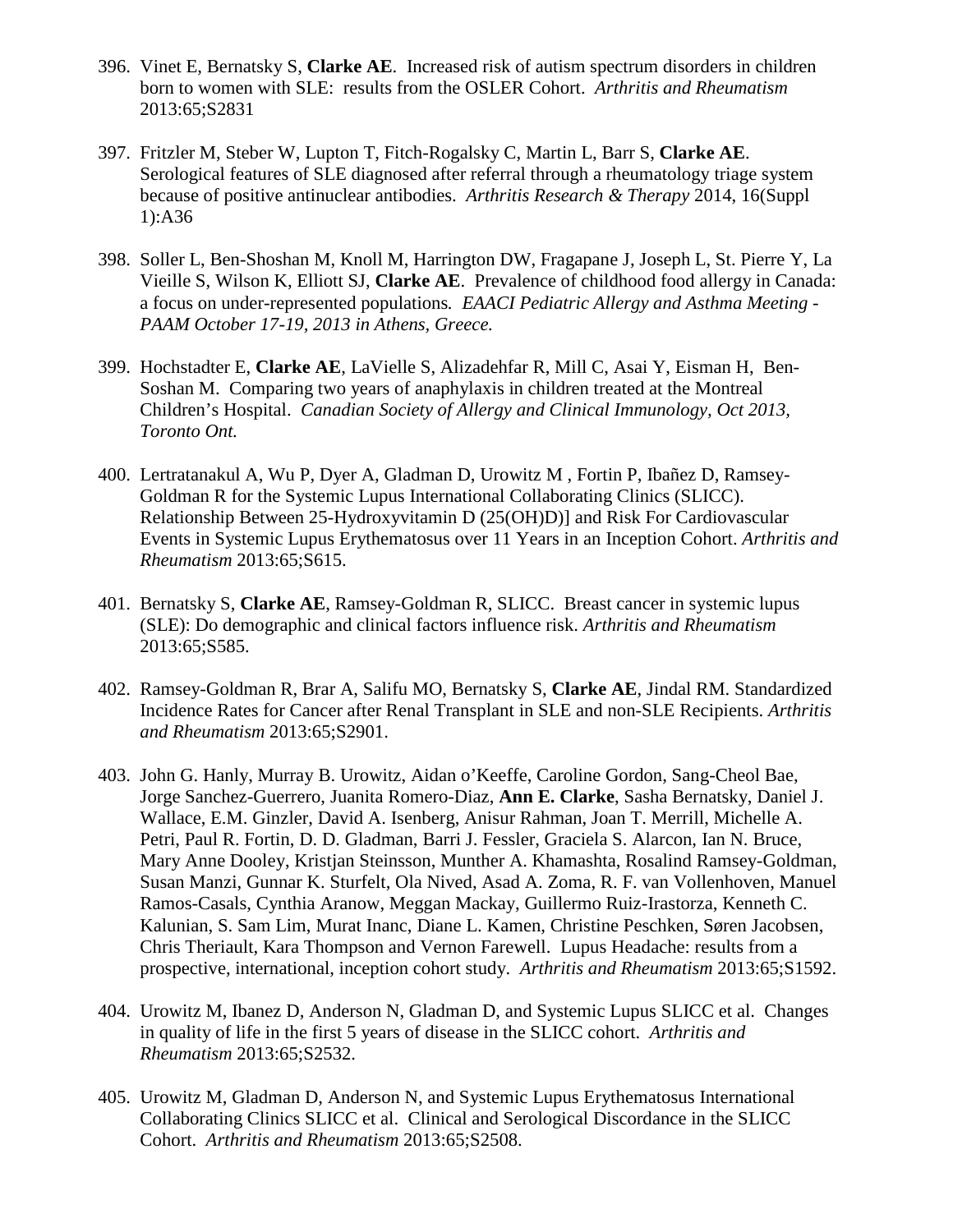- 406. Jolly M, Aouhab A, Toloza S, Bertoli A, Blazevic I, Vilá L, Moldovan I, Torralba KD, Kaya A, Goker B, Tezcan ME, Haznedaroglu S, Bourré-Tessier J, Wallace DJ, Weisman MH, **Clarke AE**, Alarcón GS. Disease Specific Quality of Life domains are impaired in Patients with Lupus Nephritis? *Arthritis and Rheumatism* 2013:65;S610.
- 407. Vinet E, Bernatsky S, **Clarke AE**. Attention Deficit Hyperactivity Disorder in Children Born to Women with SLE: Preliminary Data from the OSLER Study. *Arthritis and Rheumatism* 2013:65;S577.
- 408. Vinet E, Bernatsky S, **Clarke AE**. Increased Cardiac Septal Defects in Children Born to Women with Systemic Lupus Erythematosus: Results from the OSLER Study. *Arthritis and Rheumatism* 2013:65;S2833.
- 409. Lapointe J, Ben-Shoshan M, La Vieille S, Eisman H, Alizadehfar R, Perkins E, Joseph L, **Clarke AE**, Gravel E, Morris J. Épidémiologie, manifestations cliniques et traitement des réactions anaphylactiques(Résultats préliminaires). *Association des médecins d'urgence du Québec 30e Congrès scientifique de médecine d'urgence, Centre des congrès de Québec, November 12-15, 2013*
- 410. Vinet E, Bernatsky S, **Clarke AE**. Increased Risk of Autism Spectrum Disorders in Children Born to Women with SLE: Preliminary Data from the OSLER Study. *Annual Meeting of the Canadian Rheumatology Association, Feb 2014, Whistler, B.C.*
- 411. Cook VE, Chan ES, **Clarke AE**, Shand G, Ben-Shoshan M. Clinical Characteristics of Seafood Allergy in Canadian Children. *American Academy of Allergy, Asthma, and Immunology to be held February 2014 in San Diego.*
- 412. Cherkaoui S, Ben-Shoshan M, Alizadehfar R, Asai Y, Shand G, St-Pierre Y, Harada L, Allen M, **Clarke AE**. Accidental Exposure (AE) to Peanut in a Large Cohort of Canadian Children with Peanut Allergy. *Allergy, Asthma & Clinical Immunology* March 2014, **10** (Suppl 1):A32
- 413. Vinet E, Alizadehfar R, Asai Y, Shand G, Harada L, Allen M, Ben Shoshan M, **Clarke AE**. Peanut allergy may be overdiagnosed in younger siblings of those with confirmed peanut allergy. *Allergy, Asthma & Clinical Immunology* March 2014, **10**(Suppl 1)):A7
- 414. Halbrich M, **Clarke AE**, La Vieille S, Eisman H, Alizadehfar R, Joseph L, Morris J, Ben-Shoshan M. Tryptase levels in children presenting with anaphylaxis to the Montreal Children's Hospital. *Allergy, Asthma & Clinical Immunology* March 2014, **10** (suppl 1):A66
- 415. O'Keefe A, Asai Y, La Vieille S, Mill C Eisman H, Alizadehfar R, Perkins E, Joseph L, **Clarke AE**, Ben-Shoshan M. Recurrence rates of anaphylaxis in children. *Amercian Academy of Allergy Asthma & Immunology, AAAAI 2014 Annual Meeting Feb 28-Mar 4, San Diego, CA.*
- 416. Ben-Shoshan M, Soller L, Harrington DW, La Vieille S, Fragapane J, Joseph L, St. Pierre Y, Elliott SJ, **Clarke AE**. Environmental and sociodemographic factors associated with food allergy: a nested case-control study. *Amercian Academy of Allergy Asthma & Immunology, AAAAI 2014 Annual Meeting Feb 28-Mar 4, San Diego, CA.* (Accepted)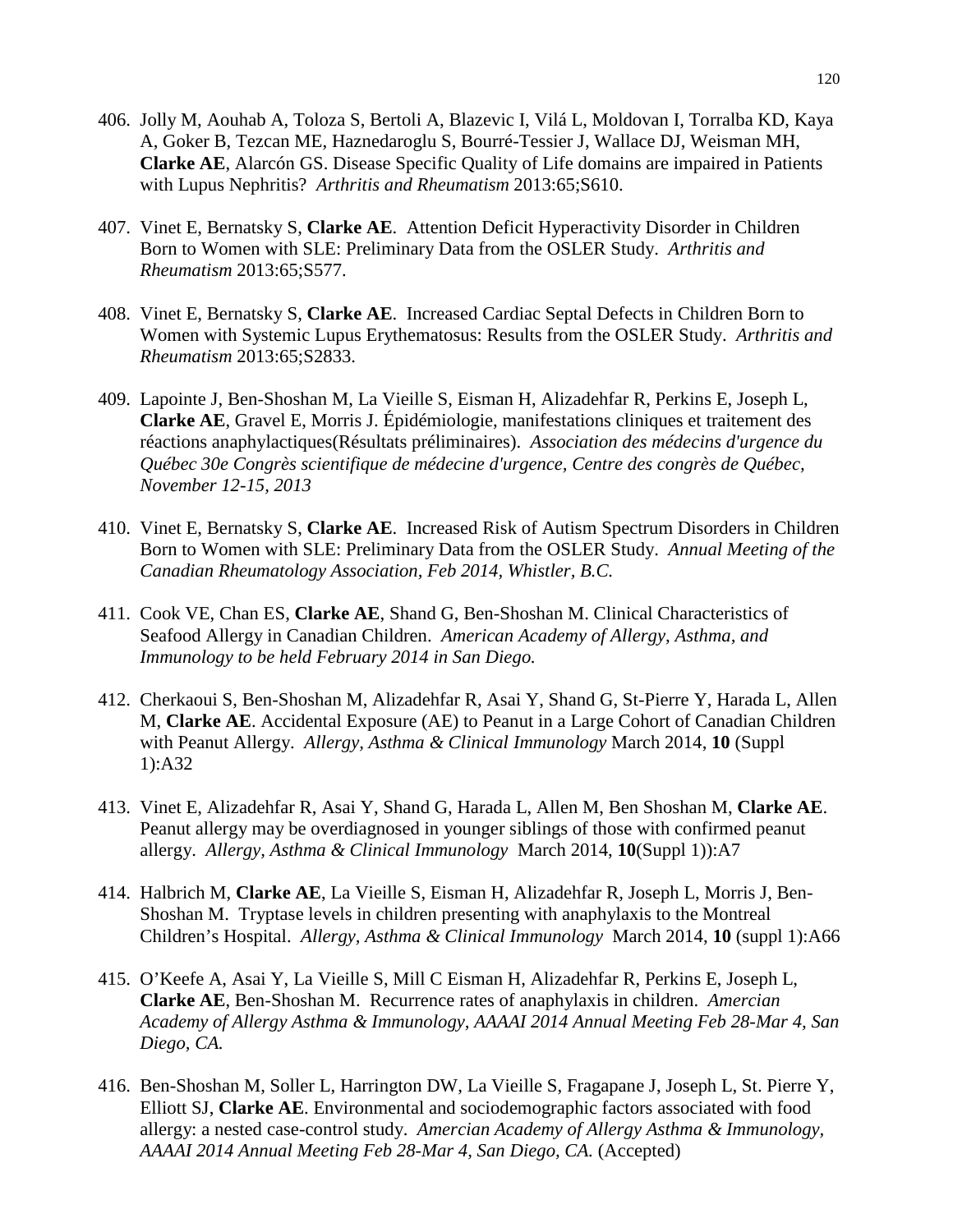- 417. Yanishevsky Y, **Clarke AE**, La Vieille S, Delaney JS, Alizadehfar R, Joseph L, Morris J, Asai Y, Ben-Shoshan M. Managing anaphylaxis in adults: a review of all cases presenting in a single year at an emergency department . *Amercian Academy of Allergy Asthma & Immunology, AAAAI 2014 Annual Meeting Feb 28-Mar 4, San Diego, CA.* (Accepted)
- 418. Kimchi N, **Clarke AE**, Moisan J, Lachaine C, La Vieille S, Asai Y, Joseph L, Mill C, Ben-Shoshan M. Anaphylaxis Cases Presenting to Primary Care Paramedics in Quebec. *AAAAI 2014 Annual Meeting Feb 28-Mar 4, San Diego, CA.* (Accepted)
- 419. Morris J, Lapointe J, Gravel E, La Vieille S, Eisman H, Alizadehfar R, Perkins E, Mill C, Joseph L, **Clarke AE**, Ben-Shoshan M. Anaphylaxis: Epidemiology and Treatment in the Emergency Department. *American Academy of Allergy, Asthma, and Immunology, February 2014 in San Diego*.
- 420. Cherkaoui S, Soller L, Ben-Shoshan M, Harrington DW, La Vieille S, Fragapane J, Joseph L, St. Pierre Y, Elliott SJ, **Clarke AE**. Possession of Epinephrine Auto-Injectors (EAI) in a Vulnerable Canadian Population with Food Allergies. *American Academy of Allergy, Asthma, and Immunology, February 2014 in San Diego*.
- 421. DeSchryver S, Hochstadter E, **Clarke AE**, LaVieille S, Alizadehfar R, Dery A, Mill C, Eisman H, Ben-Soshan M. C-Care: Comparing two years of anaphylaxis in children treated at the Montreal Children's Hospital. *Allergy, Asthma & Clinical Immunology* 2014, **10**(Suppl 1): A6 (3 March 2014)
- 422. Chrétien RP, **Clarke AE**, Pineau CA, Buyon J, Vinet E, Nashi E , Lee JL, Bernatsky S. Anti-Ro antibodies and Cancer in Systemic Lupus Erythematosus. *Annual Meeting of the Canadian Rheumatology Association, Feb 2014, Whistler BC.(*Accepted)
- 423. Bernatsky S, Smargiassi A, Svenson L, Hudson M, Barnabe CC, Edworthy S, **Clarke AE**, Belisle P, Joseph L. Systemic autoimmune rheumatic disease and PM2.5 air pollution levels in Alberta. *Annual Meeting of the Canadian Rheumatology Association, Feb 2014, Whistler BC.* (Accepted)
- 424. Bernatsky S, Smargiassi A, Svenson L, Hudson M, Barnabe CC, Edworthy S, **Clarke AE**. Alberta Pollution Sep 24a2013 *Annual Meeting of the CRA, Feb 2014 in San Diego. (*Accepted)
- 425. Genest G, Bernatsky S, Scott S, Pineau C, **Clarke AE**, Platt RW, Vinet E. Causes of Stillbirths in Women with Systemic Lupus Erythematosus (SLE): Preliminary Data from the OSLER Cohort. *Annual Meeting of the Canadian Rheumatology Association, Feb 2014, Whistler BC.* (Accepted)
- 426. DeSchryver S, **Clarke AE**, LaVieille S, Alizadehfar R, Dery A, Mill C, Eisman H, Bensoshan M. C-CARE: Comparing three years of anaphylaxis in children treated at the Montreal Children's Hospital. *Allergy, Asthma and Clinical Immunology* 2014, **10** (Suppl 2): A3 (18 Dec 2014)
- 427. Hanley JG, O'Keeffe G and SLICC. Lupus Nephritis: results from an international, prospective, inception cohort study. *EULAR Annual Meeting, June 2014, Paris France*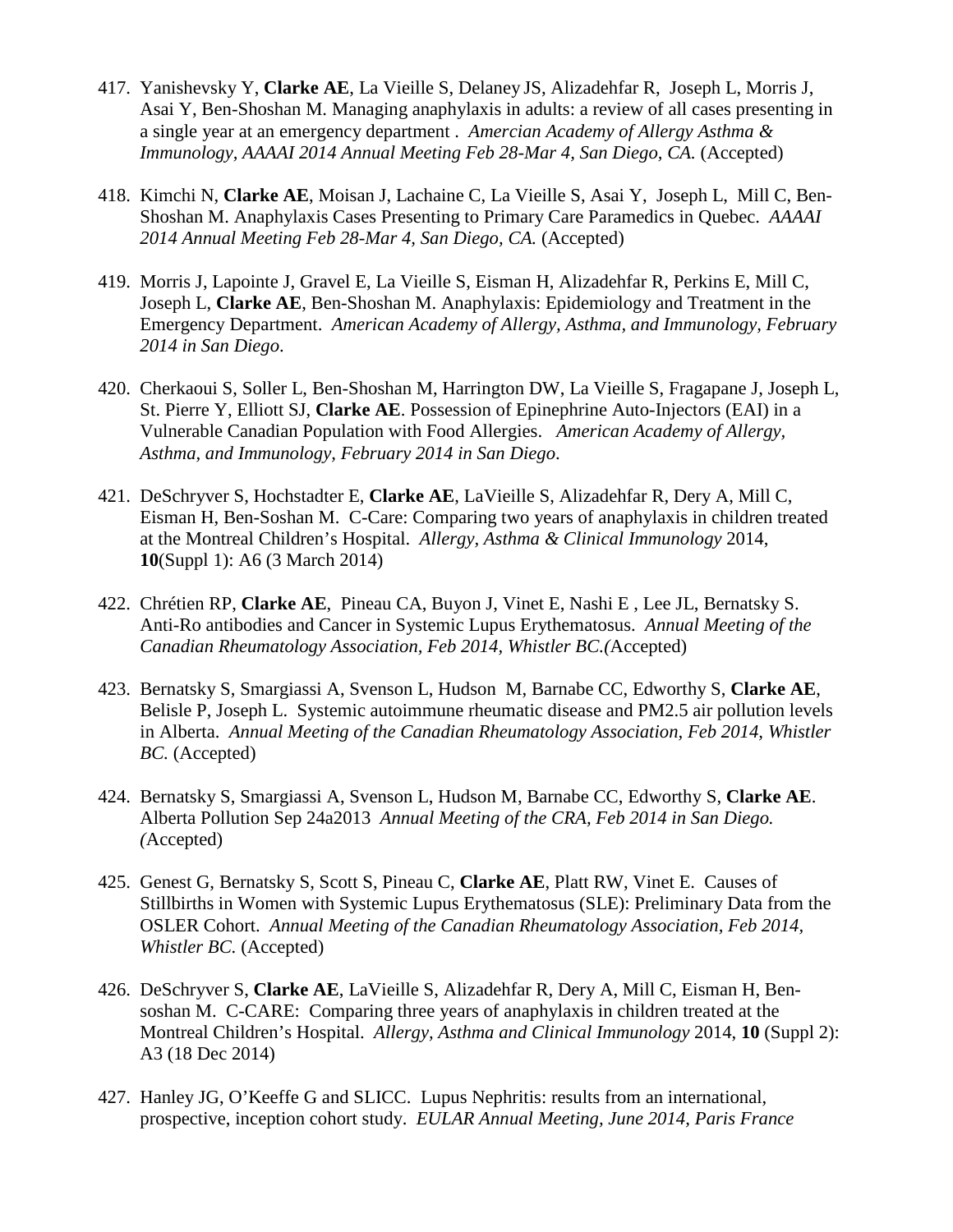- 428. Hanley JG, O'Keeffe G and SLICC. Lupus Nephritis and Health Related Quality of Life: results from an international, prospective, inception cohort study. *EULAR Annual Meeting, June 2014, Paris France*
- 429. Zen M, Parker B, Urowitz MB, Bruce IN and the SLICC Group. High prevalence of overweight and obesity in recently diagnosed systemic lupus erythematosus patients in an international registry. *EULAR Annual Meeting, June 2014, Paris France*
- 430. Jolly M, Toloza S, Bertoli A, Blazevic LV, Moldovan I, Torralba KD, Kaya A, Goker B, Tezcan ME, Haznedaroglu S, Bourre-Tessier J, Navarra S, Wallace DJ, Weisman MH, **Clarke AE**, Alarcon GS, Mok CC. Disease specific quality of life in patients with Lupus Nephritis. *EULAR Annual Meeting, June 2014, Paris France*
- 431. Tessier-Cloutier B, **Clarke AE**,Pineau C, Keeling S, Bissonauth A, Lee J, Neville A, Bernatsky S. What investigations are needed to optimally monitor for malignancies in SLE? *Laurentian Conference of Rheumatology, May 2014, Mont Tremblant, Quebec* (Accepted)
- 432. Meenakshi J, Annapureddy N, Sequeira W, Block J, Toloza S, Bertoli A, Blazevic I, Vila L, Moldovan I, Torralba K, Mazzoni D, Cicognani E, Kaya A, Goker B, Tezcan M, Haznedaroglu S, Bourre-Tessier J, Nazarra S, Mok CC, Weisman M, **Clarke AE**, Wallace D, Alarcon GS. Sex based quality of life differences in a woman predominant disease (Lupus)? *OSSD (Organization for the Study of Sex Differences, April 24-26, 2014, Minneapolis, MN*
- 433. Hanly J, Li S, Theriault C, OKeeffe A, Fougere L, Reidy S, Linehan T, Farewell V, SLICC members. The impact of lupus nephritis at inception on health related quality of life: Results from an international cohort study. *EULAR Annual Meeting, June 2014, Paris France*  (Accepted)
- 434. Hanly J, Li S, Theriault C, OKeeffe A, Fougere L, Reidy S, Linehan T, Farewell V, SLICC members. The outcome of lupus nephritis: Results from an international, prospective, cohort study. *EULAR Annual Meeting, June 2014, Paris France* (Accepted)
- 435. Kale M, **Clarke AE**, Ramsey-Goldman R, Urowitz M, Gladman D, Fortin PR, Manzi S, Petri M, Ginzler E, Jacobsen S, Nived O, Gordon C, Senecal J-L, Isenberg D, Bae S-C, Wallace DJ, Yelin E, Kamen D, Rahman A, Steinsson K, Alarcon GS, Edworthy S, Hanly JG, Dooley MA, Criswell L, Barr S, Zoma A, Sturfelt G, Dreyer L, Lee JL, Labrecque J, Sibley J, Bernatsky S. Lung Cancer in SLE: An Update. *Annual Meeting of the American College of Rheumatology, November 2014, Boston* (Accepted)
- 436. Bernatsky S, Smargiassi A, Barnabe C, Svenson L, Brand A, Martin R, Hudson M, Edworthy S, **Clarke AE**, Fortin PR, van Donkelaar A, Belisle P, Joseph L. Air pollution and systemic autoimmune Rheumatic disease. (Fine particulate air pollution and systemic autoimmune rheumatic disease in two Canadian provinces.) *Annual Meeting of the American College of Rheumatology, November 2014, Boston* (Accepted)
- 437. Genest G, Bernatsky S, Scott S, Pineau C, **Clarke AE**, Platt RW, Vinet E. Causes of Stillbirths in Women with Systemic Lupus Erythematosus (SLE) *Annual Meeting of the American College of Rheumatology, November 2014, Boston*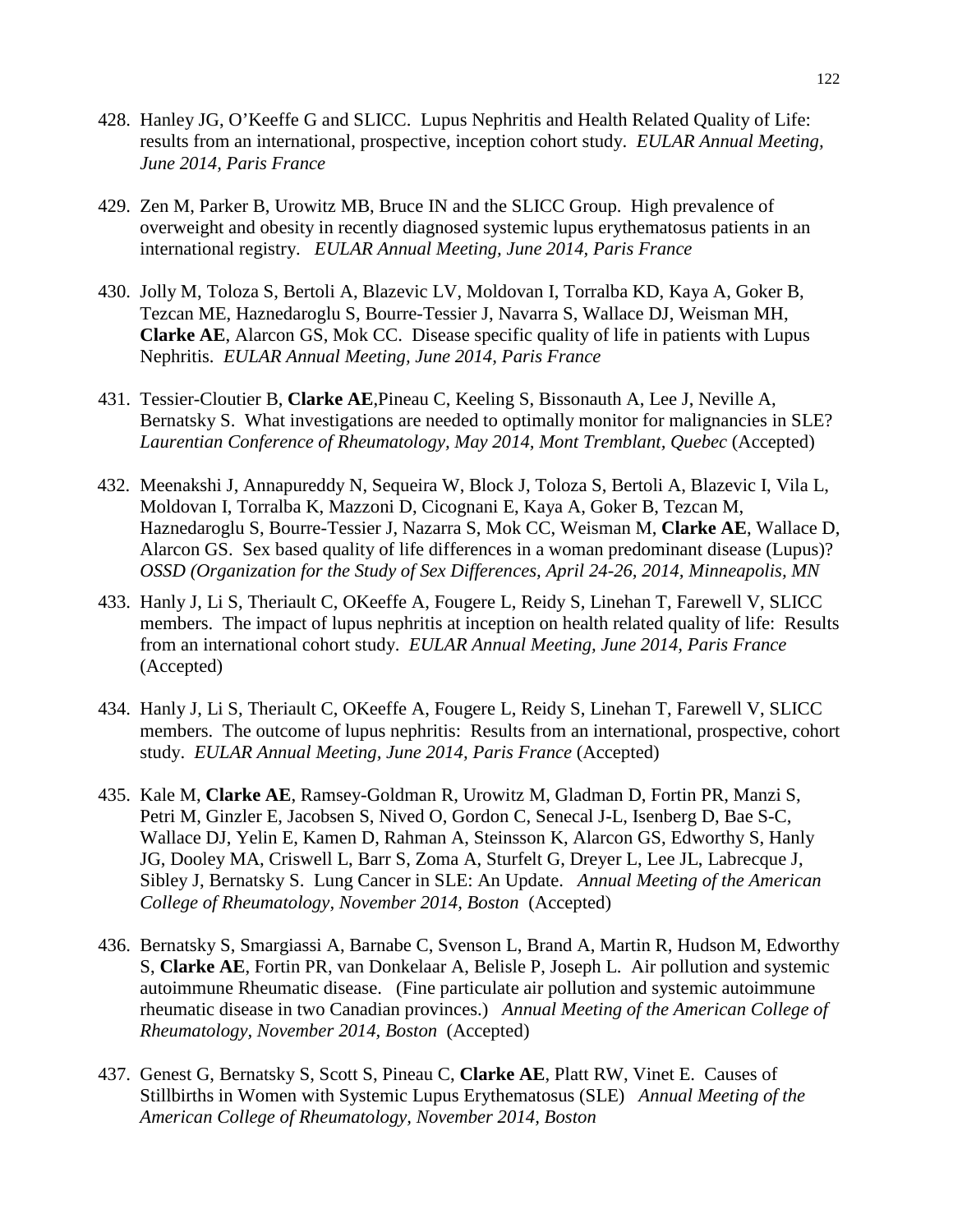- 438. Vinet E, Huang C, Bernatsky S, Pineau CA, Scott S, **Clarke AE**, Platt RW. Risk of hydrocephalus and/or macrocephaly in children born to mothers with SLE. *Annual Meeting of the American College of Rheumatology, November 2014, Boston* (Accepted)
- 439. Vinet E, Pineau CP, Scott S, **Clarke AE**, Platt RW, Bernatsky S. Increased risk of hematological malignancies in children born to women with SLE. *Annual Meeting of the American College of Rheumatology, November 2014, Boston* (Accepted)
- 440. SLICC members, et al. SLICC Mortality Abstract. *Annual Meeting of the American College of Rheumatology, November 2014, Boston*
- 441. Hanly JG, Li S, Urowitz MB, SLICC. Mood disorders in SLE: results from an international, inception cohort study. *Annual Meeting of the American College of Rheumatology, November 2014, Boston*
- 442. Urowitz M, Gladman DD, Anderson N, Ibanez D, Anderson N, SLICC members et al. Cardiovascular events prior to or early after diagnosis of SLE. *Annual Meeting of the American College of Rheumatology, November 2014, Boston* (Accepted)
- 443. Jolly M, Toloza S, Bertoli A, Blazevic I, Vila L, Moldovan I, Torrolba K, Kaya A, Goker B, Tezcan M, Haznedaroglu S, Bourre-Tessier J, Navarra S, Wallace D, Weisman M, **Clarke AE**, Mok CC, Block J. Simple disease assessment for people with Lupus Erythematosus. *Annual Meeting of the American College of Rheumatology, November 2014, Boston*
- 444. Hasni S, Baloch ZAQ, Toloza S, Bertoli A, Blazevic I, Vila Perez LM, Moldovan I, Torralba K, Goker B, Bourre-Tessier J, Navarra S, Wallace D, Weisman M, **Clarke AE,** Mok CC, Block J. HCQ Use and LupusPRO. *Annual Meeting of the American College of Rheumatology, November 2014, Boston*
- 445. Bernatsky S, Ramsey-Goldman R, Petri M, Urowitz MB, Gladman DD, Yelin EH, Peschken C, Hanly JG, Hansen JE, Boivin J-F, Joseph L, Raymer PC, Kale M, **Clarke AE**, SLICC. Lung Cancer in SLE. *Annual Meeting of the American College of Rheumatology, November 2014, Boston* (Accepted)
- 446. Bernatsky S, Ramsey-Goldman R, Petri M, Urowitz M, Gladman DD, Yelin E, Peschken C, Hanly J, Spitz M, Hung R, Hansen JE, Chretien R, Patrice MD, Kale M, **Clarke AE**, SLICC. Smoking is the most significant modifiable lung cancer risk factor in SLE. *Annual Meeting of the American College of Rheumatology, November 2014, Boston*
- 447. Bhairavi B, **Clarke AE**, LaVieille S, Alizadehfar R, Dery A, Mill C, Joseph L, Eisman H, Morris J, Gravel J, Deroches A, Ben-Soshan M. C-CARE: Patient characteristics associated with Allerject vs EpiPen auto-injector prescriptions across three Montreal hospitals. *Annual Meeting of the American Academy of Allergy, Asthma, and Clinical Immunology, February 2015, Houston, Texas*
- 448. Torabi B, Morris J, **Clarke AE**, La Vieille S, Alizadehfar R, Joseph L, Ben-Soshan M. Anaphylaxis cases presenting to the Emergency Ctr. over a two year period in Montreal, Canada. *Annual Meeting of the American Academy of Allergy, Asthma, and Clinical Immunology, February 2015, Houston, Texas* (Accepted)
- 449. O'Keefe A, St. Pierre Y, Mill J, Mill C, Dery A, Asai Y, Eisman H, La Vieille S, Alizadehfar R, Joseph L, **Clarke AE**, Ben-Soshan M. Recurrence rates of anaphylaxis in children.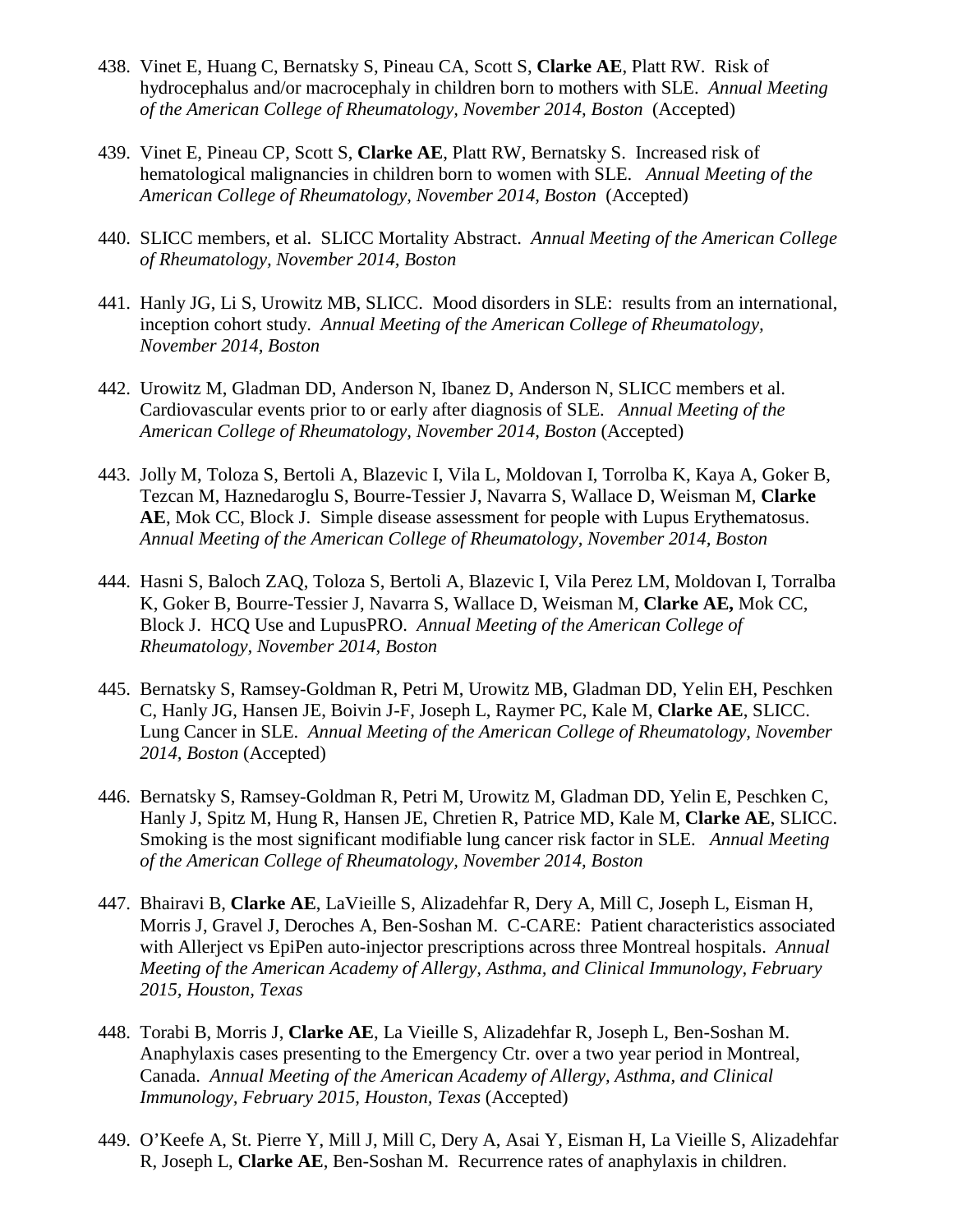*Annual Meeting of the American Academy of Allergy, Asthma, and Clinical Immunology, February 2015, Houston, Texas* (Accepted)

- 450. Diaconescu M, **Clarke AE**, Pineau C, Foulkes W, Bernatsky S. Risk of breast, ovarian and endometrial cancers in women with rheumatoid arthritis. *Annual Meeting of the Canadian Rheumatology Association,February 2015, Quebec*
- 451. De Schryver S, **Clarke AE**, LaVieille S, Alizadehfar R, Dery A, Mill C, Joseph L, Eisman H, Morris J, Ben-Soshan M. C-CARE: Impact of labelling in food induced anaphylaxis in children treated at the Montreal Children's Hospital. *Annual Meeting of the American Academy of Allergy, Asthma, and Clinical Immunology, February 2015, Houston, Texas*  (Accepted)
- 452. De Schryver S, **Clarke AE**, LaVieille S, Alizadehfar R, Dery A, Mill C, Eisman H, Bensoshan M. C-CARE: Comparing three years of anaphylaxis in children treated at the Montreal Children's Hospital. *Annual Meeting of the American Academy of Allergy, Asthma, and Clinical Immunology, February 2015, Houston, Texas* (Accepted)
- 453. Bernatsky S, **Clarke AE**, Ramsey-Goldman R. Reproductive cancers in women who develop SLE at a relatively young age. *Annual Meeting of the Canadian Rheumatology Association,February 2015, Quebec*
- 454. Yanishevsky Y, **Clarke AE**, La Vieille S, Delaney JS, Alizadehfar R, Joseph L, Morris J, Asai Y, Ben-Shoshan M. Managing anaphylaxis in adults: a review of all cases presenting in a single year at an emergency department . *Annual Meeting of the Canadian Society of Allergy and Clinical Immunology, October 2014, Ottawa, Ontario* (Accepted)
- 455. Urowitz MB, Anderson N, **Clarke AE**, SLICC members et al. Overall cause and causespecific mortality in a multinational inception cohort of SLE. *Annual Meeting of the American College of Rheumatology, November 2014, Boston* (Accepted)
- 456. Hanly JG, **Clarke AE**, Su L, O'Keeffe A, Theriault C, Thompson K, Fougere L, Reidy S, SLICC members et al. Outcome of lupus nephritis and impact on health-related quality of life: results from an international, prospective, inception cohort study. *Annual Meeting of the American College of Rheumatology, November 2014, Boston* (Accepted)
- 457. Hanly JG, **Clarke AE**, Su L, O'Keeffe A, Theriault C, Thompson K, Fougere L, Reidy S, SLICC members et al. Mood disorders in SLE: results from an international, prospective, inception cohort study. *Annual Meeting of the American College of Rheumatology, November 2014, Boston* (Accepted)
- 458. DeShryver S, Hochstadter E, **Clarke AE**, LaVieille S, Alizadehfar R, Dery A, Mill C, Eisman H, Ben-Soshan M. C-CARE: Comparing two years of anaphylaxis in children treated at the Montreal Children's Hospital. *Annual Meeting of the Canadian Society of Allergy and Clinical Immunology, October 2014, Ottawa, Ontario* (Accepted)
- 459. Meenakshi J, Sequeira W, Hasni S, Ali Z, Toloza S, Bertoli A, Blazevic I, Vila L, Moldovan I, Torralba KD, Kaya A, Goker B, Tezcan M, Haznedaroglu S, Bourre-Tessier J, Navarra S, Wallace D, Weisman M, **Clarke AE**, Mok CC, Block JA. Hydroxychloroquine use is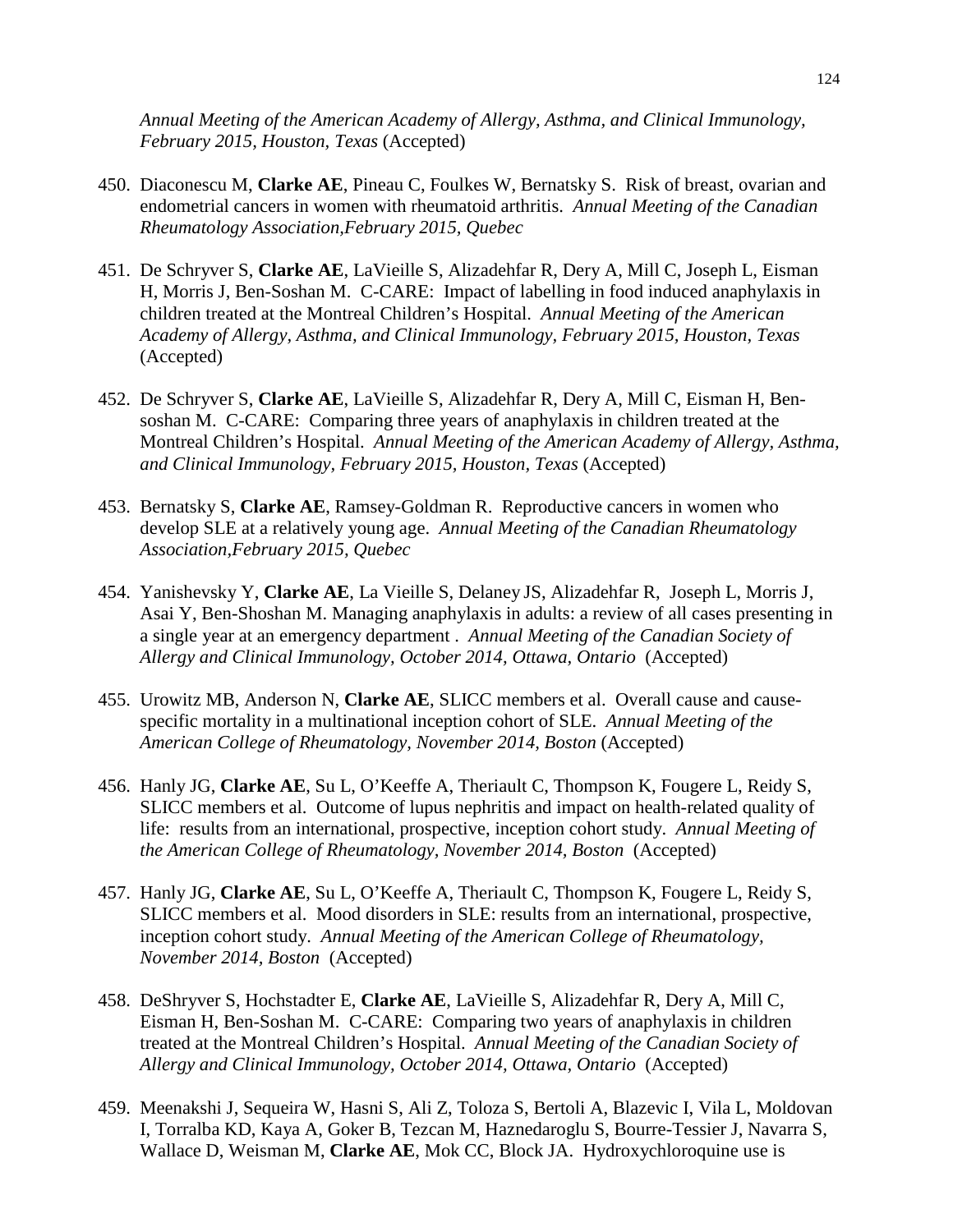associated independently with improved quality of life in SLE. *Annual Meeting of the American College of Rheumatology, November 2014, Boston* (Accepted)

- 460. Meenakshi J, Sequeira W, Toloza S, Bertoli A, Blazevic I, Vila L, Moldovan I, Torralba KD, Kaya A, Goker B, Tezcan M, Haznedaroglu S, Bourre-Tessier J, Navarra S, Wallace D, Weisman M, **Clarke AE**, Mok CC, Block JA. Simple disease assessment for people with lupus erythematosus. *Annual Meeting of the American College of Rheumatology, November 2014, Boston* (Accepted)
- 461. Halbrich M, **Clarke AE**, La Vieille S, Eisman H, Alizadehfar R, Joseph L, Morris J, Ben-Shoshan M. Tryptase levels in children presenting with anaphylaxis to the Montreal Children's Hospital. *Annual Meeting of the American Academy of Allergy, Asthma and Immunology, February 2015*
- 462. Bernatsky S, Smargiassi A, Barnabe C, Svenson L, Brand A, Hudson M, Edworthy S, **Clarke AE**, Fortin PR, Belisle P, Joseph L. Air pollution and systemic autoimmune Rheumatic disease. (Fine particulate air pollution and systemic autoimmune rheumatic disease in two Canadian provinces.) *Annual Meeting of the Canadian Rheumatology Association, February 2015*, *Quebec City* (Accepted)
- 463. Hsieh A, Bernatsky S, Pineau C, Grenier LP, Nashi E, **Clarke AE**, Vinet E. Ovarian reserve and fertility in women with SLE with positive anti-ovarian antibodies. *Annual Meeting of the Canadian Rheumatology Association, February 2015, Quebec City*
- 464. Wojcik S, Bernatsky S, Platt R, Pineau C, **Clarke AE**, Fombonne E, Berard A, Vinet E. Risk of autism spectrum disorders in children born to mothers with rheumatoid arthritis: A systematic literature review. *Annual Meeting of the Canadian Rheumatology Association, February 2015, Quebec City*
- 465. McDonald E, Bissonnette L, Bernatsky S, **Clarke AE**, Ensworth S, Keeling S, Vinet E. Monitoring of SLE pregnancies: A systemic literature review. *Annual Meeting of the Canadian Rheumatology Association, February 2015, Quebec City*
- 466. Tissera H, Bernatsky S, Ramsey-Goldman R, Clarke A, Zoma A, Manzi S, Ginzler E, Urowitz M, Gladman D, Fortin PR, Petri M, Edworthy S, Barr S, Gordon C, Bae SC, Isenberg D, Rahman A, Aranow C, Dooley MA, Steinsson K, Nived O, Sturfelt G, Alarcon G, Senecal JL, Zummer M, Hanley J, Ensworth S, Pope J, Peschken C. Breast, ovarian, and endometrial cancers in women diagnosed with SLE before age 40. *Annual Meeting of the Canadian Rheumatology Association, February 2015, Quebec City* (Accepted)
- 467. Hanly JG, Li S, Urowitz MB, SLICC. Mood disorders in SLE: results from an international, inception cohort study. *EULAR 2015 Annual Meeting, June 2015, Rome* (Accepted)
- 468. Bernatsky S, Spinelli JJ, Gaffney P, Smedby KE, Ramsey-Goldman R, Wang S, **Clarke AE**. Lupus-related SNP and risk of diffuse large B-Cell Non-Hodgkin Lymphoma. *Annual Meeting of the American College of Rheumatology, November 6-11, 2015, San Francisco*  (Accepted)
- 469. De Schryver S, Halbrich M, **Clarke AE**, La Vieille S, Eisman H, Alizadehfar R, Joseph L, Morris J, Ben-Shoshan M. Tryptase levels in children presenting with anaphylaxis to the Montreal Children's Hospital. *Annual Meeting of the Canadian Society of Allergy and Clinical Immunology, October 2015, Vancouver, B.C.* (Accepted)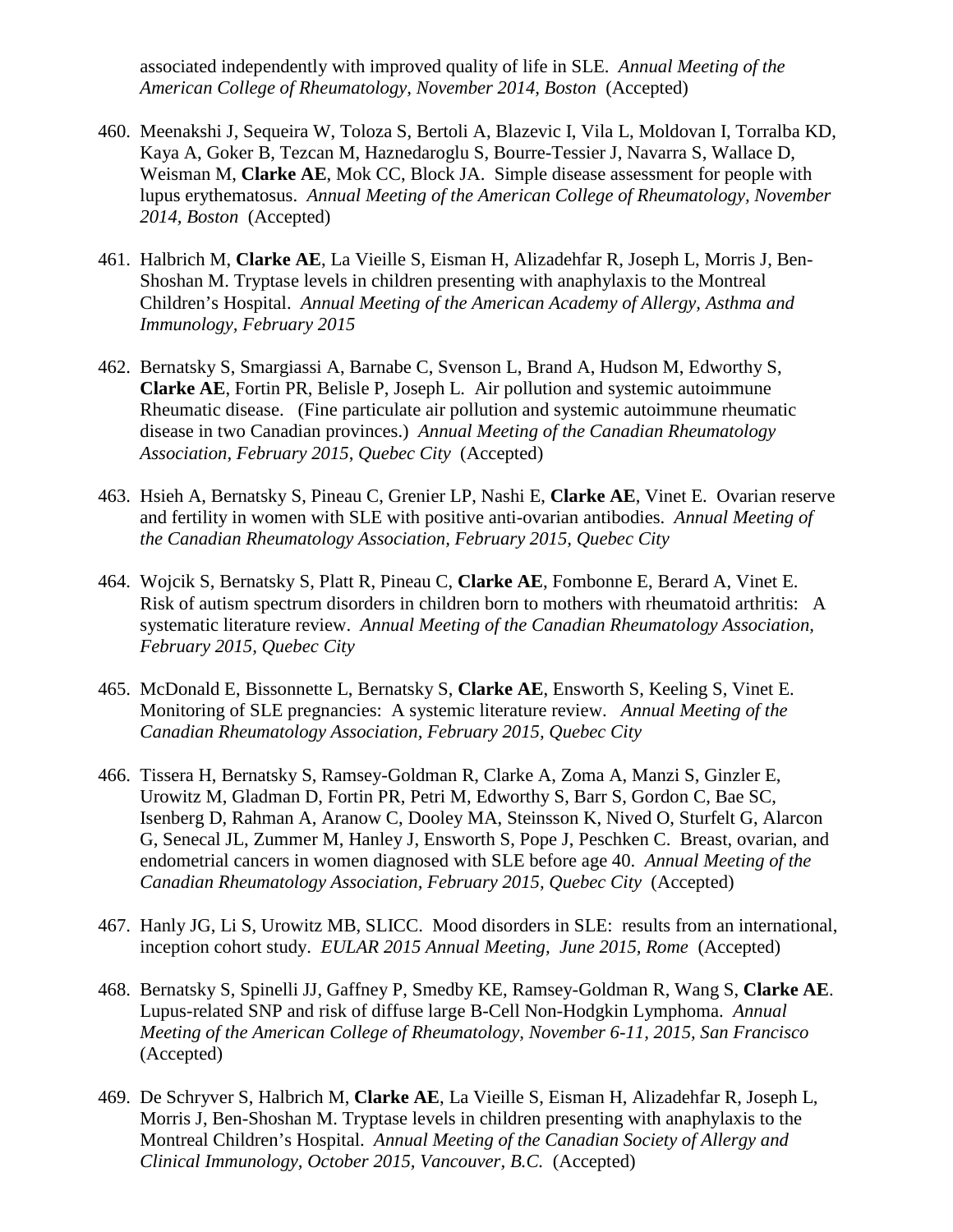- 470. Tessier-Cloutier B, Farinha P, Baecklund E, Lee J LF, Ramsey-Goldman R, **Clarke AE**, Bernatsky S, Gascoyne RD, SLICC Investigators. Cell of origin of diffuse large B-cell lymphoma (DLBCL) in patients with SLE. *Annual Meeting of the American College of Rheumatology, Nov. 6-11, 2015, San Francisco* (Accepted)
- 471. Niaki OZ, **Clarke AE**, von Scheven E, Hayward K, Yeung R, Oen K, Duffy C, Rosenberg A, O'Neil K, Labrecque J, Bernatsky S. Cancer Risk in 5,108 patients with juvenile idiopathic arthritis (JIA). *Annual Meeting of the American College of Rheumatology, Nov. 6- 11, 2015, San Francisco* (Accepted)
- 472. Hanly JG, Su L, SLICC et al. Lupus Nephritis in an International, Inception Cohort. Longitudinal analysis using a multistate Markov model approach. *Annual Meeting of the American College of Rheumatology, Nov. 6-11, 2015, San Francisco* (Accepted)
- 473. Couture J, Ben-Soshan M, Pineau C, Scott S, **Clarke AE**, Bernatsky S, Vinet E. Increased risk of allergic conditions in children born to women with SLE. *Annual Meeting of the American College of Rheumatology, Nov. 6-11, 2015, San Francisco* (Accepted)
- 474. Urowitz M, Gladman D, SLICC members. Atherosclerotic vascular events in a multinational SLE inception cohort: Description and predictive risk factors over a 15 year period. *Annual Meeting of the American College of Rheumatology, Nov. 6-11, 2015, San Francisco* (Accepted)
- 475. Urowitz M, Gladman D, SLICC members. Evolution of disease burden over 7 years in a multicenter SLE inception cohort. *Annual Meeting of the American College of Rheumatology, Nov. 6-11, 2015, San Francisco* (Accepted)
- 476. Isenberg DA, Sturgess J , SLICC members. A paper patient-based flare study in SLE. *Annual Meeting of the American College of Rheumatology, Nov. 6-11, 2015, San Francisco* (Accepted)
- 477. Choi M, Clarke AE, SLICC members. The prevalence of Anti-DFS70 antibodies in an international inception cohort of SLE patients. *Annual Meeting of the American College of Rheumatology, Nov. 6-11, 2015, San Francisco* (Accepted)
- 478. Barber MR, Hanly JG, O'Keeffe A, Su L, Urowitz MB, St. Pierre Y, Romero-Diaz J, Gordon C, Bae SC, Bernatsky S, Wallace DJ, Merrill JT, Isenberg DA, Rahman A, Ginzler EM, Fortin P, Gladman DD, Sanchez-Guerrero, Petri M, Bruce IN, Dooley MA, Ramsey-Goldman R, Aranow C, Alarcon GS, Chatham W, Steinsson K, Nived O, Sturfelt GK, Manzi S, Khamashta MA, van Vollenhoven RF, Zoma AA, Ramos-Casals M, Ruiz-Irastorza G, Stoll SL, Inanc M, Kalunian KC, Kamen DL, Maddison P, Peschken CA, Jacobsen S, Askanase A, Buyon J, Theriault C, Thompson K, Farewell V, **Clarke AE.** Economic evaluation of lupus nephritis in an international inception cohort: comparing the hospitalization, medication, dialysis, and procedure costs of those with and without nephritis. *Annual Meeting of the American College of Rheumatology, Nov. 6-11, 2015, San Francisco* (Accepted)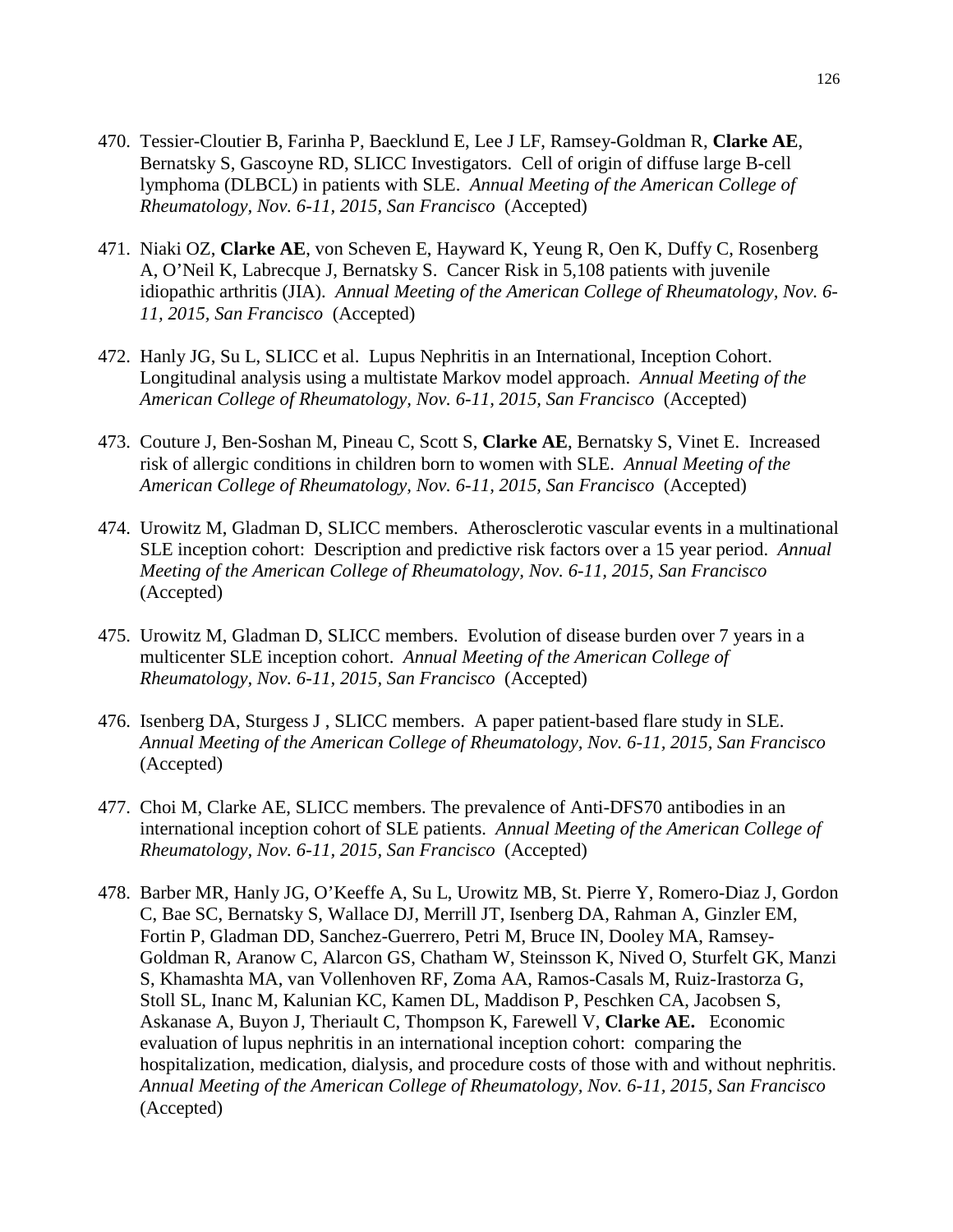- 479. Demirci FY, Wang X, Kelly JA, Morris D, Barmada MM, Feingold E, Kao AH, Sivils KL, Bernatsky, S, Pineau C, **Clarke AE,** Ramsey-Goldman R, Vyse TJ, Gaffney PM, Manzi S, Kamboh MI. A new susceptibility locus for SLE on chromosome 12. *Annual Meeting of the American College of Rheumatology, Nov. 6-11, 2015, San Francisco* (Accepted)
- 480. Nguyen M, Silverman, E, Pope J, Fortin PR, Pineau C, Smith CD, Chedeville G, Huber A, Arbillaga H, Zimmer M, **Clarke AE**, Bernatsky S, Tucker L, Hudson M, CaNIOS Investigators and Peschken C. Comparison of systemic lupus erythematosus in 3 different ethnic groups: Results from the 1000 faces of lupus cohort. *Annual Meeting of the American College of Rheumatology, Nov. 6-11, 2015, San Francisco* (Accepted)
- 481. Hanly J, SLICC members et al. The initial presentation of cerebrovascular disease attributed to Lupus is most frequent early in the disease course: Results from an International, Inception Cohort study. *Annual Meeting of the American College of Rheumatology, Nov. 6- 11, 2015, San Francisco* (Accepted)
- 482. Moura CS, Bernatsky S, St. Pierre Y, Scott S, Pineau C, **Clarke AE**, Vinet E. Increased direct health care costs in SLE pregnancies. *Annual Meeting of the American College of Rheumatology, Nov. 6-11, 2015, San Francisco* (Accepted)
- 483. Dery A, **Clarke AE**, Nadeau K, Harada L, Weatherall K, Greenwood C, Daley D, Asai Y, Ben-Soshan M. START: Susceptibility to food allergies in a registry of twins. *Allergan Annual Conference, Vancouver, October 2015 (Accepted)*
- 484. De Schryver S, **Clarke AE**, LaVieille S, Alizadehfar R, Dery A, Mill, C, Joseph L, Eisman H, Morris J, Hochstadter E, Gravel J, Lim R, Ben-Soshan M. C-CARE: Evaluation of risk factors associated with food-induced anaphylaxis in children treated at the Emergency Department. *American College of Allergy, Asthma and Immunology Annual Meeting, Nov. 5-9, 2015, San Antonio, Texas* (Accepted)
- 485. Grzyb MJ, **Clarke AE**, Kimchi N, Moisan J, Lachaine C, LaVieille S, AsaiY, Joseph L, Mill C, Ben-Soshan M. Anaphylaxis cases treated by out-of-hospital EMS in Western Quebec. *American Academy of Allergy, Asthma and Immunology Annual Meeting, March 4-7, 2016*, *Los Angeles, California* (Submitted)
- 486. DeSchryver S, Dery A, **Clarke AE**, Nadeau K, Harada L, Weatherall K, Greenwood C, Daley D, Asai Y, Bamfort F, Ben-Soshan M. START: Susceptibility to food allergies in a Registry of twins. *American Academy of Allergy, Asthma and Immunology Annual Meeting, March 4-7, 2016*, *Los Angeles, California* (Accepted)
- 487. Lee A, Ben-Soshan B, Enarson P, Mill C, Mill J, **Clarke AE**, Shand G, Chan E. Comparison of pediatric anaphylaxis at Montreal Children's Hospital and British Columbia Children's Hospital: Rate, Clinical Characteristics, Triggers and Management. *American Academy of Allergy, Asthma and Immunology Annual Meeting, March 4-7, 2016*, *Los Angeles, California* (Accepted)
- 488. Lee A, Ben-Soshan B, Enarson P, Mill C, Mill J, **Clarke AE**, Shand G, Chan E. C-CARE: Comparing anaphylaxis in Montreal vs Vancouver. *American Academy of Allergy, Asthma and Immunology Annual Meeting, March 4-7, 2016*, *Los Angeles, California* (Submitted)
- 489. Pope J, Peschken C, Levy D, Bernatsky S, Tucker, L, Silverman E, Moyen M, Pineau C, Zummer M, Smith D, **Clarke AE**, Hitchon C, Zubieta A, Huber A, Arbillaga H, Chedeville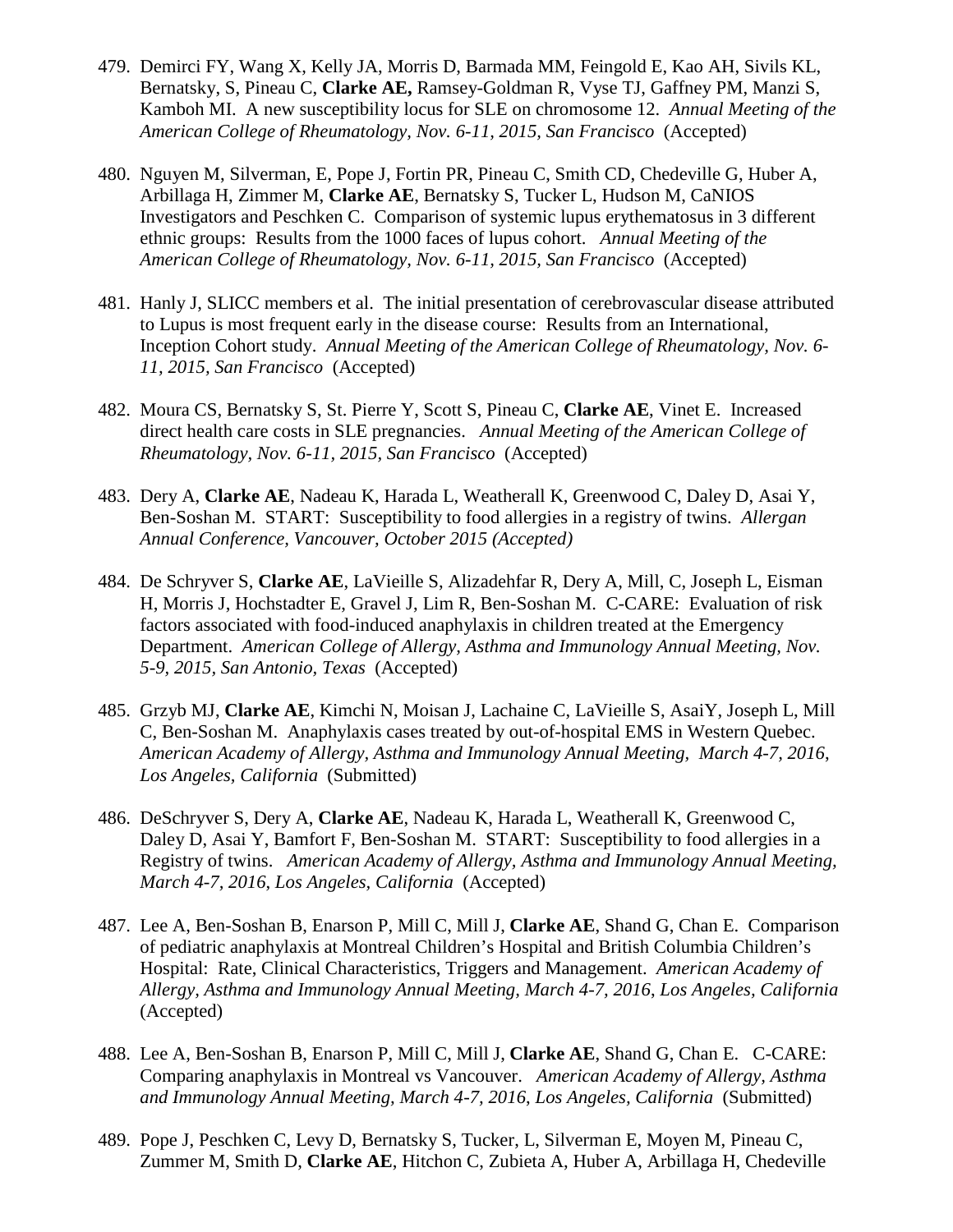G, Hudson M, Petty R. Clinical manifestations and disease activity comparison between childhood-onset and adult-onset SLE – The 1000 Canadian faces of lupus cohort. *Annual Scientific Meeting of the Canadian Rheumatology Association, February 17-20, 2016, Lake Louise, AB* (Accepted)

- 490. Goobie GC, Urowitz MB, Hanly JG, Fritzler M, St. Pierre Y, Ramsey-Goldman R, **Clarke AE**, Bernatsky S & SLICC Investigators. Autoantibody profiles in patients from the SLE cohort with and without malignancy. *Annual Scientific Meeting of the Canadian Rheumatology Association, February 17-20, 2016, Lake Louise, AB* (Accepted)
- 491. Hanly J, SLICC Investigators. A longitudinal analysis of change in lupus nephritis in an international inception cohort using a multistate Markov model approach. *Annual Scientific Meeting of the Canadian Rheumatology Association, February 17-20, 2016, Lake Louise, AB* (Accepted)
- 492. Hanly J, SLICC Investigators. The initial presentation of cerebrovascular disease attributed to Lupus is most frequent early in the disease course: Results from an international, inception cohort study. *Annual Scientific Meeting of the Canadian Rheumatology Association, February 17-20, 2016, Lake Louise, AB* (Accepted)
- 493. Nguyen M, Silverman, E, Pope J, Fortin PR, Pineau C, Smith CD, Chedeville G, Huber A, Arbillaga H, Zimmer M, **Clarke AE**, Bernatsky S, Tucker L, Hudson M, CaNIOS Investigators and Peschken C. Comparison of systemic lupus erythematosus in 3 different ethnic groups: Results from the 1000 faces of lupus cohort. *Annual Scientific Meeting of the Canadian Rheumatology Association, February 17-20, 2016, Lake Louise, AB* (Accepted)
- 494. Choi M, Hanly J, Urowitz M, **Clarke AE**, Fritzler M, SLICC investigators. The prevalence of anti-DFS70 antibodies in an international inception cohort of SLE patients. *Annual Scientific Meeting of the Canadian Rheumatology Association, February 17-20, 2016, Lake Louise, AB* (Accepted)
- 495. Barber MR, Urowitz MB, Hanly JG, Su L, St. Pierre Y, Su L, Farewell V, **Clarke AE**, SLICC Investigators. Economic evaluation of lupus nephritis in an international inception cohort: comparing the hospitalization, medication, dialysis, and procedure costs of those with and without nephritis. *Annual Scientific Meeting of the Canadian Rheumatology Association, February 17-20, 2016, Lake Louise, AB* (Accepted)
- 496. Choi M, Cooke L, **Clarke AE**, Fritzler M, MacMullan P. The wolf in the water: Lupus vs Lymphoma. *Annual Scientific Meeting of the Canadian Rheumatology Association, February 17-20, 2016, Lake Louise, AB* (Accepted)
- 497. Couture J, Ben-Soshan M, Pineau C, Scott S, **Clarke AE**, Bernatsky S, Vinet E. Increased risk of allergic conditions in children born to women with SLE. *Annual Scientific Meeting of the Canadian Rheumatology Association, February 17-20, 2016, Lake Louise, AB* (Accepted)
- 498. Hanly J, SLICC Investigators. A longitudinal analysis of change in lupus nephritis in an international inception cohort using a multistate Markov model approach. *Annual Meeting of*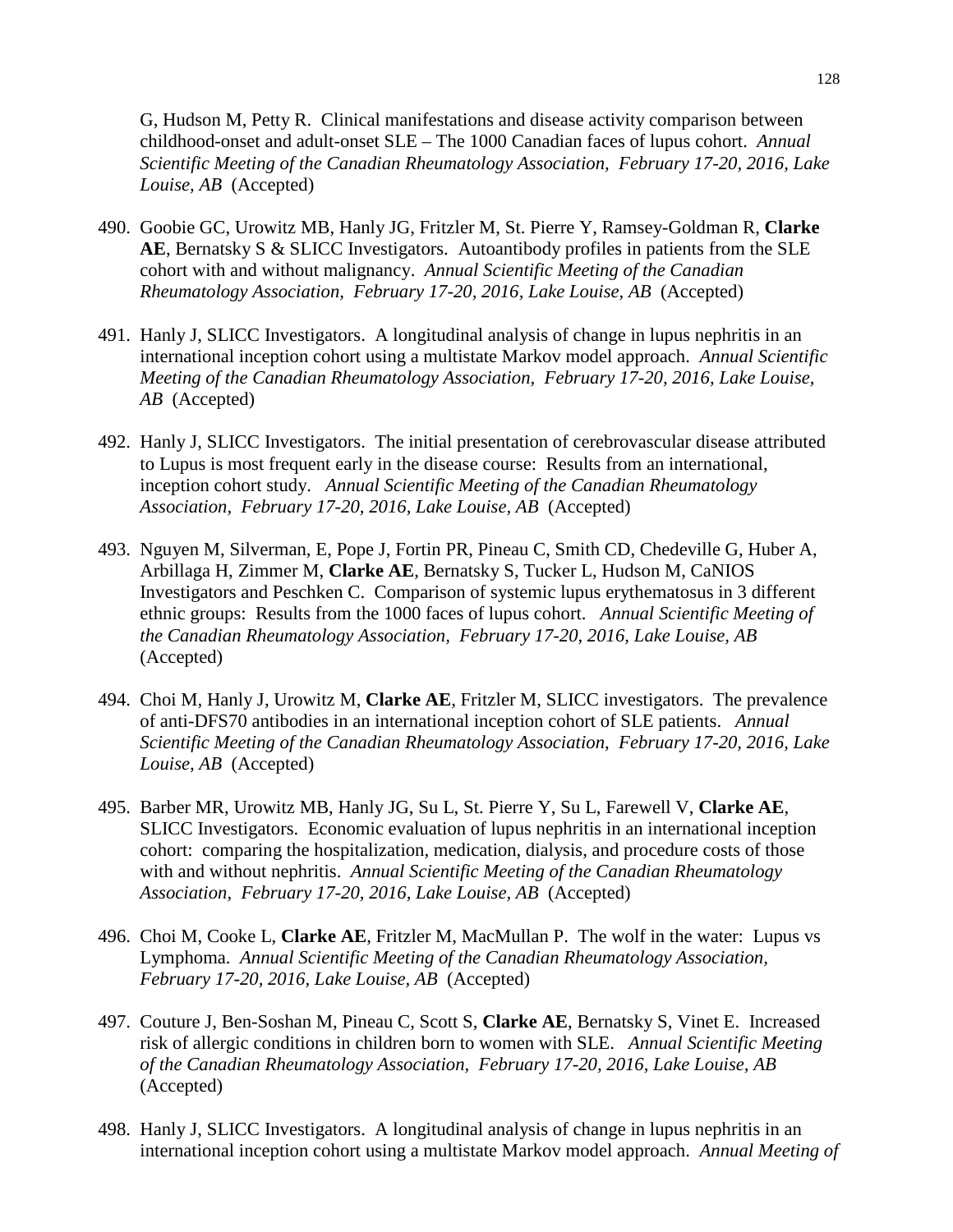*EULAR (European League Against Rheumatism) June 8-11, 2016, London, England*  (Accepted)

- 499. Little J, Lunt M, Parker, B, Bruce IN and SLICC investigators. An International consensus exercise to classify SLE damage items according to their likely association with steroids. *Annual Meeting of EULAR (European League Against Rheumatism) June 8-11, 2016, London, England* (Submitted)
- 500. Little J, Lunt M, Parker, B, Bruce IN and SLICC investigators. Corticosteroid use over time in the SLICC Inception Cohort – a descriptive analysis. *Annual Meeting of EULAR (European League Against Rheumatism) June 8-11, 2016, London, England* (Submitted)
- 501. Bernatsky S, Urowitz B, Hanly J, **Clarke AE**, Gordon C, Romero-Diaz J, Alarcon GS, Bae SC, Petri M, Merrill J, Wallace DJ, Fortin PR, Gladman DD, Isenberg D, Rahman A, Manzi S, Nived O, Sturfelt GK, Peschken CA, Sanchez-Guerrero J, Ruiz-Irastorza G, Aranow C, van Vollenhoven R, Zoma AA, Steinsson K, Khamashta MA, Ginzler E, Askanase A, Kalunian KC, Dooley MA, Lim SS, Kamen D, Jacobsen S, Ramos Casals M, Inanc M, Lee JL, Ramsey-Goldman R. Cancer in SLE: Results from the SLICC Inception Cohort. *Annual Lupus Meeting, September 29-October 1, 2016, Armonk NY* (Submitted)
- 502. Choi M, **Clarke AE**, Hanly JG, Urowitz M, Romero-Diaz J, SLICC Investigators. The Prevalence and Determinants of Anti-DSF70 Antibodies in an International Inception Cohort of SLE patients. *Annual Lupus Meeting, September 29-October 1, 2016, Armonk NY (Submitted)*
- 503. Urowitz M, SLICC Investigators. Accrual of disease comorbidities over 8 years in a Multicenter Inception SLE Cohort. *Annual Meeting of the American College of Rheumatology, November 11-16, 2016, Washington, DC* (Submitted)
- 504. Urowitz M, SLICC Investigators. The impact of comorbidities on quality of life in SLE in the first 10 years. *Annual Meeting of the American College of Rheumatology, November 11- 16, 2016, Washington, DC* (Submitted)
- 505. Barber M, Bruce IN, Urowitz M, Hanly JG, Romero-Diaz J, Gordon C, Bae SC, Bernatsky S, Wallace D, Merrill JT, Isenberg DA, Rahman A, Ginzler EM, Petri M, Dooley MA, Fortin PR, Gladman DD, Sanches-Guerroro J, Steinsson K, Ramsey-Goldman R, Khamashta M, Aranow C, Alarcon GS, Fessler BJ, Manzi S, Nived O, Jonsen A, Zoma A, van Vollenhoven RF, Ramos-Casals M, Ruis-Irastorza G, Lim SS, Kalunian KC, Inanc M, Kamen DL, Peschken CA, Jacobsen S, Askanase A, Buyon JP, Theriault C, Farewell V, **Clarke AE**. Economic evaluation of damage accrual in an International SLE Inception Cohort. *Annual Meeting of the American College of Rheumatology, November 11-16, 2016, Washington, DC*  (Submitted)
- 506. Cogar A, Pope JE, Silverman E, Fortin PR, Hitchon C, **Clarke AE**, Pineau C, Bernatsky S, Smith CD, Chedeville G, Tucker LB, Zummer M, Hudson M, Huber AM, Levy DM, Arbillaga H, CaNIOS 1000 faces of lupus investigators, Peschken CA. Systemic Lupus Erythematosus in immigrants: results from the 1000 faces of lupus study. *Annual Meeting of the American College of Rheumatology, November 11-16, 2016, Washington, DC*  (Submitted)
- 507. Little J, Lunt M, Parker B, Bruce IN and the SLICC Group. Total and Glucocorticoid-related damage accrual in the Systemic Lupus International Collaborating Clinics Inception Cohort.